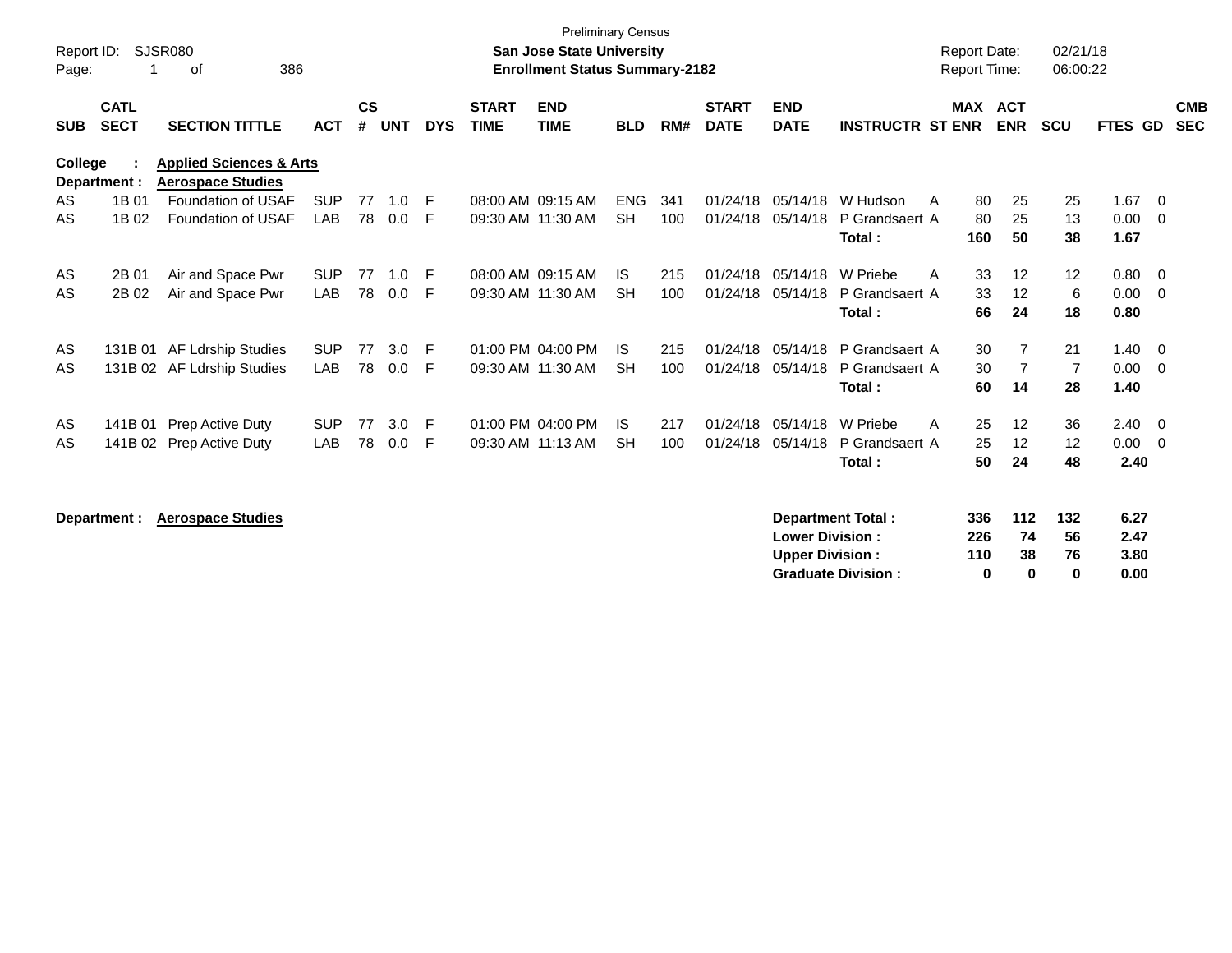| Report ID:<br>Page:                      | SJSR080<br>2<br>οf                                                                                                 | 386        |                              |            |                             | <b>San Jose State University</b><br><b>Enrollment Status Summary-2182</b> | <b>Preliminary Census</b> |     |                             |                                                  |                                                | <b>Report Date:</b><br><b>Report Time:</b> |                                     | 02/21/18<br>06:00:22      |                              |                          |
|------------------------------------------|--------------------------------------------------------------------------------------------------------------------|------------|------------------------------|------------|-----------------------------|---------------------------------------------------------------------------|---------------------------|-----|-----------------------------|--------------------------------------------------|------------------------------------------------|--------------------------------------------|-------------------------------------|---------------------------|------------------------------|--------------------------|
| <b>CATL</b><br><b>SECT</b><br><b>SUB</b> | <b>SECTION TITTLE</b>                                                                                              | <b>ACT</b> | <b>CS</b><br><b>UNT</b><br># | <b>DYS</b> | <b>START</b><br><b>TIME</b> | <b>END</b><br><b>TIME</b>                                                 | <b>BLD</b>                | RM# | <b>START</b><br><b>DATE</b> | <b>END</b><br><b>DATE</b>                        | <b>INSTRUCTR ST ENR</b>                        |                                            | <b>MAX ACT</b><br><b>ENR</b>        | <b>SCU</b>                | FTES GD                      | <b>CMB</b><br><b>SEC</b> |
| College<br>Department :<br>APSC 196 01   | <b>Applied Sciences &amp; Arts</b><br><b>Applied Sciences &amp; Arts - All College</b><br>Intro Dsgn Think Com SEM |            | 3.0                          |            |                             |                                                                           |                           |     |                             |                                                  | Total:                                         | $\times$<br>$\mathbf 0$<br>0               | 0<br>$\mathbf 0$                    | 0<br>0                    | $0.00 \t 0$<br>0.00          |                          |
| APSC                                     | 198ITL 80Internat Exper Sem                                                                                        | SEM        | 05<br>1.0                    | TBA        |                             |                                                                           |                           |     | 01/24/18                    | 05/14/18                                         | D Singamsett A<br>Total:                       | 30<br>30                                   | 22<br>22                            | 22<br>22                  | 1.68 13<br>1.68              |                          |
| Department :                             | <b>Applied Sciences &amp; Arts - All College</b>                                                                   |            |                              |            |                             |                                                                           |                           |     |                             | <b>Lower Division:</b><br><b>Upper Division:</b> | Department Total:<br><b>Graduate Division:</b> | 30<br>0<br>30<br>$\mathbf 0$               | 22<br>$\bf{0}$<br>22<br>$\mathbf 0$ | 22<br>$\bf{0}$<br>22<br>0 | 1.68<br>0.00<br>1.68<br>0.00 |                          |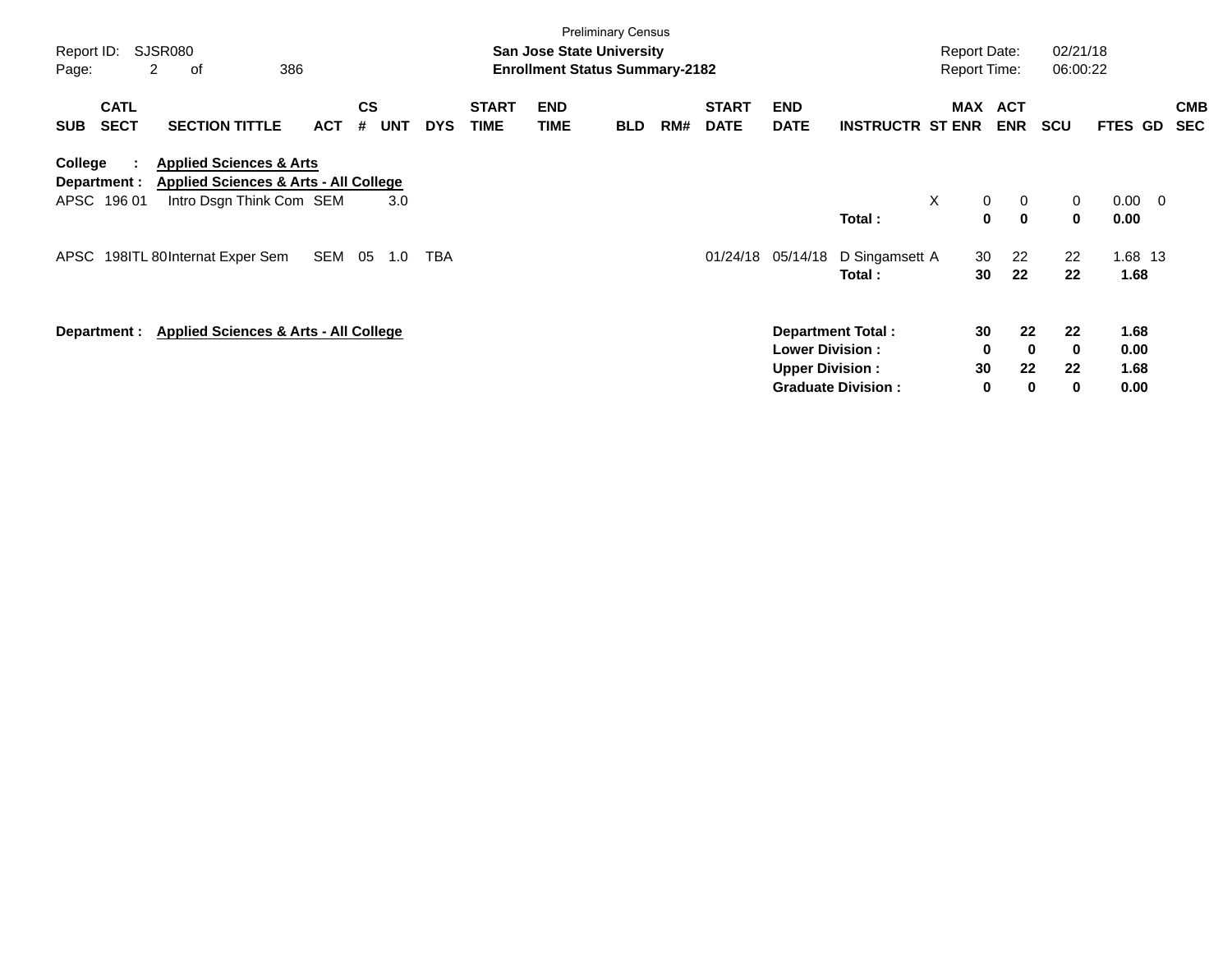| Report ID:<br>Page: | 3                          | <b>SJSR080</b><br>386<br>оf                                           |            |               |            |            |                             | <b>Preliminary Census</b><br><b>San Jose State University</b><br><b>Enrollment Status Summary-2182</b> |            |     |                             |                            |                             | <b>Report Date:</b><br><b>Report Time:</b> |                  | 02/21/18<br>06:00:22 |                |                          |                          |
|---------------------|----------------------------|-----------------------------------------------------------------------|------------|---------------|------------|------------|-----------------------------|--------------------------------------------------------------------------------------------------------|------------|-----|-----------------------------|----------------------------|-----------------------------|--------------------------------------------|------------------|----------------------|----------------|--------------------------|--------------------------|
| <b>SUB</b>          | <b>CATL</b><br><b>SECT</b> | <b>SECTION TITTLE</b>                                                 | <b>ACT</b> | $\mathsf{cs}$ | # UNT      | <b>DYS</b> | <b>START</b><br><b>TIME</b> | <b>END</b><br><b>TIME</b>                                                                              | BLD        | RM# | <b>START</b><br><b>DATE</b> | <b>END</b><br><b>DATE</b>  | <b>INSTRUCTR ST ENR</b>     |                                            | MAX ACT<br>ENR   | <b>SCU</b>           | FTES GD        |                          | <b>CMB</b><br><b>SEC</b> |
| <b>College</b>      |                            | <b>Applied Sciences &amp; Arts</b>                                    |            |               |            |            |                             |                                                                                                        |            |     |                             |                            |                             |                                            |                  |                      |                |                          |                          |
| <b>NUFS</b>         | Department :<br>1A 01      | <b>Nutrition, Food Science &amp; Packaging</b><br>Physical Science of | SEM 04 3.0 |               |            | <b>MW</b>  | 10:30 AM 11:45 AM           |                                                                                                        | <b>CCB</b> | 102 |                             | 01/24/18 05/14/18          | K Mauldin                   | Α                                          | 35<br>36         | 108                  | $7.20 \t 0$    |                          |                          |
|                     |                            |                                                                       |            |               |            |            |                             |                                                                                                        |            |     |                             |                            | Total:                      |                                            | 35<br>36         | 108                  | 7.20           |                          |                          |
| <b>NUFS</b>         | 801                        | Nutr Health Prof                                                      | <b>LEC</b> | 01            | 3.0        | MW         |                             | 12:00 PM 01:15 PM                                                                                      | CL         | 302 |                             | 01/24/18 05/14/18          | A Rubin                     | Α                                          | 45<br>43         | 129                  | $8.60 \quad 0$ |                          |                          |
|                     |                            |                                                                       |            |               |            |            |                             |                                                                                                        |            |     |                             |                            | Total:                      |                                            | 45<br>43         | 129                  | 8.60           |                          |                          |
| <b>NUFS</b>         | 901                        | Intro Human Nutr                                                      | LEC        | 01            | 3.0        | <b>MW</b>  |                             | 09:00 AM 10:15 AM                                                                                      | <b>BBC</b> | 201 |                             | 01/24/18 05/14/18          | K Knoblaugh A               |                                            | 26<br>45         | 78                   | $5.20 \ 0$     |                          |                          |
| <b>NUFS</b>         | 902                        | Intro Human Nutr                                                      | <b>LEC</b> | 01            | 3.0        | МW         | 10:30 AM 11:45 AM           |                                                                                                        | <b>BBC</b> | 201 |                             | 01/24/18 05/14/18          | K Knoblaugh A               |                                            | 45<br>44         | 132                  | 8.80           | $\overline{\phantom{0}}$ |                          |
| <b>NUFS</b>         | 903                        | Intro Human Nutr                                                      | <b>LEC</b> | 01            | 3.0        | TR.        |                             | 09:00 AM 10:15 AM                                                                                      | CL         | 302 |                             | 01/24/18 05/14/18          | A Whitson                   | A                                          | 12<br>45         | 36                   | 2.40           | $\overline{\phantom{0}}$ |                          |
| <b>NUFS</b>         | 9 0 4                      | Intro Human Nutr                                                      | <b>LEC</b> | 01            | 3.0        | <b>TR</b>  |                             | 09:00 AM 10:15 AM                                                                                      | <b>BBC</b> | 222 |                             | 01/24/18 05/14/18          | L Sweeney                   | A                                          | 45<br>40         | 120                  | $8.00 \t 0$    |                          |                          |
|                     |                            |                                                                       |            |               |            |            |                             |                                                                                                        |            |     |                             |                            | Total:                      | 180                                        | 122              | 366                  | 24.40          |                          |                          |
| <b>NUFS</b>         | 1601                       | Sci, Physio, Nutr                                                     | LEC        | 02            | 3.0        | <b>TR</b>  |                             | 12:00 PM 01:15 PM                                                                                      | <b>BBC</b> | 201 |                             | 01/24/18 05/14/18 Y Sun    |                             | A                                          | 42<br>45         | 126                  | 8.40 0         |                          |                          |
| <b>NUFS</b>         | 16 02                      | Sci, Physio, Nutr                                                     | <b>LEC</b> | 02            | 3.0        | <b>TR</b>  | 01:30 PM 02:45 PM           |                                                                                                        | <b>BBC</b> | 201 | 01/24/18                    | 05/14/18 Y Sun             |                             | A                                          | 45<br>44         | 132                  | 8.80           | $\overline{\phantom{0}}$ |                          |
| <b>NUFS</b>         | 16 03                      | Sci, Physio, Nutr                                                     | <b>LEC</b> | 02            | 3.0        | <b>TR</b>  |                             | 03:00 PM 04:15 PM                                                                                      | <b>BBC</b> | 201 |                             | 01/24/18 05/14/18 Y Sun    |                             | A                                          | 45<br>40         | 120                  | $8.00 \t 0$    |                          |                          |
|                     |                            |                                                                       |            |               |            |            |                             |                                                                                                        |            |     |                             |                            | Total:                      | 135                                        | 126              | 378                  | 25.20          |                          |                          |
| <b>NUFS</b>         | 20 01                      | Sanitatn & Env Iss                                                    | SEM        | 04            | 2.0        | м          |                             | 12:00 PM 01:40 PM                                                                                      | <b>CCB</b> | 122 |                             | 01/24/18 05/14/18          | A Widaman                   | A                                          | 20<br>14         | 28                   | 1.87           | $0\,$ C                  |                          |
| <b>HSPM</b>         | 20 01                      | Sanitatn & Env Iss                                                    | <b>SEM</b> | 04            | 2.0        | м          |                             | 12:00 PM 01:40 PM                                                                                      | <b>CCB</b> | 122 |                             | 01/24/18 05/14/18          | A Widaman                   | A                                          | 0<br>$\mathbf 1$ | 2                    | 0.13           | 0 <sup>o</sup>           |                          |
|                     |                            |                                                                       |            |               |            |            |                             |                                                                                                        |            |     |                             |                            | Total:                      |                                            | 20<br>15         | 30                   | 2.00           |                          |                          |
| <b>NUFS</b>         | 21 01                      | Culinary Prin & Prac                                                  | <b>LEC</b> | 02            | 3.0        | W          |                             | 08:30 AM 10:10 AM                                                                                      | <b>CCB</b> | 122 |                             | 01/24/18 05/14/18          | R Larson                    | A                                          | 37<br>40         | 74                   | $7.40 \quad 0$ |                          |                          |
| <b>NUFS</b>         | 21 02                      | Culinary Prin & Prac                                                  | LAB        | 16            | 0.0        | W          |                             | 10:15 AM 01:15 PM                                                                                      | <b>CCB</b> | 125 | 01/24/18                    | 05/14/18                   | R Larson                    | A                                          | 20<br>18         | 18                   | $0.00 \t 0$    |                          |                          |
|                     | NUFS 21 03                 | Culinary Prin & Prac                                                  | LAB        | 16            | 0.0        | F          |                             | 09:00 AM 12:00 PM                                                                                      | <b>CCB</b> | 125 |                             | 01/24/18 05/14/18          | R Larson                    | Α                                          | 20<br>20         | 20                   | $0.00 \t 0$    |                          |                          |
|                     |                            |                                                                       |            |               |            |            |                             |                                                                                                        |            |     |                             |                            | Total:                      | 80                                         | 75               | 112                  | 7.40           |                          |                          |
| <b>NUFS</b>         | 25 01                      | Intern Fdserv Mgmt                                                    | <b>SUP</b> | 36            | 1.0        | TBA        |                             |                                                                                                        |            |     |                             | 01/24/18 05/14/18          | L Mcproud                   | Α                                          | 10<br>0          | 0                    | $0.00 \t 0$    |                          |                          |
| <b>NUFS</b>         | 25 02                      | Intern Fdserv Mgmt                                                    | <b>SUP</b> | 36            | 2.0        | <b>TBA</b> |                             |                                                                                                        |            |     |                             |                            | 01/24/18 05/14/18 L Mcproud | Α                                          | 10<br>5          | 10                   | 0.67           | $\overline{\phantom{0}}$ |                          |
|                     |                            |                                                                       |            |               |            |            |                             |                                                                                                        |            |     |                             |                            | Total:                      |                                            | 20<br>5          | 10                   | 0.67           |                          |                          |
|                     | NUFS 31 01                 | Prof in Nufs and Pkg LEC 02 1.0 M                                     |            |               |            |            |                             | 03:00 PM 03:50 PM                                                                                      | CCB 102    |     |                             |                            | 01/24/18 05/14/18 K Mauldin | A                                          | 32<br>35         | 32                   | $2.13 \quad 0$ |                          |                          |
|                     | NUFS 31 02                 | Prof in Nufs and Pkg LEC 02 1.0 W                                     |            |               |            |            |                             | 02:05 PM 02:55 PM                                                                                      | CCB 122    |     |                             |                            | 01/24/18 05/14/18 C LaSalle | 35<br>A                                    | 11               | 11                   | $0.73 \quad 0$ |                          |                          |
|                     |                            |                                                                       |            |               |            |            |                             |                                                                                                        |            |     |                             |                            | Total:                      |                                            | 70<br>43         | 43                   | 2.87           |                          |                          |
|                     |                            | NUFS 101A 01 Food Science                                             | LEC.       |               | 04 4.0     | TR         |                             | 10:30 AM 11:45 AM                                                                                      | CCB 102    |     |                             | 01/24/18 05/14/18 J Kubota |                             | A                                          | 29<br>40         | 87                   | 7.87 2         |                          |                          |
|                     |                            | NUFS 101A 02 Food Science                                             | LAB        |               | 16 0.0     | $\top$     |                             | 12:00 PM 02:45 PM                                                                                      | CCB 125    |     |                             | 01/24/18 05/14/18 J Kubota |                             | 20<br>A                                    | 18               | 18                   | $0.00$ 1       |                          |                          |
|                     |                            | NUFS 101A 03 Food Science                                             | LAB        |               | 16  0.0  R |            |                             | 12:00 PM 02:45 PM                                                                                      | CCB 125    |     |                             |                            | 01/24/18 05/14/18 S Spencer | A                                          | 20<br>11         | 11                   | $0.00$ 1       |                          |                          |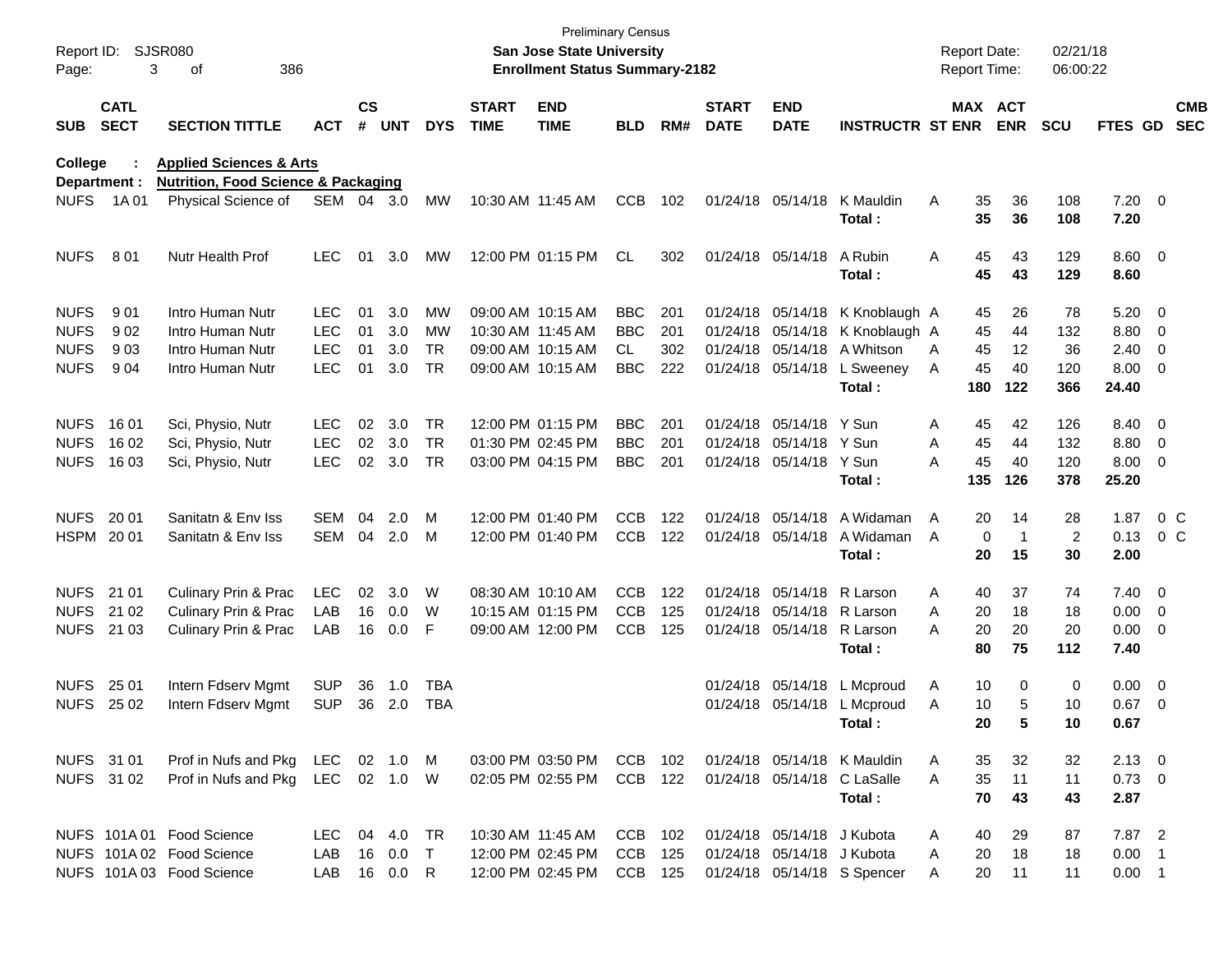| Report ID:<br>Page:        | SJSR080<br>4               | 386<br>οf                                                          |                            |                    |               |            |                             | <b>Preliminary Census</b><br><b>San Jose State University</b><br><b>Enrollment Status Summary-2182</b> |                          |            |                             |                                        |                                                            | <b>Report Date:</b><br>Report Time: |          |                       | 02/21/18<br>06:00:22 |                         |                         |                          |
|----------------------------|----------------------------|--------------------------------------------------------------------|----------------------------|--------------------|---------------|------------|-----------------------------|--------------------------------------------------------------------------------------------------------|--------------------------|------------|-----------------------------|----------------------------------------|------------------------------------------------------------|-------------------------------------|----------|-----------------------|----------------------|-------------------------|-------------------------|--------------------------|
| <b>SUB</b>                 | <b>CATL</b><br><b>SECT</b> | <b>SECTION TITTLE</b>                                              | <b>ACT</b>                 | $\mathsf{cs}$<br># | <b>UNT</b>    | <b>DYS</b> | <b>START</b><br><b>TIME</b> | <b>END</b><br><b>TIME</b>                                                                              | <b>BLD</b>               | RM#        | <b>START</b><br><b>DATE</b> | <b>END</b><br><b>DATE</b>              | <b>INSTRUCTR ST ENR</b>                                    |                                     |          | MAX ACT<br><b>ENR</b> | <b>SCU</b>           | FTES GD                 |                         | <b>CMB</b><br><b>SEC</b> |
|                            |                            |                                                                    |                            |                    |               |            |                             |                                                                                                        |                          |            |                             |                                        | Total:                                                     |                                     | 80       | 58                    | 116                  | 7.87                    |                         |                          |
|                            | NUFS 103 01<br>NUFS 103 02 | Food Proc & Pkg I<br>Food Proc & Pkg I                             | <b>SEM</b><br>SEM          | 02                 | 2.0<br>02 2.0 | W<br>R     | 08:30 AM 10:10 AM           | 01:30 PM 03:10 PM                                                                                      | IS.<br><b>BBC</b>        | 230<br>201 |                             | 01/24/18 05/14/18<br>01/24/18 05/14/18 | S Spencer<br>S Spencer                                     | A<br>A                              | 45<br>45 | 21<br>36              | 42<br>72             | 2.87<br>5.00            | $\overline{2}$<br>-6    |                          |
|                            |                            |                                                                    |                            |                    |               |            |                             |                                                                                                        |                          |            |                             |                                        | Total:                                                     |                                     | 90       | 57                    | 114                  | 7.87                    |                         |                          |
| <b>NUFS</b><br><b>NUFS</b> | 103L01<br>103L 02          | <b>Food Process Lab</b><br><b>Food Process Lab</b>                 | LAB<br>LAB                 | 16<br>16           | 1.0<br>1.0    | R<br>W     |                             | 03:00 PM 05:45 PM<br>10:30 AM 01:15 PM                                                                 | <b>CCB</b><br><b>CCB</b> | 216<br>216 |                             | 01/24/18 05/14/18<br>01/24/18 05/14/18 | S Spencer<br>S Spencer                                     | A<br>A                              | 16<br>16 | 18<br>8               | 18<br>8              | 1.20<br>0.53 0          | $\overline{\mathbf{0}}$ |                          |
|                            |                            |                                                                    |                            |                    |               |            |                             |                                                                                                        |                          |            |                             |                                        | Total:                                                     |                                     | 32       | 26                    | 26                   | 1.73                    |                         |                          |
| <b>NUFS</b><br><b>NUFS</b> | 104A 01<br>104A 02         | <b>Cultural Food</b><br><b>Cultural Food</b>                       | <b>LEC</b><br><b>ACT</b>   | 02<br>09           | 3.0<br>0.0    | W<br>W     | 01:30 PM 03:10 PM           | 03:15 PM 04:55 PM                                                                                      | <b>CCB</b><br><b>CCB</b> | 125<br>125 |                             | 01/24/18 05/14/18<br>01/24/18 05/14/18 | A Finkelstei<br>A Finkelstei                               | A<br>A                              | 20<br>20 | 30<br>30              | 60<br>30             | 6.00<br>0.00            | $\overline{0}$<br>0     |                          |
|                            |                            |                                                                    |                            |                    |               |            |                             |                                                                                                        |                          |            |                             |                                        | Total:                                                     |                                     | 40       | 60                    | 90                   | 6.00                    |                         |                          |
| <b>NUFS</b><br>HS.         | 105 01<br>105 01           | Curr Issues in Nutr<br>Curr Issues in Nutr                         | LEC.<br><b>LEC</b>         | 01<br>01           | 3.0<br>3.0    | R.<br>R.   |                             | 03:00 PM 05:45 PM<br>03:00 PM 05:45 PM                                                                 | <b>CCB</b><br><b>CCB</b> | 102<br>102 |                             | 01/24/18 05/14/18<br>01/24/18 05/14/18 | L Sweeney<br>L Sweeney                                     | A<br>A                              | 35<br>0  | 39<br>0               | 117<br>0             | 7.80<br>0.00            |                         | $0\,$ C<br>$0\,$ C       |
|                            |                            |                                                                    |                            |                    |               |            |                             |                                                                                                        |                          |            |                             |                                        | Total:                                                     |                                     | 35       | 39                    | 117                  | 7.80                    |                         |                          |
| <b>NUFS</b>                | 106A 01                    | Nutr in Life Span                                                  | <b>LEC</b>                 | 02                 | 3.0           | МW         | 01:30 PM 02:45 PM           |                                                                                                        | <b>CCB</b>               | 102        |                             | 01/24/18 05/14/18                      | E Brown                                                    | Α                                   | 35       | 28                    | 84                   | 5.80                    | - 4                     |                          |
| <b>NUFS</b>                |                            | 106A 02 Nutr in Life Span                                          | <b>LEC</b>                 |                    | 02 3.0        | TR.        |                             | 12:00 PM 01:15 PM                                                                                      | CL                       | 302        |                             | 01/24/18 05/14/18                      | L Steinberg<br>Total:                                      | A                                   | 35<br>70 | 22<br>50              | 66<br>150            | 4.45<br>10.25           | $\overline{1}$          |                          |
| <b>NUFS</b>                | 106B 01                    | <b>Resrch Method NufS</b>                                          | LEC                        | 01                 | 3.0           | TR         | 01:30 PM 02:45 PM           |                                                                                                        | <b>CCB</b>               | 122        |                             | 01/24/18 05/14/18                      | S Gieng<br>Total:                                          | A                                   | 30<br>30 | 33<br>33              | 99<br>99             | $6.60 \quad 0$<br>6.60  |                         |                          |
|                            |                            |                                                                    |                            |                    |               |            |                             |                                                                                                        |                          |            |                             |                                        |                                                            |                                     |          |                       |                      |                         |                         |                          |
|                            | NUFS 108A01                | Nutr & Metab                                                       | <b>LEC</b>                 |                    | 02 3.0        | TR         |                             | 12:00 PM 01:15 PM                                                                                      | <b>CCB</b>               | 102        |                             | 01/24/18 05/14/18                      | C Hollenbeck A<br>Total:                                   |                                     | 30<br>30 | 36<br>36              | 108<br>108           | 7.60 8<br>7.60          |                         |                          |
| <b>NUFS</b>                | 108L 01<br>108L 02         | <b>Nutrition Lab</b><br><b>Nutrition Lab</b>                       | LAB<br>LAB                 | 16<br>16           | 1.0<br>1.0    | R<br>F     |                             | 02:00 PM 04:45 PM<br>10:00 AM 01:00 PM                                                                 | <b>CCB</b><br><b>CCB</b> | 221<br>221 |                             | 01/24/18 05/14/18<br>01/24/18 05/14/18 | K Mauldin                                                  | A<br>A                              | 16<br>16 | 13                    | 13<br>13             | 0.97<br>0.90            | - 6                     |                          |
| NUFS.                      |                            |                                                                    |                            |                    |               |            |                             |                                                                                                        |                          |            |                             |                                        | S Gieng<br>Total :                                         |                                     | 32       | 13<br>26              | 26                   | 1.87                    | $\overline{2}$          |                          |
|                            | NUFS 109 01 Adv Nutr       |                                                                    | LEC 02 3.0 TR              |                    |               |            |                             |                                                                                                        |                          |            |                             |                                        | 09:00 AM 10:15 AM CCB 102 01/24/18 05/14/18 C Hollenbeck A |                                     | 30       | 18                    | 54                   | $3.60 \quad 0$          |                         |                          |
|                            |                            |                                                                    |                            |                    |               |            |                             |                                                                                                        |                          |            |                             |                                        | Total:                                                     |                                     | 30       | 18                    | 54                   | 3.60                    |                         |                          |
|                            |                            | NUFS 110B 01 Med Nutrition Ther<br>NUFS 110B 02 Med Nutrition Ther | SEM 04 3.0<br>ACT 13 0.0 W |                    |               | M          | 12:00 PM 02:00 PM           | 12:00 PM 01:40 PM                                                                                      | IRC.<br><b>IRC</b>       | 306<br>306 |                             |                                        | 01/24/18 05/14/18 C LaSalle<br>01/24/18 05/14/18 C LaSalle | A<br>A                              | 40<br>40 | 30<br>30              | 60<br>30             | 6.30 6<br>$0.00\quad 6$ |                         |                          |
|                            |                            |                                                                    |                            |                    |               |            |                             |                                                                                                        |                          |            |                             |                                        | Total:                                                     |                                     | 80       | 60                    | 90                   | 6.30                    |                         |                          |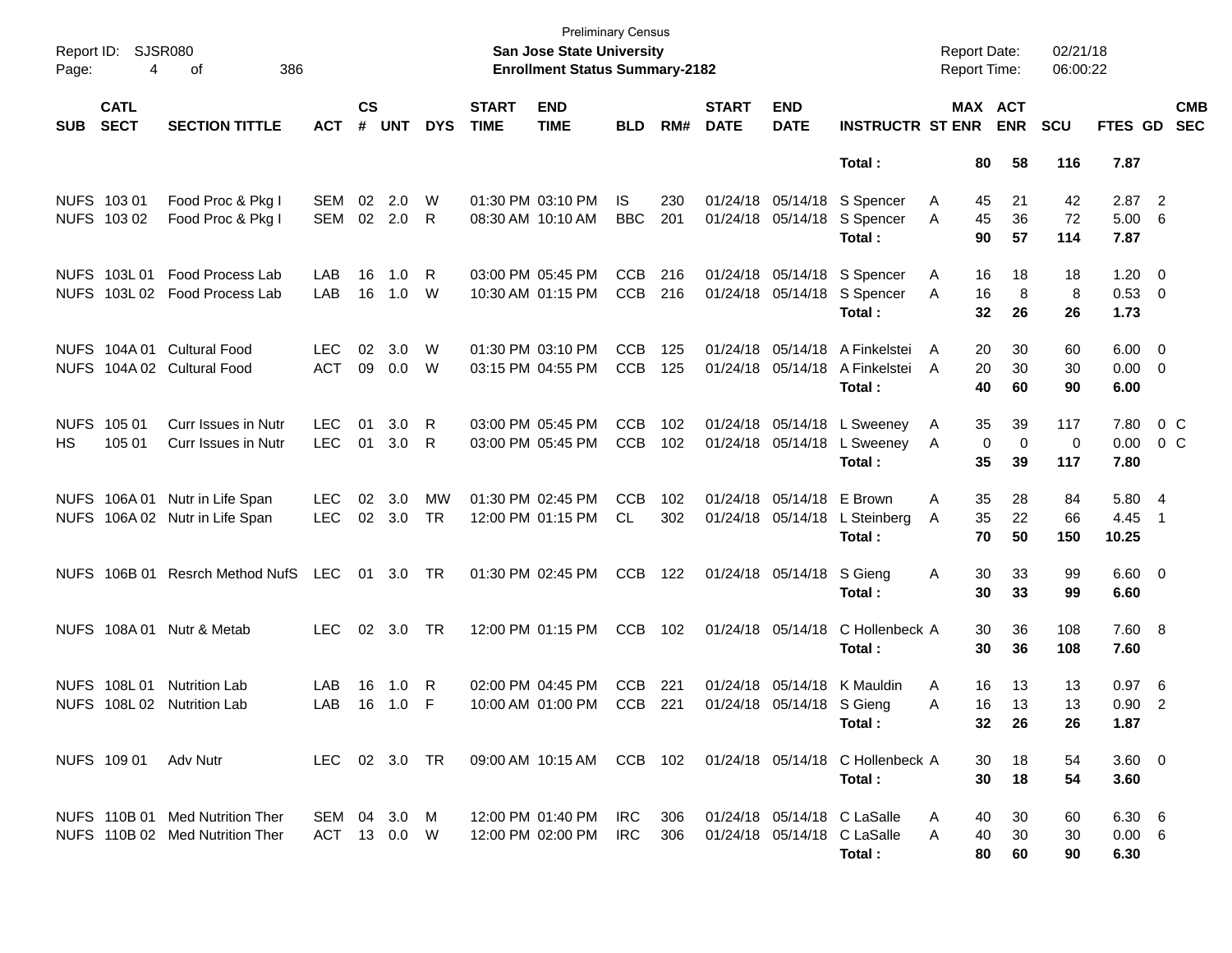| Report ID:<br>Page: | 5                          | SJSR080<br>386<br>οf                  |            |                    |            |            |                             | <b>Preliminary Census</b><br><b>San Jose State University</b><br><b>Enrollment Status Summary-2182</b> |            |     |                             |                            |                                 | <b>Report Date:</b><br><b>Report Time:</b> |          |                       | 02/21/18<br>06:00:22 |             |                          |                          |
|---------------------|----------------------------|---------------------------------------|------------|--------------------|------------|------------|-----------------------------|--------------------------------------------------------------------------------------------------------|------------|-----|-----------------------------|----------------------------|---------------------------------|--------------------------------------------|----------|-----------------------|----------------------|-------------|--------------------------|--------------------------|
| <b>SUB</b>          | <b>CATL</b><br><b>SECT</b> | <b>SECTION TITTLE</b>                 | <b>ACT</b> | $\mathsf{cs}$<br># | <b>UNT</b> | <b>DYS</b> | <b>START</b><br><b>TIME</b> | <b>END</b><br><b>TIME</b>                                                                              | <b>BLD</b> | RM# | <b>START</b><br><b>DATE</b> | <b>END</b><br><b>DATE</b>  | <b>INSTRUCTR ST ENR</b>         |                                            |          | MAX ACT<br><b>ENR</b> | <b>SCU</b>           | FTES GD     |                          | <b>CMB</b><br><b>SEC</b> |
| NUFS 111 01         |                            | <b>Fdserv Prod Mgmt</b>               | <b>LEC</b> | 02                 | 3.0        | Т          |                             | 08:30 AM 10:10 AM                                                                                      | <b>CCB</b> | 122 | 01/24/18                    | 05/14/18                   | A Finkelstei                    | A                                          | 40       | 44                    | 88                   | 9.00        | -4                       |                          |
|                     | NUFS 111 02                | <b>Fdserv Prod Mgmt</b>               | LAB        | 16                 | 0.0        | $\top$     |                             | 10:15 AM 01:15 PM                                                                                      | <b>CCB</b> | 122 | 01/24/18 05/14/18           |                            | A Finkelstei                    | A                                          | 20       | 21                    | 21                   | 0.00        | 0                        |                          |
|                     | NUFS 111 03                | <b>Fdserv Prod Mgmt</b>               | LAB        | 16                 | 0.0        | M          |                             | 02:00 PM 05:00 PM                                                                                      | <b>CCB</b> | 122 | 01/24/18                    | 05/14/18                   | A Finkelstei                    | A                                          | 20       | 23                    | 23                   | 0.00        | $\overline{4}$           |                          |
|                     |                            |                                       |            |                    |            |            |                             |                                                                                                        |            |     |                             |                            | Total:                          |                                            | 80       | 88                    | 132                  | 9.00        |                          |                          |
|                     | NUFS 113 01                | FdsrSys:Mgmt&Pro                      | SEM        | 04                 | 3.0        | Т          |                             | 10:00 AM 11:40 AM                                                                                      | IS         | 230 |                             | 01/24/18 05/14/18          | A Widaman                       | A                                          | 30       | 28                    | 56                   | 5.75        | $\overline{\mathbf{3}}$  |                          |
|                     | NUFS 113 02                | FdsrSys:Mgmt&Pro                      | LAB        | 16                 | 0.0        | M          |                             | 02:00 PM 05:00 PM                                                                                      | IS         | 230 |                             | 01/24/18 05/14/18          | A Widaman                       | A                                          | 30       | 28                    | 28                   | 0.00        | - 3                      |                          |
|                     |                            |                                       |            |                    |            |            |                             |                                                                                                        |            |     |                             |                            | Total:                          |                                            | 60       | 56                    | 84                   | 5.75        |                          |                          |
|                     | NUFS 114A 01               | Comm Nutrition, Majo LEC              |            |                    | 3.0        |            |                             |                                                                                                        |            |     |                             |                            |                                 | Х                                          | 0        | 0                     | 0                    | 0.00        | $\overline{\mathbf{0}}$  |                          |
|                     |                            | NUFS 114A 02 Comm Nutrition, Majo LEC |            | 03                 | 3.0        | MW         |                             | 09:00 AM 10:15 AM                                                                                      | <b>BBC</b> | 320 |                             | 01/24/18 05/14/18          | K Harvey                        | A                                          | 45       | 21                    | 63                   | 4.25        | $\overline{\phantom{1}}$ |                          |
|                     |                            |                                       |            |                    |            |            |                             |                                                                                                        |            |     |                             |                            | Total:                          |                                            | 45       | 21                    | 63                   | 4.25        |                          |                          |
|                     | NUFS 114B 01               | Comm Nutrition Non-M SEM              |            |                    | 3.0        |            |                             |                                                                                                        |            |     |                             |                            |                                 | X                                          | 0        | 0                     | 0                    | $0.00 \t 0$ |                          |                          |
|                     |                            |                                       |            |                    |            |            |                             |                                                                                                        |            |     |                             |                            | Total:                          |                                            | $\bf{0}$ | 0                     | 0                    | 0.00        |                          |                          |
|                     | NUFS 115 01                | <b>Issues in Food Tox</b>             | SEM        | 04                 | 3.0        | <b>TR</b>  |                             | 09:00 AM 10:15 AM                                                                                      | <b>SH</b>  | 242 |                             | 01/24/18 05/14/18          | I Chou                          | A                                          | 30       | 30                    | 90                   | 6.00        | $\overline{\mathbf{0}}$  |                          |
|                     | NUFS 115 02                | <b>Issues in Food Tox</b>             | SEM        | 04                 | 3.0        | TR         |                             | 10:30 AM 11:45 AM                                                                                      | <b>SH</b>  | 242 |                             | 01/24/18 05/14/18          | I Chou                          | A                                          | 30       | 30                    | 90                   | 6.00        | - 0                      |                          |
|                     |                            |                                       |            |                    |            |            |                             |                                                                                                        |            |     |                             |                            | Total:                          |                                            | 60       | 60                    | 180                  | 12.00       |                          |                          |
|                     | NUFS 116 01                | Aging and Nutr                        | <b>LEC</b> | 02                 | 3.0        | R          |                             | 03:00 PM 05:45 PM                                                                                      | <b>CL</b>  | 302 |                             | 01/24/18 05/14/18          | C Haas                          | A                                          | 40       | 34                    | 102                  | 6.80        |                          | $0\,C$                   |
|                     | GERO 116 01                | Aging and Nutr                        | <b>LEC</b> | 02                 | 3.0        | R          |                             | 03:00 PM 05:45 PM                                                                                      | CL.        | 302 |                             | 01/24/18 05/14/18          | C Haas                          | A                                          | 0        | $\overline{1}$        | 3                    | 0.20        | $0\,$ C                  |                          |
|                     |                            |                                       |            |                    |            |            |                             |                                                                                                        |            |     |                             |                            | Total:                          |                                            | 40       | 35                    | 105                  | 7.00        |                          |                          |
|                     | NUFS 124 01                | Disordr Eat & Nut Th                  | SEM 04 3.0 |                    |            | МW         |                             | 12:00 PM 01:15 PM                                                                                      | <b>CCB</b> | 102 |                             | 01/24/18 05/14/18          | E Brown                         | Α                                          | 40       | 40                    | 120                  | 8.10 2      |                          |                          |
|                     |                            |                                       |            |                    |            |            |                             |                                                                                                        |            |     |                             |                            | Total:                          |                                            | 40       | 40                    | 120                  | 8.10        |                          |                          |
|                     | NUFS 139 01                | Hunger & Environ Nut SEM              |            | 04                 | 3.0        | TR         |                             | 01:30 PM 02:45 PM                                                                                      | CL.        | 302 |                             | 01/24/18 05/14/18          | G Acker                         | A                                          | 30       | 30                    | 90                   | 6.00        | $\overline{0}$           |                          |
|                     | NUFS 139 02                | Hunger & Environ Nut SEM              |            | 04                 | 3.0        | <b>TR</b>  |                             | 03:00 PM 04:15 PM                                                                                      | CL.        | 243 |                             | 01/24/18 05/14/18          | G Acker                         | A                                          | 30       | 30                    | 90                   | 6.00        | $\overline{0}$           |                          |
|                     | NUFS 139 03                | Hunger & Environ Nut SEM 04           |            |                    | 3.0        | MW         |                             | 09:00 AM 10:15 AM                                                                                      | CL         | 302 |                             | 01/24/18 05/14/18 K Cahill |                                 | Α                                          | 30       | 29                    | 87                   | 5.80        | 0                        |                          |
|                     | NUFS 139 04                | Hunger & Environ Nut SEM 04 3.0       |            |                    |            | MW         |                             | 01:30 PM 02:45 PM                                                                                      | CL         | 302 |                             | 01/24/18 05/14/18 K Cahill |                                 | Α                                          | 30       | $30\,$                | 90                   | 6.00        | 0                        |                          |
|                     | NUFS 139 05                | Hunger & Environ Nut SEM 04 3.0       |            |                    |            | МW         |                             | 03:00 PM 04:15 PM                                                                                      | BBC        | 201 |                             | 01/24/18 05/14/18 K Harvey |                                 | Α                                          | 30       | 26                    | 78                   | 5.20        | $\overline{\phantom{0}}$ |                          |
|                     | NUFS 139 06                | Hunger & Environ Nut SEM 04           |            |                    | 3.0        | МW         |                             | 04:30 PM 05:45 PM                                                                                      | BBC        | 201 |                             |                            | 01/24/18 05/14/18 D Billings    | A                                          | 30       | 25                    | 75                   | 5.00        | $\overline{\mathbf{0}}$  |                          |
|                     | NUFS 139 07                | Hunger & Environ Nut SEM 04           |            |                    | 3.0        | W          |                             | 03:00 PM 05:45 PM                                                                                      | CCB        | 102 |                             |                            | 01/24/18 05/14/18 A Gossard     | A                                          | 30       | 24                    | 72                   | 4.80        | $\overline{\mathbf{0}}$  |                          |
|                     | NUFS 139 08                | Hunger & Environ Nut SEM 04           |            |                    | 3.0        | W          |                             | 06:00 PM 08:45 PM                                                                                      | <b>CCB</b> | 102 |                             |                            | 01/24/18 05/14/18 A Gossard     | A                                          | 30       | 25                    | 75                   | 5.00        | $\overline{\mathbf{0}}$  |                          |
|                     | NUFS 139 09                | Hunger & Environ Nut SEM              |            | 04                 | 3.0        | МW         |                             | 12:00 PM 01:15 PM                                                                                      | BBC        | 201 |                             |                            | 01/24/18 05/14/18 K Knoblaugh A |                                            | 30       | 30                    | 90                   | 6.00        | $\overline{\mathbf{0}}$  |                          |
|                     | NUFS 139 10                | Hunger & Environ Nut SEM              |            | 04                 | 3.0        | $\top$     |                             | 01:30 PM 04:15 PM                                                                                      | IS         | 230 |                             |                            | 01/24/18 05/14/18 E MacKusick A |                                            | 30       | 27                    | 81                   | $5.40 \ 0$  |                          |                          |
|                     | NUFS 139 11                | Hunger & Environ Nut SEM 04 3.0       |            |                    |            | $\top$     |                             | 05:30 PM 08:15 PM                                                                                      | CL         | 302 |                             |                            | 01/24/18 05/14/18 E MacKusick A |                                            | 30       | 10                    | 30                   | 2.00        | $\overline{\phantom{0}}$ |                          |
|                     | NUFS 139 12                | Hunger & Environ Nut SEM 04 3.0 M     |            |                    |            |            |                             | 05:30 PM 08:15 PM                                                                                      | CCB        | 102 |                             |                            | 01/24/18 05/14/18 E MacKusick A |                                            | 30       | 14                    | 42                   | 2.80 0      |                          |                          |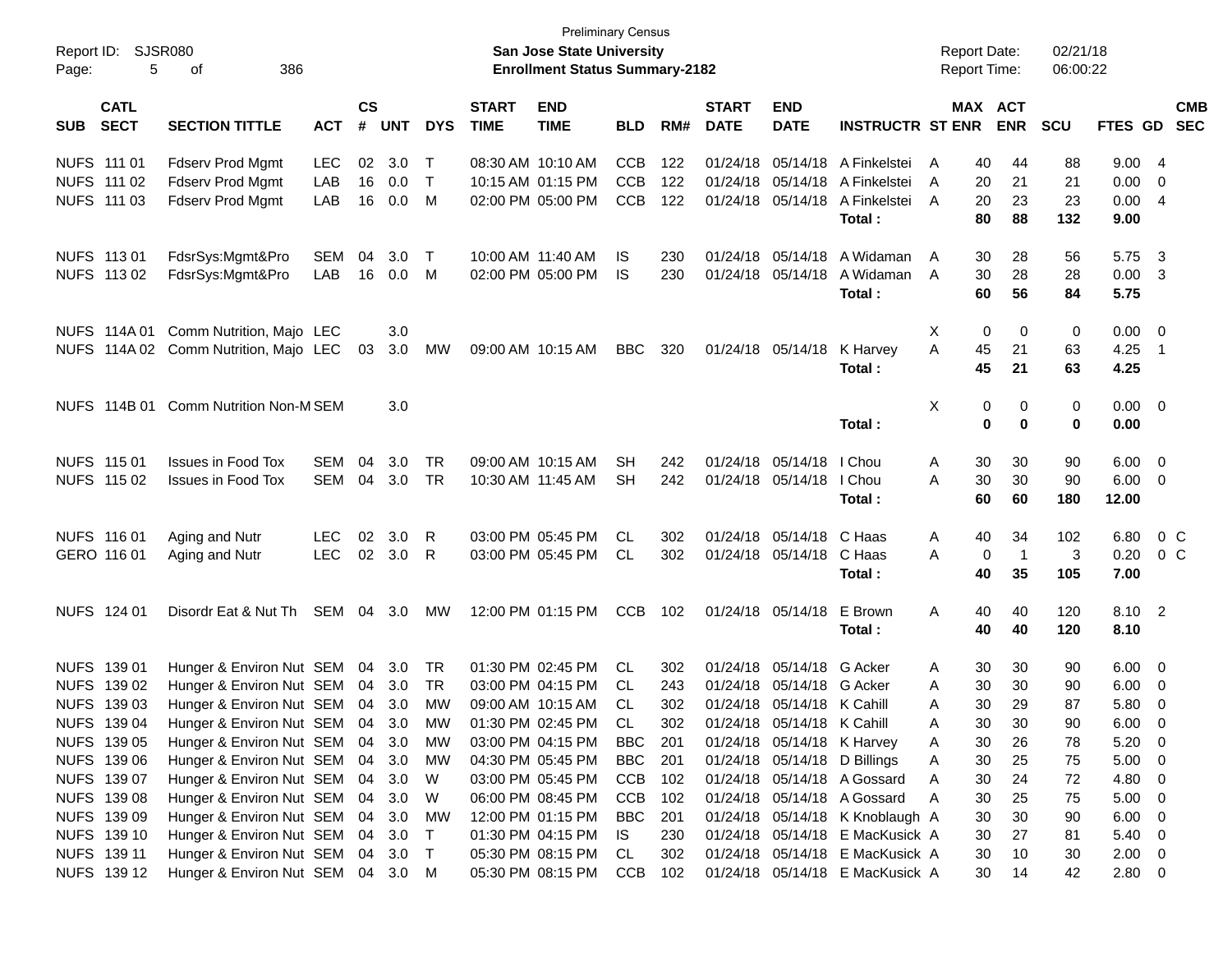| Report ID:                 | <b>SJSR080</b>   |                                            |                          |               |            |              |                   | <b>Preliminary Census</b><br>San Jose State University |            |     |              |                                  |                             |        | <b>Report Date:</b> |                  | 02/21/18   |              |        |            |
|----------------------------|------------------|--------------------------------------------|--------------------------|---------------|------------|--------------|-------------------|--------------------------------------------------------|------------|-----|--------------|----------------------------------|-----------------------------|--------|---------------------|------------------|------------|--------------|--------|------------|
| Page:                      | 6                | 386<br>οf                                  |                          |               |            |              |                   | <b>Enrollment Status Summary-2182</b>                  |            |     |              |                                  |                             |        | <b>Report Time:</b> |                  | 06:00:22   |              |        |            |
|                            | <b>CATL</b>      |                                            |                          | $\mathsf{cs}$ |            |              | <b>START</b>      | <b>END</b>                                             |            |     | <b>START</b> | <b>END</b>                       |                             |        | MAX ACT             |                  |            |              |        | <b>CMB</b> |
| <b>SUB</b>                 | <b>SECT</b>      | <b>SECTION TITTLE</b>                      | <b>ACT</b>               | #             | <b>UNT</b> | <b>DYS</b>   | <b>TIME</b>       | <b>TIME</b>                                            | <b>BLD</b> | RM# | <b>DATE</b>  | <b>DATE</b>                      | <b>INSTRUCTR ST ENR</b>     |        |                     | <b>ENR</b>       | <b>SCU</b> | FTES GD      |        | <b>SEC</b> |
|                            | NUFS 139 13      | Hunger & Environ Nut SEM 04 3.0            |                          |               |            | MW           | 10:30 AM 11:45 AM |                                                        | IS.        | 230 | 01/24/18     | 05/14/18                         | A Reisenauer A              |        | 30                  | 33               | 99         | 6.60         | 0      |            |
|                            | NUFS 139 14      | Hunger & Environ Nut SEM                   |                          | 04            | 3.0        | МW           | 12:00 PM 01:15 PM |                                                        | <b>IS</b>  | 230 | 01/24/18     |                                  | 05/14/18 A Reisenauer A     |        | 30                  | 32               | 96         | 6.40         | 0      |            |
| <b>NUFS</b>                | 139 15           | Hunger & Environ Nut SEM 04 3.0            |                          |               |            | $\mathsf{T}$ | 05:00 PM 07:45 PM |                                                        | <b>BBC</b> | 201 | 01/24/18     |                                  | 05/14/18 L Steinberg        | A      | 30                  | 30               | 90         | 6.00         | 0      |            |
| <b>NUFS</b>                | 139 16           | Hunger & Environ Nut SEM 04                |                          |               | 3.0        | TR.          | 07:30 AM 08:45 AM |                                                        | CL         | 302 | 01/24/18     |                                  | 05/14/18 A Whitson          | A      | 30                  | 30               | 90         | 6.00         | 0      |            |
|                            | NUFS 139 17      | Hunger & Environ Nut SEM 04                |                          |               | 3.0        | W            | 06:00 PM 08:45 PM |                                                        | IS         | 215 | 01/24/18     | 05/14/18                         | S Wood                      | A      | 30                  | 30               | 90         | 6.00         | 0      |            |
|                            |                  |                                            |                          |               |            |              |                   |                                                        |            |     |              |                                  | Total:                      |        | 510                 | 455              | 1365       | 91.00        |        |            |
|                            | NUFS 144 01      | <b>Food Culture</b>                        | <b>LEC</b>               | 02            | 3.0        | $\mathsf{T}$ | 03:00 PM 05:45 PM |                                                        | <b>CCB</b> | 102 | 01/24/18     | 05/14/18                         | A Finkelstei                | A      | 30                  | 35               | 105        | 7.00         | 0      |            |
|                            | NUFS 144 02      | <b>Food Culture</b>                        | <b>LEC</b>               | 02            | 3.0        | МW           | 10:30 AM 11:45 AM |                                                        | CL         | 302 | 01/24/18     | 05/14/18 K Cahill                |                             | A      | 30                  | 29               | 87         | 5.80         | 0      |            |
|                            | NUFS 144 03      | <b>Food Culture</b>                        | <b>LEC</b>               | 02            | 3.0        | м            | 05:30 PM 08:15 PM |                                                        | CL         | 302 | 01/24/18     | 05/14/18 K Cahill                |                             | A      | 30                  | 29               | 87         | 5.80         | 0      |            |
| <b>NUFS</b>                | 144 04           | <b>Food Culture</b>                        | <b>LEC</b>               | 02            | 3.0        | $\mathsf{T}$ | 06:00 PM 08:45 PM |                                                        | IS         | 215 | 01/24/18     | 05/14/18 C Nealis                |                             | A      | 30                  | 23               | 69         | 4.60         | 0      |            |
|                            | NUFS 144 05      | <b>Food Culture</b>                        | <b>LEC</b>               | 02            | 3.0        | <b>MW</b>    | 12:00 PM 01:15 PM |                                                        | <b>IS</b>  | 215 | 01/24/18     | 05/14/18 K Harvey                |                             | A      | 30                  | 30               | 90         | 6.00         | 0      |            |
|                            | NUFS 144 06      | <b>Food Culture</b>                        | <b>LEC</b>               | 02            | 3.0        | MW           | 01:30 PM 02:45 PM |                                                        | IS         | 215 | 01/24/18     | 05/14/18 K Harvey                |                             | A      | 30                  | 29               | 87         | 5.80         | 0      |            |
|                            | NUFS 144 07      | <b>Food Culture</b>                        | <b>LEC</b>               |               | 3.0        |              |                   |                                                        |            |     |              |                                  |                             | X      | $\mathbf 0$         | $\mathbf 0$      | 0          | 0.00         | 0      |            |
|                            | NUFS 144 08      | <b>Food Culture</b>                        | <b>LEC</b>               | 02            | 3.0        | MW           | 10:30 AM 11:45 AM |                                                        | <b>DBH</b> | 225 | 01/24/18     | 05/14/18 A Rubin                 |                             | A      | 30                  | 29               | 87         | 5.80         | 0      |            |
|                            | NUFS 144 09      | <b>Food Culture</b>                        | <b>LEC</b>               | 02            | 3.0        | <b>TR</b>    | 10:30 AM 11:45 AM |                                                        | IS         | 215 | 01/24/18     |                                  | 05/14/18 D Singamsett A     |        | 30                  | 30               | 90         | 6.00         | 0      |            |
|                            | NUFS 144 10      | <b>Food Culture</b>                        | <b>LEC</b>               | 02            | 3.0        | <b>TR</b>    |                   | 12:00 PM 01:15 PM                                      | IS         | 215 | 01/24/18     |                                  | 05/14/18 D Singamsett A     |        | 30                  | 30               | 90         | 6.00         | 0      |            |
|                            | NUFS 144 11      | <b>Food Culture</b>                        | <b>LEC</b>               | 02            | 3.0        | <b>TR</b>    | 01:30 PM 02:45 PM |                                                        | IS         | 215 | 01/24/18     |                                  | 05/14/18 D Singamsett A     |        | 30                  | 31               | 93         | 6.20         | 0      |            |
| <b>NUFS</b>                | 144 12           | <b>Food Culture</b>                        | <b>LEC</b>               | 02            | 3.0        | W            | 03:30 PM 06:15 PM |                                                        | <b>SH</b>  | 311 | 01/24/18     |                                  | 05/14/18 S Spencer          | A      | 30                  | 29               | 87         | 5.80         | 0      |            |
| <b>NUFS</b>                | 144 13           | <b>Food Culture</b>                        | <b>LEC</b>               | 02            | 3.0        | <b>TR</b>    | 10:30 AM 11:45 AM |                                                        | CL         | 302 | 01/24/18     |                                  | 05/14/18 L Steinberg        | A      | 30                  | 30               | 90         | 6.00         | 0      |            |
| <b>NUFS</b>                | 144 14           | <b>Food Culture</b>                        | <b>LEC</b>               | 02            | 3.0        | <b>TR</b>    | 03:00 PM 04:15 PM |                                                        | <b>SH</b>  | 345 | 01/24/18     |                                  | 05/14/18 L Steinberg        | A      | 30                  | 29               | 87         | 5.80         | 0      |            |
| <b>NUFS</b>                | 144 15           | <b>Food Culture</b>                        | <b>LEC</b><br><b>LEC</b> | 02            | 3.0<br>3.0 | <b>TR</b>    | 01:30 PM 02:45 PM |                                                        | <b>SH</b>  | 346 |              |                                  | 01/24/18 05/14/18 L Sweeney | A      | 30                  | 34               | 102        | 6.80         | 0      |            |
| <b>NUFS</b><br><b>NUFS</b> | 144 16<br>144 17 | <b>Food Culture</b><br><b>Food Culture</b> | <b>LEC</b>               |               | 3.0        |              |                   |                                                        |            |     |              |                                  |                             | Х<br>х | 0<br>0              | $\mathbf 0$<br>0 | 0          | 0.00<br>0.00 | 0<br>0 |            |
| <b>NUFS</b>                | 144 18           | <b>Food Culture</b>                        | <b>LEC</b>               | 02            | 3.0        | W            | 05:00 PM 07:45 PM |                                                        | CL         | 302 | 01/24/18     | 05/14/18 N Tsuji                 |                             | Α      | 30                  | 25               | 0          | 5.00         | 0      |            |
| <b>NUFS</b>                | 144 19           | <b>Food Culture</b>                        | <b>LEC</b>               | 02            | 3.0        | $\top$       | 03:00 PM 05:45 PM |                                                        | <b>CCB</b> | 122 | 01/24/18     |                                  | 05/14/18 A Whitson          | A      | 30                  | 31               | 75<br>93   | 6.20         | 0      |            |
|                            | NUFS 144 20      | <b>Food Culture</b>                        | <b>LEC</b>               | 02            | 3.0        | $\mathsf{T}$ | 06:00 PM 08:45 PM |                                                        | <b>CCB</b> | 122 | 01/24/18     | 05/14/18                         | A Whitson                   | A      | 30                  | 29               | 87         | 5.80         | 0      |            |
| <b>NUFS</b>                | 144 21           | <b>Food Culture</b>                        | <b>LEC</b>               | 02            | 3.0        | TR           | 12:00 PM 01:15 PM |                                                        | IS         | 230 | 01/24/18     | 05/14/18 L Wiley                 |                             | A      | 30                  | 30               | 90         | 6.00         | 0      |            |
|                            | NUFS 144 22      | <b>Food Culture</b>                        | <b>LEC</b>               | 02            | 3.0        | <b>TR</b>    | 01:30 PM 02:45 PM |                                                        | CL         | 324 | 01/24/18     | 05/14/18 L Wiley                 |                             | A      | 30                  | 32               | 96         | 6.40         | 0      |            |
|                            | NUFS 144 23      | <b>Food Culture</b>                        | <b>LEC</b>               |               | 02 3.0     | R            | 03:00 PM 05:45 PM |                                                        | IS         | 230 |              | 01/24/18 05/14/18 L Wiley        |                             | Α      | 30                  | 32               | 96         | 6.40         | 0      |            |
|                            | NUFS 144 24      | Food Culture                               | <b>LEC</b>               |               |            |              |                   | 02 3.0 MW 01:30 PM 02:45 PM SH                         |            |     |              | 434 01/24/18 05/14/18 D Billings |                             | A      | $30\,$              | 24               | 72         | 4.80 0       |        |            |
|                            |                  |                                            |                          |               |            |              |                   |                                                        |            |     |              |                                  | Total:                      |        |                     | 630 620          |            | 1860 124.00  |        |            |
|                            | NUFS 163 01      | Phys Fit + Nutrit                          | LEC 02 3.0               |               |            | <b>TR</b>    |                   | 10:30 AM 11:45 AM                                      | CL         | 310 |              | 01/24/18 05/14/18 E Brown        |                             | A      | 32                  | 9                | 27         | 1.80         | $0\,C$ |            |
| KIN                        | 16301            | Phys Fit + Nutrit                          | LEC                      |               | 02 3.0     | TR           | 10:30 AM 11:45 AM |                                                        | CL         | 310 |              | 01/24/18 05/14/18 E Brown        |                             | A      | $\pmb{0}$           | 24               | 72         | 4.80         | $0\,C$ |            |
|                            | NUFS 163 02      | Phys Fit + Nutrit                          | LEC                      |               | 02 3.0     | TR           | 10:30 AM 11:45 AM |                                                        | BBC        | 201 |              | 01/24/18 05/14/18 E Brown        |                             | A      | 32                  | 13               | 39         | 2.60         | $0\,C$ |            |
| KIN                        | 163 02           | Phys Fit + Nutrit                          | LEC                      |               | 02 3.0     | TR           | 10:30 AM 11:45 AM |                                                        | <b>BBC</b> | 201 |              | 01/24/18 05/14/18 E Brown        |                             | A      | $\pmb{0}$           | 18               | 54         | 3.60         | $0\,C$ |            |
|                            | NUFS 163 03      | Phys Fit + Nutrit                          | LEC                      |               | 02 3.0     | <b>TR</b>    |                   | 12:00 PM 01:15 PM                                      | CCB        | 101 |              | 01/24/18 05/14/18 E Brown        |                             | A      | 32                  | 11               | 33         | 2.20         | $0\,C$ |            |
| <b>KIN</b>                 | 16303            | Phys Fit + Nutrit                          | LEC 02 3.0               |               |            | TR           |                   | 12:00 PM 01:15 PM                                      | CCB 101    |     |              | 01/24/18 05/14/18 E Brown        |                             | A      | $\mathbf 0$         | 21               | 63         | 4.20         | $0\,C$ |            |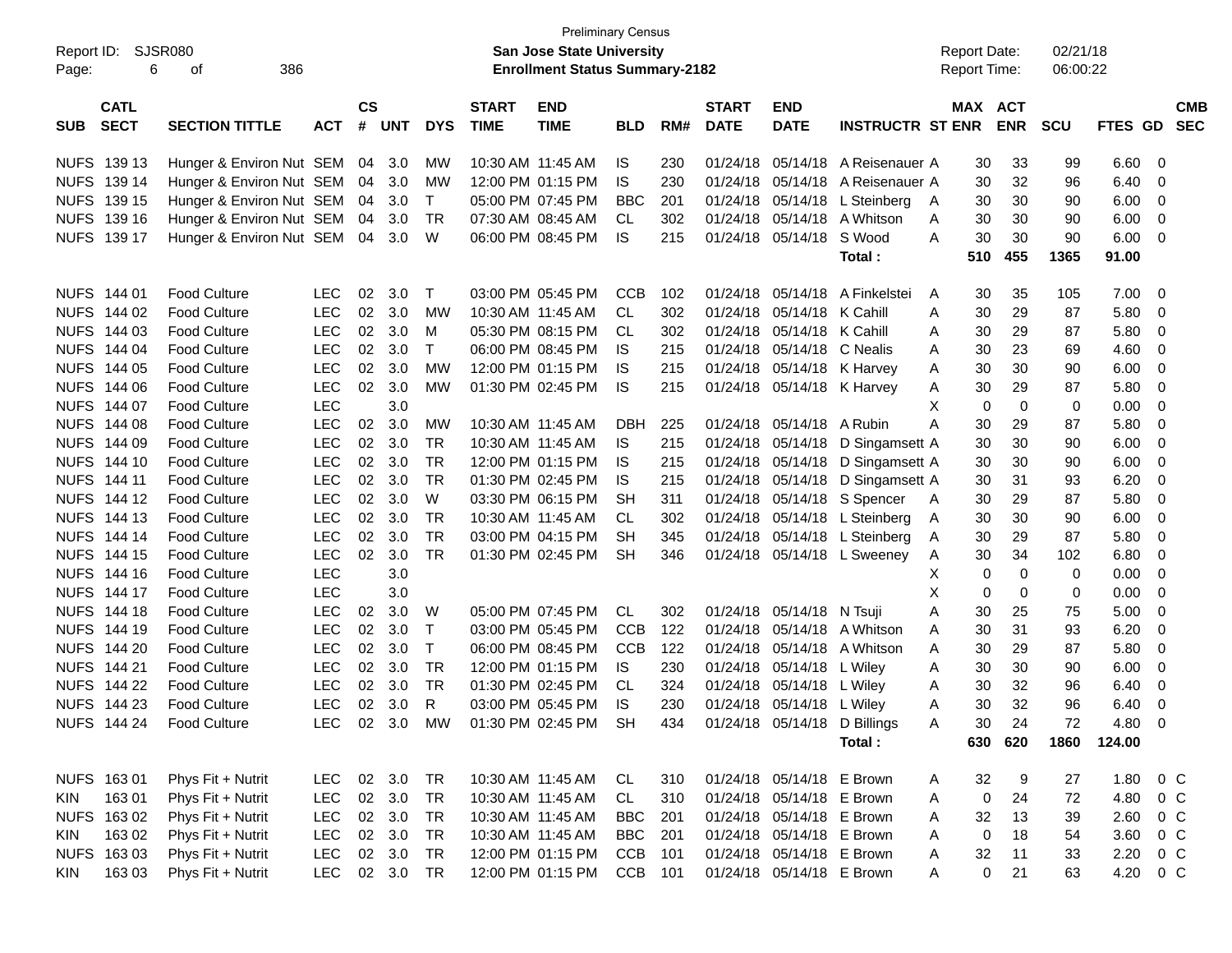| Report ID:<br>Page: | SJSR080<br>7               | 386<br>оf                 |               |                    |            |            |                             | <b>Preliminary Census</b><br>San Jose State University<br><b>Enrollment Status Summary-2182</b> |            |     |                             |                            |                                            |   | <b>Report Date:</b><br>Report Time: |                | 02/21/18<br>06:00:22 |                  |                |
|---------------------|----------------------------|---------------------------|---------------|--------------------|------------|------------|-----------------------------|-------------------------------------------------------------------------------------------------|------------|-----|-----------------------------|----------------------------|--------------------------------------------|---|-------------------------------------|----------------|----------------------|------------------|----------------|
| <b>SUB</b>          | <b>CATL</b><br><b>SECT</b> | <b>SECTION TITTLE</b>     | <b>ACT</b>    | $\mathsf{cs}$<br># | <b>UNT</b> | <b>DYS</b> | <b>START</b><br><b>TIME</b> | <b>END</b><br><b>TIME</b>                                                                       | <b>BLD</b> | RM# | <b>START</b><br><b>DATE</b> | <b>END</b><br><b>DATE</b>  | <b>INSTRUCTR ST ENR</b>                    |   | MAX ACT                             | <b>ENR</b>     | <b>SCU</b>           | FTES GD SEC      | <b>CMB</b>     |
| <b>NUFS</b>         | 16304                      | Phys Fit + Nutrit         | <b>LEC</b>    | 02                 | 3.0        | <b>TR</b>  |                             | 12:00 PM 01:15 PM                                                                               | HB         | 407 | 01/24/18                    | 05/14/18                   | E Brown                                    | A | 32                                  | 15             | 45                   | 3.00             | 0 <sup>C</sup> |
| <b>KIN</b>          | 163 04                     | Phys Fit + Nutrit         | <b>LEC</b>    | 02                 | 3.0        | <b>TR</b>  |                             | 12:00 PM 01:15 PM                                                                               | HB         | 407 | 01/24/18                    | 05/14/18                   | E Brown                                    | Α | 0                                   | 17             | 51                   | 3.40             | 0 <sup>C</sup> |
| <b>NUFS</b>         | 163 05                     | Phys Fit + Nutrit         | <b>LEC</b>    | 02                 | 3.0        | <b>MW</b>  |                             | 09:00 AM 10:15 AM                                                                               | IS         | 215 | 01/24/18                    | 05/14/18                   | A Bloom                                    | A | 32                                  | 15             | 45                   | 3.00             | 0 <sup>C</sup> |
| KIN.                | 163 05                     | Phys Fit + Nutrit         | <b>LEC</b>    | 02                 | 3.0        | <b>MW</b>  |                             | 09:00 AM 10:15 AM                                                                               | IS         | 215 | 01/24/18                    | 05/14/18                   | A Bloom                                    | A | 0                                   | 14             | 42                   | 2.80             | 0 <sup>C</sup> |
| <b>NUFS</b>         | 163 06                     | Phys Fit + Nutrit         | LEC           | 02                 | 3.0        | <b>MW</b>  |                             | 09:00 AM 10:15 AM                                                                               | <b>SH</b>  | 242 | 01/24/18                    | 05/14/18                   | A Bloom                                    | Α | 32                                  | 8              | 24                   | 1.60             | 0 <sup>C</sup> |
| <b>KIN</b>          | 163 06                     | Phys Fit + Nutrit         | LEC           | 02                 | 3.0        | <b>MW</b>  |                             | 09:00 AM 10:15 AM                                                                               | <b>SH</b>  | 242 | 01/24/18                    | 05/14/18                   | A Bloom                                    | A | 0                                   | 25             | 75                   | 5.00             | 0 <sup>C</sup> |
| <b>NUFS</b>         | 16307                      | Phys Fit + Nutrit         | <b>LEC</b>    | 02                 | 3.0        | <b>MW</b>  |                             | 10:30 AM 11:45 AM                                                                               | IS         | 215 | 01/24/18                    | 05/14/18                   | A Bloom                                    | A | 32                                  | 17             | 51                   | 3.40             | 0 <sup>C</sup> |
| <b>KIN</b>          | 163 07                     | Phys Fit + Nutrit         | LEC           | 02                 | 3.0        | <b>MW</b>  |                             | 10:30 AM 11:45 AM                                                                               | IS         | 215 | 01/24/18                    | 05/14/18 A Bloom           |                                            | Α | 0                                   | 14             | 42                   | 2.80             | 0 <sup>C</sup> |
| <b>NUFS</b>         | 16308                      | Phys Fit + Nutrit         | LEC           | 02                 | 3.0        | <b>MW</b>  |                             | 10:30 AM 11:45 AM                                                                               | HB         | 106 | 01/24/18                    | 05/14/18                   | A Bloom                                    | Α | 32                                  | $\overline{7}$ | 21                   | 1.40             | 0 <sup>C</sup> |
| KIN.                | 163 08                     | Phys Fit + Nutrit         | <b>LEC</b>    | 02                 | 3.0        | МW         |                             | 10:30 AM 11:45 AM                                                                               | HB         | 106 | 01/24/18                    | 05/14/18                   | A Bloom                                    | A | 0                                   | 21             | 63                   | 4.20             | 0 <sup>C</sup> |
| <b>NUFS</b>         | 16309                      | Phys Fit + Nutrit         | LEC           | 02                 | 3.0        | <b>MW</b>  |                             | 12:00 PM 01:15 PM                                                                               | <b>SH</b>  | 242 | 01/24/18                    | 05/14/18 A Bloom           |                                            | A | 32                                  | 10             | 30                   | 2.00             | 0 <sup>C</sup> |
| <b>KIN</b>          | 163 09                     | Phys Fit + Nutrit         | LEC           | 02                 | 3.0        | <b>MW</b>  |                             | 12:00 PM 01:15 PM                                                                               | <b>SH</b>  | 242 | 01/24/18                    | 05/14/18                   | A Bloom                                    | Α | 0                                   | 20             | 60                   | 4.00             | 0 <sup>C</sup> |
| <b>NUFS</b>         | 163 10                     | Phys Fit + Nutrit         | <b>LEC</b>    | 02                 | 3.0        | МW         |                             | 12:00 PM 01:15 PM                                                                               | HB         | 106 | 01/24/18                    | 05/14/18                   | A Bloom                                    | A | 32                                  | 14             | 42                   | 2.80             | 0 <sup>C</sup> |
| KIN.                | 163 10                     | Phys Fit + Nutrit         | LEC           | 02                 | 3.0        | MW         |                             | 12:00 PM 01:15 PM                                                                               | HB         | 106 | 01/24/18                    | 05/14/18                   | A Bloom                                    | A | 0                                   | 14             | 42                   | 2.80             | 0 <sup>C</sup> |
| <b>NUFS</b>         | 163 11                     | Phys Fit + Nutrit         | LEC           | 02                 | 3.0        | <b>MW</b>  |                             | 01:30 PM 02:45 PM                                                                               | <b>BBC</b> | 201 | 01/24/18                    | 05/14/18                   | A Bloom                                    | A | 32                                  | 17             | 51                   | 3.45             | 1 C            |
| <b>KIN</b>          | 163 11                     | Phys Fit + Nutrit         | LEC           | 02                 | 3.0        | <b>MW</b>  |                             | 01:30 PM 02:45 PM                                                                               | <b>BBC</b> | 201 | 01/24/18                    | 05/14/18                   | A Bloom                                    | A | 0                                   | 15             | 45                   | 3.00             | 0 <sup>C</sup> |
| <b>NUFS</b>         | 163 12                     | Phys Fit + Nutrit         | <b>LEC</b>    | 02                 | 3.0        | МW         |                             | 01:30 PM 02:45 PM                                                                               | CL         | 324 | 01/24/18                    | 05/14/18                   | A Bloom                                    | Α | 32                                  | 12             | 36                   | 2.40             | 0 <sup>C</sup> |
| <b>KIN</b>          | 163 12                     | Phys Fit + Nutrit         | LEC           | 02                 | 3.0        | <b>MW</b>  |                             | 01:30 PM 02:45 PM                                                                               | <b>CL</b>  | 324 | 01/24/18                    | 05/14/18                   | A Bloom                                    | Α | 0                                   | 21<br>372      | 63                   | 4.20             | 0 <sup>C</sup> |
|                     |                            |                           |               |                    |            |            |                             |                                                                                                 |            |     |                             |                            | Total:                                     |   | 384                                 |                | 1116                 | 74.45            |                |
|                     | NUFS 180 01                | <b>Individual Studies</b> | <b>SUP</b>    | 36                 | 1.0        | <b>TBA</b> |                             |                                                                                                 |            |     | 01/24/18                    | 05/14/18                   | L Mcproud                                  | A | 20                                  | -1             | 1                    | 0.07             | 0              |
|                     | NUFS 180 02                | <b>Individual Studies</b> | <b>SUP</b>    | 36                 | 2.0        | <b>TBA</b> |                             |                                                                                                 |            |     | 01/24/18                    | 05/14/18                   | L Mcproud                                  | A | 20                                  | 0              | 0                    | 0.00             | 0              |
|                     | NUFS 180 03                | <b>Individual Studies</b> | <b>SUP</b>    | 36                 | 3.0        | <b>TBA</b> |                             |                                                                                                 |            |     | 01/24/18                    | 05/14/18                   | L Mcproud                                  | A | 20                                  | 0              | 0                    | 0.00             | 0              |
|                     | NUFS 180 04                | <b>Individual Studies</b> | <b>SUP</b>    | 36                 | 4.0        | <b>TBA</b> |                             |                                                                                                 |            |     | 01/24/18                    | 05/14/18                   | L Mcproud                                  | A | 20                                  | 0              | 0                    | 0.00             | 0              |
| <b>NUFS</b>         | 180 05                     | <b>Individual Studies</b> | <b>SUP</b>    | 36                 | 5.0        | <b>TBA</b> |                             |                                                                                                 |            |     | 01/24/18                    | 05/14/18                   | L Mcproud                                  | Α | 20                                  | 0              | 0                    | 0.00             | 0              |
| <b>NUFS</b>         | 180 06                     | <b>Individual Studies</b> | <b>SUP</b>    | 36                 | 6.0        | <b>TBA</b> |                             |                                                                                                 |            |     | 01/24/18                    | 05/14/18                   | L Mcproud                                  | Α | 20                                  | 0              | 0                    | 0.00             | 0              |
|                     | NUFS 180 07                | <b>Individual Studies</b> | <b>SUP</b>    | 36                 | 1.0        | <b>TBA</b> |                             |                                                                                                 |            |     | 01/24/18                    |                            | 05/14/18 C Barmore                         | A | 20                                  | 1              | $\mathbf{1}$         | 0.07             | 0              |
| <b>NUFS</b>         | 18008                      | <b>Individual Studies</b> | <b>SUP</b>    | 36                 | 2.0        | <b>TBA</b> |                             |                                                                                                 |            |     | 01/24/18                    |                            | 05/14/18 C Barmore                         | A | 20                                  | 0              | 0                    | 0.00             | 0              |
| <b>NUFS</b>         | 18009                      | <b>Individual Studies</b> | <b>SUP</b>    | 36                 | 1.0        | <b>TBA</b> |                             |                                                                                                 |            |     | 01/24/18                    | 05/14/18                   | A Widaman                                  | A | 20                                  | 2              | $\overline{c}$       | 0.13             | 0              |
|                     | NUFS 180 10                | <b>Individual Studies</b> | <b>SUP</b>    | 36                 | 2.0        | <b>TBA</b> |                             |                                                                                                 |            |     | 01/24/18                    |                            | 05/14/18 A Widaman                         | A | 20                                  | 1              | 2                    | 0.13             | $\overline{0}$ |
|                     | NUFS 180 11                | <b>Individual Studies</b> | <b>SUP</b>    |                    | 36 3.0     | TBA        |                             |                                                                                                 |            |     |                             |                            | 01/24/18 05/14/18 A Widaman                | A | 20                                  | 0              | 0                    | $0.00 \quad 0$   |                |
|                     | NUFS 180 12                | <b>Individual Studies</b> | <b>SUP</b>    | 36                 | 1.0        | <b>TBA</b> |                             |                                                                                                 |            |     |                             | 01/24/18 05/14/18 S Gieng  |                                            | A | 20                                  | 4              | 4                    | 0.27 0           |                |
|                     | NUFS 180 13                | <b>Individual Studies</b> | <b>SUP</b>    |                    | 36 2.0     | TBA        |                             |                                                                                                 |            |     |                             | 01/24/18 05/14/18 S Gieng  |                                            | A | 20                                  | 0              | 0                    | $0.00 \t 0$      |                |
|                     | NUFS 180 14                | <b>Individual Studies</b> | <b>SUP</b>    |                    | 36 1.0     | TBA        |                             |                                                                                                 |            |     |                             | 01/24/18 05/14/18 J Kubota |                                            | A | 20                                  | 0              | 0                    | $0.00 \t 0$      |                |
|                     | NUFS 180 15                | <b>Individual Studies</b> | <b>SUP</b>    |                    | 36 2.0     | TBA        |                             |                                                                                                 |            |     |                             | 01/24/18 05/14/18 J Kubota |                                            | Α | 20                                  | 0              | 0                    | $0.00 \t 0$      |                |
|                     |                            |                           |               |                    |            |            |                             |                                                                                                 |            |     |                             |                            | Total:                                     |   | 300                                 | 9              | 10                   | 0.67             |                |
|                     | NUFS 190 01                | Nutr Ed & Couns           | LEC 01 3.0 MW |                    |            |            |                             | 10:30 AM 11:45 AM CCB 122                                                                       |            |     |                             |                            | 01/24/18 05/14/18 G Pereira Pi A<br>Total: |   | 35<br>35                            | 35<br>35       | 105<br>105           | $7.10$ 2<br>7.10 |                |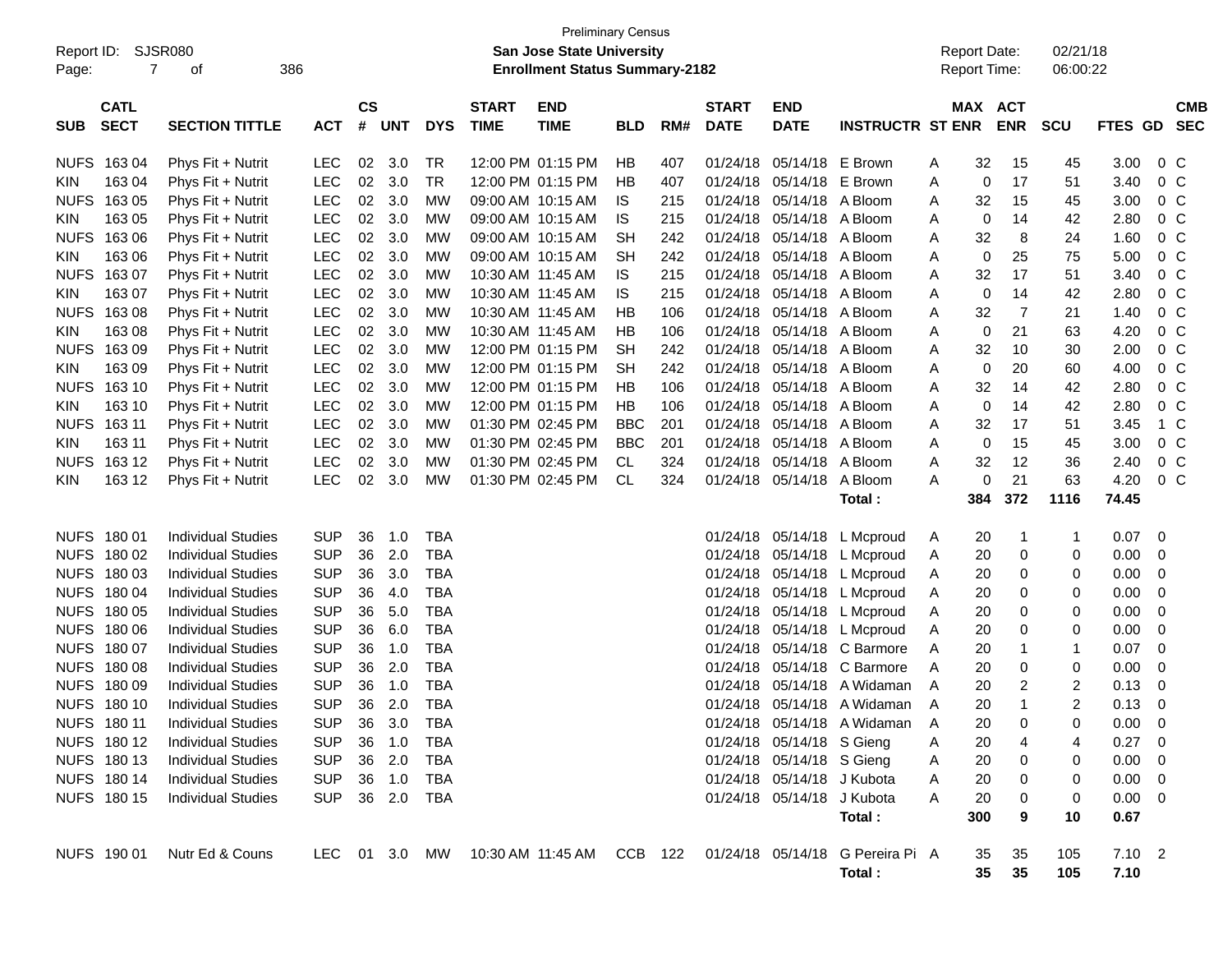| Report ID:<br>Page: | 8                    | SJSR080<br>386<br>οf                           |                          |               |            |            |              | San Jose State University<br><b>Enrollment Status Summary-2182</b> | <b>Preliminary Census</b> |     |              |                                        |                              |        | <b>Report Date:</b><br><b>Report Time:</b> |                  | 02/21/18<br>06:00:22 |                |                         |            |
|---------------------|----------------------|------------------------------------------------|--------------------------|---------------|------------|------------|--------------|--------------------------------------------------------------------|---------------------------|-----|--------------|----------------------------------------|------------------------------|--------|--------------------------------------------|------------------|----------------------|----------------|-------------------------|------------|
|                     | <b>CATL</b>          |                                                |                          | $\mathsf{cs}$ |            |            | <b>START</b> | <b>END</b>                                                         |                           |     | <b>START</b> | <b>END</b>                             |                              |        | MAX ACT                                    |                  |                      |                |                         | <b>CMB</b> |
| <b>SUB</b>          | <b>SECT</b>          | <b>SECTION TITTLE</b>                          | <b>ACT</b>               | #             | <b>UNT</b> | <b>DYS</b> | <b>TIME</b>  | <b>TIME</b>                                                        | <b>BLD</b>                | RM# | <b>DATE</b>  | <b>DATE</b>                            | <b>INSTRUCTR ST ENR</b>      |        |                                            | <b>ENR</b>       | <b>SCU</b>           | <b>FTES GD</b> |                         | <b>SEC</b> |
| NUFS 192 01         |                      | Fld Exp NufS/Pkg                               |                          |               | 1.0        | TBA        |              |                                                                    |                           |     |              |                                        |                              |        |                                            |                  | 0                    | 0.00           |                         |            |
|                     | NUFS 192 02          | Fld Exp NufS/Pkg                               | <b>SUP</b><br><b>SUP</b> | 36<br>36      | 2.0        | <b>TBA</b> |              |                                                                    |                           |     |              | 01/24/18 05/14/18<br>01/24/18 05/14/18 | L Mcproud<br>L Mcproud       | A<br>A | 20<br>40                                   | 0<br>18          | 36                   | 2.40           | - 0<br>0                |            |
|                     | NUFS 192 03          | Fld Exp NufS/Pkg                               | <b>SUP</b>               | 36            | 3.0        | TBA        |              |                                                                    |                           |     |              | 01/24/18 05/14/18                      | L Mcproud                    | A      | 20                                         | -1               | 3                    | 0.20           | 0                       |            |
|                     | NUFS 192 04          | Fld Exp NufS/Pkg                               | <b>SUP</b>               | 36            | 4.0        | <b>TBA</b> |              |                                                                    |                           |     |              | 01/24/18 05/14/18                      | L Mcproud                    | A      | 20                                         | 0                | 0                    | 0.00           | 0                       |            |
|                     | NUFS 192 05          | Fld Exp NufS/Pkg                               | <b>SUP</b>               | 36            | 5.0        | <b>TBA</b> |              |                                                                    |                           |     |              | 01/24/18 05/14/18                      | L Mcproud                    | A      | 20                                         | 0                | 0                    | 0.00           | 0                       |            |
|                     | NUFS 192 06          | Fld Exp NufS/Pkg                               | <b>SUP</b>               | 36            | 6.0        | <b>TBA</b> |              |                                                                    |                           |     |              |                                        | 01/24/18 05/14/18 L Mcproud  | A      | 20                                         | 0                | 0                    | 0.00           | 0                       |            |
|                     | NUFS 192 07          | Fld Exp NufS/Pkg                               | <b>SUP</b>               | 36            | 2.0        | <b>TBA</b> |              |                                                                    |                           |     |              | 01/24/18 05/14/18                      | E Brown                      | A      | 20                                         | 11               | 22                   | 1.47           | 0                       |            |
|                     | NUFS 192 08          | Fld Exp NufS/Pkg                               | <b>SUP</b>               | 36            | 2.0        | <b>TBA</b> |              |                                                                    |                           |     |              | 01/24/18 05/14/18 C Haas               |                              | A      | 20                                         | 9                | 18                   | 1.20           | 0                       |            |
|                     | NUFS 192 09          | Fld Exp NufS/Pkg                               | <b>SUP</b>               | 36            | 4.0        | <b>TBA</b> |              |                                                                    |                           |     |              |                                        | 01/24/18 05/14/18 F Yambrach | A      | 20                                         | 3                | 12                   | 0.80           | 0                       |            |
|                     | NUFS 192 10          | Fld Exp NufS/Pkg                               | <b>SUP</b>               | 36            | 5.0        | TBA        |              |                                                                    |                           |     |              |                                        | 01/24/18 05/14/18 F Yambrach | A      | 20                                         | 0                | 0                    | 0.00           | 0                       |            |
| NUFS 192 11         |                      | Fld Exp NufS/Pkg                               | <b>SUP</b>               | 36            | 6.0        | TBA        |              |                                                                    |                           |     |              |                                        | 01/24/18 05/14/18 F Yambrach | A      | 20                                         | 0                | 0                    | 0.00           | 0                       |            |
|                     | NUFS 192 12          | Fld Exp NufS/Pkg                               | <b>SUP</b>               | 36            | 2.0        | <b>TBA</b> |              |                                                                    |                           |     |              | 01/24/18 05/14/18                      | J Kubota                     | A      | 20                                         | 0                | 0                    | 0.00           | $\overline{\mathbf{0}}$ |            |
|                     |                      |                                                |                          |               |            |            |              |                                                                    |                           |     |              |                                        | Total:                       |        | 260                                        | 42               | 91                   | 6.07           |                         |            |
| NUFS 201 01         |                      | Colloq Nutr/Fd/Pkg                             | SEM 05                   |               | 3.0        | R          |              | 03:00 PM 05:45 PM                                                  | <b>CCB</b>                | 122 |              | 01/24/18 05/14/18                      | G Pereira Pi A               |        | 20                                         | 7                | 21                   | $1.75$ 7       |                         |            |
|                     |                      |                                                |                          |               |            |            |              |                                                                    |                           |     |              |                                        | Total:                       |        | 20                                         | $\overline{7}$   | 21                   | 1.75           |                         |            |
|                     |                      | NUFS 219B 01 Sem Adv Topics in Nu SEM 05 3.0   |                          |               |            | W          |              | 03:00 PM 05:45 PM                                                  | <b>CCB</b>                | 122 |              | 01/24/18 05/14/18                      | K Mauldin                    | Α      | 18                                         | 16               | 48                   | $3.45\quad 5$  |                         |            |
|                     |                      |                                                |                          |               |            |            |              |                                                                    |                           |     |              |                                        | Total:                       |        | 18                                         | 16               | 48                   | 3.45           |                         |            |
|                     | NUFS 220A 01 Adv Mnt |                                                | SEM 05                   |               | 3.0        | R          |              | 06:00 PM 08:45 PM                                                  | <b>CCB</b>                | 122 |              | 01/24/18 05/14/18                      | H Kiehl                      | Α      | 18                                         | 5                | 15                   | $1.10 \quad 2$ |                         |            |
|                     |                      |                                                |                          |               |            |            |              |                                                                    |                           |     |              |                                        | Total:                       |        | 18                                         | 5                | 15                   | 1.10           |                         |            |
|                     | NUFS 280A 01         | Dietetic Internship                            | <b>SUP</b>               | 25            | 1.0        | R          |              | 04:00 PM 05:50 PM                                                  | <b>CCB</b>                | 121 |              | 01/24/18 05/14/18                      | C LaSalle                    | A      | 20                                         | 5                | 5                    | $0.37$ 2       |                         |            |
|                     |                      | NUFS 280A 02 Dietetic Internship               | <b>SUP</b>               | 25            | 3.0        | TBA        |              |                                                                    |                           |     |              | 01/24/18 05/14/18                      | C LaSalle                    | A      | 20                                         | 0                | 0                    | 0.00           | 0                       |            |
|                     |                      | NUFS 280A 03 Dietetic Internship               | <b>SUP</b>               | 25            | 6.0        | <b>TBA</b> |              |                                                                    |                           |     |              |                                        | 01/24/18 05/14/18 C LaSalle  | A      | 20                                         | 0                | 0                    | 0.00           | 0                       |            |
|                     |                      | NUFS 280A 04 Dietetic Internship               | <b>SUP</b>               | 25            | 9.0        | <b>TBA</b> |              |                                                                    |                           |     |              |                                        | 01/24/18 05/14/18 C LaSalle  | A      | 20                                         | 0                | 0                    | 0.00           | 0                       |            |
|                     |                      | NUFS 280A 05 Dietetic Internship               | <b>SUP</b>               |               | 25 12.0    | <b>TBA</b> |              |                                                                    |                           |     |              | 01/24/18 05/14/18                      | C LaSalle                    | A      | 20                                         | 0                | 0                    | 0.00           | 0                       |            |
|                     |                      | NUFS 280A 06 Dietetic Internship               | <b>SUP</b>               | 25            | 6.0        | <b>TBA</b> |              |                                                                    |                           |     |              |                                        | 01/24/18 05/14/18 K Mauldin  | Α      | 20                                         | 0                | 0                    | 0.00           | 0                       |            |
|                     |                      | NUFS 280A 07 Dietetic Internship               | <b>SUP</b>               |               | 25 12.0    | <b>TBA</b> |              |                                                                    |                           |     |              |                                        | 01/24/18 05/14/18 K Mauldin  | A      | 20                                         | 0                | $\Omega$             | 0.00           | $\Omega$                |            |
|                     |                      | NUFS 280A 08 Dietetic Internship               | <b>SUP</b>               |               | 25 6.0     | TBA        |              |                                                                    |                           |     |              |                                        | 01/24/18 05/14/18 L Mcproud  | A      | 20                                         | 0                | 0                    | $0.00 \quad 0$ |                         |            |
|                     |                      | NUFS 280A 09 Dietetic Internship               | <b>SUP</b>               |               | 25 12.0    | TBA        |              |                                                                    |                           |     |              |                                        | 01/24/18 05/14/18 L Mcproud  | A      | 20                                         | $\boldsymbol{0}$ | 0                    | $0.00 \t 0$    |                         |            |
|                     |                      | NUFS 280A 10 Dietetic Internship               | SUP                      |               | 25 6.0     | TBA        |              |                                                                    |                           |     |              |                                        | 01/24/18 05/14/18 A Widaman  | A      | 20                                         | 0                | 0                    | $0.00 \quad 0$ |                         |            |
|                     |                      | NUFS 280A 11 Dietetic Internship               | SUP 25 12.0              |               |            | TBA        |              |                                                                    |                           |     |              |                                        | 01/24/18 05/14/18 A Widaman  | A      | 20                                         | 0                | 0<br>5               | $0.00 \t 0$    |                         |            |
|                     |                      |                                                |                          |               |            |            |              |                                                                    |                           |     |              |                                        | Total:                       |        | 220                                        | 5                |                      | 0.37           |                         |            |
|                     |                      | NUFS 295A 01 Research Methodology SEM 05 3.0 T |                          |               |            |            |              | 05:15 PM 08:00 PM CCB 125 01/24/18 05/14/18 S Gieng                |                           |     |              |                                        |                              | A      | 18                                         | 15               | 45                   | 3.75 15        |                         |            |
|                     |                      |                                                |                          |               |            |            |              |                                                                    |                           |     |              |                                        | Total:                       |        | 18                                         | 15               | 45                   | 3.75           |                         |            |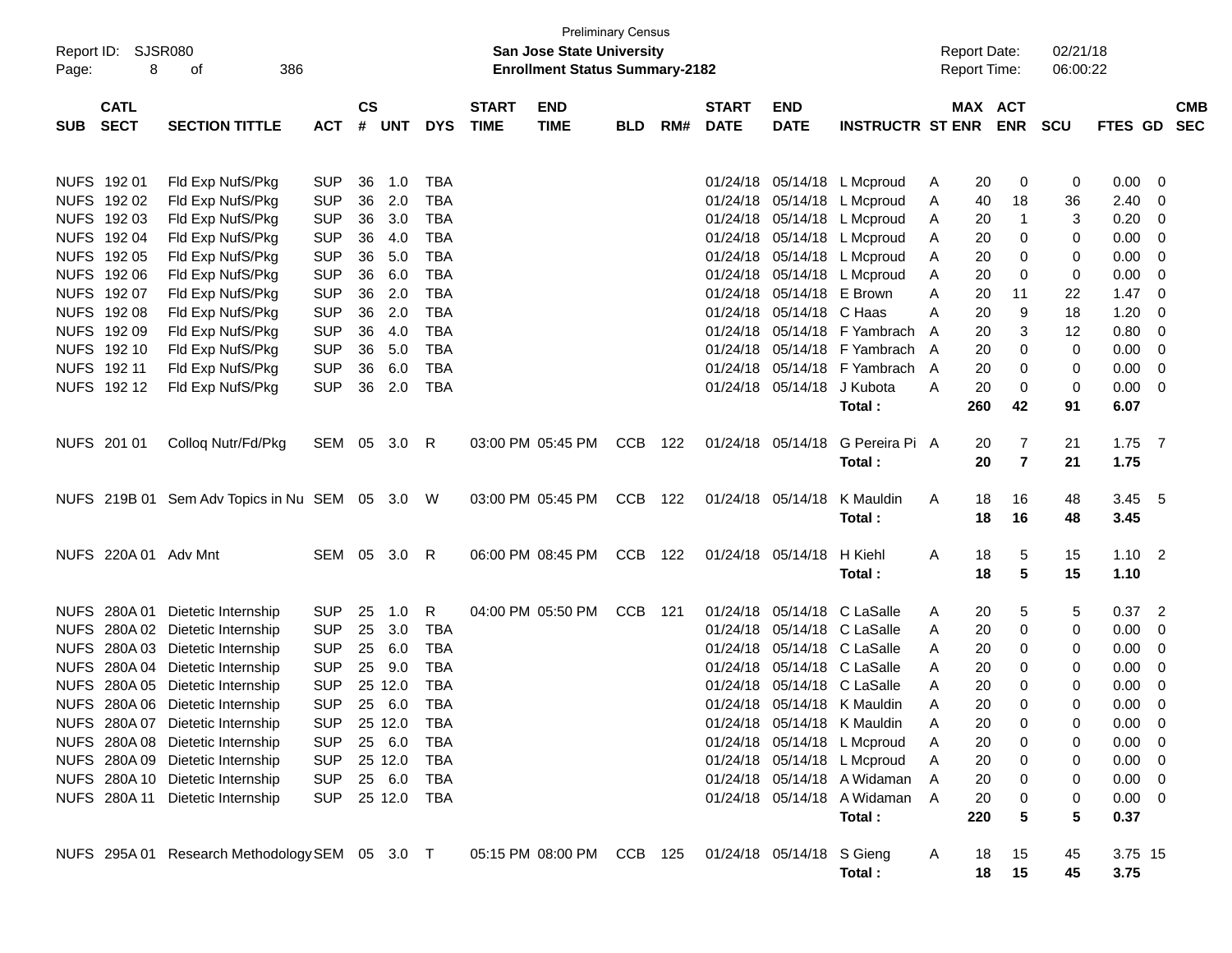| Report ID:  | SJSR080                    |                        |                |                    |            |            |                             | <b>San Jose State University</b>      | <b>Preliminary Census</b> |     |                             |                            |                               |   | <b>Report Date:</b> |                | 02/21/18    |                |                          |  |
|-------------|----------------------------|------------------------|----------------|--------------------|------------|------------|-----------------------------|---------------------------------------|---------------------------|-----|-----------------------------|----------------------------|-------------------------------|---|---------------------|----------------|-------------|----------------|--------------------------|--|
| Page:       | 9                          | 386<br>οf              |                |                    |            |            |                             | <b>Enrollment Status Summary-2182</b> |                           |     |                             |                            |                               |   | <b>Report Time:</b> |                | 06:00:22    |                |                          |  |
|             |                            |                        |                |                    |            |            |                             |                                       |                           |     |                             |                            |                               |   |                     |                |             |                |                          |  |
| <b>SUB</b>  | <b>CATL</b><br><b>SECT</b> | <b>SECTION TITTLE</b>  | <b>ACT</b>     | $\mathsf{cs}$<br># | <b>UNT</b> | <b>DYS</b> | <b>START</b><br><b>TIME</b> | <b>END</b><br><b>TIME</b>             | BLD                       | RM# | <b>START</b><br><b>DATE</b> | <b>END</b><br><b>DATE</b>  | <b>INSTRUCTR ST ENR</b>       |   | MAX ACT             | <b>ENR</b>     | <b>SCU</b>  | FTES GD        | <b>CMB</b><br><b>SEC</b> |  |
|             |                            |                        |                |                    |            |            |                             |                                       |                           |     |                             |                            |                               |   |                     |                |             |                |                          |  |
|             |                            |                        |                |                    |            |            |                             |                                       |                           |     |                             |                            |                               |   |                     |                |             |                |                          |  |
|             | NUFS 298 01                | <b>Special Studies</b> | <b>SUP</b>     | 25                 | 1.0        | <b>TBA</b> |                             |                                       |                           |     | 01/24/18                    | 05/14/18                   | E Brown                       | A | 10                  | 0              | 0           | 0.00           | 0                        |  |
|             | NUFS 298 02                | <b>Special Studies</b> | <b>SUP</b>     | 25                 | 2.0        | <b>TBA</b> |                             |                                       |                           |     | 01/24/18                    | 05/14/18                   | E Brown                       | Α | 10                  | 0              | 0           | 0.00           | 0                        |  |
| <b>NUFS</b> | 298 03                     | <b>Special Studies</b> | <b>SUP</b>     | 25                 | 3.0        | <b>TBA</b> |                             |                                       |                           |     | 01/24/18                    | 05/14/18                   | E Brown                       | A | 10                  | 0              | 0           | 0.00           | 0                        |  |
| <b>NUFS</b> | 298 04                     | <b>Special Studies</b> | <b>SUP</b>     | 25                 | 1.0        | <b>TBA</b> |                             |                                       |                           |     | 01/24/18                    | 05/14/18 S Gieng           |                               | A | 10                  | 1              | 1           | 0.08           | 1                        |  |
| <b>NUFS</b> | 298 05                     | <b>Special Studies</b> | <b>SUP</b>     | 25                 | 2.0        | <b>TBA</b> |                             |                                       |                           |     | 01/24/18                    | 05/14/18 S Gieng           |                               | A | 10                  | 0              | 0           | 0.00           | 0                        |  |
| <b>NUFS</b> | 298 06                     | <b>Special Studies</b> | <b>SUP</b>     | 25                 | 3.0        | <b>TBA</b> |                             |                                       |                           |     | 01/24/18                    | 05/14/18 S Gieng           |                               | A | 10                  | 0              | 0           | 0.00           | 0                        |  |
| <b>NUFS</b> | 298 07                     | <b>Special Studies</b> | <b>SUP</b>     | 25                 | 1.0        | <b>TBA</b> |                             |                                       |                           |     | 01/24/18                    |                            | 05/14/18 C LaSalle            | Α | 10                  | 2              | 2           | 0.17           | $\overline{2}$           |  |
| <b>NUFS</b> | 298 08                     | <b>Special Studies</b> | <b>SUP</b>     | 25                 | 2.0        | <b>TBA</b> |                             |                                       |                           |     | 01/24/18                    |                            | 05/14/18 C LaSalle            | A | 10                  | 0              | 0           | 0.00           | 0                        |  |
| <b>NUFS</b> | 298 09                     | <b>Special Studies</b> | <b>SUP</b>     | 25                 | 3.0        | <b>TBA</b> |                             |                                       |                           |     | 01/24/18                    |                            | 05/14/18 C LaSalle            | A | 10                  | 0              | 0           | 0.00           | 0                        |  |
| <b>NUFS</b> | 298 10                     | <b>Special Studies</b> | <b>SUP</b>     | 25                 | 1.0        | <b>TBA</b> |                             |                                       |                           |     | 01/24/18                    | 05/14/18 X Liu             |                               | A | 10                  | 0              | 0           | 0.00           | 0                        |  |
| <b>NUFS</b> | 298 11                     | <b>Special Studies</b> | <b>SUP</b>     | 25                 | 2.0        | <b>TBA</b> |                             |                                       |                           |     | 01/24/18                    | 05/14/18                   | X Liu                         | A | 10                  | 0              | 0           | 0.00           | 0                        |  |
| <b>NUFS</b> | 298 12                     | <b>Special Studies</b> | <b>SUP</b>     | 25                 | 3.0        | <b>TBA</b> |                             |                                       |                           |     | 01/24/18                    | 05/14/18                   | X Liu                         | A | 10                  | 0              | 0           | 0.00           | 0                        |  |
| <b>NUFS</b> | 298 13                     | <b>Special Studies</b> | <b>SUP</b>     | 25                 | 1.0        | <b>TBA</b> |                             |                                       |                           |     | 01/24/18                    | 05/14/18                   | K Mauldin                     | A | 10                  | 1              | 1           | 0.08           | -1                       |  |
| <b>NUFS</b> | 298 14                     | <b>Special Studies</b> | <b>SUP</b>     | 25                 | 2.0        | <b>TBA</b> |                             |                                       |                           |     | 01/24/18                    | 05/14/18                   | K Mauldin                     | A | 10                  | 1              | 2           | 0.17           | 1                        |  |
| <b>NUFS</b> | 298 15                     | <b>Special Studies</b> | <b>SUP</b>     | 25                 | 3.0        | <b>TBA</b> |                             |                                       |                           |     | 01/24/18                    | 05/14/18                   | K Mauldin                     | A | 10                  | 0              | 0           | 0.00           | 0                        |  |
| <b>NUFS</b> | 298 16                     | <b>Special Studies</b> | <b>SUP</b>     | 25                 | 1.0        | <b>TBA</b> |                             |                                       |                           |     | 01/24/18                    | 05/14/18                   | L Mcproud                     | A | 10                  | 0              | 0           | 0.00           | 0                        |  |
| <b>NUFS</b> | 298 17                     | <b>Special Studies</b> | <b>SUP</b>     | 25                 | 2.0        | <b>TBA</b> |                             |                                       |                           |     | 01/24/18                    |                            | 05/14/18 L Mcproud            | A | 10                  | 0              | 0           | 0.00           | 0                        |  |
| <b>NUFS</b> | 298 18                     | <b>Special Studies</b> | <b>SUP</b>     | 25                 | 3.0        | <b>TBA</b> |                             |                                       |                           |     | 01/24/18                    |                            | 05/14/18 L Mcproud            | A | 10                  | 0              | 0           | 0.00           | 0                        |  |
| <b>NUFS</b> | 298 19                     | <b>Special Studies</b> | <b>SUP</b>     | 25                 | 1.0        | <b>TBA</b> |                             |                                       |                           |     | 01/24/18                    |                            | 05/14/18 G Pereira Pi A       |   | 10                  | 0              | 0           | 0.00           | 0                        |  |
|             | NUFS 298 20                | <b>Special Studies</b> | <b>SUP</b>     | 25                 | 2.0        | <b>TBA</b> |                             |                                       |                           |     | 01/24/18                    |                            | 05/14/18 G Pereira Pi A       |   | 10                  | 0              | 0           | 0.00           | 0                        |  |
|             | NUFS 298 21                | <b>Special Studies</b> | <b>SUP</b>     | 25                 | 3.0        | <b>TBA</b> |                             |                                       |                           |     | 01/24/18                    |                            | 05/14/18 G Pereira Pi A       |   | 10                  | 0              | 0           | 0.00           | 0                        |  |
|             | NUFS 298 22                | <b>Special Studies</b> | <b>SUP</b>     | 25                 | 1.0        | <b>TBA</b> |                             |                                       |                           |     | 01/24/18                    | 05/14/18                   | A Widaman                     | A | 10                  | 2              | 2           | 0.17           | $\overline{2}$           |  |
|             | NUFS 298 23                | <b>Special Studies</b> | <b>SUP</b>     | 25                 | 2.0        | <b>TBA</b> |                             |                                       |                           |     | 01/24/18                    | 05/14/18                   | A Widaman                     | A | 10                  | 0              | 0           | 0.00           | 0                        |  |
|             | NUFS 298 24                | <b>Special Studies</b> | <b>SUP</b>     | 25                 | 3.0        | <b>TBA</b> |                             |                                       |                           |     | 01/24/18                    | 05/14/18                   | A Widaman                     | A | 10                  | 0              | 0           | 0.00           | 0                        |  |
|             | NUFS 298 25                | <b>Special Studies</b> | <b>SUP</b>     | 25                 | 1.0        | <b>TBA</b> |                             |                                       |                           |     | 01/24/18                    | 05/14/18                   | F Yambrach A                  |   | 10                  | 0              | 0           | 0.00           | 0                        |  |
| <b>NUFS</b> | 298 26                     | <b>Special Studies</b> | <b>SUP</b>     | 25                 | 2.0        | <b>TBA</b> |                             |                                       |                           |     | 01/24/18                    | 05/14/18                   | F Yambrach A                  |   | 10                  | 0              | 0           | 0.00           | 0                        |  |
|             | NUFS 298 27                | <b>Special Studies</b> | <b>SUP</b>     | 25                 | 3.0        | <b>TBA</b> |                             |                                       |                           |     |                             | 01/24/18 05/14/18          | F Yambrach A                  |   | 10                  | 0              | 0           | 0.00           | 0                        |  |
|             |                            |                        |                |                    |            |            |                             |                                       |                           |     |                             |                            | Total:                        |   | 270                 | 7              | 8           | 0.67           |                          |  |
|             |                            |                        |                |                    |            |            |                             |                                       |                           |     |                             |                            |                               |   |                     |                |             |                |                          |  |
|             | NUFS 299 01                | Mas Thesis or Proj     | <b>SUP</b>     |                    | 25 1.0     | TBA        |                             |                                       |                           |     |                             |                            | 01/24/18 05/14/18 A Widaman A |   | 10                  | $\overline{1}$ | $\mathbf 1$ | $0.08$ 1       |                          |  |
|             | NUFS 299 02                | Mas Thesis or Proj     | <b>SUP</b>     |                    | 25 2.0     | TBA        |                             |                                       |                           |     |                             |                            | 01/24/18 05/14/18 A Widaman   | A | 10                  | 0              |             | $0.00 \quad 0$ |                          |  |
|             | NUFS 299 03                | Mas Thesis or Proj     | <b>SUP</b>     |                    | 25 3.0     | TBA        |                             |                                       |                           |     |                             |                            | 01/24/18 05/14/18 A Widaman   | A | 10                  | 0              |             | 0.00           | $\overline{\mathbf{0}}$  |  |
|             | NUFS 299 04                | Mas Thesis or Proj     | <b>SUP</b>     |                    | 25 4.0     | TBA        |                             |                                       |                           |     |                             | 01/24/18 05/14/18 J Kubota |                               | A | 10                  | 0              |             | 0.00           | $\overline{\mathbf{0}}$  |  |
|             | NUFS 299 05                | Mas Thesis or Proj     | <b>SUP</b>     |                    | 25 5.0     | TBA        |                             |                                       |                           |     |                             | 01/24/18 05/14/18 J Kubota |                               | Α | 10                  | 0              |             | 0.00           | - 0                      |  |
|             | NUFS 299 06                | Mas Thesis or Proj     | <b>SUP</b>     |                    | 25 6.0     | TBA        |                             |                                       |                           |     |                             | 01/24/18 05/14/18 J Kubota |                               | Α | 10                  | 0              |             | 0.00           | - 0                      |  |
|             | NUFS 299 07                | Mas Thesis or Proj     | <b>SUP</b>     |                    | 25 1.0     | TBA        |                             |                                       |                           |     |                             |                            | 01/24/18 05/14/18 C LaSalle   | Α | 10                  | 0              |             | 0.00           | $\overline{\mathbf{0}}$  |  |
|             | NUFS 299 08                | Mas Thesis or Proj     | <b>SUP</b>     |                    | 25 2.0     | TBA        |                             |                                       |                           |     |                             |                            | 01/24/18 05/14/18 C LaSalle   | A | 10                  | 0              |             | 0.00           | $\overline{\phantom{0}}$ |  |
|             | NUFS 299 09                | Mas Thesis or Proj     | SUP 25 3.0 TBA |                    |            |            |                             |                                       |                           |     |                             |                            | 01/24/18 05/14/18 C LaSalle   | A | 10                  | 0              | 0           | $0.00 \t 0$    |                          |  |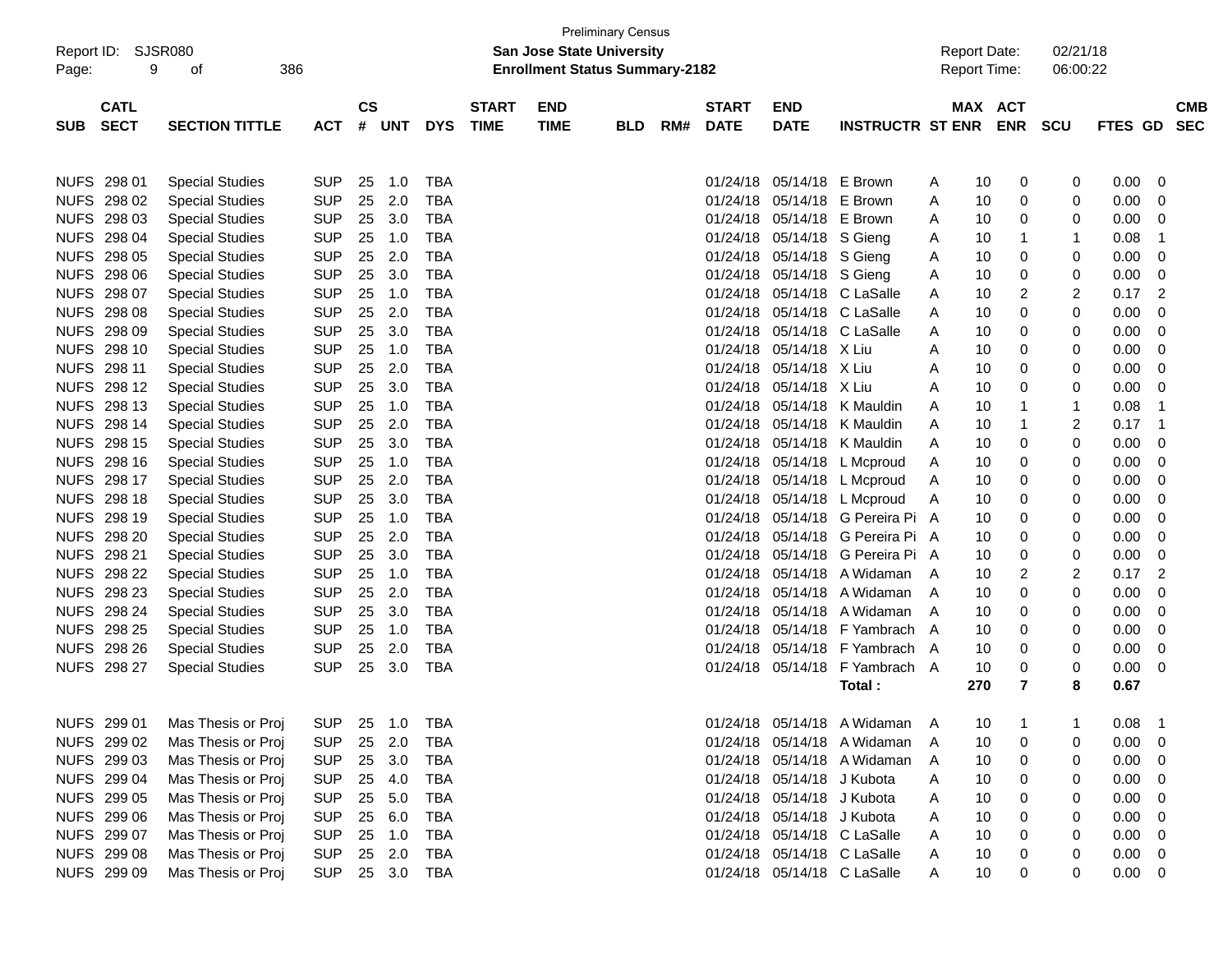| Report ID:<br>Page: | 10                         | <b>SJSR080</b><br>386<br>οf              |                          |                |            |                          |                             | <b>Preliminary Census</b><br><b>San Jose State University</b><br><b>Enrollment Status Summary-2182</b> |            |     |                             |                           |                                |        |          | <b>Report Date:</b><br>Report Time: | 02/21/18<br>06:00:22    |              |                         |                          |
|---------------------|----------------------------|------------------------------------------|--------------------------|----------------|------------|--------------------------|-----------------------------|--------------------------------------------------------------------------------------------------------|------------|-----|-----------------------------|---------------------------|--------------------------------|--------|----------|-------------------------------------|-------------------------|--------------|-------------------------|--------------------------|
| <b>SUB</b>          | <b>CATL</b><br><b>SECT</b> | <b>SECTION TITTLE</b>                    | <b>ACT</b>               | <b>CS</b><br># | UNT        | <b>DYS</b>               | <b>START</b><br><b>TIME</b> | <b>END</b><br><b>TIME</b>                                                                              | <b>BLD</b> | RM# | <b>START</b><br><b>DATE</b> | <b>END</b><br><b>DATE</b> | <b>INSTRUCTR ST ENR</b>        |        |          | MAX ACT<br><b>ENR</b>               | <b>SCU</b>              | FTES GD      |                         | <b>CMB</b><br><b>SEC</b> |
|                     | <b>NUFS 299 10</b>         | Mas Thesis or Proj                       | <b>SUP</b>               | 25             | 4.0        | TBA                      |                             |                                                                                                        |            |     | 01/24/18                    | 05/14/18 X Liu            |                                | A      | 10       | 0                                   | 0                       | 0.00         | 0                       |                          |
|                     | NUFS 299 11                | Mas Thesis or Proj                       | <b>SUP</b>               | 25             | 5.0        | <b>TBA</b>               |                             |                                                                                                        |            |     | 01/24/18                    | 05/14/18 X Liu            |                                | Α      | 10       | 0                                   | 0                       | 0.00         | 0                       |                          |
|                     | NUFS 299 12                | Mas Thesis or Proj                       | <b>SUP</b>               | 25             | 6.0        | <b>TBA</b>               |                             |                                                                                                        |            |     | 01/24/18                    | 05/14/18 X Liu            |                                | A      | 10       | 0                                   | 0                       | 0.00         | 0                       |                          |
|                     | NUFS 299 13                | Mas Thesis or Proj                       | <b>SUP</b>               | 25             | 1.0        | <b>TBA</b>               |                             |                                                                                                        |            |     | 01/24/18                    |                           | 05/14/18 K Mauldin             | A      | 10       | 0                                   | 0                       | 0.00         | 0                       |                          |
|                     | NUFS 299 14                | Mas Thesis or Proj                       | <b>SUP</b>               | 25             | 2.0        | <b>TBA</b>               |                             |                                                                                                        |            |     | 01/24/18                    |                           | 05/14/18 K Mauldin             | A      | 10       | 0                                   | 0                       | 0.00         | 0                       |                          |
|                     | NUFS 299 15                | Mas Thesis or Proj                       | <b>SUP</b>               | 25             | 3.0        | <b>TBA</b>               |                             |                                                                                                        |            |     | 01/24/18                    |                           | 05/14/18 K Mauldin             | A      | 10       | 0                                   | 0                       | 0.00         | 0                       |                          |
|                     | NUFS 299 16                | Mas Thesis or Proj                       | <b>SUP</b>               | 25             | 4.0        | <b>TBA</b>               |                             |                                                                                                        |            |     | 01/24/18                    |                           | 05/14/18 L Mcproud             | A      | 10       | 0                                   | 0                       | 0.00         | 0                       |                          |
|                     | NUFS 299 17                | Mas Thesis or Proj                       | <b>SUP</b>               | 25             | 5.0        | <b>TBA</b>               |                             |                                                                                                        |            |     | 01/24/18                    |                           | 05/14/18 L Mcproud             | Α      | 10       | 0                                   | 0                       | 0.00         | 0                       |                          |
|                     | NUFS 299 18                | Mas Thesis or Proj                       | <b>SUP</b>               | 25             | 6.0        | <b>TBA</b>               |                             |                                                                                                        |            |     | 01/24/18                    |                           | 05/14/18 L Mcproud             | Α      | 10       | 0                                   | 0                       | 0.00         | 0                       |                          |
|                     | NUFS 299 19                | Mas Thesis or Proj                       | <b>SUP</b>               | 25             | 1.0        | <b>TBA</b>               |                             |                                                                                                        |            |     | 01/24/18                    |                           | 05/14/18 G Pereira Pi A        |        | 10       | 0                                   | 0                       | 0.00         | 0                       |                          |
|                     | NUFS 299 20                | Mas Thesis or Proj                       | <b>SUP</b>               | 25             | 2.0        | <b>TBA</b>               |                             |                                                                                                        |            |     | 01/24/18                    |                           | 05/14/18 G Pereira Pi A        |        | 10       | 0                                   | 0                       | 0.00         | 0                       |                          |
|                     | NUFS 299 21                | Mas Thesis or Proj                       | <b>SUP</b>               | 25             | 3.0        | <b>TBA</b>               |                             |                                                                                                        |            |     | 01/24/18<br>01/24/18        |                           | 05/14/18 G Pereira Pi A        |        | 10       | 0                                   | 0                       | 0.00         | 0                       |                          |
|                     | NUFS 299 22<br>NUFS 299 23 | Mas Thesis or Proj                       | <b>SUP</b>               | 25             | 4.0        | <b>TBA</b>               |                             |                                                                                                        |            |     |                             | 05/14/18 S Gieng          |                                | A      | 10       | 0                                   | 0                       | 0.00         | 0                       |                          |
|                     | NUFS 299 24                | Mas Thesis or Proj                       | <b>SUP</b><br><b>SUP</b> | 25             | 5.0<br>6.0 | <b>TBA</b><br><b>TBA</b> |                             |                                                                                                        |            |     | 01/24/18<br>01/24/18        | 05/14/18 S Gieng          |                                | A      | 10       | 0                                   | 0<br>0                  | 0.00         | 0<br>0                  |                          |
|                     | NUFS 299 25                | Mas Thesis or Proj<br>Mas Thesis or Proj | <b>SUP</b>               | 25<br>25       | 1.0        | <b>TBA</b>               |                             |                                                                                                        |            |     | 01/24/18                    | 05/14/18 S Gieng          | $05/14/18$ F Yambrach          | A<br>A | 10<br>10 | 0<br>0                              | 0                       | 0.00<br>0.00 | 0                       |                          |
|                     | NUFS 299 26                | Mas Thesis or Proj                       | <b>SUP</b>               | 25             | 2.0        | <b>TBA</b>               |                             |                                                                                                        |            |     | 01/24/18                    |                           | 05/14/18 F Yambrach A          |        | 10       | 0                                   | 0                       | 0.00         | 0                       |                          |
|                     | NUFS 299 27                | Mas Thesis or Proj                       | <b>SUP</b>               | 25             | 3.0        | <b>TBA</b>               |                             |                                                                                                        |            |     | 01/24/18                    |                           | 05/14/18 F Yambrach A          |        | 10       | 0                                   | 0                       | 0.00         | 0                       |                          |
|                     |                            |                                          |                          |                |            |                          |                             |                                                                                                        |            |     |                             |                           | Total:                         |        | 270      | 1                                   | 1                       | 0.08         |                         |                          |
|                     |                            |                                          |                          |                |            |                          |                             |                                                                                                        |            |     |                             |                           |                                |        |          |                                     |                         |              |                         |                          |
| <b>PKG</b>          | 121 01                     | Solidworks for PKG                       | <b>SEM</b>               |                | 3.0        |                          |                             |                                                                                                        |            |     |                             |                           |                                | X      | 0        | 0                                   | 0                       | 0.00         | 0                       |                          |
| <b>PKG</b>          | 121 02                     | Solidworks for PKG                       | <b>ACT</b>               |                | 0.0        |                          |                             |                                                                                                        |            |     |                             |                           |                                | Χ      | 0        | 0                                   | 0                       | 0.00         | 0                       |                          |
| <b>PKG</b>          | 121 03                     | Solidworks for PKG                       | <b>SEM</b>               | 02             | 3.0        | F                        | 09:30 AM 11:10 AM           |                                                                                                        | НB         | 102 |                             | 01/24/18 05/14/18 X Liu   |                                | A      | 15       | 17                                  | 34                      | 3.50         | $\overline{\mathbf{c}}$ |                          |
| <b>PKG</b>          | 121 04                     | Solidworks for PKG                       | ACT                      | 13             | 0.0        | F                        |                             | 11:30 AM 01:30 PM                                                                                      | HB         | 102 |                             | 01/24/18 05/14/18 X Liu   |                                | A      | 20       | 17                                  | 17                      | 0.00         | $\overline{2}$          |                          |
|                     |                            |                                          |                          |                |            |                          |                             |                                                                                                        |            |     |                             |                           | Total:                         |        | 35       | 34                                  | 51                      | 3.50         |                         |                          |
|                     |                            |                                          |                          |                |            |                          |                             |                                                                                                        |            |     |                             |                           |                                |        |          |                                     |                         |              |                         |                          |
| <b>PKG</b>          | 141B 01                    | <b>Pkg Materials II</b>                  | <b>LEC</b>               | 02             | 3.0        | M                        |                             | 10:30 AM 12:10 PM                                                                                      | IS         | 115 | 01/24/18                    |                           | 05/14/18 F Yambrach A          |        | 20       | 25                                  | 50                      | 5.15         | 3 C                     |                          |
| <b>NUFS</b>         | 141B 01                    | <b>Pkg Materials II</b>                  | LEC                      | 02             | 3.0        | M                        |                             | 10:30 AM 12:10 PM                                                                                      | IS         | 115 | 01/24/18                    |                           | 05/14/18 F Yambrach A          |        | 0        | $\overline{1}$                      | $\overline{\mathbf{c}}$ | 0.20         | $0\,C$                  |                          |
| <b>PKG</b>          |                            | 141B 02 Pkg Materials II                 | <b>ACT</b>               | 13             | 0.0        | W                        |                             | 10:30 AM 12:30 PM                                                                                      | IS         | 114 | 01/24/18                    |                           | 05/14/18 F Yambrach A          |        | 20       | 25                                  | 25                      | 0.00         | 3 <sup>C</sup>          |                          |
|                     |                            | NUFS 141B 02 Pkg Materials II            | <b>ACT</b>               | 13             | 0.0        | W                        |                             | 10:30 AM 12:30 PM                                                                                      | IS         | 114 |                             |                           | 01/24/18 05/14/18 F Yambrach A |        | 0        | -1                                  | 1                       | 0.00         | 0 <sup>o</sup>          |                          |
|                     |                            |                                          |                          |                |            |                          |                             |                                                                                                        |            |     |                             |                           | Total:                         |        | 40       | 52                                  | 78                      | 5.35         |                         |                          |
|                     | PKG 146 01                 | <b>Medical Device Pkg</b>                | LEC                      |                | 02 3.0 T   |                          |                             | 10:30 AM 12:10 PM                                                                                      | IS.        | 115 |                             |                           | 01/24/18 05/14/18 F Yambrach A |        | 20       | 20                                  | 40                      | 4.10         | 2 C                     |                          |
|                     | NUFS 146 01                | <b>Medical Device Pkg</b>                | LEC                      |                | 02 3.0 T   |                          |                             | 10:30 AM 12:10 PM                                                                                      | IS         | 115 |                             |                           | 01/24/18 05/14/18 F Yambrach A |        | 0        | $\overline{2}$                      | 4                       | 0.40         | $0\,C$                  |                          |
| PKG                 | 146 02                     | <b>Medical Device Pkg</b>                | ACT                      |                | 07 0.0     | R                        |                             | 10:30 AM 12:30 PM                                                                                      | IS.        | 114 |                             |                           | 01/24/18 05/14/18 F Yambrach A |        | 20       | 20                                  | 20                      | 0.00         | 2 C                     |                          |
|                     | NUFS 146 02                | <b>Medical Device Pkg</b>                | ACT 07 0.0               |                |            | R                        |                             | 10:30 AM 12:30 PM                                                                                      | IS         | 114 |                             |                           | 01/24/18 05/14/18 F Yambrach A |        | 0        | $\overline{2}$                      | $\overline{c}$          | 0.00         | $0\,C$                  |                          |
|                     |                            |                                          |                          |                |            |                          |                             |                                                                                                        |            |     |                             |                           | Total:                         |        | 40       | 44                                  | 66                      | 4.50         |                         |                          |
| PKG                 | 158 01                     | Protective Pkg Dsgn LEC 02 3.0 M         |                          |                |            |                          |                             | 04:00 PM 05:40 PM                                                                                      | IS         | 115 |                             | 01/24/18 05/14/18 E Tang  |                                | A      | 20       | 20                                  | 40                      | 4.10 2 C     |                         |                          |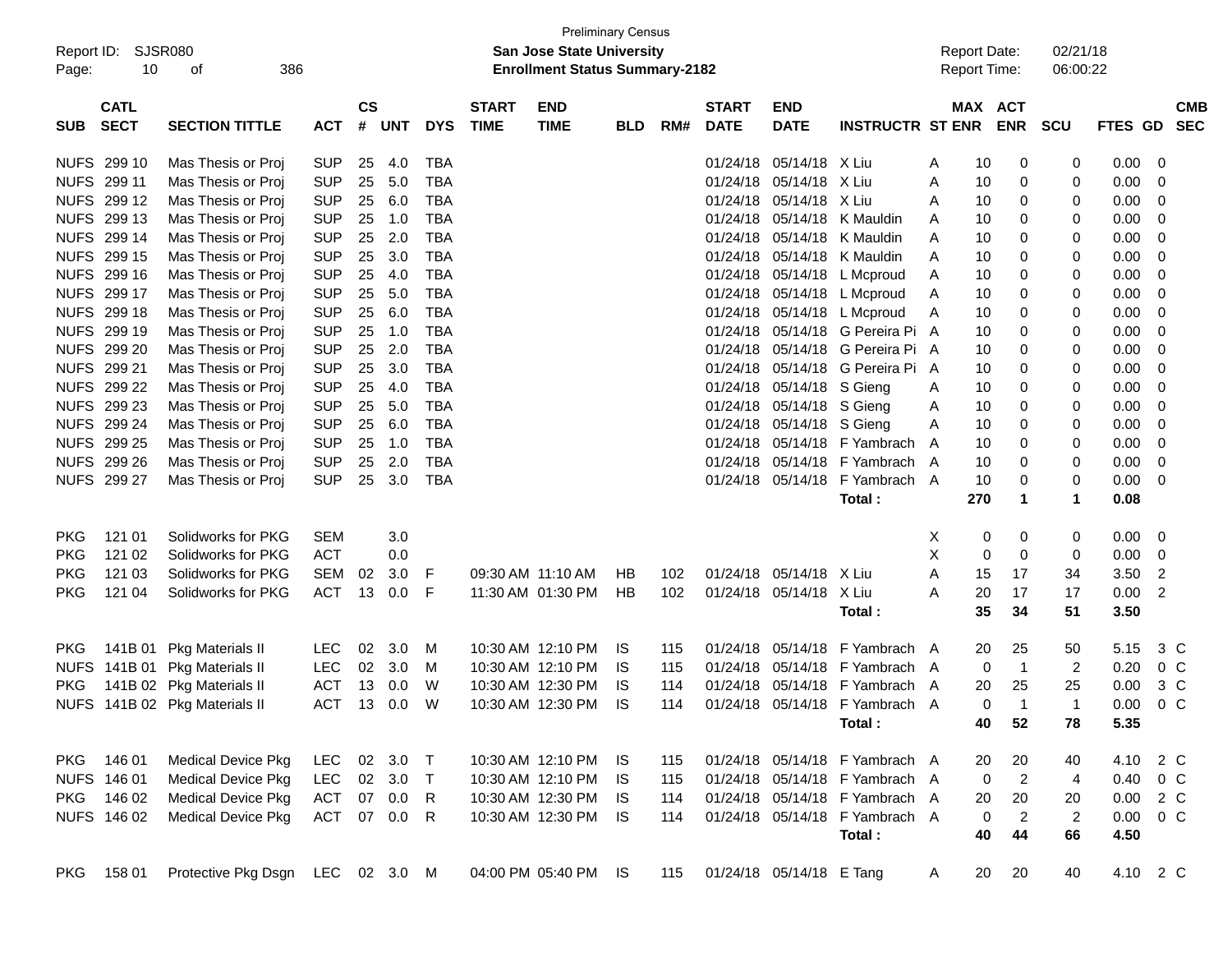| Report ID:<br>Page:                                                              | 11                                                       | <b>SJSR080</b><br>386<br>οf                                                                                                                                                |                                                                                  |                                  |                                        |                                                                                  |                             | <b>Preliminary Census</b><br><b>San Jose State University</b><br><b>Enrollment Status Summary-2182</b> |                              |                          |                             |                                                                         |                                                                                                                                 |             | <b>Report Date:</b><br><b>Report Time:</b>                                                     | 02/21/18<br>06:00:22                             |                                                      |                                                                                   |
|----------------------------------------------------------------------------------|----------------------------------------------------------|----------------------------------------------------------------------------------------------------------------------------------------------------------------------------|----------------------------------------------------------------------------------|----------------------------------|----------------------------------------|----------------------------------------------------------------------------------|-----------------------------|--------------------------------------------------------------------------------------------------------|------------------------------|--------------------------|-----------------------------|-------------------------------------------------------------------------|---------------------------------------------------------------------------------------------------------------------------------|-------------|------------------------------------------------------------------------------------------------|--------------------------------------------------|------------------------------------------------------|-----------------------------------------------------------------------------------|
| <b>SUB</b>                                                                       | <b>CATL</b><br><b>SECT</b>                               | <b>SECTION TITTLE</b>                                                                                                                                                      | <b>ACT</b>                                                                       | $\mathsf{cs}$<br>#               | <b>UNT</b>                             | <b>DYS</b>                                                                       | <b>START</b><br><b>TIME</b> | <b>END</b><br><b>TIME</b>                                                                              | <b>BLD</b>                   | RM#                      | <b>START</b><br><b>DATE</b> | <b>END</b><br><b>DATE</b>                                               | <b>INSTRUCTR ST ENR</b>                                                                                                         |             | MAX ACT<br><b>ENR</b>                                                                          | SCU                                              | FTES GD                                              | <b>CMB</b><br><b>SEC</b>                                                          |
| <b>PKG</b>                                                                       | NUFS 158 01<br>158 02<br>NUFS 158 02                     | Protective Pkg Dsgn<br>Protective Pkg Dsgn<br>Protective Pkg Dsgn                                                                                                          | <b>LEC</b><br><b>ACT</b><br><b>ACT</b>                                           | 02<br>07<br>07                   | 3.0<br>0.0<br>0.0                      | м<br>W<br>W                                                                      |                             | 04:00 PM 05:40 PM<br>04:00 PM 06:00 PM<br>04:00 PM 06:00 PM                                            | IS<br>IS<br>IS               | 115<br>114<br>114        |                             | 01/24/18 05/14/18<br>01/24/18 05/14/18<br>01/24/18 05/14/18             | E Tang<br>E Tang<br>E Tang<br>Total:                                                                                            | Α<br>Α<br>A | 0<br>2<br>20<br>20<br>$\overline{c}$<br>$\mathbf 0$<br>44<br>40                                | 4<br>20<br>2<br>66                               | 0.40<br>0.00<br>0.00<br>4.50                         | $0\,$ C<br>2 C<br>0 <sup>o</sup>                                                  |
| <b>PKG</b>                                                                       | 159 01<br>NUFS 159 01                                    | Pkg Mtrl Hndlng Dist<br>Pkg Mtrl Hndlng Dist                                                                                                                               | LEC<br>LEC                                                                       | 02<br>02                         | 3.0<br>3.0                             | <b>TR</b><br>TR                                                                  |                             | 01:30 PM 02:45 PM<br>01:30 PM 02:45 PM                                                                 | 1S<br>IS                     | 115<br>115               | 01/24/18                    | 05/14/18<br>01/24/18 05/14/18                                           | X Liu<br>X Liu<br>Total:                                                                                                        | A<br>A      | 17<br>20<br>$\overline{2}$<br>$\mathbf 0$<br>20<br>19                                          | 51<br>6<br>57                                    | 3.50<br>0.40<br>3.90                                 | 2 C<br>$0\,C$                                                                     |
| <b>PKG</b><br><b>NUFS</b><br><b>PKG</b>                                          | 170 01<br>170 01<br>170 02<br>NUFS 170 02                | Pkg Develmt and Mgt LEC<br>Pkg Develmt and Mgt LEC<br>Pkg Develmt and Mgt ACT<br>Pkg Develmt and Mgt ACT                                                                   |                                                                                  | 02<br>02<br>07                   | 3.0<br>3.0<br>0.0<br>07 0.0            | М<br>м<br>W<br>W                                                                 |                             | 01:30 PM 03:10 PM<br>01:30 PM 03:10 PM<br>01:30 PM 03:30 PM<br>01:30 PM 03:30 PM                       | -IS<br>IS<br><b>IS</b><br>IS | 115<br>115<br>114<br>114 | 01/24/18<br>01/24/18        | 01/24/18 05/14/18<br>05/14/18<br>01/24/18 05/14/18                      | X Liu<br>X Liu<br>05/14/18 F Yambrach<br>F Yambrach A<br>Total:                                                                 | A<br>Α<br>A | 20<br>14<br>$\overline{c}$<br>0<br>20<br>14<br>$\overline{2}$<br>$\mathbf{0}$<br>40<br>32      | 28<br>4<br>14<br>$\overline{2}$<br>48            | 2.80<br>0.40<br>0.00<br>0.00<br>3.20                 | $0\,C$<br>0 <sup>o</sup><br>$0\,C$<br>$0\,C$                                      |
| <b>PKG</b><br><b>PKG</b><br><b>PKG</b><br><b>PKG</b><br><b>PKG</b><br><b>PKG</b> | 180 01<br>180 02<br>180 03<br>180 04<br>180 05<br>180 06 | <b>Individual Studies</b><br><b>Individual Studies</b><br><b>Individual Studies</b><br><b>Individual Studies</b><br><b>Individual Studies</b><br><b>Individual Studies</b> | <b>SUP</b><br><b>SUP</b><br><b>SUP</b><br><b>SUP</b><br><b>SUP</b><br><b>SUP</b> | 36<br>36<br>36<br>36<br>36<br>36 | 1.0<br>2.0<br>3.0<br>4.0<br>5.0<br>6.0 | <b>TBA</b><br><b>TBA</b><br><b>TBA</b><br><b>TBA</b><br><b>TBA</b><br><b>TBA</b> |                             |                                                                                                        |                              |                          | 01/24/18<br>01/24/18        | 01/24/18 05/14/18<br>01/24/18 05/14/18<br>05/14/18<br>01/24/18 05/14/18 | 01/24/18 05/14/18 F Yambrach A<br>F Yambrach A<br>F Yambrach A<br>F Yambrach<br>05/14/18 F Yambrach A<br>F Yambrach A<br>Total: | A           | 10<br>0<br>10<br>0<br>10<br>0<br>10<br>0<br>10<br>$\Omega$<br>10<br>$\Omega$<br>60<br>$\bf{0}$ | 0<br>0<br>0<br>0<br>0<br>$\mathbf 0$<br>$\bf{0}$ | 0.00<br>0.00<br>0.00<br>0.00<br>0.00<br>0.00<br>0.00 | $\overline{\mathbf{0}}$<br>0<br>$\mathbf 0$<br>0<br>$\mathbf 0$<br>$\overline{0}$ |
|                                                                                  | Department :                                             | <b>Nutrition, Food Science &amp; Packaging</b>                                                                                                                             |                                                                                  |                                  |                                        |                                                                                  |                             |                                                                                                        |                              |                          |                             | <b>Lower Division:</b>                                                  | <b>Department Total:</b>                                                                                                        | 4687<br>585 | 3042<br>465                                                                                    | 7906<br>1176                                     | 531.32<br>78.33                                      |                                                                                   |

**Upper Division : 3268 2521 6587 441.82 Graduate Division : 834 56 143 11.17**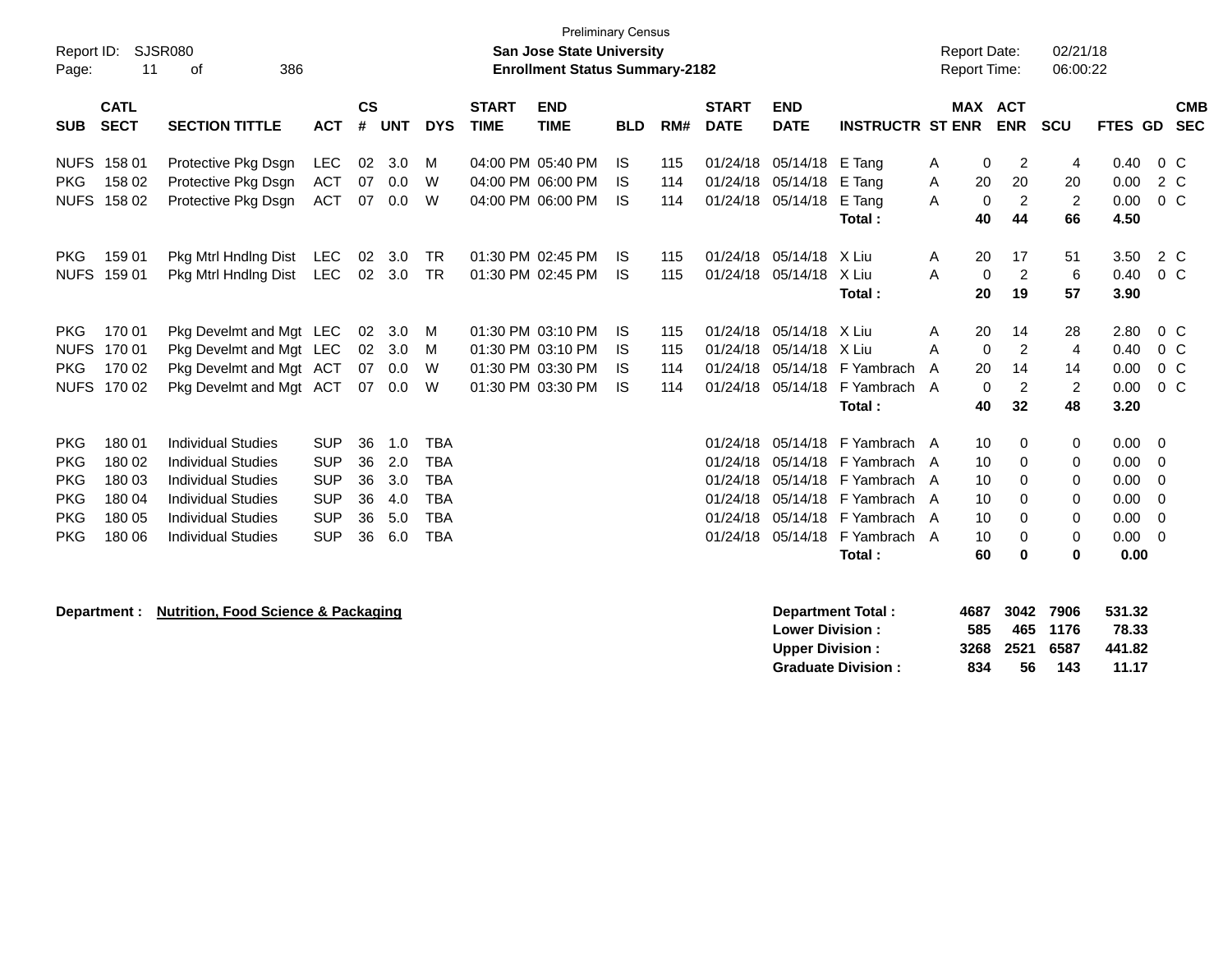| Report ID:<br>Page: |                            | <b>SJSR080</b><br>12<br>386<br>οf  |            |                    |            |            |                             | <b>San Jose State University</b><br><b>Enrollment Status Summary-2182</b> | <b>Preliminary Census</b> |     |                             |                           |                         |   | <b>Report Date:</b><br>Report Time: |                         | 02/21/18<br>06:00:22 |               |                |                          |
|---------------------|----------------------------|------------------------------------|------------|--------------------|------------|------------|-----------------------------|---------------------------------------------------------------------------|---------------------------|-----|-----------------------------|---------------------------|-------------------------|---|-------------------------------------|-------------------------|----------------------|---------------|----------------|--------------------------|
| <b>SUB</b>          | <b>CATL</b><br><b>SECT</b> | <b>SECTION TITTLE</b>              | <b>ACT</b> | $\mathsf{cs}$<br># | <b>UNT</b> | <b>DYS</b> | <b>START</b><br><b>TIME</b> | <b>END</b><br><b>TIME</b>                                                 | <b>BLD</b>                | RM# | <b>START</b><br><b>DATE</b> | <b>END</b><br><b>DATE</b> | <b>INSTRUCTR ST ENR</b> |   | MAX ACT                             | <b>ENR</b>              | SCU                  | FTES GD       |                | <b>CMB</b><br><b>SEC</b> |
| <b>College</b>      |                            | <b>Applied Sciences &amp; Arts</b> |            |                    |            |            |                             |                                                                           |                           |     |                             |                           |                         |   |                                     |                         |                      |               |                |                          |
|                     | Department :               | <b>Health Science</b>              |            |                    |            |            |                             |                                                                           |                           |     |                             |                           |                         |   |                                     |                         |                      |               |                |                          |
| HS                  | 1 0 1                      | <b>Understand Health</b>           | <b>LEC</b> | 02                 | 3.0        | <b>MW</b>  |                             | 09:00 AM 10:15 AM                                                         | <b>SH</b>                 | 346 | 01/24/18                    |                           | 05/14/18 M McCarthy A   |   | 40                                  | 29                      | 87                   | 5.80          | - 0            |                          |
| HS                  | 1 0 2                      | <b>Understand Health</b>           | <b>LEC</b> | 02                 | 3.0        | <b>MW</b>  |                             | 10:30 AM 11:45 AM                                                         | <b>SH</b>                 | 346 | 01/24/18                    | 05/14/18                  | M McCarthy A            |   | 40                                  | 37                      | 111                  | 7.40          | $\mathbf 0$    |                          |
| HS                  | 1 0 3                      | <b>Understand Health</b>           | <b>LEC</b> | 02                 | 3.0        | <b>MW</b>  |                             | 12:00 PM 01:15 PM                                                         | SH                        | 346 | 01/24/18                    | 05/14/18                  | M McCarthy              | A | 40                                  | 39                      | 117                  | 7.80          | $\mathbf 0$    |                          |
| НS                  | 1 0 4                      | <b>Understand Health</b>           | <b>LEC</b> | 02                 | 3.0        | <b>TR</b>  |                             | 09:00 AM 10:15 AM                                                         | <b>SH</b>                 | 346 | 01/24/18                    | 05/14/18                  | L Mai                   | A | 40                                  | 20                      | 60                   | 4.00          | $\mathbf 0$    |                          |
| HS                  | 1 0 5                      | <b>Understand Health</b>           | <b>LEC</b> | 02                 | 3.0        | <b>TR</b>  |                             | 10:30 AM 11:45 AM                                                         | <b>SH</b>                 | 346 | 01/24/18                    | 05/14/18                  | L Mai                   | A | 40                                  | 37                      | 111                  | 7.40          | $\overline{0}$ |                          |
| НS                  | 1 0 6                      | <b>Understand Health</b>           | <b>LEC</b> |                    | 3.0        |            |                             |                                                                           |                           |     |                             |                           | Total:                  | X | $\Omega$<br>200                     | $\mathbf 0$<br>162      | 0<br>486             | 0.00<br>32.40 | $\overline{0}$ |                          |
| HS                  | 15 01                      | Human Life Span                    | <b>LEC</b> | 02                 | 3.0        | <b>TR</b>  |                             | 12:00 PM 01:15 PM                                                         | <b>SH</b>                 | 346 | 01/24/18                    | 05/14/18                  | M Duphily               | A | 40                                  | 38                      | 114                  | 7.60          |                | 0 <sup>C</sup>           |
| <b>RECL</b>         | 15 01                      | Human Life Span                    | <b>LEC</b> | 02                 | 3.0        | <b>TR</b>  |                             | 12:00 PM 01:15 PM                                                         | <b>SH</b>                 | 346 | 01/24/18                    | 05/14/18                  | M Duphily               | A | 0                                   | $\overline{2}$          | 6                    | 0.40          |                | 0 <sup>C</sup>           |
| HS                  | 15 02                      | Human Life Span                    | <b>LEC</b> | 02                 | 3.0        | <b>MW</b>  |                             | 10:30 AM 11:45 AM                                                         | <b>CL</b>                 | 324 | 01/24/18                    | 05/14/18                  | A Buckner-Ca A          |   | 40                                  | 41                      | 123                  | 8.20          |                | 0 <sup>C</sup>           |
| <b>RECL</b>         | 15 02                      | Human Life Span                    | <b>LEC</b> | 02                 | 3.0        | МW         |                             | 10:30 AM 11:45 AM                                                         | <b>CL</b>                 | 324 | 01/24/18                    | 05/14/18                  | A Buckner-Ca A          |   | $\mathbf 0$                         | $\mathbf 0$             | $\mathbf 0$          | 0.00          |                | 0 <sup>C</sup>           |
| HS.                 | 15 03                      | Human Life Span                    | <b>LEC</b> | 02                 | 3.0        | м          |                             | 03:00 PM 05:45 PM                                                         | <b>SH</b>                 | 413 | 01/24/18                    | 05/14/18                  | A Buckner-Ca A          |   | 40                                  | 35                      | 105                  | 7.00          |                | 0 <sup>C</sup>           |
| <b>RECL</b>         | 15 03                      | Human Life Span                    | <b>LEC</b> | 02                 | 3.0        | м          |                             | 03:00 PM 05:45 PM                                                         | <b>SH</b>                 | 413 | 01/24/18                    | 05/14/18                  | A Buckner-Ca A          |   | $\Omega$                            | $\overline{\mathbf{1}}$ | 3                    | 0.20          |                | $0\,C$                   |
|                     |                            |                                    |            |                    |            |            |                             |                                                                           |                           |     |                             |                           | Total:                  |   | 120                                 | 117                     | 351                  | 23.40         |                |                          |
| HS.                 | 25 01                      | <b>Hlth Team Building</b>          | <b>LEC</b> | 02                 | 3.0        | м          |                             | 03:00 PM 05:45 PM                                                         | <b>CL</b>                 | 310 | 01/24/18                    | 05/14/18                  | D McClure               | A | 40                                  | 38                      | 114                  | 7.60          | 0              |                          |
| НS                  | 25 02                      | Hith Team Building                 | <b>LEC</b> | 02                 | 3.0        | W          |                             | 06:00 PM 08:45 PM                                                         | <b>HB</b>                 | 407 | 01/24/18                    | 05/14/18                  | A Shaw                  | A | 40                                  | 16                      | 48                   | 3.20          | $\overline{0}$ |                          |
| НS                  | 25 03                      | <b>Hith Team Building</b>          | <b>LEC</b> | 02                 | 3.0        | W          |                             | 03:00 PM 05:45 PM                                                         | <b>YUH</b>                | 243 | 01/24/18                    | 05/14/18                  | M Bondi                 | A | 40                                  | 34                      | 102                  | 6.80          | $\overline{0}$ |                          |
| НS                  | 25 04                      | <b>Hith Team Building</b>          | <b>LEC</b> | 02                 | 3.0        | м          |                             | 09:00 AM 11:45 AM                                                         | <b>HB</b>                 | 407 | 01/24/18                    | 05/14/18                  | D McClure               | A | 40                                  | 39                      | 117                  | 7.80          | $\overline{0}$ |                          |
|                     |                            |                                    |            |                    |            |            |                             |                                                                           |                           |     |                             |                           | Total:                  |   | 160                                 | 127                     | 381                  | 25.40         |                |                          |
| HS.                 | 67 01                      | Intro Health Stat                  | <b>LEC</b> | 01                 | 3.0        | <b>TR</b>  |                             | 09:00 AM 10:15 AM                                                         | MН                        | 322 | 01/24/18                    | 05/14/18                  | R Knight                | Α | 25                                  | 25                      | 75                   | 5.00          | $\overline{0}$ |                          |
| HS.                 | 6702                       | Intro Health Stat                  | <b>LEC</b> | 01                 | 3.0        | <b>TR</b>  |                             | 10:30 AM 11:45 AM                                                         | MН                        | 322 | 01/24/18                    | 05/14/18                  | R Knight                | A | 25                                  | 25                      | 75                   | 5.00          | - 0            |                          |
|                     |                            |                                    |            |                    |            |            |                             |                                                                           |                           |     |                             |                           | Total:                  |   | 50                                  | 50                      | 150                  | 10.00         |                |                          |
| HS                  | 74 01                      | <b>Healthy Comms</b>               | <b>LEC</b> |                    | 3.0        |            |                             |                                                                           |                           |     |                             |                           |                         | X | 0                                   | 0                       | $\mathbf 0$          | $0.00 \t 0$   |                |                          |
|                     |                            |                                    |            |                    |            |            |                             |                                                                           |                           |     |                             |                           | Total :                 |   | 0                                   | 0                       | 0                    | 0.00          |                |                          |
| HS                  | 103 01                     | <b>Health Policy</b>               | LEC        |                    | 3.0        |            |                             |                                                                           |                           |     |                             |                           |                         | X | 0                                   | 0                       | 0                    | $0.00 \t 0$   |                |                          |
| HS                  | 103 02                     | <b>Health Policy</b>               | LEC 01     |                    | 3.0 F      |            |                             | 09:30 AM 12:15 PM BBC 202                                                 |                           |     | 01/24/18 05/14/18 A Shaw    |                           |                         | Α | 100                                 | 83                      | 249                  | 16.60 0       |                |                          |
|                     |                            |                                    |            |                    |            |            |                             |                                                                           |                           |     |                             |                           | Total:                  |   | 100                                 | 83                      | 249                  | 16.60         |                |                          |
| HS                  | 104 01                     | Com Hlth Promo                     | LEC 02 3.0 |                    |            | MW         |                             | 01:30 PM 02:45 PM                                                         | BBC 004                   |     |                             | 01/24/18 05/14/18 R Rinck |                         | A | 75                                  | 75                      | 225                  | 15.00 0       |                |                          |
| HS                  | 104 03                     | Com Hlth Promo                     | <b>LEC</b> |                    | 3.0        |            |                             |                                                                           |                           |     |                             |                           |                         | Χ | 0                                   | $\mathbf 0$             | 0                    | $0.00 \t 0$   |                |                          |
| HS.                 | 104 06                     | Com Hlth Promo                     | <b>LEC</b> |                    | 02 3.0     | MW         |                             | 12:00 PM 01:15 PM                                                         | BBC 102                   |     |                             | 01/24/18 05/14/18 R Rinck |                         | A | 45                                  | 45                      | 135                  | $9.00 \t 0$   |                |                          |
|                     |                            |                                    |            |                    |            |            |                             |                                                                           |                           |     |                             |                           | Total:                  |   |                                     | 120 120                 | 360                  | 24.00         |                |                          |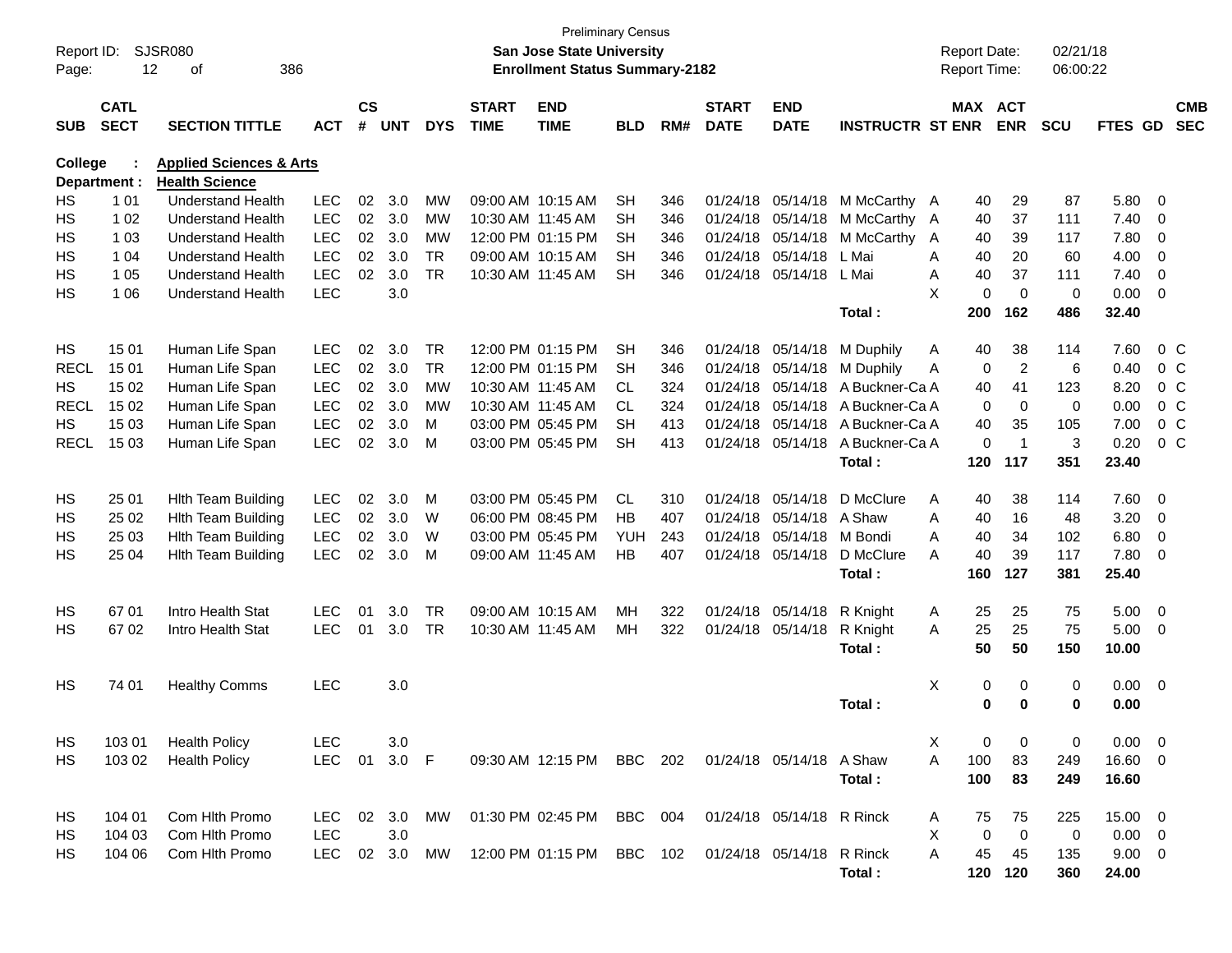| Page:                                                                | SJSR080<br>Report ID:<br>13<br>386<br>οf                                                                             |                                                                                                                                                                                              |                                                                                                                                                                     |                                                    |                                                             |                                              |                             | San Jose State University<br><b>Enrollment Status Summary-2182</b>                                                                                                                                                                                          | <b>Preliminary Census</b>                                                                      |                                                                                  |                             |                                                                                                                                                                                                                      |                                                                                                                                                            | <b>Report Date:</b><br><b>Report Time:</b>                                                                                       |                                                                                 | 02/21/18<br>06:00:22                                                        |                                                                                                                       |                                                                                              |                          |
|----------------------------------------------------------------------|----------------------------------------------------------------------------------------------------------------------|----------------------------------------------------------------------------------------------------------------------------------------------------------------------------------------------|---------------------------------------------------------------------------------------------------------------------------------------------------------------------|----------------------------------------------------|-------------------------------------------------------------|----------------------------------------------|-----------------------------|-------------------------------------------------------------------------------------------------------------------------------------------------------------------------------------------------------------------------------------------------------------|------------------------------------------------------------------------------------------------|----------------------------------------------------------------------------------|-----------------------------|----------------------------------------------------------------------------------------------------------------------------------------------------------------------------------------------------------------------|------------------------------------------------------------------------------------------------------------------------------------------------------------|----------------------------------------------------------------------------------------------------------------------------------|---------------------------------------------------------------------------------|-----------------------------------------------------------------------------|-----------------------------------------------------------------------------------------------------------------------|----------------------------------------------------------------------------------------------|--------------------------|
| <b>SUB</b>                                                           | <b>CATL</b><br><b>SECT</b>                                                                                           | <b>SECTION TITTLE</b>                                                                                                                                                                        | <b>ACT</b>                                                                                                                                                          | $\mathsf{cs}$<br>#                                 | <b>UNT</b>                                                  | <b>DYS</b>                                   | <b>START</b><br><b>TIME</b> | <b>END</b><br><b>TIME</b>                                                                                                                                                                                                                                   | <b>BLD</b>                                                                                     | RM#                                                                              | <b>START</b><br><b>DATE</b> | <b>END</b><br><b>DATE</b>                                                                                                                                                                                            | <b>INSTRUCTR ST ENR</b>                                                                                                                                    | MAX ACT                                                                                                                          | <b>ENR</b>                                                                      | <b>SCU</b>                                                                  | <b>FTES GD</b>                                                                                                        |                                                                                              | <b>CMB</b><br><b>SEC</b> |
| HS                                                                   | 114 01                                                                                                               | Applied ComHealth                                                                                                                                                                            | <b>SUP</b>                                                                                                                                                          | 36                                                 | 3.0                                                         | TBA                                          |                             |                                                                                                                                                                                                                                                             |                                                                                                |                                                                                  |                             | 01/24/18 05/14/18                                                                                                                                                                                                    | R Rinck<br>Total :                                                                                                                                         | 122<br>A<br>122                                                                                                                  | 120<br>120                                                                      | 360<br>360                                                                  | 24.00<br>24.00                                                                                                        | $\overline{\phantom{0}}$                                                                     |                          |
| HS<br>HS<br>НS<br>HS<br>HS                                           | 158 03<br>158 04<br>158 05<br>158 06<br>158 07                                                                       | <b>Hith Comm</b><br><b>Hlth Comm</b><br><b>Hlth Comm</b><br><b>Hlth Comm</b><br><b>Hlth Comm</b>                                                                                             | LEC.<br><b>SEM</b><br><b>LEC</b><br><b>SEM</b><br><b>LEC</b>                                                                                                        | 01<br>05<br>01                                     | 3.0<br>0.0<br>3.0<br>0.0<br>3.0                             | R<br>R<br>M                                  |                             | 03:00 PM 04:50 PM<br>05:00 PM 05:50 PM<br>03:00 PM 04:50 PM                                                                                                                                                                                                 | <b>BBC</b><br><b>BBC</b><br><b>YUH</b>                                                         | 202<br>202<br>243                                                                |                             | 01/24/18 05/14/18 A Shaw<br>01/24/18 05/14/18 A Shaw<br>01/24/18 05/14/18 K Roe                                                                                                                                      |                                                                                                                                                            | 75<br>Α<br>75<br>Α<br>X<br>0<br>Χ<br>0<br>45<br>Α                                                                                | 77<br>77<br>0<br>0<br>41                                                        | 154<br>77<br>0<br>0<br>82                                                   | 15.40<br>0.00<br>0.00<br>0.00<br>8.20                                                                                 | 0<br>0<br>0<br>0<br>0                                                                        |                          |
| HS                                                                   | 158 08                                                                                                               | <b>Hlth Comm</b>                                                                                                                                                                             | <b>SEM</b>                                                                                                                                                          | 05                                                 | 0.0                                                         | M                                            |                             | 05:00 PM 05:50 PM                                                                                                                                                                                                                                           | <b>YUH</b>                                                                                     | 243                                                                              |                             | 01/24/18 05/14/18                                                                                                                                                                                                    | K Roe<br>Total :                                                                                                                                           | 45<br>Α<br>240                                                                                                                   | 41<br>236                                                                       | 41<br>354                                                                   | 0.00<br>23.60                                                                                                         | $\mathbf 0$                                                                                  |                          |
| HS<br>HS<br>HS<br>HS<br>HS<br>HS<br>HS<br>HS                         | 159 01<br>159 02<br>159 05<br>159 06<br>159 09<br>159 10<br>159 11<br>159 12                                         | Hith Prgm Planning<br>Hith Prgm Planning<br>Hith Prgm Planning<br>Hith Prgm Planning<br>Hith Prgm Planning<br>Hith Prgm Planning<br>Hith Prgm Planning<br>Hith Prgm Planning                 | <b>LEC</b><br><b>SEM</b><br><b>LEC</b><br><b>SEM</b><br><b>LEC</b><br><b>SEM</b><br><b>LEC</b><br><b>SEM</b>                                                        | 01<br>05<br>01<br>05<br>01<br>05<br>01<br>05       | 3.0<br>0.0<br>3.0<br>0.0<br>3.0<br>0.0<br>3.0<br>0.0        | MW<br>MW<br>MW<br>MW<br>МW<br>МW<br>MW<br>MW |                             | 01:30 PM 02:20 PM<br>02:30 PM 02:55 PM<br>01:30 PM 02:20 PM<br>02:30 PM 02:55 PM<br>01:30 PM 02:20 PM<br>02:30 PM 02:55 PM<br>01:30 PM 02:20 PM<br>02:30 PM 02:55 PM                                                                                        | <b>SH</b><br><b>SH</b><br><b>BBC</b><br><b>BBC</b><br>MН<br><b>MH</b><br><b>DMH</b><br>DMH 347 | 346<br>346<br>126<br>126<br>322<br>322<br>347                                    |                             | 01/24/18 05/14/18 K Roe<br>01/24/18 05/14/18 K Roe<br>01/24/18 05/14/18 F Noonis<br>01/24/18 05/14/18 F Noonis<br>01/24/18 05/14/18 S Phibbs<br>01/24/18 05/14/18 S Phibbs                                           | 01/24/18 05/14/18 A Buckner-Ca A<br>01/24/18 05/14/18 A Buckner-Ca A<br>Total :                                                                            | 25<br>Α<br>25<br>Α<br>25<br>25<br>25<br>Α<br>25<br>Α<br>25<br>Α<br>25<br>Α<br>200                                                | 25<br>25<br>25<br>25<br>24<br>24<br>25<br>25<br>198                             | 50<br>25<br>50<br>25<br>48<br>24<br>50<br>25<br>297                         | 5.00<br>0.00<br>5.00<br>0.00<br>4.80<br>0.00<br>5.00<br>0.00<br>19.80                                                 | $\overline{\mathbf{0}}$<br>$\mathbf 0$<br>0<br>0<br>0<br>0<br>0<br>0                         |                          |
| HS<br>HS<br>HS<br>HS<br>HS<br>HS<br>HS<br>HS<br>HS<br>HS<br>HS<br>HS | 161 01<br>161 02<br>161 03<br>161 04<br>161 05<br>161 06<br>161 07<br>161 08<br>161 09<br>161 10<br>161 11<br>161 12 | Epidemiology<br>Epidemiology<br>Epidemiology<br>Epidemiology<br>Epidemiology<br>Epidemiology<br>Epidemiology<br>Epidemiology<br>Epidemiology<br>Epidemiology<br>Epidemiology<br>Epidemiology | <b>LEC</b><br><b>SEM</b><br><b>LEC</b><br><b>SEM</b><br><b>LEC</b><br><b>SEM</b><br><b>LEC</b><br><b>SEM</b><br>LEC<br>SEM 05 0.0 M<br>LEC 01 3.0 T<br>SEM 05 0.0 T | 01<br>05<br>01<br>05<br>01<br>05<br>01<br>05<br>01 | 3.0<br>0.0<br>3.0<br>0.0<br>3.0<br>0.0<br>3.0<br>0.0<br>3.0 | W<br>W<br>W<br>W<br>M<br>M<br>м<br>М<br>M    |                             | 03:00 PM 04:50 PM<br>05:00 PM 05:50 PM<br>03:00 PM 04:50 PM<br>05:00 PM 05:50 PM<br>03:00 PM 04:50 PM<br>05:00 PM 05:50 PM<br>03:00 PM 04:50 PM<br>05:00 PM 05:50 PM<br>03:00 PM 04:50 PM<br>05:00 PM 05:50 PM<br>03:00 PM 04:50 PM<br>05:00 PM 05:50 PM HB | <b>BBC</b><br><b>BBC</b><br>MН<br>MН<br>MН<br>MН<br>CL<br><b>CL</b><br><b>HB</b><br>HB.<br>HB. | 126<br>126<br>322<br>322<br>322<br>322<br>324<br>324<br>407<br>407<br>407<br>407 |                             | 01/24/18 05/14/18<br>01/24/18 05/14/18 R Bartlett<br>01/24/18 05/14/18 R Bartlett<br>01/24/18 05/14/18<br>01/24/18 05/14/18 R Shah<br>01/24/18 05/14/18 R Shah<br>01/24/18 05/14/18 D Cao<br>01/24/18 05/14/18 D Cao | M Worthen<br>01/24/18 05/14/18 M Worthen<br>01/24/18 05/14/18 M Worthen<br>01/24/18 05/14/18 M Worthen<br>M Dougan<br>01/24/18 05/14/18 M Dougan<br>Total: | 25<br>A<br>25<br>A<br>25<br>Α<br>25<br>Α<br>25<br>A<br>25<br>A<br>25<br>Α<br>25<br>Α<br>25<br>А<br>A<br>25<br>25<br>A<br>25<br>A | 25<br>25<br>26<br>26<br>25<br>25<br>22<br>22<br>12<br>12<br>28<br>28<br>300 276 | 50<br>25<br>52<br>26<br>50<br>25<br>44<br>22<br>24<br>12<br>56<br>28<br>414 | 5.00<br>0.00<br>5.20<br>0.00<br>5.00<br>0.00<br>4.40<br>0.00<br>2.40<br>$0.00 \t 0$<br>5.60 0<br>$0.00 \t 0$<br>27.60 | $\overline{\mathbf{0}}$<br>$\overline{\mathbf{0}}$<br>0<br>0<br>0<br>0<br>0<br>0<br>$\Omega$ |                          |
| HS                                                                   | 162 01                                                                                                               | Health Org & Admin LEC 02 3.0 W                                                                                                                                                              |                                                                                                                                                                     |                                                    |                                                             |                                              |                             |                                                                                                                                                                                                                                                             |                                                                                                |                                                                                  |                             |                                                                                                                                                                                                                      | 06:00 PM 08:45 PM  WSQ 109  01/24/18  05/14/18  A Santiago<br>Total:                                                                                       | A                                                                                                                                | 125 122<br>125 122                                                              | 366<br>366                                                                  | 24.40 0<br>24.40                                                                                                      |                                                                                              |                          |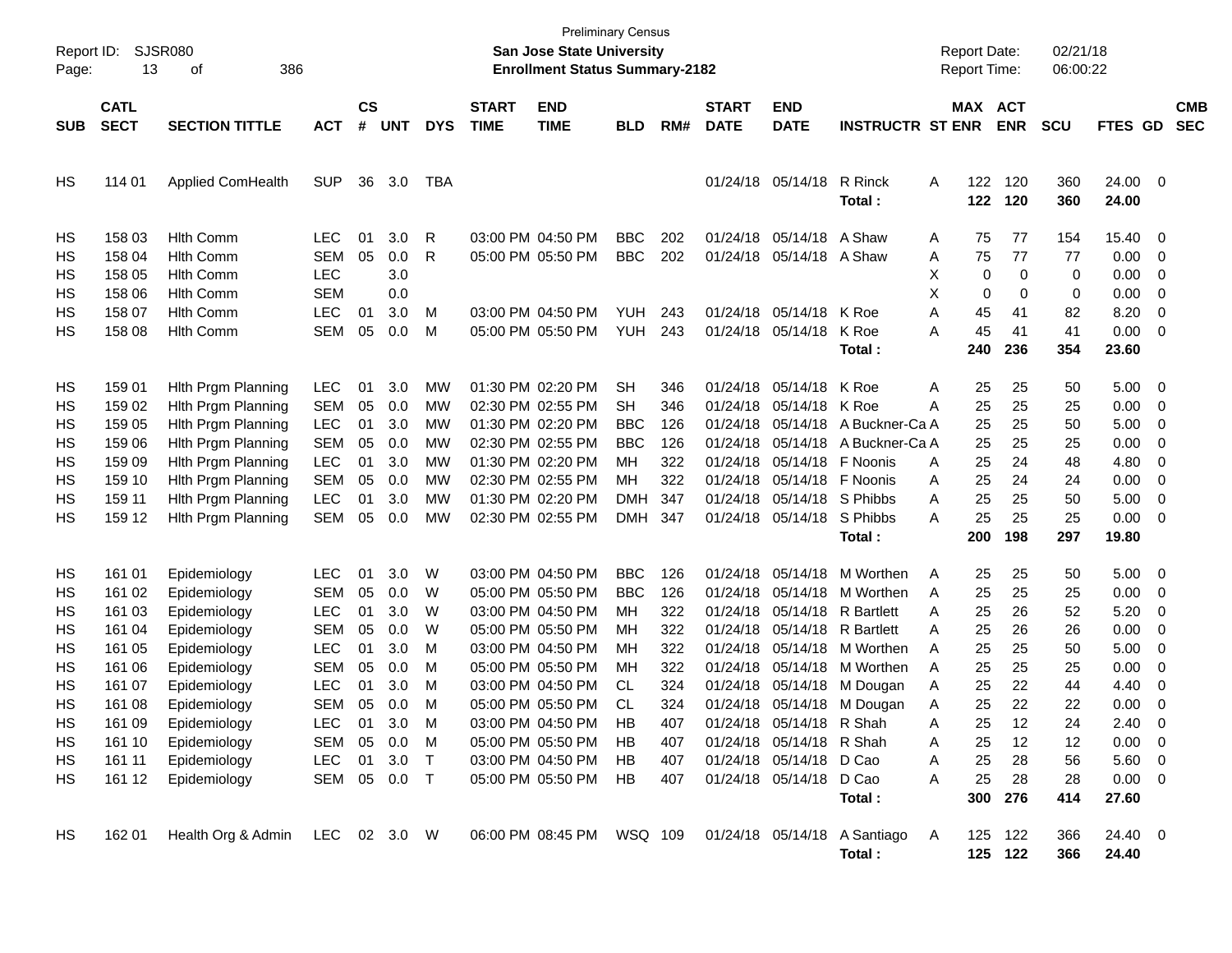| Report ID:<br>Page: | 14                         | <b>SJSR080</b><br>386<br>οf |                |                    |            |            |                             | <b>Preliminary Census</b><br><b>San Jose State University</b><br><b>Enrollment Status Summary-2182</b> |                |     |                             |                           |                            |   |             | Report Date:<br><b>Report Time:</b> | 02/21/18<br>06:00:22 |                     |                          |                          |
|---------------------|----------------------------|-----------------------------|----------------|--------------------|------------|------------|-----------------------------|--------------------------------------------------------------------------------------------------------|----------------|-----|-----------------------------|---------------------------|----------------------------|---|-------------|-------------------------------------|----------------------|---------------------|--------------------------|--------------------------|
| <b>SUB</b>          | <b>CATL</b><br><b>SECT</b> | <b>SECTION TITTLE</b>       | <b>ACT</b>     | $\mathsf{cs}$<br># | <b>UNT</b> | <b>DYS</b> | <b>START</b><br><b>TIME</b> | <b>END</b><br><b>TIME</b>                                                                              | <b>BLD</b>     | RM# | <b>START</b><br><b>DATE</b> | <b>END</b><br><b>DATE</b> | <b>INSTRUCTR ST ENR</b>    |   |             | MAX ACT<br><b>ENR</b>               | <b>SCU</b>           | FTES GD             |                          | <b>CMB</b><br><b>SEC</b> |
| HS                  | 165 01                     | <b>Hlth Professional</b>    | <b>LEC</b>     | 01                 | 3.0        | M          |                             | 06:00 PM 07:50 PM                                                                                      | <b>BBC</b>     | 202 |                             | 01/24/18 05/14/18         | J McCabe                   | Α | 125         | 113                                 | 226                  | 22.60               | 0                        |                          |
| HS                  | 165 02                     | <b>Hith Professional</b>    | <b>SEM</b>     | 05                 | 0.0        | M          |                             | 08:00 PM 08:50 PM                                                                                      | <b>BBC</b>     | 202 | 01/24/18                    | 05/14/18                  | J McCabe<br>Total :        | A | 125<br>250  | 113<br>226                          | 113<br>339           | 0.00<br>22.60       | 0                        |                          |
| HS                  | 166A 01                    | Field Exp Sem               | SEM            | 05                 | 3.0        | F          |                             | 09:00 AM 11:45 AM                                                                                      | <b>YUH 243</b> |     |                             | 01/24/18 05/14/18         | J Jones<br>Total :         | Α | 45<br>45    | 35<br>35                            | 105<br>105           | $7.00 \t 0$<br>7.00 |                          |                          |
| HS                  | 166B 01                    | Field Exp Hlth Sci          | <b>SUP</b>     | 36                 | 3.0        | <b>TBA</b> |                             |                                                                                                        |                |     |                             | 01/24/18 05/14/18         | J Jones<br>Total :         | Α | 45<br>45    | 35<br>35                            | 105<br>105           | $7.00 \t 0$<br>7.00 |                          |                          |
| HS                  | 167 01                     | <b>Biostatistics</b>        | <b>LEC</b>     | 01                 | 3.0        | TR         |                             | 12:00 PM 01:15 PM                                                                                      | <b>BBC</b>     | 004 |                             | 01/24/18 05/14/18         | E Houts                    | Α | 100         | 107                                 | 214                  | 21.40               | 0                        |                          |
| HS                  | 167 02                     | <b>Biostatistics</b>        | <b>SEM</b>     | 05                 | 0.0        | $\top$     |                             | 01:30 PM 02:15 PM                                                                                      | MН             | 321 |                             | 01/24/18 05/14/18         | E Houts                    | A | 25          | 27                                  | 27                   | 0.00                | 0                        |                          |
| НS                  | 167 03                     | <b>Biostatistics</b>        | <b>SEM</b>     | 05                 | 0.0        | R          |                             | 02:15 PM 03:00 PM                                                                                      | <b>MH</b>      | 321 |                             | 01/24/18 05/14/18         | E Houts                    | A | 25          | 25                                  | 25                   | 0.00                | 0                        |                          |
| НS                  | 167 04                     | <b>Biostatistics</b>        | <b>SEM</b>     | 05                 | 0.0        | $\top$     |                             | 02:15 PM 03:00 PM                                                                                      | MН             | 321 |                             | 01/24/18 05/14/18         | E Houts                    | A | 25          | 29                                  | 29                   | 0.00                | 0                        |                          |
| HS                  | 167 05                     | <b>Biostatistics</b>        | <b>SEM</b>     | 05                 | 0.0        | R          |                             | 01:30 PM 02:15 PM                                                                                      | <b>MH</b>      | 321 |                             | 01/24/18 05/14/18         | E Houts                    | Α | 25          | 26                                  | 26                   | 0.00                | 0                        |                          |
|                     |                            |                             |                |                    |            |            |                             |                                                                                                        |                |     |                             |                           | Total :                    |   | 200         | 214                                 | 321                  | 21.40               |                          |                          |
| HS                  | 171 01                     | Managed Hith Care           | <b>LEC</b>     | 02                 | 3.0        | $\top$     |                             | 06:00 PM 08:45 PM                                                                                      | YUH            | 243 |                             | 01/24/18 05/14/18         | C Cherney<br>Total:        | A | 45<br>45    | 49<br>49                            | 147<br>147           | 9.80<br>9.80        | $\overline{\phantom{0}}$ |                          |
| HS                  | 17201                      | Contemp Env Hith            | <b>LEC</b>     |                    | 3.0        |            |                             |                                                                                                        |                |     |                             |                           |                            | х | 0           | 0                                   | 0                    | 0.00                | $\overline{\mathbf{0}}$  |                          |
| HS                  | 172 02                     | Contemp Env Hith            | <b>LEC</b>     |                    | 3.0        |            |                             |                                                                                                        |                |     |                             |                           |                            | X | 0           | $\mathbf 0$                         | 0                    | 0.00                | $\mathbf 0$              |                          |
| HS                  | 172 03                     | Contemp Env Hith            | <b>LEC</b>     | 02                 | 3.0        | MW         |                             | 10:30 AM 11:45 AM                                                                                      | <b>YUH</b>     | 243 |                             | 01/24/18 05/14/18         | J Hartle                   | A | 40          | 40                                  | 120                  | 8.00                | 0                        |                          |
| НS                  | 172 04                     | Contemp Env Hith            | LEC            | 02                 | 3.0        | MW         |                             | 12:00 PM 01:15 PM                                                                                      | <b>SH</b>      | 240 |                             | 01/24/18 05/14/18         | J Hartle                   | Α | 40          | 36                                  | 108                  | 7.20                | 0                        |                          |
| HS                  | 172 05                     | Contemp Env Hith            | <b>LEC</b>     |                    | 3.0        |            |                             |                                                                                                        |                |     |                             |                           |                            | X | 0           | 0                                   | 0                    | 0.00                | 0                        |                          |
|                     |                            |                             |                |                    |            |            |                             |                                                                                                        |                |     |                             |                           | Total:                     |   | 80          | 76                                  | 228                  | 15.20               |                          |                          |
| HS                  | 17301                      | Comp Healthcare Sys LEC     |                | 02                 | 3.0        | R          |                             | 03:00 PM 05:45 PM                                                                                      | <b>YUH 243</b> |     |                             | 01/24/18 05/14/18         | M Harvey                   | A | 45          | 40                                  | 120                  | 8.00                | $\overline{\phantom{0}}$ |                          |
|                     |                            |                             |                |                    |            |            |                             |                                                                                                        |                |     |                             |                           | Total :                    |   | 45          | 40                                  | 120                  | 8.00                |                          |                          |
| HS                  | 175 01                     | Lgl/Ethcl--HC Adm           | LEC.           |                    | 02 3.0     | W          |                             | 06:00 PM 08:45 PM                                                                                      | YUH 243        |     |                             | 01/24/18 05/14/18         | C Castuciano A             |   | 45          | 43                                  | 129                  | 8.60                | - 0                      |                          |
|                     |                            |                             |                |                    |            |            |                             |                                                                                                        |                |     |                             |                           | Total:                     |   | 45          | 43                                  | 129                  | 8.60                |                          |                          |
| HS.                 | 176 01                     | <b>Global Health</b>        | LEC            |                    | 3.0        |            |                             |                                                                                                        |                |     |                             |                           |                            | X | 0           | 0                                   | 0                    | $0.00 \quad 0$      |                          |                          |
|                     |                            |                             |                |                    |            |            |                             |                                                                                                        |                |     |                             |                           | Total:                     |   | $\mathbf 0$ | 0                                   | 0                    | 0.00                |                          |                          |
| HS                  | 180 01                     | <b>Indiv Studies</b>        | <b>SUP</b>     |                    |            | 36 1.0 TBA |                             |                                                                                                        |                |     |                             |                           | 01/24/18 05/14/18 E Romero | A | 10          | 6                                   | 6                    | $0.40 \quad 0$      |                          |                          |
| HS.                 | 180 02                     | <b>Indiv Studies</b>        | <b>SUP</b>     |                    | 36 2.0     | TBA        |                             |                                                                                                        |                |     |                             |                           | 01/24/18 05/14/18 E Romero | A | 15          | 4                                   | 8                    | $0.53 \quad 0$      |                          |                          |
| HS                  | 180 03                     | <b>Indiv Studies</b>        | SUP 36 2.0 TBA |                    |            |            |                             |                                                                                                        |                |     |                             | 01/24/18 05/14/18 R Rinck |                            | A | 10          | 1                                   | $\overline{2}$       | $0.13 \ 0$          |                          |                          |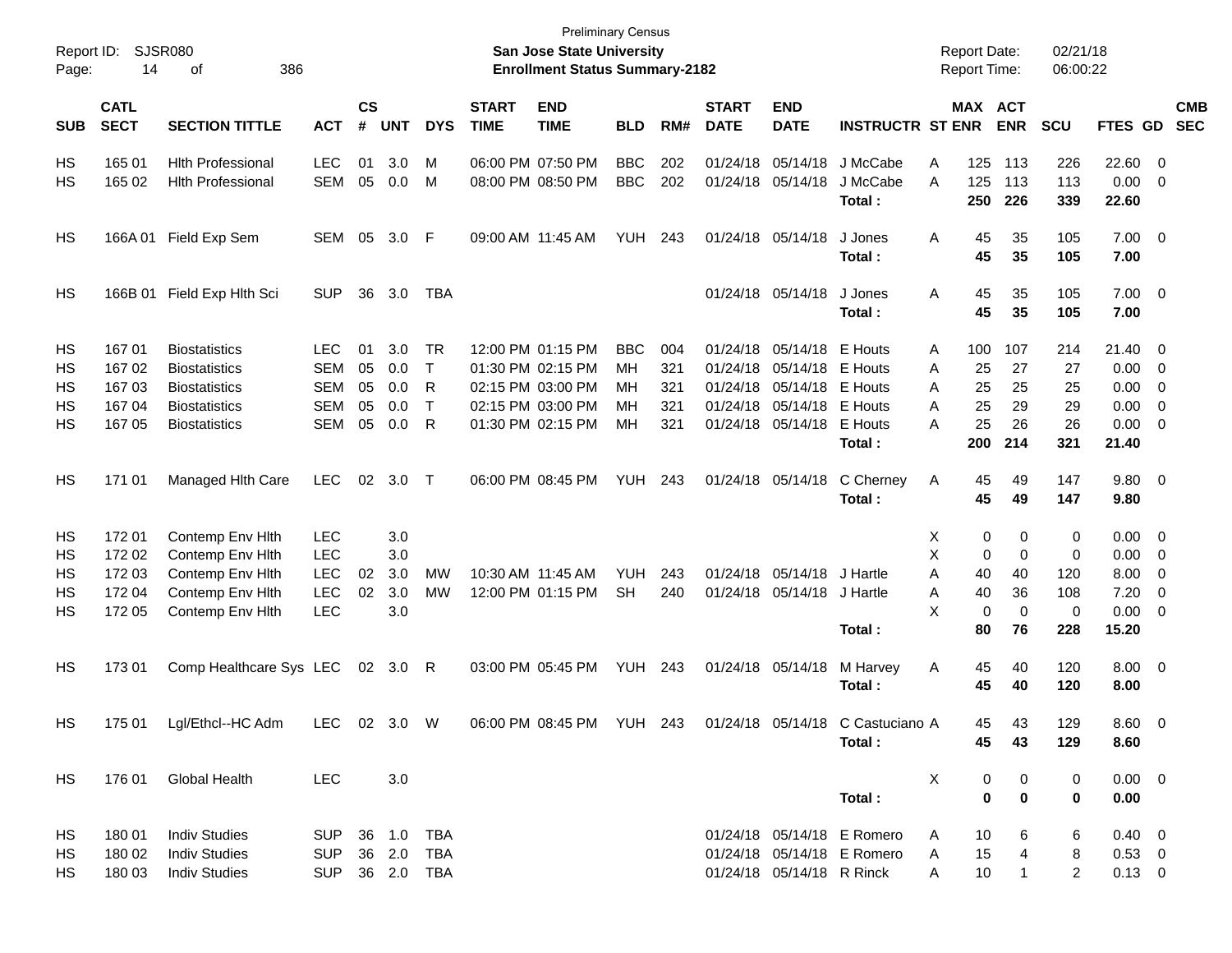| Report ID:<br>Page: | 15                         | SJSR080<br>386<br>оf                                                 |                                        |                    |                   |                                        |                             | <b>Preliminary Census</b><br>San Jose State University<br><b>Enrollment Status Summary-2182</b> |            |     |                                  |                                                  |                               | <b>Report Date:</b><br>Report Time: |                       |                                  | 02/21/18<br>06:00:22      |                           |                                       |                          |
|---------------------|----------------------------|----------------------------------------------------------------------|----------------------------------------|--------------------|-------------------|----------------------------------------|-----------------------------|-------------------------------------------------------------------------------------------------|------------|-----|----------------------------------|--------------------------------------------------|-------------------------------|-------------------------------------|-----------------------|----------------------------------|---------------------------|---------------------------|---------------------------------------|--------------------------|
| <b>SUB</b>          | <b>CATL</b><br><b>SECT</b> | <b>SECTION TITTLE</b>                                                | <b>ACT</b>                             | $\mathsf{cs}$<br># | <b>UNT</b>        | <b>DYS</b>                             | <b>START</b><br><b>TIME</b> | <b>END</b><br><b>TIME</b>                                                                       | <b>BLD</b> | RM# | <b>START</b><br><b>DATE</b>      | <b>END</b><br><b>DATE</b>                        | <b>INSTRUCTR ST ENR</b>       |                                     |                       | MAX ACT<br><b>ENR</b>            | <b>SCU</b>                | <b>FTES GD</b>            |                                       | <b>CMB</b><br><b>SEC</b> |
| HS<br>HS            | 180 04<br>180 05           | <b>Indiv Studies</b><br><b>Indiv Studies</b>                         | <b>SUP</b><br><b>SUP</b>               | 36<br>36           | 2.0<br>3.0        | <b>TBA</b><br><b>TBA</b>               |                             |                                                                                                 |            |     | 01/24/18<br>01/24/18             | 05/14/18                                         | 05/14/18 M Worthen<br>R Rinck | A<br>A                              | 15<br>10              | 0<br>7                           | 0<br>21                   | 0.00<br>1.40              | - 0<br>- 0                            |                          |
| HS<br>HS<br>HS      | 180 06<br>180 07<br>180 08 | <b>Indiv Studies</b><br><b>Indiv Studies</b><br><b>Indiv Studies</b> | <b>SUP</b><br><b>SUP</b><br><b>SUP</b> | 36<br>36<br>36     | 3.0<br>1.0<br>4.0 | <b>TBA</b><br><b>TBA</b><br><b>TBA</b> |                             |                                                                                                 |            |     | 01/24/18<br>01/24/18<br>01/24/18 | 05/14/18<br>05/14/18<br>05/14/18                 | M Worthen<br>R Rinck          | A<br>A<br>A                         | 10<br>15<br>0         | $\overline{c}$<br>3<br>0         | 6<br>3<br>0               | 0.40<br>0.20<br>0.00      | 0<br>$\overline{0}$<br>$\overline{0}$ |                          |
| HS                  | 180 09                     | <b>Indiv Studies</b>                                                 | <b>SUP</b>                             | 36                 | 1.0               | <b>TBA</b>                             |                             |                                                                                                 |            |     | 01/24/18                         |                                                  | 05/14/18 M Worthen<br>Total:  | A                                   | 15<br>100             | 3<br>26                          | 3<br>49                   | 0.20<br>3.27              | $\overline{0}$                        |                          |
| HS                  | 262 01                     | Health Care Org                                                      | <b>LEC</b>                             |                    | 02 2.0            | R                                      |                             | 06:00 PM 08:45 PM                                                                               | МH         | 322 | 01/24/18 05/14/18                |                                                  | M Harvey<br>Total:            | Α                                   | 30<br>30              | 16<br>16                         | 32<br>32                  | 2.67 16<br>2.67           |                                       |                          |
| HS                  | 265 01                     | Env Health                                                           | <b>LEC</b>                             | 01                 | 3.0               | M                                      |                             | 06:00 PM 08:45 PM                                                                               | MН         | 322 | 01/24/18 05/14/18                |                                                  | J Hartle<br>Total:            | A                                   | 30<br>30              | 26<br>26                         | 78<br>78                  | 6.50 26<br>6.50           |                                       |                          |
| HS                  | 267 01                     | Cmp Pub Healt Sta                                                    | SEM                                    |                    | 05 3.0            | R                                      |                             | 03:00 PM 05:45 PM                                                                               | МH         | 322 | 01/24/18 05/14/18                |                                                  | M Dougan<br>Total:            | Α                                   | 30<br>30              | 17<br>17                         | 51<br>51                  | 4.25 17<br>4.25           |                                       |                          |
| HS                  | 269 01                     | App Data Analysis                                                    | <b>LEC</b>                             |                    | 02 3.0            | W                                      |                             | 03:00 PM 05:45 PM                                                                               | CL         | 238 | 01/24/18 05/14/18                |                                                  | E Mamary<br>Total:            | Α                                   | 30<br>30              | 27<br>27                         | 81<br>81                  | 6.75 27<br>6.75           |                                       |                          |
| HS                  | 272 01                     | Hth Prom Plan Eval                                                   | SEM                                    |                    | 05 3.0            | W                                      |                             | 06:00 PM 08:45 PM                                                                               | <b>SH</b>  | 242 | 01/24/18 05/14/18                |                                                  | K Roe<br>Total:               | A                                   | 30<br>30              | 23<br>23                         | 69<br>69                  | 5.75 23<br>5.75           |                                       |                          |
| HS                  | 277 01                     | Multi Com Health Pro SEM                                             |                                        |                    | 05 3.0            | M                                      |                             | 03:00 PM 05:45 PM                                                                               | DH.        | 243 | 01/24/18 05/14/18                |                                                  | M Allen<br>Total:             | A                                   | 35<br>35              | 25<br>25                         | 75<br>75                  | 6.25 25<br>6.25           |                                       |                          |
| HS                  |                            | 291A 01 Fldwrk Seminar                                               | SEM                                    |                    | 04 1.0            | $\top$                                 |                             | 06:00 PM 08:45 PM                                                                               | CL         | 308 | 01/24/18 05/14/18                |                                                  | K Roe<br>Total:               | A                                   | 30<br>30              | 22<br>22                         | 22<br>22                  | 1.83 22<br>1.83           |                                       |                          |
| HS                  | 293 01                     | Public Health Leader LEC                                             |                                        |                    | $02 \quad 3.0$    | W                                      |                             | 06:00 PM 08:45 PM                                                                               | МH         | 322 |                                  | 01/24/18 05/14/18 M Allen                        | Total:                        | Α                                   | 30<br>30 <sub>o</sub> | 27<br>27                         | 54<br>54                  | 6.75 27<br>6.75           |                                       |                          |
| HS                  | 298 01                     | Spec Study                                                           | <b>SUP</b>                             |                    |                   | 25 3.0 TBA                             |                             |                                                                                                 |            |     |                                  | 01/24/18 05/14/18 M Allen                        | Total:                        | A                                   | 6<br>6                | $\overline{2}$<br>$\overline{2}$ | 6<br>$6\phantom{1}$       | $0.50$ 2<br>0.50          |                                       |                          |
|                     |                            | Department : Health Science                                          |                                        |                    |                   |                                        |                             |                                                                                                 |            |     |                                  | <b>Lower Division:</b><br><b>Upper Division:</b> | Department Total :            |                                     | 2843<br>530<br>2062   | 2540<br>456                      | 5779<br>1368<br>1899 3943 | 395.32<br>91.20<br>262.87 |                                       |                          |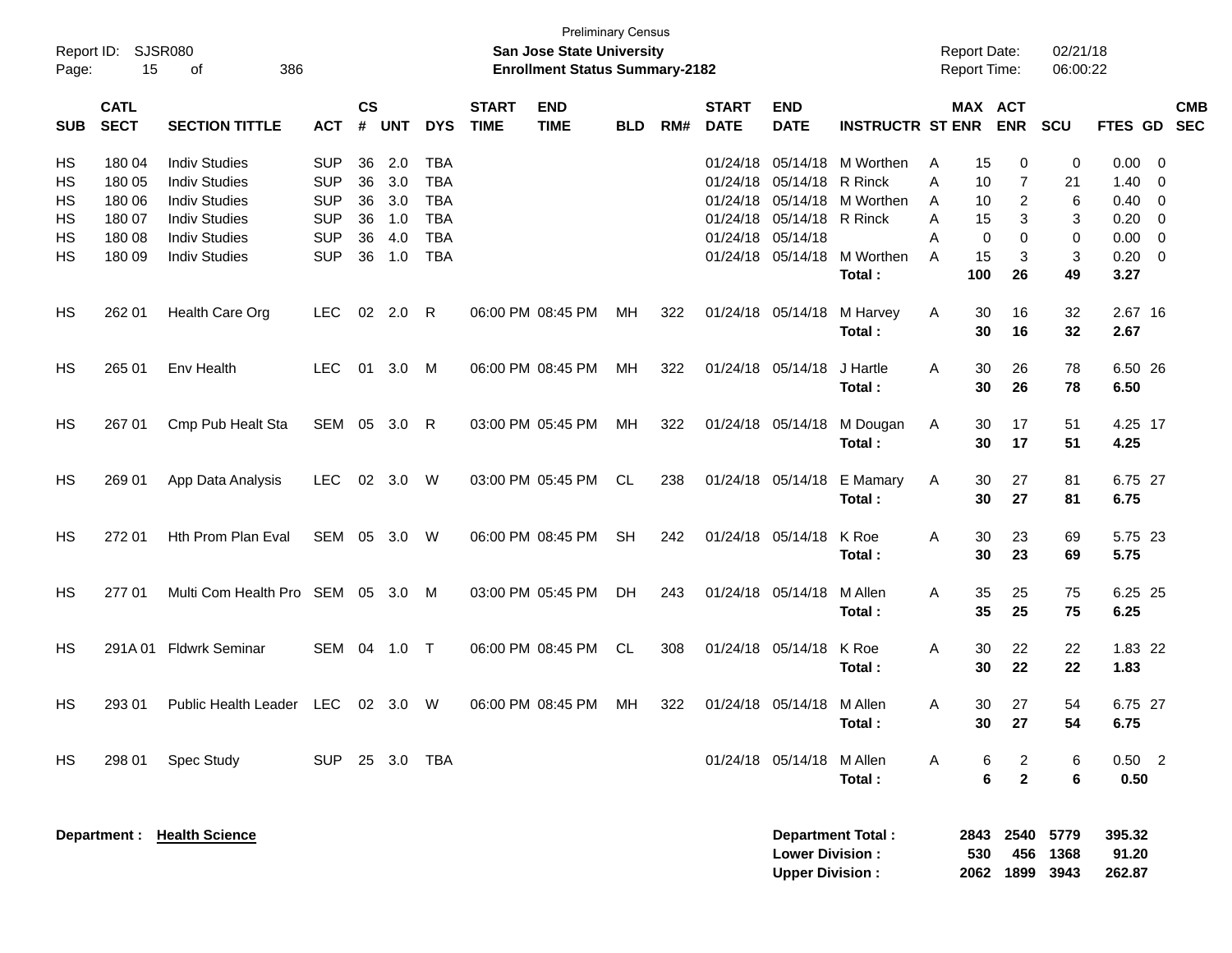| Page:      | Report ID: SJSR080<br>16   | of                    | 386     |           |            |                             | <b>San Jose State University</b><br><b>Enrollment Status Summary-2182</b> | <b>Preliminary Census</b> |     |                             |                           |                         | <b>Report Date:</b><br><b>Report Time:</b> |            | 02/21/18<br>06:00:22 |                    |            |
|------------|----------------------------|-----------------------|---------|-----------|------------|-----------------------------|---------------------------------------------------------------------------|---------------------------|-----|-----------------------------|---------------------------|-------------------------|--------------------------------------------|------------|----------------------|--------------------|------------|
| <b>SUB</b> | <b>CATL</b><br><b>SECT</b> | <b>SECTION TITTLE</b> | $ACT$ # | СS<br>UNT | <b>DYS</b> | <b>START</b><br><b>TIME</b> | <b>END</b><br><b>TIME</b>                                                 | <b>BLD</b>                | RM# | <b>START</b><br><b>DATE</b> | <b>END</b><br><b>DATE</b> | <b>INSTRUCTR ST ENR</b> | MAX ACT                                    | <b>ENR</b> | <b>SCU</b>           | <b>FTES GD SEC</b> | <b>CMB</b> |

**Graduate Division : 251 185 468 41.25**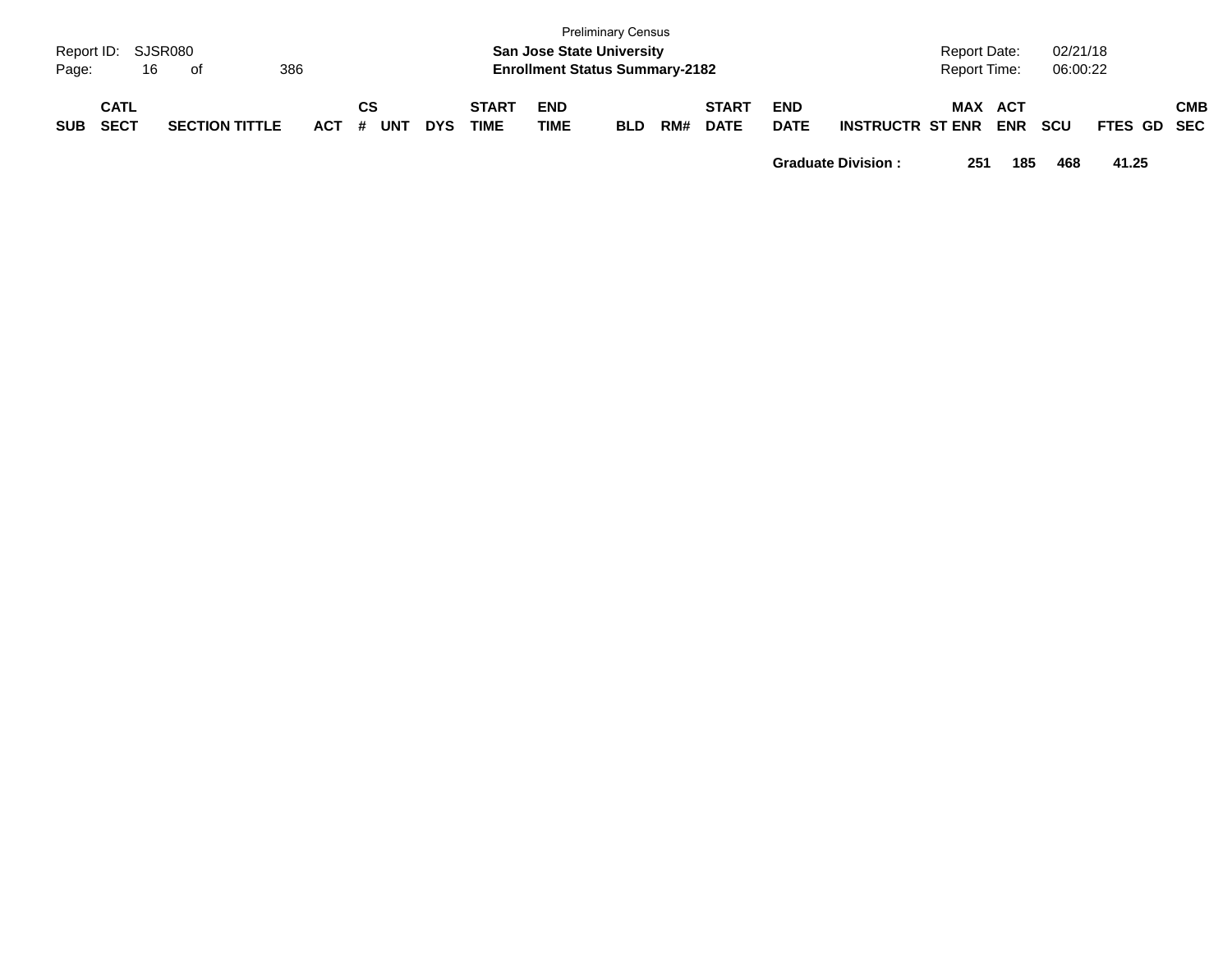|                |                            |                                    |              |                |     |            |                             |                                       | <b>Preliminary Census</b> |     |                             |                            |                              |   |                     |                |            |                |                |                          |
|----------------|----------------------------|------------------------------------|--------------|----------------|-----|------------|-----------------------------|---------------------------------------|---------------------------|-----|-----------------------------|----------------------------|------------------------------|---|---------------------|----------------|------------|----------------|----------------|--------------------------|
|                | Report ID: SJSR080         |                                    |              |                |     |            |                             | San Jose State University             |                           |     |                             |                            |                              |   | <b>Report Date:</b> |                | 02/21/18   |                |                |                          |
| Page:          | 17                         | οf                                 | 386          |                |     |            |                             | <b>Enrollment Status Summary-2182</b> |                           |     |                             |                            |                              |   | <b>Report Time:</b> |                | 06:00:22   |                |                |                          |
|                |                            |                                    |              |                |     |            |                             |                                       |                           |     |                             |                            |                              |   |                     |                |            |                |                |                          |
| <b>SUB</b>     | <b>CATL</b><br><b>SECT</b> | <b>SECTION TITTLE</b>              | <b>ACT</b>   | <b>CS</b><br># | UNT | <b>DYS</b> | <b>START</b><br><b>TIME</b> | <b>END</b><br><b>TIME</b>             | BLD                       | RM# | <b>START</b><br><b>DATE</b> | <b>END</b><br><b>DATE</b>  | <b>INSTRUCTR ST ENR</b>      |   | MAX ACT             | <b>ENR</b>     | <b>SCU</b> | <b>FTES GD</b> |                | <b>CMB</b><br><b>SEC</b> |
|                |                            |                                    |              |                |     |            |                             |                                       |                           |     |                             |                            |                              |   |                     |                |            |                |                |                          |
| <b>College</b> |                            | <b>Applied Sciences &amp; Arts</b> |              |                |     |            |                             |                                       |                           |     |                             |                            |                              |   |                     |                |            |                |                |                          |
|                | Department :               | <b>Health Professions</b>          |              |                |     |            |                             |                                       |                           |     |                             |                            |                              |   |                     |                |            |                |                |                          |
|                |                            | HPRF 100W 01 Writing Workshop      | SEM          | 04             | 3.0 | MW         |                             | 01:30 PM 02:45 PM                     | <b>SPXC 152</b>           |     | 01/24/18                    | 05/14/18 M Bondi           |                              | A | 25                  | 8              | 24         | 1.60           | $0\,$ C        |                          |
| HS.            |                            | 100W 01 Writing Workshop           | SEM          | 04             | 3.0 | MW         |                             | 01:30 PM 02:45 PM                     | <b>SPXC 152</b>           |     | 01/24/18                    | 05/14/18 M Bondi           |                              | A | 0                   | 16             | 48         | 3.20           | $0\,$ C        |                          |
|                |                            | NURS 100W 01 Writing Workshop      | SEM          | 04             | 3.0 | MW         |                             | 01:30 PM 02:45 PM                     | <b>SPXC 152</b>           |     | 01/24/18                    | 05/14/18 M Bondi           |                              | A | 0                   | 0              | 0          | 0.00           | $0\,$ C        |                          |
|                |                            | NUFS 100W 01 Writing Workshop      | SEM          | 04             | 3.0 | MW         |                             | 01:30 PM 02:45 PM                     | <b>SPXC 152</b>           |     | 01/24/18                    | 05/14/18 M Bondi           |                              | Α | 0                   | 1              | 3          | 0.20           | 0 <sup>o</sup> |                          |
|                |                            | OCTH 100W 01 Writing Workshop      | SEM          | 04             | 3.0 | MW         |                             | 01:30 PM 02:45 PM                     | <b>SPXC 152</b>           |     | 01/24/18                    | 05/14/18 M Bondi           |                              | Α | 0                   | 0              | 0          | 0.00           | 0 <sup>o</sup> |                          |
| HPRF           |                            | 100W 02 Writing Workshop           | SEM          | 04             | 3.0 | TR         |                             | 10:30 AM 11:45 AM                     | <b>SPXC 152</b>           |     | 01/24/18                    |                            | 05/14/18 N Williams          | Α | 25                  | 6              | 18         | 1.20           | 0 <sup>o</sup> |                          |
| HS.            |                            | 100W 02 Writing Workshop           | SEM          | 04             | 3.0 | TR         |                             | 10:30 AM 11:45 AM                     | <b>SPXC 152</b>           |     | 01/24/18                    | 05/14/18                   | N Williams                   | Α | 0                   | 14             | 42         | 2.80           | 0 <sup>o</sup> |                          |
|                |                            | NURS 100W 02 Writing Workshop      | SEM          | 04             | 3.0 | <b>TR</b>  |                             | 10:30 AM 11:45 AM                     | <b>SPXC 152</b>           |     | 01/24/18                    | 05/14/18                   | N Williams                   | A | 0                   | 4              | 12         | 0.80           | $0\,$ C        |                          |
|                |                            | NUFS 100W 02 Writing Workshop      | SEM          | 04             | 3.0 | TR         |                             | 10:30 AM 11:45 AM                     | <b>SPXC 152</b>           |     | 01/24/18                    | 05/14/18                   | N Williams                   | A | 0                   | 1              | 3          | 0.20           | 0 <sup>o</sup> |                          |
|                |                            | OCTH 100W 02 Writing Workshop      | SEM          | 04             | 3.0 | TR         |                             | 10:30 AM 11:45 AM                     | <b>SPXC 152</b>           |     | 01/24/18                    | 05/14/18                   | N Williams                   | A | 0                   | 0              | 0          | 0.00           | 0 <sup>o</sup> |                          |
| HPRF           |                            | 100W 03 Writing Workshop           | SEM          | 04             | 3.0 | <b>TR</b>  |                             | 01:30 PM 02:45 PM                     | <b>SPXC 152</b>           |     | 01/24/18                    | 05/14/18                   | N Williams                   | A | 25                  | 6              | 18         | 1.20           | 0 <sup>o</sup> |                          |
| HS.            |                            | 100W 03 Writing Workshop           | SEM          | 04             | 3.0 | <b>TR</b>  |                             | 01:30 PM 02:45 PM                     | <b>SPXC 152</b>           |     | 01/24/18                    |                            | 05/14/18 N Williams          | A | 0                   | 16             | 48         | 3.20           | 0 <sup>o</sup> |                          |
|                |                            | NURS 100W 03 Writing Workshop      | SEM          | 04             | 3.0 | TR         |                             | 01:30 PM 02:45 PM                     | <b>SPXC 152</b>           |     | 01/24/18                    |                            | 05/14/18 N Williams          | A | 0                   | 1              | 3          | 0.20           | 0 <sup>o</sup> |                          |
|                |                            | NUFS 100W 03 Writing Workshop      | SEM          | 04             | 3.0 | <b>TR</b>  |                             | 01:30 PM 02:45 PM                     | <b>SPXC 152</b>           |     | 01/24/18                    | 05/14/18                   | N Williams                   | Α | 0                   | $\overline{c}$ | 6          | 0.40           | 0 <sup>o</sup> |                          |
|                |                            | OCTH 100W 03 Writing Workshop      | SEM          | 04             | 3.0 | TR         |                             | 01:30 PM 02:45 PM                     | <b>SPXC 152</b>           |     | 01/24/18                    |                            | 05/14/18 N Williams          | A | 0                   | 0              | 0          | 0.00           | 0 <sup>o</sup> |                          |
| HPRF           |                            | 100W 04 Writing Workshop           | SEM          | 04             | 3.0 | MW         |                             | 09:00 AM 10:15 AM                     | <b>SPXC 152</b>           |     | 01/24/18                    | 05/14/18 A Petty           |                              | A | 25                  | 6              | 18         | 1.20           | 0 <sup>o</sup> |                          |
| HS.            |                            | 100W 04 Writing Workshop           | SEM          | 04             | 3.0 | MW         |                             | 09:00 AM 10:15 AM                     | <b>SPXC 152</b>           |     | 01/24/18                    | 05/14/18 A Petty           |                              | Α | 0                   | 16             | 48         | 3.20           | 0 <sup>o</sup> |                          |
|                |                            | NURS 100W 04 Writing Workshop      | SEM          | 04             | 3.0 | MW         |                             | 09:00 AM 10:15 AM                     | <b>SPXC 152</b>           |     | 01/24/18                    | 05/14/18 A Petty           |                              | Α | 0                   | 1              | 3          | 0.20           | 0 <sup>o</sup> |                          |
|                |                            | NUFS 100W 04 Writing Workshop      | SEM          | 04             | 3.0 | MW         |                             | 09:00 AM 10:15 AM                     | <b>SPXC 152</b>           |     | 01/24/18                    | 05/14/18 A Petty           |                              | Α | 0                   | $\overline{c}$ | 6          | 0.40           | 0 <sup>o</sup> |                          |
|                |                            | OCTH 100W 04 Writing Workshop      | SEM          | 04             | 3.0 | MW         |                             | 09:00 AM 10:15 AM                     | <b>SPXC 152</b>           |     | 01/24/18                    | 05/14/18 A Petty           |                              | Α | 0                   | 0              | 0          | 0.00           | 0 <sup>o</sup> |                          |
| <b>HPRF</b>    |                            | 100W 05 Writing Workshop           | SEM          | 04             | 3.0 | м          |                             | 03:00 PM 05:45 PM                     | <b>SPXC 152</b>           |     | 01/24/18                    | 05/14/18 M Bondi           |                              | Α | 25                  | 6              | 18         | 1.20           | 0 <sup>o</sup> |                          |
| HS.            |                            | 100W 05 Writing Workshop           | SEM          | 04             | 3.0 | м          |                             | 03:00 PM 05:45 PM                     | <b>SPXC 152</b>           |     | 01/24/18                    | 05/14/18 M Bondi           |                              | A | 0                   | 12             | 36         | 2.40           | 0 <sup>o</sup> |                          |
|                |                            | NURS 100W 05 Writing Workshop      | SEM          | 04             | 3.0 | м          |                             | 03:00 PM 05:45 PM                     | <b>SPXC 152</b>           |     | 01/24/18                    | 05/14/18 M Bondi           |                              | Α | 0                   | 6              | 18         | 1.20           | 0 <sup>o</sup> |                          |
| <b>NUFS</b>    |                            | 100W 05 Writing Workshop           | SEM          | 04             | 3.0 | м          |                             | 03:00 PM 05:45 PM                     | <b>SPXC 152</b>           |     | 01/24/18                    | 05/14/18                   | M Bondi                      | Α | 0                   | 0              | 0          | 0.00           | 0 <sup>o</sup> |                          |
| OCTH           |                            | 100W 05 Writing Workshop           | SEM          | 04             | 3.0 | м          |                             | 03:00 PM 05:45 PM                     | <b>SPXC 152</b>           |     | 01/24/18                    | 05/14/18                   | M Bondi                      | Α | 0                   | 0              | 0          | 0.00           | 0 <sup>o</sup> |                          |
| <b>HPRF</b>    |                            | 100W 06 Writing Workshop           | SEM          | 04             | 3.0 | TR         |                             | 12:00 PM 01:15 PM                     | <b>SPXC 152</b>           |     | 01/24/18                    | 05/14/18                   | N Williams                   | Α | 25                  | 10             | 30         | 2.00           | 0 <sup>o</sup> |                          |
| HS.            |                            | 100W 06 Writing Workshop           | SEM          | 04             | 3.0 | TR         |                             | 12:00 PM 01:15 PM                     | <b>SPXC 152</b>           |     | 01/24/18                    | 05/14/18                   | N Williams                   | Α | 0                   | 6              | 18         | 1.20           | 0 <sup>o</sup> |                          |
|                |                            | NURS 100W 06 Writing Workshop      | SEM          | 04             | 3.0 | TR         |                             | 12:00 PM 01:15 PM                     | <b>SPXC 152</b>           |     | 01/24/18                    | 05/14/18                   | N Williams                   | Α | 0                   | 8              | 24         | 1.60           | $0\,$ C        |                          |
|                |                            | NUFS 100W 06 Writing Workshop      | SEM 04 3.0   |                |     | TR         |                             | 12:00 PM 01:15 PM                     | <b>SPXC 152</b>           |     |                             |                            | 01/24/18 05/14/18 N Williams |   | 0                   |                |            | 0.20           |                | $0\,C$                   |
|                |                            | OCTH 100W 06 Writing Workshop      | SEM 04 3.0   |                |     | TR.        |                             | 12:00 PM 01:15 PM                     | <b>SPXC 152</b>           |     |                             |                            | 01/24/18 05/14/18 N Williams | A | 0                   | 0              | 0          | $0.00 \t 0 C$  |                |                          |
|                |                            | HPRF 100W 07 Writing Workshop      | SEM 04 3.0   |                |     | T          |                             | 03:00 PM 05:45 PM                     | <b>SPXC 152</b>           |     |                             | 01/24/18 05/14/18 N Clinch |                              | A | 25                  | 6              | 18         | 1.20           | 0 C            |                          |
| HS.            |                            | 100W 07 Writing Workshop           | SEM 04 3.0   |                |     | T.         |                             | 03:00 PM 05:45 PM                     | <b>SPXC 152</b>           |     |                             | 01/24/18 05/14/18 N Clinch |                              | A | 0                   | 8              | 24         | 1.65           | 1 C            |                          |
|                |                            | NURS 100W 07 Writing Workshop      | SEM 04 3.0   |                |     | T.         |                             | 03:00 PM 05:45 PM                     | <b>SPXC 152</b>           |     |                             | 01/24/18 05/14/18 N Clinch |                              | A | 0                   | 3              | 9          | 0.60           | $0\,$ C        |                          |
|                |                            | NUFS 100W 07 Writing Workshop      | SEM 04 3.0   |                |     | T          |                             | 03:00 PM 05:45 PM                     | <b>SPXC 152</b>           |     |                             | 01/24/18 05/14/18 N Clinch |                              | A | 0                   | 4              | 12         | 0.80           | 0 C            |                          |
|                |                            | OCTH 100W 07 Writing Workshop      | SEM 04 3.0   |                |     | T.         |                             | 03:00 PM 05:45 PM                     | <b>SPXC 152</b>           |     |                             | 01/24/18 05/14/18 N Clinch |                              | Α | 0                   | 0              | 0          | 0.00           | $0\,$ C        |                          |
|                |                            | HPRF 100W 08 Writing Workshop      | SEM 04 3.0   |                |     | F          |                             | 09:00 AM 11:45 AM                     | <b>SPXC 152</b>           |     |                             | 01/24/18 05/14/18 S Rivera |                              | A | 25                  | 10             | 30         | 2.00           | 0 C            |                          |
| HS.            |                            | 100W 08 Writing Workshop           | SEM 04 3.0 F |                |     |            |                             | 09:00 AM 11:45 AM                     | <b>SPXC 152</b>           |     |                             | 01/24/18 05/14/18 S Rivera |                              | A | 0                   | 12             | 36         | 2.40 0 C       |                |                          |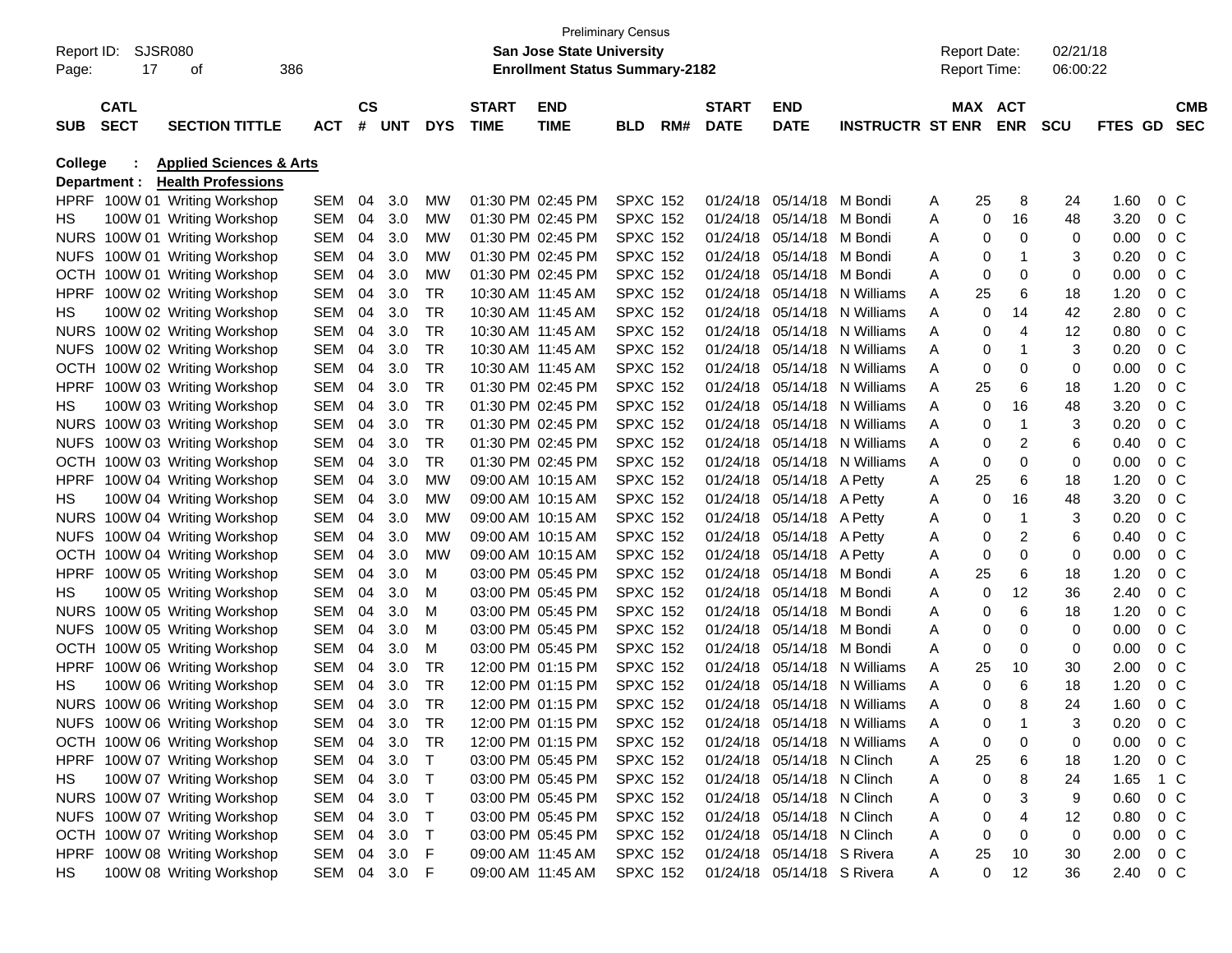| Report ID:<br>Page: | 18                         | <b>SJSR080</b><br>386<br>οf   |            |                |            |            |                             | <b>San Jose State University</b><br><b>Enrollment Status Summary-2182</b> | <b>Preliminary Census</b> |     |                             |                                |                             | <b>Report Date:</b><br>Report Time: |                       | 02/21/18<br>06:00:22 |             |                          |            |
|---------------------|----------------------------|-------------------------------|------------|----------------|------------|------------|-----------------------------|---------------------------------------------------------------------------|---------------------------|-----|-----------------------------|--------------------------------|-----------------------------|-------------------------------------|-----------------------|----------------------|-------------|--------------------------|------------|
| <b>SUB</b>          | <b>CATL</b><br><b>SECT</b> | <b>SECTION TITTLE</b>         | <b>ACT</b> | <b>CS</b><br># | <b>UNT</b> | <b>DYS</b> | <b>START</b><br><b>TIME</b> | <b>END</b><br><b>TIME</b>                                                 | <b>BLD</b>                | RM# | <b>START</b><br><b>DATE</b> | <b>END</b><br><b>DATE</b>      | <b>INSTRUCTR ST ENR</b>     |                                     | MAX ACT<br><b>ENR</b> | <b>SCU</b>           | FTES GD     | <b>SEC</b>               | <b>CMB</b> |
|                     |                            | NURS 100W 08 Writing Workshop | SEM        | 04             | 3.0        | F          | 09:00 AM 11:45 AM           |                                                                           | <b>SPXC 152</b>           |     |                             | 01/24/18 05/14/18 S Rivera     |                             | A                                   | 0<br>0                | 0                    | 0.00        | 0 C                      |            |
|                     |                            | NUFS 100W 08 Writing Workshop | SEM        | 04             | 3.0        | F          | 09:00 AM 11:45 AM           |                                                                           | <b>SPXC 152</b>           |     | 01/24/18                    | 05/14/18 S Rivera              |                             | 0<br>Α                              | -1                    | 3                    | 0.20        | $0\,$ C                  |            |
|                     |                            | OCTH 100W 08 Writing Workshop | SEM        | 04             | 3.0        | F          | 09:00 AM 11:45 AM           |                                                                           | <b>SPXC 152</b>           |     |                             | 01/24/18 05/14/18 S Rivera     |                             | 0<br>A                              | 0                     | 0                    | 0.00        | $0\,$ C                  |            |
| <b>HPRF</b>         |                            | 100W 09 Writing Workshop      | SEM        | 04             | 3.0        | TBA        |                             |                                                                           | OFF                       |     |                             | CAMP 01/24/18 05/14/18 A Petty |                             | A<br>25                             | 0                     | 0                    | 0.00        | 0 <sup>o</sup>           |            |
| HS.                 |                            | 100W 09 Writing Workshop      | SEM        | 04             | 3.0        | TBA        |                             |                                                                           | <b>OFF</b>                |     |                             | CAMP 01/24/18 05/14/18 A Petty |                             | Α                                   | 0<br>7                | 21                   | 1.40        | $0\,$ C                  |            |
|                     |                            | NURS 100W 09 Writing Workshop | SEM        | 04             | 3.0        | TBA        |                             |                                                                           | <b>OFF</b>                |     |                             | CAMP 01/24/18 05/14/18 A Petty |                             | 0<br>Α                              | 0                     | 0                    | 0.00        | 0 <sup>o</sup>           |            |
|                     |                            | NUFS 100W 09 Writing Workshop | SEM        | 04             | 3.0        | TBA        |                             |                                                                           | <b>OFF</b>                |     |                             | CAMP 01/24/18 05/14/18 A Petty |                             | 0<br>Α                              | 0                     | 0                    | 0.00        | 0 <sup>o</sup>           |            |
|                     |                            | OCTH 100W 09 Writing Workshop | SEM        | 04             | 3.0        | TBA        |                             |                                                                           | OFF                       |     |                             | CAMP 01/24/18 05/14/18 A Petty |                             | 0<br>A                              | 0                     | 0                    | 0.00        | 0 <sup>o</sup>           |            |
| <b>HPRF</b>         |                            | 100W 80 Writing Workshop      | SEM        | 04             | 3.0        | TBA        |                             |                                                                           |                           |     |                             |                                | 01/24/18 05/14/18 M Duphily | A<br>25                             | 8                     | 24                   | 1.60        | 0 <sup>o</sup>           |            |
| HS.                 |                            | 100W 80 Writing Workshop      | SEM        | 04             | 3.0        | TBA        |                             |                                                                           |                           |     |                             |                                | 01/24/18 05/14/18 M Duphily | A                                   | 7<br>0                | 21                   | 1.40        | 0 <sup>o</sup>           |            |
|                     |                            | NURS 100W 80 Writing Workshop | SEM        | 04             | 3.0        | TBA        |                             |                                                                           |                           |     |                             |                                | 01/24/18 05/14/18 M Duphily | 0<br>A                              | 9                     | 27                   | 1.80        | 0 <sup>o</sup>           |            |
|                     |                            | NUFS 100W 80 Writing Workshop | SEM        | 04             | 3.0        | TBA        |                             |                                                                           |                           |     |                             |                                | 01/24/18 05/14/18 M Duphily | 0<br>A                              | 1                     | 3                    | 0.20        | 0 C                      |            |
|                     |                            | OCTH 100W 80 Writing Workshop | SEM        | 04             | 3.0        | TBA        |                             |                                                                           |                           |     |                             |                                | 01/24/18 05/14/18 M Duphily | 0<br>A                              | 0                     | 0                    | 0.00        | 0 <sup>o</sup>           |            |
| <b>HPRF</b>         |                            | 100W 81 Writing Workshop      | SEM        | 04             | 3.0        | TBA        |                             |                                                                           |                           |     |                             |                                | 01/24/18 05/14/18 M Duphily | 25<br>A                             | 5                     | 15                   | 1.00        | 0 <sup>o</sup>           |            |
| HS.                 |                            | 100W 81 Writing Workshop      | SEM        | 04             | 3.0        | TBA        |                             |                                                                           |                           |     |                             |                                | 01/24/18 05/14/18 M Duphily | 0<br>A                              | 10                    | 30                   | 2.00        | 0 <sup>o</sup>           |            |
|                     |                            | NURS 100W 81 Writing Workshop | SEM        | 04             | 3.0        | TBA        |                             |                                                                           |                           |     |                             |                                | 01/24/18 05/14/18 M Duphily | 0<br>A                              | 6                     | 18                   | 1.20        | 0 C                      |            |
|                     |                            | NUFS 100W 81 Writing Workshop | SEM        | 04             | 3.0        | TBA        |                             |                                                                           |                           |     |                             |                                | 01/24/18 05/14/18 M Duphily | 0<br>A                              | 2                     | 6                    | 0.40        | 0 C                      |            |
|                     |                            | OCTH 100W 81 Writing Workshop | <b>SEM</b> | 04             | 3.0        | TBA        |                             |                                                                           |                           |     |                             |                                | 01/24/18 05/14/18 M Duphily | 0<br>A                              | 0                     | 0                    | 0.00        | $0\,$ C                  |            |
| <b>HPRF</b>         |                            | 100W 82 Writing Workshop      | SEM        |                | 3.0        |            |                             |                                                                           |                           |     |                             |                                |                             | х<br>0                              | 0                     | 0                    | 0.00        | 0                        |            |
| HS.                 |                            | 100W 82 Writing Workshop      | SEM        |                | 3.0        |            |                             |                                                                           |                           |     |                             |                                |                             | Χ<br>0                              | 0                     | 0                    | 0.00        | -0                       |            |
|                     |                            | NURS 100W 82 Writing Workshop | SEM        |                | 3.0        |            |                             |                                                                           |                           |     |                             |                                |                             | Χ<br>0                              | 0                     | 0                    | 0.00        | -0                       |            |
|                     |                            | NUFS 100W 82 Writing Workshop | SEM        |                | 3.0        |            |                             |                                                                           |                           |     |                             |                                |                             | Χ<br>0                              | 0                     | 0                    | 0.00        | - 0                      |            |
|                     |                            | OCTH 100W 82 Writing Workshop | SEM        |                | 3.0        |            |                             |                                                                           |                           |     |                             |                                |                             | Χ<br>0                              | 0                     | 0                    | 0.00        | -0                       |            |
| <b>HPRF</b>         |                            | 100W 83 Writing Workshop      | SEM        |                | 3.0        |            |                             |                                                                           |                           |     |                             |                                |                             | Χ<br>0                              | 0                     | 0                    | 0.00        | -0                       |            |
| HS.                 |                            | 100W 83 Writing Workshop      | SEM        |                | 3.0        |            |                             |                                                                           |                           |     |                             |                                |                             | Χ<br>0                              | 0                     | 0                    | 0.00        | -0                       |            |
|                     |                            | NURS 100W 83 Writing Workshop | SEM        |                | 3.0        |            |                             |                                                                           |                           |     |                             |                                |                             | Χ<br>0                              | 0                     | 0                    | 0.00        | -0                       |            |
|                     |                            | NUFS 100W 83 Writing Workshop | SEM        |                | 3.0        |            |                             |                                                                           |                           |     |                             |                                |                             | Χ<br>0                              | 0                     | 0                    | 0.00        | -0                       |            |
|                     |                            | OCTH 100W 83 Writing Workshop | SEM        |                | 3.0        |            |                             |                                                                           |                           |     |                             |                                |                             | Χ                                   | 0<br>0                | 0                    | 0.00        | -0                       |            |
| <b>HPRF</b>         |                            | 100W 84 Writing Workshop      | SEM        |                | 3.0        |            |                             |                                                                           |                           |     |                             |                                |                             | Χ<br>0                              | 0                     | 0                    | 0.00        | 0                        |            |
| <b>HS</b>           |                            | 100W 84 Writing Workshop      | SEM        |                | 3.0        |            |                             |                                                                           |                           |     |                             |                                |                             | X<br>$\overline{0}$                 | 0                     | 0                    | 0.00        | - 0                      |            |
|                     |                            | NURS 100W 84 Writing Workshop | <b>SEM</b> |                | 3.0        |            |                             |                                                                           |                           |     |                             |                                |                             | х                                   | 0<br>0                | 0                    | 0.00        | $\overline{\phantom{0}}$ |            |
|                     |                            | NUFS 100W 84 Writing Workshop | <b>SEM</b> |                | 3.0        |            |                             |                                                                           |                           |     |                             |                                |                             | Χ                                   | 0<br>0                | 0                    | $0.00 \t 0$ |                          |            |
|                     |                            | OCTH 100W 84 Writing Workshop | <b>SEM</b> |                | 3.0        |            |                             |                                                                           |                           |     |                             |                                |                             | X                                   | 0<br>0                | 0                    | $0.00 \t 0$ |                          |            |
|                     |                            |                               |            |                |            |            |                             |                                                                           |                           |     |                             |                                | Total:                      | 275                                 | 248                   | 744                  | 49.65       |                          |            |
| HPRF 134 01         |                            | Comp Alt Health               | <b>LEC</b> |                | 02 3.0 T   |            |                             | 06:00 PM 08:45 PM                                                         | <b>CCB</b>                | 102 |                             | 01/24/18 05/14/18 C Haas       |                             | 40<br>A                             | $\mathbf 1$           | 3                    | 0.20        | $0\,$ C                  |            |
|                     | NUFS 134 01                | Comp Alt Health               | <b>LEC</b> |                | 02 3.0 T   |            |                             | 06:00 PM 08:45 PM                                                         | <b>CCB</b>                | 102 |                             | 01/24/18 05/14/18 C Haas       |                             | 0<br>Α                              | 21                    | 63                   | 4.20        | $0\,C$                   |            |
|                     |                            |                               |            |                |            |            |                             |                                                                           |                           |     |                             |                                | Total:                      | 40                                  | 22                    | 66                   | 4.40        |                          |            |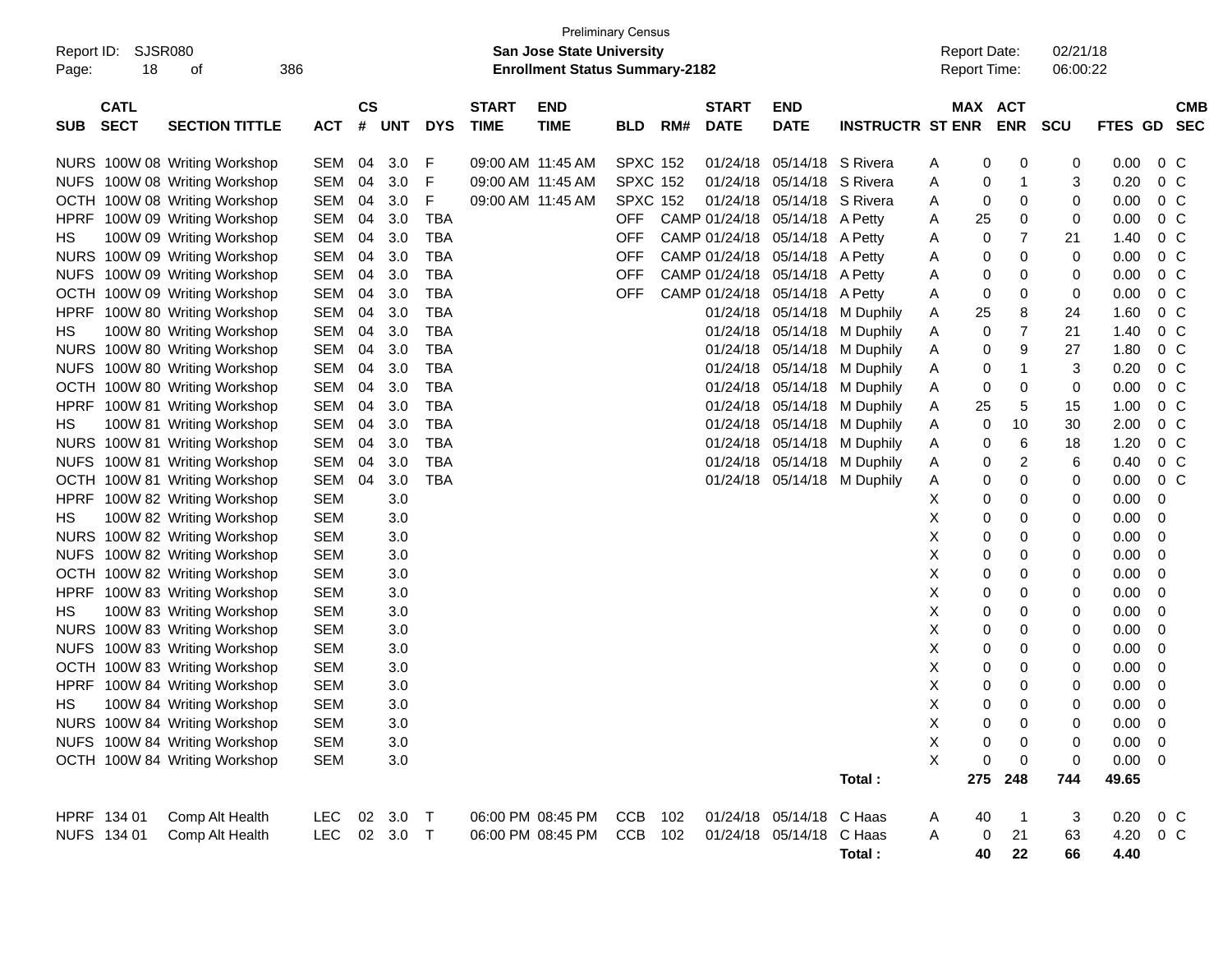| Report ID:<br>Page: | <b>SJSR080</b><br>19       | 386<br>οf                |            |                             |            |            |                             | <b>Preliminary Census</b><br><b>San Jose State University</b><br><b>Enrollment Status Summary-2182</b> |            |     |                             |                           |                         | <b>Report Date:</b><br><b>Report Time:</b> |             |                          | 02/21/18<br>06:00:22 |         |                |                          |
|---------------------|----------------------------|--------------------------|------------|-----------------------------|------------|------------|-----------------------------|--------------------------------------------------------------------------------------------------------|------------|-----|-----------------------------|---------------------------|-------------------------|--------------------------------------------|-------------|--------------------------|----------------------|---------|----------------|--------------------------|
| <b>SUB</b>          | <b>CATL</b><br><b>SECT</b> | <b>SECTION TITTLE</b>    | <b>ACT</b> | $\mathbf{c}\mathbf{s}$<br># | <b>UNT</b> | <b>DYS</b> | <b>START</b><br><b>TIME</b> | <b>END</b><br><b>TIME</b>                                                                              | <b>BLD</b> | RM# | <b>START</b><br><b>DATE</b> | <b>END</b><br><b>DATE</b> | <b>INSTRUCTR ST ENR</b> | <b>MAX</b>                                 |             | <b>ACT</b><br><b>ENR</b> | <b>SCU</b>           | FTES GD |                | <b>CMB</b><br><b>SEC</b> |
| <b>HPRF</b>         | 135 01                     | <b>Hith Multiculture</b> | <b>LEC</b> | 03                          | 3.0        | W          |                             | 03:00 PM 05:45 PM                                                                                      | HB         | 407 | 01/24/18                    | 05/14/18                  | A Shaw                  | Α                                          | 40          | 7                        | 21                   | 1.45    | 1 C            |                          |
| НS                  | 135 01                     | <b>Hith Multiculture</b> | <b>LEC</b> | 03                          | 3.0        | W          |                             | 03:00 PM 05:45 PM                                                                                      | <b>HB</b>  | 407 | 01/24/18                    | 05/14/18                  | A Shaw                  | Α                                          | 0           | 30                       | 90                   | 6.00    | 0 <sup>o</sup> |                          |
| <b>NUFS</b>         | 135 01                     | <b>Hith Multiculture</b> | <b>LEC</b> | 03                          | 3.0        | W          |                             | 03:00 PM 05:45 PM                                                                                      | HB         | 407 | 01/24/18                    | 05/14/18                  | A Shaw                  | Α                                          | 0           | $\overline{c}$           | 6                    | 0.40    | 0 <sup>C</sup> |                          |
| <b>NURS</b>         | 135 01                     | <b>Hlth Multiculture</b> | <b>LEC</b> | 03                          | 3.0        | W          |                             | 03:00 PM 05:45 PM                                                                                      | <b>HB</b>  | 407 | 01/24/18                    | 05/14/18                  | A Shaw                  | A                                          | 0           | 0                        | 0                    | 0.00    | 0 <sup>o</sup> |                          |
| <b>OCTH</b>         | 135 01                     | <b>Hith Multiculture</b> | <b>LEC</b> | 03                          | 3.0        | W          |                             | 03:00 PM 05:45 PM                                                                                      | <b>HB</b>  | 407 | 01/24/18                    | 05/14/18                  | A Shaw                  | A                                          | 0           | 1                        | 3                    | 0.20    | 0 <sup>o</sup> |                          |
| <b>HPRF</b>         | 135 02                     | <b>Hith Multiculture</b> | <b>LEC</b> | 03                          | 3.0        | т          |                             | 06:00 PM 08:45 PM                                                                                      | <b>HB</b>  | 407 | 01/24/18                    | 05/14/18                  | N West                  | A                                          | 40          | 9                        | 27                   | 1.80    | 0 <sup>o</sup> |                          |
| HS                  | 135 02                     | <b>Hith Multiculture</b> | <b>LEC</b> | 03                          | 3.0        | т          |                             | 06:00 PM 08:45 PM                                                                                      | <b>HB</b>  | 407 | 01/24/18                    | 05/14/18                  | N West                  | A                                          | $\mathbf 0$ | 29                       | 87                   | 5.80    | 0 <sup>o</sup> |                          |
| <b>NUFS</b>         | 135 02                     | <b>Hith Multiculture</b> | <b>LEC</b> | 03                          | 3.0        | T          |                             | 06:00 PM 08:45 PM                                                                                      | <b>HB</b>  | 407 | 01/24/18                    | 05/14/18                  | N West                  | A                                          | 0           | $\overline{2}$           | 6                    | 0.40    | 0 <sup>o</sup> |                          |
| <b>NURS</b>         | 135 02                     | <b>Hith Multiculture</b> | <b>LEC</b> | 03                          | 3.0        | Т          |                             | 06:00 PM 08:45 PM                                                                                      | <b>HB</b>  | 407 | 01/24/18                    | 05/14/18                  | N West                  | Α                                          | $\mathbf 0$ | $\mathbf 0$              | 0                    | 0.00    | 0 <sup>o</sup> |                          |
| <b>OCTH</b>         | 135 02                     | <b>Hith Multiculture</b> | <b>LEC</b> | 03                          | 3.0        | Т          |                             | 06:00 PM 08:45 PM                                                                                      | HB         | 407 | 01/24/18                    | 05/14/18                  | N West                  | A                                          | $\mathbf 0$ | 0                        | 0                    | 0.00    | 0 <sup>o</sup> |                          |
| <b>HPRF</b>         | 135 03                     | <b>Hith Multiculture</b> | <b>LEC</b> | 03                          | 3.0        | <b>TR</b>  |                             | 01:30 PM 02:45 PM                                                                                      | <b>HB</b>  | 407 | 01/24/18                    | 05/14/18                  | A Shaw                  | Α                                          | 40          | $\overline{7}$           | 21                   | 1.40    | 0 <sup>o</sup> |                          |
| HS                  | 135 03                     | <b>Hith Multiculture</b> | <b>LEC</b> | 03                          | 3.0        | <b>TR</b>  |                             | 01:30 PM 02:45 PM                                                                                      | <b>HB</b>  | 407 | 01/24/18                    | 05/14/18                  | A Shaw                  | Α                                          | 0           | 26                       | 78                   | 5.20    | $0\,C$         |                          |
| <b>NUFS</b>         | 135 03                     | <b>Hlth Multiculture</b> | <b>LEC</b> | 03                          | 3.0        | <b>TR</b>  |                             | 01:30 PM 02:45 PM                                                                                      | <b>HB</b>  | 407 | 01/24/18                    | 05/14/18                  | A Shaw                  | A                                          | 0           | 4                        | 12                   | 0.85    | $1\,C$         |                          |
| <b>NURS</b>         | 135 03                     | <b>Hith Multiculture</b> | <b>LEC</b> | 03                          | 3.0        | <b>TR</b>  |                             | 01:30 PM 02:45 PM                                                                                      | <b>HB</b>  | 407 | 01/24/18                    | 05/14/18                  | A Shaw                  | Α                                          | $\mathbf 0$ | $\mathbf 0$              | 0                    | 0.00    | 0 <sup>o</sup> |                          |
| <b>OCTH</b>         | 135 03                     | <b>Hith Multiculture</b> | <b>LEC</b> | 03                          | 3.0        | <b>TR</b>  |                             | 01:30 PM 02:45 PM                                                                                      | <b>HB</b>  | 407 | 01/24/18                    | 05/14/18                  | A Shaw                  | A                                          | $\mathbf 0$ | 0                        | 0                    | 0.00    | 0 <sup>o</sup> |                          |
| <b>HPRF</b>         | 135 04                     | <b>Hith Multiculture</b> | <b>LEC</b> | 03                          | 3.0        | <b>TR</b>  |                             | 10:30 AM 11:45 AM                                                                                      | <b>HB</b>  | 407 | 01/24/18                    | 05/14/18                  | F Noonis                | A                                          | 40          | 8                        | 24                   | 1.75    | 3 <sup>C</sup> |                          |
| <b>HS</b>           | 135 04                     | <b>Hith Multiculture</b> | <b>LEC</b> | 03                          | 3.0        | <b>TR</b>  |                             | 10:30 AM 11:45 AM                                                                                      | <b>HB</b>  | 407 | 01/24/18                    | 05/14/18                  | F Noonis                | A                                          | 0           | 29                       | 87                   | 5.80    | 0 <sup>o</sup> |                          |
| <b>NUFS</b>         | 135 04                     | <b>Hith Multiculture</b> | <b>LEC</b> | 03                          | 3.0        | <b>TR</b>  |                             | 10:30 AM 11:45 AM                                                                                      | <b>HB</b>  | 407 | 01/24/18                    | 05/14/18                  | F Noonis                | Α                                          | $\Omega$    | 1                        | 3                    | 0.20    | 0 <sup>o</sup> |                          |
| <b>NURS</b>         | 135 04                     | <b>Hith Multiculture</b> | <b>LEC</b> | 03                          | 3.0        | <b>TR</b>  |                             | 10:30 AM 11:45 AM                                                                                      | HB         | 407 | 01/24/18                    | 05/14/18                  | F Noonis                | Α                                          | 0           | 0                        | 0                    | 0.00    | 0 <sup>o</sup> |                          |
| <b>OCTH</b>         | 135 04                     | <b>Hith Multiculture</b> | <b>LEC</b> | 03                          | 3.0        | <b>TR</b>  |                             | 10:30 AM 11:45 AM                                                                                      | <b>HB</b>  | 407 | 01/24/18                    | 05/14/18                  | F Noonis                | Α                                          | 0           | -1                       | 3                    | 0.20    | 0 <sup>o</sup> |                          |
| <b>HPRF</b>         | 135 05                     | <b>Hith Multiculture</b> | <b>LEC</b> | 03                          | 3.0        | <b>MW</b>  |                             | 01:30 PM 02:45 PM                                                                                      | <b>SH</b>  | 241 | 01/24/18                    | 05/14/18                  | M McCarthy              | A                                          | 40          | 1                        | 3                    | 0.20    | $0\,C$         |                          |
| <b>HS</b>           | 135 05                     | <b>Hlth Multiculture</b> | <b>LEC</b> | 03                          | 3.0        | MW         |                             | 01:30 PM 02:45 PM                                                                                      | <b>SH</b>  | 241 | 01/24/18                    | 05/14/18                  | M McCarthy A            |                                            | 0           | 29                       | 87                   | 5.80    | 0 <sup>o</sup> |                          |
| <b>NUFS</b>         | 135 05                     | <b>Hith Multiculture</b> | <b>LEC</b> | 03                          | 3.0        | MW         |                             | 01:30 PM 02:45 PM                                                                                      | <b>SH</b>  | 241 | 01/24/18                    | 05/14/18                  | M McCarthy A            |                                            | 0           | 3                        | 9                    | 0.60    | 0 <sup>o</sup> |                          |
| <b>NURS</b>         | 135 05                     | <b>Hlth Multiculture</b> | <b>LEC</b> | 03                          | 3.0        | MW         |                             | 01:30 PM 02:45 PM                                                                                      | <b>SH</b>  | 241 | 01/24/18                    | 05/14/18                  | M McCarthy A            |                                            | 0           | 1                        | 3                    | 0.20    | $0\,C$         |                          |
|                     | OCTH 135 05                | <b>Hith Multiculture</b> | <b>LEC</b> | 03                          | 3.0        | MW         |                             | 01:30 PM 02:45 PM                                                                                      | <b>SH</b>  | 241 | 01/24/18                    | 05/14/18                  | M McCarthy A            |                                            | 0           | 1                        | 3                    | 0.20    | 0 <sup>o</sup> |                          |
|                     |                            |                          |            |                             |            |            |                             |                                                                                                        |            |     |                             |                           | Total:                  |                                            | 200         | 191                      | 573                  | 38.45   |                |                          |

**Department : Health Professions 32.50**<br> **Department Total : 515 461 1383 92.50 Lower Division :**  $\begin{array}{cccc} 0 & 0 & 0 & 0.00 \\ \text{Upper Division:} & 515 & 461 & 1383 & 92.50 \end{array}$ **Upper Division : 515 461 1383 92.50 Graduate Division : 0 0 0 0.00**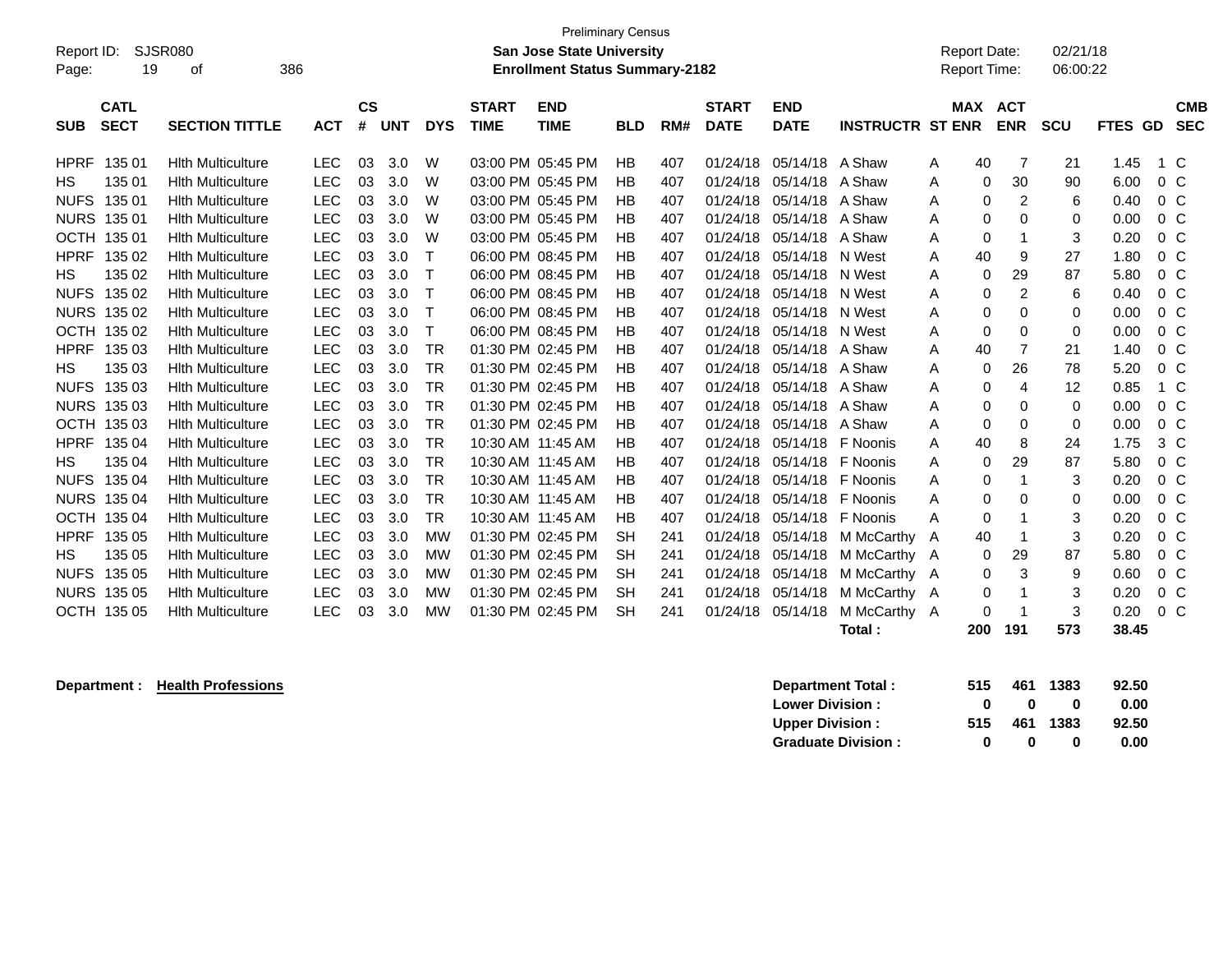| Page:                    | Report ID: SJSR080<br>20   | 386<br>οf                                                             |                |                    |            |            |                             | <b>Preliminary Census</b><br>San Jose State University<br><b>Enrollment Status Summary-2182</b> |            |     |                             |                           |                                            |   | <b>Report Date:</b><br><b>Report Time:</b> |                       | 02/21/18<br>06:00:22 |                        |        |                          |
|--------------------------|----------------------------|-----------------------------------------------------------------------|----------------|--------------------|------------|------------|-----------------------------|-------------------------------------------------------------------------------------------------|------------|-----|-----------------------------|---------------------------|--------------------------------------------|---|--------------------------------------------|-----------------------|----------------------|------------------------|--------|--------------------------|
| <b>SUB</b>               | <b>CATL</b><br><b>SECT</b> | <b>SECTION TITTLE</b>                                                 | <b>ACT</b>     | $\mathsf{cs}$<br># | <b>UNT</b> | <b>DYS</b> | <b>START</b><br><b>TIME</b> | <b>END</b><br><b>TIME</b>                                                                       | <b>BLD</b> | RM# | <b>START</b><br><b>DATE</b> | <b>END</b><br><b>DATE</b> | <b>INSTRUCTR ST ENR</b>                    |   |                                            | MAX ACT<br><b>ENR</b> | <b>SCU</b>           | FTES GD                |        | <b>CMB</b><br><b>SEC</b> |
| College                  |                            | <b>Applied Sciences &amp; Arts</b>                                    |                |                    |            |            |                             |                                                                                                 |            |     |                             |                           |                                            |   |                                            |                       |                      |                        |        |                          |
| Department :<br>HSPM 101 |                            | <b>Hospitality, Tourism and Event Management</b><br>Intro Hospitality | <b>LEC</b>     |                    | 02 3.0     | TR         | 10:30 AM 11:45 AM           |                                                                                                 | <b>SH</b>  | 120 |                             | 01/24/18 05/14/18         | T Yen                                      | A | 60                                         | 25                    | 75                   | $5.00 \t 0$            |        |                          |
| <b>HSPM</b>              | 180                        | Intro Hospitality                                                     | <b>LEC</b>     |                    | 02 3.0     | <b>TBA</b> |                             |                                                                                                 |            |     |                             | 01/24/18 05/14/18 P Wey   | Total :                                    | A | 50<br>110                                  | 36<br>61              | 108<br>183           | $7.20 \ 0$<br>12.20    |        |                          |
| HSPM 11 01               |                            | <b>Restaurant Mgmt</b>                                                | <b>LEC</b>     | 02                 | 3.0        | МW         | 01:30 PM 02:45 PM           |                                                                                                 | <b>SH</b>  | 120 |                             |                           | 01/24/18 05/14/18 T Thompson A<br>Total :  |   | 60<br>60                                   | 35<br>35              | 105<br>105           | $7.00 \t 0$<br>7.00    |        |                          |
| HSPM 1280                |                            | Cost Ctrl Hosp                                                        | <b>SEM</b>     | 04                 | 3.0        | TBA        |                             |                                                                                                 |            |     |                             | 01/24/18 05/14/18         | J Ha                                       | A | 50                                         | 47                    | 141                  | 9.40                   | $0\,C$ |                          |
| <b>NUFS 1280</b>         |                            | Cost Ctrl Hosp                                                        | SEM            | 04                 | 3.0        | <b>TBA</b> |                             |                                                                                                 |            |     |                             | 01/24/18 05/14/18         | J Ha<br>Total :                            | A | $\mathbf 0$<br>50                          | 3<br>50               | 9<br>150             | 0.60<br>10.00          | $0\,C$ |                          |
| HSPM 65 01               |                            | Seminar in HSPM                                                       | <b>LEC</b>     | 02                 | 1.0 T      |            | 03:00 PM 03:50 PM           |                                                                                                 | <b>BBC</b> | 324 |                             | 01/24/18 05/14/18         | J Ha<br>Total :                            | Α | 60<br>60                                   | 37<br>37              | 37<br>37             | $2.47 \quad 0$<br>2.47 |        |                          |
|                          | HSPM 97B 01                | Special Events in HR LEC 01 3.0                                       |                |                    |            | TBA        |                             |                                                                                                 |            |     |                             |                           | 01/24/18 05/14/18 T Thompson A<br>Total:   |   | 35<br>35                                   | 30<br>30              | 90<br>90             | $6.00 \quad 0$<br>6.00 |        |                          |
|                          |                            | HSPM 100W 01 Writing Workshop                                         | SEM            | 04                 | 3.0        | <b>MW</b>  |                             | 09:00 AM 10:15 AM                                                                               | <b>BBC</b> | 225 |                             | 01/24/18 05/14/18         | K Haven                                    | A | 25                                         | 23                    | 69                   | $4.60$ 0               |        |                          |
|                          |                            | HSPM 100W 80 Writing Workshop                                         | SEM 04         |                    | 3.0        | <b>TBA</b> |                             |                                                                                                 |            |     |                             |                           | 01/24/18 05/14/18 M ModirzadehA            |   | 25                                         | 25                    | 75                   | $5.00 \t 0$            |        |                          |
|                          |                            |                                                                       |                |                    |            |            |                             |                                                                                                 |            |     |                             |                           | Total:                                     |   | 50                                         | 48                    | 144                  | 9.60                   |        |                          |
| HSPM 102 01              |                            | Hotel & Lodging Op                                                    | <b>LEC</b>     |                    | 02 3.0     | TR         |                             | 12:00 PM 01:15 PM                                                                               | <b>SH</b>  | 120 |                             |                           | 01/24/18 05/14/18 F MemarzadehA<br>Total : |   | 60<br>60                                   | 39<br>39              | 117<br>117           | 7.80 0<br>7.80         |        |                          |
| HSPM 104 01              |                            | <b>Hospitality Mktg</b>                                               | <b>LEC</b>     |                    | 02 3.0     | МW         |                             | 09:00 AM 10:15 AM                                                                               | <b>SH</b>  | 120 |                             | 01/24/18 05/14/18 Y Huang | Total:                                     | Α | 50<br>50                                   | 29<br>29              | 87<br>87             | 5.80 0<br>5.80         |        |                          |
| HSPM 105 01              |                            | Finance in HSPM                                                       | <b>LEC</b>     |                    | 02 3.0     | <b>MW</b>  | 10:30 AM 11:45 AM           |                                                                                                 | <b>BBC</b> | 225 |                             |                           | 01/24/18 05/14/18 F MemarzadehA            |   | 40                                         | 34                    | 102                  | 6.80 0                 |        |                          |
|                          | HSPM 105 02                | Finance in HSPM                                                       | LEC            |                    | 02 3.0 TR  |            |                             | 01:30 PM 02:45 PM                                                                               | BBC 225    |     |                             |                           | 01/24/18 05/14/18 F MemarzadetA            |   | 40                                         | 25                    | 75                   | $5.00 \t 0$            |        |                          |
|                          |                            |                                                                       |                |                    |            |            |                             |                                                                                                 |            |     |                             |                           | Total:                                     |   | 80                                         | 59                    | 177                  | 11.80                  |        |                          |
|                          |                            | HSPM 107 01 Legal Hospitality                                         |                |                    |            |            |                             | LEC 02 3.0 MW 10:30 AM 11:45 AM SH 120 01/24/18 05/14/18 J Dworak                               |            |     |                             |                           | Total:                                     | A | 60<br>60                                   | 15<br>15              | 45<br>45             | $3.00 \ 0$<br>3.00     |        |                          |
|                          |                            | HSPM 108 80 HSPM Info Sys                                             | LEC 02 3.0 TBA |                    |            |            |                             |                                                                                                 |            |     |                             | 01/24/18 05/14/18 P Wey   | Total:                                     | A | 55<br>55                                   | 53<br>53              | 159<br>159           | 10.60 0<br>10.60       |        |                          |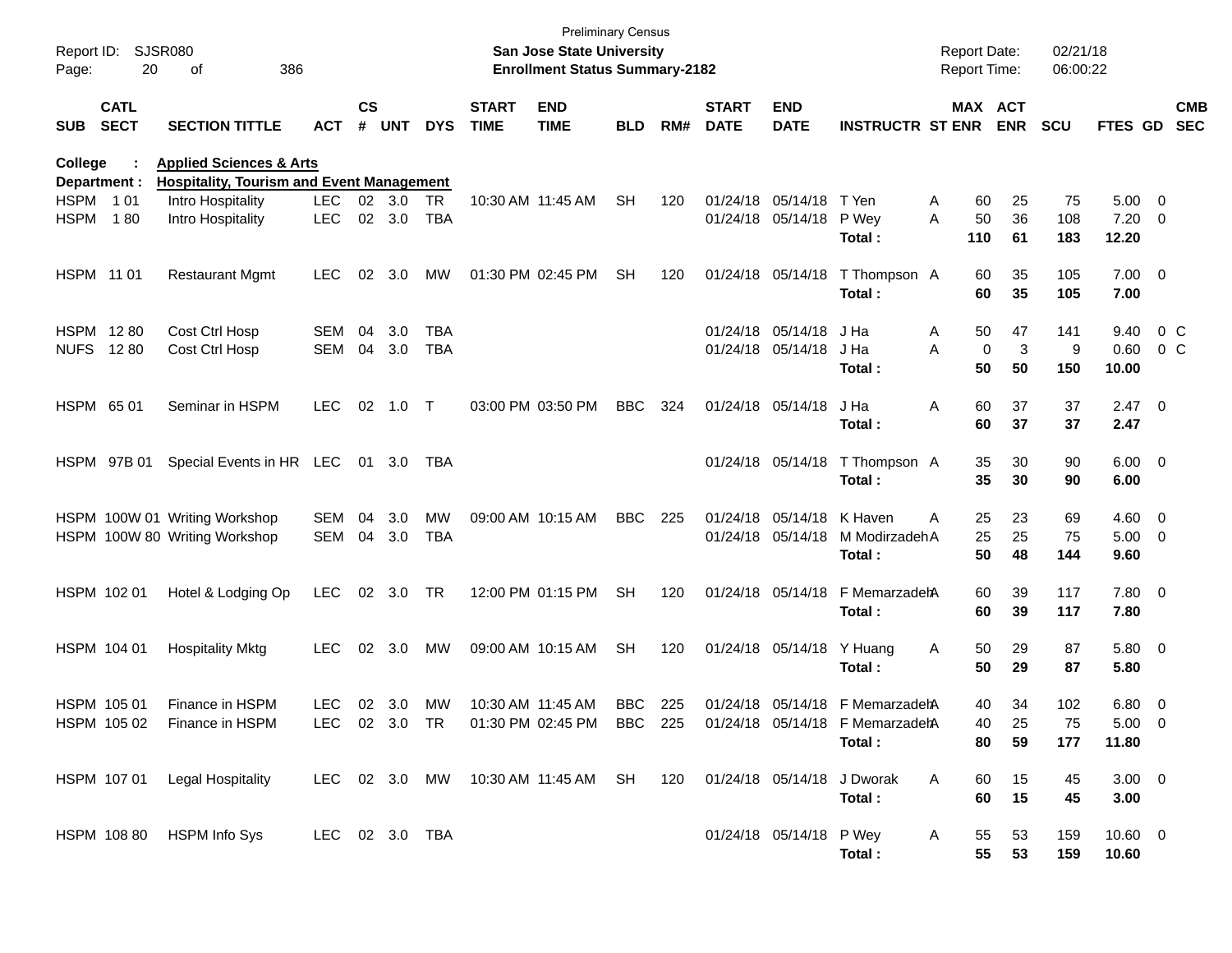| <b>SJSR080</b><br>Report ID:<br>21<br>Page: |                                                             |                                        |                    |                   |                  | <b>Preliminary Census</b><br>San Jose State University<br><b>Enrollment Status Summary-2182</b> |                                                             |                          |                   |                             |                                                                     |                                        | <b>Report Date:</b><br>Report Time: |                       | 02/21/18<br>06:00:22  |                          |                                 |                                              |                          |
|---------------------------------------------|-------------------------------------------------------------|----------------------------------------|--------------------|-------------------|------------------|-------------------------------------------------------------------------------------------------|-------------------------------------------------------------|--------------------------|-------------------|-----------------------------|---------------------------------------------------------------------|----------------------------------------|-------------------------------------|-----------------------|-----------------------|--------------------------|---------------------------------|----------------------------------------------|--------------------------|
| <b>CATL</b><br><b>SECT</b><br><b>SUB</b>    | <b>SECTION TITTLE</b>                                       | <b>ACT</b>                             | $\mathsf{cs}$<br># | <b>UNT</b>        | <b>DYS</b>       | <b>START</b><br><b>TIME</b>                                                                     | <b>END</b><br><b>TIME</b>                                   | <b>BLD</b>               | RM#               | <b>START</b><br><b>DATE</b> | <b>END</b><br><b>DATE</b>                                           | <b>INSTRUCTR ST ENR</b>                |                                     |                       | MAX ACT<br><b>ENR</b> | SCU                      | <b>FTES GD</b>                  |                                              | <b>CMB</b><br><b>SEC</b> |
| HSPM 121 01<br>HSPM 121 02                  | <b>HSPM Leadership</b><br><b>HSPM Leadership</b>            | <b>LEC</b><br><b>LEC</b>               | 02                 | 3.0<br>02 3.0     | TR<br>МW         |                                                                                                 | 01:30 PM 02:45 PM<br>12:00 PM 01:15 PM                      | <b>SH</b><br><b>BBC</b>  | 120<br>225        |                             | 01/24/18 05/14/18<br>01/24/18 05/14/18                              | T Thompson A<br>M Jones<br>Total:      | A                                   | 60<br>40<br>100       | 40<br>40<br>80        | 120<br>120<br>240        | 8.00<br>8.00<br>16.00           | $\overline{\mathbf{0}}$<br>$\overline{0}$    |                          |
| HSPM 130 01                                 | <b>Hospitality Event</b>                                    | <b>LEC</b>                             | 02                 | 3.0               | TR               |                                                                                                 | 09:00 AM 10:15 AM                                           | <b>SH</b>                | 120               |                             | 01/24/18 05/14/18                                                   | D Cormany<br>Total:                    | A                                   | 60<br>60              | 59<br>59              | 177<br>177               | 11.80 0<br>11.80                |                                              |                          |
| HSPM 134 01<br>HSPM 134 02                  | HR Management<br>HR Management                              | <b>LEC</b><br><b>LEC</b>               | 02                 | 3.0<br>02 3.0     | МW<br><b>TR</b>  |                                                                                                 | 12:00 PM 01:15 PM<br>03:00 PM 04:15 PM                      | <b>CCB</b><br><b>BBC</b> | 101<br>225        |                             | 01/24/18 05/14/18<br>01/24/18 05/14/18                              | T Thompson A<br>T Thompson A<br>Total: |                                     | 40<br>40<br>80        | 39<br>26<br>65        | 117<br>78<br>195         | 7.80<br>5.20<br>13.00           | $\overline{0}$<br>$\mathbf 0$                |                          |
| HSPM 140 01                                 | Mtg, Conv & Event                                           | <b>LEC</b>                             | 02                 | 3.0               | MW               |                                                                                                 | 10:30 AM 11:45 AM                                           | CL.                      | 310               |                             | 01/24/18 05/14/18                                                   | D Cormany<br>Total:                    | A                                   | 50<br>50              | 48<br>48              | 144<br>144               | $9.60 \quad 0$<br>9.60          |                                              |                          |
| HSPM 141 01                                 | <b>Resort Club Mgmt</b>                                     | <b>LEC</b>                             | 02                 | 3.0               | $\top$           |                                                                                                 | 06:00 PM 08:45 PM                                           | <b>BBC</b>               | 225               |                             | 01/24/18 05/14/18                                                   | <b>B</b> Ratcliffe<br>Total:           | Α                                   | 40<br>40              | 32<br>32              | 96<br>96                 | 6.40 0<br>6.40                  |                                              |                          |
| HSPM 142 01<br>HSPM 142 02                  | <b>Tradeshow Mgnt</b><br><b>Tradeshow Mgnt</b>              | <b>LEC</b><br><b>LEC</b>               | 02                 | 3.0<br>3.0        | W                |                                                                                                 | 06:00 PM 08:45 PM                                           | <b>SH</b>                | 120               |                             | 01/24/18 05/14/18                                                   | A Roberts<br>Total:                    | X<br>A                              | 0<br>60<br>60         | 0<br>24<br>24         | 0<br>72<br>72            | 0.00<br>4.80<br>4.80            | $\overline{0}$<br>$\overline{0}$             |                          |
| HSPM 148 01<br>HSPM 148 02<br>HSPM 148 03   | Wine Appreciation<br>Wine Appreciation<br>Wine Appreciation | <b>LEC</b><br><b>LEC</b><br><b>LEC</b> | 02<br>02<br>02     | 3.0<br>3.0<br>3.0 | M<br>M<br>$\top$ |                                                                                                 | 03:00 PM 05:45 PM<br>06:00 PM 08:45 PM<br>03:00 PM 05:45 PM | SН<br>SН<br>SН           | 120<br>120<br>120 |                             | 01/24/18 05/14/18<br>01/24/18 05/14/18 S Orvis<br>01/24/18 05/14/18 | S Orvis<br>A Ocegueda<br>Total:        | Α<br>A<br>A                         | 55<br>55<br>55<br>165 | 54<br>56<br>45<br>155 | 162<br>168<br>135<br>465 | 10.80<br>11.20<br>9.00<br>31.00 | $\mathbf 0$<br>$\mathbf 0$<br>$\overline{0}$ |                          |
| HSPM 149 01<br>HSPM 149 02                  | <b>Beer Appreciation</b><br><b>Beer Appreciation</b>        | <b>LEC</b><br><b>LEC</b>               | 02                 | 3.0<br>02 3.0     | R<br>R           |                                                                                                 | 06:00 PM 08:45 PM<br>03:00 PM 05:45 PM                      | SН<br><b>SH</b>          | 120<br>120        |                             | 01/24/18 05/14/18<br>01/24/18 05/14/18                              | J Dworak<br>J Dworak<br>Total:         | Α<br>A                              | 55<br>55<br>110       | 59<br>62<br>121       | 177<br>186<br>363        | 11.80<br>12.40<br>24.20         | $\overline{0}$<br>$\overline{\mathbf{0}}$    |                          |
| HSPM 154 01                                 | Revenue Management LEC 02 3.0 TR                            |                                        |                    |                   |                  |                                                                                                 | 10:30 AM 11:45 AM BBC 225                                   |                          |                   |                             | 01/24/18 05/14/18 Y Huang                                           | Total:                                 | A                                   | 40.<br>40             | 40.<br>40             | 120<br>120               | $8.00 \t 0$<br>8.00             |                                              |                          |
| HSPM 161 01                                 | Cruise Op Mgnt                                              | LEC 02 3.0 M                           |                    |                   |                  |                                                                                                 | 03:00 PM 05:45 PM BBC 106 01/24/18 05/14/18                 |                          |                   |                             |                                                                     | R Adams<br>Total:                      | Α                                   | 55<br>55              | 44<br>44              | 132<br>132               | 8.80 0<br>8.80                  |                                              |                          |
| HSPM 168 01                                 | Gaming Management LEC 02 3.0 W 03:00 PM 05:45 PM SH         |                                        |                    |                   |                  |                                                                                                 |                                                             |                          |                   | 120 01/24/18 05/14/18       |                                                                     | D Andre<br>Total:                      | A                                   | 40<br>40              | 40<br>40              | 120<br>120               | $8.00 \t 0$<br>8.00             |                                              |                          |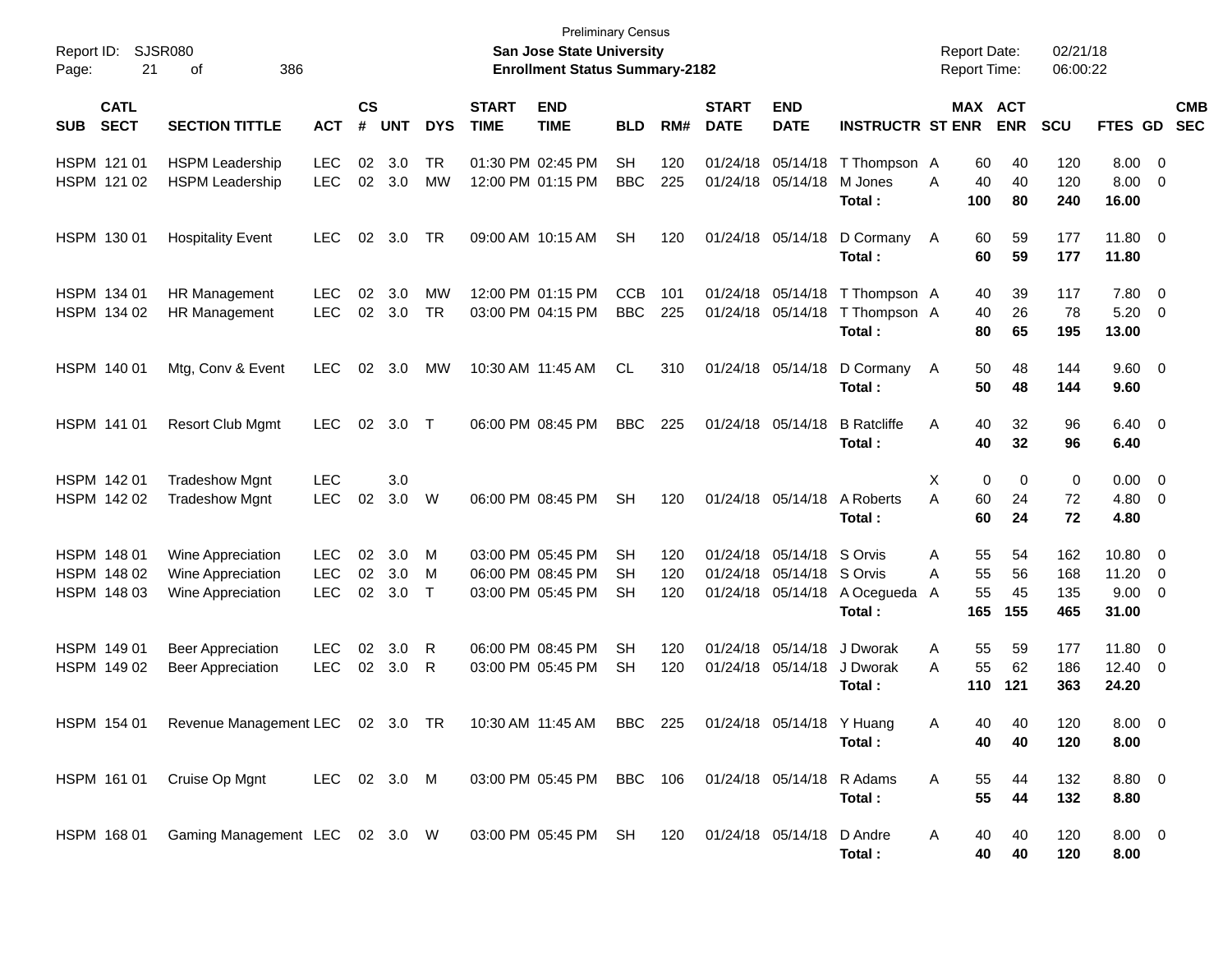| Report ID:<br>Page: | 22                         | <b>SJSR080</b><br>386<br>οf                          |                   |                    |            |                 |                             | <b>Preliminary Census</b><br><b>San Jose State University</b><br><b>Enrollment Status Summary-2182</b> |                         |            |                             |                                                  |                                                       | <b>Report Date:</b><br><b>Report Time:</b> |                          | 02/21/18<br>06:00:22     |                                   |     |                          |
|---------------------|----------------------------|------------------------------------------------------|-------------------|--------------------|------------|-----------------|-----------------------------|--------------------------------------------------------------------------------------------------------|-------------------------|------------|-----------------------------|--------------------------------------------------|-------------------------------------------------------|--------------------------------------------|--------------------------|--------------------------|-----------------------------------|-----|--------------------------|
| <b>SUB</b>          | <b>CATL</b><br><b>SECT</b> | <b>SECTION TITTLE</b>                                | <b>ACT</b>        | $\mathsf{cs}$<br># | <b>UNT</b> | <b>DYS</b>      | <b>START</b><br><b>TIME</b> | <b>END</b><br><b>TIME</b>                                                                              | <b>BLD</b>              | RM#        | <b>START</b><br><b>DATE</b> | <b>END</b><br><b>DATE</b>                        | <b>INSTRUCTR ST ENR</b>                               | <b>MAX</b>                                 | <b>ACT</b><br><b>ENR</b> | <b>SCU</b>               | FTES GD                           |     | <b>CMB</b><br><b>SEC</b> |
|                     | HSPM 175 01                | Entrepreneurship                                     | <b>SEM</b>        | 04                 | 3.0        | <b>MW</b>       |                             | 01:30 PM 02:45 PM                                                                                      | <b>BBC</b>              | 225        | 01/24/18                    | 05/14/18                                         | F MemarzadehA<br>Total:                               | 40<br>40                                   | 41<br>41                 | 123<br>123               | $8.20 \ 0$<br>8.20                |     |                          |
|                     | HSPM 177 01<br>HSPM 177 02 | <b>HSPM Service Mgnt</b><br><b>HSPM Service Mgnt</b> | LEC<br><b>LEC</b> | 02<br>02           | 3.0<br>3.0 | MW<br><b>TR</b> |                             | 12:00 PM 01:15 PM<br>12:00 PM 01:15 PM                                                                 | <b>SH</b><br><b>ENG</b> | 120<br>401 | 01/24/18<br>01/24/18        | 05/14/18<br>05/14/18                             | J Ha<br>A<br>A<br>J Ha<br>Total:                      | 35<br>35<br>70                             | 32<br>28<br>60           | 96<br>84<br>180          | 6.40 0<br>5.60<br>12.00           | - 0 |                          |
|                     | HSPM 180 01                | <b>Individual Studies</b>                            | <b>SUP</b>        | 36                 | 3.0        | <b>TBA</b>      |                             |                                                                                                        |                         |            | 01/24/18                    | 05/14/18                                         | T Yen<br>A<br>Total:                                  | 10<br>10                                   | 3<br>3                   | 9<br>9                   | $0.60 \quad 0$<br>0.60            |     |                          |
|                     | <b>HSPM 191A01</b>         | Intern Level 1                                       | <b>SUP</b>        | 36                 | 2.0        | <b>TBA</b>      |                             |                                                                                                        |                         |            | 01/24/18                    | 05/14/18                                         | J Ha<br>A<br>Total:                                   | 50<br>50                                   | 39<br>39                 | 78<br>78                 | $5.20 \ 0$<br>5.20                |     |                          |
|                     | HSPM 191B 01               | Intern Level 2                                       | <b>SUP</b>        | 36                 | 3.0        | <b>TBA</b>      |                             |                                                                                                        |                         |            | 01/24/18                    | 05/14/18                                         | T Yen<br>A<br>Total:                                  | 50<br>50                                   | 42<br>42                 | 126<br>126               | 8.40 0<br>8.40                    |     |                          |
|                     | Department :               | <b>Hospitality, Tourism and Event Management</b>     |                   |                    |            |                 |                             |                                                                                                        |                         |            |                             | <b>Lower Division:</b><br><b>Upper Division:</b> | <b>Department Total:</b><br><b>Graduate Division:</b> | 1690<br>315<br>1375<br>0                   | 1349<br>213<br>1136<br>0 | 3934<br>565<br>3369<br>0 | 262.27<br>37.67<br>224.60<br>0.00 |     |                          |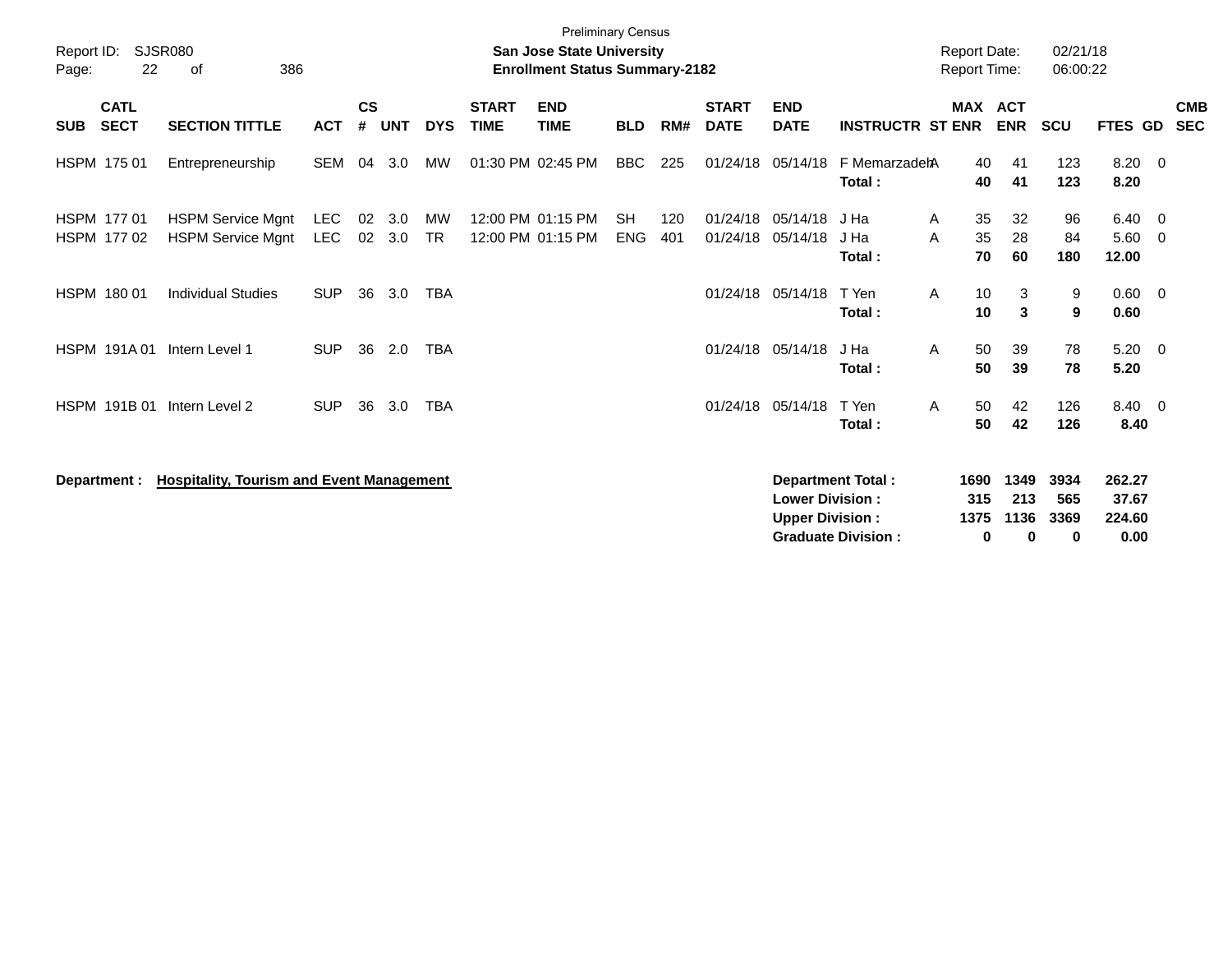| Report ID:<br>Page:                    | 23                         | <b>SJSR080</b><br>386<br>οf                                       |                                        |               |                      |                        |                             | <b>Preliminary Census</b><br>San Jose State University<br><b>Enrollment Status Summary-2182</b> |                    |              |                                        |                           |                                                                   |             | <b>Report Date:</b><br><b>Report Time:</b> |                               | 02/21/18<br>06:00:22 |                                      |                          |                          |
|----------------------------------------|----------------------------|-------------------------------------------------------------------|----------------------------------------|---------------|----------------------|------------------------|-----------------------------|-------------------------------------------------------------------------------------------------|--------------------|--------------|----------------------------------------|---------------------------|-------------------------------------------------------------------|-------------|--------------------------------------------|-------------------------------|----------------------|--------------------------------------|--------------------------|--------------------------|
| <b>SUB</b>                             | <b>CATL</b><br><b>SECT</b> | <b>SECTION TITTLE</b>                                             | ACT                                    | $\mathsf{cs}$ | # UNT                | <b>DYS</b>             | <b>START</b><br><b>TIME</b> | <b>END</b><br><b>TIME</b>                                                                       | <b>BLD</b>         | RM#          | <b>START</b><br><b>DATE</b>            | <b>END</b><br><b>DATE</b> | <b>INSTRUCTR ST ENR ENR</b>                                       |             | MAX ACT                                    |                               | <b>SCU</b>           | FTES GD                              |                          | <b>CMB</b><br><b>SEC</b> |
| College                                |                            | <b>Applied Sciences &amp; Arts</b>                                |                                        |               |                      |                        |                             |                                                                                                 |                    |              |                                        |                           |                                                                   |             |                                            |                               |                      |                                      |                          |                          |
| Department :<br>ADV                    | 91 01                      | <b>Journalism &amp; Mass Communication</b><br>Intro Advertising   | LEC.                                   |               | 02 3.0               | MW                     |                             | 03:00 PM 04:15 PM                                                                               | YUH 124            |              |                                        | 01/24/18 05/14/18         | D Ocampo<br>Total:                                                | Α           | 150<br>150                                 | 75<br>75                      | 225<br>225           | 15.00 0<br>15.00                     |                          |                          |
| ADV                                    | 116 01                     | Spartan Daily Ad Sta                                              | ACT                                    |               | 20 3.0               |                        | MTWR01:30 PM 04:15 PM       |                                                                                                 | DBH 213            |              |                                        | 01/24/18 05/14/18         | <b>T</b> Hendrick<br>Total:                                       | A           | 20<br>20                                   | 18<br>18                      | 54<br>54             | $3.60 \ 0$<br>3.60                   |                          |                          |
| ADV                                    | 121 01                     | <b>Consumer Advertising LEC</b>                                   |                                        |               | 02 3.0 T             |                        |                             | 06:00 PM 08:45 PM                                                                               | DBH 133            |              |                                        | 01/24/18 05/14/18         | S Eckstone<br>Total:                                              | A           | 45<br>45                                   | 42<br>42                      | 126<br>126           | 8.40 0<br>8.40                       |                          |                          |
| ADV.                                   | 122 01                     | <b>Bus-to-Bus Advertisi</b>                                       | SEM                                    | 04            | 3.0                  | MW                     |                             | 12:00 PM 01:15 PM                                                                               | DBH 225            |              |                                        | 01/24/18 05/14/18         | S Eckstone<br>Total:                                              | A           | 30<br>30                                   | 30<br>30                      | 90<br>90             | 6.05<br>6.05                         | - 1                      |                          |
| ADV                                    | 123 01                     | Brdcast & New Media SEM 04                                        |                                        |               | 3.0                  | M                      |                             | 06:00 PM 08:45 PM                                                                               | DBH                | 202          |                                        | 01/24/18 05/14/18         | S Eckstone<br>Total:                                              | A           | 20<br>20                                   | 20<br>20                      | 60<br>60             | $4.00 \ 0$<br>4.00                   |                          |                          |
| ADV                                    | 124 01                     | Copywriting                                                       | SEM 04                                 |               | 3.0                  | <b>TR</b>              |                             | 01:30 PM 02:45 PM                                                                               |                    |              | DBH 117D 01/24/18 05/14/18             |                           | J Delacruz<br>Total:                                              | A           | 20<br>20                                   | 20<br>20                      | 60<br>60             | $4.00 \ 0$<br>4.00                   |                          |                          |
| ADV<br>ADV                             | 125 01<br>125 02           | Ad Layout & Prod<br>Ad Layout & Prod                              | SEM<br>SEM                             | 04<br>04      | 3.0<br>3.0           | <b>MW</b><br><b>MW</b> |                             | 12:00 PM 01:15 PM<br>04:30 PM 05:45 PM                                                          | DBH.<br>DBH        | 117D<br>117D | 01/24/18 05/14/18<br>01/24/18 05/14/18 |                           | J Delacruz<br>J Delacruz<br>Total:                                | A<br>A      | 20<br>20<br>40                             | 20<br>20<br>40                | 60<br>60<br>120      | 4.00<br>$4.00 \ 0$<br>8.00           | $\overline{\phantom{0}}$ |                          |
| ADV                                    | 126 01                     | Media Planning & Buy SEM 04 3.0 TR                                |                                        |               |                      |                        |                             | 04:30 PM 05:45 PM                                                                               | DBH                | 202          |                                        | 01/24/18 05/14/18         | T Hendrick<br>Total:                                              | A           | 20<br>20                                   | 15<br>15                      | 45<br>45             | $3.00 \ 0$<br>3.00                   |                          |                          |
| ADV                                    | 128 01                     | Integrtd Mktg Comm                                                | SEM                                    | 04            | 3.0                  | MW                     |                             | 04:30 PM 05:45 PM                                                                               | DBH                | 225          |                                        | 01/24/18 05/14/18         | T Hendrick<br>Total:                                              | A           | 30<br>30                                   | 18<br>18                      | 54<br>54             | $3.60 \ 0$<br>3.60                   |                          |                          |
| ADV                                    | 129 01                     | <b>Campaigns Mgmt</b>                                             | SEM 04 3.0 TR                          |               |                      |                        |                             |                                                                                                 |                    |              |                                        |                           | 10:30 AM 11:45 AM DBH 117D 01/24/18 05/14/18 J Delacruz<br>Total: | Α           | 30<br>30                                   | 35<br>35                      | 105<br>105           | $7.00 \t 0$<br>7.00                  |                          |                          |
| JOUR 61 01<br>JOUR 61 02<br>JOUR 61 03 |                            | Prnt/Mag and Online<br>Prnt/Mag and Online<br>Prnt/Mag and Online | <b>LEC</b><br><b>LEC</b><br><b>LEC</b> |               | 02 3.0<br>3.0<br>3.0 | MW                     |                             | 10:30 AM 11:45 AM                                                                               | DBH 224            |              |                                        | 01/24/18 05/14/18 H Kazem |                                                                   | A<br>X<br>X | 20<br>0<br>0                               | 18<br>$\Omega$<br>$\mathbf 0$ | 54<br>0<br>0         | 3.60 0<br>$0.00 \t 0$<br>$0.00 \t 0$ |                          |                          |
| JOUR 61 04<br>JOUR 61 05               |                            | Prnt/Mag and Online<br>Prnt/Mag and Online                        | <b>LEC</b><br>LEC                      |               | 02 3.0<br>02 3.0     | TR<br>MW               |                             | 01:30 PM 02:45 PM<br>09:00 AM 10:15 AM                                                          | DBH 224<br>DBH 222 |              |                                        | 01/24/18 05/14/18         | 01/24/18 05/14/18 J Rodriguez<br>D Martinet<br>Total:             | A<br>A      | 20<br>20<br>60                             | 20<br>$\overline{4}$<br>42    | 60<br>12<br>126      | $4.00 \ 0$<br>$0.80 \ 0$<br>8.40     |                          |                          |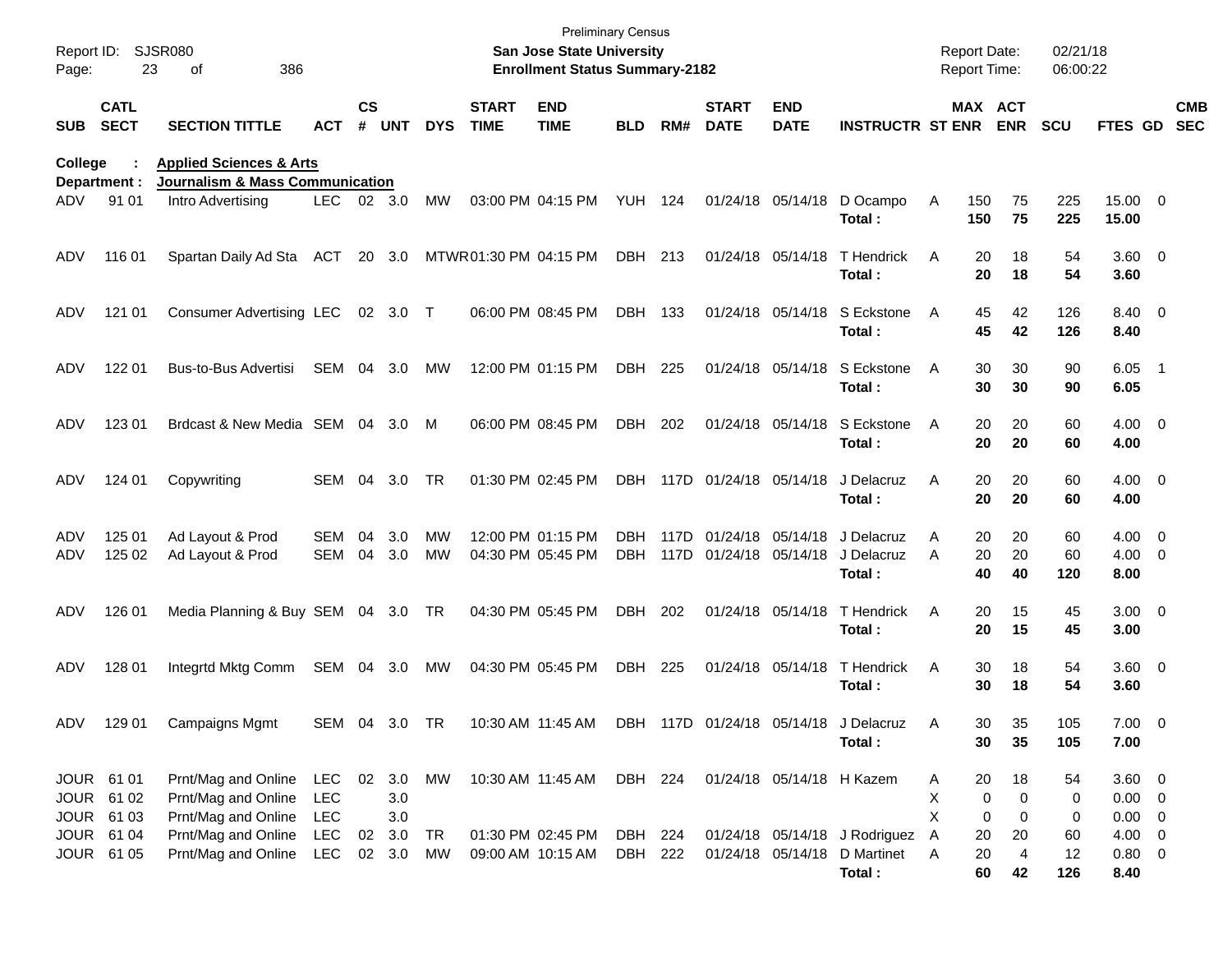| Report ID:<br>Page: | 24                         | <b>SJSR080</b><br>386<br>оf                         |              |                    |            |            |                             | <b>San Jose State University</b><br><b>Enrollment Status Summary-2182</b> | <b>Preliminary Census</b> |     |                             |                           |                             | <b>Report Date:</b><br><b>Report Time:</b> |                       | 02/21/18<br>06:00:22 |                |                         |                          |
|---------------------|----------------------------|-----------------------------------------------------|--------------|--------------------|------------|------------|-----------------------------|---------------------------------------------------------------------------|---------------------------|-----|-----------------------------|---------------------------|-----------------------------|--------------------------------------------|-----------------------|----------------------|----------------|-------------------------|--------------------------|
| <b>SUB</b>          | <b>CATL</b><br><b>SECT</b> | <b>SECTION TITTLE</b>                               | <b>ACT</b>   | $\mathsf{cs}$<br># | <b>UNT</b> | <b>DYS</b> | <b>START</b><br><b>TIME</b> | <b>END</b><br><b>TIME</b>                                                 | <b>BLD</b>                | RM# | <b>START</b><br><b>DATE</b> | <b>END</b><br><b>DATE</b> | <b>INSTRUCTR ST ENR</b>     |                                            | MAX ACT<br><b>ENR</b> | <b>SCU</b>           | FTES GD        |                         | <b>CMB</b><br><b>SEC</b> |
| <b>JOUR</b>         | 95 01                      | Digital News Photo                                  | <b>LEC</b>   | 03                 | 3.0        | MW         | 09:00 AM 10:15 AM           |                                                                           | <b>DBH</b>                | 228 | 01/24/18                    | 05/14/18                  | D Cheers                    | 20<br>A                                    | 18                    | 54                   | 3.60           | 0                       |                          |
| <b>JOUR</b>         | 95 02                      | <b>Digital News Photo</b>                           | <b>LEC</b>   | 03                 | 3.0        | <b>MW</b>  | 10:30 AM 11:45 AM           |                                                                           | DBH                       | 228 |                             | 01/24/18 05/14/18         | D Cheers                    | 20<br>Α                                    | 16                    | 48                   | 3.20           | 0                       |                          |
| <b>JOUR</b>         | 95 03                      | Digital News Photo                                  | <b>LEC</b>   |                    | 3.0        |            |                             |                                                                           |                           |     |                             |                           | Total:                      | X<br>0<br>40                               | $\mathbf 0$<br>34     | 0<br>102             | 0.00<br>6.80   | 0                       |                          |
|                     | JOUR 132 01                | <b>Feature Reporting</b>                            | <b>LEC</b>   |                    | 3.0        |            |                             |                                                                           |                           |     |                             |                           |                             | х<br>0                                     | 0                     | 0                    | 0.00           | $\overline{0}$          |                          |
|                     | JOUR 132 02                | <b>Feature Reporting</b>                            | <b>LEC</b>   |                    | 3.0        |            |                             |                                                                           |                           |     |                             |                           |                             | X<br>0                                     | $\mathbf 0$           | 0                    | 0.00           | 0                       |                          |
|                     | JOUR 132 03                | <b>Feature Reporting</b>                            | <b>LEC</b>   | 04                 | 3.0        | <b>TR</b>  | 06:00 PM 07:15 PM           |                                                                           | DBH                       | 224 |                             | 01/24/18 05/14/18         | R Nichols<br>Total:         | A<br>20<br>20                              | 11<br>11              | 33<br>33             | 2.20<br>2.20   | 0                       |                          |
|                     | JOUR 133 01                | Editing/News Mgmt                                   | <b>SEM</b>   |                    | 3.0        |            |                             |                                                                           |                           |     |                             |                           |                             | Χ<br>0                                     | 0                     | 0                    | 0.00           | 0                       |                          |
|                     | JOUR 133 02                | <b>Editing/News Mgmt</b>                            | <b>SEM</b>   | 04                 | 3.0        | <b>MW</b>  | 10:30 AM 11:45 AM           |                                                                           | DBH                       | 222 |                             | 01/24/18 05/14/18         | R Craig                     | Α<br>20                                    | 20                    | 60                   | 4.00           | 0                       |                          |
|                     |                            |                                                     |              |                    |            |            |                             |                                                                           |                           |     |                             |                           | Total:                      | 20                                         | 20                    | 60                   | 4.00           |                         |                          |
|                     | JOUR 135 01                | Rep/Editing & Mgmt                                  | <b>ACT</b>   | 20                 | 1.0        |            | MTWR 01:30 PM 02:45 PM      |                                                                           | DBH                       | 209 |                             | 01/24/18 05/14/18         | R Craig                     | 15<br>A                                    | 15                    | 15                   | 1.00           | 0                       |                          |
| JOUR                | 135 02                     | Rep/Editing & Mgmt                                  | <b>ACT</b>   | 20                 | 2.0        |            | MTWR03:00 PM 04:15 PM       |                                                                           | DBH                       | 209 |                             | 01/24/18 05/14/18         | R Craig                     | 15<br>Α                                    | 10                    | 10                   | 1.33           | 0                       |                          |
| <b>JOUR</b>         | 135 03                     | Rep/Editing & Mgmt                                  | <b>ACT</b>   | 20                 | 1.0        |            | MTWR01:30 PM 02:45 PM       |                                                                           | <b>DBH</b>                | 209 |                             | 01/24/18 05/14/18         | R Craig                     | 15<br>Α                                    | 6                     | 6                    | 0.40           | 0                       |                          |
|                     | JOUR 135 04                | Rep/Editing & Mgmt                                  | <b>ACT</b>   | 20                 | 2.0        |            | MTWR03:00 PM 04:15 PM       |                                                                           | DBH                       | 209 |                             | 01/24/18 05/14/18         | R Craig<br>Total:           | 15<br>A<br>60                              | 10<br>41              | 10<br>41             | 1.33<br>4.07   | 0                       |                          |
|                     | JOUR 136 01                | Newspaper and Mag D&EC                              |              |                    | 02 3.0     | TR         |                             | 04:30 PM 05:45 PM                                                         | DBH                       | 226 |                             | 01/24/18 05/14/18         | T Korani<br>Total:          | 20<br>Α<br>20                              | 16<br>16              | 48<br>48             | 3.20<br>3.20   | $\overline{\mathbf{0}}$ |                          |
|                     | JOUR 137 01                | Reviewing the Arts                                  | SEM          | 05                 | 3.0        | TR         | 10:30 AM 11:45 AM           |                                                                           | DBH 213                   |     |                             | 01/24/18 05/14/18         | S Fosdick<br>Total:         | Α<br>20<br>20                              | 5<br>5                | 15<br>15             | 1.00<br>1.00   | $\overline{\mathbf{0}}$ |                          |
|                     | JOUR 138 01                | Sports Journalism                                   | <b>ACT</b>   | 20                 | 3.0        | МW         |                             | 04:30 PM 05:45 PM                                                         | DBH                       | 209 |                             | 01/24/18 05/14/18         | D Nichols                   | 30<br>A                                    | 19                    | 57                   | 3.80           | $\overline{0}$          |                          |
|                     |                            |                                                     |              |                    |            |            |                             |                                                                           |                           |     |                             |                           | Total:                      | 30                                         | 19                    | 57                   | 3.80           |                         |                          |
|                     | JOUR 165 01                | <b>TV News Staff</b>                                | ACT          |                    | 20 1.0     | - F        |                             | 08:00 AM 10:30 AM                                                         | DBH                       | 141 |                             | 01/24/18 05/14/18         |                             | 20<br>Α                                    | 0                     | 0                    | $0.00 \t 0$    |                         |                          |
|                     | JOUR 165 02                | <b>TV News Staff</b>                                | ACT 20 2.0 F |                    |            |            | 08:00 AM 10:30 AM           |                                                                           | <b>DBH 141</b>            |     |                             | 01/24/18 05/14/18         |                             | 20<br>Α                                    | 0                     | 0                    | $0.00 \quad 0$ |                         |                          |
|                     | JOUR 165 03                | <b>TV News Staff</b>                                | ACT 20 3.0 F |                    |            |            | 08:00 AM 10:30 AM           |                                                                           | DBH 141                   |     |                             | 01/24/18 05/14/18         | Total:                      | 20<br>Α<br>60                              | 19<br>19              | 19<br>19             | 3.80 0<br>3.80 |                         |                          |
|                     | JOUR 166 01                | Converged Newsroom LEC 04 3.0 MTWR01:30 PM 02:45 PM |              |                    |            |            |                             |                                                                           | DBH 209                   |     |                             |                           | 01/24/18 05/14/18 S Fosdick |                                            |                       | 24                   | $2.40 \quad 0$ |                         |                          |
|                     | JOUR 166 02                | Converged Newsroom ACT 12 0.0 MTWR03:00 PM 04:15 PM |              |                    |            |            |                             |                                                                           | DBH 209                   |     |                             |                           | 01/24/18 05/14/18 S Fosdick | A<br>20<br>20<br>A                         | 12<br>12              | 12                   | $0.00 \t 0$    |                         |                          |
|                     |                            |                                                     |              |                    |            |            |                             |                                                                           |                           |     |                             |                           | Total:                      | 40                                         | 24                    | 36                   | 2.40           |                         |                          |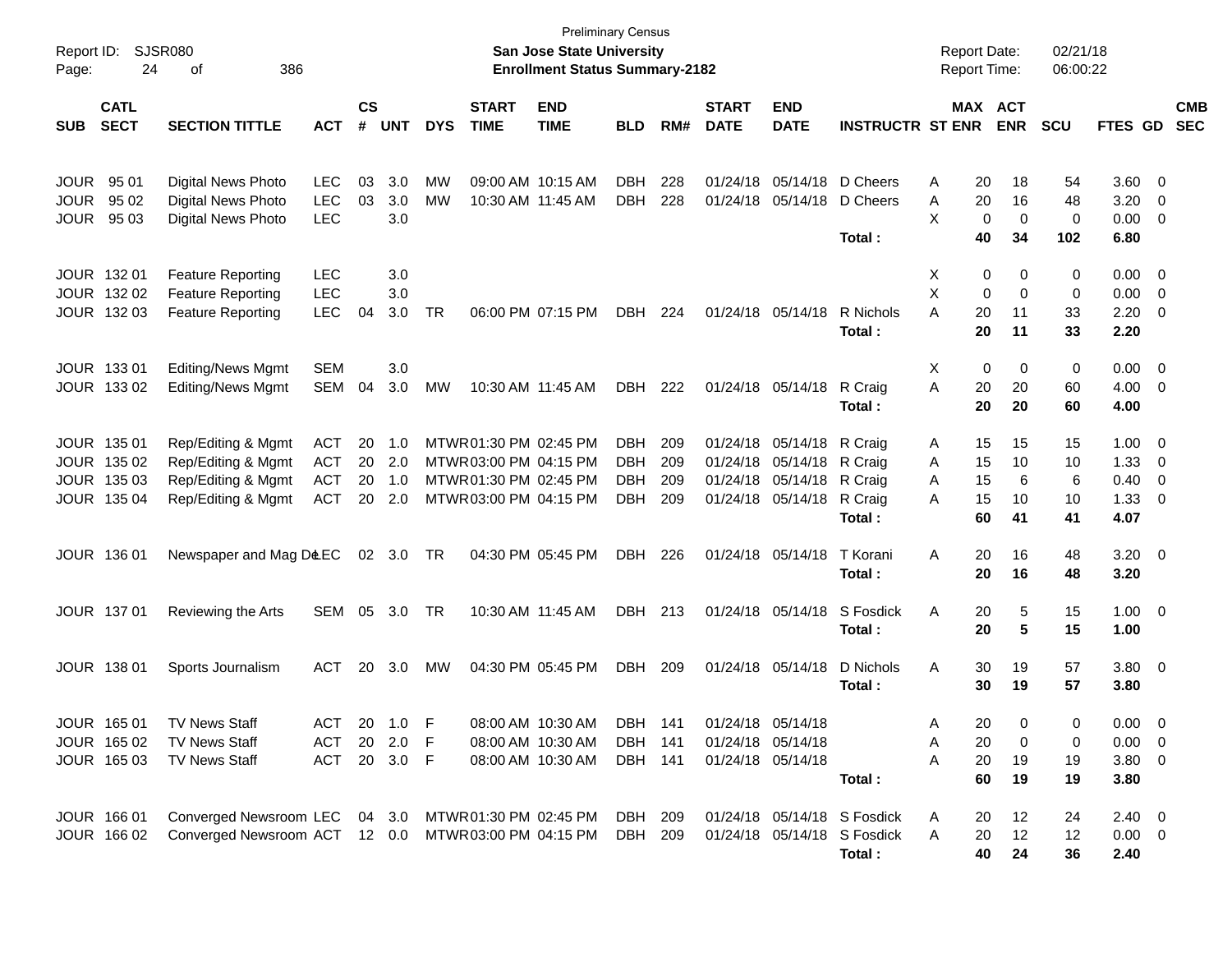| Report ID:<br>25<br>Page:                                                                                                  | SJSR080<br>386<br>of                                                                                                                                                                                                                       |                                                                                                                     |                      |                                                             |                                                  |                             | <b>Preliminary Census</b><br>San Jose State University<br><b>Enrollment Status Summary-2182</b> |                                               |                          |                             |                                                                                                      |                                                                        | <b>Report Date:</b><br>Report Time:                               |                                                                                  | 02/21/18<br>06:00:22                          |                                                                        |                                                                                       |
|----------------------------------------------------------------------------------------------------------------------------|--------------------------------------------------------------------------------------------------------------------------------------------------------------------------------------------------------------------------------------------|---------------------------------------------------------------------------------------------------------------------|----------------------|-------------------------------------------------------------|--------------------------------------------------|-----------------------------|-------------------------------------------------------------------------------------------------|-----------------------------------------------|--------------------------|-----------------------------|------------------------------------------------------------------------------------------------------|------------------------------------------------------------------------|-------------------------------------------------------------------|----------------------------------------------------------------------------------|-----------------------------------------------|------------------------------------------------------------------------|---------------------------------------------------------------------------------------|
| <b>CATL</b><br><b>SECT</b><br><b>SUB</b>                                                                                   | <b>SECTION TITTLE</b>                                                                                                                                                                                                                      | <b>ACT</b>                                                                                                          | $\mathsf{cs}$<br>#   | <b>UNT</b>                                                  | <b>DYS</b>                                       | <b>START</b><br><b>TIME</b> | <b>END</b><br><b>TIME</b>                                                                       | <b>BLD</b>                                    | RM#                      | <b>START</b><br><b>DATE</b> | <b>END</b><br><b>DATE</b>                                                                            | <b>INSTRUCTR ST ENR</b>                                                |                                                                   | <b>MAX ACT</b><br><b>ENR</b>                                                     | <b>SCU</b>                                    | FTES GD                                                                | <b>CMB</b><br><b>SEC</b>                                                              |
| JOUR 167 01                                                                                                                | TV News Magazine                                                                                                                                                                                                                           | <b>ACT</b>                                                                                                          |                      | 3.0                                                         |                                                  |                             |                                                                                                 |                                               |                          |                             |                                                                                                      | Total:                                                                 | х                                                                 | 0<br>0<br>0<br>0                                                                 | 0<br>0                                        | $0.00 \t 0$<br>0.00                                                    |                                                                                       |
| MCOM 63 01<br>MCOM 63 02<br>MCOM 63 03<br>MCOM 63 04<br>MCOM 63 05<br>MCOM 63 06<br>MCOM 63 07<br>MCOM 63 08<br>MCOM 63 09 | New Media<br>New Media<br>New Media<br>New Media<br>New Media<br>New Media<br>New Media<br>New Media<br>New Media                                                                                                                          | <b>LEC</b><br><b>LEC</b><br><b>LEC</b><br><b>LEC</b><br>LEC<br><b>LEC</b><br><b>LEC</b><br><b>LEC</b><br><b>LEC</b> | 02<br>02<br>02<br>02 | 3.0<br>3.0<br>3.0<br>3.0<br>3.0<br>3.0<br>3.0<br>3.0<br>3.0 | <b>TR</b><br><b>TR</b><br><b>MW</b><br><b>TR</b> |                             | 09:00 AM 10:15 AM<br>03:00 PM 04:15 PM<br>03:00 PM 04:15 PM<br>12:00 PM 01:15 PM                | <b>DBH</b><br><b>DBH</b><br><b>DBH</b><br>DBH | 228<br>228<br>228<br>228 | 01/24/18                    | 01/24/18 05/14/18<br>01/24/18 05/14/18<br>05/14/18<br>01/24/18 05/14/18 D Cheers                     | D Nichols<br>P Young<br>D Nichols                                      | 20<br>Α<br>20<br>Α<br>20<br>Α<br>20<br>Α<br>Χ<br>X<br>X<br>Χ<br>X | 20<br>20<br>20<br>19<br>0<br>0<br>0<br>0<br>0<br>0<br>0<br>0<br>0<br>$\mathbf 0$ | 60<br>60<br>60<br>57<br>0<br>0<br>0<br>0<br>0 | 4.00 0<br>4.00<br>4.00<br>3.80<br>0.00<br>0.00<br>0.00<br>0.00<br>0.00 | $\overline{\phantom{0}}$<br>0<br>- 0<br>0<br>0<br>- 0<br>0<br>$\overline{\mathbf{0}}$ |
| MCOM 70 01<br>MCOM 70 02                                                                                                   | Vis Comm Mod Media LEC<br>Vis Comm Mod Media LEC                                                                                                                                                                                           |                                                                                                                     | 03<br>03             | 3.0<br>3.0                                                  | MW<br><b>MW</b>                                  |                             | 09:00 AM 10:15 AM<br>10:30 AM 11:45 AM                                                          | DBH<br>DBH 133                                | 133                      |                             | 01/24/18 05/14/18<br>01/24/18 05/14/18                                                               | Total:<br>D Nichols<br>D Martinet<br>Total:                            | 80<br>Α<br>70<br>A<br>140                                         | 79<br>70<br>37<br>51<br>88                                                       | 237<br>111<br>153<br>264                      | 15.80<br>$7.40 \ 0$<br>10.20 0<br>17.60                                |                                                                                       |
| MCOM 72 01<br>MCOM 72 02<br>MCOM 72 03                                                                                     | Mcom & Society<br>Mcom & Society<br>Mcom & Society                                                                                                                                                                                         | <b>LEC</b><br><b>LEC</b><br><b>LEC</b>                                                                              | 02<br>02<br>02       | 3.0<br>3.0<br>3.0                                           | <b>TR</b><br><b>MW</b><br><b>TR</b>              |                             | 12:00 PM 01:15 PM<br>12:00 PM 01:15 PM<br>10:30 AM 11:45 AM                                     | CL<br><b>DBH</b><br>DBH                       | 243<br>133<br>133        | 01/24/18                    | 01/24/18 05/14/18<br>05/14/18<br>01/24/18 05/14/18                                                   | N Garud Patk A<br>D Nichols<br>R Craig<br>Total:                       | 24<br>70<br>A<br>70<br>Α<br>164                                   | 18<br>33<br>26<br>77                                                             | 54<br>99<br>78<br>231                         | 3.60 0<br>6.60<br>5.20<br>15.40                                        | $\overline{\phantom{0}}$<br>- 0                                                       |
|                                                                                                                            | MCOM 100W 01 Wrtg Wkhp in Comm<br>MCOM 100W 02 Wrtg Wkhp in Comm<br>MCOM 100W 03 Wrtg Wkhp in Comm<br>MCOM 100W 04 Wrtg Wkhp in Comm<br>MCOM 100W 05 Wrtg Wkhp in Comm<br>MCOM 100W 06 Wrtg Wkhp in Comm<br>MCOM 100W 07 Wrtg Wkhp in Comm | <b>SEM</b><br><b>SEM</b><br><b>SEM</b><br><b>SEM</b><br><b>SEM</b><br><b>SEM</b><br><b>SEM</b>                      | 04<br>04<br>04<br>04 | 3.0<br>3.0<br>3.0<br>3.0<br>3.0<br>3.0<br>3.0               | TR<br>F<br><b>MW</b><br>F                        |                             | 04:30 PM 05:45 PM<br>09:30 AM 12:15 PM<br>04:30 PM 05:45 PM<br>12:30 PM 03:15 PM                | <b>DBH</b><br>DBH<br>DBH<br>DBH               | 224<br>224<br>222<br>224 |                             | 01/24/18 05/14/18<br>01/24/18 05/14/18 R Nichols<br>01/24/18 05/14/18<br>01/24/18 05/14/18 R Nichols | R Nichols<br>R Nichols<br>Total :                                      | X<br>X<br>20<br>Α<br>20<br>Α<br>X<br>20<br>Α<br>20<br>Α           | 0<br>0<br>0<br>$\mathbf 0$<br>20<br>12<br>0<br>0<br>19<br>10<br>80<br>61         | 0<br>0<br>60<br>36<br>0<br>57<br>30<br>183    | $0.00 \t 0$<br>0.00<br>4.00<br>2.40<br>0.00<br>3.80<br>2.00<br>12.20   | $\overline{\mathbf{0}}$<br>- 0<br>- 0<br>0<br>- 0<br>- 0                              |
| MCOM 101 01<br>MCOM 101 02                                                                                                 | Media Law & Ethics<br>Media Law & Ethics                                                                                                                                                                                                   | <b>LEC</b><br><b>LEC</b>                                                                                            |                      | 03 3.0<br>03 3.0                                            | TR<br>TR                                         |                             | 10:30 AM 11:45 AM<br>01:30 PM 02:45 PM                                                          | DBH<br>DBH 225                                | 225                      |                             |                                                                                                      | 01/24/18 05/14/18 L Sokoloff<br>01/24/18 05/14/18 L Sokoloff<br>Total: | 30<br>A<br>30<br>A<br>60                                          | 29<br>30<br>59                                                                   | 87<br>90<br>177                               | 5.80 0<br>$6.00 \t 0$<br>11.80                                         |                                                                                       |
| MCOM 104 01<br>MCOM 104 02<br>MCOM 104 03                                                                                  | Mass Comm Research SEM<br>Mass Comm Research SEM<br>Mass Comm Research SEM                                                                                                                                                                 |                                                                                                                     |                      | 04 3.0<br>04 3.0<br>04 3.0 TR                               | TR<br>TR                                         |                             | 10:30 AM 11:45 AM<br>12:00 PM 01:15 PM<br>09:00 AM 10:15 AM                                     | DBH 228<br>DBH<br>DBH 222                     | 222                      |                             | 01/24/18 05/14/18 P Young<br>01/24/18 05/14/18 Z Li<br>01/24/18 05/14/18 P Young                     |                                                                        | 21<br>A<br>18<br>A<br>21<br>Α                                     | 21<br>19<br>21                                                                   | 63<br>57<br>63                                | $4.20 \ 0$<br>$3.80\ 0$<br>$4.20 \ 0$                                  |                                                                                       |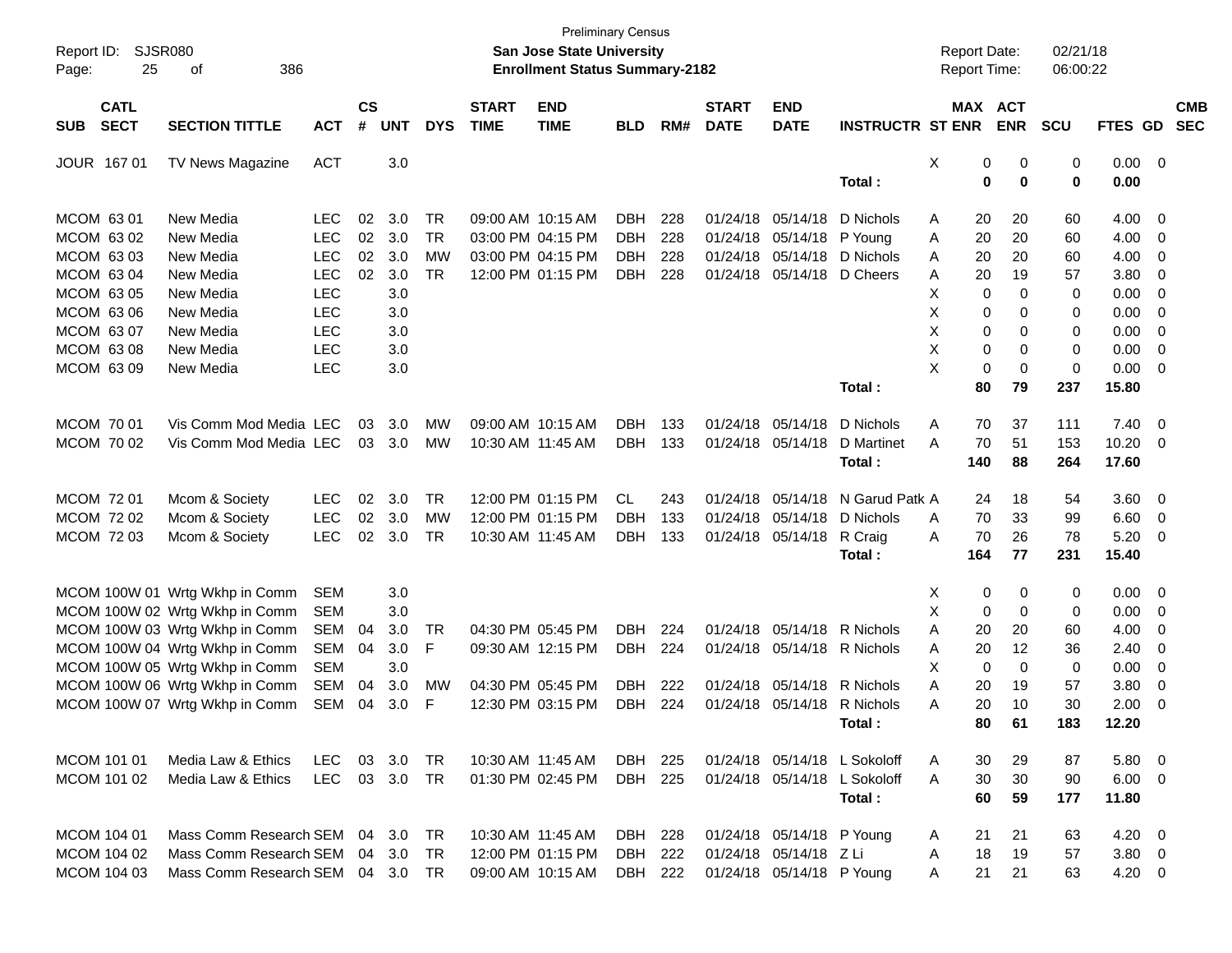| Report ID: SJSR080<br>Page:              | 26<br>386<br>of                |                |                    |            |            |                             | <b>Preliminary Census</b><br>San Jose State University<br><b>Enrollment Status Summary-2182</b> |            |     |                             |                           |                         | <b>Report Date:</b><br>Report Time: |                              | 02/21/18<br>06:00:22 |                        |                          |
|------------------------------------------|--------------------------------|----------------|--------------------|------------|------------|-----------------------------|-------------------------------------------------------------------------------------------------|------------|-----|-----------------------------|---------------------------|-------------------------|-------------------------------------|------------------------------|----------------------|------------------------|--------------------------|
| <b>CATL</b><br><b>SECT</b><br><b>SUB</b> | <b>SECTION TITTLE</b>          | <b>ACT</b>     | $\mathsf{cs}$<br># | <b>UNT</b> | <b>DYS</b> | <b>START</b><br><b>TIME</b> | <b>END</b><br><b>TIME</b>                                                                       | <b>BLD</b> | RM# | <b>START</b><br><b>DATE</b> | <b>END</b><br><b>DATE</b> | <b>INSTRUCTR ST ENR</b> |                                     | <b>MAX ACT</b><br><b>ENR</b> | <b>SCU</b>           | FTES GD                | <b>CMB</b><br><b>SEC</b> |
|                                          |                                |                |                    |            |            |                             |                                                                                                 |            |     |                             |                           | Total:                  | 60                                  | 61                           | 183                  | 12.20                  |                          |
| MCOM 105 01                              | Diversty & Media               | <b>LEC</b>     | 02                 | 3.0        | MW         |                             | 01:30 PM 02:45 PM                                                                               | DBH        | 133 |                             | 01/24/18 05/14/18         | R Rucker<br>Total:      | 70<br>A<br>70                       | 26<br>26                     | 78<br>78             | $5.25$ 1<br>5.25       |                          |
| MCOM 106 01                              | Global Mass Comm               | <b>LEC</b>     |                    | 3.0        |            |                             |                                                                                                 |            |     |                             |                           |                         | X<br>0                              | 0                            | 0                    | $0.00 \t 0$            |                          |
| MCOM 106 02                              | Global Mass Comm               | <b>LEC</b>     | 02                 | 3.0        | <b>TR</b>  |                             | 03:00 PM 04:15 PM                                                                               | DBH        | 133 |                             | 01/24/18 05/14/18         | N Garud Patk A          | 40                                  | 28                           | 84                   | 5.60 0                 |                          |
|                                          |                                |                |                    |            |            |                             |                                                                                                 |            |     |                             |                           | Total:                  | 40                                  | 28                           | 84                   | 5.60                   |                          |
| MCOM 107 01                              | Audio Podcasting               | ACT            | 20                 | 3.0        | W          |                             | 03:00 PM 05:45 PM                                                                               | DBH        | 224 |                             | 01/24/18 05/14/18         | H Kazem                 | 20<br>Α                             | 8                            | 24                   | $1.60 \t 0$            |                          |
|                                          |                                |                |                    |            |            |                             |                                                                                                 |            |     |                             |                           | Total:                  | 20                                  | 8                            | 24                   | 1.60                   |                          |
| MCOM 108 01                              | <b>Virtual Worlds</b>          | <b>LEC</b>     |                    | 3.0        |            |                             |                                                                                                 |            |     |                             |                           |                         | Х                                   | 0<br>0                       | 0                    | $0.00 \t 0$            |                          |
| MCOM 108 02                              | <b>Virtual Worlds</b>          | <b>LEC</b>     |                    | 3.0        |            |                             |                                                                                                 |            |     |                             |                           |                         | X                                   | 0<br>0                       | 0                    | $0.00 \t 0$            |                          |
|                                          |                                |                |                    |            |            |                             |                                                                                                 |            |     |                             |                           | Total:                  | $\mathbf 0$                         | $\bf{0}$                     | 0                    | 0.00                   |                          |
| MCOM 111 01                              | Internship                     | SEM 06         |                    | 3.0        | <b>TBA</b> |                             |                                                                                                 |            |     |                             | 01/24/18 05/14/18         | R Rucker<br>Total:      | 50<br>A<br>50                       | 30<br>30                     | 90<br>90             | $6.00 \quad 0$<br>6.00 |                          |
| MCOM 139 01                              | Specialized Wrtg               | <b>SEM</b>     |                    | 3.0        |            |                             |                                                                                                 |            |     |                             |                           |                         | Х                                   | 0<br>0                       | 0                    | $0.00 \t 0$            |                          |
| MCOM 139 02                              | Specialized Wrtg               | <b>SEM</b>     |                    | 3.0        |            |                             |                                                                                                 |            |     |                             |                           |                         | X                                   | 0<br>0                       | 0                    | $0.00 \t 0$            |                          |
|                                          |                                |                |                    |            |            |                             |                                                                                                 |            |     |                             |                           | Total:                  | $\mathbf 0$                         | $\bf{0}$                     | 0                    | 0.00                   |                          |
| MCOM 163 01                              | Adv Media tech                 | <b>LEC</b>     | 03                 | 3.0        | <b>TR</b>  |                             | 04:30 PM 05:45 PM                                                                               | DBH        | 228 |                             | 01/24/18 05/14/18         | P Young<br>Total:       | 20<br>Α<br>20                       | 18<br>18                     | 54<br>54             | 3.60 0<br>3.60         |                          |
| MCOM 170 01                              | StrtgcSocialMedia&Bu LEC       |                | 01                 | 3.0        | W          |                             | 06:00 PM 08:45 PM                                                                               | <b>DBH</b> | 133 |                             | 01/24/18 05/14/18         | M Brito<br>Total:       | 50<br>Α<br>50                       | 9<br>9                       | 27<br>27             | $1.80 \ 0$<br>1.80     |                          |
| MCOM 180 01                              | <b>Global Leadership</b>       | <b>SUP</b>     |                    | 36 1.0     | TBA        |                             |                                                                                                 |            |     |                             | 01/24/18 05/14/18 P West  |                         | 30<br>Α                             | 22                           | 22                   | $1.47 \ 0$             |                          |
| MCOM 180 02                              | Global Leadership              | <b>SUP</b>     |                    | 36 2.0 TBA |            |                             |                                                                                                 |            |     |                             | 01/24/18 05/14/18 P West  |                         | 20<br>A                             | 2                            | 4                    | $0.27$ 0               |                          |
| MCOM 180 03                              | Global Leadership              | SUP 36 3.0 TBA |                    |            |            |                             |                                                                                                 |            |     |                             | 01/24/18 05/14/18 P West  |                         | Α<br>30                             | 13                           | 39                   | $2.70$ 2               |                          |
|                                          |                                |                |                    |            |            |                             |                                                                                                 |            |     |                             |                           | Total:                  | 80                                  | 37                           | 65                   | 4.43                   |                          |
|                                          | MCOM 199B 01 Ad & PR Agency II |                |                    |            |            |                             | LAB 15 3.0 MTWR03:00 PM 04:15 PM DBH 117D 01/24/18 05/14/18                                     |            |     |                             |                           | C Disalvo               | 30<br>A                             | 31                           | 93                   | $6.20\ 0$              |                          |
|                                          |                                |                |                    |            |            |                             |                                                                                                 |            |     |                             |                           | Total:                  | 30                                  | 31                           | 93                   | 6.20                   |                          |
| MCOM 215 01                              | Media Visionaries              | SEM 05 3.0 M   |                    |            |            |                             | 06:00 PM 08:45 PM DBH 117D 01/24/18 05/14/18                                                    |            |     |                             |                           | R Rucker<br>Total:      | A<br>20<br>20                       | 6<br>6                       | 18<br>18             | 1.50 6<br>1.50         |                          |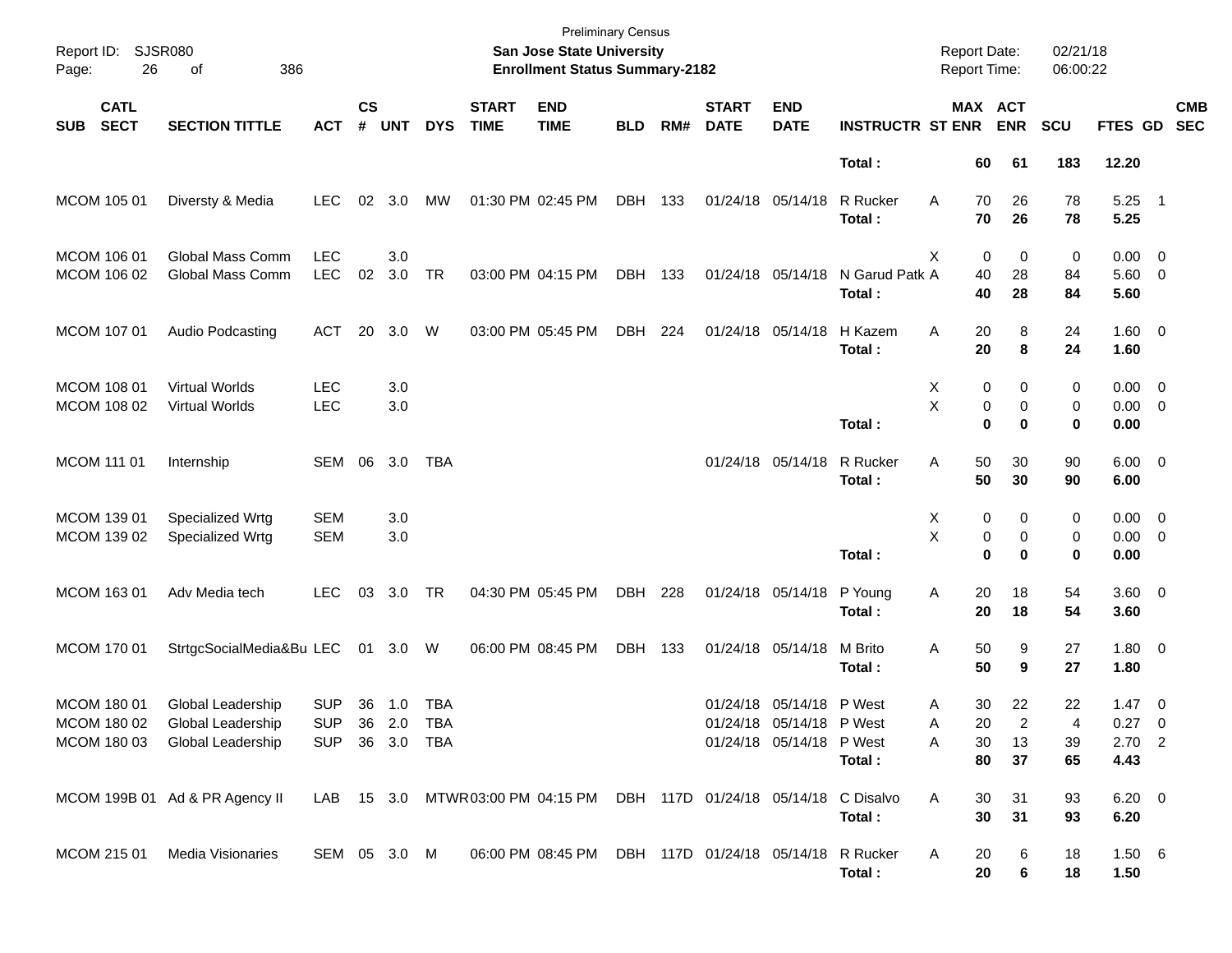| Report ID:<br>Page:                        | 27                                   | <b>SJSR080</b><br>386<br>οf                                                                  |                                               |                |                          |                          |                             | <b>Preliminary Census</b><br><b>San Jose State University</b><br><b>Enrollment Status Summary-2182</b> |                          |            |                             |                                                |                                      |                  | <b>Report Date:</b><br>Report Time:                                         | 02/21/18<br>06:00:22     |                                      |                                                                                |
|--------------------------------------------|--------------------------------------|----------------------------------------------------------------------------------------------|-----------------------------------------------|----------------|--------------------------|--------------------------|-----------------------------|--------------------------------------------------------------------------------------------------------|--------------------------|------------|-----------------------------|------------------------------------------------|--------------------------------------|------------------|-----------------------------------------------------------------------------|--------------------------|--------------------------------------|--------------------------------------------------------------------------------|
| <b>SUB</b>                                 | <b>CATL</b><br><b>SECT</b>           | <b>SECTION TITTLE</b>                                                                        | АСТ                                           | <b>CS</b><br># | <b>UNT</b>               | <b>DYS</b>               | <b>START</b><br><b>TIME</b> | <b>END</b><br><b>TIME</b>                                                                              | <b>BLD</b>               | RM#        | <b>START</b><br><b>DATE</b> | <b>END</b><br><b>DATE</b>                      | <b>INSTRUCTR ST ENR</b>              |                  | MAX ACT<br><b>ENR</b>                                                       | <b>SCU</b>               | FTES GD SEC                          | <b>CMB</b>                                                                     |
|                                            | MCOM 270 01                          | Comm Law & Policy                                                                            | SEM                                           |                | 05 3.0                   | W                        |                             | 06:00 PM 08:45 PM                                                                                      | DBH                      | 225        |                             |                                                | 01/24/18 05/14/18 H Kazem<br>Total:  | A                | 10<br>20<br>20<br>10                                                        | 30<br>30                 | 2.50 10<br>2.50                      |                                                                                |
|                                            | MCOM 284 01                          | Project Man                                                                                  | SEM 05 3.0 R                                  |                |                          |                          |                             | 06:00 PM 08:45 PM                                                                                      | DBH                      | 222        |                             | 01/24/18 05/14/18                              | T Korani<br>Total:                   | Α                | $\overline{7}$<br>20<br>$\overline{7}$<br>20                                | 21<br>21                 | 1.70<br>1.70                         | $-6$                                                                           |
|                                            | MCOM 295 01                          | Mass Comm Research SEM                                                                       |                                               | 05             | - 3.0                    | $\top$                   |                             | 06:00 PM 08:45 PM                                                                                      | DBH                      | 225        |                             | 01/24/18 05/14/18                              | – Z Li<br>Total:                     | A                | 6<br>20<br>20<br>6                                                          | 18<br>18                 | $1.50\quad 6$<br>1.50                |                                                                                |
|                                            | MCOM 298 01<br>MCOM 298 02           | SP Studies M C<br>SP Studies M C                                                             | <b>SUP</b><br><b>SUP</b>                      | 25<br>25       | 3.0<br>6.0               | <b>TBA</b><br><b>TBA</b> |                             |                                                                                                        |                          |            |                             | 01/24/18 05/14/18<br>01/24/18 05/14/18 M Cabot | M Cabot<br>Total:                    | Α<br>A           | 20<br>9<br>20<br>$\mathbf{1}$<br>40<br>10                                   | 27<br>6<br>33            | 2.25<br>0.50<br>2.75                 | - 9<br>$\overline{1}$                                                          |
|                                            | MCOM 299 01<br>MCOM 299 02           | <b>Mass Comm Thesis</b><br><b>Mass Comm Thesis</b>                                           | <b>SUP</b><br><b>SUP</b>                      |                | 3.0<br>6.0               |                          |                             |                                                                                                        |                          |            |                             |                                                | Total:                               | X<br>X           | 0<br>0<br>0<br>$\mathbf 0$<br>0<br>0                                        | $\mathbf 0$<br>0<br>0    | 0.00<br>$0.00 \t 0$<br>0.00          | $\overline{\mathbf{0}}$                                                        |
| <b>PR</b>                                  | 99 01                                | Contempory PR                                                                                | SEM                                           | 04             | 3.0                      | TR                       |                             | 09:00 AM 10:15 AM                                                                                      | DBH 133                  |            |                             | 01/24/18 05/14/18                              | M Cabot<br>Total:                    | Α                | 75<br>33<br>75<br>33                                                        | 99<br>99                 | $6.60 \quad 0$<br>6.60               |                                                                                |
| <b>PR</b><br><b>PR</b><br>PR.<br><b>PR</b> | 190 01<br>190 02<br>190 03<br>190 04 | <b>Media Writing</b><br><b>Media Writing</b><br><b>Media Writing</b><br><b>Media Writing</b> | <b>SEM</b><br><b>SEM</b><br><b>SEM</b><br>SEM | 04<br>04       | 3.0<br>3.0<br>3.0<br>3.0 | MW<br>W                  |                             | 01:30 PM 02:45 PM<br>06:00 PM 08:45 PM                                                                 | <b>DBH</b><br><b>DBH</b> | 222<br>222 |                             | 01/24/18 05/14/18<br>01/24/18 05/14/18         | C Disalvo<br>A Lutzky<br>Total:      | Х<br>X<br>A<br>A | 0<br>0<br>0<br>$\mathbf 0$<br>20<br>20<br>$6\phantom{1}6$<br>25<br>45<br>26 | 0<br>0<br>60<br>18<br>78 | 0.00<br>0.00<br>4.00<br>1.20<br>5.20 | $\overline{\phantom{0}}$<br>$\overline{0}$<br>$\overline{0}$<br>$\overline{0}$ |
| <b>PR</b><br><b>PR</b>                     | 191 01<br>191 02                     | <b>Strategic Writing</b><br><b>Strategic Writing</b>                                         | SEM<br>SEM 04 3.0                             | 04             | 3.0                      | <b>TR</b><br><b>TR</b>   |                             | 01:30 PM 02:45 PM<br>04:30 PM 05:45 PM                                                                 | <b>DBH</b><br>DBH        | 222<br>222 | 01/24/18                    | 05/14/18<br>01/24/18 05/14/18                  | M Cabot<br>D DeRosa<br>Total:        | Α<br>A           | 20<br>21<br>20<br>10<br>40<br>31                                            | 63<br>30<br>93           | 4.20<br>$2.00 \t 0$<br>6.20          | $\overline{0}$                                                                 |
| <b>PR</b><br>PR.                           | 192 01<br>192 02                     | <b>Case Studies</b><br><b>Case Studies</b>                                                   | <b>SEM</b><br>SEM                             | 04<br>04       | 3.0<br>3.0               | MW<br>TR                 |                             | 01:30 PM 02:45 PM<br>03:00 PM 04:15 PM                                                                 | <b>DBH</b><br>DBH        | 224        |                             | 117D 01/24/18 05/14/18 R Siegel                | 01/24/18 05/14/18 D DeRosa<br>Total: | Α<br>A           | 20<br>20<br>16<br>20<br>40<br>36                                            | 60<br>48<br>108          | 4.00<br>3.20<br>7.20                 | $\overline{\mathbf{0}}$<br>$\overline{0}$                                      |
| <b>PR</b>                                  | 199 01                               | Campaign Mgmt                                                                                | SEM 05 3.0                                    |                |                          | MW                       |                             | 04:30 PM 05:45 PM                                                                                      | DBH 133                  |            |                             | 01/24/18 05/14/18                              | C Disalvo<br>Total:                  | A                | 35<br>19<br>35<br>19                                                        | 57<br>57                 | $3.80 \ 0$<br>3.80                   |                                                                                |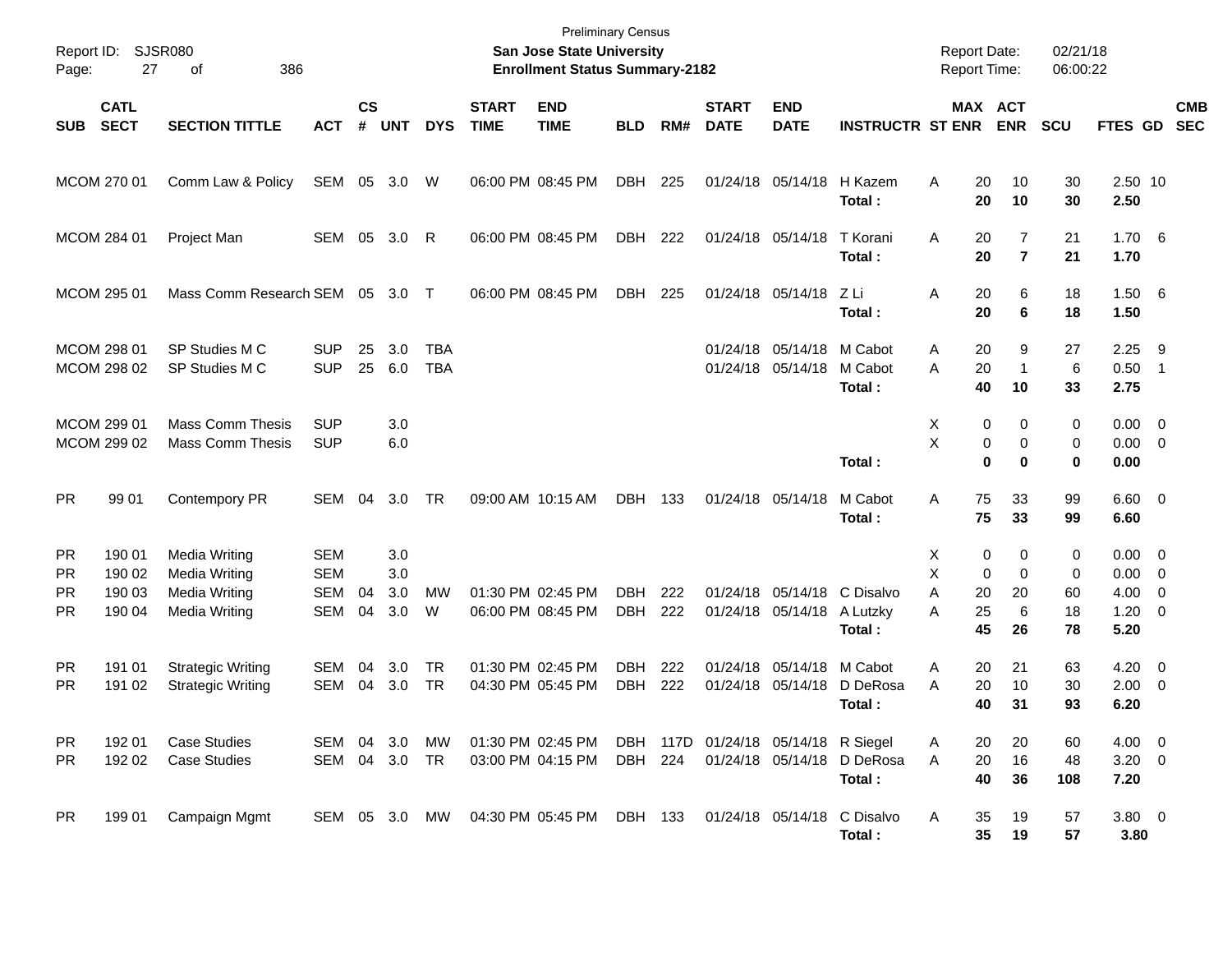| Report ID:<br>28<br>Page:                | SJSR080<br>386<br>of            |            |                |            |                             | <b>San Jose State University</b><br><b>Enrollment Status Summary-2182</b> | <b>Preliminary Census</b> |     |                             |                           |                                                                        | <b>Report Date:</b><br><b>Report Time:</b> |                    | 02/21/18<br>06:00:22 |                           |            |
|------------------------------------------|---------------------------------|------------|----------------|------------|-----------------------------|---------------------------------------------------------------------------|---------------------------|-----|-----------------------------|---------------------------|------------------------------------------------------------------------|--------------------------------------------|--------------------|----------------------|---------------------------|------------|
| <b>CATL</b><br><b>SECT</b><br><b>SUB</b> | <b>SECTION TITTLE</b>           | <b>ACT</b> | CS<br>#<br>UNT | <b>DYS</b> | <b>START</b><br><b>TIME</b> | <b>END</b><br>TIME                                                        | <b>BLD</b>                | RM# | <b>START</b><br><b>DATE</b> | <b>END</b><br><b>DATE</b> | <b>INSTRUCTR ST ENR</b>                                                | <b>MAX</b>                                 | ACT<br><b>ENR</b>  | <b>SCU</b>           | FTES GD SEC               | <b>CMB</b> |
| Department :                             | Journalism & Mass Communication |            |                |            |                             |                                                                           |                           |     |                             |                           | Department Total:<br><b>Lower Division :</b><br><b>Upper Division:</b> | 2074<br>709<br>1245                        | 1340<br>428<br>873 | 3821<br>1284<br>2417 | 260.75<br>85.60<br>165.20 |            |

**Graduate Division : 120 39 120 9.95**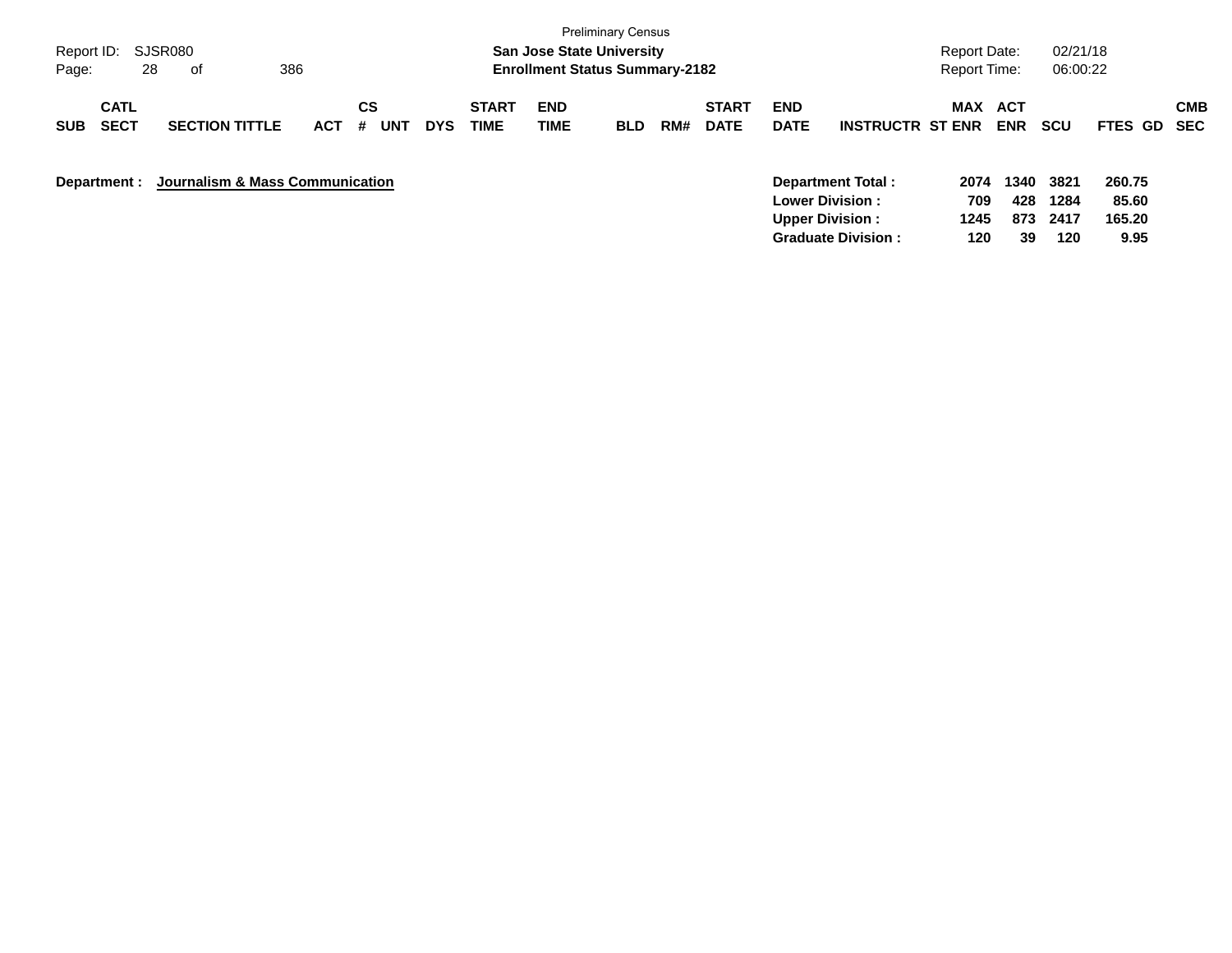| Report ID:<br>Page: | 29                         | <b>SJSR080</b><br>386<br>οf                                  |                |                    |            |            |                             | San Jose State University<br><b>Enrollment Status Summary-2182</b> | <b>Preliminary Census</b> |     |                             |                            |                              |   | <b>Report Date:</b><br>Report Time: |             | 02/21/18<br>06:00:22 |                |                          |                          |
|---------------------|----------------------------|--------------------------------------------------------------|----------------|--------------------|------------|------------|-----------------------------|--------------------------------------------------------------------|---------------------------|-----|-----------------------------|----------------------------|------------------------------|---|-------------------------------------|-------------|----------------------|----------------|--------------------------|--------------------------|
| <b>SUB</b>          | <b>CATL</b><br><b>SECT</b> | <b>SECTION TITTLE</b>                                        | <b>ACT</b>     | $\mathsf{cs}$<br># | <b>UNT</b> | <b>DYS</b> | <b>START</b><br><b>TIME</b> | <b>END</b><br><b>TIME</b>                                          | <b>BLD</b>                | RM# | <b>START</b><br><b>DATE</b> | <b>END</b><br><b>DATE</b>  | <b>INSTRUCTR ST ENR</b>      |   | MAX ACT                             | <b>ENR</b>  | <b>SCU</b>           | FTES GD        |                          | <b>CMB</b><br><b>SEC</b> |
| College             | Department :               | <b>Applied Sciences &amp; Arts</b><br><b>Justice Studies</b> |                |                    |            |            |                             |                                                                    |                           |     |                             |                            |                              |   |                                     |             |                      |                |                          |                          |
| FS                  | 11 01                      | Survey For Sci                                               | <b>LEC</b>     | 02                 | 3.0        | <b>TR</b>  |                             | 04:30 PM 05:45 PM                                                  | НB                        | 207 |                             | 01/24/18 05/14/18 S Bolton |                              | A | 56                                  | 22          | 66                   | $4.40 \ 0$     |                          |                          |
| <b>FS</b>           | 11 02                      | Survey For Sci                                               | <b>LEC</b>     |                    | 3.0        |            |                             |                                                                    |                           |     |                             |                            |                              | X | $\mathbf 0$                         | $\mathbf 0$ | 0                    | 0.00           | $\overline{\phantom{0}}$ |                          |
| <b>FS</b>           | 11 80                      | Survey For Sci                                               | <b>LEC</b>     | 02                 | 3.0        | <b>TBA</b> |                             |                                                                    |                           |     |                             | 01/24/18 05/14/18          | M Juno<br>Total :            | A | 65<br>121                           | 51<br>73    | 153<br>219           | 10.20<br>14.60 | $\overline{\phantom{0}}$ |                          |
| FS                  | 160 01                     | Spec Topics FS                                               | <b>SEM</b>     |                    | 3.0        |            |                             |                                                                    |                           |     |                             |                            |                              | Χ | 0                                   | 0           | 0                    | $0.00 \t 0$    |                          |                          |
| <b>FS</b>           | 160 80                     | Spec Topics FS                                               | <b>SEM</b>     | 05                 | 3.0        | <b>TBA</b> |                             |                                                                    |                           |     |                             | 01/24/18 05/14/18          | S Lee                        | A | 45                                  | 20          | 20                   | 4.00 0         |                          |                          |
|                     |                            |                                                              |                |                    |            |            |                             |                                                                    |                           |     |                             |                            | Total :                      |   | 45                                  | 20          | 20                   | 4.00           |                          |                          |
| FS                  | 161 01                     | Crime Scene Invest                                           | <b>LEC</b>     | 02                 | 3.0        | M          | 09:00 AM 11:30 AM           |                                                                    | HВ                        | 207 |                             | 01/24/18 05/14/18          | M Juno                       | A | 40                                  | 27          | 54                   | $5.40\ 0$      |                          |                          |
| <b>FS</b>           | 161 02                     | Crime Scene Invest                                           | LAB            |                    | 16 0.0     | W          | 09:00 AM 11:30 AM           |                                                                    | НB                        | 207 |                             | 01/24/18 05/14/18          | M Juno                       | A | 40                                  | 27          | 27                   | $0.00 \t 0$    |                          |                          |
|                     |                            |                                                              |                |                    |            |            |                             |                                                                    |                           |     |                             |                            | Total :                      |   | 80                                  | 54          | 81                   | 5.40           |                          |                          |
| FS                  | 162 01                     | <b>FS Applications</b>                                       | <b>SEM</b>     | 04                 | 3.0        | Τ          | 09:00 AM 11:30 AM           |                                                                    | HВ                        | 207 |                             | 01/24/18 05/14/18 S Bolton |                              | A | 40                                  | 39          | 78                   | 7.80 0         |                          |                          |
| FS                  | 162 02                     | <b>FS Applications</b>                                       | <b>ACT</b>     | 07                 | 0.0        | R          | 09:00 AM 11:30 AM           |                                                                    | HВ                        | 207 |                             | 01/24/18 05/14/18 S Bolton |                              | A | 40                                  | 39          | 39                   | $0.00 \t 0$    |                          |                          |
| FS                  | 162 03                     | <b>FS Applications</b>                                       | <b>SEM</b>     | 04                 | 3.0        | M          |                             | 01:30 PM 04:00 PM                                                  | HВ                        | 207 |                             | 01/24/18 05/14/18 E Kwong  |                              | Α | 40                                  | 5           | 10                   | 1.00           | $\overline{\phantom{0}}$ |                          |
| <b>FS</b>           | 162 04                     | <b>FS Applications</b>                                       | <b>ACT</b>     | 07                 | 0.0        | W          |                             | 01:30 PM 04:00 PM                                                  | HВ                        | 207 |                             | 01/24/18 05/14/18 E Kwong  |                              | Α | 40                                  | 5           | 5                    | 0.00 0         |                          |                          |
|                     |                            |                                                              |                |                    |            |            |                             |                                                                    |                           |     |                             |                            | Total :                      |   | 160                                 | 88          | 132                  | 8.80           |                          |                          |
| FS                  | 167 01                     | <b>Forensic Mol Biol</b>                                     | <b>LEC</b>     | 02                 | 0.0        | M          |                             | 06:00 PM 08:30 PM                                                  | НB                        | 207 |                             | 01/24/18 05/14/18          | J Garrido                    | Α | 40                                  | 10          | 40                   | $0.00 \t 0$    |                          |                          |
| <b>FS</b>           | 167 02                     | <b>Forensic Mol Biol</b>                                     | LAB            |                    | 16 5.0     | $\top$     |                             | 06:00 PM 08:30 PM                                                  | HВ                        | 207 |                             | 01/24/18 05/14/18          | J Garrido                    | A | 40                                  | 10          | 10                   | 3.3300         |                          |                          |
|                     |                            |                                                              |                |                    |            |            |                             |                                                                    |                           |     |                             |                            | Total:                       |   | 80                                  | 20          | 50                   | 3.33           |                          |                          |
| <b>FS</b>           | 169 01                     | <b>FS Senior Seminar</b>                                     | <b>SEM</b>     | 05                 | 3.0        | МW         |                             | 01:30 PM 02:45 PM                                                  | <b>ENG</b>                | 301 |                             | 01/24/18 05/14/18          | M Juno                       | Α | 27                                  | 27          | 81                   | $5.40\ 0$      |                          |                          |
|                     |                            |                                                              |                |                    |            |            |                             |                                                                    |                           |     |                             |                            | Total :                      |   | 27                                  | 27          | 81                   | 5.40           |                          |                          |
| JS                  | 10 01                      | Intro Just Stud                                              | <b>LEC</b>     | 01                 | 3.0        | <b>MW</b>  | 10:30 AM 11:45 AM           |                                                                    | MН                        | 520 |                             | 01/24/18 05/14/18          | J Randle                     | A | 65                                  | 44          | 132                  | 8.80 0         |                          |                          |
| JS                  | 10 02                      | Intro Just Stud                                              | <b>LEC</b>     |                    | 3.0        |            |                             |                                                                    |                           |     |                             |                            |                              | X | $\mathbf 0$                         | $\mathbf 0$ | 0                    | 0.00           | $\overline{\phantom{0}}$ |                          |
| JS                  | 1080                       | Intro Just Stud                                              | LEC 01 3.0     |                    |            | TBA        |                             |                                                                    |                           |     |                             | 01/24/18 05/14/18 J Randle |                              | Α | 20                                  | 20          | 60                   | $4.00 \t 0$    |                          |                          |
|                     |                            |                                                              |                |                    |            |            |                             |                                                                    |                           |     |                             |                            | Total:                       |   | 85                                  | 64          | 192                  | 12.80          |                          |                          |
| JS                  | 12 01                      | Intro to Leg Studie                                          | LEC 02 3.0 MW  |                    |            |            |                             | 09:00 AM 10:15 AM                                                  | MH                        | 520 |                             | 01/24/18 05/14/18 J Randle |                              | A | 65                                  | 18          | 54                   | 3.60 0         |                          |                          |
| JS                  | 12 02                      | Intro to Leg Studie                                          | LEC 02 3.0 TR  |                    |            |            |                             | 03:00 PM 04:15 PM                                                  | <b>SH</b>                 | 315 |                             |                            | 01/24/18 05/14/18 J Halushka | A | 65                                  | 13          | 39                   | 2.60 0         |                          |                          |
|                     |                            |                                                              |                |                    |            |            |                             |                                                                    |                           |     |                             |                            | Total:                       |   | 130                                 | 31          | 93                   | 6.20           |                          |                          |
| JS                  | 1580                       | Intro Stat Justice                                           | LEC 02 3.0 TBA |                    |            |            |                             |                                                                    |                           |     |                             |                            | 01/24/18 05/14/18 M Vallerga | A | 35                                  | 34          | 102                  | $6.80$ 0       |                          |                          |
|                     |                            |                                                              |                |                    |            |            |                             |                                                                    |                           |     |                             |                            | Total:                       |   | 35                                  | 34          | 102                  | 6.80           |                          |                          |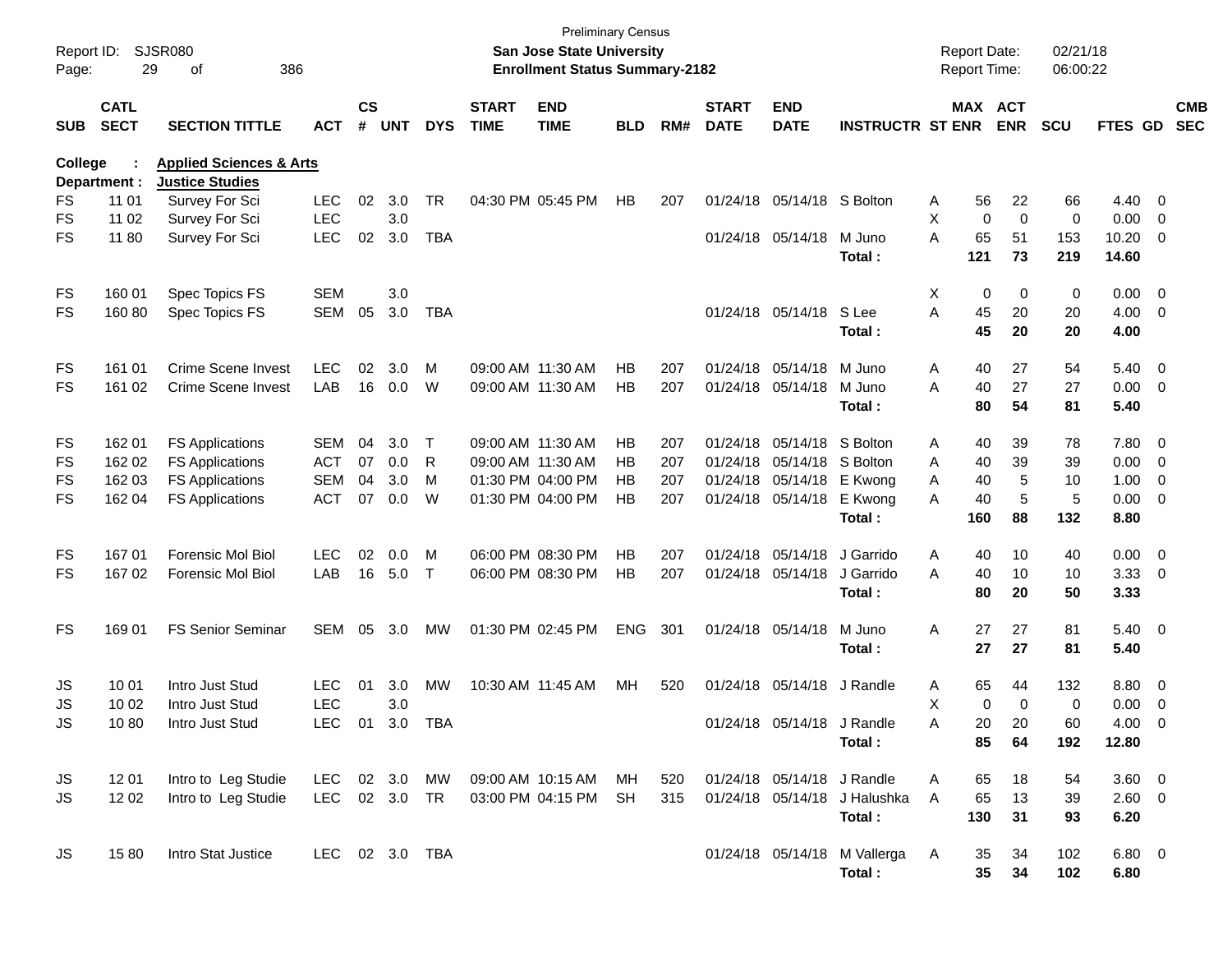| Report ID: | <b>SJSR080</b> |                           |                          |               |                |            |                   | <b>San Jose State University</b>       | <b>Preliminary Census</b> |     |              |                            |                                  |        | <b>Report Date:</b> |                    | 02/21/18           |                |                |            |
|------------|----------------|---------------------------|--------------------------|---------------|----------------|------------|-------------------|----------------------------------------|---------------------------|-----|--------------|----------------------------|----------------------------------|--------|---------------------|--------------------|--------------------|----------------|----------------|------------|
| Page:      | 30             | 386<br>οf                 |                          |               |                |            |                   | <b>Enrollment Status Summary-2182</b>  |                           |     |              |                            |                                  |        | <b>Report Time:</b> |                    | 06:00:22           |                |                |            |
|            | <b>CATL</b>    |                           |                          | $\mathsf{cs}$ |                |            | <b>START</b>      | <b>END</b>                             |                           |     | <b>START</b> | <b>END</b>                 |                                  |        |                     | MAX ACT            |                    |                |                | <b>CMB</b> |
| <b>SUB</b> | <b>SECT</b>    | <b>SECTION TITTLE</b>     | <b>ACT</b>               | #             | <b>UNT</b>     | <b>DYS</b> | <b>TIME</b>       | <b>TIME</b>                            | <b>BLD</b>                | RM# | <b>DATE</b>  | <b>DATE</b>                | <b>INSTRUCTR ST ENR</b>          |        |                     | <b>ENR</b>         | <b>SCU</b>         | FTES GD        |                | <b>SEC</b> |
|            |                |                           |                          |               |                |            |                   |                                        |                           |     |              |                            |                                  |        |                     |                    |                    |                |                |            |
| JS         | 25 01          | Intro HR & Justice        | <b>LEC</b>               | 02            | 3.0            | МW         | 12:00 PM 01:15 PM |                                        | MН                        | 520 | 01/24/18     | 05/14/18                   | E Tejada                         | A      | 65                  | 63                 | 189                | 12.60          | 0              |            |
| JS         | 25 02          | Intro HR & Justice        | <b>LEC</b>               | 02            | 3.0            | <b>TR</b>  |                   | 09:00 AM 10:15 AM                      | MН                        | 520 | 01/24/18     | 05/14/18                   | E Tejada                         | A      | 65                  | 47                 | 141                | 9.40           | 0              |            |
| JS         | 25 03          | Intro HR & Justice        | <b>LEC</b>               | 02            | 3.0            | <b>TBA</b> |                   |                                        |                           |     | 01/24/18     | 05/14/18                   | H Kazem                          | A      | 65                  | 28                 | 84                 | 5.60           | 0              |            |
| JS         | 25 99          | Intro HR & Justice        | <b>LEC</b>               |               | 3.0            |            |                   |                                        |                           |     |              |                            | Total:                           | X      | 0<br>195            | $\mathbf 0$<br>138 | $\mathbf 0$<br>414 | 0.00<br>27.60  | 0              |            |
|            |                |                           |                          |               |                |            |                   |                                        |                           |     |              |                            |                                  |        |                     |                    |                    |                |                |            |
| JS         |                | 100W 01 Writing Workshop  | <b>SEM</b>               |               | 3.0            | <b>MW</b>  |                   |                                        |                           |     |              |                            | G Zamora                         | Х      | 0                   | 0                  | 0                  | 0.00           | 0              |            |
| JS         |                | 100W 02 Writing Workshop  | <b>SEM</b>               | 04            | 3.0            |            |                   | 12:00 PM 01:15 PM<br>12:00 PM 01:15 PM | MН                        | 322 | 01/24/18     | 05/14/18                   |                                  | A      | 27                  | 25                 | 75                 | 5.00           | $\mathbf 0$    |            |
| JS         |                | 100W 03 Writing Workshop  | <b>SEM</b>               | 04            | 3.0<br>3.0     | <b>TR</b>  |                   |                                        | MН                        | 520 | 01/24/18     |                            | 05/14/18 H Peterson              | A      | 54                  | 53<br>$\mathbf 0$  | 159                | 10.60          | 0              |            |
| JS         |                | 100W 04 Writing Workshop  | <b>SEM</b><br><b>SEM</b> | 04            | 3.0            | <b>TBA</b> |                   |                                        |                           |     |              | 01/24/18 05/14/18          | M Vallerga                       | X<br>A | 0<br>27             | 26                 | 0<br>78            | 0.00<br>5.20   | 0              |            |
| JS         |                | 100W 80 Writing Workshop  |                          |               |                |            |                   |                                        |                           |     |              |                            | Total:                           |        | 108                 | 104                | 312                | 20.80          | 0              |            |
|            |                |                           |                          |               |                |            |                   |                                        |                           |     |              |                            |                                  |        |                     |                    |                    |                |                |            |
| JS         | 101 01         | <b>Critical Issues</b>    | <b>LEC</b>               |               | 3.0            |            |                   |                                        |                           |     |              |                            |                                  | Х      | 0                   | 0                  | 0                  | 0.00           | $\overline{0}$ |            |
| JS         | 101 03         | <b>Critical Issues</b>    | <b>LEC</b>               | 01            | 3.0            | <b>TR</b>  |                   | 04:30 PM 05:45 PM                      | МH                        | 324 | 01/24/18     | 05/14/18                   | D Kameda                         | Α      | 50                  | 41                 | 123                | 8.20           | $\overline{0}$ |            |
| JS         | 10180          | <b>Critical Issues</b>    | <b>LEC</b>               | 01            | 3.0            | <b>TBA</b> |                   |                                        |                           |     |              | 01/24/18 05/14/18          | S Kil                            | A      | 65                  | 20                 | 60                 | 4.00           | 0              |            |
|            |                |                           |                          |               |                |            |                   |                                        |                           |     |              |                            | Total:                           |        | 115                 | 61                 | 183                | 12.20          |                |            |
| JS         | 102 01         | Police and Society        | LEC                      | 02            | 3.0            | <b>MW</b>  | 01:30 PM 02:45 PM |                                        | MH                        | 523 | 01/24/18     | 05/14/18                   | G Woods                          | Α      | 65                  | 52                 | 156                | 10.40          | $\overline{0}$ |            |
| JS         | 102 02         | Police and Society        | <b>LEC</b>               | 02            | 3.0            | R          |                   | 05:30 PM 08:15 PM                      | WSQ 109                   |     | 01/24/18     | 05/14/18                   | E Sills                          | A      | 65                  | 20                 | 60                 | 4.00           | $\mathbf 0$    |            |
| JS         | 102 80         | Police and Society        | <b>LEC</b>               | 02            | 3.0            | <b>TBA</b> |                   |                                        |                           |     | 01/24/18     | 05/14/18                   | D Sargent                        | A      | 65                  | 60                 | 180                | 12.00          | 0              |            |
|            |                |                           |                          |               |                |            |                   |                                        |                           |     |              |                            | Total:                           |        | 195                 | 132                | 396                | 26.40          |                |            |
| JS         | 103 01         | <b>Courts and Society</b> | <b>LEC</b>               |               | 3.0            |            |                   |                                        |                           |     |              |                            |                                  | X      | 0                   | 0                  | 0                  | 0.00           | $\overline{0}$ |            |
| JS         | 103 02         | <b>Courts and Society</b> | <b>LEC</b>               | 02            | 3.0            | <b>TR</b>  |                   | 12:00 PM 01:15 PM                      | МH                        | 523 | 01/24/18     | 05/14/18                   | M Stevenson A                    |        | 65                  | 24                 | 72                 | 4.80           | $\mathbf 0$    |            |
| JS         | 10380          | <b>Courts and Society</b> | <b>LEC</b>               | 02            | 3.0            | <b>TBA</b> |                   |                                        |                           |     |              | 01/24/18 05/14/18          | H Peterson                       | A      | 65                  | 59                 | 177                | 11.80          | 0              |            |
|            |                |                           |                          |               |                |            |                   |                                        |                           |     |              |                            | Total:                           |        | 130                 | 83                 | 249                | 16.60          |                |            |
| JS         | 104 01         | Penal Pol & Inst          | <b>LEC</b>               | 02            | 3.0            | <b>MW</b>  |                   | 03:00 PM 04:15 PM                      | MН                        | 520 |              |                            | 01/24/18 05/14/18 A De Giorgi    | A      | 65                  | 29                 | 87                 | 5.80           | 0              |            |
| <b>JS</b>  | 104 80         | Penal Pol & Inst          | <b>LEC</b>               |               | 02 3.0         | TBA        |                   |                                        |                           |     |              |                            | 01/24/18 05/14/18 D Kameda       | A      | 65                  | 52                 | 156                | $10.40 \t 0$   |                |            |
|            |                |                           |                          |               |                |            |                   |                                        |                           |     |              |                            | Total:                           |        | 130                 | 81                 | 243                | 16.20          |                |            |
| JS         | 107 01         | Justice Mgmt              | LEC 02 3.0               |               |                | MW         |                   | 01:30 PM 02:45 PM MH                   |                           | 520 |              |                            | 01/24/18 05/14/18 N Birthelmer A |        | 65                  | 31                 | 93                 | $6.20 \quad 0$ |                |            |
| JS         | 10780          | Justice Mgmt              | LEC                      |               | 02 3.0         | TBA        |                   |                                        |                           |     |              | 01/24/18 05/14/18 S Rivera |                                  | A      | 65                  | 66                 | 198                | 13.20 0        |                |            |
|            |                |                           |                          |               |                |            |                   |                                        |                           |     |              |                            | Total:                           |        | 130                 | 97                 | 291                | 19.40          |                |            |
| JS         | 114 02         | <b>Research Methods</b>   | LEC                      |               | $02 \quad 3.0$ | MW         |                   | 04:30 PM 05:45 PM CCB 101              |                           |     |              |                            | 01/24/18 05/14/18 S Ghatak       | A      | 35                  | 38                 | 114                | $7.60 \t 0$    |                |            |
| JS         | 114 04         | <b>Research Methods</b>   | <b>LEC</b>               |               | 02 3.0         | <b>TR</b>  |                   | 03:00 PM 04:15 PM                      | CL.                       | 310 |              | 01/24/18 05/14/18 C Hebert |                                  | Α      | 40                  | 24                 | 72                 | 4.80 0         |                |            |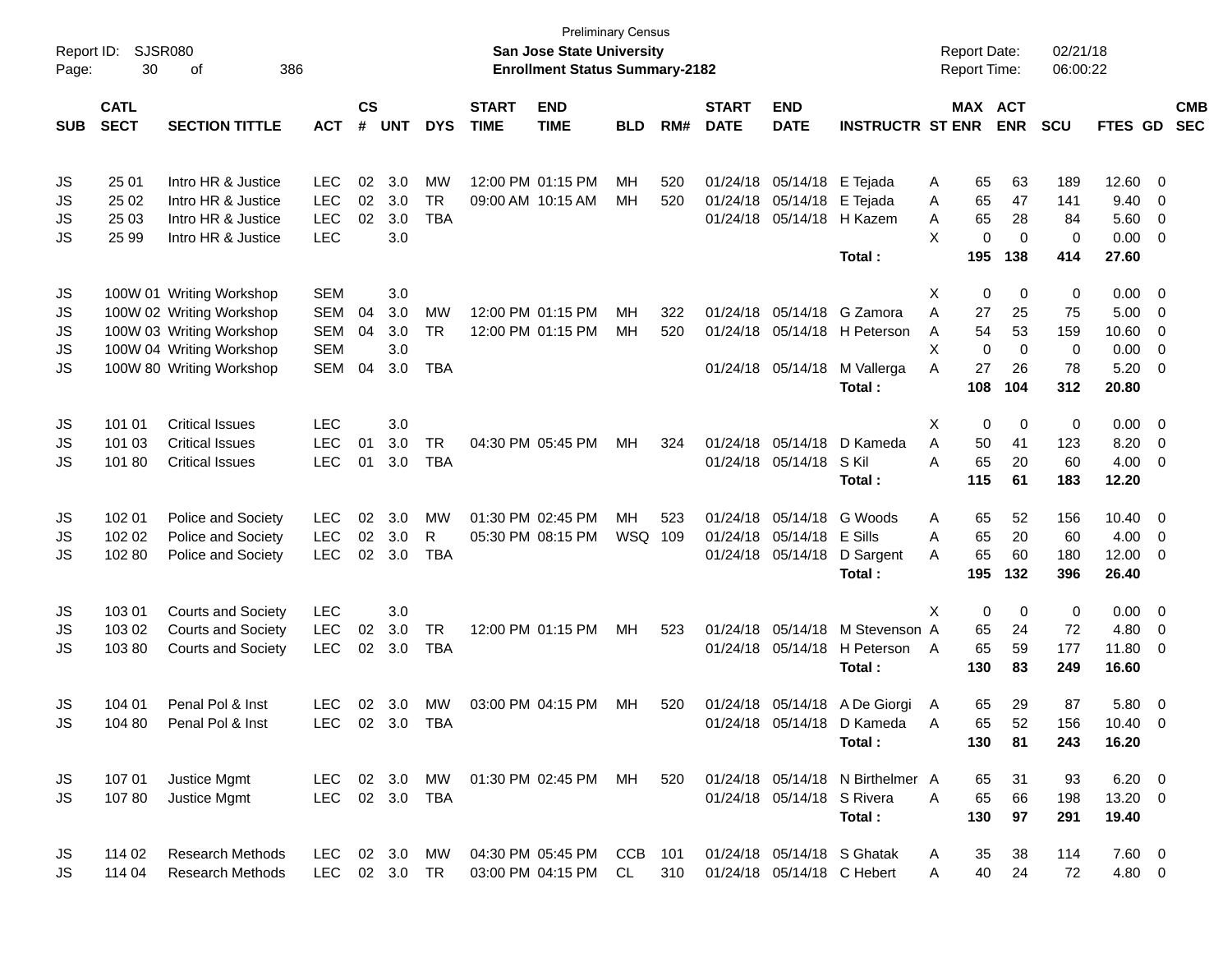| Report ID:<br>Page: | 31                         | <b>SJSR080</b><br>386<br>οf                                 |                          |                    |                  |            |                             | <b>Preliminary Census</b><br>San Jose State University<br><b>Enrollment Status Summary-2182</b> |            |     |                             |                                                 |                                                                      | <b>Report Date:</b><br>Report Time: |                                     | 02/21/18<br>06:00:22 |                               |                                                    |                          |
|---------------------|----------------------------|-------------------------------------------------------------|--------------------------|--------------------|------------------|------------|-----------------------------|-------------------------------------------------------------------------------------------------|------------|-----|-----------------------------|-------------------------------------------------|----------------------------------------------------------------------|-------------------------------------|-------------------------------------|----------------------|-------------------------------|----------------------------------------------------|--------------------------|
| <b>SUB</b>          | <b>CATL</b><br><b>SECT</b> | <b>SECTION TITTLE</b>                                       | <b>ACT</b>               | $\mathsf{cs}$<br># | <b>UNT</b>       | <b>DYS</b> | <b>START</b><br><b>TIME</b> | <b>END</b><br><b>TIME</b>                                                                       | <b>BLD</b> | RM# | <b>START</b><br><b>DATE</b> | <b>END</b><br><b>DATE</b>                       | <b>INSTRUCTR ST ENR</b>                                              |                                     | MAX ACT<br><b>ENR</b>               | SCU                  | FTES GD                       |                                                    | <b>CMB</b><br><b>SEC</b> |
| JS<br>JS            | 114 05<br>114 06           | <b>Research Methods</b><br><b>Research Methods</b>          | <b>LEC</b><br><b>LEC</b> | 02                 | 3.0<br>3.0       | <b>MW</b>  | 10:30 AM 11:45 AM           |                                                                                                 | <b>BBC</b> | 205 |                             | 01/24/18 05/14/18                               | <b>B</b> Westlake                                                    | A<br>X                              | 35<br>32<br>$\mathbf 0$<br>$\Omega$ | 96<br>$\mathbf 0$    | 6.40<br>0.00                  | $\overline{\mathbf{0}}$<br>$\overline{0}$          |                          |
| JS                  | 114 80                     | <b>Research Methods</b>                                     | <b>LEC</b>               | $02\,$             | 3.0              | <b>TBA</b> |                             |                                                                                                 |            |     |                             | 01/24/18 05/14/18                               | M Schlegel<br>Total:                                                 | A<br>145                            | 35<br>31<br>125                     | 93<br>375            | 6.20<br>25.00                 | 0                                                  |                          |
| JS                  | 117 01                     | QuaL Resrch Mds                                             | <b>LEC</b>               | 02                 | 3.0              | MW         |                             | 03:00 PM 04:15 PM                                                                               | CL.        | 302 |                             | 01/24/18 05/14/18                               | E Adams<br>Total:                                                    | Α                                   | 35<br>10<br>35<br>10                | 30<br>30             | $2.00 \t 0$<br>2.00           |                                                    |                          |
| JS                  | 121 01                     | Media and Justice                                           | <b>LEC</b>               | 02                 | 3.0              | W          |                             | 06:00 PM 08:45 PM                                                                               | MH         | 520 |                             | 01/24/18 05/14/18                               | K Lynch<br>Total:                                                    | Α                                   | 65<br>22<br>65<br>22                | 66<br>66             | $4.40 \quad 0$<br>4.40        |                                                    |                          |
| JS<br>JS            | 123 01<br>123 02           | Terrorism & Security<br>Terrorism & Security                | <b>LEC</b><br><b>LEC</b> | 02                 | 3.0<br>3.0       | <b>TR</b>  |                             | 03:00 PM 04:15 PM                                                                               | <b>BBC</b> | 204 |                             | 01/24/18 05/14/18                               | S Ghatak<br>Total:                                                   | х<br>A                              | 0<br>0<br>65<br>20<br>65<br>20      | 0<br>60<br>60        | 0.00<br>4.00<br>4.00          | $\overline{\mathbf{0}}$<br>$\overline{\mathbf{0}}$ |                          |
| JS                  | 127 01                     | Imm and Justice                                             | <b>LEC</b>               |                    | 3.0              |            |                             |                                                                                                 |            |     |                             |                                                 | Total:                                                               | X                                   | 0<br>0<br>$\bf{0}$<br>$\bf{0}$      | 0<br>0               | $0.00 \t 0$<br>0.00           |                                                    |                          |
| JS                  | 128 01                     | Punishment, Cult an LEC                                     |                          | 02                 | 3.0              | MW         |                             | 10:30 AM 11:45 AM                                                                               | MH         | 523 |                             | 01/24/18 05/14/18                               | A De Giorgi<br>Total:                                                | A                                   | 32<br>65<br>65<br>32                | 96<br>96             | $6.40 \quad 0$<br>6.40        |                                                    |                          |
| JS                  | 129 01                     | Intl Crime & Dev                                            | <b>LEC</b>               |                    | 3.0              |            |                             |                                                                                                 |            |     |                             |                                                 | Total:                                                               | X                                   | 0<br>0<br>$\bf{0}$<br>$\bf{0}$      | 0<br>0               | $0.00 \t 0$<br>0.00           |                                                    |                          |
| JS<br>JS            | 130 01<br>130 02           | Sex & Justice<br>Sex & Justice                              | <b>LEC</b><br><b>LEC</b> | 02                 | 3.0<br>3.0       | TR         |                             | 06:00 PM 07:15 PM                                                                               | MH         | 323 |                             | 01/24/18 05/14/18                               | E Kinney<br>Total:                                                   | X<br>Α                              | 0<br>0<br>35<br>14<br>35<br>14      | 0<br>42<br>42        | 0.00<br>2.80<br>2.80          | $\overline{\mathbf{0}}$<br>$\overline{\mathbf{0}}$ |                          |
| JS                  | 131 01                     | Intervntn/Mediatn                                           | <b>LEC</b>               | 02                 | 3.0              | TR         |                             | 07:30 AM 08:45 AM                                                                               | <b>MH</b>  | 523 |                             | 01/24/18 05/14/18                               | V Montelongo A<br>Total:                                             |                                     | 65<br>15<br>65<br>15                | 45<br>45             | $3.00 \ 0$<br>3.00            |                                                    |                          |
| JS<br>JS            | 132 01<br>132 80           | Race Gender Inequali LEC 02 3.0<br>Race Gender Inequali LEC |                          |                    | 02 3.0           | MW<br>TBA  |                             | 01:30 PM 02:45 PM                                                                               | HB.        | 106 |                             |                                                 | 01/24/18 05/14/18 J DiSalvo<br>01/24/18 05/14/18 A Colbert<br>Total: | A<br>Α<br>132                       | 44<br>45<br>88<br>83<br>128         | 135<br>249<br>384    | 9.00<br>16.60 0<br>25.60      | $\overline{\phantom{0}}$                           |                          |
| JS<br>JS            | 136 01<br>136 80           | Famly & Comm ViolencLEC<br>Famly & Comm ViolencLEC          |                          |                    | 02 3.0<br>02 3.0 | TBA<br>TBA |                             |                                                                                                 |            |     |                             | 01/24/18 05/14/18<br>01/24/18 05/14/18 M Lowell | Total:                                                               | A<br>Α                              | 21<br>44<br>41<br>44<br>62<br>88    | 63<br>123<br>186     | $4.20 \ 0$<br>8.20 0<br>12.40 |                                                    |                          |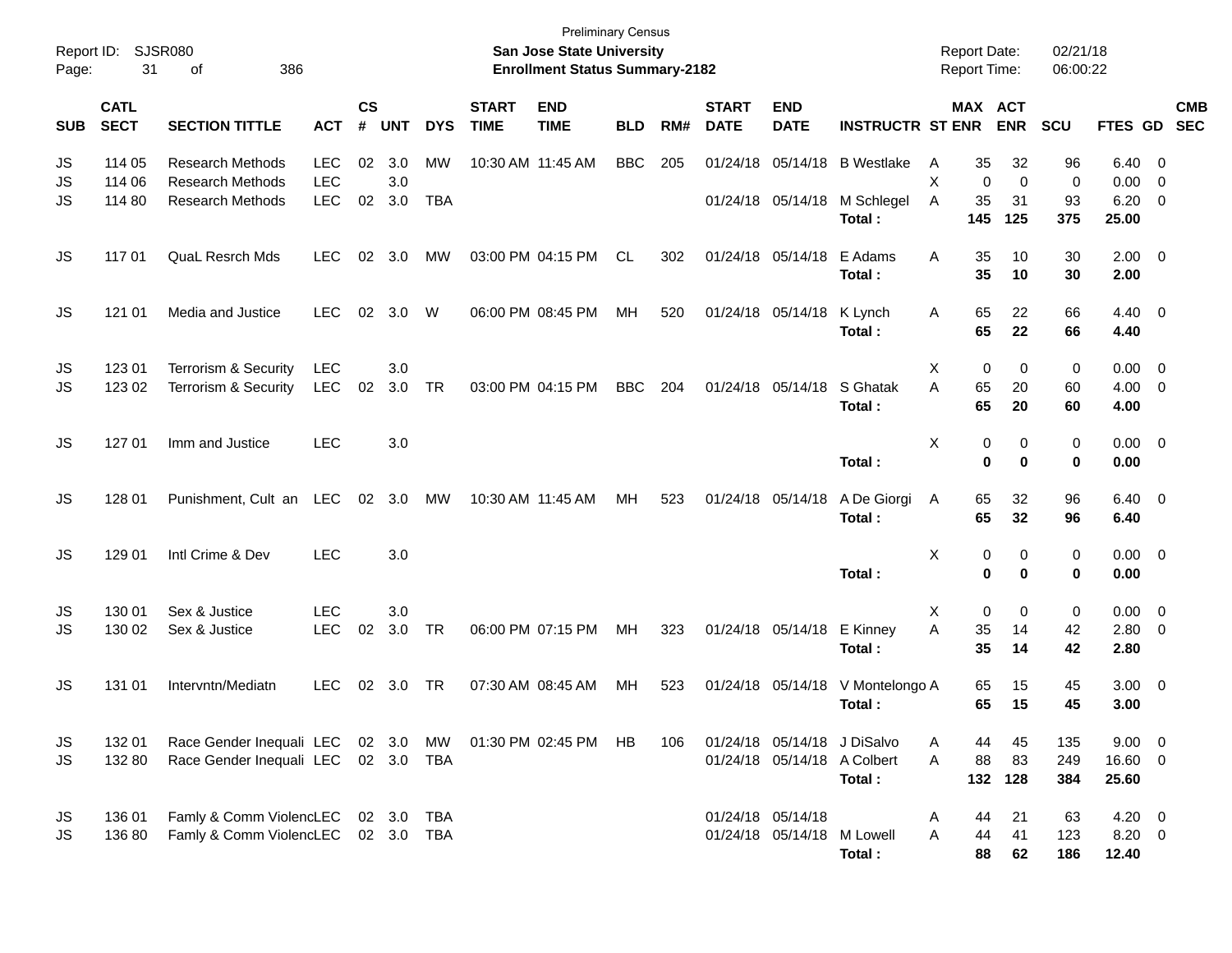| Report ID:<br>Page: | 32                         | <b>SJSR080</b><br>386<br>οf        |                          |                |            |                           |                             | <b>Preliminary Census</b><br>San Jose State University<br><b>Enrollment Status Summary-2182</b> |                 |            |                             |                                               |                                | <b>Report Date:</b><br>Report Time: |                              | 02/21/18<br>06:00:22 |               |                     |            |
|---------------------|----------------------------|------------------------------------|--------------------------|----------------|------------|---------------------------|-----------------------------|-------------------------------------------------------------------------------------------------|-----------------|------------|-----------------------------|-----------------------------------------------|--------------------------------|-------------------------------------|------------------------------|----------------------|---------------|---------------------|------------|
| <b>SUB</b>          | <b>CATL</b><br><b>SECT</b> | <b>SECTION TITTLE</b>              | <b>ACT</b>               | <b>CS</b><br># | <b>UNT</b> | <b>DYS</b>                | <b>START</b><br><b>TIME</b> | <b>END</b><br><b>TIME</b>                                                                       | <b>BLD</b>      | RM#        | <b>START</b><br><b>DATE</b> | <b>END</b><br><b>DATE</b>                     | <b>INSTRUCTR ST ENR</b>        |                                     | <b>MAX ACT</b><br><b>ENR</b> | SCU                  | FTES GD SEC   |                     | <b>CMB</b> |
| JS                  | 13780                      | Collaborative Respon LEC           |                          | 02             | 3.0        |                           |                             |                                                                                                 |                 |            |                             | 01/24/18 05/14/18                             |                                | х<br>0                              | 0                            | 0                    | 0.00          | $\overline{0}$      |            |
| JS                  | 13782                      | Collaborative Respon LEC           |                          |                | 3.0        |                           |                             |                                                                                                 |                 |            |                             |                                               |                                | X<br>0                              | 0                            | 0                    | 0.00          | $\overline{0}$      |            |
|                     |                            |                                    |                          |                |            |                           |                             |                                                                                                 |                 |            |                             |                                               | Total:                         | $\bf{0}$                            | 0                            | $\mathbf 0$          | 0.00          |                     |            |
| JS                  | 140 01                     | <b>RCP</b>                         | LEC.                     | 02             | 3.0        | <b>TR</b>                 |                             | 03:00 PM 04:15 PM                                                                               | МH              | 523        |                             | 01/24/18 05/14/18                             | M Stevenson A                  | 20                                  | 21                           | 63                   | 4.20          | $\overline{0}$      |            |
|                     |                            |                                    |                          |                |            |                           |                             |                                                                                                 |                 |            |                             |                                               | Total:                         | 20                                  | 21                           | 63                   | 4.20          |                     |            |
| JS                  | 141 01                     | <b>RCP Representation</b>          | <b>SUP</b>               | 36             | 3.0        | <b>TR</b>                 |                             | 04:30 PM 05:45 PM                                                                               | МH              | 523        |                             | 01/24/18 05/14/18                             | M Stevenson A                  | 10                                  | 10                           | 30                   | $2.00 \t 0$   |                     |            |
|                     |                            |                                    |                          |                |            |                           |                             |                                                                                                 |                 |            |                             |                                               | Total:                         | 10                                  | 10                           | 30                   | 2.00          |                     |            |
|                     |                            |                                    |                          |                |            |                           |                             |                                                                                                 |                 |            |                             |                                               |                                |                                     |                              |                      |               |                     |            |
| JS                  | 142 01<br>142 02           | <b>RCP ASCI</b><br><b>RCP ASCI</b> | <b>SUP</b><br><b>SUP</b> | 36             | 3.0<br>3.0 | <b>TBA</b>                |                             |                                                                                                 |                 |            |                             | 01/24/18 05/14/18 N Jolly                     |                                | 0<br>Χ<br>A<br>15                   | 0<br>10                      | 0<br>30              | 0.00<br>2.00  | 0<br>- 0            |            |
| JS                  |                            |                                    |                          |                |            |                           |                             |                                                                                                 |                 |            |                             |                                               | Total:                         | 15                                  | 10                           | 30                   | 2.00          |                     |            |
|                     |                            |                                    |                          |                |            |                           |                             |                                                                                                 |                 |            |                             |                                               |                                |                                     |                              |                      |               |                     |            |
| JS                  | 143 01                     | Evidence & Proced                  | <b>LEC</b>               | 02             | 3.0        | <b>TR</b>                 |                             | 01:30 PM 02:45 PM                                                                               | MН              | 520        |                             |                                               | 01/24/18 05/14/18 H Peterson   | 65<br>A                             | 62                           | 186                  | $12.40 \t 0$  |                     |            |
|                     |                            |                                    |                          |                |            |                           |                             |                                                                                                 |                 |            |                             |                                               | Total:                         | 65                                  | 62                           | 186                  | 12.40         |                     |            |
| JS                  | 144 01                     | <b>Criminal Law</b>                | LEC.                     | 02             | 3.0        | <b>TR</b>                 |                             | 10:30 AM 11:45 AM                                                                               | MН              | 520        |                             |                                               | 01/24/18 05/14/18 H Peterson   | 65<br>A                             | 50                           | 150                  | $10.00 \t 0$  |                     |            |
|                     |                            |                                    |                          |                |            |                           |                             |                                                                                                 |                 |            |                             |                                               | Total:                         | 65                                  | 50                           | 150                  | 10.00         |                     |            |
|                     |                            |                                    |                          |                |            |                           |                             |                                                                                                 |                 |            |                             |                                               |                                |                                     |                              |                      |               |                     |            |
| JS                  | 151 01                     | Crim Theory                        | <b>LEC</b>               | 02             | 3.0        | MW                        |                             | 03:00 PM 04:15 PM                                                                               | MН              | 523        |                             | 01/24/18 05/14/18                             | C Vera Sanch A                 | 65                                  | 62                           | 186                  | 12.40         | $\overline{0}$      |            |
| JS<br><b>JS</b>     | 151 02<br>151 03           | Crim Theory                        | <b>LEC</b><br><b>LEC</b> | 02<br>02       | 3.0<br>3.0 | <b>TR</b><br>$\mathsf{R}$ |                             | 07:30 AM 08:45 AM<br>04:30 PM 07:15 PM                                                          | <b>MH</b><br>МH | 520<br>520 |                             | 01/24/18 05/14/18<br>01/24/18 05/14/18 Y Baba | D Kameda                       | 65<br>A<br>45<br>A                  | 55<br>14                     | 165<br>42            | 11.00<br>2.80 | 0<br>$\overline{0}$ |            |
|                     |                            | Crim Theory                        |                          |                |            |                           |                             |                                                                                                 |                 |            |                             |                                               | Total:                         | 175                                 | 131                          | 393                  | 26.20         |                     |            |
|                     |                            |                                    |                          |                |            |                           |                             |                                                                                                 |                 |            |                             |                                               |                                |                                     |                              |                      |               |                     |            |
| JS                  | 152 01                     | Juv Delinquency                    | <b>LEC</b>               | 02             | 3.0        | <b>MW</b>                 |                             | 04:30 PM 05:45 PM                                                                               | MН              | 520        |                             | 01/24/18 05/14/18 S Rivera                    |                                | 65<br>A                             | 37                           | 111                  | 7.40          | $\overline{0}$      |            |
| JS                  | 152 02                     | Juv Delinquency                    | <b>LEC</b>               | 02             | 3.0        | <b>TR</b>                 |                             | 09:00 AM 10:15 AM                                                                               | MН              | 523        |                             | 01/24/18 05/14/18 C Hebert                    |                                | 65<br>A                             | 17                           | 51                   | 3.40          | 0                   |            |
| JS                  | 152 03                     | Juv Delinquency                    | <b>LEC</b>               | 02             | 3.0        | <b>TR</b>                 |                             | 10:30 AM 11:45 AM                                                                               | MH              | 523        |                             | 01/24/18 05/14/18 C Hebert                    |                                | 65<br>A                             | 23                           | 69                   | 4.60          | 0                   |            |
| <b>JS</b>           | 152 80                     | Juv Delinquency                    | <b>LEC</b>               | 02             | 3.0        | <b>TBA</b>                |                             |                                                                                                 |                 |            |                             | 01/24/18 05/14/18 S Rivera                    |                                | 65<br>A                             | 61                           | 183                  | 12.20         | $\overline{0}$      |            |
|                     |                            |                                    |                          |                |            |                           |                             |                                                                                                 |                 |            |                             |                                               | Total :                        | 260                                 | 138                          | 414                  | 27.60         |                     |            |
| <b>JS</b>           | 15301                      | Crime/Life course                  | <b>LEC</b>               |                | 3.0        |                           |                             |                                                                                                 |                 |            |                             |                                               |                                | X<br>0                              | 0                            | 0                    | $0.00 \t 0$   |                     |            |
|                     |                            |                                    |                          |                |            |                           |                             |                                                                                                 |                 |            |                             |                                               | Total:                         | 0                                   | $\bf{0}$                     | 0                    | 0.00          |                     |            |
| JS                  | 155 01                     | Victimology                        | <b>LEC</b>               |                | $3.0\,$    |                           |                             |                                                                                                 |                 |            |                             |                                               |                                | X.<br>0                             | 0                            | 0                    | $0.00 \t 0$   |                     |            |
| JS                  | 155 02                     | Victimology                        | LEC                      | 02             | 3.0        | TR                        |                             | 03:00 PM 04:15 PM SH                                                                            |                 | 242        |                             |                                               | 01/24/18 05/14/18 N Birthelmer | $\overline{A}$<br>40                | 24                           | 72                   | 4.80 0        |                     |            |
| <b>JS</b>           | 155 03                     | Victimology                        | LEC                      |                | 3.0        |                           |                             |                                                                                                 |                 |            |                             |                                               |                                | X<br>0                              | $\pmb{0}$                    | $\mathbf 0$          | $0.00 \t 0$   |                     |            |
|                     |                            |                                    |                          |                |            |                           |                             |                                                                                                 |                 |            |                             |                                               | Total:                         | 40                                  | 24                           | 72                   | 4.80          |                     |            |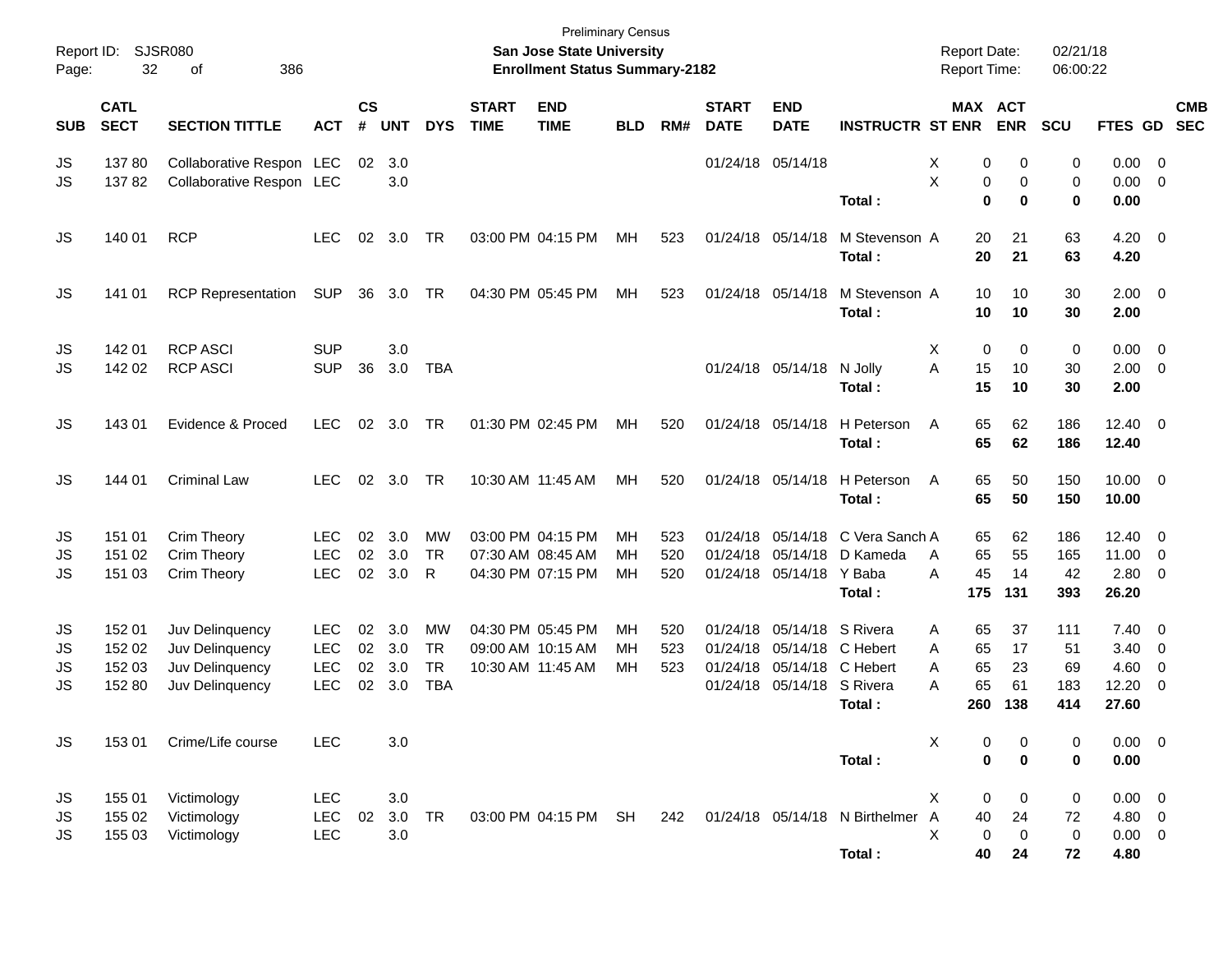| Page:                | Report ID: SJSR080<br>33             | 386<br>of                                                                    |                                                      |                      |                             |                                                      |                             | San Jose State University<br><b>Enrollment Status Summary-2182</b> | <b>Preliminary Census</b> |              |                             |                                                                                     |                                                                                             | <b>Report Date:</b><br><b>Report Time:</b> |                                            |                             | 02/21/18<br>06:00:22           |                                       |                                                                                                          |            |
|----------------------|--------------------------------------|------------------------------------------------------------------------------|------------------------------------------------------|----------------------|-----------------------------|------------------------------------------------------|-----------------------------|--------------------------------------------------------------------|---------------------------|--------------|-----------------------------|-------------------------------------------------------------------------------------|---------------------------------------------------------------------------------------------|--------------------------------------------|--------------------------------------------|-----------------------------|--------------------------------|---------------------------------------|----------------------------------------------------------------------------------------------------------|------------|
| <b>SUB</b>           | <b>CATL</b><br><b>SECT</b>           | <b>SECTION TITTLE</b>                                                        | <b>ACT</b>                                           | $\mathsf{cs}$<br>#   | <b>UNT</b>                  | <b>DYS</b>                                           | <b>START</b><br><b>TIME</b> | <b>END</b><br><b>TIME</b>                                          | <b>BLD</b>                | RM#          | <b>START</b><br><b>DATE</b> | <b>END</b><br><b>DATE</b>                                                           | <b>INSTRUCTR ST ENR</b>                                                                     | MAX ACT                                    |                                            | <b>ENR</b>                  | <b>SCU</b>                     | FTES GD SEC                           |                                                                                                          | <b>CMB</b> |
| JS                   | 156 01                               | Gngs, Crim & Just                                                            | <b>LEC</b>                                           | 02                   | 3.0                         | МW                                                   |                             | 12:00 PM 01:15 PM                                                  | <b>SH</b>                 | 313          |                             | 01/24/18 05/14/18                                                                   | G Woods<br>Total:                                                                           | Α                                          | 40<br>40                                   | 40<br>40                    | 120<br>120                     | 8.00<br>8.00                          | $\overline{\mathbf{0}}$                                                                                  |            |
| JS                   | 158 80                               | <b>Prison Community</b>                                                      | <b>LEC</b>                                           |                      | 02 3.0                      | TBA                                                  |                             |                                                                    |                           |              |                             | 01/24/18 05/14/18                                                                   | M Schlegel<br>Total:                                                                        | A                                          | 65<br>65                                   | 59<br>59                    | 177<br>177                     | 11.80 0<br>11.80                      |                                                                                                          |            |
| JS                   | 16180                                | Intro Cybercrime                                                             | <b>LEC</b>                                           | 01                   | 3.0                         | TBA                                                  |                             |                                                                    |                           |              |                             | 01/24/18 05/14/18                                                                   | <b>B</b> Westlake<br>Total:                                                                 | A                                          | 65<br>65                                   | 42<br>42                    | 126<br>126                     | 8.55 3<br>8.55                        |                                                                                                          |            |
| JS<br>JS<br>JS<br>JS | 171 02<br>171 03<br>17180<br>17181   | <b>HR</b> and Justice<br>HR and Justice<br>HR and Justice<br>HR and Justice  | <b>LEC</b><br><b>LEC</b><br><b>LEC</b><br><b>LEC</b> | 02<br>02<br>02       | 3.0<br>3.0<br>3.0<br>02 3.0 | <b>TR</b><br><b>TR</b><br><b>TBA</b><br><b>TBA</b>   |                             | 12:00 PM 01:15 PM<br>03:00 PM 04:15 PM                             | CL.<br><b>DMH</b>         | 310<br>- 161 |                             | 01/24/18 05/14/18<br>01/24/18 05/14/18<br>01/24/18 05/14/18<br>01/24/18 05/14/18    | E Tejada<br>E Kinney<br>R Abusaad<br>L Buckingham A<br>Total:                               | A<br>Α<br>A                                | 44<br>44<br>44<br>44<br>176                | 43<br>27<br>43<br>44<br>157 | 129<br>81<br>129<br>132<br>471 | 8.60<br>5.40<br>8.60<br>8.80<br>31.40 | - 0<br>$\overline{0}$<br>$\overline{0}$<br>$\overline{\mathbf{0}}$                                       |            |
| JS                   | 172 01                               | Human Trafficking                                                            | <b>LEC</b>                                           |                      | 3.0                         |                                                      |                             |                                                                    |                           |              |                             |                                                                                     | Total:                                                                                      | Χ                                          | 0<br>0                                     | 0<br>$\bf{0}$               | 0<br>$\mathbf 0$               | $0.00 \t 0$<br>0.00                   |                                                                                                          |            |
| JS                   | 173 01                               | <b>Borders and Conflict</b>                                                  | <b>LEC</b>                                           |                      | 3.0                         |                                                      |                             |                                                                    |                           |              |                             |                                                                                     | Total:                                                                                      | X                                          | 0<br>0                                     | 0<br>0                      | 0<br>$\mathbf 0$               | $0.00 \t 0$<br>0.00                   |                                                                                                          |            |
| JS                   | 179 01                               | HR Pract and Sem                                                             | <b>LEC</b>                                           | 02                   | 3.0                         | TR                                                   |                             | 04:30 PM 05:45 PM                                                  | DBH                       | 225          |                             | 01/24/18 05/14/18                                                                   | E Kinney<br>Total:                                                                          | Α                                          | 27<br>27                                   | 23<br>23                    | 69<br>69                       | $4.60 \ 0$<br>4.60                    |                                                                                                          |            |
| JS<br>JS<br>JS       | 180 01<br>180 03<br>180 04           | <b>Indiv Studies</b><br><b>Indiv Studies</b><br><b>Indiv Studies</b>         | <b>SUP</b><br><b>SUP</b><br><b>SUP</b>               | 36<br>36<br>36       | 1.0<br>3.0<br>3.0           | <b>TBA</b><br><b>TBA</b><br><b>TBA</b>               |                             |                                                                    |                           |              |                             | 01/24/18 05/14/18<br>01/24/18 05/14/18<br>01/24/18 05/14/18                         | J Lee<br>J Lee<br>M Juno<br>Total:                                                          | Α<br>A<br>A                                | 2<br>$\overline{2}$<br>$\overline{c}$<br>6 | 3<br>6<br>14<br>23          | 3<br>18<br>42<br>63            | 0.20<br>1.20<br>2.80<br>4.20          | $\overline{\mathbf{0}}$<br>$\overline{\mathbf{0}}$<br>$\overline{\mathbf{0}}$                            |            |
| JS<br>JS<br>JS       | 181 01<br>181 02<br>181 03           | Internship in JS<br>Internship in JS<br>Internship in JS                     | <b>SUP</b><br><b>SUP</b><br><b>SUP</b>               | 36<br>36             | 36 3.0<br>3.0<br>3.0        | TBA<br><b>TBA</b><br><b>TBA</b>                      |                             |                                                                    |                           |              |                             | 01/24/18 05/14/18 E Adams<br>01/24/18 05/14/18 Y Baba<br>01/24/18 05/14/18 S Bolton |                                                                                             | Α<br>Α<br>A                                | 10<br>10<br>10                             | 9<br>11<br>10               | 27<br>33<br>30                 | 1.80<br>2.20<br>2.00                  | $\overline{\mathbf{0}}$<br>0<br>- 0                                                                      |            |
| JS<br>JS<br>JS<br>JS | 181 04<br>181 05<br>181 06<br>181 07 | Internship in JS<br>Internship in JS<br>Internship in JS<br>Internship in JS | <b>SUP</b><br><b>SUP</b><br><b>SUP</b><br><b>SUP</b> | 36<br>36<br>36<br>36 | 3.0<br>3.0<br>3.0<br>3.0    | <b>TBA</b><br><b>TBA</b><br><b>TBA</b><br><b>TBA</b> |                             |                                                                    |                           |              |                             | 01/24/18 05/14/18 C Hebert                                                          | 01/24/18 05/14/18 A De Giorgi<br>01/24/18 05/14/18 S Ghatak<br>01/24/18 05/14/18 J Halushka | A<br>Α<br>A<br>Α                           | 10<br>10<br>10<br>10                       | 11<br>10<br>13<br>11        | 33<br>30<br>39<br>33           | 2.20<br>2.00<br>2.60<br>2.20          | $\overline{\mathbf{0}}$<br>$\overline{\mathbf{0}}$<br>$\overline{\mathbf{0}}$<br>$\overline{\mathbf{0}}$ |            |
| JS<br>JS<br>JS       | 181 08<br>181 09<br>181 10           | Internship in JS<br>Internship in JS<br>Internship in JS                     | <b>SUP</b><br><b>SUP</b><br><b>SUP</b>               | 36<br>36             | 3.0<br>3.0<br>3.0           | <b>TBA</b><br><b>TBA</b>                             |                             |                                                                    |                           |              |                             | 01/24/18 05/14/18 S Kil<br>01/24/18 05/14/18 E Kinney                               |                                                                                             | Α<br>A<br>X                                | 10<br>10<br>0                              | $\overline{7}$<br>10<br>0   | 21<br>30<br>0                  | 1.40<br>$2.00 \t 0$<br>$0.00 \t 0$    | $\overline{\mathbf{0}}$                                                                                  |            |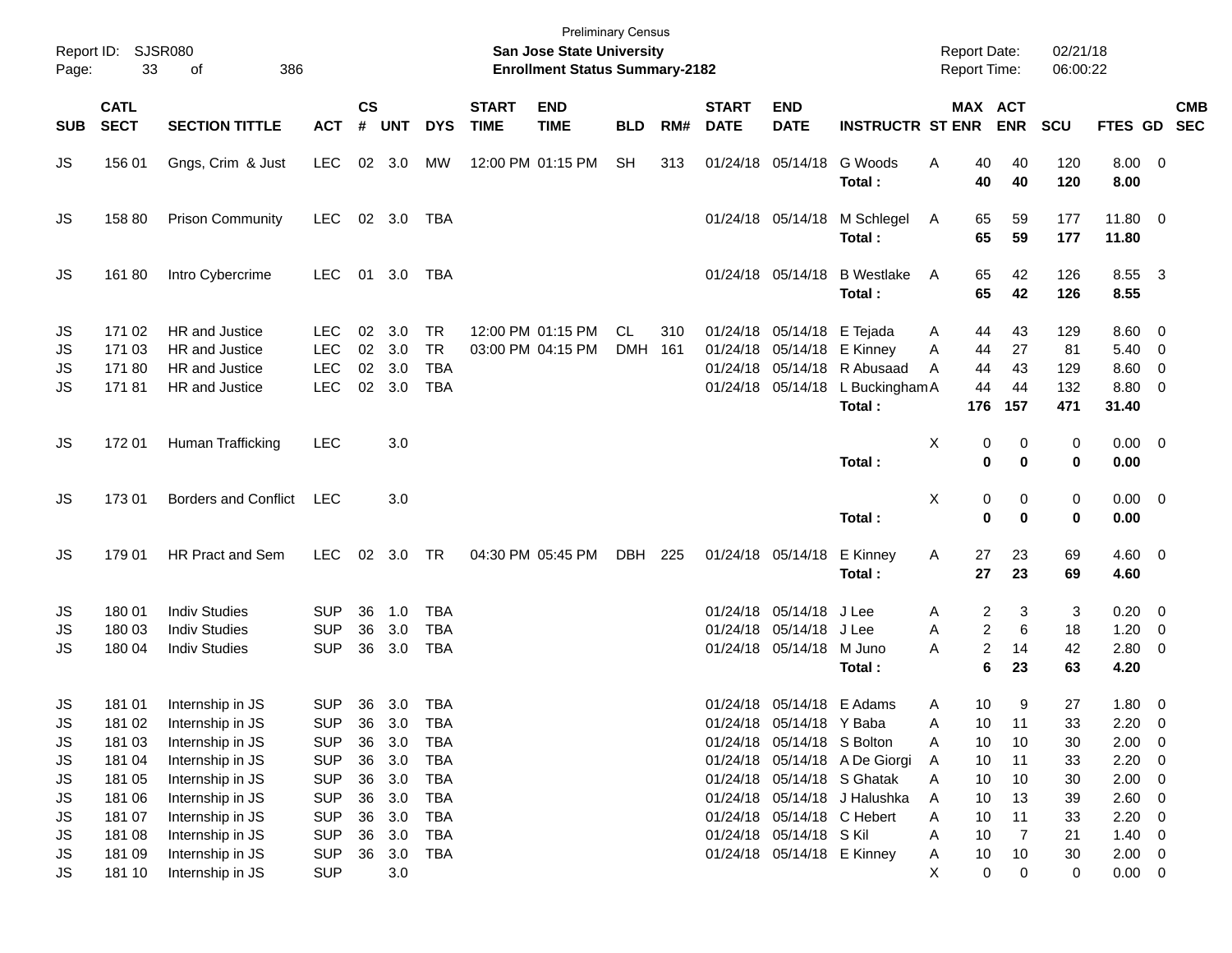| Report ID:<br>Page: | 34                         | SJSR080<br>386<br>оf          |            |                    |            |            |                             | <b>Preliminary Census</b><br><b>San Jose State University</b><br><b>Enrollment Status Summary-2182</b> |            |     |                             |                           |                                  |              | <b>Report Date:</b><br><b>Report Time:</b> |                | 02/21/18<br>06:00:22 |                |                         |                          |
|---------------------|----------------------------|-------------------------------|------------|--------------------|------------|------------|-----------------------------|--------------------------------------------------------------------------------------------------------|------------|-----|-----------------------------|---------------------------|----------------------------------|--------------|--------------------------------------------|----------------|----------------------|----------------|-------------------------|--------------------------|
| <b>SUB</b>          | <b>CATL</b><br><b>SECT</b> | <b>SECTION TITTLE</b>         | <b>ACT</b> | $\mathsf{cs}$<br># | <b>UNT</b> | <b>DYS</b> | <b>START</b><br><b>TIME</b> | <b>END</b><br><b>TIME</b>                                                                              | <b>BLD</b> | RM# | <b>START</b><br><b>DATE</b> | <b>END</b><br><b>DATE</b> | <b>INSTRUCTR ST ENR</b>          |              | MAX ACT                                    | <b>ENR</b>     | <b>SCU</b>           | FTES GD        |                         | <b>CMB</b><br><b>SEC</b> |
| JS                  | 181 11                     | Internship in JS              | <b>SUP</b> | 36                 | 3.0        | <b>TBA</b> |                             |                                                                                                        |            |     | 01/24/18                    | 05/14/18                  | Y Yuan                           | Α            | 10                                         | 9              | 27                   | 1.80           | 0                       |                          |
| JS                  | 181 12                     | Internship in JS              | <b>SUP</b> | 36                 | 6.0        | <b>TBA</b> |                             |                                                                                                        |            |     | 01/24/18                    | 05/14/18                  | E Adams                          | A            | $\overline{c}$                             | $\mathbf 1$    | 6                    | 0.40           | - 0                     |                          |
| JS                  | 181 13                     | Internship in JS              | <b>SUP</b> | 36                 | 6.0        | <b>TBA</b> |                             |                                                                                                        |            |     | 01/24/18                    | 05/14/18                  | S Kil                            | A            | 5                                          | $\overline{1}$ | 6                    | 0.40           | - 0                     |                          |
|                     |                            |                               |            |                    |            |            |                             |                                                                                                        |            |     |                             |                           | Total:                           |              | 107                                        | 103            | 315                  | 21.00          |                         |                          |
| JS                  | 184 01                     | Directed Reading              | <b>SUP</b> |                    | 1.0        |            |                             |                                                                                                        |            |     |                             |                           |                                  | Χ            | 0                                          | 0              | 0                    | 0.00           | 0                       |                          |
| JS                  | 184 02                     | Directed Reading              | <b>SUP</b> | 36                 | 3.0        | <b>TBA</b> |                             |                                                                                                        |            |     | 01/24/18                    | 05/14/18                  | E Adams                          | A            | 2                                          | 2              | 6                    | 0.40           | - 0                     |                          |
| JS                  | 184 03                     | <b>Directed Reading</b>       | <b>SUP</b> | 36                 | 3.0        | <b>TBA</b> |                             |                                                                                                        |            |     |                             | 01/24/18 05/14/18         | C Hebert                         | A            | 2                                          | $\mathbf{1}$   | 3                    | 0.20           | 0                       |                          |
|                     |                            |                               |            |                    |            |            |                             |                                                                                                        |            |     |                             |                           | Total:                           |              | 4                                          | 3              | 9                    | 0.60           |                         |                          |
| JS                  | 185 05                     | <b>Special Topics</b>         | <b>LEC</b> | 03                 | 3.0        | W          |                             | 03:00 PM 05:45 PM                                                                                      | CL.        | 306 | 01/24/18                    | 05/14/18                  | S Martinek                       | A            | 25                                         | 9              | 27                   | 1.80           | $\overline{\mathbf{0}}$ |                          |
|                     |                            |                               |            |                    |            |            |                             |                                                                                                        |            |     |                             |                           | Total:                           |              | 25                                         | 9              | 27                   | 1.80           |                         |                          |
| JS                  | 18901                      | Sen Sem Cont Prob             | <b>SEM</b> | 05                 | 3.0        | <b>MW</b>  |                             | 03:00 PM 04:15 PM                                                                                      | IS         | 215 | 01/24/18                    | 05/14/18                  | G Woods                          | A            | 27                                         | 28             | 84                   | 5.60           | - 0                     |                          |
| JS                  | 18902                      | Sen Sem Cont Prob             | <b>SEM</b> | 05                 | 3.0        | <b>TR</b>  |                             | 09:00 AM 10:15 AM                                                                                      | <b>DBH</b> | 225 | 01/24/18                    | 05/14/18                  | J Halushka                       | A            | 27                                         | 29             | 87                   | 5.80           | 0                       |                          |
| JS                  | 18903                      | Sen Sem Cont Prob             | <b>SEM</b> | 05                 | 3.0        | <b>TR</b>  |                             | 01:30 PM 02:45 PM                                                                                      | MH         | 322 | 01/24/18                    | 05/14/18                  | D Kameda                         | A            | 27                                         | 23             | 69                   | 4.60           | 0                       |                          |
| JS                  | 18904                      | Sen Sem Cont Prob             | <b>SEM</b> |                    | 3.0        |            |                             |                                                                                                        |            |     |                             |                           |                                  | X            | 0                                          | $\mathbf 0$    | 0                    | 0.00           | 0                       |                          |
| JS                  | 18905                      | Sen Sem Cont Prob             | <b>SEM</b> | 05                 | 3.0        | <b>TR</b>  |                             | 03:00 PM 04:15 PM                                                                                      | MH         | 526 | 01/24/18                    | 05/14/18                  | S Kil                            | A            | 27                                         | 19             | 57                   | 3.80           | 0                       |                          |
| <b>JS</b>           | 189 07                     | Sen Sem Cont Prob             | <b>SEM</b> | 05                 | 3.0        | W          |                             | 04:30 PM 07:15 PM                                                                                      | <b>DH</b>  | 243 |                             | 01/24/18 05/14/18         | A De Giorgi<br>Total:            | A            | 27<br>135                                  | 31<br>130      | 93<br>390            | 6.20<br>26.00  | 0                       |                          |
|                     |                            |                               |            |                    |            |            |                             |                                                                                                        |            |     |                             |                           |                                  |              |                                            |                |                      |                |                         |                          |
| JS                  | 203 01                     | Sem Stats Just                | SEM        | 05                 | 3.0        | M          |                             | 04:30 PM 07:15 PM                                                                                      | MH         | 526 |                             | 01/24/18 05/14/18         | Y Yuan                           | A            | 15                                         | 6              | 18                   | 1.50           | - 6                     |                          |
|                     |                            |                               |            |                    |            |            |                             |                                                                                                        |            |     |                             |                           | Total:                           |              | 15                                         | 6              | 18                   | 1.50           |                         |                          |
| JS                  | 209 01                     | Sem Pol & Soc Contro SEM      |            |                    | 06 3.0     | W          |                             | 04:30 PM 07:15 PM                                                                                      | MH         | 526 |                             | 01/24/18 05/14/18         | C Vera Sanch A                   |              | 15                                         | 4              | 12                   | 1.00           | $\overline{4}$          |                          |
|                     |                            |                               |            |                    |            |            |                             |                                                                                                        |            |     |                             |                           | Total:                           |              | 15                                         | 4              | 12                   | 1.00           |                         |                          |
| JS                  | 211 01                     | Hist-Issues-Jus               | SEM        | 05                 | 3.0        | Т          |                             | 04:30 PM 07:15 PM                                                                                      | MН         | 526 |                             | 01/24/18 05/14/18         | S Kil                            | Α            | 20                                         | 7              | 21                   | 1.75           | $\overline{7}$          |                          |
|                     |                            |                               |            |                    |            |            |                             |                                                                                                        |            |     |                             |                           | Total:                           |              | 20                                         | $\overline{7}$ | 21                   | 1.75           |                         |                          |
| <b>JS</b>           |                            | 212 01 Lcl & Glb Hum Rght SEM |            |                    | 3.0        |            |                             |                                                                                                        |            |     |                             |                           |                                  | X.           | $\Omega$                                   | 0              | 0                    | $0.00 \t 0$    |                         |                          |
|                     |                            |                               |            |                    |            |            |                             |                                                                                                        |            |     |                             |                           | Total:                           |              | 0                                          | 0              | 0                    | 0.00           |                         |                          |
| JS                  |                            | 218 01 Imm, Law, Just         | <b>SEM</b> |                    | 3.0        |            |                             |                                                                                                        |            |     |                             |                           |                                  | $\mathsf{X}$ | 0                                          | 0              | 0                    | $0.00 \ 0$     |                         |                          |
|                     |                            |                               |            |                    |            |            |                             |                                                                                                        |            |     |                             |                           | Total:                           |              | 0                                          | $\pmb{0}$      | 0                    | 0.00           |                         |                          |
| JS                  | 281 01                     | Justice Practicum             | SUP        | 25                 | 3.0 TBA    |            |                             |                                                                                                        |            |     |                             |                           | 01/24/18 05/14/18 C Vera Sanch A |              | 6                                          | 0              | 0                    | $0.00 \quad 0$ |                         |                          |
| JS                  | 281 02                     | <b>Justice Practicum</b>      | <b>SUP</b> |                    | 3.0        |            |                             |                                                                                                        |            |     |                             |                           |                                  | X            | 0                                          | $\pmb{0}$      | 0                    | $0.00 \t 0$    |                         |                          |
|                     |                            |                               |            |                    |            |            |                             |                                                                                                        |            |     |                             |                           | Total:                           |              | 6                                          | 0              | 0                    | 0.00           |                         |                          |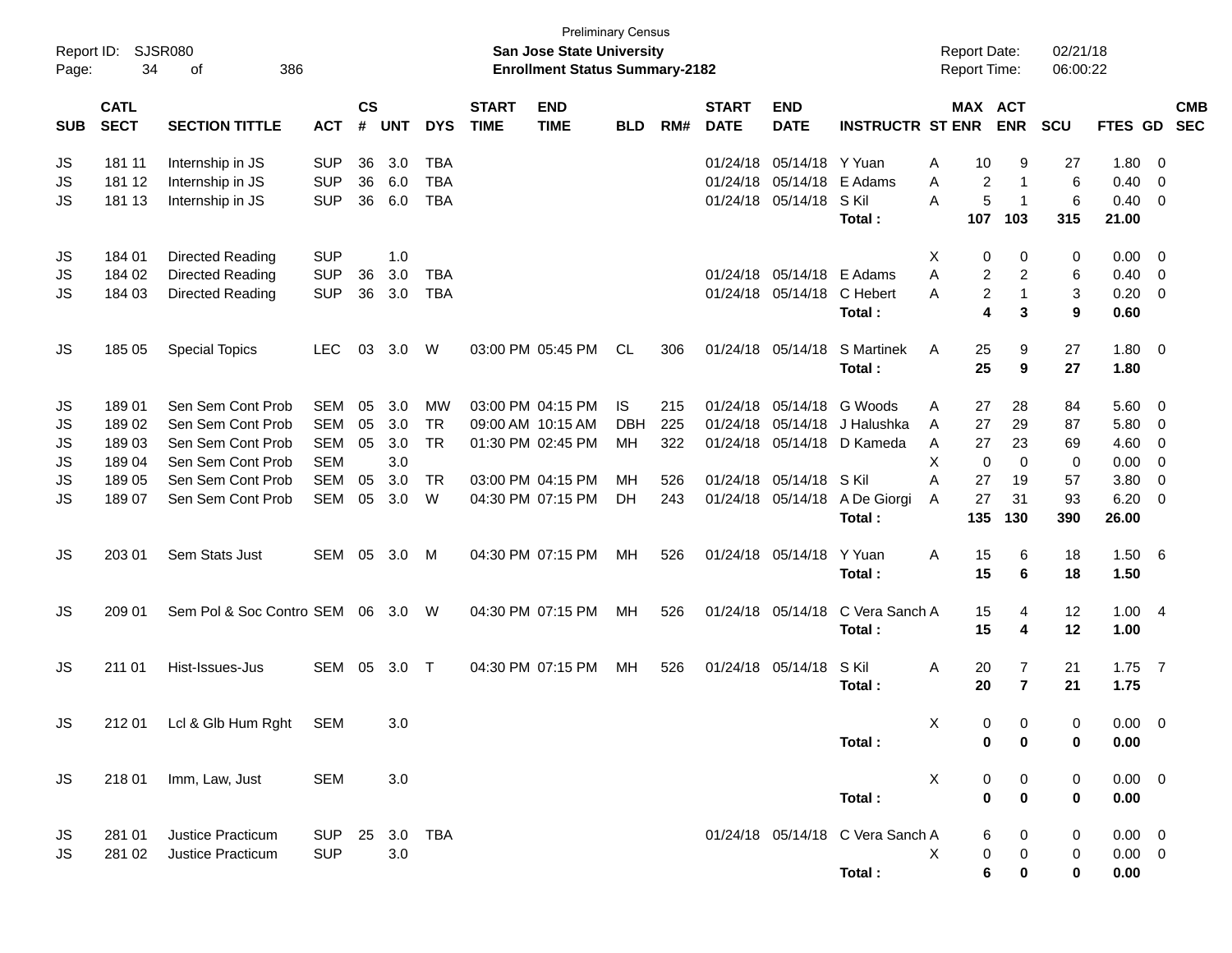| Report ID:<br>Page: | 35                         | SJSR080<br>386<br>of                           |                          |                    |            |                   |                             | San Jose State University<br><b>Enrollment Status Summary-2182</b> | <b>Preliminary Census</b> |     |                             |                                                  |                                                       | <b>Report Date:</b><br><b>Report Time:</b> |                           | 02/21/18<br>06:00:22       |                                   |                                                     |                          |
|---------------------|----------------------------|------------------------------------------------|--------------------------|--------------------|------------|-------------------|-----------------------------|--------------------------------------------------------------------|---------------------------|-----|-----------------------------|--------------------------------------------------|-------------------------------------------------------|--------------------------------------------|---------------------------|----------------------------|-----------------------------------|-----------------------------------------------------|--------------------------|
| <b>SUB</b>          | <b>CATL</b><br><b>SECT</b> | <b>SECTION TITTLE</b>                          | ACT                      | $\mathsf{cs}$<br># | <b>UNT</b> | <b>DYS</b>        | <b>START</b><br><b>TIME</b> | <b>END</b><br><b>TIME</b>                                          | <b>BLD</b>                | RM# | <b>START</b><br><b>DATE</b> | <b>END</b><br><b>DATE</b>                        | <b>INSTRUCTR ST ENR</b>                               | <b>MAX</b>                                 | <b>ACT</b><br><b>ENR</b>  | <b>SCU</b>                 | FTES GD                           |                                                     | <b>CMB</b><br><b>SEC</b> |
| JS                  | 297 01                     | Prgm Eval Proj                                 | <b>SUP</b>               | 25                 | 3.0        | <b>TBA</b>        |                             |                                                                    |                           |     | 01/24/18                    | 05/14/18                                         | C Vera Sanch A<br>Total:                              | 6<br>6                                     | 5<br>5                    | 15<br>15                   | 1.25<br>1.25                      | - 5                                                 |                          |
| JS.                 | 298 01                     | <b>Special Study</b>                           | <b>SUP</b>               | 25                 | 3.0        | <b>TBA</b>        |                             |                                                                    |                           |     | 01/24/18                    | 05/14/18                                         | C Vera Sanch A<br>Total:                              | 6<br>6                                     | 4<br>4                    | 12<br>12                   | 1.004<br>1.00                     |                                                     |                          |
| JS<br>JS            | 299 01<br>299 02           | <b>Masters Thesis</b><br><b>Masters Thesis</b> | <b>SUP</b><br><b>SUP</b> | 25<br>25           | 3.0<br>6.0 | <b>TBA</b><br>TBA |                             |                                                                    |                           |     | 01/24/18<br>01/24/18        | 05/14/18                                         | 05/14/18 C Vera Sanch A<br>C Vera Sanch A<br>Total:   | 6<br>6<br>12                               | $\mathbf 0$<br>-1         | 3<br>0<br>3                | 0.25<br>0.00<br>0.25              | $\overline{\phantom{1}}$<br>$\overline{\mathbf{0}}$ |                          |
|                     | Department :               | <b>Justice Studies</b>                         |                          |                    |            |                   |                             |                                                                    |                           |     |                             | <b>Lower Division:</b><br><b>Upper Division:</b> | <b>Department Total:</b><br><b>Graduate Division:</b> | 3841<br>566<br>3195<br>80                  | 2597<br>340<br>2230<br>27 | 7528<br>1020<br>6427<br>81 | 506.03<br>68.00<br>431.28<br>6.75 |                                                     |                          |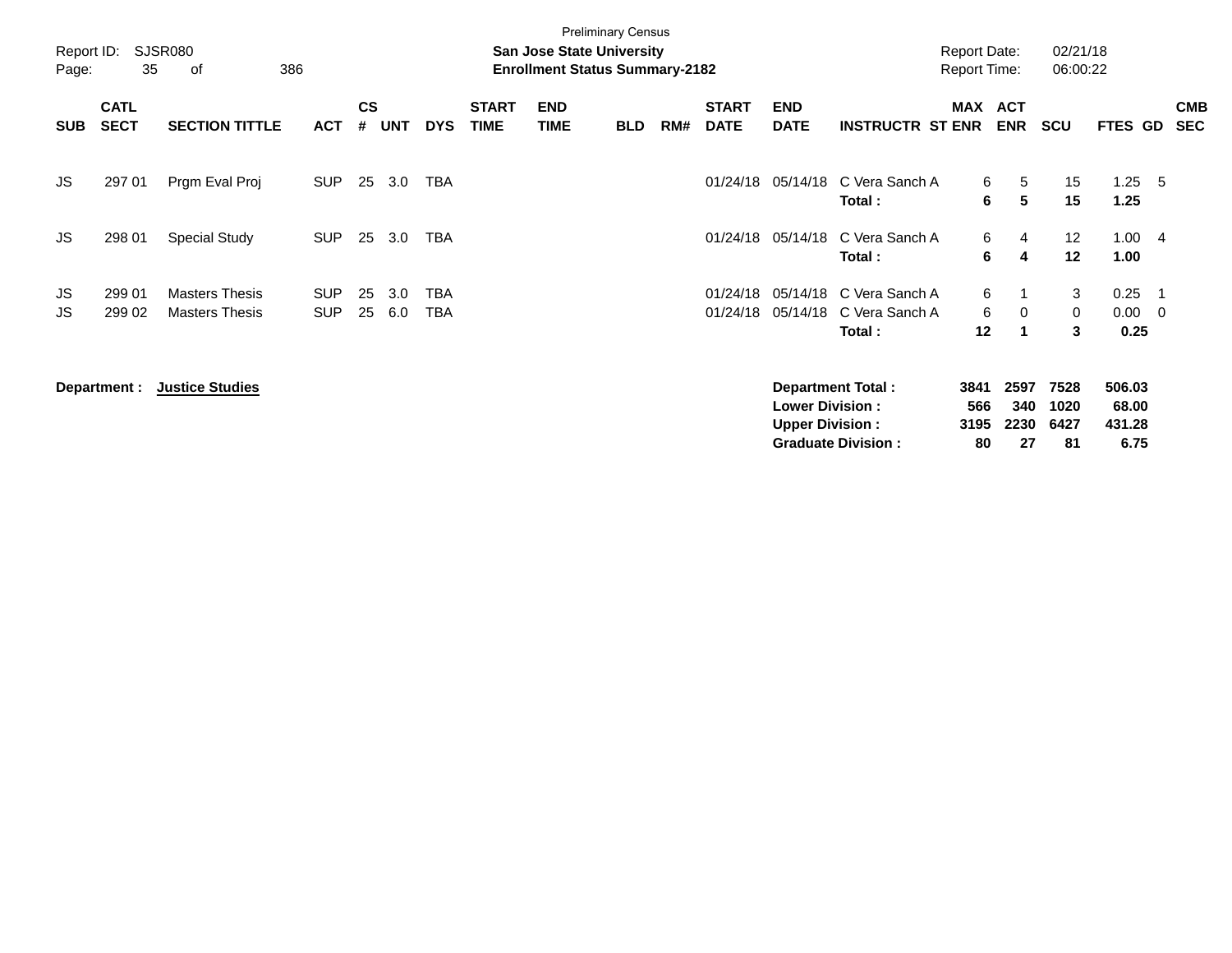| Report ID: SJSR080<br>36<br>386<br>Page:<br>оf |                            |                                                                    |                | <b>Preliminary Census</b><br><b>San Jose State University</b><br><b>Enrollment Status Summary-2182</b> |        |            |                             |                           |            |     |                             |                            |                             | <b>Report Date:</b><br><b>Report Time:</b> |                 |             | 02/21/18<br>06:00:22 |                |                          |                          |
|------------------------------------------------|----------------------------|--------------------------------------------------------------------|----------------|--------------------------------------------------------------------------------------------------------|--------|------------|-----------------------------|---------------------------|------------|-----|-----------------------------|----------------------------|-----------------------------|--------------------------------------------|-----------------|-------------|----------------------|----------------|--------------------------|--------------------------|
| <b>SUB</b>                                     | <b>CATL</b><br><b>SECT</b> | <b>SECTION TITTLE</b>                                              | <b>ACT</b>     | <b>CS</b>                                                                                              | # UNT  | <b>DYS</b> | <b>START</b><br><b>TIME</b> | <b>END</b><br><b>TIME</b> | <b>BLD</b> | RM# | <b>START</b><br><b>DATE</b> | <b>END</b><br><b>DATE</b>  | <b>INSTRUCTR ST ENR</b>     |                                            | MAX ACT         | <b>ENR</b>  | <b>SCU</b>           | <b>FTES GD</b> |                          | <b>CMB</b><br><b>SEC</b> |
| <b>College</b>                                 | Department :               | <b>Applied Sciences &amp; Arts</b><br><b>School of Information</b> |                |                                                                                                        |        |            |                             |                           |            |     |                             |                            |                             |                                            |                 |             |                      |                |                          |                          |
| <b>INFO</b>                                    | 200 01                     | Inf. Comm                                                          | <b>SEM</b>     | 05                                                                                                     | 3.0    | <b>TBA</b> |                             |                           |            |     | 01/24/18                    | 05/14/18 Z Liu             |                             | A                                          | 35              | 22          | 66                   | 5.50 22        |                          |                          |
| <b>INFO</b>                                    | 200 02                     | Inf. Comm                                                          | <b>SEM</b>     | 05                                                                                                     | 3.0    | <b>TBA</b> |                             |                           |            |     | 01/24/18                    | 05/14/18                   | S Tash                      | A                                          | 35              | 33          | 99                   | 8.25 33        |                          |                          |
| <b>INFO</b>                                    | 200 03                     | Inf. Comm                                                          | <b>SEM</b>     | 05                                                                                                     | 3.0    | <b>TBA</b> |                             |                           |            |     | 01/24/18                    | 05/14/18                   | K Bontenbal                 | A                                          | 35              | 35          | 105                  | 8.75 35        |                          |                          |
| <b>INFO</b>                                    | 200 04                     | Inf. Comm                                                          | <b>SEM</b>     | 05                                                                                                     | 3.0    | <b>TBA</b> |                             |                           |            |     |                             | 01/24/18 05/14/18          | K Bontenbal A               |                                            | 35              | 20          | 60                   | 4.95 19        |                          |                          |
|                                                |                            |                                                                    |                |                                                                                                        |        |            |                             |                           |            |     |                             |                            | Total:                      |                                            | 140             | 110         | 330                  | 27.45          |                          |                          |
| <b>INFO</b>                                    | 202 01                     | Inf. Ret. Sys. Des                                                 | SEM            | 05                                                                                                     | 3.0    | TBA        |                             |                           |            |     | 01/24/18                    | 05/14/18                   | H Chen                      | A                                          | 35              | 33          | 99                   | 8.25 33        |                          |                          |
| <b>INFO</b>                                    | 202 02                     | Inf. Ret. Sys. Des                                                 | <b>SEM</b>     | 05                                                                                                     | 3.0    | <b>TBA</b> |                             |                           |            |     | 01/24/18                    |                            | 05/14/18 T San Nicola A     |                                            | 35              | 23          | 69                   | 5.75 23        |                          |                          |
| <b>INFO</b>                                    | 202 03                     | Inf. Ret. Sys. Des                                                 | <b>SEM</b>     | 05                                                                                                     | 3.0    | <b>TBA</b> |                             |                           |            |     | 01/24/18                    |                            | 05/14/18 T San Nicola A     |                                            | 35              | 18          | 54                   | 4.40 16        |                          |                          |
| <b>INFO</b>                                    | 202 04                     | Inf. Ret. Sys. Des                                                 | <b>SEM</b>     | 05                                                                                                     | 3.0    | TBA        |                             |                           |            |     |                             | 01/24/18 05/14/18 V Tucker |                             | A                                          | 35              | 23          | 69                   | 5.75 23        |                          |                          |
|                                                |                            |                                                                    |                |                                                                                                        |        |            |                             |                           |            |     |                             |                            | Total:                      |                                            | 140             | 97          | 291                  | 24.15          |                          |                          |
| <b>INFO</b>                                    | 203 01                     | Online Learning                                                    | SEM            | $02 \quad 1.0$                                                                                         |        | TBA        |                             |                           |            |     | 01/24/18                    |                            | 05/14/18 C Runnels          | A                                          | 25              | 24          | 24                   | 2.00 24        |                          |                          |
| <b>INFO</b>                                    | 203 02                     | Online Learning                                                    | <b>SEM</b>     | 02                                                                                                     | 1.0    | <b>TBA</b> |                             |                           |            |     | 01/24/18                    |                            | 05/14/18 C Runnels          | A                                          | 25              | 24          | 24                   | 2.00 24        |                          |                          |
| <b>INFO</b>                                    | 203 03                     | Online Learning                                                    | SEM            |                                                                                                        | 02 1.0 | TBA        |                             |                           |            |     |                             | 01/24/18 05/14/18          | C Runnels                   | A                                          | 75              | 50          | 50                   | 4.17 50        |                          |                          |
|                                                |                            |                                                                    |                |                                                                                                        |        |            |                             |                           |            |     |                             |                            | Total:                      |                                            | 125             | 98          | 98                   | 8.17           |                          |                          |
| <b>INFO</b>                                    | 204 01                     | Inf. Prof                                                          | SEM            | 05                                                                                                     | 3.0    | TBA        |                             |                           |            |     | 01/24/18                    | 05/14/18                   | C Dee                       | Α                                          | 35              | 23          | 69                   | 5.75 23        |                          |                          |
| <b>INFO</b>                                    | 204 02                     | Inf. Prof                                                          | SEM            | 05                                                                                                     | 3.0    | <b>TBA</b> |                             |                           |            |     |                             |                            | 01/24/18 05/14/18 C Sawyer  | A                                          | 35              | 19          | 57                   | 4.75 19        |                          |                          |
| <b>INFO</b>                                    | 204 03                     | Inf. Prof                                                          | SEM            | 05                                                                                                     | 3.0    | <b>TBA</b> |                             |                           |            |     |                             |                            | 01/24/18 05/14/18 S Gaffney | Α                                          | 35              | 34          | 102                  | 8.50 34        |                          |                          |
| <b>INFO</b>                                    | 204 04                     | Inf. Prof                                                          | <b>SEM</b>     |                                                                                                        | 3.0    |            |                             |                           |            |     |                             |                            |                             | X                                          | $\mathbf 0$     | $\mathbf 0$ | 0                    | 0.00           | $\overline{\phantom{0}}$ |                          |
|                                                |                            |                                                                    |                |                                                                                                        |        |            |                             |                           |            |     |                             |                            | Total:                      |                                            | 105             | 76          | 228                  | 19.00          |                          |                          |
| <b>INFO</b>                                    | 210 01                     | Reference Info Servi                                               | SEM 05 3.0     |                                                                                                        |        | TBA        |                             |                           |            |     |                             | 01/24/18 05/14/18          | M Otero-Bois A              |                                            | 35              | 34          | 34                   | 8.50 34        |                          |                          |
|                                                |                            |                                                                    |                |                                                                                                        |        |            |                             |                           |            |     |                             |                            | Total:                      |                                            | 35              | 34          | 34                   | 8.50           |                          |                          |
| <b>INFO</b>                                    | 220 01                     | Rsc & Info Prof & Di                                               | SEM            | 05                                                                                                     | - 3.0  | TBA        |                             |                           |            |     |                             | 01/24/18 05/14/18          | J Bodart                    | A                                          | 35              | 0           | 0                    | 0.00           | $\overline{\mathbf{0}}$  |                          |
|                                                |                            |                                                                    |                |                                                                                                        |        |            |                             |                           |            |     |                             |                            | Total:                      |                                            | 35              | 0           | 0                    | 0.00           |                          |                          |
|                                                |                            | INFO 230 01 Iss Acad Libs                                          | SUP 36 3.0 TBA |                                                                                                        |        |            |                             |                           |            |     |                             | 01/24/18 05/14/18 T Gilman |                             | A                                          | 35              | 14          | 42                   | 3.50 14        |                          |                          |
|                                                |                            |                                                                    |                |                                                                                                        |        |            |                             |                           |            |     |                             |                            | Total:                      |                                            | 35 <sub>5</sub> | 14          | 42                   | 3.50           |                          |                          |
|                                                | INFO 233 01                | School Media Cent                                                  | SEM 05 3.0 TBA |                                                                                                        |        |            |                             |                           |            |     |                             | 01/24/18 05/14/18          | M Harlan                    | A                                          | 35              | 11          | 33                   | 2.70 10        |                          |                          |
|                                                |                            |                                                                    |                |                                                                                                        |        |            |                             |                           |            |     |                             |                            | Total:                      |                                            | 35              | 11          | 33                   | 2.70           |                          |                          |
|                                                |                            | INFO 240 01 Info Tech Tools & Ap SEM 05 3.0 TBA                    |                |                                                                                                        |        |            |                             |                           |            |     |                             | 01/24/18 05/14/18          | R Dean                      | A                                          | 35              | 34          | 102                  | 8.50 34        |                          |                          |
|                                                |                            |                                                                    |                |                                                                                                        |        |            |                             |                           |            |     |                             |                            | Total:                      |                                            | 35 <sub>o</sub> | 34          | 102                  | 8.50           |                          |                          |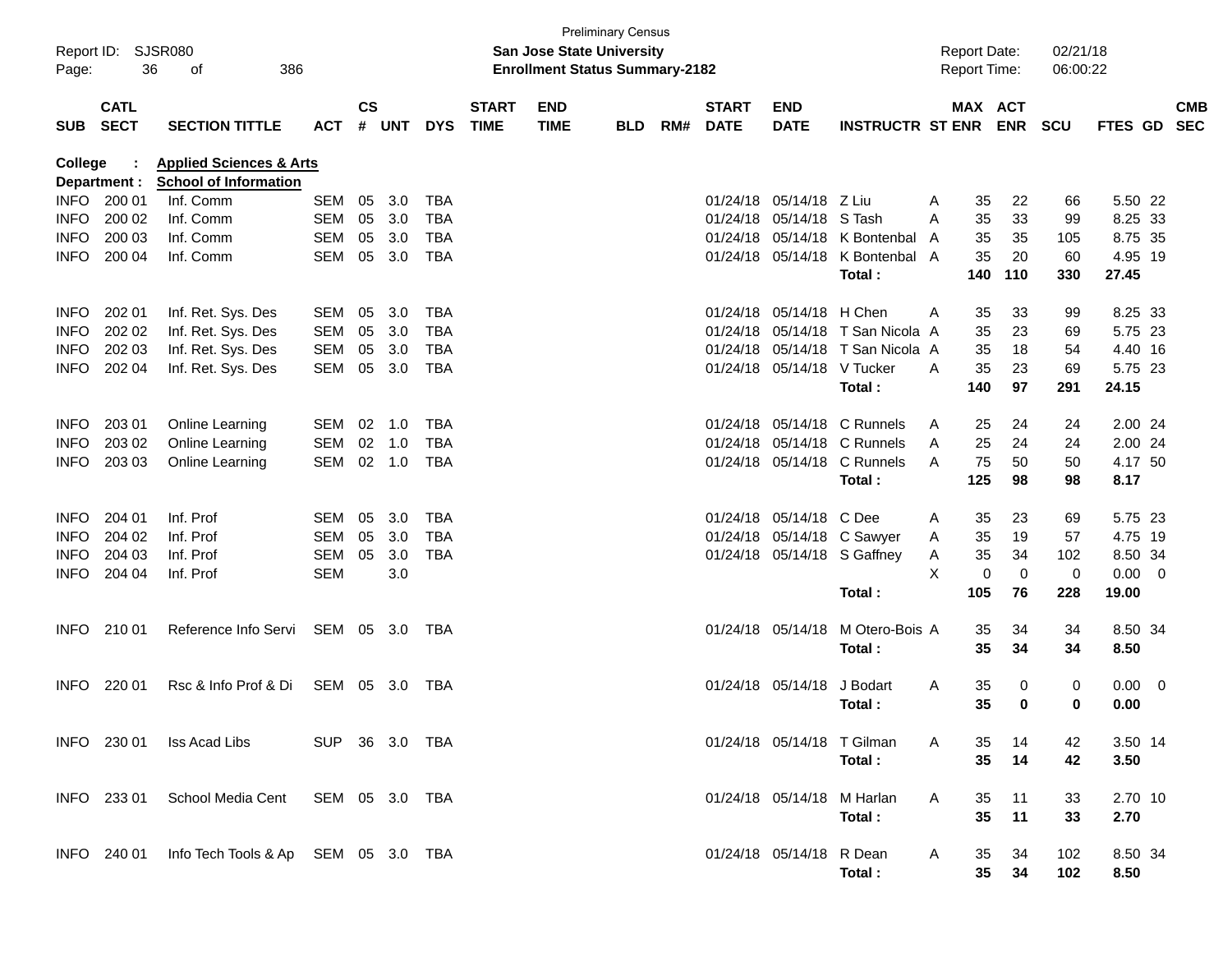| Page:                      | Report ID: SJSR080<br>37<br>386<br>of |                                              |                |                  |            |                   |                             | San Jose State University<br><b>Enrollment Status Summary-2182</b> | <b>Preliminary Census</b> |     |                             |                             |                                                        | <b>Report Date:</b><br>Report Time: |                            | 02/21/18<br>06:00:22 |                             |            |
|----------------------------|---------------------------------------|----------------------------------------------|----------------|------------------|------------|-------------------|-----------------------------|--------------------------------------------------------------------|---------------------------|-----|-----------------------------|-----------------------------|--------------------------------------------------------|-------------------------------------|----------------------------|----------------------|-----------------------------|------------|
|                            | <b>CATL</b><br>SUB SECT               | <b>SECTION TITTLE</b>                        | <b>ACT</b>     | $\mathsf{cs}$    | # UNT      | <b>DYS</b>        | <b>START</b><br><b>TIME</b> | <b>END</b><br><b>TIME</b>                                          | <b>BLD</b>                | RM# | <b>START</b><br><b>DATE</b> | <b>END</b><br><b>DATE</b>   | <b>INSTRUCTR ST ENR ENR</b>                            |                                     | MAX ACT                    | <b>SCU</b>           | FTES GD SEC                 | <b>CMB</b> |
|                            | INFO 242 01                           | Database Mgmt                                | SEM 05 3.0 TBA |                  |            |                   |                             |                                                                    |                           |     |                             | 01/24/18 05/14/18 G Liu     | Total:                                                 | Α<br>35<br>35                       | 13<br>13                   | 39<br>39             | 3.25 13<br>3.25             |            |
|                            | INFO 244 01                           | Online Searching                             | SEM 05 3.0 TBA |                  |            |                   |                             |                                                                    |                           |     |                             |                             | 01/24/18 05/14/18 N Friedland<br>Total:                | 35<br>A<br>35                       | 34<br>34                   | 102<br>102           | 8.50 34<br>8.50             |            |
|                            | INFO 248 01                           | Beg Cat & Class                              | SEM 05 3.0 TBA |                  |            |                   |                             |                                                                    |                           |     |                             | 01/24/18 05/14/18 G Cotton  | Total:                                                 | 35<br>A<br>35                       | 37<br>37                   | 111<br>111           | 9.25 37<br>9.25             |            |
| <b>INFO</b><br><b>INFO</b> | 250 01<br>250 02                      | Instr Dsgn Info Prof<br>Instr Dsgn Info Prof | SEM<br>SEM     | 05 3.0<br>05 3.0 |            | TBA<br><b>TBA</b> |                             |                                                                    |                           |     |                             | 01/24/18 05/14/18           | 01/24/18 05/14/18 D Kovacs<br>D Loertscher A<br>Total: | 35<br>A<br>35<br>70                 | 32<br>$\overline{7}$<br>39 | 96<br>21<br>117      | 8.00 32<br>$1.75$ 7<br>9.75 |            |
| <b>INFO</b>                | 254 01                                | Inf. Lit. Learn                              | SEM 05 3.0 TBA |                  |            |                   |                             |                                                                    |                           |     |                             | 01/24/18 05/14/18 B Becker  | Total:                                                 | 35<br>Α<br>35                       | 35<br>35                   | 105<br>105           | 8.75 35<br>8.75             |            |
| <b>INFO</b>                | 256 01                                | Archv & Mnscpt                               | SEM 05 3.0 TBA |                  |            |                   |                             |                                                                    |                           |     |                             | 01/24/18 05/14/18           | D DeLorenzo A<br>Total:                                | 35<br>35                            | 33<br>33                   | 99<br>99             | 8.25 33<br>8.25             |            |
| <b>INFO</b>                | 259 01                                | Presrv Mgmt                                  | SEM 05 3.0 TBA |                  |            |                   |                             |                                                                    |                           |     |                             | 01/24/18 05/14/18           | E Holmes<br>Total:                                     | 35<br>Α<br>35                       | 21<br>21                   | 63<br>63             | 5.25 21<br>5.25             |            |
| INFO.                      | 260A 01                               | Prgrm and Srvcs for                          | LEC 02 3.0 TBA |                  |            |                   |                             |                                                                    |                           |     |                             | 01/24/18 05/14/18 P Peck    | Total:                                                 | 35<br>Α<br>35                       | 29<br>29                   | 87<br>87             | 7.25 29<br>7.25             |            |
| INFO.                      | 261A 01                               | Prgrm and Srvcs for                          | LEC            |                  | 02 3.0 TBA |                   |                             |                                                                    |                           |     |                             | 01/24/18 05/14/18 A Bernier | Total:                                                 | 35<br>Α<br>35                       | 12<br>12                   | 36<br>36             | 3.00 12<br>3.00             |            |
| <b>INFO</b>                | 263 01                                | Matrls For Chldrn                            | <b>LEC</b>     |                  | 02 3.0 TBA |                   |                             |                                                                    |                           |     |                             | 01/24/18 05/14/18 P Peck    | Total:                                                 | 35<br>Α                             | 19<br>35 19                | 57<br>57             | 4.75 19<br>4.75             |            |
|                            | INFO 266 01                           | <b>Collection Mgmt</b>                       | SEM 05 3.0 TBA |                  |            |                   |                             |                                                                    |                           |     |                             |                             | 01/24/18 05/14/18 D Loertscher A<br>Total:             | 35<br>35                            | 22<br>22                   | 66<br>66             | 5.50 22<br>5.50             |            |
|                            | INFO 275 01                           | Libr Sev Div Comm                            | SEM 05 3.0 TBA |                  |            |                   |                             |                                                                    |                           |     |                             |                             | 01/24/18 05/14/18 K Rebmann A<br>Total:                | 35<br>35                            | 12<br>12                   | 36<br>36             | 3.00 12<br>3.00             |            |
|                            | INFO 280 01                           | Hist of Bks & Lib                            | SEM 05 3.0 TBA |                  |            |                   |                             |                                                                    |                           |     |                             | 01/24/18 05/14/18 L Main    |                                                        | 35<br>A                             | 22                         | 66                   | 5.50 22                     |            |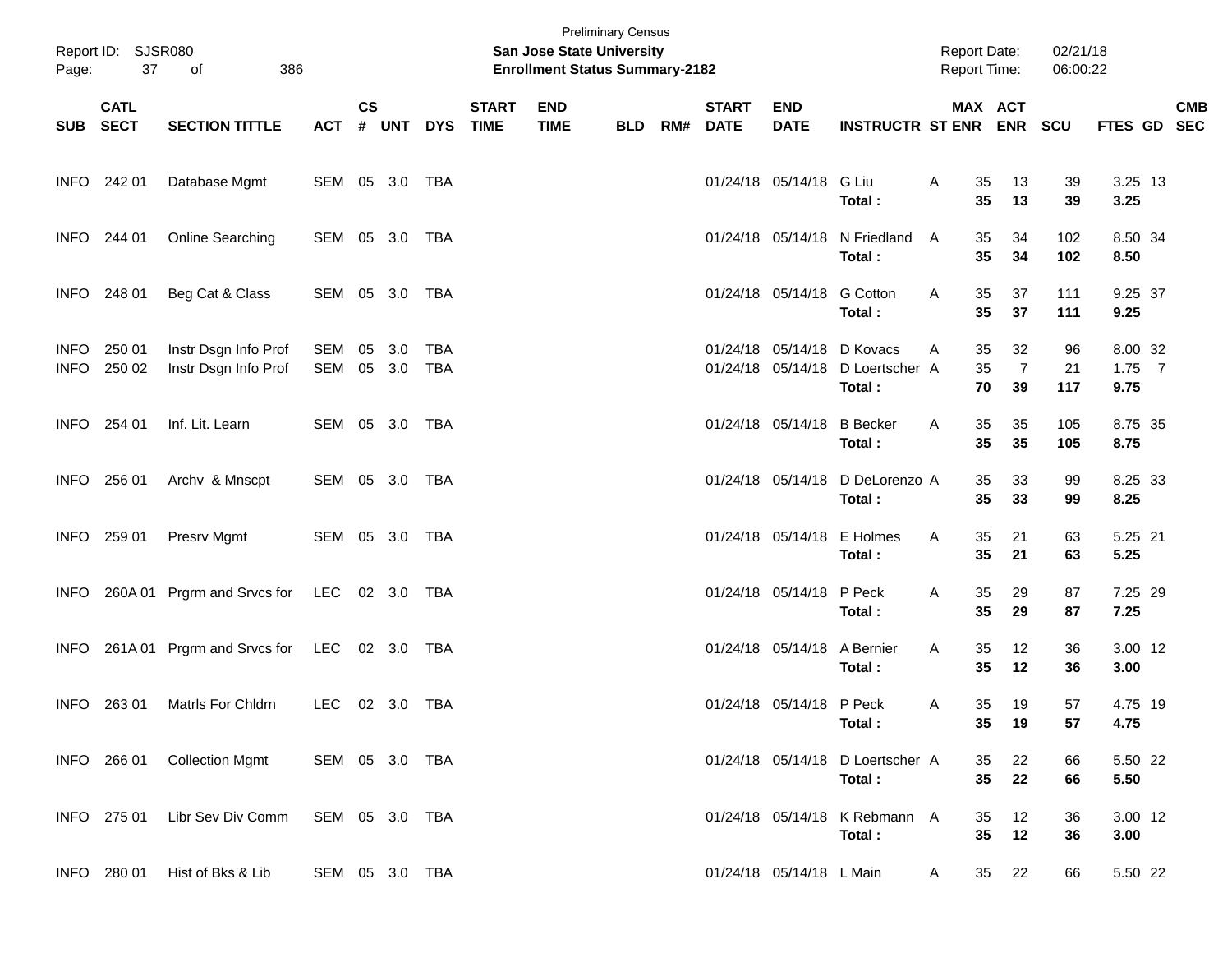| Report ID:<br>Page: | 38                         | SJSR080<br>386<br>of               |                |               |            |            |                             | <b>San Jose State University</b><br><b>Enrollment Status Summary-2182</b> | <b>Preliminary Census</b> |     |                             |                             |                              |   | Report Date:<br>Report Time: |                | 02/21/18<br>06:00:22 |                     |                         |            |
|---------------------|----------------------------|------------------------------------|----------------|---------------|------------|------------|-----------------------------|---------------------------------------------------------------------------|---------------------------|-----|-----------------------------|-----------------------------|------------------------------|---|------------------------------|----------------|----------------------|---------------------|-------------------------|------------|
| <b>SUB</b>          | <b>CATL</b><br><b>SECT</b> | <b>SECTION TITTLE</b>              | <b>ACT</b>     | $\mathsf{cs}$ | # UNT      | <b>DYS</b> | <b>START</b><br><b>TIME</b> | <b>END</b><br><b>TIME</b>                                                 | <b>BLD</b>                | RM# | <b>START</b><br><b>DATE</b> | <b>END</b><br><b>DATE</b>   | <b>INSTRUCTR ST ENR</b>      |   | MAX ACT                      | <b>ENR</b>     | <b>SCU</b>           | FTES GD SEC         |                         | <b>CMB</b> |
|                     |                            |                                    |                |               |            |            |                             |                                                                           |                           |     |                             |                             | Total:                       |   | 35                           | 22             | 66                   | 5.50                |                         |            |
| <b>INFO</b>         | 281 01                     | Colloq Contemp Iss                 | SEM            | 05            | 3.0        | <b>TBA</b> |                             |                                                                           |                           |     |                             | 01/24/18 05/14/18           | D DeLorenzo A                |   | 35                           | 22             | 66                   | 5.50 22             |                         |            |
| <b>INFO</b>         | 281 02                     | Colloq Contemp Iss                 | <b>SEM</b>     |               | 1.0        |            |                             |                                                                           |                           |     |                             |                             |                              | Χ | $\mathbf 0$                  | $\mathbf 0$    | 0                    | $0.00 \t 0$         |                         |            |
| <b>INFO</b>         | 281 03                     | <b>Colloq Contemp Iss</b>          | SEM            | 05            | 2.0        | <b>TBA</b> |                             |                                                                           |                           |     |                             |                             | 01/24/18 05/14/18 D Buenting | Α | 35                           | 20             | 60                   | 3.33 20             |                         |            |
|                     |                            |                                    |                |               |            |            |                             |                                                                           |                           |     |                             |                             | Total:                       |   | 70                           | 42             | 126                  | 8.83                |                         |            |
| <b>INFO</b>         | 282 01                     | Sem in Libr Mgmt                   | SEM            | 05            | 1.0        | <b>TBA</b> |                             |                                                                           |                           |     |                             | 01/24/18 05/14/18 J Jumba   |                              | A | 35                           | 10             | 10                   | $0.83$ 10           |                         |            |
| <b>INFO</b>         | 282 02                     | Sem in Libr Mgmt                   | <b>SEM</b>     | 05            | 1.0        | <b>TBA</b> |                             |                                                                           |                           |     |                             |                             | 01/24/18 05/14/18 P Sweeney  | A | 35                           | 16             | 16                   | 1.33 16             |                         |            |
| <b>INFO</b>         | 282 03                     | Sem in Libr Mgmt                   | <b>SEM</b>     |               | 2.0        |            |                             |                                                                           |                           |     |                             |                             |                              | X | $\mathbf 0$                  | $\mathbf 0$    | 0                    | $0.00 \t 0$         |                         |            |
|                     |                            |                                    |                |               |            |            |                             |                                                                           |                           |     |                             |                             | Total:                       |   | 70                           | 26             | 26                   | 2.17                |                         |            |
| <b>INFO</b>         | 284 01                     | Sem Archiv Rec Mgmt SEM 05 2.0 TBA |                |               |            |            |                             |                                                                           |                           |     |                             | 01/24/18 05/14/18           | P Franks                     | A | 35                           | 9              | 9                    | $1.50$ 9            |                         |            |
|                     |                            |                                    |                |               |            |            |                             |                                                                           |                           |     |                             |                             | Total:                       |   | 35                           | 9              | 9                    | 1.50                |                         |            |
| <b>INFO</b>         | 285 01                     | App. Res. Methods                  | SEM            | 05            | 3.0        | <b>TBA</b> |                             |                                                                           |                           |     | 01/24/18                    | 05/14/18 S Walter           |                              | A | 35                           | 22             | 22                   | 5.45 21             |                         |            |
| <b>INFO</b>         | 285 02                     | App. Res. Methods                  | SEM            | 05            | 3.0        | <b>TBA</b> |                             |                                                                           |                           |     |                             | 01/24/18 05/14/18 C Hagar   |                              | Α | 35                           | 20             | 20                   | 5.00 20             |                         |            |
| <b>INFO</b>         | 285 03                     | App. Res. Methods                  | SEM            | 05            | 3.0        | <b>TBA</b> |                             |                                                                           |                           |     |                             | 01/24/18 05/14/18 L Luo     |                              | A | 35                           | $\overline{7}$ | $\overline{7}$       | $1.75$ 7            |                         |            |
|                     |                            |                                    |                |               |            |            |                             |                                                                           |                           |     |                             |                             | Total:                       |   | 105                          | 49             | 49                   | 12.20               |                         |            |
| <b>INFO</b>         | 28701                      | Sem Inf Sci                        | SEM            | 05            | 3.0        | <b>TBA</b> |                             |                                                                           |                           |     |                             | 01/24/18 05/14/18 E Valenti |                              | A | 35                           | 21             | 21                   | 5.25 21             |                         |            |
| <b>INFO</b>         | 287 02                     | Sem Inf Sci                        | <b>SEM</b>     |               | 1.0        |            |                             |                                                                           |                           |     |                             |                             |                              | X | 0                            | 0              | 0                    | $0.00 \t 0$         |                         |            |
| <b>INFO</b>         | 287 03                     | Sem Inf Sci                        | <b>SEM</b>     |               | 1.0        |            |                             |                                                                           |                           |     |                             |                             | Total:                       | X | 0<br>35                      | 0<br>21        | 0<br>21              | $0.00 \t 0$<br>5.25 |                         |            |
| INFO                | 289 01                     | Adv Topics Libr & In               | <b>SUP</b>     |               | 25 3.0     | TBA        |                             |                                                                           |                           |     |                             | 01/24/18 05/14/18           | D Faires                     | A | 80                           | 30             | 90                   | 7.50 30             |                         |            |
|                     |                            |                                    |                |               |            |            |                             |                                                                           |                           |     |                             |                             | Total:                       |   | 80                           | 30             | 90                   | 7.50                |                         |            |
| <b>INFO</b>         | 294 02                     | Prof Exp Intern                    | <b>SUP</b>     | 25            | 2.0        | <b>TBA</b> |                             |                                                                           |                           |     | 01/24/18                    | 05/14/18                    | W Fisher                     | A | 25                           | 0              | 0                    | $0.00 \quad 0$      |                         |            |
| <b>INFO</b>         | 294 03                     | Prof Exp Intern                    | <b>SUP</b>     | 25            | 3.0        | <b>TBA</b> |                             |                                                                           |                           |     |                             | 01/24/18 05/14/18 W Fisher  |                              | Α | 35                           | 3              | 9                    | 0.75                | $\overline{\mathbf{3}}$ |            |
|                     | INFO 294 04                | Prof Exp Intern                    | <b>SUP</b>     |               | 25 4.0     | TBA        |                             |                                                                           |                           |     |                             | 01/24/18 05/14/18 W Fisher  |                              | A | 25                           | 0              | 0                    | $0.00 \t 0$         |                         |            |
|                     | INFO 294 05                | Prof Exp Intern                    | <b>SUP</b>     |               | 25 2.0     | TBA        |                             |                                                                           |                           |     |                             | 01/24/18 05/14/18 L Main    |                              | A | 25                           | 0              | 0                    | $0.00 \t 0$         |                         |            |
| <b>INFO</b>         | 294 06                     | Prof Exp Intern                    | <b>SUP</b>     |               | 25 3.0     | TBA        |                             |                                                                           |                           |     |                             | 01/24/18 05/14/18 L Main    |                              | A | 35                           | 3              | 9                    | $0.75$ 3            |                         |            |
| INFO                | 294 07                     | Prof Exp Intern                    | <b>SUP</b>     |               | 25 4.0 TBA |            |                             |                                                                           |                           |     |                             | 01/24/18 05/14/18 L Main    |                              | Α | 25                           | 0              | 0                    | $0.00 \t 0$         |                         |            |
|                     |                            |                                    |                |               |            |            |                             |                                                                           |                           |     |                             |                             | Total:                       |   | 170                          | 6              | 18                   | 1.50                |                         |            |
|                     | INFO 295 01                | Sch Libr Fieldwork                 | SUP 25 3.0 TBA |               |            |            |                             |                                                                           |                           |     |                             | 01/24/18 05/14/18 M Harlan  |                              | A | 25                           | 8              | 24                   | $1.90\quad 6$       |                         |            |
|                     |                            |                                    |                |               |            |            |                             |                                                                           |                           |     |                             |                             | Total:                       |   | 25                           | 8              | 24                   | 1.90                |                         |            |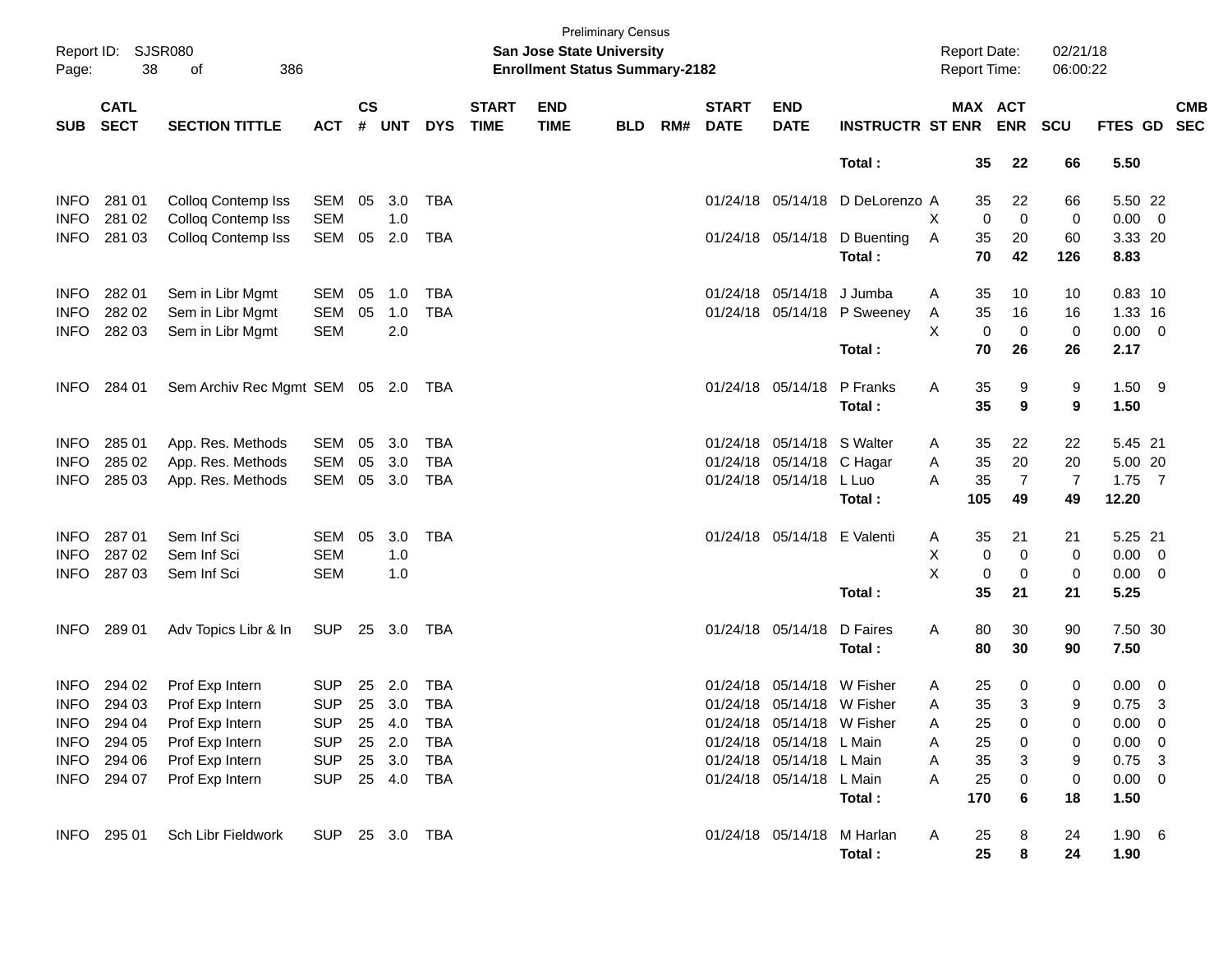|                     |                            |                              |            |                |            |            |                             |                           | <b>Preliminary Census</b>                                                 |     |                             |                           |                           |              |                                            |                          |                      |                |             |                          |
|---------------------|----------------------------|------------------------------|------------|----------------|------------|------------|-----------------------------|---------------------------|---------------------------------------------------------------------------|-----|-----------------------------|---------------------------|---------------------------|--------------|--------------------------------------------|--------------------------|----------------------|----------------|-------------|--------------------------|
| Report ID:<br>Page: | 39                         | SJSR080<br>386<br>οf         |            |                |            |            |                             |                           | <b>San Jose State University</b><br><b>Enrollment Status Summary-2182</b> |     |                             |                           |                           |              | <b>Report Date:</b><br><b>Report Time:</b> |                          | 02/21/18<br>06:00:22 |                |             |                          |
| <b>SUB</b>          | <b>CATL</b><br><b>SECT</b> | <b>SECTION TITTLE</b>        | <b>ACT</b> | <b>CS</b><br># | <b>UNT</b> | <b>DYS</b> | <b>START</b><br><b>TIME</b> | <b>END</b><br><b>TIME</b> | <b>BLD</b>                                                                | RM# | <b>START</b><br><b>DATE</b> | <b>END</b><br><b>DATE</b> | <b>INSTRUCTR ST ENR</b>   |              | MAX                                        | <b>ACT</b><br><b>ENR</b> | <b>SCU</b>           | <b>FTES GD</b> |             | <b>CMB</b><br><b>SEC</b> |
| <b>INFO</b>         | 298 01                     | <b>Special Study</b>         | <b>SUP</b> | 25             | 1.0        | TBA        |                             |                           |                                                                           |     | 01/24/18                    | 05/14/18                  | D Faires                  | $\mathsf{A}$ | 25                                         |                          |                      | 0.08           |             |                          |
| <b>INFO</b>         | 298 02                     | <b>Special Study</b>         | <b>SUP</b> | 25             | 2.0        | TBA        |                             |                           |                                                                           |     | 01/24/18                    | 05/14/18                  | D Faires                  | A            | 25                                         | 0                        | 0                    | 0.00           | $\mathbf 0$ |                          |
| <b>INFO</b>         | 298 03                     | Special Study                | <b>SUP</b> | 25             | 3.0        | TBA        |                             |                           |                                                                           |     | 01/24/18                    | 05/14/18                  | D Faires                  | A            | 25                                         |                          | 3                    | 0.25           |             |                          |
| <b>INFO</b>         | 298 04                     | <b>Special Study</b>         | <b>SUP</b> | 25             | 3.0        | TBA        |                             |                           |                                                                           |     | 01/24/18                    | 05/14/18                  | D Faires                  | A            | 25                                         |                          | 3                    | 0.25           |             |                          |
| <b>INFO</b>         | 298 05                     | <b>Special Study</b>         | <b>SUP</b> | 25             | 3.0        | TBA        |                             |                           |                                                                           |     | 01/24/18                    | 05/14/18                  | D Faires                  | A            | 25                                         | 2                        | 6                    | 0.50           | -2          |                          |
|                     |                            |                              |            |                |            |            |                             |                           |                                                                           |     |                             |                           | Total:                    |              | 125                                        | 5                        | 13                   | 1.08           |             |                          |
| <b>INFO</b>         | 299 01                     | <b>MA Thesis/Project</b>     | SEM        | 25             | 3.0        | TBA        |                             |                           |                                                                           |     | 01/24/18                    | 05/14/18                  | D Hansen                  | A            | 6                                          | 0                        | 0                    | $0.00 \quad 0$ |             |                          |
|                     |                            |                              |            |                |            |            |                             |                           |                                                                           |     |                             |                           | Total:                    |              | 6                                          | 0                        | $\mathbf 0$          | 0.00           |             |                          |
|                     | Department :               | <b>School of Information</b> |            |                |            |            |                             |                           |                                                                           |     |                             | <b>Lower Division:</b>    | <b>Department Total:</b>  |              | 1896<br>0                                  | 998<br>0                 | 2518<br>$\mathbf 0$  | 225.90<br>0.00 |             |                          |
|                     |                            |                              |            |                |            |            |                             |                           |                                                                           |     |                             | <b>Upper Division:</b>    |                           |              | 140                                        | 110                      | 330                  | 27.45          |             |                          |
|                     |                            |                              |            |                |            |            |                             |                           |                                                                           |     |                             |                           | <b>Graduate Division:</b> |              | 1756                                       | 888                      | 2188                 | 198.45         |             |                          |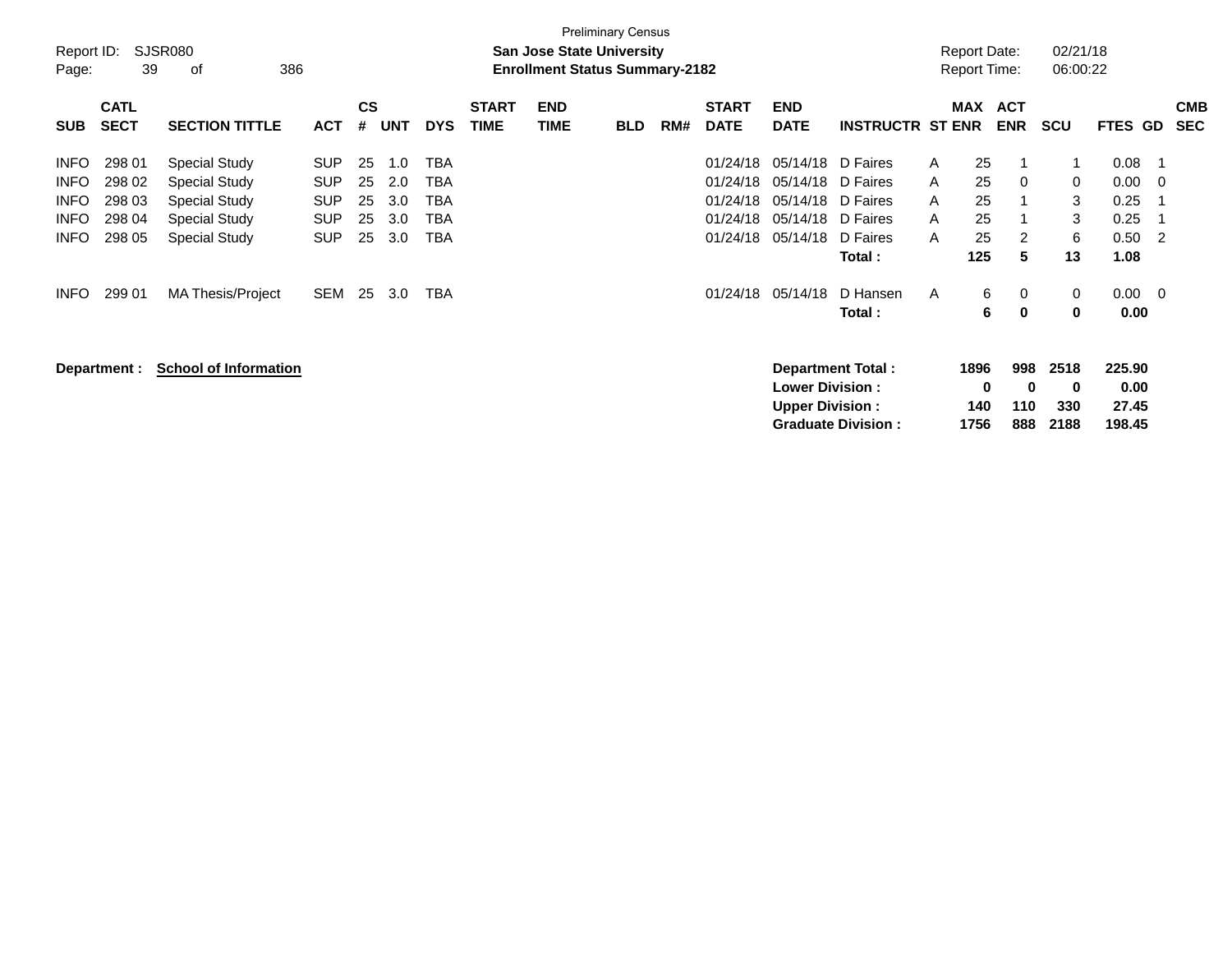| Report ID:<br>Page: | 40                         | <b>SJSR080</b><br>of<br>386                                   |            |                |            |            |                             | <b>Preliminary Census</b><br>San Jose State University<br><b>Enrollment Status Summary-2182</b> |            |     |                             |                                                  |                                                       | <b>Report Date:</b><br>Report Time: |                                 | 02/21/18<br>06:00:22         |                              |                            |
|---------------------|----------------------------|---------------------------------------------------------------|------------|----------------|------------|------------|-----------------------------|-------------------------------------------------------------------------------------------------|------------|-----|-----------------------------|--------------------------------------------------|-------------------------------------------------------|-------------------------------------|---------------------------------|------------------------------|------------------------------|----------------------------|
| <b>SUB</b>          | <b>CATL</b><br><b>SECT</b> | <b>SECTION TITTLE</b>                                         | <b>ACT</b> | <b>CS</b><br># | <b>UNT</b> | <b>DYS</b> | <b>START</b><br><b>TIME</b> | <b>END</b><br><b>TIME</b>                                                                       | <b>BLD</b> | RM# | <b>START</b><br><b>DATE</b> | <b>END</b><br><b>DATE</b>                        | <b>INSTRUCTR ST ENR</b>                               |                                     | <b>MAX ACT</b><br><b>ENR</b>    | SCU                          | <b>FTES GD</b>               | <b>CMB</b><br><b>SEC</b>   |
| <b>College</b>      | Department :               | <b>Applied Sciences &amp; Arts</b><br><b>Military Science</b> |            |                |            |            |                             |                                                                                                 |            |     |                             |                                                  |                                                       |                                     |                                 |                              |                              |                            |
| <b>MILS</b>         | 1B 01                      | Intro Tac Leadership                                          | <b>SUP</b> |                | 77 2.0     | MW         |                             | 08:00 AM 09:05 AM                                                                               | <b>OFF</b> |     |                             |                                                  | CAMP 01/24/18 05/14/18 C Carpentier A                 | 30                                  | 8                               | 16                           | $1.07 \t 0$                  |                            |
| <b>MILS</b>         | 1B 02                      | Intro Tac Leadership                                          | LAB        |                | 78 0.0     | W          |                             | 02:15 PM 05:00 PM                                                                               | <b>OFF</b> |     |                             | CAMP 01/24/18 05/14/18                           | C Carpentier A                                        | 30                                  | 8                               | 8                            | 0.00                         | $\overline{\phantom{0}}$   |
|                     |                            |                                                               |            |                |            |            |                             |                                                                                                 |            |     |                             |                                                  | Total:                                                | 60                                  | 16                              | 24                           | 1.07                         |                            |
| MILS                | 2B 01                      | Fnd Tac Ldrshp                                                | <b>SUP</b> | 77             | 2.0        | <b>MW</b>  |                             | 08:00 AM 09:05 AM                                                                               | <b>OFF</b> |     | CAMP 01/24/18 05/14/18      |                                                  | M Morales                                             | 30<br>A                             | 12                              | 24                           | 1.60                         | $\overline{\mathbf{0}}$    |
| <b>MILS</b>         | 2B 02                      | Fnd Tac Ldrshp                                                | LAB        | 78             | 0.0        | W          |                             | 02:15 PM 05:00 PM                                                                               | <b>OFF</b> |     |                             | CAMP 01/24/18 05/14/18                           | E Alvarez                                             | 30<br>A                             | 12                              | 12                           | 0.00                         | $\overline{\phantom{0}}$   |
|                     |                            |                                                               |            |                |            |            |                             |                                                                                                 |            |     |                             |                                                  | Total:                                                | 60                                  | 24                              | 36                           | 1.60                         |                            |
| MILS                |                            | 130B 01 Appl Tm Ldrshp                                        | <b>SUP</b> | 77             | 4.0        | <b>TR</b>  |                             | 08:30 AM 10:10 AM                                                                               | <b>OFF</b> |     | CAMP 01/24/18               | 05/14/18                                         | D Fisher                                              | 30<br>A                             | 13                              | 52                           | 3.53                         | - 1                        |
| MILS                |                            | 130B 02 Appl Tm Ldrshp                                        | LAB        | 78             | 0.0        | W          |                             | 02:15 PM 05:00 PM                                                                               | <b>OFF</b> |     | CAMP 01/24/18 05/14/18      |                                                  | D Fisher                                              | 30<br>A                             | 13                              | 13                           | 0.00                         | $\overline{\phantom{0}}$ 1 |
|                     |                            |                                                               |            |                |            |            |                             |                                                                                                 |            |     |                             |                                                  | Total:                                                | 60                                  | 26                              | 65                           | 3.53                         |                            |
| MILS                |                            | 140B 01 Ldrshp Cplx Wld                                       | <b>SUP</b> | 77             | 4.0        | <b>TR</b>  |                             | 10:20 AM 12:00 PM                                                                               | <b>OFF</b> |     | CAMP 01/24/18 05/14/18      |                                                  | M Morales                                             | 30<br>A                             | 5                               | 20                           | 1.40                         | - 1                        |
| MILS                |                            | 140B 02 Ldrshp Cplx Wld                                       | <b>LAB</b> | 78             | 0.0        | W          |                             | 02:15 PM 05:00 PM                                                                               | <b>OFF</b> |     | CAMP 01/24/18 05/14/18      |                                                  | M Morales                                             | A<br>30                             | 5                               | 5                            | 0.00                         | $\overline{\phantom{0}}$ 1 |
|                     |                            |                                                               |            |                |            |            |                             |                                                                                                 |            |     |                             |                                                  | Total:                                                | 60                                  | 10                              | 25                           | 1.40                         |                            |
| <b>MILS</b>         | 180 01                     | <b>Individual Studies</b>                                     | <b>SUP</b> |                | 77 3.0     | <b>TBA</b> |                             |                                                                                                 | <b>OFF</b> |     | CAMP 01/24/18 05/14/18      |                                                  | <b>M</b> Morales                                      | 30<br>Α                             | 0                               | 0                            | $0.00 \t 0$                  |                            |
|                     |                            |                                                               |            |                |            |            |                             |                                                                                                 |            |     |                             |                                                  | Total:                                                | 30                                  | $\bf{0}$                        | $\mathbf 0$                  | 0.00                         |                            |
| MILS                | 199 01                     | American Military Hi                                          | LEC        |                | 02 3.0     | <b>TR</b>  |                             | 10:20 AM 12:00 PM                                                                               | <b>OFF</b> |     | CAMP 01/24/18 05/14/18      |                                                  | J Alfaro                                              | A                                   | 15<br>8                         | 24                           | $1.60 \t 0$                  |                            |
|                     |                            |                                                               |            |                |            |            |                             |                                                                                                 |            |     |                             |                                                  | Total:                                                | 15                                  | 8                               | 24                           | 1.60                         |                            |
|                     | Department :               | <b>Military Science</b>                                       |            |                |            |            |                             |                                                                                                 |            |     |                             | <b>Lower Division:</b><br><b>Upper Division:</b> | <b>Department Total:</b><br><b>Graduate Division:</b> | 285<br>120<br>165                   | 84<br>40<br>44<br>0<br>$\bf{0}$ | 174<br>60<br>114<br>$\bf{0}$ | 9.20<br>2.67<br>6.53<br>0.00 |                            |
|                     |                            |                                                               |            |                |            |            |                             |                                                                                                 |            |     |                             |                                                  |                                                       |                                     |                                 |                              |                              |                            |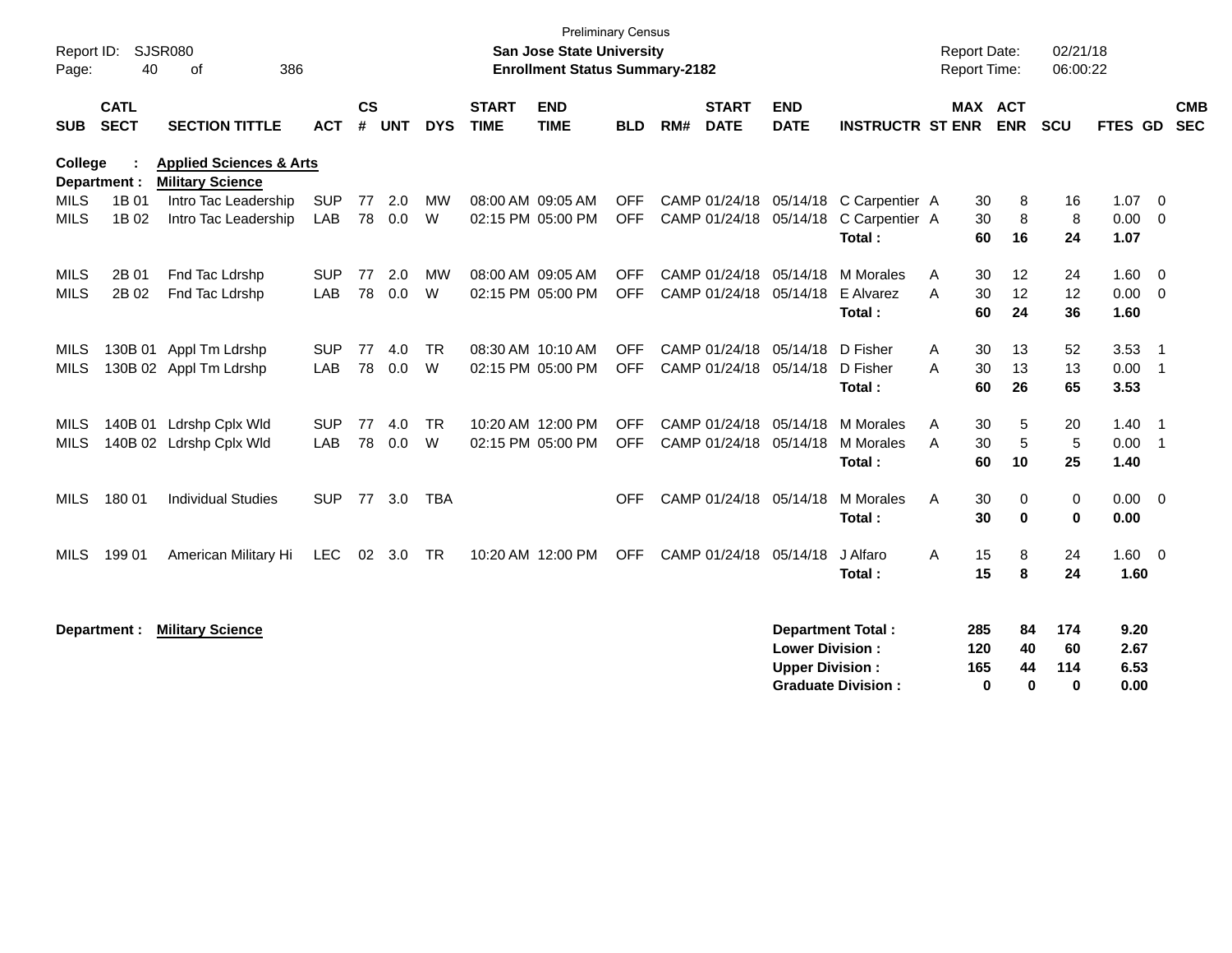| Report ID:<br>Page:                    | 41                               | <b>SJSR080</b><br>386<br>οf                                |                          |                    |                  |                     |                             | <b>Preliminary Census</b><br><b>San Jose State University</b><br><b>Enrollment Status Summary-2182</b> |                          |            |                                |                                                                   |                                                                      | <b>Report Date:</b><br>Report Time: |                     |                                   | 02/21/18<br>06:00:22               |                                                      |                          |
|----------------------------------------|----------------------------------|------------------------------------------------------------|--------------------------|--------------------|------------------|---------------------|-----------------------------|--------------------------------------------------------------------------------------------------------|--------------------------|------------|--------------------------------|-------------------------------------------------------------------|----------------------------------------------------------------------|-------------------------------------|---------------------|-----------------------------------|------------------------------------|------------------------------------------------------|--------------------------|
| <b>SUB</b>                             | <b>CATL</b><br><b>SECT</b>       | <b>SECTION TITTLE</b>                                      | ACT                      | $\mathsf{cs}$<br># | <b>UNT</b>       | <b>DYS</b>          | <b>START</b><br><b>TIME</b> | <b>END</b><br><b>TIME</b>                                                                              | BLD                      | RM#        | <b>START</b><br><b>DATE</b>    | <b>END</b><br><b>DATE</b>                                         | <b>INSTRUCTR ST ENR</b>                                              |                                     | MAX ACT<br>ENR      | <b>SCU</b>                        | FTES GD                            |                                                      | <b>CMB</b><br><b>SEC</b> |
| College                                |                                  | <b>Applied Sciences &amp; Arts</b>                         |                          |                    |                  |                     |                             |                                                                                                        |                          |            |                                |                                                                   |                                                                      |                                     |                     |                                   |                                    |                                                      |                          |
| Department :<br>NURS 23 01             |                                  | <b>Nursing</b><br>Pathophysiology-l                        | <b>LEC</b>               | 01                 | 3.0 R            |                     |                             | 03:00 PM 05:45 PM                                                                                      | HB                       | 106        |                                | 01/24/18 05/14/18                                                 | A Wood<br>Total:                                                     | A                                   | 66<br>66            | 66<br>198<br>66<br>198            | 13.20 0<br>13.20                   |                                                      |                          |
| <b>NURS</b> 24 01                      |                                  | Adult Care Mgmt I                                          | LEC.                     | 01                 | 4.0              | TF                  |                             | 10:30 AM 12:20 PM                                                                                      | HB                       | 106        |                                | 01/24/18 05/14/18                                                 | K Bawel-Brin A<br>Total:                                             |                                     | 60<br>60            | 60<br>240<br>60<br>240            | 16.00 0<br>16.00                   |                                                      |                          |
| NURS 33 01<br>NURS 33 02               |                                  | Prof Role Dev I<br>Prof Role Dev I                         | <b>LEC</b><br><b>LEC</b> | 02<br>02           | 2.0<br>2.0       | W<br>W              |                             | 12:00 PM 01:50 PM<br>05:00 PM 06:40 PM                                                                 | HВ<br><b>HB</b>          | 408<br>408 |                                | 01/24/18 05/14/18 S Malloy<br>01/24/18 05/14/18                   | M Haririfar<br>Total:                                                | A<br>Α                              | 33<br>33<br>66      | 33<br>66<br>33<br>66<br>66<br>132 | $4.40 \ 0$<br>4.40 0<br>8.80       |                                                      |                          |
|                                        | <b>NURS 34A01</b><br>NURS 34A 02 | Prof Role Dev II<br>Prof Role Dev II                       | <b>LEC</b><br><b>LEC</b> | 02<br>02           | 1.0<br>1.0       | -F<br>-F            |                             | 08:00 AM 10:15 AM<br>01:15 PM 03:30 PM                                                                 | HВ<br><b>CL</b>          | 408<br>310 |                                | 01/24/18 05/14/18<br>01/24/18 05/14/18                            | C Finkbeiner A<br>C Finkbeiner A<br>Total:                           |                                     | 30<br>30<br>60      | 30<br>30<br>30<br>30<br>60<br>60  | $2.00 \t 0$<br>$2.00 \t 0$<br>4.00 |                                                      |                          |
| <b>NURS 4301</b>                       |                                  | Pharmacology                                               | <b>LEC</b>               | 01                 | 3.0              | $\top$              |                             | 01:30 PM 04:15 PM                                                                                      | HB                       | 106        |                                | 01/24/18 05/14/18                                                 | S Malloy<br>Total:                                                   | A                                   | 66<br>66            | 66<br>198<br>66<br>198            | 13.20 0<br>13.20                   |                                                      |                          |
| <b>NURS 44 01</b><br><b>NURS</b>       | 44 02                            | <b>Adult Care Clin Prac</b><br><b>Adult Care Clin Prac</b> | LAB<br>LAB               | 17<br>17           | 3.0<br>3.0       | м<br>T              |                             | 02:00 PM 11:00 PM<br>02:00 PM 11:00 PM                                                                 | <b>OFF</b><br><b>OFF</b> |            | CAMP 01/24/18<br>CAMP 01/24/18 | 05/14/18<br>05/14/18                                              | D Law<br>T Tchantchan A                                              | A                                   | 10<br>10            | 9<br>27<br>9<br>27                | $1.80 \ 0$<br>$1.80 \ 0$           |                                                      |                          |
| <b>NURS</b><br><b>NURS</b>             | 44 03<br>44 05                   | <b>Adult Care Clin Prac</b><br><b>Adult Care Clin Prac</b> | LAB<br>LAB               | 17<br>17           | 3.0<br>3.0       | W<br>W              |                             | 02:00 PM 11:00 PM<br>02:00 PM 11:00 PM                                                                 | <b>OFF</b><br><b>OFF</b> |            |                                | CAMP 01/24/18 05/14/18<br>CAMP 01/24/18 05/14/18                  | M Diaz<br>M Brown                                                    | A<br>A                              | 10<br>10            | 9<br>27<br>9<br>27                | 1.80<br>1.80                       | $\overline{\phantom{0}}$<br>$\overline{\phantom{0}}$ |                          |
| <b>NURS</b><br><b>NURS 44 07</b>       | 44 06                            | <b>Adult Care Clin Prac</b><br><b>Adult Care Clin Prac</b> | LAB<br>LAB               | 17<br>17           | 3.0<br>3.0       | S<br>Τ              |                             | 07:00 AM 04:00 PM<br>02:00 PM 11:00 PM                                                                 | <b>OFF</b><br><b>OFF</b> |            |                                | CAMP 01/24/18 05/14/18 M Mistal<br>CAMP 01/24/18 05/14/18 P Mayer |                                                                      | A<br>Α                              | 10<br>10            | 6<br>18<br>9<br>27                | 1.20<br>1.80                       | $\overline{\phantom{0}}$<br>$\overline{\phantom{0}}$ |                          |
| <b>NURS 44 08</b>                      |                                  | <b>Adult Care Clin Prac</b>                                | LAB                      | 17                 | 3.0              | M                   |                             | 02:00 PM 11:00 PM                                                                                      | <b>OFF</b>               |            |                                | CAMP 01/24/18 05/14/18 C Keane                                    | Total:                                                               | А                                   | 10<br>70            | 9<br>27<br>60<br>180              | $1.80 \ 0$<br>12.00                |                                                      |                          |
| <b>NURS 5301</b><br>NURS 53 02         |                                  | Skills in Nursing I<br>Skills in Nursing I                 | <b>LEC</b><br>LAB        | 02<br>16           | 0.0<br>3.0       | TBA<br>WF           | 08:00 AM 11:00 AM           |                                                                                                        | HB                       | 311        | 01/24/18                       |                                                                   | 05/14/18 K Bawel-Brin A<br>01/24/18 05/14/18 K Bawel-Brin A          |                                     | 66<br>22            | 66<br>66<br>22<br>44              | $0.00 \t 0$<br>4.40                | $\overline{\phantom{0}}$                             |                          |
| NURS 53 03<br><b>NURS 5304</b>         |                                  | Skills in Nursing I<br>Skills in Nursing I                 | LAB<br>LAB               |                    | 16 3.0<br>16 3.0 | WF<br>WF            |                             | 11:00 AM 02:00 PM<br>02:00 PM 05:00 PM                                                                 | HB<br>HB                 | 311<br>311 |                                | 01/24/18 05/14/18 C Ahr                                           | 01/24/18 05/14/18 K Bawel-Brin A                                     | Α                                   | 22<br>22            | 22<br>44<br>22<br>44              | 4.40<br>4.40 0                     | $\overline{\phantom{0}}$                             |                          |
|                                        |                                  |                                                            |                          |                    |                  |                     |                             |                                                                                                        |                          |            |                                |                                                                   | Total:                                                               |                                     | 132 132             | 198                               | 13.20                              |                                                      |                          |
| <b>NURS 54 01</b><br>NURS 54 02        |                                  | <b>Nursing Skills II</b><br><b>Nursing Skills II</b>       | <b>LEC</b><br>LAB        |                    | 02 0.0<br>16 2.0 | TBA<br>$\mathsf{R}$ | 08:00 AM 11:00 AM           |                                                                                                        | HB                       | 311        |                                |                                                                   | 01/24/18 05/14/18 K Bawel-Brin A<br>01/24/18 05/14/18 K Bawel-Brin A |                                     | 60<br>20            | 61<br>61<br>20<br>20              | $0.00 \t 0$<br>$2.67$ 0            |                                                      |                          |
| <b>NURS 54 03</b><br><b>NURS 54 04</b> |                                  | <b>Nursing Skills II</b><br><b>Nursing Skills II</b>       | LAB<br>LAB               |                    | 16 2.0<br>16 2.0 | R<br>R              |                             | 11:00 AM 01:50 PM<br>02:00 PM 04:50 PM                                                                 | HB.<br>HB                | 311<br>311 |                                | 01/24/18 05/14/18 M Mistal<br>01/24/18 05/14/18 M Mistal          | Total:                                                               | A<br>Α                              | 20<br>20<br>120 122 | 20<br>20<br>21<br>21<br>122       | $2.67$ 0<br>2.80 0<br>8.13         |                                                      |                          |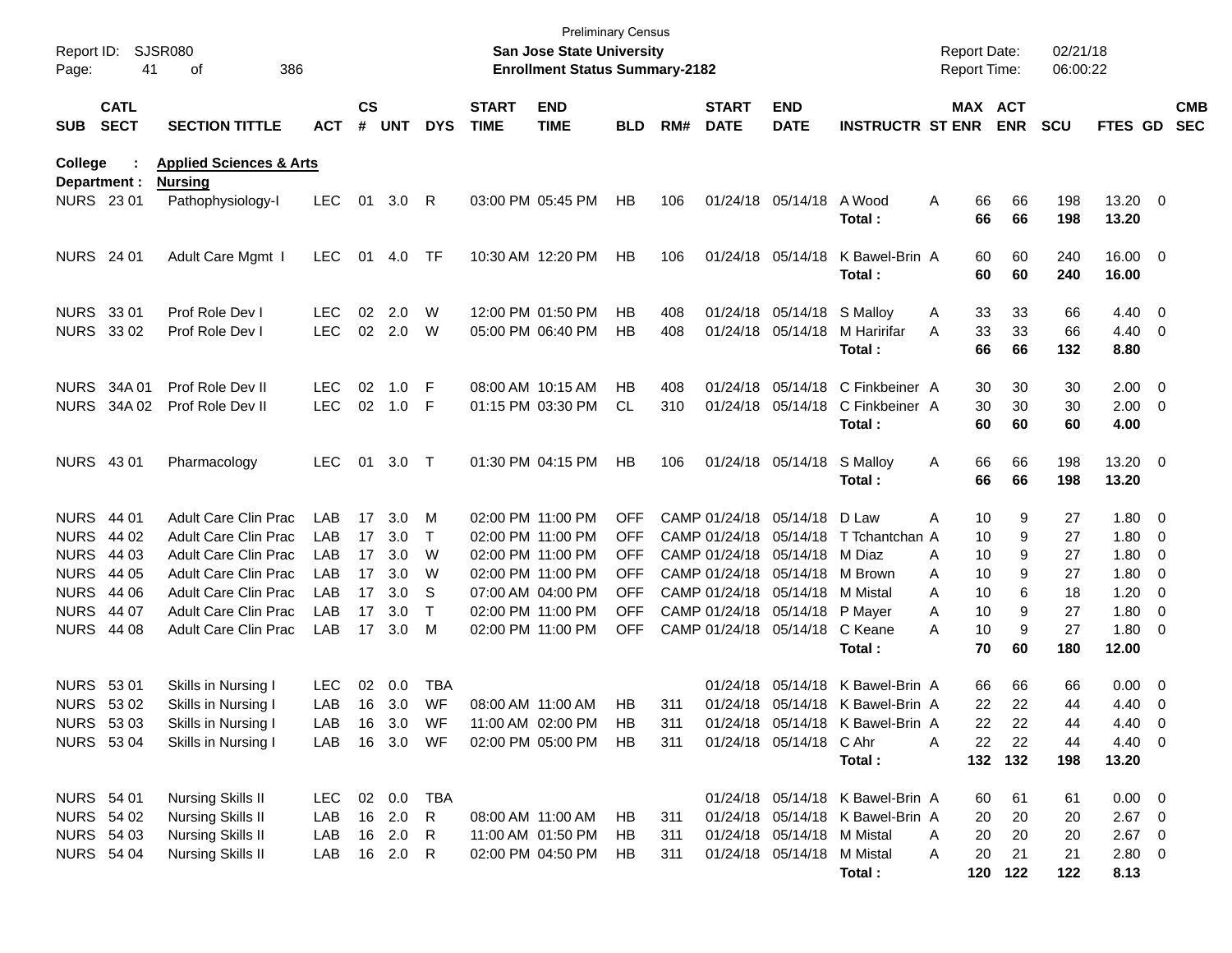| Page:      | Report ID: SJSR080<br>42                                 | 386<br>οf                                                                                        |                                                      |                    |                                   |                           |                             | <b>Preliminary Census</b><br>San Jose State University<br><b>Enrollment Status Summary-2182</b> |                        |                   |                             |                                                                                  |                                                                                                    | <b>Report Date:</b><br><b>Report Time:</b>      |                            | 02/21/18<br>06:00:22        |                                                       |                          |            |
|------------|----------------------------------------------------------|--------------------------------------------------------------------------------------------------|------------------------------------------------------|--------------------|-----------------------------------|---------------------------|-----------------------------|-------------------------------------------------------------------------------------------------|------------------------|-------------------|-----------------------------|----------------------------------------------------------------------------------|----------------------------------------------------------------------------------------------------|-------------------------------------------------|----------------------------|-----------------------------|-------------------------------------------------------|--------------------------|------------|
| <b>SUB</b> | <b>CATL</b><br><b>SECT</b>                               | <b>SECTION TITTLE</b>                                                                            | <b>ACT</b>                                           | $\mathsf{cs}$<br># | <b>UNT</b>                        | <b>DYS</b>                | <b>START</b><br><b>TIME</b> | <b>END</b><br><b>TIME</b>                                                                       | <b>BLD</b>             | RM#               | <b>START</b><br><b>DATE</b> | <b>END</b><br><b>DATE</b>                                                        | <b>INSTRUCTR ST ENR</b>                                                                            |                                                 | MAX ACT<br><b>ENR</b>      | <b>SCU</b>                  | FTES GD SEC                                           |                          | <b>CMB</b> |
|            | NURS 124 01                                              | Nursing Theory II                                                                                | <b>LEC</b>                                           | 01                 | 3.0                               | W                         |                             | 12:00 PM 02:50 PM                                                                               | <b>SH</b>              | 435               |                             | 01/24/18 05/14/18                                                                | K Kinner<br>Total:                                                                                 | A<br>40<br>40                                   | 29<br>29                   | 87<br>87                    | 5.80 0<br>5.80                                        |                          |            |
|            | NURS 125 01                                              | Adult Care Mgmt II                                                                               | LEC.                                                 | 01                 | 4.0                               | $\top$                    |                             | 08:30 AM 10:20 AM                                                                               | HB                     | 106               |                             | 01/24/18 05/14/18                                                                | S Rickman PaA<br>Total:                                                                            | 63<br>63                                        | 62<br>62                   | 248<br>248                  | 16.53 0<br>16.53                                      |                          |            |
|            |                                                          | NURS 126A 01 Pediatric Theory                                                                    | LEC.                                                 | 01                 | 2.0                               | R                         |                             | 10:00 AM 11:50 AM                                                                               | HB                     | 106               |                             | 01/24/18 05/14/18                                                                | C Hill<br>Total:                                                                                   | 62<br>Α<br>62                                   | 61<br>61                   | 244<br>244                  | 8.13 0<br>8.13                                        |                          |            |
|            |                                                          | NURS 126B 01 Mat/Newborn Theory                                                                  | LEC                                                  | 01                 | 2.0 R                             |                           |                             | 01:00 PM 02:50 PM                                                                               | HB                     | 106               |                             | 01/24/18 05/14/18                                                                | D Nelson<br>Total:                                                                                 | 62<br>A<br>62                                   | 61<br>61                   | 122<br>122                  | 8.13 0<br>8.13                                        |                          |            |
|            |                                                          | NURS 127A 01 Psych / MH Theory                                                                   | <b>LEC</b>                                           | 01                 | $2.0$ F                           |                           |                             | 08:00 AM 09:50 AM                                                                               | HB                     | 106               |                             | 01/24/18 05/14/18                                                                | D Gaylle<br>Total:                                                                                 | 55<br>A<br>55                                   | 56<br>56                   | 112<br>112                  | $7.47$ 0<br>7.47                                      |                          |            |
|            |                                                          | NURS 127B 01 Community Theory                                                                    | <b>LEC</b>                                           | 01                 | 2.0 F                             |                           |                             | 10:00 AM 11:50 AM                                                                               | <b>BBC</b>             | 004               |                             | 01/24/18 05/14/18                                                                | L Rauch<br>Total:                                                                                  | 90<br>A<br>90                                   | 92<br>92                   | 184<br>184                  | $12.27$ 0<br>12.27                                    |                          |            |
|            | NURS 128 01<br>NURS 128 02<br>NURS 128 03<br>NURS 128 07 | <b>EBP</b> in Nursing<br><b>EBP</b> in Nursing<br><b>EBP</b> in Nursing<br><b>EBP</b> in Nursing | <b>LEC</b><br><b>LEC</b><br><b>LEC</b><br><b>LEC</b> | 02                 | 2.0<br>02 2.0<br>02 2.0<br>02 2.0 | R<br>R<br>W<br><b>TBA</b> |                             | 12:00 PM 01:50 PM<br>02:00 PM 03:50 PM<br>03:00 PM 04:50 PM                                     | НB<br>НB<br>HB         | 408<br>408<br>408 |                             | 01/24/18 05/14/18<br>01/24/18 05/14/18<br>01/24/18 05/14/18<br>01/24/18 05/14/18 | C Hill<br>D Gaylle<br>R Patel<br>Total:                                                            | 30<br>Α<br>30<br>A<br>40<br>A<br>20<br>А<br>120 | 31<br>29<br>22<br>14<br>96 | 62<br>58<br>44<br>28<br>192 | $4.13 \ 0$<br>$3.87$ 0<br>2.97<br>$1.87 \ 0$<br>12.83 | $\overline{\phantom{1}}$ |            |
|            | NURS 133 01<br>NURS 133 02                               | Prof Role Dev IV<br>Prof Role Dev IV                                                             | <b>LEC</b><br><b>LEC</b>                             | 02                 | 2.0<br>02 2.0 T                   | $\top$                    |                             | 10:30 AM 12:20 PM<br>01:00 PM 02:50 PM                                                          | НB<br>HB               | 408<br>408        |                             | 01/24/18 05/14/18<br>01/24/18 05/14/18                                           | K Abriam-Yag A<br>D Price<br>Total :                                                               | 32<br>31<br>A<br>63                             | 34<br>28<br>62             | 68<br>56<br>124             | $4.53$ 0<br>$3.73$ 0<br>8.27                          |                          |            |
|            | NURS 136 01<br>NURS 136 02                               | Prof Role Dev III<br>Prof Role Dev III                                                           | <b>LEC</b><br>LEC 02 2.0                             |                    | 02 2.0                            | $\mathsf{R}$<br>R         |                             | 08:00 AM 09:50 AM<br>04:00 PM 05:50 PM                                                          | HB<br>HB.              | 408<br>408        |                             |                                                                                  | 01/24/18 05/14/18 S McKenna<br>01/24/18 05/14/18 D Nelson<br>Total:                                | 31<br>A<br>31<br>Α<br>62                        | 31<br>30<br>61             | 62<br>60<br>122             | 4.13 0<br>$4.00 \quad 0$<br>8.13                      |                          |            |
|            | NURS 137 01<br>NURS 137 02<br>NURS 137 03                | Prof Role Dev V<br>Prof Role Dev V<br>Prof Role Dev V                                            | LEC 02 2.0 F<br>LEC<br>LEC 02 2.0 F                  |                    | 02 2.0 F                          |                           |                             | 12:30 PM 02:20 PM<br>12:30 PM 02:20 PM<br>12:30 PM 02:20 PM                                     | HB<br><b>BBC</b><br>HB | 106<br>222<br>408 |                             |                                                                                  | 01/24/18 05/14/18 T Adelman<br>01/24/18 05/14/18 D Canham<br>01/24/18 05/14/18 T Adelman<br>Total: | 30<br>A<br>30<br>A<br>30<br>A<br>90             | 35<br>30<br>29<br>94       | 70<br>60<br>58<br>188       | 4.67 0<br>4.00 0<br>3.93 2<br>12.60                   |                          |            |
|            | NURS 138 01                                              | Prof Role Dev VI                                                                                 | LEC 02 3.0 F                                         |                    |                                   |                           |                             | 09:00 AM 11:50 AM CCB 102                                                                       |                        |                   |                             |                                                                                  | 01/24/18 05/14/18 K Abriam-Yag A                                                                   |                                                 | 45 47                      | 141                         | $9.40 \quad 0$                                        |                          |            |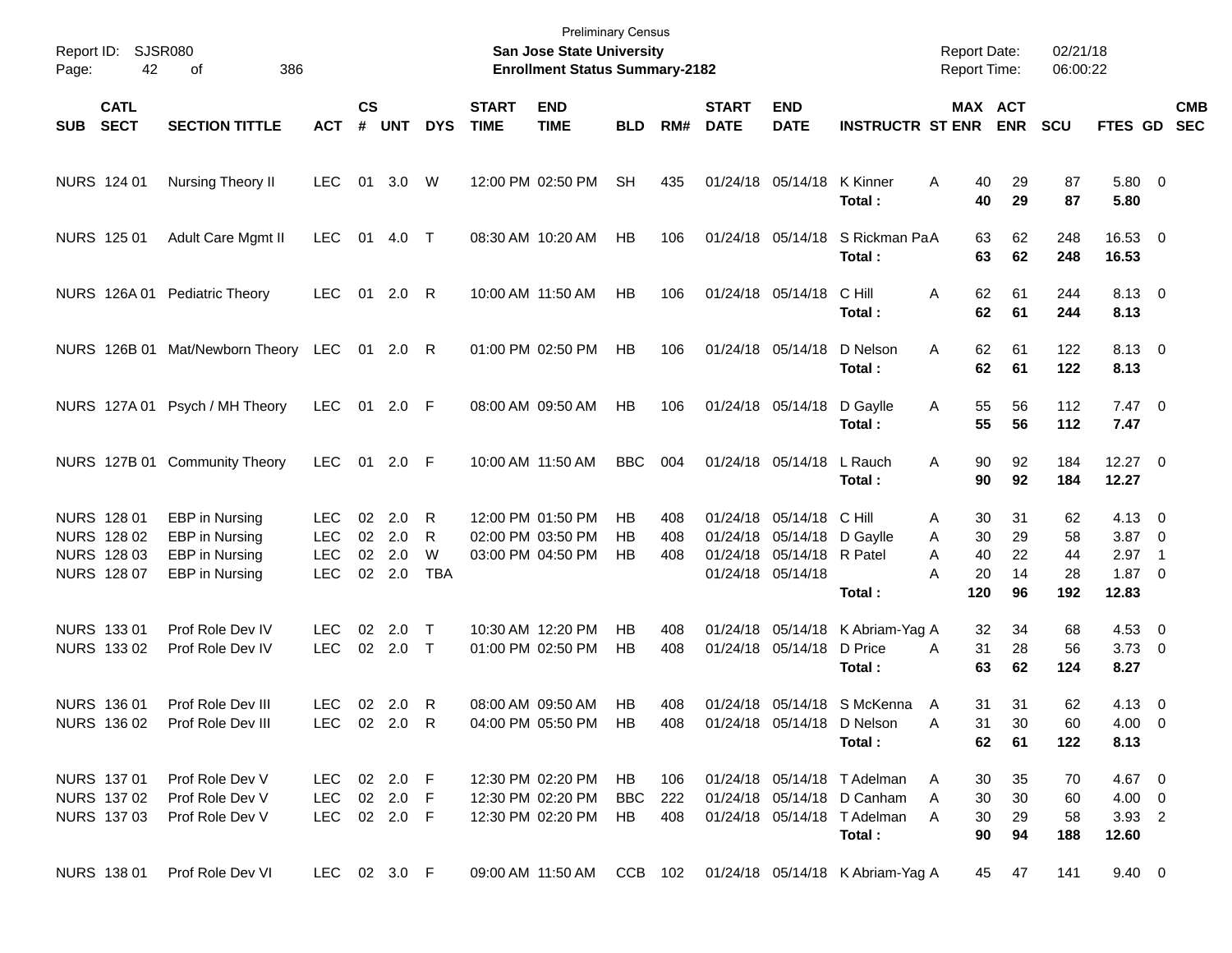| Report ID:<br>43<br>Page:                | SJSR080<br>386<br>οf            |              |                    |            |            |                             | San Jose State University<br><b>Enrollment Status Summary-2182</b> | <b>Preliminary Census</b> |     |                             |                                 |                                                             | <b>Report Date:</b><br><b>Report Time:</b> |              |                       | 02/21/18<br>06:00:22 |                  |                          |                          |
|------------------------------------------|---------------------------------|--------------|--------------------|------------|------------|-----------------------------|--------------------------------------------------------------------|---------------------------|-----|-----------------------------|---------------------------------|-------------------------------------------------------------|--------------------------------------------|--------------|-----------------------|----------------------|------------------|--------------------------|--------------------------|
| <b>CATL</b><br><b>SECT</b><br><b>SUB</b> | <b>SECTION TITTLE</b>           | <b>ACT</b>   | $\mathsf{cs}$<br># | <b>UNT</b> | <b>DYS</b> | <b>START</b><br><b>TIME</b> | <b>END</b><br><b>TIME</b>                                          | BLD                       | RM# | <b>START</b><br><b>DATE</b> | <b>END</b><br><b>DATE</b>       | <b>INSTRUCTR ST ENR</b>                                     |                                            |              | MAX ACT<br><b>ENR</b> | <b>SCU</b>           | FTES GD          |                          | <b>CMB</b><br><b>SEC</b> |
| NURS 138 02                              | Prof Role Dev VI                | <b>LEC</b>   | 02                 | 3.0        | F          |                             | 09:00 AM 11:50 AM                                                  | CL                        | 324 |                             | 01/24/18 05/14/18               | R Ballin<br>Total :                                         | A                                          | 44<br>89     | 44<br>91              | 132<br>273           | 8.80 0<br>18.20  |                          |                          |
| <b>NURS 144 01</b>                       | Clin Nurs Appl                  | <b>LEC</b>   | 02                 | 2.0        | W          |                             | 09:00 AM 10:50 AM                                                  | HB                        | 408 |                             | 01/24/18 05/14/18               | D Nelson<br>Total:                                          | A                                          | 40<br>40     | 29<br>29              | 58<br>58             | $3.87$ 0<br>3.87 |                          |                          |
| <b>NURS 145 01</b>                       | Adult Care Clin II              | LAB          | 17                 | 4.0        | RF         |                             | 07:00 AM 03:00 PM                                                  | <b>OFF</b>                |     |                             | CAMP 01/24/18 05/14/18 V Wong   |                                                             | A                                          | 10           | 10                    | 40                   | 2.67             | - 0                      |                          |
| NURS 145 02                              | <b>Adult Care Clin II</b>       | LAB          | 17                 | 4.0        | R          |                             | 07:00 AM 07:00 PM                                                  | OFF                       |     |                             | CAMP 01/24/18 05/14/18 C Pham   |                                                             | A                                          | 10           | 9                     | 36                   | 2.40             | - 0                      |                          |
| NURS 145 03                              | Adult Care Clin II              | LAB          | 17                 | 4.0        | <b>RF</b>  |                             | 07:00 AM 03:00 PM                                                  | OFF                       |     |                             | CAMP 01/24/18 05/14/18 K Kinner |                                                             | A                                          | 10           | 9                     | 36                   | 2.40             | - 0                      |                          |
| <b>NURS 145 04</b>                       | Adult Care Clin II              | LAB          | 17                 | 4.0        | <b>RF</b>  |                             | 02:00 PM 10:00 PM                                                  | OFF                       |     |                             | CAMP 01/24/18 05/14/18 M Diaz   |                                                             | A                                          | 10           | 7                     | 28                   | 1.87             | - 0                      |                          |
| <b>NURS 145 05</b>                       | Adult Care Clin II              | LAB          | 17                 | 4.0        | WR         |                             | 02:00 PM 10:00 PM                                                  | OFF                       |     |                             |                                 | CAMP 01/24/18 05/14/18 T Tchantchan A                       |                                            | 10           | 9                     | 36                   | 2.40             | - 0                      |                          |
| <b>NURS 145 06</b>                       | Adult Care Clin II              | LAB          | 17                 | 4.0        | WR         |                             | 02:00 PM 10:00 PM                                                  | OFF                       |     |                             |                                 | CAMP 01/24/18 05/14/18 A Paulson                            | A                                          | 10           | 9                     | 36                   | 2.40             | - 0                      |                          |
| NURS 145 07                              | Adult Care Clin II              | LAB          |                    | 17 4.0     | <b>WR</b>  |                             | 02:00 PM 10:00 PM                                                  | OFF                       |     |                             | CAMP 01/24/18 05/14/18          | P Mayer                                                     | A                                          | 10           | 9                     | 36                   | 2.40             | $\overline{\mathbf{0}}$  |                          |
|                                          |                                 |              |                    |            |            |                             |                                                                    |                           |     |                             |                                 | Total:                                                      |                                            | 70           | 62                    | 248                  | 16.53            |                          |                          |
| <b>NURS 146A01</b>                       | Peds Clinical                   | LAB          | 17                 | 2.0        | W          |                             | 07:00 AM 03:00 PM                                                  | <b>OFF</b>                |     |                             | CAMP 01/24/18 05/14/18          | J Barreto                                                   | A                                          | 8            | 8                     | 16                   | 1.07             | $\overline{\mathbf{0}}$  |                          |
| NURS 146A 02 Peds Clinical               |                                 | LAB          | 17                 | 2.0        | F          |                             | 07:00 AM 03:00 PM                                                  | OFF.                      |     |                             | CAMP 01/24/18 05/14/18 V Brewer |                                                             | A                                          | 10           | 8                     | 16                   | 1.07             | - 0                      |                          |
| NURS 146A 03 Peds Clinical               |                                 | LAB          |                    | 2.0        |            |                             |                                                                    |                           |     |                             |                                 |                                                             | Χ                                          | 0            | 0                     | 0                    | 0.00             | - 0                      |                          |
| NURS 146A 04 Peds Clinical               |                                 | LAB          | 17                 | 2.0        | S          |                             | 07:00 AM 03:00 PM                                                  | <b>OFF</b>                |     |                             | CAMP 01/24/18 05/14/18 V Brewer |                                                             | A                                          | 10           | 8                     | 16                   | 1.07             | - 0                      |                          |
| NURS 146A 06 Peds Clinical               |                                 | LAB          | 17                 | 2.0        | $\top$     |                             | 02:00 PM 10:00 PM                                                  | <b>OFF</b>                |     |                             | CAMP 01/24/18 05/14/18 J Ruiz   |                                                             | A                                          | 10           | 9                     | 18                   | 1.20             | - 0                      |                          |
| NURS 146A 07                             | Peds Clinical                   | LAB          | 17                 | 2.0        | W          |                             | 07:00 AM 03:00 PM                                                  | <b>OFF</b>                |     |                             | CAMP 01/24/18 05/14/18 C Hill   |                                                             | A                                          | 10           | 10                    | 20                   | 1.33             | - 0                      |                          |
| NURS 146A 08 Peds Clinical               |                                 | LAB          | 17                 | 2.0        | F          |                             | 02:00 PM 10:00 PM                                                  | <b>OFF</b>                |     |                             |                                 | CAMP 01/24/18 05/14/18 S McKenna                            | A                                          | 10           | 9                     | 18                   | 1.20             | - 0                      |                          |
| <b>NURS 146A11</b>                       | <b>Peds Clinical</b>            | LAB          |                    | 17 2.0     | W          |                             | 02:00 PM 10:00 PM                                                  | OFF.                      |     |                             | CAMP 01/24/18 05/14/18 C Weng   |                                                             | A                                          | 10           | 9                     | 18                   | 1.20             | $\overline{\phantom{0}}$ |                          |
|                                          |                                 |              |                    |            |            |                             |                                                                    |                           |     |                             |                                 | Total :                                                     |                                            | 68           | 61                    | 122                  | 8.13             |                          |                          |
|                                          | NURS 146B 01 Mat Hith Clinical  | LAB          | 17                 | 2.0        | $\top$     |                             | 02:00 PM 10:00 PM                                                  | <b>OFF</b>                |     |                             | CAMP 01/24/18 05/14/18          | J Barnby                                                    | A                                          | 10           | 9                     | 18                   | 1.20             | $\overline{\mathbf{0}}$  |                          |
|                                          | NURS 146B 02 Mat Hith Clinical  | LAB          | 17                 | 2.0        | W          |                             | 07:00 AM 03:00 PM                                                  | <b>OFF</b>                |     |                             | CAMP 01/24/18 05/14/18 M Agroia |                                                             | A                                          | 10           | 10                    | 20                   | 1.33             | $\overline{\mathbf{0}}$  |                          |
|                                          | NURS 146B 04 Mat Hlth Clinical  | LAB          | 17                 | 2.0        | $\top$     |                             | 07:00 AM 03:00 PM                                                  | <b>OFF</b>                |     |                             |                                 | CAMP 01/24/18 05/14/18 F Aboukhaled A                       |                                            | 8            | 7                     | 14                   | 0.93             | 0                        |                          |
|                                          | NURS 146B 06 Mat Hlth Clinical  | LAB          | 17                 | 2.0        | W          |                             | 02:00 PM 10:00 PM                                                  | <b>OFF</b>                |     |                             | CAMP 01/24/18 05/14/18          | B Ashaolu                                                   | A                                          | 10           | 9                     | 18                   | 1.20             | 0                        |                          |
|                                          | NURS 146B 07 Mat Hlth Clinical  | LAB          |                    | 17 2.0     | $\top$     |                             | 07:00 AM 04:00 PM                                                  | <b>OFF</b>                |     |                             | CAMP 01/24/18 05/14/18 D Nelson |                                                             | A                                          | 10           | 8                     | 16                   | 1.07             | - 0                      |                          |
|                                          | NURS 146B 15 Mat Hith Clinical  | LAB.         |                    | 17 2.0     | F          |                             | 07:00 AM 04:00 PM                                                  | OFF.                      |     |                             |                                 | CAMP 01/24/18 05/14/18 M Germain                            | A                                          | 10           | 10                    | 20                   | 1.33             | $\Omega$                 |                          |
|                                          | NURS 146B 16 Mat Hith Clinical  | LAB          |                    | 2.0        |            |                             |                                                                    |                           |     |                             |                                 |                                                             |                                            | 0            | 0                     | 0                    | $0.00 \t 0$      |                          |                          |
|                                          | NURS 146B 17 Mat Hith Clinical  | LAB 17 2.0 F |                    |            |            |                             |                                                                    |                           |     |                             |                                 | 07:00 AM 04:00 PM OFF CAMP 01/24/18 05/14/18 R Billner-Ga A |                                            | 8            | -8                    | 16                   | $1.07 \t 0$      |                          |                          |
|                                          |                                 |              |                    |            |            |                             |                                                                    |                           |     |                             |                                 | Total:                                                      |                                            | 66           | 61                    | 122                  | 8.13             |                          |                          |
|                                          | NURS 147A 02 Mental Health Clin | LAB          |                    | 2.0        |            |                             |                                                                    |                           |     |                             |                                 |                                                             | X.                                         | $\mathbf{0}$ | 0                     | 0                    | $0.00 \quad 0$   |                          |                          |
|                                          | NURS 147A 03 Mental Health Clin | LAB          |                    | 2.0        |            |                             |                                                                    |                           |     |                             |                                 |                                                             | X                                          | $\mathbf{0}$ | $\mathbf 0$           | 0                    | $0.00 \quad 0$   |                          |                          |
|                                          | NURS 147A 04 Mental Health Clin | LAB 17 2.0 W |                    |            |            |                             |                                                                    |                           |     |                             |                                 | 08:00 AM 02:00 PM OFF CAMP 01/24/18 05/14/18 D Francisco A  |                                            | 9            | 9                     | 18                   | $1.20 \t 0$      |                          |                          |
|                                          | NURS 147A 05 Mental Health Clin | LAB 17 2.0 T |                    |            |            |                             |                                                                    |                           |     |                             |                                 | 02:00 PM 10:00 PM OFF CAMP 01/24/18 05/14/18 J Sugiyama A   |                                            | 10           | 9                     | 18                   | $1.20 \t 0$      |                          |                          |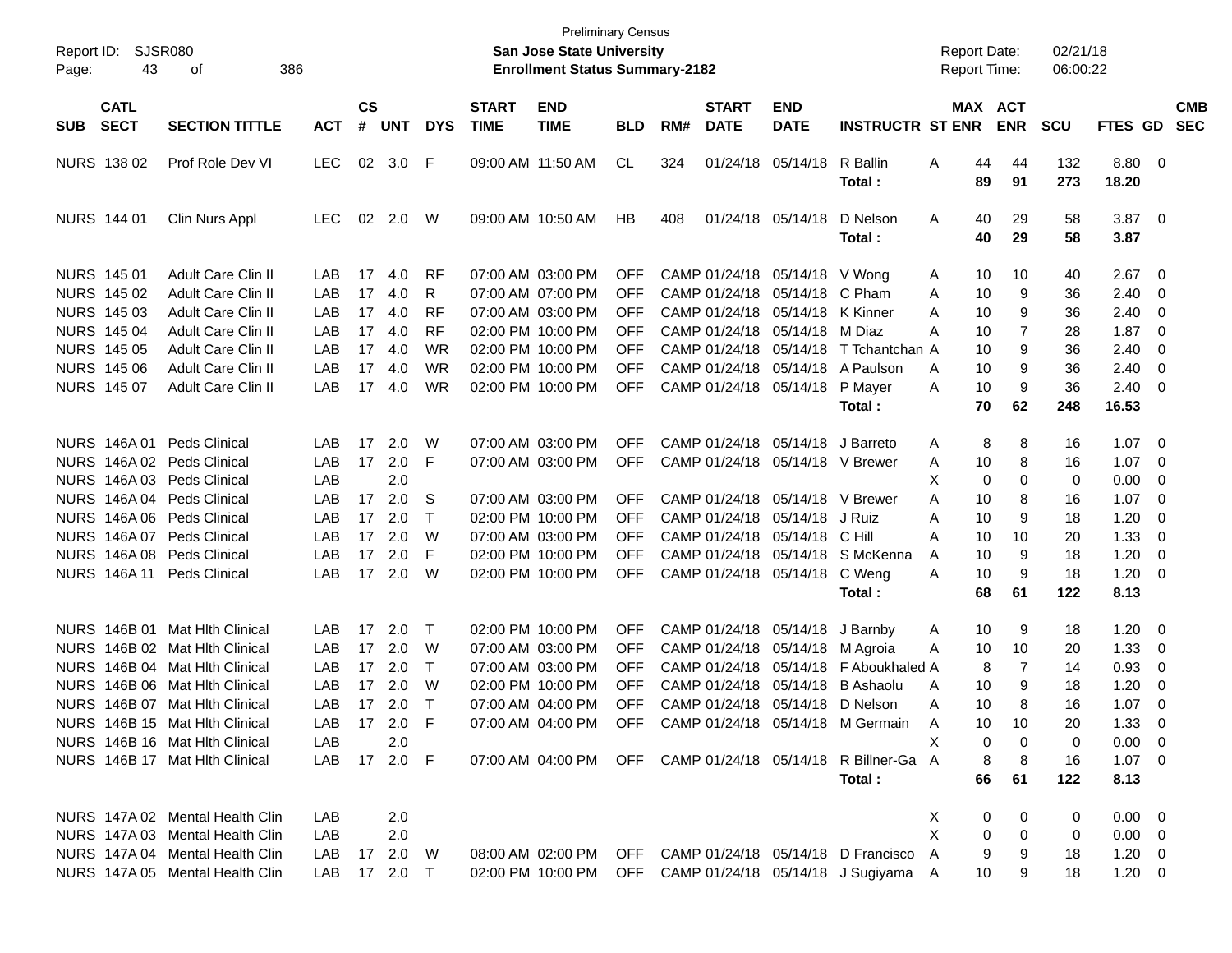| Report ID:<br>Page: | <b>SJSR080</b><br>44       | 386<br>оf                            |                |                    |            |            |                             | <b>Preliminary Census</b><br>San Jose State University<br><b>Enrollment Status Summary-2182</b> |            |     |                             |                           |                                  | <b>Report Date:</b><br><b>Report Time:</b> |                                    | 02/21/18<br>06:00:22 |                     |                          |                          |
|---------------------|----------------------------|--------------------------------------|----------------|--------------------|------------|------------|-----------------------------|-------------------------------------------------------------------------------------------------|------------|-----|-----------------------------|---------------------------|----------------------------------|--------------------------------------------|------------------------------------|----------------------|---------------------|--------------------------|--------------------------|
| <b>SUB</b>          | <b>CATL</b><br><b>SECT</b> | <b>SECTION TITTLE</b>                | <b>ACT</b>     | $\mathsf{cs}$<br># | <b>UNT</b> | <b>DYS</b> | <b>START</b><br><b>TIME</b> | <b>END</b><br><b>TIME</b>                                                                       | <b>BLD</b> | RM# | <b>START</b><br><b>DATE</b> | <b>END</b><br><b>DATE</b> | <b>INSTRUCTR ST ENR</b>          |                                            | MAX ACT<br><b>ENR</b>              | <b>SCU</b>           | FTES GD             |                          | <b>CMB</b><br><b>SEC</b> |
|                     |                            | NURS 147A 06 Mental Health Clin      | LAB            | 17                 | 2.0        | M          |                             | 02:00 PM 10:00 PM                                                                               | OFF        |     | CAMP 01/24/18               | 05/14/18                  | S Lee                            | A                                          | 8<br>9                             | 18                   | 1.20                | - 0                      |                          |
|                     |                            | NURS 147A 07 Mental Health Clin      | LAB            | 17                 | 2.0        | м          |                             | 08:00 AM 02:00 PM                                                                               | OFF        |     | CAMP 01/24/18               | 05/14/18                  | P Prasad                         | A                                          | 10<br>9                            | 18                   | 1.20                | - 0                      |                          |
|                     |                            | NURS 147A 08 Mental Health Clin      | LAB            |                    | 2.0        |            |                             |                                                                                                 |            |     |                             |                           |                                  | X                                          | 0<br>0                             | $\mathbf 0$          | 0.00                | $\overline{\mathbf{0}}$  |                          |
|                     |                            | NURS 147A 09 Mental Health Clin      | LAB            | 17                 | 2.0        | W          |                             | 08:00 AM 02:00 PM                                                                               | OFF        |     |                             | CAMP 01/24/18 05/14/18    | D Gaylle                         | A<br>10                                    | 10                                 | 20                   | 1.33                | $\overline{\mathbf{0}}$  |                          |
|                     |                            | NURS 147A 11 Mental Health Clin      | LAB            | 17                 | 2.0        | M          |                             | 02:00 PM 10:00 PM                                                                               | OFF        |     |                             | CAMP 01/24/18 05/14/18    | N Ugokwe                         | 10<br>A                                    | 10                                 | 20                   | 1.33                | - 0                      |                          |
|                     |                            |                                      |                |                    |            |            |                             |                                                                                                 |            |     |                             |                           | Total:                           | 57                                         | 56                                 | 112                  | 7.47                |                          |                          |
|                     |                            | NURS 147B 01 Com Hith Clin           | LAB            | 17                 | 3.0        | $\top$     |                             | 08:00 AM 05:00 PM                                                                               | <b>OFF</b> |     | CAMP 01/24/18               | 05/14/18                  | D Teaford                        | A                                          | 10<br>10                           | 30                   | 2.00                | - 0                      |                          |
|                     |                            | NURS 147B 02 Com Hith Clin           | LAB            | 17                 | 3.0        | W          |                             | 08:00 AM 05:00 PM                                                                               | <b>OFF</b> |     | CAMP 01/24/18               | 05/14/18                  | D Canham                         | 11<br>A                                    | 12                                 | 36                   | 2.40                | - 0                      |                          |
|                     |                            | NURS 147B 05 Com Hith Clin           | LAB            | 17                 | 3.0        | W          |                             | 08:00 AM 05:00 PM                                                                               | <b>OFF</b> |     | CAMP 01/24/18               | 05/14/18                  | C Finkbeiner A                   | 11                                         | 9                                  | 27                   | 1.80                | - 0                      |                          |
|                     |                            | NURS 147B 06 Com Hith Clin           | LAB            | 17                 | 3.0        | $\top$     |                             | 08:00 AM 05:00 PM                                                                               | <b>OFF</b> |     | CAMP 01/24/18               | 05/14/18                  | T Adelman                        | 12<br>A                                    | 12                                 | 36                   | 2.40                | - 0                      |                          |
|                     |                            | NURS 147B 07 Com Hlth Clin           | LAB            | 17                 | 3.0        | $\top$     |                             | 08:00 AM 05:00 PM                                                                               | <b>OFF</b> |     | CAMP 01/24/18               | 05/14/18                  | C Finkbeiner A                   | 10                                         | 10                                 | 30                   | 2.00                | - 0                      |                          |
|                     |                            | NURS 147B 08 Com Hith Clin           | LAB            | 17                 | 3.0        | $\top$     |                             | 08:00 AM 05:00 PM                                                                               | <b>OFF</b> |     |                             | CAMP 01/24/18 05/14/18    | P Edwards                        | 10<br>A                                    | 10                                 | 30                   | 2.00                | - 0                      |                          |
|                     |                            | NURS 147B 10 Com Hlth Clin           | LAB            | 17                 | 3.0        | R          |                             | 08:00 AM 05:00 PM                                                                               | <b>OFF</b> |     | CAMP 01/24/18               | 05/14/18                  | D Canham                         | A<br>10                                    | 10                                 | 30                   | 2.05                | $\overline{1}$           |                          |
|                     |                            | NURS 147B 12 Com Hith Clin           | LAB            | 17                 | 3.0        | W          |                             | 08:00 AM 05:00 PM                                                                               | <b>OFF</b> |     | CAMP 01/24/18               | 05/14/18                  | J Cohen                          | A<br>11                                    | 10                                 | 30                   | 2.00                | $\overline{\mathbf{0}}$  |                          |
|                     |                            | NURS 147B 13 Com Hith Clin           | LAB            | 17                 | 3.0        | R          |                             | 10:00 AM 07:30 PM                                                                               | <b>OFF</b> |     | CAMP 01/24/18               | 05/14/18                  | D Teaford                        | 12<br>A                                    | 10                                 | 30                   | 2.05                | $\overline{1}$           |                          |
|                     |                            |                                      |                |                    |            |            |                             |                                                                                                 |            |     |                             |                           | Total:                           | 97                                         | 93                                 | 279                  | 18.70               |                          |                          |
|                     |                            | NURS 148A 01 Sen Precept             | <b>PRA</b>     | 17                 | 4.0        | <b>TBA</b> |                             |                                                                                                 |            |     | 01/24/18 05/14/18           |                           |                                  | Α<br>89                                    | 17                                 | 68                   | 4.53                | - 0                      |                          |
|                     |                            | NURS 148A 02 Sen Precept             | <b>PRA</b>     | 17                 | 4.0        | <b>TBA</b> |                             |                                                                                                 |            |     | 01/24/18                    | 05/14/18                  |                                  | 16<br>Α                                    | 6                                  | 24                   | 1.60                | - 0                      |                          |
|                     |                            | NURS 148A 03 Sen Precept             | <b>PRA</b>     | 17                 | 4.0        | <b>TBA</b> |                             |                                                                                                 |            |     | 01/24/18                    | 05/14/18                  |                                  | 16<br>A                                    | 21                                 | 84                   | 5.60                | - 0                      |                          |
|                     |                            | NURS 148A 04 Sen Precept             | <b>PRA</b>     | 17                 | 4.0        | <b>TBA</b> |                             |                                                                                                 |            |     | 01/24/18                    | 05/14/18                  |                                  | Α<br>16                                    | 12                                 | 48                   | 3.20                | - 0                      |                          |
|                     |                            | NURS 148A 05 Sen Precept             | <b>PRA</b>     | 17                 | 4.0        | <b>TBA</b> |                             |                                                                                                 |            |     | 01/24/18                    | 05/14/18                  |                                  | A<br>16                                    | 12                                 | 48                   | 3.20                | - 0                      |                          |
|                     |                            | NURS 148A 06 Sen Precept             | <b>PRA</b>     | 17                 | 4.0        | <b>TBA</b> |                             |                                                                                                 |            |     | 01/24/18                    | 05/14/18                  |                                  | 16<br>A                                    | 14                                 | 56                   | 3.73                | - 0                      |                          |
|                     |                            | NURS 148A 07 Sen Precept             | <b>PRA</b>     |                    | 17 4.0     | <b>TBA</b> |                             |                                                                                                 |            |     | 01/24/18 05/14/18           |                           |                                  | Α<br>16                                    | 9                                  | 36                   | 2.40                | - 0                      |                          |
|                     |                            |                                      |                |                    |            |            |                             |                                                                                                 |            |     |                             |                           | Total :                          | 185                                        | 91                                 | 364                  | 24.27               |                          |                          |
| <b>NURS 180 01</b>  |                            | <b>Indivi Stdies</b>                 | <b>SUP</b>     | 36                 | 1.0        | <b>TBA</b> |                             |                                                                                                 |            |     |                             |                           | 01/24/18 05/14/18 C O'Leary-Ke A | 40                                         | 16                                 | 16                   | 1.07                | $\overline{\phantom{0}}$ |                          |
|                     | NURS 180 02                | <b>Indivi Stdies</b>                 | <b>SUP</b>     | 36                 | 2.0        | <b>TBA</b> |                             |                                                                                                 |            |     |                             |                           | 01/24/18 05/14/18 C O'Leary-Ke A | 40                                         | 5                                  | 10                   | 0.67                | $\overline{\mathbf{0}}$  |                          |
|                     | NURS 180 03                | <b>Indivi Stdies</b>                 | <b>SUP</b>     |                    | 36 3.0     | <b>TBA</b> |                             |                                                                                                 |            |     |                             |                           | 01/24/18 05/14/18 C O'Leary-Ke A | 40                                         | 0                                  | $\mathbf 0$          | 0.00                | - 0                      |                          |
|                     |                            | NURS 180 04 Indivi Stdies            | SUP 36 4.0 TBA |                    |            |            |                             |                                                                                                 |            |     |                             |                           | 01/24/18 05/14/18 CO'Leary-Ke A  |                                            | 40<br>$\overline{1}$               | 4                    | $0.27 \t 0$         |                          |                          |
|                     |                            |                                      |                |                    |            |            |                             |                                                                                                 |            |     |                             |                           | Total:                           |                                            | 160<br>22                          | 30                   | 2.00                |                          |                          |
|                     |                            | NURS 259 01 Adv Clin Pharm           | <b>SEM</b>     |                    | 3.0        |            |                             |                                                                                                 |            |     |                             |                           |                                  | $\mathsf{X}$                               | 0<br>$\boldsymbol{0}$              | 0                    | $0.00 \t 0$         |                          |                          |
|                     |                            |                                      |                |                    |            |            |                             |                                                                                                 |            |     |                             |                           | Total:                           |                                            | $\pmb{0}$<br>0                     | 0                    | 0.00                |                          |                          |
|                     |                            |                                      |                |                    |            |            |                             |                                                                                                 |            |     |                             |                           |                                  |                                            |                                    |                      |                     |                          |                          |
|                     |                            | NURS 260 01 Adv Phys/Patho for A LEC |                |                    | 3.0        |            |                             |                                                                                                 |            |     |                             |                           | Total:                           | X                                          | $\mathbf 0$<br>0<br>$\pmb{0}$<br>0 | 0<br>0               | $0.00 \t 0$<br>0.00 |                          |                          |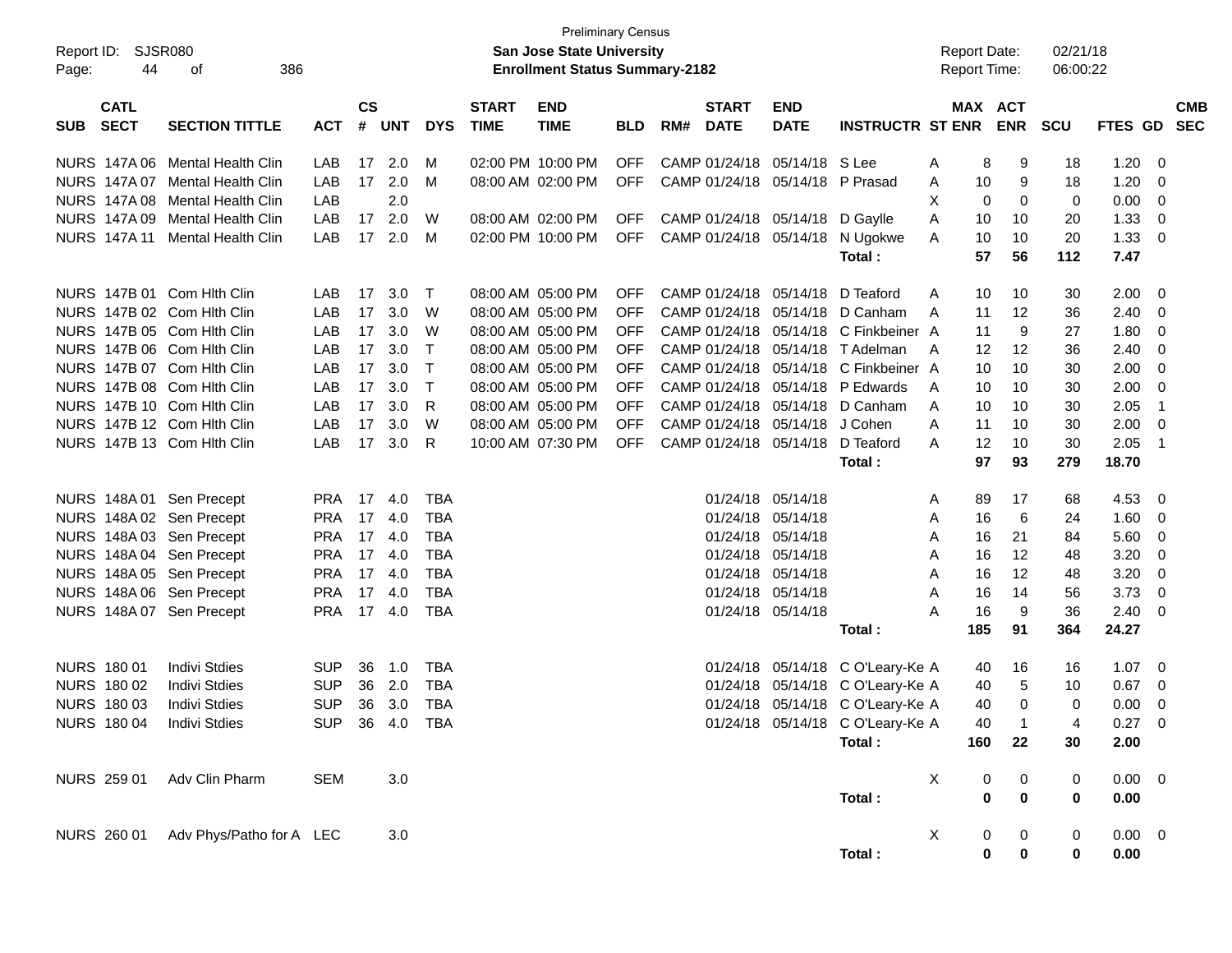| Report ID:<br>Page:               | <b>SJSR080</b><br>45 | оf                      | 386 |            |         |            |            |                             | <b>Preliminary Census</b><br><b>San Jose State University</b><br><b>Enrollment Status Summary-2182</b> |            |     |                             |                                                                              |                           |   | <b>Report Date:</b>                | <b>Report Time:</b>      | 02/21/18<br>06:00:22          |                                   |                          |                          |
|-----------------------------------|----------------------|-------------------------|-----|------------|---------|------------|------------|-----------------------------|--------------------------------------------------------------------------------------------------------|------------|-----|-----------------------------|------------------------------------------------------------------------------|---------------------------|---|------------------------------------|--------------------------|-------------------------------|-----------------------------------|--------------------------|--------------------------|
| <b>CATL</b><br><b>SECT</b><br>SUB |                      | <b>SECTION TITTLE</b>   |     | <b>ACT</b> | CS<br># | <b>UNT</b> | <b>DYS</b> | <b>START</b><br><b>TIME</b> | <b>END</b><br>TIME                                                                                     | <b>BLD</b> | RM# | <b>START</b><br><b>DATE</b> | <b>END</b><br><b>DATE</b>                                                    | <b>INSTRUCTR ST ENR</b>   |   | <b>MAX</b>                         | <b>ACT</b><br><b>ENR</b> | <b>SCU</b>                    | <b>FTES</b>                       | GD.                      | <b>CMB</b><br><b>SEC</b> |
| NURS 295A 01                      |                      | <b>Research Methods</b> |     | <b>LEC</b> |         | 3.0        |            |                             |                                                                                                        |            |     |                             |                                                                              | Total:                    | X | $\overline{0}$<br>$\mathbf 0$      | 0<br>$\mathbf 0$         | $\overline{0}$<br>$\mathbf 0$ | 0.00<br>0.00                      | $\overline{\phantom{0}}$ |                          |
| Department :                      |                      | Nursing                 |     |            |         |            |            |                             |                                                                                                        |            |     |                             | <b>Department Total:</b><br><b>Lower Division:</b><br><b>Upper Division:</b> | <b>Graduate Division:</b> |   | 2179<br>640<br>1539<br>$\mathbf 0$ | 1872<br>632<br>1240<br>0 | 4559<br>1328<br>3231<br>0     | 296.00<br>88.53<br>207.47<br>0.00 |                          |                          |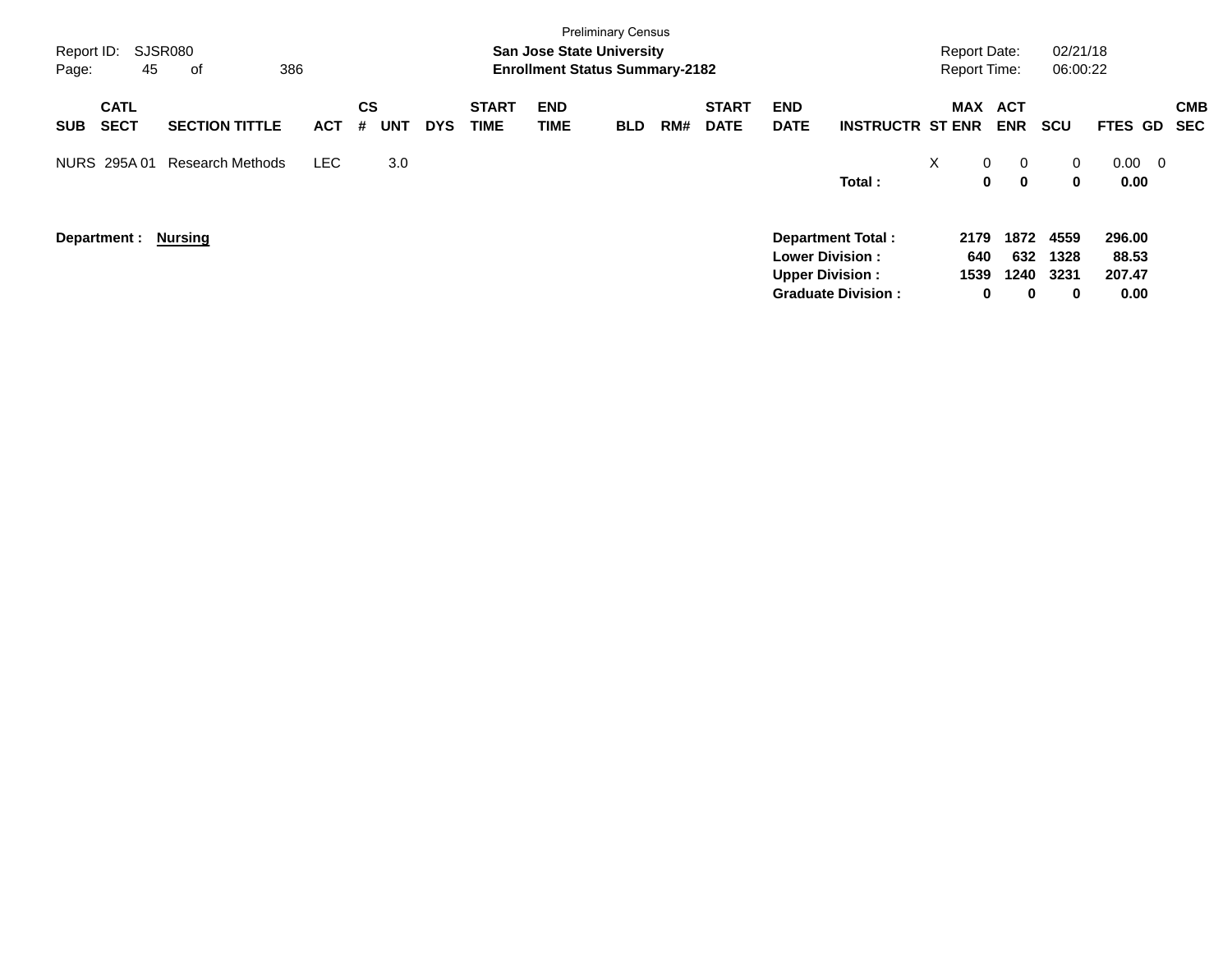| Page:      | Report ID: SJSR080<br>46    | 386<br>οf                                           |              |               |        |            |                             | <b>San Jose State University</b><br><b>Enrollment Status Summary-2182</b> | <b>Preliminary Census</b> |     |                             |                           |                                                          |              | <b>Report Date:</b><br><b>Report Time:</b> |             | 02/21/18<br>06:00:22 |             |                         |            |
|------------|-----------------------------|-----------------------------------------------------|--------------|---------------|--------|------------|-----------------------------|---------------------------------------------------------------------------|---------------------------|-----|-----------------------------|---------------------------|----------------------------------------------------------|--------------|--------------------------------------------|-------------|----------------------|-------------|-------------------------|------------|
| <b>SUB</b> | <b>CATL</b><br><b>SECT</b>  | <b>SECTION TITTLE</b>                               | <b>ACT</b>   | $\mathsf{cs}$ | # UNT  | <b>DYS</b> | <b>START</b><br><b>TIME</b> | <b>END</b><br><b>TIME</b>                                                 | <b>BLD</b>                | RM# | <b>START</b><br><b>DATE</b> | <b>END</b><br><b>DATE</b> | <b>INSTRUCTR ST ENR</b>                                  |              | MAX ACT                                    | <b>ENR</b>  | <b>SCU</b>           | FTES GD SEC |                         | <b>CMB</b> |
|            |                             |                                                     |              |               |        |            |                             |                                                                           |                           |     |                             |                           |                                                          |              |                                            |             |                      |             |                         |            |
| College    |                             | <b>Applied Sciences &amp; Arts</b>                  |              |               |        |            |                             |                                                                           |                           |     |                             |                           |                                                          |              |                                            |             |                      |             |                         |            |
|            | Department :<br>OCTH 180 01 | <b>Occupational Therapy</b><br><b>Indiv Studies</b> | <b>SUP</b>   | 36            | 1.0    | TBA        |                             |                                                                           |                           |     |                             | 01/24/18 05/14/18         |                                                          |              | 36                                         | 0           | 0                    | 0.00        | $\overline{\mathbf{0}}$ |            |
|            | OCTH 180 02                 | <b>Indiv Studies</b>                                | <b>SUP</b>   | 36            | 2.0    | <b>TBA</b> |                             |                                                                           |                           |     |                             | 01/24/18 05/14/18         |                                                          | A<br>A       | 36                                         | 0           | 0                    | 0.00        | $\overline{\mathbf{0}}$ |            |
|            | OCTH 180 03                 | <b>Indiv Studies</b>                                | <b>SUP</b>   | 36            | 3.0    | <b>TBA</b> |                             |                                                                           |                           |     |                             | 01/24/18 05/14/18         |                                                          | A            | 36                                         | 0           | 0                    | 0.00        | $\overline{\mathbf{0}}$ |            |
|            | OCTH 180 04                 | <b>Indiv Studies</b>                                | <b>SUP</b>   | 36            | 4.0    | <b>TBA</b> |                             |                                                                           |                           |     |                             | 01/24/18 05/14/18         |                                                          | Α            | 36                                         | 0           | 0                    | 0.00        | $\overline{\mathbf{0}}$ |            |
|            |                             |                                                     |              |               |        |            |                             |                                                                           |                           |     |                             |                           |                                                          |              | 144                                        | 0           | 0                    | 0.00        |                         |            |
|            |                             |                                                     |              |               |        |            |                             |                                                                           |                           |     |                             |                           | Total :                                                  |              |                                            |             |                      |             |                         |            |
|            |                             | OCTH 201A 01 Field Work Exper                       | <b>SUP</b>   |               | 6.0    |            |                             |                                                                           |                           |     |                             |                           |                                                          | X            | 0                                          | 0           | 0                    | $0.00 \t 0$ |                         |            |
|            |                             |                                                     |              |               |        |            |                             |                                                                           |                           |     |                             |                           | Total:                                                   |              | $\bf{0}$                                   | 0           | 0                    | 0.00        |                         |            |
|            | OCTH 201B 01                | Adv Field Wrk Exp                                   | <b>SUP</b>   |               | 6.0    |            |                             |                                                                           |                           |     |                             |                           |                                                          | X            | 0                                          | 0           | 0                    | $0.00 \t 0$ |                         |            |
|            |                             |                                                     |              |               |        |            |                             |                                                                           |                           |     |                             |                           | Total:                                                   |              | $\mathbf 0$                                | $\mathbf 0$ | $\mathbf 0$          | 0.00        |                         |            |
|            | OCTH 210 01                 | Sem in Occup Therapy LEC                            |              |               | 2.0    |            |                             |                                                                           |                           |     |                             |                           |                                                          | Х            | 0                                          | 0           | 0                    | $0.00 \t 0$ |                         |            |
|            | OCTH 210 02                 | Sem in Occup Therapy LEC                            |              |               | 2.0    |            |                             |                                                                           |                           |     |                             |                           |                                                          | X            | 0                                          | $\mathbf 0$ | 0                    | $0.00 \t 0$ |                         |            |
|            | OCTH 210 03                 | Sem in Occup Therapy LEC                            |              | 02            | 2.0    | $\top$     |                             | 05:00 PM 06:45 PM                                                         | <b>SPXE 178</b>           |     |                             | 01/24/18 05/14/18         | R McLaughlin A                                           |              | 45                                         | 37          | 74                   | 6.17 37     |                         |            |
|            |                             |                                                     |              |               |        |            |                             |                                                                           |                           |     |                             |                           | Total:                                                   |              | 45                                         | 37          | 74                   | 6.17        |                         |            |
|            | OCTH 216 01                 | Evaluation in OT                                    | SEM          | 05            | 3.0    | M          |                             | 09:00 AM 11:45 AM                                                         | <b>CCB</b>                | 209 |                             | 01/24/18 05/14/18         | M Chang                                                  | A            | 21                                         | 20          | 60                   | 5.00 20     |                         |            |
|            | OCTH 216 02                 | Evaluation in OT                                    | SEM          | 05            | 3.0    | M          |                             | 01:30 PM 04:15 PM                                                         | <b>CCB</b>                | 209 | 01/24/18                    | 05/14/18                  | H Pendleton A                                            |              | 21                                         | 21          | 63                   | 5.25 21     |                         |            |
|            | OCTH 216 03                 | Evaluation in OT                                    | SEM          | 05            | 3.0    | R          |                             | 09:00 AM 11:45 AM                                                         | <b>CCB</b>                | 209 | 01/24/18                    | 05/14/18                  | D Lashgari                                               | A            | 21                                         | 21          | 63                   | 5.25 21     |                         |            |
|            | OCTH 216 04                 | Evaluation in OT                                    | SEM          | 05            | 3.0    | R          |                             | 01:30 PM 04:15 PM                                                         | <b>CCB</b>                | 209 |                             | 01/24/18 05/14/18         | H Pendleton A                                            |              | 21                                         | 20          | 60                   | 5.00 20     |                         |            |
|            |                             |                                                     |              |               |        |            |                             |                                                                           |                           |     |                             |                           | Total:                                                   |              | 84                                         | 82          | 246                  | 20.50       |                         |            |
|            | OCTH 222 01                 | <b>Funct Kinesiology</b>                            | SEM          | 06            | 3.0    | <b>TR</b>  |                             | 09:00 AM 10:15 AM                                                         | <b>CCB</b>                | 101 | 01/24/18                    | 05/14/18                  | A George                                                 | A            | 21                                         | 20          | 60                   | 5.00 20     |                         |            |
|            | OCTH 222 02                 | <b>Funct Kinesiology</b>                            | SEM          | 06            | 3.0    | TR         |                             | 10:30 AM 11:45 AM                                                         | <b>CCB</b>                | 101 |                             | 01/24/18 05/14/18         | A George                                                 | Α            | 21                                         | 21          | 63                   | 5.25 21     |                         |            |
|            |                             |                                                     |              |               |        |            |                             |                                                                           |                           |     |                             |                           | Total:                                                   |              | 42                                         | 41          | 123                  | 10.25       |                         |            |
|            |                             |                                                     |              |               |        |            |                             |                                                                           |                           |     |                             |                           |                                                          |              |                                            |             |                      |             |                         |            |
|            | OCTH 224 01                 | OT in Community I                                   | <b>LEC</b>   |               | 02 3.0 | Т          |                             | 05:00 PM 07:45 PM                                                         | <b>CCB</b>                | 210 |                             |                           | 01/24/18 05/14/18 L Andonian                             | A            | 28                                         | 28          | 84                   | 7.00 28     |                         |            |
|            | OCTH 224 02                 | OT in Community I                                   | LEC 02 3.0 W |               |        |            |                             | 01:30 PM 04:15 PM                                                         | CL                        | 310 |                             |                           | 01/24/18 05/14/18 A Niehues                              | A            | 28                                         | 27          | 81                   | 6.75 27     |                         |            |
|            |                             | OCTH 224 03 OT in Community I LEC 02 3.0 F          |              |               |        |            |                             | 09:00 AM 11:45 AM CCB 115 01/24/18 05/14/18 LLe                           |                           |     |                             |                           |                                                          | A            | 28                                         | 27          | 81                   | 6.75 27     |                         |            |
|            |                             |                                                     |              |               |        |            |                             |                                                                           |                           |     |                             |                           | Total :                                                  |              | 84                                         | 82          | 246                  | 20.50       |                         |            |
|            | OCTH 226 01                 | OT with Children                                    | SEM 05 3.0 M |               |        |            |                             | 09:00 AM 11:45 AM CCB 210 01/24/18 05/14/18 A Smith                       |                           |     |                             |                           |                                                          | A            | 21                                         | -20         | 60                   | 5.00 20     |                         |            |
|            |                             | OCTH 226 02 OT with Children                        | SEM 05 3.0 M |               |        |            |                             | 01:30 PM 04:15 PM CCB 210 01/24/18 05/14/18 A Smith                       |                           |     |                             |                           |                                                          | $\mathsf{A}$ | 21                                         | 21          | 63                   | 5.25 21     |                         |            |
|            |                             |                                                     |              |               |        |            |                             |                                                                           |                           |     |                             |                           | Total:                                                   |              | 42                                         | 41          | 123                  | 10.25       |                         |            |
|            |                             | OCTH 234 01 OT in Community II SEM 05 3.0 T         |              |               |        |            |                             |                                                                           |                           |     |                             |                           | 09:00 AM 11:45 AM CCB 209 01/24/18 05/14/18 C Glogoski A |              |                                            | 18 19       | 57                   | 4.75 19     |                         |            |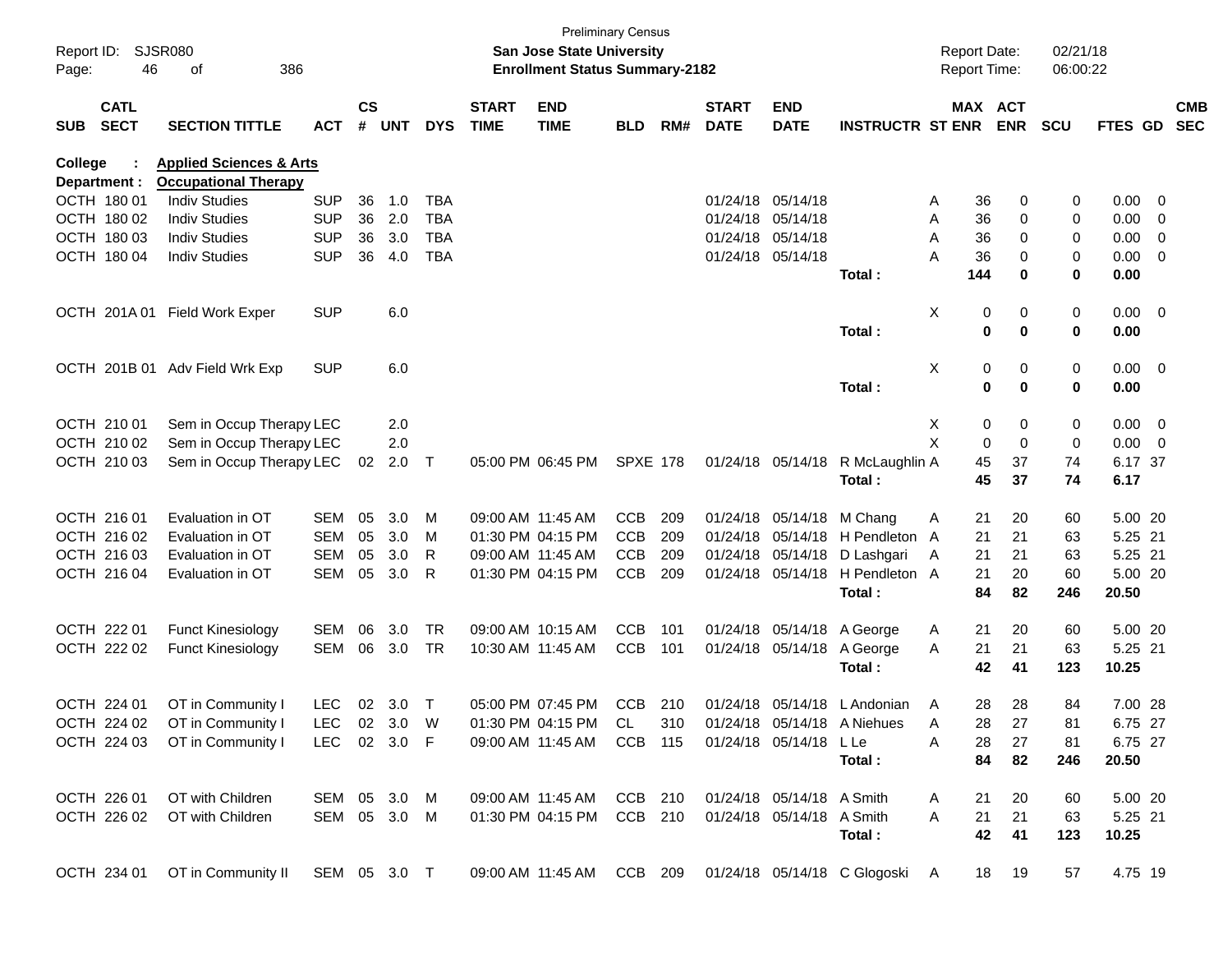| Report ID:<br>Page:                                                     | SJSR080<br>47              | 386<br>οf                                                                                                  |                                                        |                      |                             |                  |                             | <b>Preliminary Census</b><br>San Jose State University<br><b>Enrollment Status Summary-2182</b> |                                                      |                          |                             |                                                                                          |                                                                      | <b>Report Date:</b><br><b>Report Time:</b>     |                                    | 02/21/18<br>06:00:22        |                                                              |                          |
|-------------------------------------------------------------------------|----------------------------|------------------------------------------------------------------------------------------------------------|--------------------------------------------------------|----------------------|-----------------------------|------------------|-----------------------------|-------------------------------------------------------------------------------------------------|------------------------------------------------------|--------------------------|-----------------------------|------------------------------------------------------------------------------------------|----------------------------------------------------------------------|------------------------------------------------|------------------------------------|-----------------------------|--------------------------------------------------------------|--------------------------|
| <b>SUB</b>                                                              | <b>CATL</b><br><b>SECT</b> | <b>SECTION TITTLE</b>                                                                                      | <b>ACT</b>                                             | $\mathsf{cs}$<br>#   | <b>UNT</b>                  | <b>DYS</b>       | <b>START</b><br><b>TIME</b> | <b>END</b><br><b>TIME</b>                                                                       | <b>BLD</b>                                           | RM#                      | <b>START</b><br><b>DATE</b> | <b>END</b><br><b>DATE</b>                                                                | <b>INSTRUCTR ST ENR</b>                                              |                                                | MAX ACT<br><b>ENR</b>              | <b>SCU</b>                  | <b>FTES GD</b>                                               | <b>CMB</b><br><b>SEC</b> |
| OCTH 234 02                                                             |                            | OT in Community II                                                                                         | SEM                                                    | 05                   | 3.0                         | T                |                             | 01:30 PM 04:15 PM                                                                               | <b>CCB</b>                                           | 209                      |                             | 01/24/18 05/14/18                                                                        | L Andonian<br>Total:                                                 | A<br>18<br>36                                  | 19<br>38                           | 57<br>114                   | 4.75 19<br>9.50                                              |                          |
| OCTH 236 01<br>OCTH 236 02                                              |                            | OT with Youth<br>OT with Youth                                                                             | <b>SEM</b><br><b>SEM</b>                               | 05<br>05             | 3.0<br>3.0                  | W<br>W           | 09:00 AM 11:45 AM           | 01:30 PM 04:15 PM                                                                               | <b>CCB</b><br>CCB                                    | 210<br>210               |                             | 01/24/18 05/14/18<br>01/24/18 05/14/18                                                   | A Niehues<br>A George<br>Total:                                      | 21<br>Α<br>21<br>A<br>42                       | 20<br>21<br>41                     | 60<br>63<br>123             | 5.00 20<br>5.25 21<br>10.25                                  |                          |
| OCTH 245 01<br>OCTH 245 02<br>OCTH 245 03<br>OCTH 245 04                |                            | Intro to Research<br>Intro to Research<br>Intro to Research<br>Intro to Research                           | <b>LEC</b><br><b>LEC</b><br><b>LEC</b><br><b>LEC</b>   | 02<br>02<br>02<br>02 | 3.0<br>3.0<br>3.0<br>3.0    | Τ<br>W<br>R<br>R |                             | 01:30 PM 04:15 PM<br>01:30 PM 04:15 PM<br>01:30 PM 04:15 PM<br>05:00 PM 07:45 PM                | <b>CCB</b><br><b>CCB</b><br><b>CCB</b><br><b>CCB</b> | 101<br>101<br>101<br>210 |                             | 01/24/18 05/14/18<br>01/24/18 05/14/18 J Smith<br>01/24/18 05/14/18<br>01/24/18 05/14/18 | M Chang<br>L Andonian<br>M Chang<br>Total:                           | 21<br>Α<br>21<br>A<br>21<br>A<br>21<br>A<br>84 | 21<br>21<br>20<br>21<br>83         | 63<br>63<br>60<br>63<br>249 | 5.25 21<br>5.25 21<br>5.00 20<br>5.25 21<br>20.75            |                          |
| OCTH 246 01<br>OCTH 246 02                                              |                            | OT w Young Adults<br>OT w Young Adults                                                                     | <b>SEM</b><br><b>SEM</b>                               | 05<br>05             | 3.0<br>3.0                  | W<br>W           | 09:00 AM 11:45 AM           | 01:30 PM 04:15 PM                                                                               | <b>CCB</b><br><b>CCB</b>                             | 209<br>209               |                             | 01/24/18 05/14/18 A George<br>01/24/18 05/14/18                                          | D Bolding<br>Total:                                                  | Α<br>18<br>18<br>A<br>36                       | 19<br>18<br>37                     | 57<br>54<br>111             | 4.75 19<br>4.50 18<br>9.25                                   |                          |
| OCTH 256 01<br>OCTH 256 02                                              |                            | OT Mid Age Adults<br>OT Mid Age Adults                                                                     | <b>SEM</b><br>SEM                                      | 05<br>05             | 3.0<br>3.0                  | T<br>$\top$      | 09:00 AM 11:45 AM           | 01:30 PM 04:15 PM                                                                               | <b>CCB</b><br><b>CCB</b>                             | 210<br>210               |                             | 01/24/18 05/14/18<br>01/24/18 05/14/18                                                   | J Smith<br>J Smith<br>Total:                                         | Α<br>18<br>18<br>A<br>36                       | 19<br>18<br>37                     | 57<br>54<br>111             | 4.75 19<br>4.50 18<br>9.25                                   |                          |
| OCTH 266 01<br>OCTH 266 02<br>OCTH 266 03<br>OCTH 266 04                |                            | OT & Older Adults<br>OT & Older Adults<br>OT & Older Adults<br>OT & Older Adults                           | <b>SEM</b><br><b>SEM</b><br><b>SEM</b><br><b>SEM</b>   | 05<br>05<br>05<br>05 | 3.0<br>3.0<br>3.0<br>3.0    | M<br>M<br>W<br>W |                             | 09:00 AM 11:45 AM<br>01:30 PM 04:15 PM<br>09:00 AM 11:45 AM<br>01:30 PM 04:15 PM                | <b>CCB</b><br><b>CCB</b><br><b>CCB</b><br><b>CCB</b> | 115<br>115<br>115<br>115 |                             | 01/24/18 05/14/18<br>01/24/18 05/14/18<br>01/24/18 05/14/18<br>01/24/18 05/14/18         | C Glogoski<br>D Bolding<br>C Glogoski<br>C Glogoski<br>Total:        | 18<br>A<br>18<br>Α<br>18<br>Α<br>18<br>A<br>72 | 18<br>20<br>18<br>17<br>73         | 54<br>60<br>54<br>51<br>219 | 4.50 18<br>5.00 20<br>4.50 18<br>4.25 17<br>18.25            |                          |
| OCTH 276 01<br>OCTH 276 02<br>OCTH 276 03<br>OCTH 276 04<br>OCTH 276 05 |                            | Pract & Seminar 1A<br>Pract & Seminar 1A<br>Pract & Seminar 1A<br>Pract & Seminar 1A<br>Pract & Seminar 1A | <b>SEM</b><br>LAB<br><b>SEM</b><br>LAB<br>SEM 05 0.0 R | 05                   | 0.0<br>3.0<br>0.0<br>17 3.0 | R<br>TBA         |                             | 05:00 PM 07:05 PM<br>01:30 PM 03:35 PM CCB 210                                                  | CCB                                                  | 209                      |                             | 01/24/18 05/14/18 G Teaford                                                              | 01/24/18 05/14/18 G Teaford<br>01/24/18 05/14/18 D Lashgari          | X<br>X<br>Α<br>21<br>21<br>Α<br>21<br>A        | 0<br>0<br>0<br>0<br>20<br>20<br>21 | 0<br>0<br>50<br>10<br>53    | $0.00 \t 0$<br>$0.00 \t 0$<br>$0.00$ 20<br>5.00 20<br>0.0021 |                          |
| OCTH 276 06<br>OCTH 286 01                                              |                            | Pract & Seminar 1A<br>Seminar & Pract IB                                                                   | LAB 17 3.0 TBA<br>SEM 05 4.0 TR                        |                      |                             |                  |                             | 09:00 AM 10:15 AM                                                                               | CCB 115                                              |                          |                             | 01/24/18 05/14/18 S Ivlev                                                                | 01/24/18 05/14/18 D Lashgari<br>Total:                               | 21<br>A<br>84<br>12<br>A                       | 21<br>82<br>12                     | 11<br>123<br>36             | 5.25 21<br>10.25<br>4.00 12                                  |                          |
| OCTH 286 02<br>OCTH 286 03<br>OCTH 286 04                               |                            | Seminar & Pract IB<br>Seminar & Pract IB<br>Seminar & Pract IB                                             | SUP<br>SEM<br>SUP 23 0.0 TR                            |                      | 23 0.0<br>05 4.0            | TR<br>TR         |                             | 10:30 AM 11:45 AM<br>01:30 PM 02:45 PM<br>03:30 PM 04:45 PM                                     | CCB 115<br>CCB 115<br>CCB 222                        |                          |                             | 01/24/18 05/14/18 S Ivlev                                                                | 01/24/18 05/14/18 M Tipton-Bur A<br>01/24/18 05/14/18 M Tipton-Bur A | 12<br>A<br>12                                  | 12<br>12<br>12<br>12               | 48<br>36<br>48              | $0.00$ 12<br>4.00 12<br>$0.00$ 12                            |                          |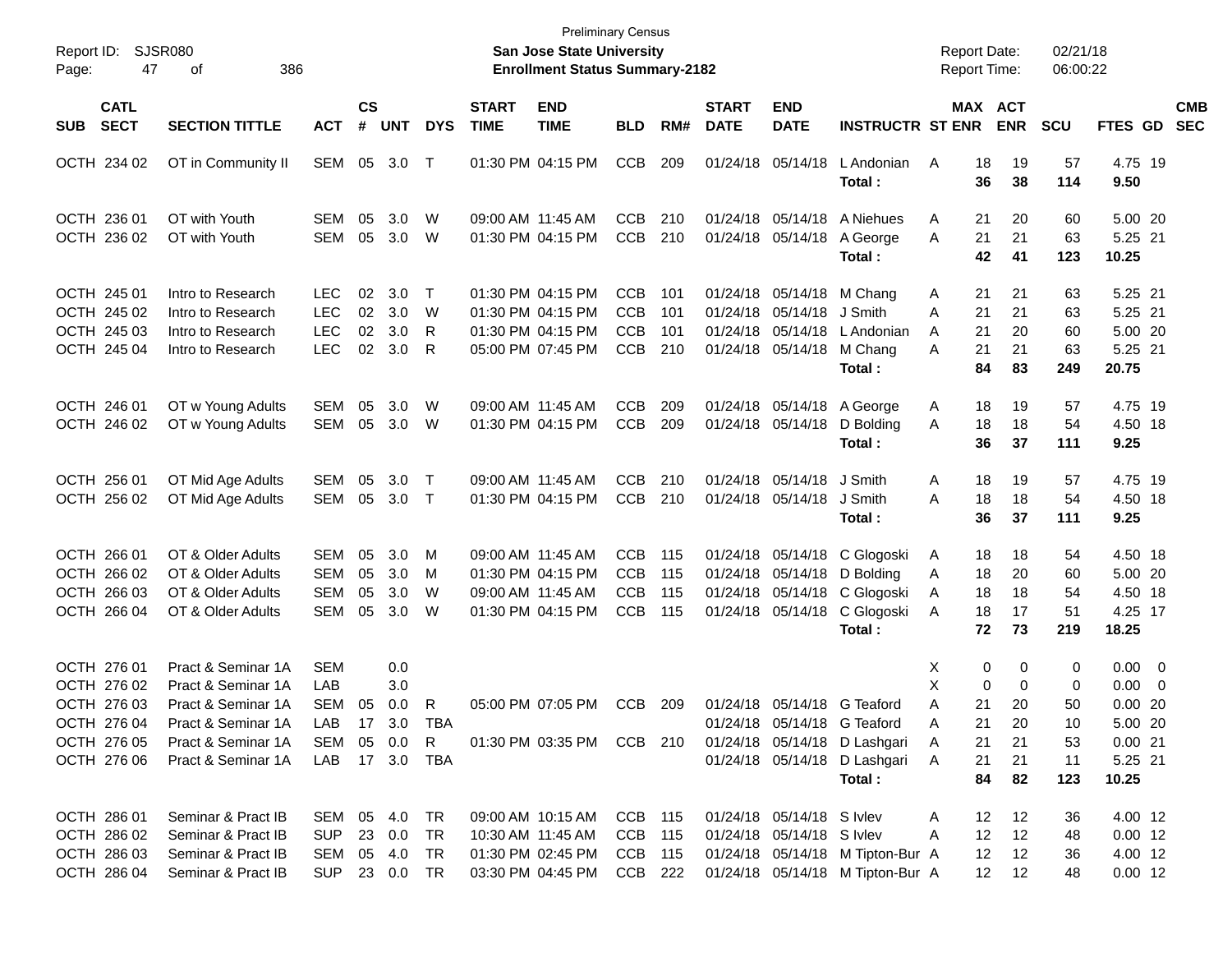| Report ID:<br>Page:                | <b>Preliminary Census</b><br>SJSR080<br><b>San Jose State University</b><br><b>Enrollment Status Summary-2182</b><br>48<br>386<br>οf |                                                             |                            |                |                   |                   |                                        |                           |                                        |                   |                                  |                                  |                                        |        |                   | <b>Report Date:</b><br>Report Time: | 02/21/18<br>06:00:22 |                               |                                                      |                          |
|------------------------------------|--------------------------------------------------------------------------------------------------------------------------------------|-------------------------------------------------------------|----------------------------|----------------|-------------------|-------------------|----------------------------------------|---------------------------|----------------------------------------|-------------------|----------------------------------|----------------------------------|----------------------------------------|--------|-------------------|-------------------------------------|----------------------|-------------------------------|------------------------------------------------------|--------------------------|
| <b>SUB</b>                         | <b>CATL</b><br><b>SECT</b>                                                                                                           | <b>SECTION TITTLE</b>                                       | <b>ACT</b>                 | <b>CS</b><br># | <b>UNT</b>        | <b>DYS</b>        | <b>START</b><br><b>TIME</b>            | <b>END</b><br><b>TIME</b> | <b>BLD</b>                             | RM#               | <b>START</b><br><b>DATE</b>      | <b>END</b><br><b>DATE</b>        | <b>INSTRUCTR ST ENR</b>                |        | MAX               | <b>ACT</b><br><b>ENR</b>            | <b>SCU</b>           | <b>FTES GD</b>                |                                                      | <b>CMB</b><br><b>SEC</b> |
| OCTH                               | 286 05                                                                                                                               | Seminar & Pract IB                                          | <b>SEM</b>                 | 05             | 4.0               | <b>TR</b>         |                                        | 02:00 PM 03:15 PM         | CCB                                    | 222               | 01/24/18                         | 05/14/18                         | A Niehues                              | A      | 12 <sup>2</sup>   | 13                                  | 39                   | 4.33 13                       |                                                      |                          |
| OCTH 286 06                        |                                                                                                                                      | Seminar & Pract IB                                          | <b>SUP</b>                 | 23             | 0.0               | <b>TR</b>         |                                        | 03:30 PM 04:45 PM         | <b>CCB</b>                             | 115               | 01/24/18                         | 05/14/18                         | A Niehues                              | A      | $12 \overline{ }$ | 13                                  | 52                   | $0.00$ 13                     |                                                      |                          |
|                                    |                                                                                                                                      |                                                             |                            |                |                   |                   |                                        |                           |                                        |                   |                                  |                                  | Total:                                 |        | 72                | 74                                  | 259                  | 12.33                         |                                                      |                          |
| OCTH 295 01<br>OCTH 295 02<br>OCTH | 295 03                                                                                                                               | Adv Research Meth<br>Adv Research Meth<br>Adv Research Meth | <b>LEC</b><br>LEC.<br>LEC. | 02<br>02<br>02 | 3.0<br>3.0<br>3.0 | M<br>м<br>W       | 09:00 AM 11:45 AM<br>09:00 AM 11:45 AM | 01:30 PM 04:15 PM         | <b>CCB</b><br><b>CCB</b><br><b>CCB</b> | 101<br>101<br>101 | 01/24/18<br>01/24/18<br>01/24/18 | 05/14/18<br>05/14/18<br>05/14/18 | W Schultz-Kr A<br>M Chang<br>D Bolding | A<br>A | 24<br>24<br>24    | 24<br>26<br>23                      | 72<br>78<br>69       | 6.00 24<br>6.50 26<br>5.75 23 |                                                      |                          |
|                                    |                                                                                                                                      |                                                             |                            |                |                   |                   |                                        |                           |                                        |                   |                                  |                                  | Total:                                 |        | 72                | 73                                  | 219                  | 18.25                         |                                                      |                          |
| OCTH 298 01<br>OCTH 298 02         |                                                                                                                                      | Sup Study OT<br>Sup Study OT                                | <b>SUP</b><br><b>SUP</b>   | 25<br>25       | 1.0<br>1.0        | TBA<br><b>TBA</b> |                                        |                           |                                        |                   | 01/24/18<br>01/24/18             | 05/14/18<br>05/14/18             |                                        | A<br>A | 25                | 0<br>0                              | 0<br>0               | 0.00<br>0.00                  | $\overline{\phantom{0}}$<br>$\overline{\phantom{0}}$ |                          |
|                                    |                                                                                                                                      |                                                             |                            |                |                   |                   |                                        |                           |                                        |                   |                                  |                                  | Total:                                 |        | 26                | $\bf{0}$                            | 0                    | 0.00                          |                                                      |                          |
| Department :                       |                                                                                                                                      | <b>Occupational Therapy</b>                                 |                            |                |                   |                   |                                        |                           |                                        |                   |                                  |                                  | Department Total:                      |        | 1001              | 821                                 | 2340                 | 185.75                        |                                                      |                          |

| <b>Lower Division:</b>    | o   | $\mathbf{u}$ | o        | 0.00   |
|---------------------------|-----|--------------|----------|--------|
| <b>Upper Division:</b>    | 144 | $\mathbf{u}$ | o        | 0.00   |
| <b>Graduate Division:</b> | 857 |              | 821 2340 | 185.75 |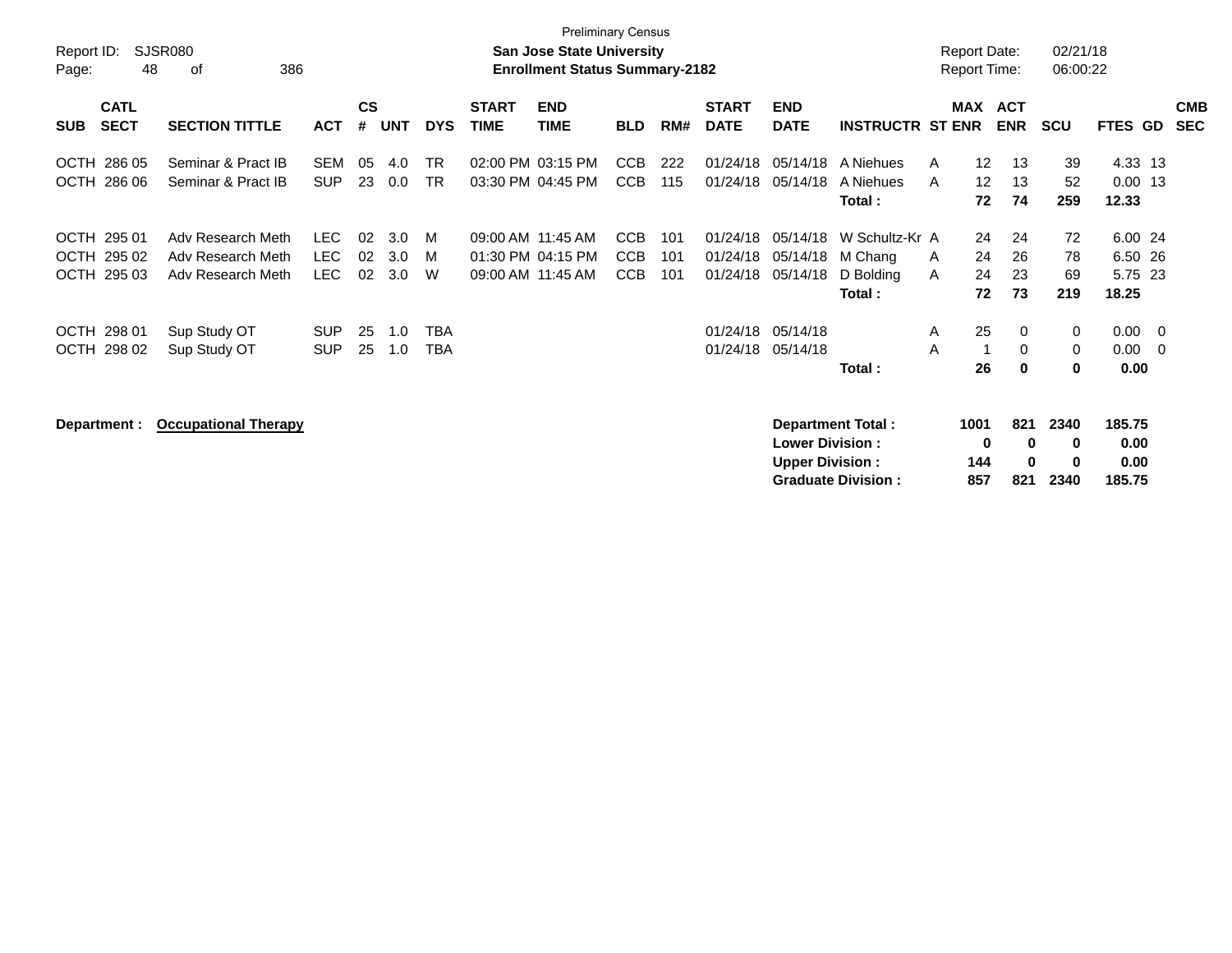| Report ID:<br>Page: | 49                         | SJSR080<br>386<br>οf                              |              |                    |            |            |                             | San Jose State University<br><b>Enrollment Status Summary-2182</b>         | <b>Preliminary Census</b> |     |                             |                           |                         |   | <b>Report Date:</b><br><b>Report Time:</b> |                | 02/21/18<br>06:00:22 |                |                          |                          |
|---------------------|----------------------------|---------------------------------------------------|--------------|--------------------|------------|------------|-----------------------------|----------------------------------------------------------------------------|---------------------------|-----|-----------------------------|---------------------------|-------------------------|---|--------------------------------------------|----------------|----------------------|----------------|--------------------------|--------------------------|
| <b>SUB</b>          | <b>CATL</b><br><b>SECT</b> | <b>SECTION TITTLE</b>                             | <b>ACT</b>   | $\mathsf{cs}$<br># | <b>UNT</b> | <b>DYS</b> | <b>START</b><br><b>TIME</b> | <b>END</b><br><b>TIME</b>                                                  | <b>BLD</b>                | RM# | <b>START</b><br><b>DATE</b> | <b>END</b><br><b>DATE</b> | <b>INSTRUCTR ST ENR</b> |   | MAX ACT                                    | <b>ENR</b>     | <b>SCU</b>           | <b>FTES GD</b> |                          | <b>CMB</b><br><b>SEC</b> |
| College             |                            | <b>Applied Sciences &amp; Arts</b>                |              |                    |            |            |                             |                                                                            |                           |     |                             |                           |                         |   |                                            |                |                      |                |                          |                          |
| KIN.                | Department :<br>1 0 1      | <b>Kinesiology</b><br><b>Adapted Phys Activit</b> | ACT          | 11                 | 1.0        | TR         |                             | 10:30 AM 11:20 AM                                                          | <b>YUH</b>                | 126 |                             | 01/24/18 05/14/18         | E Siebert               | Α | 10                                         | 7              | 7                    | 0.47 0         |                          |                          |
|                     |                            |                                                   |              |                    |            |            |                             |                                                                            |                           |     |                             |                           | Total:                  |   | 10                                         | $\overline{7}$ | $\overline{7}$       | 0.47           |                          |                          |
| <b>KIN</b>          | 2A 01                      | Begin Swimming                                    | ACT          | -11                | 1.0        | MW         |                             | 09:30 AM 10:20 AM                                                          | <b>SPXE 180</b>           |     |                             | 01/24/18 05/14/18         | C May                   | Α | 25                                         | 24             | 24                   | 1.60 0         |                          |                          |
| <b>KIN</b>          | 2A 02                      | Begin Swimming                                    | <b>ACT</b>   | 11                 | 1.0        | <b>TR</b>  |                             | 09:30 AM 10:20 AM                                                          | <b>SPXE 180</b>           |     |                             | 01/24/18 05/14/18 K Bruga |                         | Α | 25                                         | 21             | 21                   | 1.40           | $\overline{\phantom{0}}$ |                          |
| KIN                 | 2A 03                      | Begin Swimming                                    | <b>ACT</b>   |                    | 1.0        |            |                             |                                                                            |                           |     |                             |                           |                         | Х | $\mathbf 0$                                | $\mathbf 0$    | 0                    | 0.00           | $\overline{\phantom{0}}$ |                          |
| KIN                 | 2A 04                      | Begin Swimming                                    | <b>ACT</b>   | 11                 | 1.0        | <b>MW</b>  |                             | 11:30 AM 12:20 PM                                                          | <b>SPXE 180</b>           |     |                             | 01/24/18 05/14/18 C May   |                         | A | 25                                         | 22             | 22                   | 1.47           | $\overline{\mathbf{0}}$  |                          |
| <b>KIN</b>          | 2A 05                      | Begin Swimming                                    | <b>ACT</b>   | 11                 | 1.0        | <b>MW</b>  |                             | 08:30 AM 09:20 AM                                                          | <b>SPXE 180</b>           |     |                             | 01/24/18 05/14/18         | C May                   | Α | 25                                         | 15             | 15                   | 1.00           | $\overline{\phantom{0}}$ |                          |
| KIN                 | 2A 06                      | Begin Swimming                                    | <b>ACT</b>   | 11                 | 1.0        | <b>TR</b>  |                             | 11:30 AM 12:20 PM                                                          | <b>SPXE 180</b>           |     |                             | 01/24/18 05/14/18         | C May                   | Α | 25                                         | 26             | 26                   | 1.73           | $\overline{\mathbf{0}}$  |                          |
| KIN                 | 2A 07                      | Begin Swimming                                    | <b>ACT</b>   | 11                 | 1.0        | <b>TR</b>  |                             | 10:30 AM 11:20 AM                                                          | <b>SPXE 180</b>           |     |                             | 01/24/18 05/14/18         | K Bruga                 | Α | 25                                         | 21             | 21                   | 1.40           | $\overline{\phantom{0}}$ |                          |
| <b>KIN</b>          | 2A 08                      | Begin Swimming                                    | <b>ACT</b>   | 11                 | 1.0        | <b>MW</b>  |                             | 07:30 AM 08:20 AM                                                          | <b>SPXE 180</b>           |     |                             | 01/24/18 05/14/18         | K Thompson              | A | 25                                         | 24             | 24                   | 1.60           | $\overline{\phantom{0}}$ |                          |
| <b>KIN</b>          | 2A 09                      | Begin Swimming                                    | <b>ACT</b>   | 11                 | 1.0        | <b>TR</b>  |                             | 07:30 AM 08:20 AM                                                          | <b>SPXE 180</b>           |     |                             | 01/24/18 05/14/18         | K Thompson              | A | 25                                         | 18             | 18                   | 1.20           | $\overline{\mathbf{0}}$  |                          |
| <b>KIN</b>          | 2A 10                      | Begin Swimming                                    | <b>ACT</b>   | -11                | 1.0        | <b>TR</b>  |                             | 08:30 AM 09:20 AM                                                          | <b>SPXE 180</b>           |     |                             | 01/24/18 05/14/18         | C May                   | A | 25                                         | 10             | 10                   | 0.67           | - 0                      |                          |
|                     |                            |                                                   |              |                    |            |            |                             |                                                                            |                           |     |                             |                           | Total :                 |   | 225                                        | 181            | 181                  | 12.07          |                          |                          |
| <b>KIN</b>          | 2B 01                      | Inter Swimming                                    | ACT          | -11                | 1.0        | МW         |                             | 10:30 AM 11:20 AM                                                          | <b>SPXE 180</b>           |     |                             | 01/24/18 05/14/18         | C May                   | Α | 15                                         | 19             | 19                   | $1.27 \t 0$    |                          |                          |
|                     |                            |                                                   |              |                    |            |            |                             |                                                                            |                           |     |                             |                           | Total:                  |   | 15                                         | 19             | 19                   | 1.27           |                          |                          |
| <b>KIN</b>          | 2C 01                      | Adv Swim                                          | ACT          | -11                | 1.0        | MW         |                             | 10:30 AM 11:20 AM                                                          | SPXE 180                  |     |                             | 01/24/18 05/14/18         | C May                   | Α | 10                                         | 10             | 10                   | $0.67$ 0       |                          |                          |
|                     |                            |                                                   |              |                    |            |            |                             |                                                                            |                           |     |                             |                           | Total:                  |   | 10                                         | 10             | 10                   | 0.67           |                          |                          |
| <b>KIN</b>          | 801                        | Scuba Diving                                      | LEC          | 02                 | 2.0        | W          |                             | 06:00 PM 08:30 PM                                                          | <b>SPXE 163</b>           |     |                             | 01/24/18 05/14/18         | F Barry                 | Α | 25                                         | 27             | 27                   | 3.60 0         |                          |                          |
| <b>KIN</b>          | 802                        | Scuba Diving                                      | LAB          | 16                 | 0.0        | <b>TBA</b> |                             |                                                                            | <b>SPXE 180</b>           |     |                             | 01/24/18 05/14/18         | F Barry                 | Α | 25                                         | 27             | 27                   | 0.00           | $\overline{\phantom{0}}$ |                          |
| KIN                 | 803                        | Scuba Diving                                      | <b>LEC</b>   | 02                 | 2.0        | R          |                             | 06:00 PM 08:30 PM                                                          | <b>SPXE 163</b>           |     |                             | 01/24/18 05/14/18         | F Barry                 | Α | 25                                         | 30             | 30                   | 4.00           | $\overline{\phantom{0}}$ |                          |
| KIN.                | 804                        | Scuba Diving                                      | LAB          | 16                 | 0.0        | <b>TBA</b> |                             |                                                                            | <b>SPXE 180</b>           |     |                             | 01/24/18 05/14/18         | F Barry                 | Α | 25                                         | 30             | 30                   | 0.00           | $\overline{\phantom{0}}$ |                          |
|                     |                            |                                                   |              |                    |            |            |                             |                                                                            |                           |     |                             |                           | Total:                  |   | 100                                        | 114            | 114                  | 7.60           |                          |                          |
| <b>KIN</b>          | 10A 01                     | <b>Beg Kayaking</b>                               | ACT          | -11                | 1.0        | -F         |                             | 12:30 PM 03:30 PM                                                          | <b>SPXE 180</b>           |     |                             | 01/24/18 05/14/18         | S Reekie                | Α | 15                                         | 12             | 12                   | 0.80 0         |                          |                          |
|                     |                            |                                                   |              |                    |            |            |                             |                                                                            |                           |     |                             |                           | Total:                  |   | 15                                         | 12             | 12                   | 0.80           |                          |                          |
| KIN.                |                            | 11A 01 Begin Rowing                               |              |                    |            |            |                             | ACT 11 1.0 TR  09:00 AM  10:30 AM  SPXE  180  01/24/18  05/14/18  S Reekie |                           |     |                             |                           |                         | A | 15                                         | 5              | 5                    | $0.33 \ 0$     |                          |                          |
|                     |                            |                                                   |              |                    |            |            |                             |                                                                            |                           |     |                             |                           | Total:                  |   | 15                                         | $5\phantom{a}$ | 5                    | 0.33           |                          |                          |
| KIN                 |                            | 13A 01 Begin Rugby                                | ACT 11 1.0 M |                    |            |            |                             | 09:30 AM 11:20 AM YUH 106 01/24/18 05/14/18 J Fonda                        |                           |     |                             |                           |                         | Α | 35                                         | 17             | 17                   | $1.13 \ 0$     |                          |                          |
|                     |                            |                                                   |              |                    |            |            |                             |                                                                            |                           |     |                             |                           | Total:                  |   | 35                                         | 17             | 17                   | 1.13           |                          |                          |
| KIN.                |                            | 14A 03 Begin Volleyball                           |              |                    |            |            |                             | ACT 11 1.0 TR 10:30 AM 11:20 AM SPXC 107A 01/24/18 05/14/18 O Crespo       |                           |     |                             |                           |                         | A |                                            | 40 41          | 41                   | $2.73 \t 0$    |                          |                          |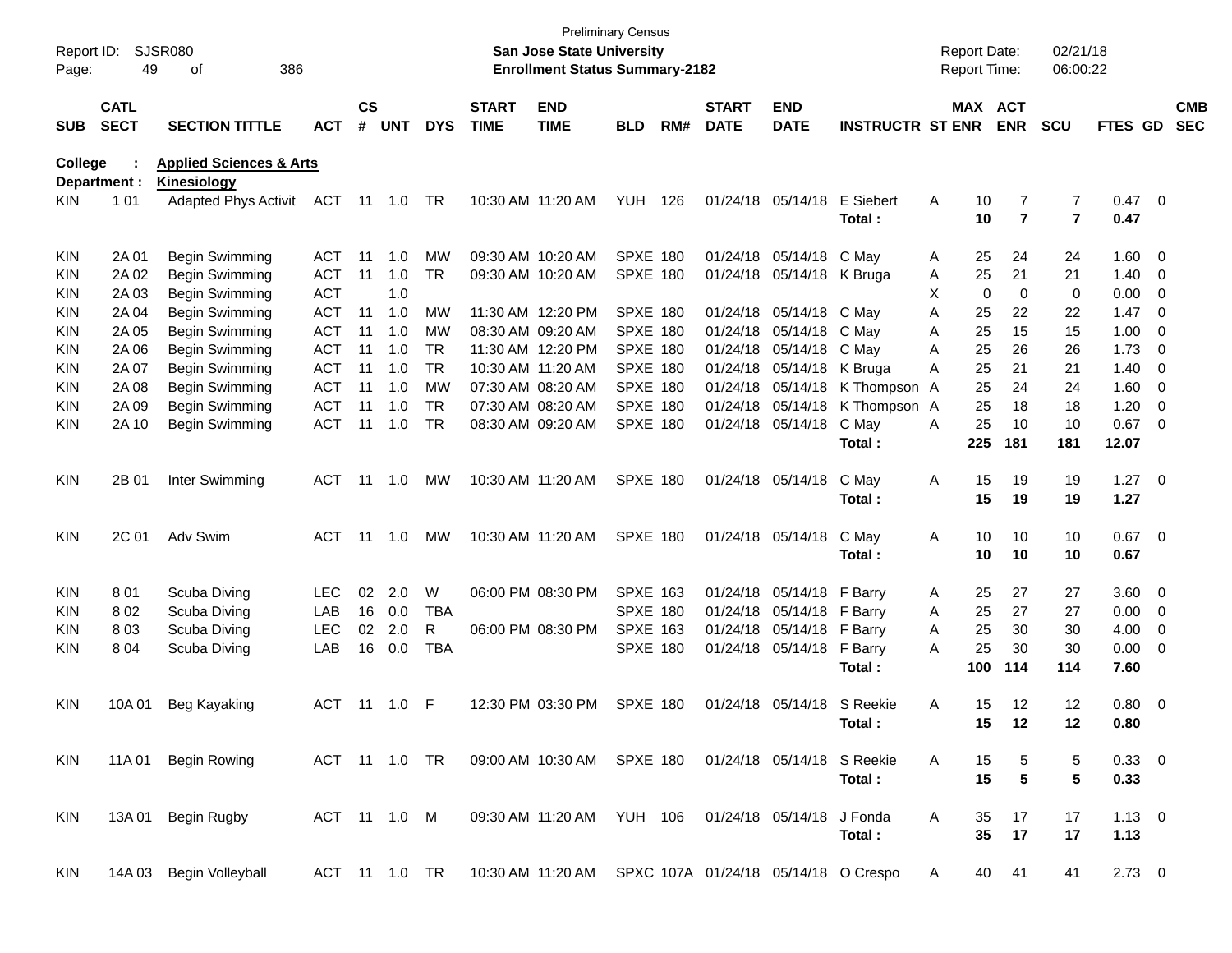|            |                            |                        |            |                    |               |            |                             |                                                     | <b>Preliminary Census</b> |      |                             |                                   |                                           |   |                     |             |            |                |                          |                          |
|------------|----------------------------|------------------------|------------|--------------------|---------------|------------|-----------------------------|-----------------------------------------------------|---------------------------|------|-----------------------------|-----------------------------------|-------------------------------------------|---|---------------------|-------------|------------|----------------|--------------------------|--------------------------|
| Report ID: |                            | SJSR080                |            |                    |               |            |                             | San Jose State University                           |                           |      |                             |                                   |                                           |   | <b>Report Date:</b> |             | 02/21/18   |                |                          |                          |
| Page:      | 50                         | 386<br>οf              |            |                    |               |            |                             | <b>Enrollment Status Summary-2182</b>               |                           |      |                             |                                   |                                           |   | Report Time:        |             | 06:00:22   |                |                          |                          |
|            |                            |                        |            |                    |               |            |                             |                                                     |                           |      |                             |                                   |                                           |   |                     |             |            |                |                          |                          |
|            | <b>CATL</b><br><b>SECT</b> | <b>SECTION TITTLE</b>  |            | $\mathsf{cs}$<br># | <b>UNT</b>    | <b>DYS</b> | <b>START</b><br><b>TIME</b> | <b>END</b><br><b>TIME</b>                           | <b>BLD</b>                | RM#  | <b>START</b><br><b>DATE</b> | <b>END</b><br><b>DATE</b>         | <b>INSTRUCTR ST ENR</b>                   |   | MAX ACT             | <b>ENR</b>  | <b>SCU</b> | <b>FTES GD</b> |                          | <b>CMB</b><br><b>SEC</b> |
| <b>SUB</b> |                            |                        | АСТ        |                    |               |            |                             |                                                     |                           |      |                             |                                   |                                           |   |                     |             |            |                |                          |                          |
| <b>KIN</b> | 14A 04                     | Begin Volleyball       | ACT        | 11                 | 1.0           | TR.        |                             | 11:30 AM 12:20 PM                                   |                           |      |                             |                                   | SPXC 107A 01/24/18 05/14/18 O Crespo      | Α | 40                  | 41          | 41         | 2.73           | - 0                      |                          |
| <b>KIN</b> | 14A 05                     | Begin Volleyball       | <b>ACT</b> | 11                 | 1.0           | <b>MW</b>  |                             | 11:30 AM 12:20 PM                                   |                           |      | SPXC 107A 01/24/18 05/14/18 |                                   | O Crespo                                  | A | 40                  | 40          | 40         | 2.67           | - 0                      |                          |
| <b>KIN</b> | 14A 06                     | Begin Volleyball       | <b>ACT</b> | 11                 | 1.0           | <b>MW</b>  |                             | 01:30 PM 02:20 PM                                   |                           |      | SPXC 107A 01/24/18          | 05/14/18                          | O Crespo                                  | Α | 40                  | 41          | 41         | 2.73           | 0                        |                          |
| <b>KIN</b> | 14A 07                     | Begin Volleyball       | ACT        | 11                 | 1.0           | <b>TR</b>  |                             | 12:30 PM 01:20 PM                                   |                           |      | SPXC 107A 01/24/18          | 05/14/18                          | M Watson                                  | A | 40                  | 40          | 40         | 2.67           | - 0                      |                          |
|            |                            |                        |            |                    |               |            |                             |                                                     |                           |      |                             |                                   | Total:                                    |   | 200                 | 203         | 203        | 13.53          |                          |                          |
|            |                            |                        |            |                    |               |            |                             |                                                     |                           |      |                             |                                   |                                           |   |                     |             |            |                |                          |                          |
| <b>KIN</b> | 14B 01                     | Inter Volleyball       | ACT        | 11                 | 1.0           | <b>MW</b>  |                             | 10:30 AM 11:20 AM                                   |                           |      |                             |                                   | SPXC 107A 01/24/18 05/14/18 R MontgomeryA |   | 40                  | 40          | 40         | 2.67           | - 0                      |                          |
| <b>KIN</b> | 14B 02                     | Inter Volleyball       | ACT        | 11                 | 1.0           | MW         |                             | 12:30 PM 01:20 PM                                   |                           |      |                             |                                   | SPXC 107A 01/24/18 05/14/18 O Crespo      | A | 40                  | 38          | 38         | 2.53           | - 0                      |                          |
| <b>KIN</b> | 14B 03                     | Inter Volleyball       | <b>ACT</b> |                    | 1.0           |            |                             |                                                     |                           |      |                             |                                   |                                           | X | $\mathbf 0$         | $\mathbf 0$ | 0          | 0.00           | $\overline{0}$           |                          |
| <b>KIN</b> | 14B 04                     | Inter Volleyball       | ACT        | 11                 | 1.0           | F          |                             | 10:30 AM 12:20 PM                                   |                           |      | SPXC 107A 01/24/18          | 05/14/18                          | M Watson                                  | А | 40                  | 42          | 42         | 2.80           | - 0                      |                          |
|            |                            |                        |            |                    |               |            |                             |                                                     |                           |      |                             |                                   | Total:                                    |   | 120                 | 120         | 120        | 8.00           |                          |                          |
|            |                            |                        |            |                    |               |            |                             |                                                     |                           |      |                             |                                   |                                           |   |                     |             |            |                |                          |                          |
| <b>KIN</b> | 14C 01                     | Adv Volleyball         | ACT        | 11                 | 1.0           | <b>MW</b>  |                             | 02:30 PM 03:20 PM                                   |                           |      | SPXC 107A 01/24/18 05/14/18 |                                   | O Crespo                                  | A | 40                  | 40          | 40         | 2.67           | $\overline{\mathbf{0}}$  |                          |
|            |                            |                        |            |                    |               |            |                             |                                                     |                           |      |                             |                                   | Total:                                    |   | 40                  | 40          | 40         | 2.67           |                          |                          |
|            |                            |                        |            |                    |               |            |                             |                                                     |                           |      |                             |                                   |                                           |   |                     |             |            |                |                          |                          |
| <b>KIN</b> | 15A 01                     | <b>Beg Basketball</b>  | ACT        | 11                 | 1.0           | MW         |                             | 08:30 AM 09:20 AM                                   | YUH.                      | 106  | 01/24/18                    | 05/14/18                          | S Butler                                  | A | 24                  | 22          | 22         | 1.47           | - 0                      |                          |
| <b>KIN</b> | 15A 02                     | <b>Beg Basketball</b>  | ACT        | 11                 | 1.0           | <b>TR</b>  |                             | 10:30 AM 11:20 AM                                   | <b>YUH</b>                | 106  | 01/24/18                    | 05/14/18                          | S Butler                                  | Α | 24                  | 25          | 25         | 1.67           | 0                        |                          |
| <b>KIN</b> | 15A 03                     | Beg Basketball         | <b>ACT</b> | 11                 | 1.0           | <b>TR</b>  |                             | 08:30 AM 09:20 AM                                   | <b>YUH</b>                | 106  | 01/24/18                    | 05/14/18                          | H Pai                                     | А | 24                  | 24          | 24         | 1.60           | - 0                      |                          |
| <b>KIN</b> | 15A 04                     | <b>Beg Basketball</b>  | <b>ACT</b> | 11                 | 1.0           | <b>TR</b>  |                             | 09:30 AM 10:20 AM                                   | <b>YUH</b>                | 106  | 01/24/18                    | 05/14/18                          | H Pai                                     | А | 24                  | 24          | 24         | 1.60           | 0                        |                          |
| <b>KIN</b> | 15A 05                     | <b>Beg Basketball</b>  | ACT        | 11                 | 1.0           | <b>MW</b>  |                             | 10:30 AM 11:20 AM                                   | YUH                       | 106  | 01/24/18                    | 05/14/18                          | H Stadnikia                               | А | 24                  | 28          | 28         | 1.87           | 0                        |                          |
|            |                            |                        |            |                    |               |            |                             |                                                     |                           |      |                             |                                   | Total:                                    |   | 120                 | 123         | 123        | 8.20           |                          |                          |
|            |                            |                        |            |                    |               |            |                             |                                                     |                           |      |                             |                                   |                                           |   |                     |             |            |                |                          |                          |
| <b>KIN</b> | 15B 01                     | Int Basketball         | ACT        | 11                 | 1.0           | <b>MW</b>  |                             | 09:30 AM 10:20 AM                                   | YUH                       | 106  |                             | 01/24/18 05/14/18                 | S Butler                                  | A | 24                  | 20          | 20         | 1.33           | $\overline{\mathbf{0}}$  |                          |
|            |                            |                        |            |                    |               |            |                             |                                                     |                           |      |                             |                                   | Total:                                    |   | 24                  | 20          | 20         | 1.33           |                          |                          |
|            |                            |                        |            |                    |               |            |                             |                                                     |                           |      |                             |                                   |                                           |   |                     |             |            |                |                          |                          |
| <b>KIN</b> | 18A 01                     | <b>Beg Handball</b>    | ACT        | 11                 | 1.0           | W          |                             | 06:00 PM 07:50 PM                                   | ЕC                        | RQB. |                             | 01/24/18 05/14/18                 | T Urquhart                                | A | 26                  | 24          | 24         | 1.60           | $\overline{\phantom{0}}$ |                          |
|            |                            |                        |            |                    |               |            |                             |                                                     |                           |      |                             |                                   | Total:                                    |   | 26                  | 24          | 24         | 1.60           |                          |                          |
|            |                            |                        |            |                    |               |            |                             |                                                     |                           |      |                             |                                   |                                           |   |                     |             |            |                |                          |                          |
| <b>KIN</b> | 19A 01                     | <b>Begin Soccer</b>    | ACT        | 11                 | 1.0           | W          |                             | 09:30 AM 11:20 AM                                   | <b>YUH</b>                | 106  | 01/24/18                    | 05/14/18                          | M Behler                                  | A | 30                  | 30          | 30         | 2.02           | $\overline{\phantom{1}}$ |                          |
| <b>KIN</b> | 19A 02                     | <b>Begin Soccer</b>    | ACT        | 11                 | 1.0           | Т          |                             | 09:30 AM 11:20 AM                                   | YUH                       | 106  | 01/24/18                    | 05/14/18                          | M Behler                                  | A | 30                  | 42          | 42         | 2.80           | 0                        |                          |
|            |                            |                        |            |                    |               |            |                             |                                                     |                           |      |                             |                                   | Total:                                    |   | 60                  | 72          | 72         | 4.82           |                          |                          |
|            |                            |                        |            |                    |               |            |                             |                                                     |                           |      |                             |                                   |                                           |   |                     |             |            |                |                          |                          |
| KIN        | 20A 01                     | Begin Badminton        |            |                    | ACT 11 1.0 F  |            |                             | 08:30 AM 10:20 AM SPXC 107B 01/24/18 05/14/18 L Cai |                           |      |                             |                                   |                                           | A | 24                  | 30          | 30         | $2.00 \t 0$    |                          |                          |
| KIN        | 20A 02                     | Begin Badminton        | <b>ACT</b> | 11                 | 1.0           | <b>TR</b>  |                             | 08:30 AM 09:20 AM                                   |                           |      | SPXC 107B 01/24/18 05/14/18 |                                   | L Cai                                     | Α | 24                  | 25          | 25         | $1.67$ 0       |                          |                          |
| KIN        | 20A 03                     | Begin Badminton        | ACT 11 1.0 |                    |               | TR         |                             | 09:30 AM 10:20 AM                                   |                           |      |                             | SPXC 107B 01/24/18 05/14/18 L Cai |                                           | A | 24                  | 25          | 25         | $1.67$ 0       |                          |                          |
|            |                            |                        |            |                    |               |            |                             |                                                     |                           |      |                             |                                   | Total:                                    |   | 72                  | 80          | 80         | 5.33           |                          |                          |
|            |                            |                        |            |                    |               |            |                             |                                                     |                           |      |                             |                                   |                                           |   |                     |             |            |                |                          |                          |
| KIN        | 20B 01                     | Inter Badminton        |            |                    | ACT 11 1.0 MW |            |                             | 08:30 AM 09:20 AM SPXC 107B 01/24/18 05/14/18 L Cai |                           |      |                             |                                   |                                           | A | 24                  | 25          | 25         | $1.67 \t 0$    |                          |                          |
| KIN        |                            | 20B 02 Inter Badminton |            |                    | ACT 11 1.0 F  |            |                             | 10:30 AM 12:20 PM                                   |                           |      |                             | SPXC 107B 01/24/18 05/14/18 L Cai |                                           | A | 12                  | 14          | 14         | $0.93 \ 0$     |                          |                          |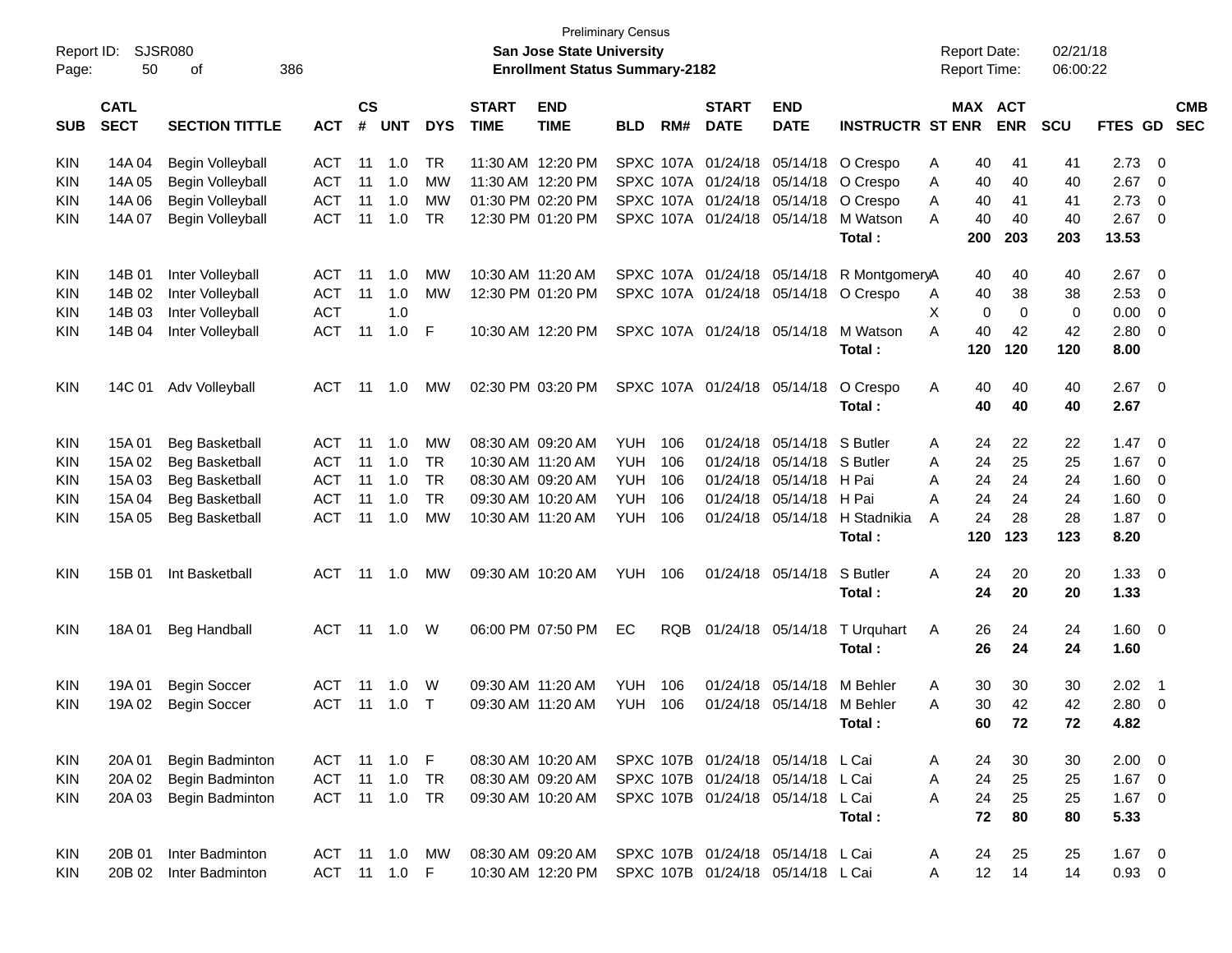| Report ID:<br>Page:             | 51                         | <b>SJSR080</b><br>386<br>оf                                   |                                 |                    |                                 |                        |                             | <b>Preliminary Census</b><br>San Jose State University<br><b>Enrollment Status Summary-2182</b> |                          |            |                                                  |                                                                  |                                          | <b>Report Date:</b><br><b>Report Time:</b> |                              | 02/21/18<br>06:00:22 |                                       |                                                      |
|---------------------------------|----------------------------|---------------------------------------------------------------|---------------------------------|--------------------|---------------------------------|------------------------|-----------------------------|-------------------------------------------------------------------------------------------------|--------------------------|------------|--------------------------------------------------|------------------------------------------------------------------|------------------------------------------|--------------------------------------------|------------------------------|----------------------|---------------------------------------|------------------------------------------------------|
| <b>SUB</b>                      | <b>CATL</b><br><b>SECT</b> | <b>SECTION TITTLE</b>                                         | <b>ACT</b>                      | $\mathsf{cs}$<br># | <b>UNT</b>                      | <b>DYS</b>             | <b>START</b><br><b>TIME</b> | <b>END</b><br><b>TIME</b>                                                                       | <b>BLD</b>               | RM#        | <b>START</b><br><b>DATE</b>                      | <b>END</b><br><b>DATE</b>                                        | <b>INSTRUCTR ST ENR</b>                  |                                            | MAX ACT<br><b>ENR</b>        | <b>SCU</b>           | FTES GD                               | <b>CMB</b><br><b>SEC</b>                             |
|                                 |                            |                                                               |                                 |                    |                                 |                        |                             |                                                                                                 |                          |            |                                                  |                                                                  | Total:                                   | 36                                         | 39                           | 39                   | 2.60                                  |                                                      |
| <b>KIN</b>                      | 20C 01                     | Adv Badminton                                                 | ACT                             |                    |                                 | - F                    |                             | 10:30 AM 12:20 PM                                                                               |                          |            | SPXC 107B 01/24/18 05/14/18                      |                                                                  | L Cai<br>Total:                          | Α<br>12<br>12                              | 15<br>15                     | 15<br>15             | $1.00 \t 0$<br>1.00                   |                                                      |
| <b>KIN</b><br><b>KIN</b>        | 21A 01<br>21A 02           | <b>Begin Tennis</b><br><b>Begin Tennis</b>                    | ACT<br><b>ACT</b>               | 11<br>11           | 1.0<br>1.0                      | MW<br>$\mathsf{T}$     |                             | 05:00 PM 05:50 PM<br>01:30 PM 03:20 PM                                                          | SC<br><b>SC</b>          |            | COUR 01/24/18 05/14/18<br>COUR 01/24/18 05/14/18 |                                                                  | J Barbosa Ba A<br>C Skorupka A<br>Total: | 25<br>25<br>50                             | 22<br>26<br>48               | 22<br>26<br>48       | $1.50$ 2<br>$1.73 \t 0$<br>3.23       |                                                      |
| <b>KIN</b>                      | 22A 01                     | <b>Begin Racquetball</b>                                      | ACT 11 1.0 T                    |                    |                                 |                        |                             | 06:00 PM 07:50 PM                                                                               | EC                       | <b>RQB</b> | 01/24/18 05/14/18                                |                                                                  | R Kwok<br>Total:                         | 15<br>Α<br>15                              | 16<br>16                     | 16<br>16             | $1.07 \t 0$<br>1.07                   |                                                      |
| <b>KIN</b>                      | 22B 01                     | Inter Racqueball                                              | ACT 11 1.0 T                    |                    |                                 |                        |                             | 06:00 PM 07:50 PM                                                                               | EC                       | <b>RQB</b> |                                                  | 01/24/18 05/14/18                                                | R Kwok<br>Total:                         | Α                                          | 5<br>5<br>5<br>5             | 5<br>5               | 0.33 0<br>0.33                        |                                                      |
| <b>KIN</b><br><b>KIN</b><br>KIN | 23A 01<br>23A 02<br>23A 03 | <b>Begin Archery</b><br>Begin Archery<br><b>Begin Archery</b> | ACT<br><b>ACT</b><br><b>ACT</b> | 11<br>11           | 1.0<br>1.0<br>1.0               | T<br>R                 |                             | 12:30 PM 02:20 PM<br>11:30 AM 01:20 PM                                                          | <b>YUH</b><br><b>YUH</b> | 106<br>106 |                                                  | 01/24/18 05/14/18<br>01/24/18 05/14/18                           | K Bruga<br>K Bruga                       | 20<br>A<br>25<br>Α<br>X                    | 22<br>26<br>0<br>$\mathbf 0$ | 22<br>26<br>0        | $1.47 \quad 0$<br>1.73<br>$0.00 \t 0$ | $\overline{\phantom{0}}$                             |
|                                 |                            |                                                               |                                 |                    |                                 |                        |                             |                                                                                                 |                          |            |                                                  |                                                                  | Total:                                   | 45                                         | 48                           | 48                   | 3.20                                  |                                                      |
| <b>KIN</b>                      | 23B 01                     | Inter Archery                                                 | ACT                             |                    | 11  1.0  T                      |                        |                             | 12:30 PM 02:20 PM                                                                               | YUH                      | 106        |                                                  | 01/24/18 05/14/18                                                | K Bruga<br>Total:                        | A                                          | 5<br>5<br>5                  | 5<br>5<br>5          | 0.33 0<br>0.33                        |                                                      |
| <b>KIN</b><br><b>KIN</b>        | 24A 01<br>24A 02           | <b>Begin Bowling</b><br>Begin Bowling                         | ACT<br>ACT                      | 11<br>11           | 1.0<br>1.0                      | МW<br>МW               |                             | 08:30 AM 09:20 AM<br>09:30 AM 10:20 AM                                                          | SU<br>SU                 |            |                                                  | ALLE 01/24/18 05/14/18 Z Deges<br>ALLE 01/24/18 05/14/18 Z Deges |                                          | 30<br>A<br>30<br>A                         | 32<br>32                     | 32<br>32             | $2.13 \quad 0$<br>$2.13 \quad 0$      |                                                      |
| <b>KIN</b><br><b>KIN</b>        | 24A 03<br>24A 04           | Begin Bowling<br><b>Begin Bowling</b>                         | ACT<br><b>ACT</b>               | 11<br>11           | 1.0<br>1.0                      | <b>TR</b><br><b>TR</b> |                             | 08:30 AM 09:20 AM<br>09:30 AM 10:20 AM                                                          | SU<br>SU                 |            |                                                  | ALLE 01/24/18 05/14/18 Z Deges<br>ALLE 01/24/18 05/14/18 Z Deges |                                          | 30<br>A<br>30<br>A                         | 30<br>31                     | 30<br>31             | 2.00<br>2.07                          | $\overline{\phantom{0}}$<br>$\overline{\phantom{0}}$ |
| <b>KIN</b><br><b>KIN</b>        | 24A 05<br>24A 06           | <b>Begin Bowling</b><br><b>Begin Bowling</b>                  | <b>ACT</b><br>ACT               | 11<br>11           | 1.0<br>1.0                      | МW<br><b>TR</b>        | 10:30 AM 11:20 AM           | 10:30 AM 11:20 AM                                                                               | SU<br>SU                 |            |                                                  | ALLE 01/24/18 05/14/18 Z Deges<br>ALLE 01/24/18 05/14/18 Z Deges |                                          | 30<br>A<br>30<br>Α                         | 31<br>34                     | 31<br>34             | 2.07<br>2.27                          | $\overline{\mathbf{0}}$<br>- 0                       |
| KIN<br><b>KIN</b>               | 24A 07                     | Begin Bowling<br>24A 08 Begin Bowling                         | ACT                             |                    | $11 \quad 1.0$<br>ACT 11 1.0 TR | TR                     |                             | 11:30 AM 12:20 PM<br>12:30 PM 01:20 PM SU                                                       | SU                       |            |                                                  | ALLE 01/24/18 05/14/18 Z Deges<br>ALLE 01/24/18 05/14/18 Z Deges |                                          | 30<br>Α<br>Α<br>30                         | 33<br>31                     | 33<br>31             | 2.20<br>$2.07 \t 0$                   | - 0                                                  |
|                                 |                            |                                                               |                                 |                    |                                 |                        |                             |                                                                                                 |                          |            |                                                  |                                                                  | Total:                                   |                                            | 240 254                      | 254                  | 16.93                                 |                                                      |
| <b>KIN</b>                      | 25A 01                     | Begin Golf                                                    | ACT 11 1.0 W                    |                    |                                 |                        |                             | 09:30 AM 11:20 AM                                                                               | <b>YUH 106</b>           |            |                                                  | 01/24/18 05/14/18 J Fonda                                        |                                          | 25<br>A                                    | 25                           | 25                   | $1.67$ 0                              |                                                      |
| <b>KIN</b>                      | 25A 02                     | Begin Golf                                                    | ACT 11 1.0 M                    |                    |                                 |                        |                             | 09:30 AM 11:20 AM                                                                               | <b>YUH 106</b>           |            |                                                  | 01/24/18 05/14/18 M Behler                                       |                                          | 25<br>A                                    | 25                           | 25                   | 1.702                                 |                                                      |
| <b>KIN</b>                      | 25A 03                     | Begin Golf                                                    | ACT 11 1.0 R                    |                    |                                 |                        |                             | 09:30 AM 11:20 AM                                                                               | <b>YUH 106</b>           |            |                                                  | 01/24/18 05/14/18 M Behler                                       |                                          | 25<br>Α                                    | 25                           | 25                   | $1.67 \t 0$                           |                                                      |
| <b>KIN</b>                      | 25A 04                     | Begin Golf                                                    | ACT 11 1.0 W                    |                    |                                 |                        |                             | 10:00 AM 11:50 AM                                                                               | <b>YUH 106</b>           |            |                                                  | 01/24/18 05/14/18 D Allio                                        | Total:                                   | 25<br>Α<br>100                             | 13<br>88                     | 13<br>88             | $0.87$ 0<br>5.90                      |                                                      |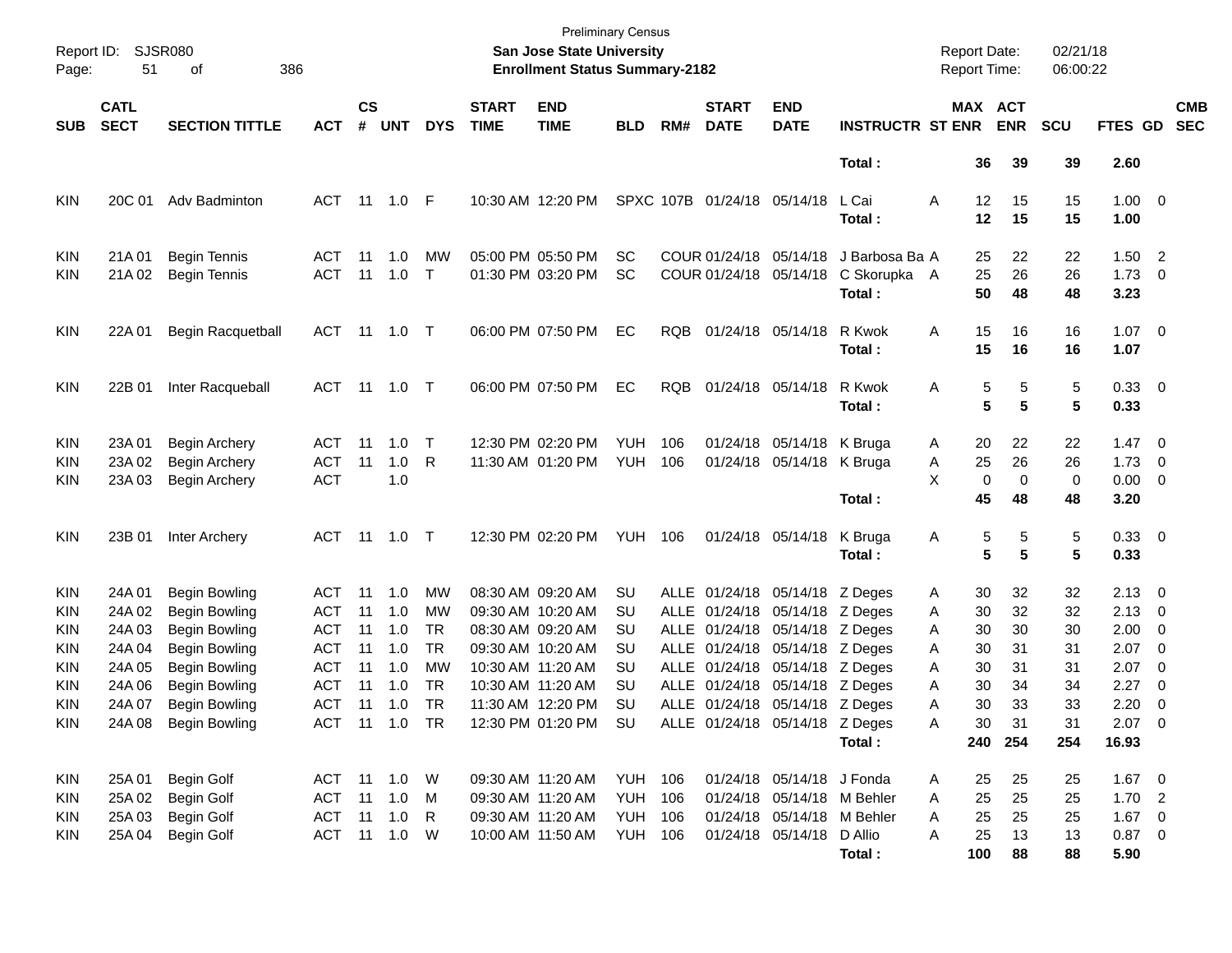| Report ID:<br>Page: | 52                         | SJSR080<br>386<br>оf      |               |                    |                |            |                             | San Jose State University<br><b>Enrollment Status Summary-2182</b> | <b>Preliminary Census</b> |            |                             |                                      |                                     |   | <b>Report Date:</b><br><b>Report Time:</b> |            | 02/21/18<br>06:00:22 |          |                            |                          |
|---------------------|----------------------------|---------------------------|---------------|--------------------|----------------|------------|-----------------------------|--------------------------------------------------------------------|---------------------------|------------|-----------------------------|--------------------------------------|-------------------------------------|---|--------------------------------------------|------------|----------------------|----------|----------------------------|--------------------------|
| <b>SUB</b>          | <b>CATL</b><br><b>SECT</b> | <b>SECTION TITTLE</b>     | <b>ACT</b>    | $\mathsf{cs}$<br># | <b>UNT</b>     | <b>DYS</b> | <b>START</b><br><b>TIME</b> | <b>END</b><br><b>TIME</b>                                          | BLD                       | RM#        | <b>START</b><br><b>DATE</b> | <b>END</b><br><b>DATE</b>            | <b>INSTRUCTR ST ENR</b>             |   | MAX ACT                                    | <b>ENR</b> | <b>SCU</b>           | FTES GD  |                            | <b>CMB</b><br><b>SEC</b> |
| <b>KIN</b>          | 27A 01                     | <b>Begin Table Tennis</b> | <b>ACT</b>    | 11                 | 1.0            | <b>MW</b>  |                             | 09:30 AM 10:20 AM                                                  |                           |            | SPXC 107A 01/24/18          | 05/14/18                             | L Cai                               | A | 40                                         | 40         | 40                   | 2.67     | - 0                        |                          |
| <b>KIN</b>          | 27A 02                     | <b>Begin Table Tennis</b> | <b>ACT</b>    | 11                 | 1.0            | <b>TR</b>  |                             | 03:30 PM 04:20 PM                                                  |                           |            | SPXC 107A 01/24/18          | 05/14/18                             | G Chen                              | A | 40                                         | 47         | 47                   | 3.15     | - 1                        |                          |
| <b>KIN</b>          | 27A 03                     | <b>Begin Table Tennis</b> | <b>ACT</b>    | 11                 | 1.0            | <b>TR</b>  |                             | 04:30 PM 05:20 PM                                                  |                           |            | SPXC 107A 01/24/18          | 05/14/18                             | G Chen                              | A | 40                                         | 40         | 40                   | 2.67     | $\overline{\mathbf{0}}$    |                          |
| KIN                 | 27A 04                     | <b>Begin Table Tennis</b> | <b>ACT</b>    | 11                 | 1.0            | МW         |                             | 08:30 AM 09:20 AM                                                  |                           |            | SPXC 107A 01/24/18          | 05/14/18                             | G Chen                              | А | 40                                         | 42         | 42                   | 2.80     | $\overline{\mathbf{0}}$    |                          |
|                     |                            |                           |               |                    |                |            |                             |                                                                    |                           |            |                             |                                      | Total:                              |   | 160                                        | 169        | 169                  | 11.28    |                            |                          |
| <b>KIN</b>          | 28A01                      | <b>Beg Gymnastics</b>     | <b>ACT</b>    | 11                 | 1.0            | MW         |                             | 08:30 AM 09:20 AM                                                  | <b>SPXC 231</b>           |            | 01/24/18                    | 05/14/18                             | C Spomer                            | A | 30                                         | 25         | 25                   | 1.68     | - 1                        |                          |
| KIN                 | 28A02                      | <b>Beg Gymnastics</b>     | <b>ACT</b>    | -11                | 1.0            | MW         |                             | 09:30 AM 10:20 AM                                                  | <b>SPXC 231</b>           |            | 01/24/18                    | 05/14/18                             | C Spomer                            | A | 30                                         | 27         | 27                   | 1.80     | $\overline{\mathbf{0}}$    |                          |
|                     |                            |                           |               |                    |                |            |                             |                                                                    |                           |            |                             |                                      | Total:                              |   | 60                                         | 52         | 52                   | 3.48     |                            |                          |
| <b>KIN</b>          | 29 01                      | Cardio Kickboxing         | <b>ACT</b>    | 11                 | 1.0            | MW         |                             | 03:30 PM 04:20 PM                                                  | EC                        | <b>AER</b> | 01/24/18                    | 05/14/18                             | F Ghiasvand A                       |   | 30                                         | 31         | 31                   | 2.07     | $\overline{\mathbf{0}}$    |                          |
| KIN                 | 29 02                      | Cardio Kickboxing         | <b>ACT</b>    | -11                | 1.0            | <b>TR</b>  |                             | 04:30 PM 05:20 PM                                                  | ЕC                        | AER.       | 01/24/18                    | 05/14/18                             | A Batt                              | A | 30                                         | 30         | 30                   | 2.02     | $\overline{\phantom{0}}$ 1 |                          |
|                     |                            |                           |               |                    |                |            |                             |                                                                    |                           |            |                             |                                      | Total:                              |   | 60                                         | 61         | 61                   | 4.08     |                            |                          |
| <b>KIN</b>          | 30 01                      | Pilates                   | <b>ACT</b>    | 11                 | 1.0            | MW         |                             | 09:30 AM 10:20 AM                                                  | ЕC                        | AER.       | 01/24/18                    | 05/14/18                             | J Linafelter                        | A | 30                                         | 33         | 33                   | 2.20     | - 0                        |                          |
| <b>KIN</b>          | 30 02                      | Pilates                   | <b>ACT</b>    | 11                 | 1.0            | MW         | 10:30 AM 11:20 AM           |                                                                    | ЕC                        | AER        | 01/24/18                    | 05/14/18                             | J Linafelter                        | A | 30                                         | 33         | 33                   | 2.20     | $\overline{\mathbf{0}}$    |                          |
| <b>KIN</b>          | 30 03                      | Pilates                   | <b>ACT</b>    | 11                 | 1.0            | MW         |                             | 11:30 AM 12:20 PM                                                  | ЕC                        | <b>AER</b> | 01/24/18                    | 05/14/18                             | J Linafelter                        | A | 30                                         | 30         | 30                   | 2.00     | $\overline{\mathbf{0}}$    |                          |
| KIN                 | 30 05                      | <b>Pilates</b>            | <b>ACT</b>    | 11                 | 1.0            | MW         |                             | 12:30 PM 01:20 PM                                                  | EC                        | <b>AER</b> | 01/24/18                    | 05/14/18                             | J Linafelter                        | A | 30                                         | 30         | 30                   | 2.00     | $\overline{\mathbf{0}}$    |                          |
|                     |                            |                           |               |                    |                |            |                             |                                                                    |                           |            |                             |                                      | Total:                              |   | 120                                        | 126        | 126                  | 8.40     |                            |                          |
| <b>KIN</b>          | 31 01                      | <b>Body Sculpting</b>     | <b>ACT</b>    | 11                 | 1.0            | <b>TR</b>  |                             | 07:30 AM 08:20 AM                                                  | ЕC                        | <b>AER</b> | 01/24/18                    | 05/14/18                             | L Pate                              | A | 50                                         | 55         | 55                   | 3.67     | - 0                        |                          |
| KIN                 | 31 02                      | <b>Body Sculpting</b>     | <b>ACT</b>    | 11                 | 1.0            | <b>TR</b>  |                             | 09:30 AM 10:20 AM                                                  | ЕC                        | <b>AER</b> | 01/24/18                    | 05/14/18                             | L Pate                              | A | 50                                         | 54         | 54                   | 3.62     | - 1                        |                          |
| KIN                 | 31 03                      | <b>Body Sculpting</b>     | <b>ACT</b>    | 11                 | 1.0            | <b>TR</b>  |                             | 12:30 PM 01:20 PM                                                  | ЕC                        | <b>AER</b> | 01/24/18                    | 05/14/18                             | L Pate                              | А | 50                                         | 58         | 58                   | 3.87     | $\overline{\mathbf{0}}$    |                          |
|                     |                            |                           |               |                    |                |            |                             |                                                                    |                           |            |                             |                                      | Total:                              |   | 150                                        | 167        | 167                  | 11.15    |                            |                          |
| <b>KIN</b>          | 32 01                      | Aerobics                  | <b>ACT</b>    | -11                | 1.0            | MW         |                             | 04:30 PM 05:20 PM                                                  | EC                        | <b>AER</b> | 01/24/18                    | 05/14/18                             | F Ghiasvand A                       |   | 50                                         | 49         | 49                   | 3.27     | - 0                        |                          |
| <b>KIN</b>          | 32 03                      | Aerobics                  | <b>ACT</b>    | 11                 | 1.0            | <b>TR</b>  |                             | 07:30 AM 08:20 AM                                                  |                           |            | SPXC 107A 01/24/18          | 05/14/18                             | A Batt                              | A | 50                                         | 50         | 50                   | 3.33     | 0                          |                          |
| <b>KIN</b>          | 32 04                      | Aerobics                  | <b>ACT</b>    | 11                 | 1.0            | <b>TR</b>  |                             | 08:30 AM 09:20 AM                                                  | EC.                       | <b>AER</b> | 01/24/18                    | 05/14/18                             | L Pate                              | A | 50                                         | 51         | 51                   | 3.42     | $\overline{\phantom{0}}$ 1 |                          |
| <b>KIN</b>          | 32 05                      | Aerobics                  | <b>ACT</b>    | 11                 | 1.0            | <b>TR</b>  |                             | 09:30 AM 10:20 AM                                                  |                           |            | SPXC 107A 01/24/18          | 05/14/18                             | A Batt                              | A | 50                                         | 51         | 51                   | 3.40     | $\overline{\mathbf{0}}$    |                          |
| <b>KIN</b>          | 32 06                      | Aerobics                  | <b>ACT</b>    | 11                 | 1.0            | TR         |                             | 11:30 AM 12:20 PM                                                  | EC                        | AER        | 01/24/18                    | 05/14/18                             | L Pate                              | A | 50                                         | 51         | 51                   | 3.40     | 0                          |                          |
| <b>KIN</b>          | 32 07                      | Aerobics                  | ACT 11 1.0    |                    |                | TR         |                             | 01:30 PM 02:20 PM                                                  |                           |            |                             | SPXC 107A 01/24/18 05/14/18 M Behler |                                     | A | 50                                         | 52         | 52                   | 3.47     | $\overline{0}$             |                          |
|                     |                            |                           |               |                    |                |            |                             |                                                                    |                           |            |                             |                                      | Total:                              |   | 300                                        | 304        | 304                  | 20.28    |                            |                          |
| <b>KIN</b>          | 34 01                      | <b>Step Training</b>      | ACT 11 1.0    |                    |                | TR         |                             | 08:30 AM 09:20 AM SPXC 107A 01/24/18 05/14/18 A Batt               |                           |            |                             |                                      |                                     | A | 50                                         | 43         | 43                   | $2.87$ 0 |                            |                          |
| <b>KIN</b>          | 34 02                      | <b>Step Training</b>      | ACT           |                    | $11 \quad 1.0$ | <b>TR</b>  |                             | 10:30 AM 11:20 AM                                                  | EC                        |            |                             |                                      | AER 01/24/18 05/14/18 F Ghiasvand A |   | 50                                         | 49         | 49                   | $3.27$ 0 |                            |                          |
| KIN.                | 34 03                      | <b>Step Training</b>      | ACT 11 1.0 TR |                    |                |            |                             | 03:30 PM 04:20 PM                                                  | EC.                       |            |                             | AER 01/24/18 05/14/18 A Batt         |                                     | A | 50                                         | 44         | 44                   | $2.93$ 0 |                            |                          |
|                     |                            |                           |               |                    |                |            |                             |                                                                    |                           |            |                             |                                      | Total:                              |   | 150                                        | 136        | 136                  | 9.07     |                            |                          |
| <b>KIN</b>          | 35A 01                     | Begin Wt Training         | ACT 11 1.0 MW |                    |                |            |                             | 07:30 AM 08:20 AM YUH 126                                          |                           |            |                             |                                      | 01/24/18 05/14/18 R MontgomeryA     |   | 32                                         | 31         | 31                   | $2.07$ 0 |                            |                          |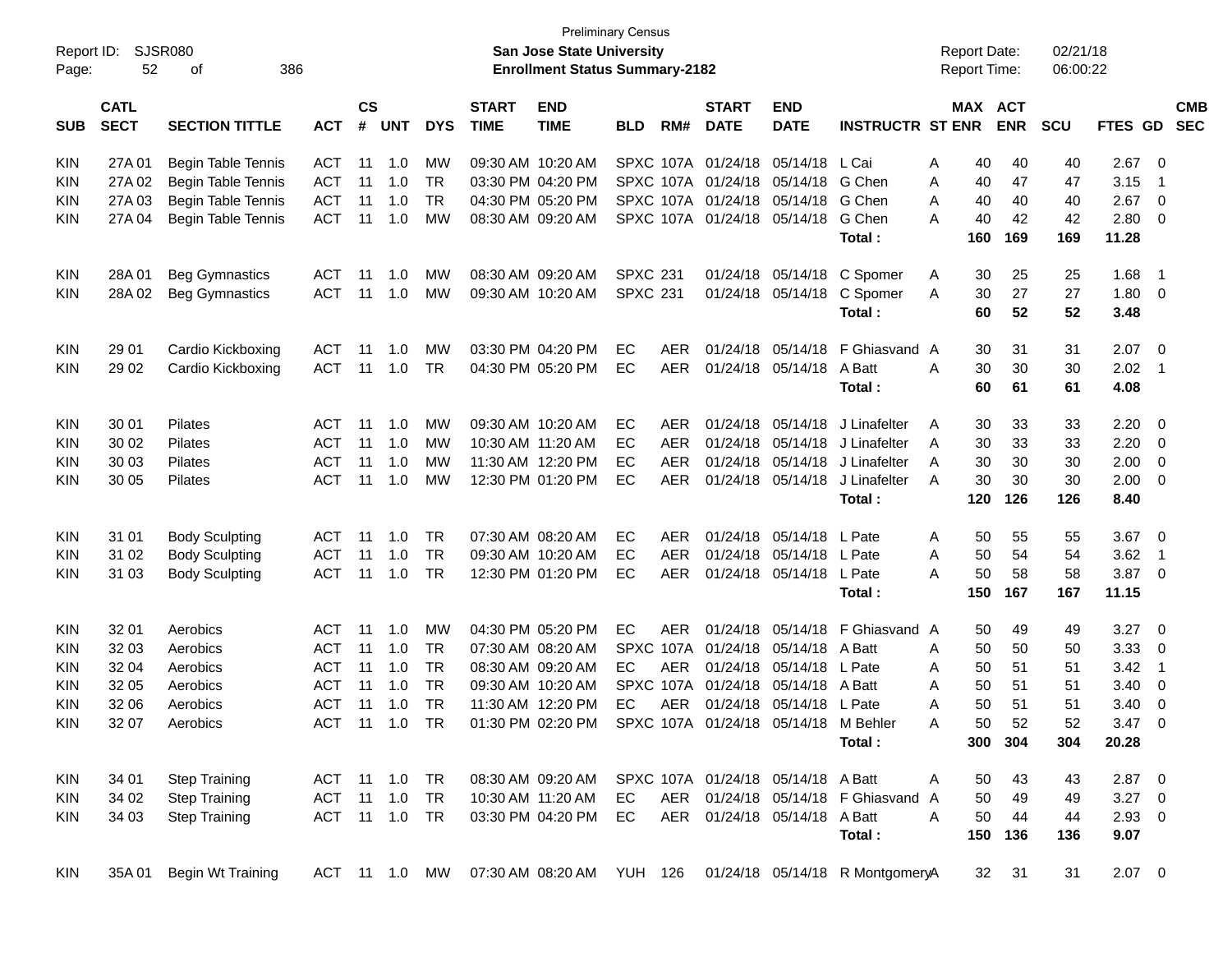| Report ID:<br>Page: | 53                         | <b>SJSR080</b><br>386<br>of |            |                    |                |            |                             | <b>San Jose State University</b><br><b>Enrollment Status Summary-2182</b> | <b>Preliminary Census</b> |     |                             |                           |                         | <b>Report Date:</b><br>Report Time: |                              | 02/21/18<br>06:00:22    |         |                          |
|---------------------|----------------------------|-----------------------------|------------|--------------------|----------------|------------|-----------------------------|---------------------------------------------------------------------------|---------------------------|-----|-----------------------------|---------------------------|-------------------------|-------------------------------------|------------------------------|-------------------------|---------|--------------------------|
| <b>SUB</b>          | <b>CATL</b><br><b>SECT</b> | <b>SECTION TITTLE</b>       | <b>ACT</b> | $\mathsf{cs}$<br># | <b>UNT</b>     | <b>DYS</b> | <b>START</b><br><b>TIME</b> | <b>END</b><br><b>TIME</b>                                                 | <b>BLD</b>                | RM# | <b>START</b><br><b>DATE</b> | <b>END</b><br><b>DATE</b> | <b>INSTRUCTR ST ENR</b> |                                     | <b>MAX ACT</b><br><b>ENR</b> | SCU                     | FTES GD | <b>CMB</b><br><b>SEC</b> |
| <b>KIN</b>          | 35A 02                     | Begin Wt Training           | <b>ACT</b> | -11                | 1.0            | МW         |                             | 08:30 AM 09:20 AM                                                         | YUH                       | 126 | 01/24/18                    | 05/14/18                  | R MontgomeryA           | 32                                  | 29                           | 29                      | 1.93    | 0                        |
| KIN                 | 35A03                      | Begin Wt Training           | <b>ACT</b> | 11                 | 1.0            | <b>MW</b>  |                             | 12:30 PM 01:20 PM                                                         | <b>YUH</b>                | 126 | 01/24/18                    | 05/14/18                  | C May                   | 32<br>Α                             | 32                           | 32                      | 2.13    | 0                        |
| KIN                 | 35A 04                     | Begin Wt Training           | <b>ACT</b> | 11                 | 1.0            | <b>TR</b>  |                             | 07:30 AM 08:20 AM                                                         | <b>YUH</b>                | 126 | 01/24/18                    | 05/14/18                  | S Butler                | 32<br>A                             | 30                           | 30                      | 2.00    | 0                        |
| KIN                 | 35A 05                     | Begin Wt Training           | <b>ACT</b> | 11                 | 1.0            | <b>TR</b>  | 08:30 AM 09:20 AM           |                                                                           | <b>YUH</b>                | 126 | 01/24/18                    | 05/14/18                  | S Butler                | 32<br>A                             | 29                           | 29                      | 1.93    | $\mathbf 0$              |
| KIN                 | 35A 06                     | Begin Wt Training           | <b>ACT</b> | 11                 | 1.0            | <b>TR</b>  |                             | 09:30 AM 10:20 AM                                                         | <b>YUH</b>                | 126 | 01/24/18                    | 05/14/18                  | S Butler                | 32<br>A                             | 33                           | 33                      | 2.20    | $\mathbf 0$              |
| KIN                 | 35A 07                     | Begin Wt Training           | <b>ACT</b> | 11                 | 1.0            | <b>TR</b>  |                             | 12:30 PM 01:20 PM                                                         | <b>YUH</b>                | 126 | 01/24/18                    | 05/14/18                  | S Butler                | 32<br>A                             | 33                           | 33                      | 2.20    | $\mathbf 0$              |
| KIN                 | 35A 08                     | Begin Wt Training           | <b>ACT</b> | 11                 | 1.0            | <b>TR</b>  |                             | 01:30 PM 02:20 PM                                                         | <b>YUH</b>                | 126 | 01/24/18                    | 05/14/18                  | J Fonda                 | 32<br>Α                             | 32                           | 32                      | 2.13    | $\mathbf 0$              |
| <b>KIN</b>          | 35A09                      | Begin Wt Training           | <b>ACT</b> | 11                 | 1.0            | <b>MW</b>  |                             | 01:30 PM 02:20 PM                                                         | <b>YUH</b>                | 126 | 01/24/18                    | 05/14/18                  | M Pascal-GonA           | 32                                  | 39                           | 39                      | 2.60    | $\mathbf 0$              |
| <b>KIN</b>          | 35A 10                     | Begin Wt Training           | <b>ACT</b> | 11                 | 1.0            | <b>MW</b>  |                             | 02:30 PM 03:20 PM                                                         | <b>YUH</b>                | 126 | 01/24/18                    | 05/14/18                  | M Pascal-GonA           | 32                                  | 32                           | 32                      | 2.13    | 0                        |
| <b>KIN</b>          | 35A 11                     | Begin Wt Training           | <b>ACT</b> | 11                 | 1.0            | <b>MW</b>  |                             | 04:30 PM 05:20 PM                                                         | YUH                       | 126 |                             | 01/24/18 05/14/18         | N Megginson A           | 32                                  | 32                           | 32                      | 2.13    | 0                        |
| <b>KIN</b>          | 35A 12                     | Begin Wt Training           | <b>ACT</b> |                    | 1.0            |            |                             |                                                                           |                           |     |                             |                           |                         | 0<br>X                              | $\mathbf 0$                  | 0                       | 0.00    | $\mathbf 0$              |
| KIN                 | 35A 13                     | Begin Wt Training           | <b>ACT</b> | 11                 | 1.0            | TR.        |                             | 02:30 PM 03:20 PM                                                         | <b>YUH</b>                | 126 |                             | 01/24/18 05/14/18         | M Watson                | 32<br>A                             | 32                           | 32                      | 2.15    | -1                       |
| KIN                 | 35A 14                     | Begin Wt Training           | <b>ACT</b> | 11                 | 1.0            | <b>TR</b>  |                             | 03:30 PM 04:20 PM                                                         | YUH                       | 126 |                             | 01/24/18 05/14/18         | L Wilkin                | 32<br>Α                             | 33                           | 33                      | 2.22    | -1                       |
|                     |                            |                             |            |                    |                |            |                             |                                                                           |                           |     |                             |                           | Total:                  | 416                                 | 417                          | 417                     | 27.83   |                          |
| <b>KIN</b>          | 35B 01                     | Inter Wt Training           | <b>ACT</b> | -11                | 1.0            | MW         |                             | 09:30 AM 10:20 AM                                                         | <b>YUH 126</b>            |     |                             | 01/24/18 05/14/18         | R MontgomeryA           | 32                                  | 31                           | 31                      | 2.07    | $\overline{0}$           |
|                     |                            |                             |            |                    |                |            |                             |                                                                           |                           |     |                             |                           | Total:                  | 32                                  | 31                           | 31                      | 2.07    |                          |
| <b>KIN</b>          | 37 01                      | <b>Fitness Walking</b>      | <b>ACT</b> | 11                 | 1.0            | <b>TR</b>  |                             | 11:30 AM 12:20 PM                                                         | <b>YUH 106</b>            |     |                             | 01/24/18 05/14/18         | J Fonda                 | 30<br>Α                             | 32                           | 32                      | 2.13    | - 0                      |
|                     |                            |                             |            |                    |                |            |                             |                                                                           |                           |     |                             |                           | Total:                  | 30                                  | 32                           | 32                      | 2.13    |                          |
| <b>KIN</b>          | 38 01                      | Begin Jogging               | <b>ACT</b> | -11                | 1.0            | <b>TR</b>  | 08:30 AM 09:20 AM           |                                                                           | <b>YUH</b>                | 106 | 01/24/18                    | 05/14/18                  | J Fonda                 | 30<br>A                             | 31                           | 31                      | 2.07    | 0                        |
| KIN                 | 38 02                      | Begin Jogging               | <b>ACT</b> | 11                 | 1.0            | <b>TR</b>  | 09:30 AM 10:20 AM           |                                                                           | <b>YUH</b>                | 106 | 01/24/18                    | 05/14/18                  | J Fonda                 | 30<br>A                             | 31                           | 31                      | 2.07    | 0                        |
| KIN                 | 38 03                      | Begin Jogging               | <b>ACT</b> | 11                 | 1.0            | <b>MW</b>  |                             | 10:30 AM 11:20 AM                                                         | <b>YUH</b>                | 106 | 01/24/18                    | 05/14/18                  | K Thompson A            | 30                                  | 31                           | 31                      | 2.07    | 0                        |
|                     |                            |                             |            |                    |                |            |                             |                                                                           |                           |     |                             |                           | Total:                  | 90                                  | 93                           | 93                      | 6.20    |                          |
| <b>KIN</b>          | 45A 01                     | Beg Lindy & Swing           | <b>ACT</b> | 11                 | 1.0            | МW         | 08:30 AM 09:20 AM           |                                                                           | <b>SPXE 178</b>           |     | 01/24/18                    | 05/14/18                  | A Ayers                 | 30<br>A                             | 12                           | 12                      | 0.80    | 0 <sup>o</sup>           |
| <b>DANC</b>         | 45A 01                     | Beg Lindy & Swing           | <b>ACT</b> | 11                 | 1.0            | <b>MW</b>  |                             | 08:30 AM 09:20 AM                                                         | <b>SPXE 178</b>           |     |                             | 01/24/18 05/14/18         | A Ayers                 | 0<br>A                              | 6                            | 6                       | 0.40    | $0\,C$                   |
|                     |                            |                             |            |                    |                |            |                             |                                                                           |                           |     |                             |                           | Total:                  | 30                                  | 18                           | 18                      | 1.20    |                          |
| <b>KIN</b>          | 46A01                      | <b>Beg Social Dance</b>     |            |                    |                |            |                             | ACT 11 1.0 MW 09:20 AM 10:20 AM SPXE 178 01/24/18 05/14/18 A Ayers        |                           |     |                             |                           |                         | 40<br>Α                             | 18                           | 18                      | 1.20    | $0\,C$                   |
| DANC                | 46A 01                     | <b>Beg Social Dance</b>     | ACT        | 11                 | 1.0            | MW         |                             | 09:20 AM 10:20 AM                                                         | <b>SPXE 178</b>           |     |                             | 01/24/18 05/14/18 A Ayers |                         | 0<br>Α                              | 4                            | 4                       | 0.27    | 0 <sup>o</sup>           |
| <b>KIN</b>          | 46A02                      | <b>Beg Social Dance</b>     | <b>ACT</b> | 11                 | 1.0            | <b>MW</b>  |                             | 10:30 AM 11:20 AM                                                         | <b>SPXE 178</b>           |     |                             | 01/24/18 05/14/18 A Ayers |                         | 40<br>A                             | 28                           | 28                      | 1.87    | 0 <sup>C</sup>           |
| <b>DANC</b>         | 46A 02                     | <b>Beg Social Dance</b>     | <b>ACT</b> | 11                 | 1.0            | MW         |                             | 10:30 AM 11:20 AM                                                         | <b>SPXE 178</b>           |     |                             | 01/24/18 05/14/18 A Ayers |                         | 0<br>Α                              | $\overline{2}$               | $\overline{\mathbf{c}}$ | 0.13    | $0\,C$                   |
| <b>KIN</b>          | 46A03                      | <b>Beg Social Dance</b>     | <b>ACT</b> | 11                 | 1.0            | MW         |                             | 11:30 AM 12:20 PM                                                         | <b>SPXE 178</b>           |     |                             | 01/24/18 05/14/18 A Ayers |                         | 40<br>Α                             | 11                           | 11                      | 0.73    | $0\,C$                   |
| <b>DANC</b>         | 46A03                      | <b>Beg Social Dance</b>     | <b>ACT</b> |                    | $11 \quad 1.0$ | MW         |                             | 11:30 AM 12:20 PM                                                         | <b>SPXE 178</b>           |     |                             | 01/24/18 05/14/18 A Ayers |                         | 0<br>Α                              | 0                            | 0                       | 0.00    | $0\,C$                   |
| <b>KIN</b>          | 46A 04                     | <b>Beg Social Dance</b>     | <b>ACT</b> | 11                 | 1.0            | <b>MW</b>  |                             | 01:30 PM 02:20 PM                                                         | <b>SPXE 178</b>           |     |                             | 01/24/18 05/14/18 A Ayers |                         | 40<br>Α                             | 31                           | 31                      | 2.07    | $0\,C$                   |
| DANC                | 46A 04                     | <b>Beg Social Dance</b>     | <b>ACT</b> |                    | 11 1.0         | MW         |                             | 01:30 PM 02:20 PM                                                         | <b>SPXE 178</b>           |     |                             | 01/24/18 05/14/18 A Ayers |                         | Α<br>0                              | 3                            | 3                       | 0.20    | $0\,C$                   |
|                     |                            |                             |            |                    |                |            |                             |                                                                           |                           |     |                             |                           | Total:                  | 160                                 | 97                           | 97                      | 6.47    |                          |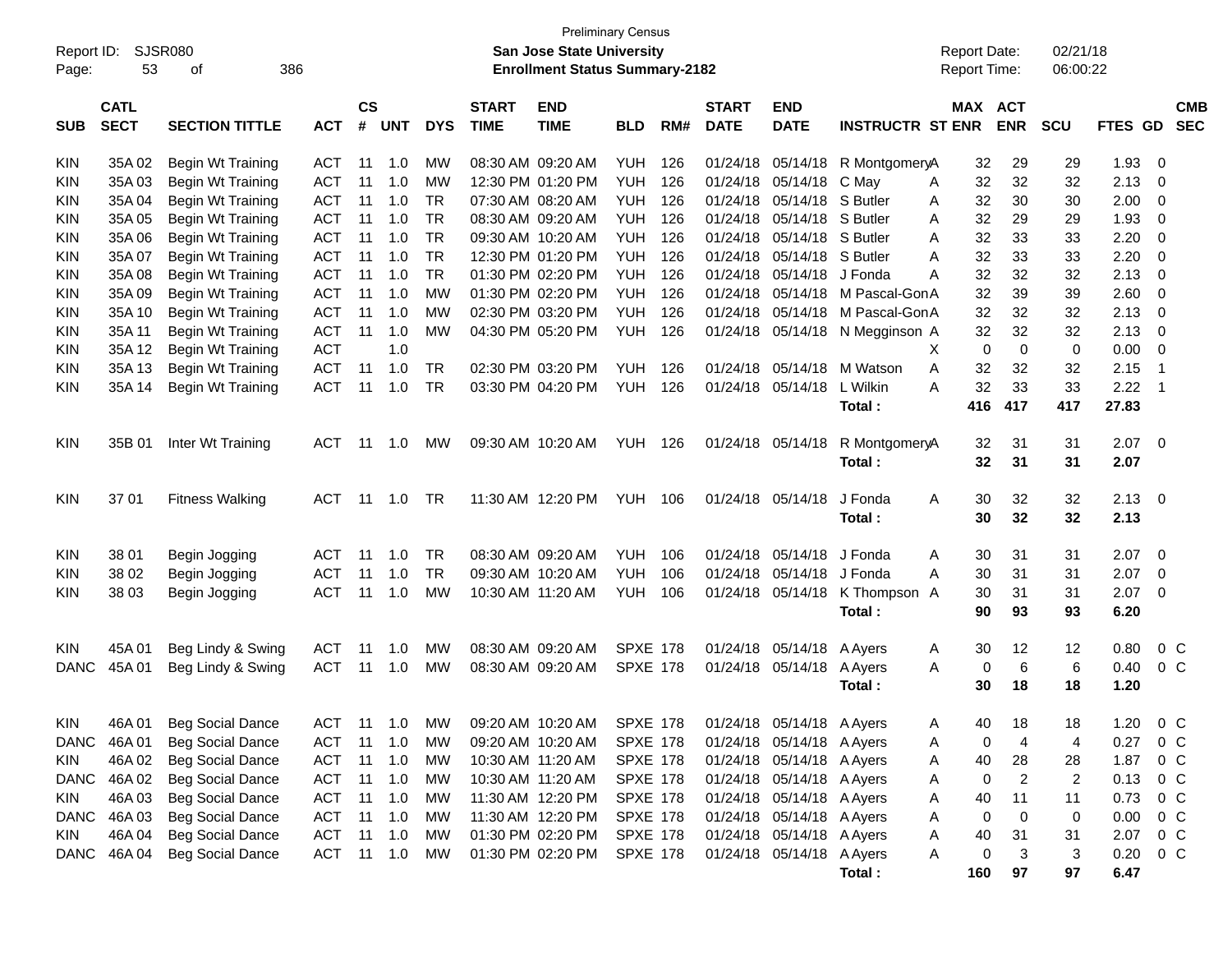| Page:                                                                                | SJSR080<br>Report ID:<br>54<br>386<br>οf<br><b>CATL</b>                  |                                                                                                                                                      |                                                                                                       |                                              |                                                      |                                                     |              | <b>San Jose State University</b><br><b>Enrollment Status Summary-2182</b>                                                                                            | <b>Preliminary Census</b>                                                                                                                            |                   |                   |                                                                                                                                                                                                                                      |                                                 | <b>Report Date:</b><br><b>Report Time:</b>                                       |                                                                     | 02/21/18<br>06:00:22                      |                                                              |                                                                                                  |  |
|--------------------------------------------------------------------------------------|--------------------------------------------------------------------------|------------------------------------------------------------------------------------------------------------------------------------------------------|-------------------------------------------------------------------------------------------------------|----------------------------------------------|------------------------------------------------------|-----------------------------------------------------|--------------|----------------------------------------------------------------------------------------------------------------------------------------------------------------------|------------------------------------------------------------------------------------------------------------------------------------------------------|-------------------|-------------------|--------------------------------------------------------------------------------------------------------------------------------------------------------------------------------------------------------------------------------------|-------------------------------------------------|----------------------------------------------------------------------------------|---------------------------------------------------------------------|-------------------------------------------|--------------------------------------------------------------|--------------------------------------------------------------------------------------------------|--|
|                                                                                      |                                                                          |                                                                                                                                                      |                                                                                                       | <b>CS</b>                                    |                                                      |                                                     | <b>START</b> | <b>END</b>                                                                                                                                                           |                                                                                                                                                      |                   | <b>START</b>      | <b>END</b>                                                                                                                                                                                                                           |                                                 | MAX ACT                                                                          |                                                                     |                                           |                                                              | <b>CMB</b>                                                                                       |  |
| <b>SUB</b>                                                                           | <b>SECT</b>                                                              | <b>SECTION TITTLE</b>                                                                                                                                | <b>ACT</b>                                                                                            | #                                            | <b>UNT</b>                                           | <b>DYS</b>                                          | <b>TIME</b>  | <b>TIME</b>                                                                                                                                                          | <b>BLD</b>                                                                                                                                           | RM#               | <b>DATE</b>       | <b>DATE</b>                                                                                                                                                                                                                          | <b>INSTRUCTR ST ENR</b>                         |                                                                                  | <b>ENR</b>                                                          | <b>SCU</b>                                | FTES GD                                                      | <b>SEC</b>                                                                                       |  |
| KIN                                                                                  | 47A 01                                                                   | Beg W Coast Swing                                                                                                                                    | ACT                                                                                                   |                                              | 11  1.0                                              | TR                                                  |              | 12:30 PM 01:20 PM                                                                                                                                                    | <b>SPXE 178</b>                                                                                                                                      |                   |                   | 01/24/18 05/14/18                                                                                                                                                                                                                    | A Ayers<br>Total:                               | A<br>30<br>30                                                                    | 18<br>18                                                            | 18<br>18                                  | $1.20 \t 0$<br>1.20                                          |                                                                                                  |  |
| KIN<br><b>DANC</b><br>KIN<br><b>DANC</b><br>KIN<br><b>DANC</b><br>KIN<br><b>DANC</b> | 48A 01<br>48A01<br>48A 02<br>48A 02<br>48A03<br>48A03<br>48A04<br>48A 04 | Beg Latin Dance<br>Beg Latin Dance<br>Beg Latin Dance<br>Beg Latin Dance<br>Beg Latin Dance<br>Beg Latin Dance<br>Beg Latin Dance<br>Beg Latin Dance | ACT<br><b>ACT</b><br><b>ACT</b><br><b>ACT</b><br><b>ACT</b><br><b>ACT</b><br><b>ACT</b><br><b>ACT</b> | 11<br>11<br>11<br>11<br>11<br>11<br>11<br>11 | 1.0<br>1.0<br>1.0<br>1.0<br>1.0<br>1.0<br>1.0<br>1.0 | TR<br>TR<br>TR<br>TR<br>TR<br>TR<br><b>MW</b><br>MW |              | 08:30 AM 09:20 AM<br>08:30 AM 09:20 AM<br>09:30 AM 10:20 AM<br>09:30 AM 10:20 AM<br>10:30 AM 11:20 AM<br>10:30 AM 11:20 AM<br>02:30 PM 03:20 PM<br>02:30 PM 03:20 PM | <b>SPXE 178</b><br><b>SPXE 178</b><br><b>SPXE 178</b><br><b>SPXE 178</b><br><b>SPXE 178</b><br><b>SPXE 178</b><br><b>SPXE 178</b><br><b>SPXE 178</b> |                   |                   | 01/24/18 05/14/18 O David<br>01/24/18 05/14/18 O David<br>01/24/18 05/14/18 O David<br>01/24/18 05/14/18 O David<br>01/24/18 05/14/18 O David<br>01/24/18 05/14/18 O David<br>01/24/18 05/14/18 A Ayers<br>01/24/18 05/14/18 A Ayers |                                                 | 40<br>A<br>0<br>Α<br>40<br>A<br>0<br>Α<br>40<br>A<br>0<br>Α<br>40<br>A<br>0<br>A | 35<br>$\overline{4}$<br>27<br>$\overline{4}$<br>41<br>5<br>26<br>13 | 35<br>4<br>27<br>4<br>41<br>5<br>26<br>13 | 2.33<br>0.27<br>1.80<br>0.27<br>2.73<br>0.33<br>1.73<br>0.88 | 0 C<br>0 C<br>0 C<br>0 <sup>o</sup><br>0 <sup>o</sup><br>0 <sup>o</sup><br>0 <sup>o</sup><br>1 C |  |
|                                                                                      |                                                                          |                                                                                                                                                      |                                                                                                       |                                              |                                                      |                                                     |              |                                                                                                                                                                      |                                                                                                                                                      |                   |                   |                                                                                                                                                                                                                                      | Total:                                          | 160                                                                              | 155                                                                 | 155                                       | 10.35                                                        |                                                                                                  |  |
| KIN<br>KIN                                                                           | 50 01<br>50 03                                                           | Tai Chi<br>Tai Chi                                                                                                                                   | ACT<br><b>ACT</b>                                                                                     | 11<br>11                                     | 1.0<br>1.0                                           | MW<br><b>MW</b>                                     |              | 09:30 AM 10:20 AM<br>03:30 PM 04:20 PM                                                                                                                               | SPXC 107B<br><b>SPXE 178</b>                                                                                                                         |                   | 01/24/18 05/14/18 | 01/24/18 05/14/18                                                                                                                                                                                                                    | G Chen<br>C Weng<br>Total:                      | 50<br>A<br>50<br>A<br>100                                                        | 46<br>43<br>89                                                      | 46<br>43<br>89                            | 3.07<br>$2.87$ 0<br>5.93                                     | $\overline{\mathbf{0}}$                                                                          |  |
| <b>KIN</b><br>KIN                                                                    | 51A01<br>51A02                                                           | Begin Aikido<br>Begin Aikido                                                                                                                         | ACT<br><b>ACT</b>                                                                                     | 11<br>11                                     | 1.0<br>1.0                                           | MW<br><b>MW</b>                                     |              | 08:30 AM 09:20 AM<br>09:30 AM 10:20 AM                                                                                                                               | <b>YUH</b><br><b>YUH</b>                                                                                                                             | 208<br>208        |                   | 01/24/18 05/14/18<br>01/24/18 05/14/18                                                                                                                                                                                               | J Wada<br>J Wada<br>Total:                      | 30<br>A<br>20<br>A<br>50                                                         | 22<br>19<br>41                                                      | 22<br>19<br>41                            | $1.47 \ 0$<br>$1.27 \t 0$<br>2.73                            |                                                                                                  |  |
| KIN                                                                                  | 51B 01                                                                   | Int Aikido                                                                                                                                           | ACT                                                                                                   | 11                                           | 1.0                                                  | <b>MW</b>                                           |              | 09:30 AM 10:20 AM                                                                                                                                                    | <b>YUH 208</b>                                                                                                                                       |                   |                   | 01/24/18 05/14/18                                                                                                                                                                                                                    | J Wada<br>Total :                               | Α<br>10<br>10                                                                    | 5<br>5                                                              | 5<br>5                                    | 0.33 0<br>0.33                                               |                                                                                                  |  |
| KIN<br>KIN<br>KIN                                                                    | 52A 01<br>52A 02<br>52A03                                                | Begin Judo<br>Begin Judo<br>Begin Judo                                                                                                               | ACT<br><b>ACT</b><br><b>ACT</b>                                                                       | 11<br>11<br>11                               | 1.0<br>1.0<br>1.0                                    | TR<br>TR<br><b>MW</b>                               |              | 09:30 AM 10:20 AM<br>10:30 AM 11:20 AM<br>02:30 PM 03:20 PM                                                                                                          | <b>YUH</b><br><b>YUH</b><br><b>YUH</b>                                                                                                               | 208<br>208<br>208 |                   | 01/24/18 05/14/18<br>01/24/18 05/14/18<br>01/24/18 05/14/18                                                                                                                                                                          | D Williams<br>D Williams<br>S Rhodes<br>Total : | A<br>30<br>30<br>A<br>30<br>A<br>90                                              | 31<br>27<br>28<br>86                                                | 31<br>27<br>28<br>86                      | $2.07$ 0<br>1.80<br>$1.87 \t 0$<br>5.73                      | $\overline{\phantom{0}}$                                                                         |  |
| KIN                                                                                  | 52B 01                                                                   | Inter Judo                                                                                                                                           | ACT 11 1.0 TR                                                                                         |                                              |                                                      |                                                     |              | 11:30 AM 12:20 PM                                                                                                                                                    | YUH                                                                                                                                                  | 208               |                   |                                                                                                                                                                                                                                      | 01/24/18 05/14/18 D Williams<br>Total:          | 20<br>A<br>20                                                                    | 11<br>11                                                            | 11<br>11                                  | $0.75$ 1<br>0.75                                             |                                                                                                  |  |
| KIN                                                                                  |                                                                          | 52C 01 Competitive Judo                                                                                                                              | ACT 11 1.0 TBA                                                                                        |                                              |                                                      |                                                     |              |                                                                                                                                                                      | <b>YUH 208</b>                                                                                                                                       |                   |                   | 01/24/18 05/14/18 Y Uchida                                                                                                                                                                                                           | Total:                                          | A<br>30<br>30                                                                    | 11<br>11                                                            | 11<br>11                                  | $0.73 \ 0$<br>0.73                                           |                                                                                                  |  |
| KIN<br><b>KIN</b>                                                                    | 53A 01                                                                   | <b>Begin Karate</b><br>53A 02 Begin Karate                                                                                                           | ACT 11 1.0 F<br>ACT 11 1.0 F                                                                          |                                              |                                                      |                                                     |              | 08:30 AM 10:20 AM<br>10:30 AM 12:20 PM                                                                                                                               | <b>SPXE 178</b><br><b>SPXE 178</b>                                                                                                                   |                   |                   | 01/24/18 05/14/18 J Keeling<br>01/24/18 05/14/18 J Keeling                                                                                                                                                                           | Total:                                          | 20<br>A<br>20<br>Α<br>40                                                         | 20<br>20<br>40                                                      | 20<br>20<br>40                            | $1.33 \ 0$<br>$1.33 \ 0$<br>2.67                             |                                                                                                  |  |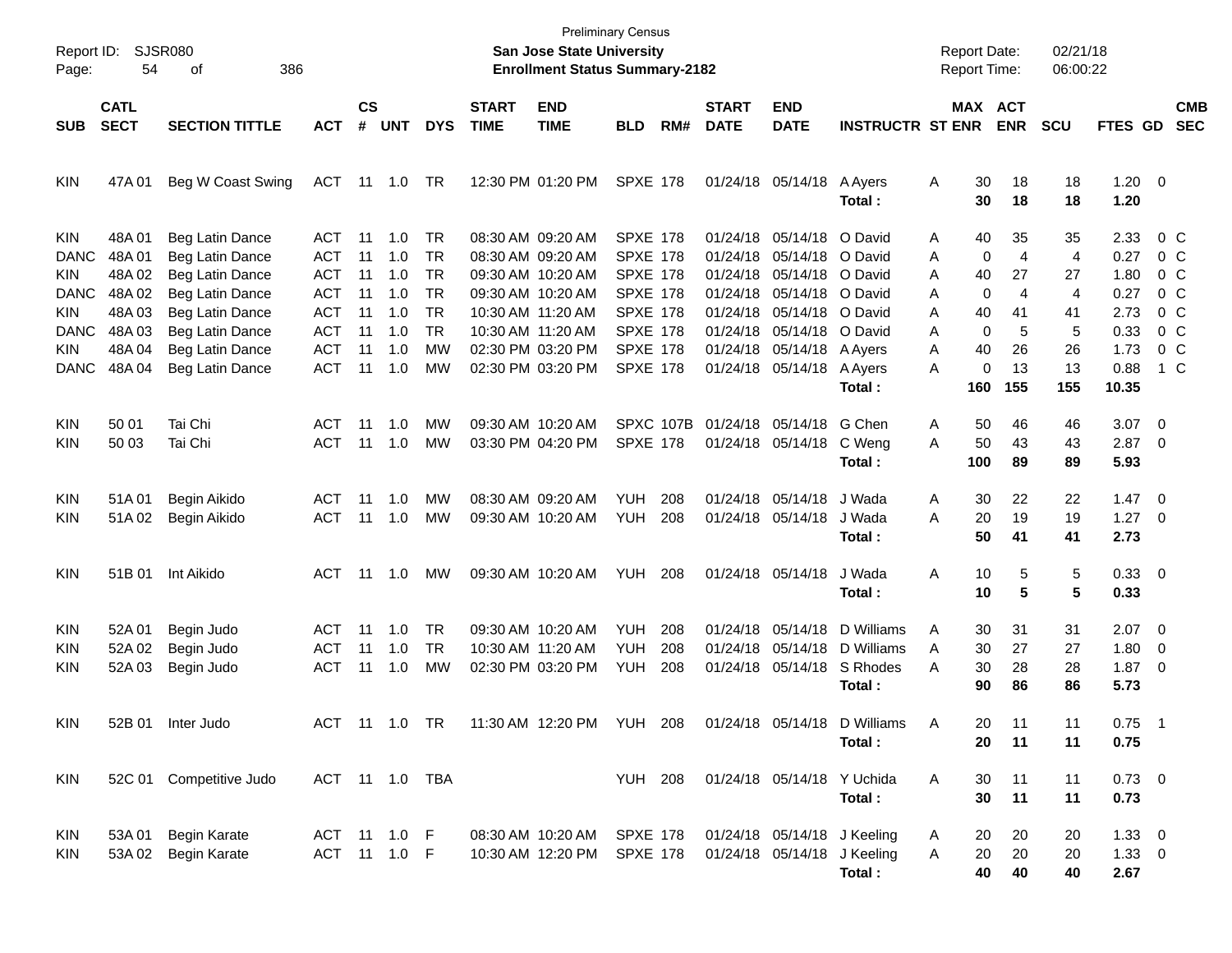| Report ID:<br>Page:                                  | 55                               | <b>SJSR080</b><br>386<br>οf                                                  |                                                      |                      |                          |                        |                             | <b>Preliminary Census</b><br><b>San Jose State University</b><br><b>Enrollment Status Summary-2182</b> |                                        |                                 |                                                       |                                           |                                                                    | <b>Report Date:</b><br><b>Report Time:</b>      |                             | 02/21/18<br>06:00:22        |                                             |                                                            |                          |
|------------------------------------------------------|----------------------------------|------------------------------------------------------------------------------|------------------------------------------------------|----------------------|--------------------------|------------------------|-----------------------------|--------------------------------------------------------------------------------------------------------|----------------------------------------|---------------------------------|-------------------------------------------------------|-------------------------------------------|--------------------------------------------------------------------|-------------------------------------------------|-----------------------------|-----------------------------|---------------------------------------------|------------------------------------------------------------|--------------------------|
| <b>SUB</b>                                           | <b>CATL</b><br><b>SECT</b>       | <b>SECTION TITTLE</b>                                                        | <b>ACT</b>                                           | $\mathsf{cs}$<br>#   | <b>UNT</b>               | <b>DYS</b>             | <b>START</b><br><b>TIME</b> | <b>END</b><br><b>TIME</b>                                                                              | <b>BLD</b>                             | RM#                             | <b>START</b><br><b>DATE</b>                           | <b>END</b><br><b>DATE</b>                 | <b>INSTRUCTR ST ENR</b>                                            |                                                 | MAX ACT<br><b>ENR</b>       | <b>SCU</b>                  | FTES GD                                     |                                                            | <b>CMB</b><br><b>SEC</b> |
| <b>KIN</b><br>KIN                                    | 53B 01<br>53B 02                 | <b>Inter Karate</b><br>Inter Karate                                          | ACT<br><b>ACT</b>                                    | 11<br>11             | 1.0<br>1.0               | F<br>F                 |                             | 08:30 AM 10:20 AM<br>10:30 AM 12:20 PM                                                                 | <b>SPXE 178</b><br><b>SPXE 178</b>     |                                 | 01/24/18                                              | 05/14/18<br>01/24/18 05/14/18             | J Keeling<br>J Keeling<br>Total:                                   | 10<br>Α<br>10<br>Α<br>20                        | 1<br>2<br>3                 | 1<br>2<br>3                 | 0.07<br>$0.13 \quad 0$<br>0.20              | $\overline{\phantom{0}}$                                   |                          |
| <b>KIN</b><br><b>KIN</b>                             | 54A 01<br>54A 02                 | Begin Tae Kwon Do<br>Begin Tae Kwon Do                                       | <b>ACT</b><br><b>ACT</b>                             | 11<br>11             | 1.0<br>$-1.0$            | <b>TR</b><br><b>TR</b> |                             | 07:30 AM 08:20 AM<br>08:30 AM 09:20 AM                                                                 | <b>YUH</b><br><b>YUH</b>               | 208<br>208                      | 01/24/18<br>01/24/18                                  | 05/14/18<br>05/14/18                      | J Schachner A<br>J Schachner A<br>Total:                           | 30<br>20<br>50                                  | 30<br>17<br>47              | 30<br>17<br>47              | 2.00<br>$1.13 \ 0$<br>3.13                  | $\overline{\mathbf{0}}$                                    |                          |
| <b>KIN</b>                                           | 54B 01                           | Int Tae Kwon Do                                                              | ACT                                                  | 11                   | 1.0                      | <b>TR</b>              |                             | 08:30 AM 09:20 AM                                                                                      | <b>YUH</b>                             | 208                             |                                                       | 01/24/18 05/14/18                         | J Schachner A<br>Total:                                            | 10<br>10                                        | 5<br>5                      | 5<br>5                      | 0.33 0<br>0.33                              |                                                            |                          |
| <b>KIN</b><br><b>KIN</b><br><b>KIN</b>               | 55A01<br>55A 02<br>55A03         | Begin Self-Defense<br>Begin Self-Defense<br>Begin Self-Defense               | <b>ACT</b><br><b>ACT</b><br><b>ACT</b>               | 11<br>11<br>11       | 1.0<br>1.0<br>1.0        | МW<br>МW<br>MW         |                             | 11:30 AM 12:20 PM<br>12:30 PM 01:20 PM<br>01:30 PM 02:20 PM                                            | <b>YUH</b><br><b>YUH</b><br><b>YUH</b> | 208<br>208<br>208               | 01/24/18<br>01/24/18                                  | 05/14/18<br>05/14/18<br>01/24/18 05/14/18 | G Chen<br>G Chen<br>G Chen<br>Total:                               | Α<br>30<br>30<br>Α<br>30<br>Α<br>90             | 32<br>31<br>39<br>102       | 32<br>31<br>39<br>102       | 2.13<br>2.07<br>$2.60 \quad 0$<br>6.80      | $\overline{\phantom{0}}$<br>$\overline{\phantom{0}}$       |                          |
| <b>KIN</b><br><b>KIN</b><br><b>KIN</b><br><b>KIN</b> | 61A02<br>61A03<br>61A05<br>61A06 | Begin Hatha Yoga<br>Begin Hatha Yoga<br>Begin Hatha Yoga<br>Begin Hatha Yoga | <b>ACT</b><br><b>ACT</b><br><b>ACT</b><br><b>ACT</b> | 11<br>11<br>11<br>11 | 1.0<br>1.0<br>1.0<br>1.0 | F<br>F<br>F<br>F       |                             | 07:30 AM 09:20 AM<br>11:30 AM 01:20 PM<br>07:30 AM 09:20 AM<br>09:30 AM 11:20 AM                       | <b>YUH</b><br><b>YUH</b><br>EC<br>EC   | 208<br>208<br><b>AER</b><br>AER | 01/24/18<br>01/24/18<br>01/24/18<br>01/24/18 05/14/18 | 05/14/18<br>05/14/18<br>05/14/18          | S Caughlan<br>S Caughlan<br>J Linafelter<br>J Linafelter<br>Total: | 50<br>A<br>50<br>A<br>50<br>A<br>50<br>A<br>200 | 49<br>50<br>37<br>52<br>188 | 49<br>50<br>37<br>52<br>188 | 3.27<br>3.33<br>2.47<br>$3.47 \ 0$<br>12.53 | $\overline{\mathbf{0}}$<br>- 0<br>$\overline{\phantom{0}}$ |                          |
| <b>KIN</b>                                           | 61B 01                           | Int Hatha Yoga                                                               | ACT                                                  |                      |                          |                        |                             | 09:30 AM 11:20 AM                                                                                      | YUH                                    | 208                             |                                                       | 01/24/18 05/14/18                         | S Caughlan<br>Total:                                               | 50<br>A<br>50                                   | 41<br>41                    | 41<br>41                    | $2.73$ 0<br>2.73                            |                                                            |                          |
| <b>KIN</b><br><b>KIN</b>                             | 62A 01<br>62A 02                 | Begin Ice Skating<br>Begin Ice Skating                                       | <b>ACT</b><br><b>ACT</b>                             | 11<br>11             | 1.0<br>1.0               | $\top$<br>-F           |                             | 09:30 AM 11:10 AM<br>08:20 AM 10:00 AM                                                                 | <b>YUH</b><br><b>YUH</b>               | 106<br>106                      | 01/24/18                                              | 05/14/18<br>01/24/18 05/14/18             | G Chen<br>G Chen<br>Total:                                         | Α<br>50<br>50<br>Α<br>100                       | 52<br>47<br>99              | 52<br>47<br>99              | $3.47 \quad 0$<br>$3.13 \quad 0$<br>6.60    |                                                            |                          |
| KIN                                                  |                                  | 63A 01 Beg Hiking                                                            | ACT 11 1.0 F                                         |                      |                          |                        |                             | 01:00 PM 03:50 PM SPXE 163                                                                             |                                        |                                 |                                                       |                                           | 01/24/18 05/14/18 K Kirkendall A<br>Total :                        | 20<br>20                                        | 26<br>26                    | 26<br>26                    | $1.73 \t 0$<br>1.73                         |                                                            |                          |
| KIN                                                  |                                  | 65A 02 Begin Ice Hockey                                                      | ACT 11 1.0 F                                         |                      |                          |                        |                             | 09:50 AM 11:30 AM YUH 106 01/24/18 05/14/18 G Chen                                                     |                                        |                                 |                                                       |                                           | Total:                                                             | 40<br>A<br>40                                   | 32<br>32                    | 32<br>32                    | $2.13 \t 0$<br>2.13                         |                                                            |                          |
| KIN                                                  | 68 01                            | Visl Rep Sprt Cult                                                           |                                                      |                      |                          |                        |                             | LEC 02 3.0 MW 01:30 PM 02:45 PM SPXC 151 01/24/18 05/14/18 D Murphy                                    |                                        |                                 |                                                       |                                           | Total:                                                             | A<br>40<br>40                                   | 41<br>41                    | 123<br>123                  | 8.20 0<br>8.20                              |                                                            |                          |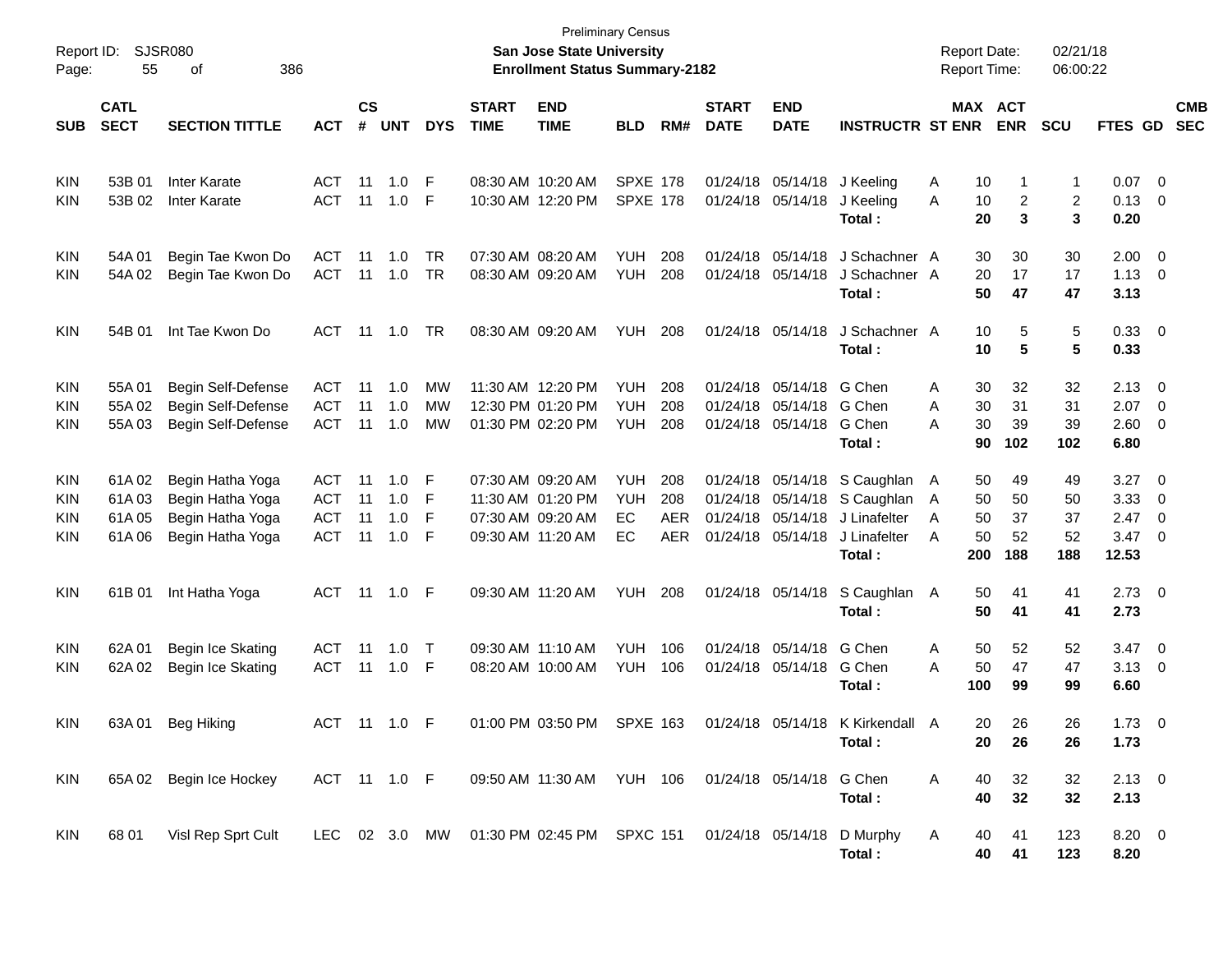| Report ID:<br>Page: | SJSR080<br>56              | 386<br>оf                                |                |                    |            |            |                             | <b>Preliminary Census</b><br>San Jose State University<br><b>Enrollment Status Summary-2182</b> |                 |     |                             |                           |                                                                   | <b>Report Date:</b><br><b>Report Time:</b> |                       | 02/21/18<br>06:00:22 |             |                |                          |
|---------------------|----------------------------|------------------------------------------|----------------|--------------------|------------|------------|-----------------------------|-------------------------------------------------------------------------------------------------|-----------------|-----|-----------------------------|---------------------------|-------------------------------------------------------------------|--------------------------------------------|-----------------------|----------------------|-------------|----------------|--------------------------|
| <b>SUB</b>          | <b>CATL</b><br><b>SECT</b> | <b>SECTION TITTLE</b>                    | <b>ACT</b>     | $\mathsf{cs}$<br># | <b>UNT</b> | <b>DYS</b> | <b>START</b><br><b>TIME</b> | <b>END</b><br><b>TIME</b>                                                                       | <b>BLD</b>      | RM# | <b>START</b><br><b>DATE</b> | <b>END</b><br><b>DATE</b> | <b>INSTRUCTR ST ENR</b>                                           |                                            | MAX ACT<br><b>ENR</b> | <b>SCU</b>           | FTES GD     |                | <b>CMB</b><br><b>SEC</b> |
| KIN                 | 69 01                      | <b>Stress Management</b>                 | <b>LEC</b>     | 02                 | 3.0        | МW         |                             | 07:30 AM 08:45 AM                                                                               | YUH             | 236 | 01/24/18                    | 05/14/18                  | B Grosvenor A                                                     | 30                                         | 29                    | 87                   | 5.80        | - 0            |                          |
| KIN                 | 69 02                      | <b>Stress Management</b>                 | <b>LEC</b>     | 02                 | 3.0        | MW         |                             | 09:00 AM 10:15 AM                                                                               | YUH             | 236 | 01/24/18                    | 05/14/18 K Jeffery        |                                                                   | 30<br>A                                    | 42                    | 126                  | 8.40        | - 0            |                          |
| KIN                 | 69 03                      | <b>Stress Management</b>                 | <b>LEC</b>     | 02                 | 3.0        | <b>TR</b>  |                             | 10:30 AM 11:45 AM                                                                               | <b>YUH</b>      | 236 | 01/24/18                    | 05/14/18                  | K Russell                                                         | 30<br>A                                    | 32                    | 96                   | 6.40        | 0              |                          |
| KIN                 | 69 04                      | <b>Stress Management</b>                 | <b>LEC</b>     | 02                 | 3.0        | <b>TR</b>  |                             | 03:00 PM 04:15 PM                                                                               | <b>YUH</b>      | 236 | 01/24/18                    | 05/14/18                  | K Russell                                                         | 30<br>A                                    | 30                    | 90                   | 6.00        | 0              |                          |
| KIN                 | 69 05                      | <b>Stress Management</b>                 | <b>LEC</b>     | 02                 | 3.0        | <b>TR</b>  |                             | 05:30 PM 06:45 PM                                                                               | <b>YUH</b>      | 236 | 01/24/18                    | 05/14/18 T Beggs          |                                                                   | 30<br>A                                    | 36                    | 108                  | 7.20        | 0              |                          |
| KIN                 | 69 06                      | <b>Stress Management</b>                 | <b>LEC</b>     | 02                 | 3.0        | <b>TR</b>  |                             | 07:00 PM 08:15 PM                                                                               | <b>YUH</b>      | 236 |                             | 01/24/18 05/14/18 T Beggs |                                                                   | 30<br>A                                    | 38                    | 114                  | 7.60        | - 0            |                          |
|                     |                            |                                          |                |                    |            |            |                             |                                                                                                 |                 |     |                             |                           | Total:                                                            | 180                                        | 207                   | 621                  | 41.40       |                |                          |
| KIN                 | 70 01                      | Intro to Kinesiology                     | <b>LEC</b>     | 02                 | 3.0        | MW         | 08:30 AM 09:20 AM           |                                                                                                 | <b>YUH</b>      | 124 | 01/24/18                    | 05/14/18                  | F Ghiasvand A                                                     | 100                                        | 103                   | 206                  | 20.60       | - 0            |                          |
| KIN                 | 70 02                      | Intro to Kinesiology                     | <b>ACT</b>     | 11                 | 0.0        | м          | 09:30 AM 11:20 AM           |                                                                                                 | <b>DBH</b>      | 202 | 01/24/18                    | 05/14/18                  | C Carrillo                                                        | 20<br>A                                    | 23                    | 23                   | 0.00        | - 0            |                          |
| KIN                 | 70 03                      | Intro to Kinesiology                     | <b>ACT</b>     | 11                 | 0.0        | W          | 09:30 AM 11:20 AM           |                                                                                                 | <b>DBH</b>      | 202 | 01/24/18                    | 05/14/18                  | C Carrillo                                                        | 20<br>A                                    | 20                    | 20                   | 0.00        | 0              |                          |
| KIN                 | 70 04                      | Intro to Kinesiology                     | <b>ACT</b>     | 11                 | 0.0        | м          | 09:30 AM 11:20 AM           |                                                                                                 | <b>SPXC 153</b> |     | 01/24/18                    |                           | 05/14/18 N Megginson A                                            | 20                                         | 19                    | 19                   | 0.00        | 0              |                          |
| KIN                 | 70 05                      | Intro to Kinesiology                     | <b>ACT</b>     | 11                 | 0.0        | W          | 09:30 AM 11:20 AM           |                                                                                                 | <b>SPXC 153</b> |     | 01/24/18                    |                           | 05/14/18 N Megginson A                                            | 20                                         | 21                    | 21                   | 0.00        | 0              |                          |
| KIN                 | 70 06                      | Intro to Kinesiology                     | <b>ACT</b>     | 11                 | 0.0        | W          |                             | 01:30 PM 03:20 PM                                                                               | <b>SPXC 153</b> |     |                             | 01/24/18 05/14/18         | C Carrillo                                                        | 20<br>A                                    | 20                    | 20                   | 0.00        | - 0            |                          |
|                     |                            |                                          |                |                    |            |            |                             |                                                                                                 |                 |     |                             |                           | Total:                                                            | 200                                        | 206                   | 309                  | 20.60       |                |                          |
| KIN                 | 80 01                      | <b>Indivdl Movement</b>                  | <b>ACT</b>     | 11                 | 1.0        | <b>TBA</b> |                             |                                                                                                 |                 |     | 01/24/18                    | 05/14/18                  | G Chen                                                            | Α                                          | 2<br>$\overline{2}$   | 2                    | 0.13        | - 0            |                          |
| KIN                 | 80 02                      | <b>Indivdl Movement</b>                  | <b>ACT</b>     | -11                | 1.0        | <b>TBA</b> |                             |                                                                                                 |                 |     |                             | 01/24/18 05/14/18         | A Batt                                                            | A                                          | 2<br>$\overline{1}$   | 1                    | 0.07        | - 0            |                          |
| KIN                 | 80 03                      | <b>Indivdl Movement</b>                  | <b>ACT</b>     | 11                 | 1.0        | <b>TBA</b> |                             |                                                                                                 |                 |     | 01/24/18                    |                           | 05/14/18 T Urquhart                                               | A                                          | 2<br>3                | 3                    | 0.20        | $\overline{0}$ |                          |
| KIN                 | 80 04                      | <b>Indivdl Movement</b>                  | <b>ACT</b>     | 11                 | 1.0        | <b>TBA</b> |                             |                                                                                                 |                 |     |                             | 01/24/18 05/14/18         | L Pate                                                            | A                                          | 2<br>$\mathbf{1}$     | $\mathbf{1}$         | 0.07        | - 0            |                          |
|                     |                            |                                          |                |                    |            |            |                             |                                                                                                 |                 |     |                             |                           | Total:                                                            |                                            | $\overline{7}$<br>8   | $\overline{7}$       | 0.47        |                |                          |
| KIN                 |                            | 100W 01 Writing Workshop                 | <b>SEM</b>     | 04                 | 3.0        | TR         | 10:30 AM 11:45 AM           |                                                                                                 | <b>BBC</b>      | 126 | 01/24/18                    | 05/14/18                  | A Medina                                                          | 25<br>A                                    | 25                    | 75                   | 5.00        | 0              |                          |
| KIN                 |                            | 100W 02 Writing Workshop                 | <b>SEM</b>     | 04                 | 3.0        | МW         |                             | 09:00 AM 10:15 AM                                                                               | <b>SPXC 151</b> |     | 01/24/18                    | 05/14/18                  | D Bohigian                                                        | 25<br>A                                    | 30                    | 90                   | 6.00        | 0              |                          |
| KIN                 |                            | 100W 03 Writing Workshop                 | <b>SEM</b>     | 04                 | 3.0        | MW         |                             | 12:00 PM 01:15 PM                                                                               | <b>BBC</b>      | 126 | 01/24/18                    | 05/14/18                  | P Toney                                                           | 25<br>A                                    | 25                    | 75                   | 5.00        | 0              |                          |
| KIN                 |                            | 100W 04 Writing Workshop                 | <b>SEM</b>     | 04                 | 3.0        | <b>TR</b>  |                             | 09:00 AM 10:15 AM                                                                               | <b>BBC</b>      | 126 | 01/24/18                    | 05/14/18                  | A Medina                                                          | 25<br>A                                    | 25                    | 75                   | 5.00        | 0              |                          |
| KIN                 |                            | 100W 05 Writing Workshop                 | <b>SEM</b>     | 04                 | 3.0        | <b>TR</b>  |                             | 01:30 PM 02:45 PM                                                                               | <b>SH</b>       | 242 | 01/24/18                    | 05/14/18                  | M Crockett                                                        | 25<br>A                                    | 27                    | 81                   | 5.40        | 0              |                          |
| KIN                 |                            | 100W 06 Writing Workshop                 | <b>SEM</b>     | 04                 | 3.0        | MW         |                             | 07:30 AM 08:45 AM                                                                               | <b>SPXC 151</b> |     | 01/24/18 05/14/18           |                           | D Bohigian                                                        | 25<br>A                                    | 29                    | 87                   | 5.80        | 0              |                          |
|                     |                            |                                          |                |                    |            |            |                             |                                                                                                 |                 |     |                             |                           | Total:                                                            | 150                                        | 161                   | 483                  | 32.20       |                |                          |
| KIN                 |                            | 101 01 Sport in America                  | <b>LEC</b>     |                    |            |            |                             |                                                                                                 |                 |     |                             |                           | 02 3.0 MW 10:30 AM 11:45 AM SH 242 01/24/18 05/14/18 M Crockett A | 40                                         | 40                    | 120                  | 8.00 0      |                |                          |
| <b>KIN</b>          |                            | 101 02 Sport in America                  | LEC 02 3.0 TR  |                    |            |            |                             | 10:30 AM 11:45 AM SPXC 151                                                                      |                 |     |                             |                           | 01/24/18 05/14/18 V Andrews                                       | 40<br>A                                    | 40                    | 120                  | $8.00 \ 0$  |                |                          |
|                     |                            |                                          |                |                    |            |            |                             |                                                                                                 |                 |     |                             |                           | Total:                                                            | 80                                         | 80                    | 240                  | 16.00       |                |                          |
| KIN                 | 105 01                     | Water Saf Inst                           | LEC 02 2.0 F   |                    |            |            |                             | 09:00 AM 11:50 AM SPXE 163                                                                      |                 |     |                             |                           | 01/24/18 05/14/18 L Boswell                                       | 20<br>A                                    | 21                    | 21                   | $2.80\ 0$   |                |                          |
| KIN                 | 105 02                     | Water Saf Inst                           | ACT 11 0.0 TBA |                    |            |            |                             |                                                                                                 | SPXE 180        |     |                             |                           | 01/24/18 05/14/18 L Boswell                                       | 20<br>A                                    | 21                    | 21                   | $0.00 \t 0$ |                |                          |
|                     |                            |                                          |                |                    |            |            |                             |                                                                                                 |                 |     |                             |                           | Total:                                                            | 40                                         | 42                    | 42                   | 2.80        |                |                          |
| <b>KIN</b>          |                            | 106 01 Adv Scuba & Aquc Tec LEC 02 3.0 T |                |                    |            |            |                             | 06:00 PM 08:30 PM SPXE 163                                                                      |                 |     |                             | 01/24/18 05/14/18 F Barry |                                                                   | 25<br>A                                    | 15                    | 15                   | $3.00 \ 0$  |                |                          |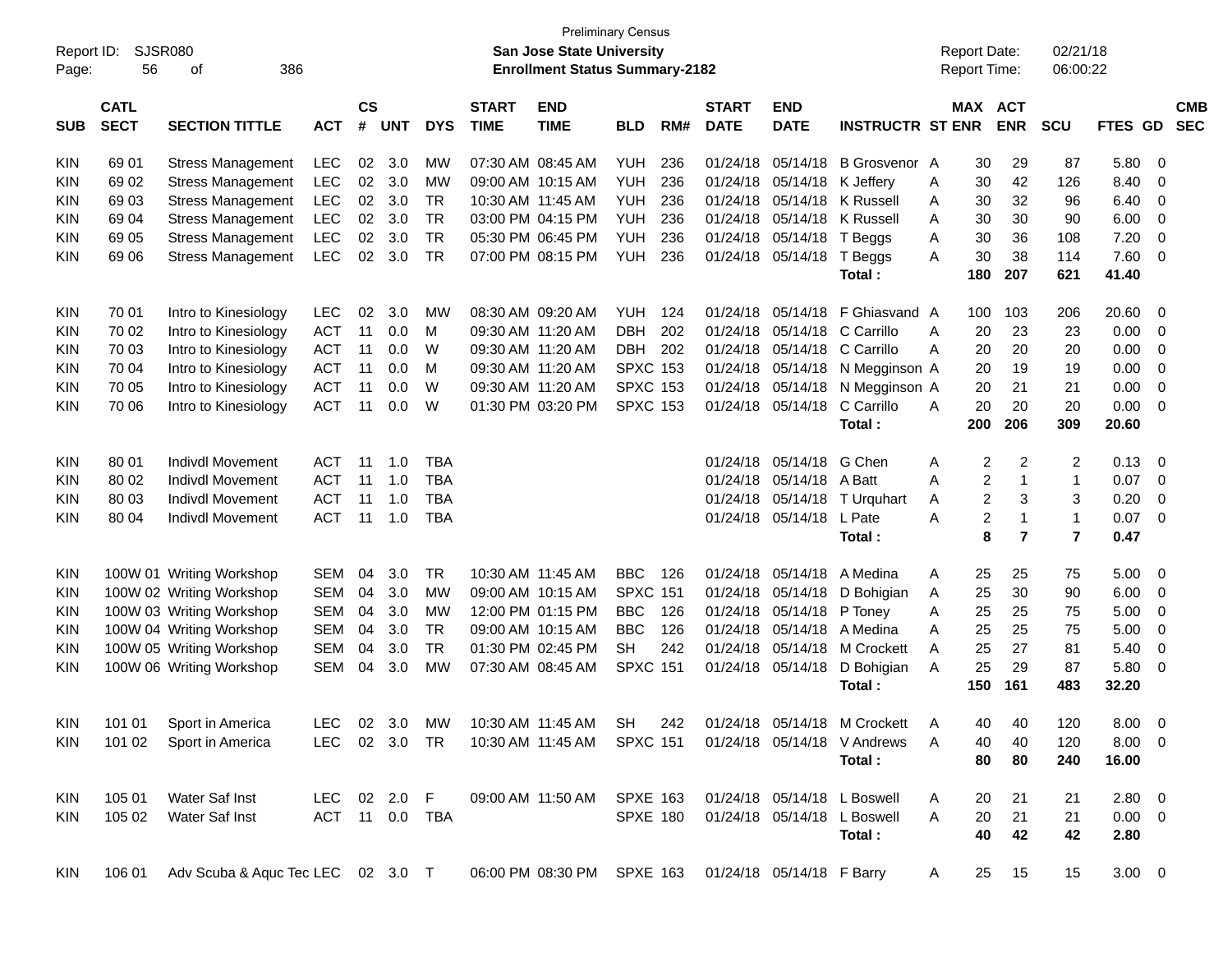| Report ID:<br>Page:                                         | 57                                             | SJSR080<br>386<br>оf                                                                                                                               |                                                               |                      |                              |                            |                             | San Jose State University<br><b>Enrollment Status Summary-2182</b>                                    | <b>Preliminary Census</b>                                                |                   |                             |                                                                                                                                               |                                                      | <b>Report Date:</b><br>Report Time: |                             |                                       | 02/21/18<br>06:00:22               |                                                       |                                                                  |            |
|-------------------------------------------------------------|------------------------------------------------|----------------------------------------------------------------------------------------------------------------------------------------------------|---------------------------------------------------------------|----------------------|------------------------------|----------------------------|-----------------------------|-------------------------------------------------------------------------------------------------------|--------------------------------------------------------------------------|-------------------|-----------------------------|-----------------------------------------------------------------------------------------------------------------------------------------------|------------------------------------------------------|-------------------------------------|-----------------------------|---------------------------------------|------------------------------------|-------------------------------------------------------|------------------------------------------------------------------|------------|
| <b>SUB</b>                                                  | <b>CATL</b><br><b>SECT</b>                     | <b>SECTION TITTLE</b>                                                                                                                              | <b>ACT</b>                                                    | $\mathsf{cs}$<br>#   | <b>UNT</b>                   | <b>DYS</b>                 | <b>START</b><br><b>TIME</b> | <b>END</b><br><b>TIME</b>                                                                             | <b>BLD</b>                                                               | RM#               | <b>START</b><br><b>DATE</b> | <b>END</b><br><b>DATE</b>                                                                                                                     | <b>INSTRUCTR ST ENR</b>                              |                                     |                             | MAX ACT<br><b>ENR</b>                 | <b>SCU</b>                         | FTES GD SEC                                           |                                                                  | <b>CMB</b> |
| <b>KIN</b>                                                  | 106 02                                         | Adv Scuba & Aquc Tec ACT 11 0.0                                                                                                                    |                                                               |                      |                              | TBA                        |                             |                                                                                                       | <b>SPXE 180</b>                                                          |                   |                             | 01/24/18 05/14/18                                                                                                                             | F Barry<br>Total:                                    | Α                                   | 25<br>50                    | 15<br>30                              | 30<br>45                           | $0.00 \t 0$<br>3.00                                   |                                                                  |            |
| <b>KIN</b>                                                  | 107 01                                         | <b>Adapted Aquatics</b>                                                                                                                            | ACT                                                           | - 11                 | 1.0 F                        |                            |                             | 10:00 AM 11:50 AM                                                                                     | <b>SPXC 151</b>                                                          |                   |                             | 01/24/18 05/14/18                                                                                                                             | <b>B</b> Manrubia<br>Total:                          | A                                   | 25<br>25                    | 30<br>30                              | 30<br>30                           | $2.00 \t 0$<br>2.00                                   |                                                                  |            |
| <b>KIN</b><br>KIN                                           | 111 01<br>111 02                               | <b>Global Sport</b><br><b>Global Sport</b>                                                                                                         | <b>LEC</b><br><b>LEC</b>                                      | 02<br>02             | 3.0<br>3.0                   | MW<br><b>TR</b>            |                             | 10:30 AM 11:45 AM<br>12:00 PM 01:15 PM                                                                | <b>SPXE 163</b><br><b>SH</b>                                             | 242               |                             | 01/24/18 05/14/18<br>01/24/18 05/14/18                                                                                                        | D Murphy<br>D Murphy<br>Total:                       | A<br>A                              | 40<br>40<br>80              | 40<br>40<br>80                        | 120<br>120<br>240                  | 8.00<br>8.00<br>16.00                                 | 0<br>0                                                           |            |
| <b>KIN</b><br><b>KIN</b>                                    | 145A 01                                        | Phys Act Old Adult<br>145A 02 Phys Act Old Adult                                                                                                   | <b>SEM</b><br>LAB                                             |                      | 3.0<br>0.0                   |                            |                             |                                                                                                       |                                                                          |                   |                             |                                                                                                                                               | Total:                                               | X<br>X                              | 0<br>0<br>$\bf{0}$          | 0<br>$\mathbf 0$<br>$\bf{0}$          | 0<br>0<br>$\mathbf 0$              | 0.00<br>0.00<br>0.00                                  | $\overline{0}$<br>$\overline{\mathbf{0}}$                        |            |
| <b>KIN</b><br><b>KIN</b><br><b>KIN</b><br>KIN               | 14701<br>147 02<br>147 03<br>14704             | Biomechanical Asmt o LEC<br>Biomechanical Asmt o LAB<br>Biomechanical Asmt o LAB<br>Biomechanical Asmt o LAB                                       |                                                               | 02<br>15<br>15<br>15 | 3.0<br>0.0<br>0.0<br>0.0     | м<br><b>MW</b><br>MW<br>MW |                             | 08:30 AM 09:20 AM<br>09:30 AM 11:20 AM<br>02:00 PM 03:50 PM<br>04:00 PM 05:50 PM                      | <b>SPXE 160</b><br><b>SPXC 234</b><br><b>SPXC 234</b><br><b>SPXC 234</b> |                   |                             | 01/24/18 05/14/18<br>01/24/18 05/14/18<br>01/24/18 05/14/18<br>01/24/18 05/14/18                                                              | R York<br>M Watson<br>M Watson<br>M Watson<br>Total: | A<br>A<br>A<br>A                    | 60<br>20<br>20<br>20<br>120 | 70<br>23<br>22<br>25<br>140           | 70<br>46<br>44<br>50<br>210        | 14.00<br>0.00<br>0.00<br>0.00<br>14.00                | 0<br>0<br>0<br>0                                                 |            |
| <b>KIN</b>                                                  | 153 01                                         | Spt Fac Evnt Mgt                                                                                                                                   | <b>LEC</b>                                                    | 02                   | 3.0                          | TR                         |                             | 12:00 PM 01:15 PM                                                                                     | <b>SH</b>                                                                | 434               |                             | 01/24/18 05/14/18                                                                                                                             | A Medina<br>Total:                                   | Α                                   | 40<br>40                    | 41<br>41                              | 123<br>123                         | 8.25<br>8.25                                          | $\overline{\phantom{0}}$ 1                                       |            |
| <b>KIN</b><br><b>KIN</b>                                    |                                                | 154B 01 ECG Interp & Test<br>154B 02 ECG Interp & Test                                                                                             | <b>LEC</b><br><b>ACT</b>                                      | 02<br>13             | 3.0<br>0.0                   | MW<br>MW                   |                             | 10:30 AM 11:20 AM<br>11:30 AM 12:20 PM                                                                | YUH<br>YUH                                                               | 233<br>233        |                             | 01/24/18 05/14/18<br>01/24/18 05/14/18                                                                                                        | P Plato<br>P Plato<br>Total:                         | A<br>A                              | 20<br>20<br>40              | 30<br>30<br>60                        | 60<br>30<br>90                     | 6.15<br>0.00<br>6.15                                  | $\overline{\mathbf{3}}$<br>-3                                    |            |
| <b>KIN</b><br><b>KIN</b><br>KIN<br><b>KIN</b><br><b>KIN</b> | 155 01<br>155 02<br>155 03<br>155 04<br>155 05 | <b>Exercise Physiology</b><br><b>Exercise Physiology</b><br><b>Exercise Physiology</b><br><b>Exercise Physiology</b><br><b>Exercise Physiology</b> | <b>LEC</b><br><b>ACT</b><br><b>ACT</b><br>ACT<br>ACT 07 0.0 R | 02<br>07<br>07       | 3.0<br>0.0<br>0.0<br>07  0.0 | МW<br>м<br>W<br>$\top$     |                             | 09:30 AM 10:20 AM<br>07:30 AM 09:20 AM<br>07:30 AM 09:20 AM<br>07:30 AM 09:20 AM<br>07:30 AM 09:20 AM | YUH<br><b>YUH</b><br>YUH<br><b>YUH 233</b><br><b>YUH 233</b>             | 124<br>233<br>233 |                             | 01/24/18 05/14/18 C Cisar<br>01/24/18 05/14/18 C Cisar<br>01/24/18 05/14/18 C Cisar<br>01/24/18 05/14/18 C Cisar<br>01/24/18 05/14/18 C Cisar | Total:                                               | A<br>A<br>Α<br>Α<br>Α               | 90<br>20<br>20<br>20<br>20  | 88<br>21<br>22<br>24<br>21<br>170 176 | 176<br>21<br>22<br>24<br>21<br>264 | 17.65<br>0.00<br>0.00<br>0.00<br>$0.00 \t 0$<br>17.65 | $\overline{\phantom{1}}$<br>0<br>0<br>$\overline{\phantom{0}}$ 1 |            |
| KIN                                                         | 156 02                                         | Intro Adapted Act                                                                                                                                  | LEC 02 3.0 R                                                  |                      |                              |                            |                             | 04:00 PM 06:45 PM SPXC 151                                                                            |                                                                          |                   |                             | 01/24/18 05/14/18                                                                                                                             | J Lee<br>Total:                                      | Α                                   | 30<br>30                    | 31<br>31                              | 93<br>93                           | $6.25$ 1<br>6.25                                      |                                                                  |            |
| <b>KIN</b><br>KIN                                           | 157 01<br>157 02                               | Physiological Assess LEC<br>Physiological Assess LAB 15 0.0 TR                                                                                     |                                                               |                      | 02 3.0 T                     |                            |                             | 08:30 AM 09:20 AM<br>09:30 AM 11:20 AM                                                                | <b>SPXE 163</b><br><b>YUH 233</b>                                        |                   |                             | 01/24/18 05/14/18 A Jensen<br>01/24/18 05/14/18 A Jensen                                                                                      |                                                      | A<br>Α                              | 40<br>20                    | 50<br>26                              | 50<br>52                           | $10.00 \t 0$<br>$0.00 \t 0$                           |                                                                  |            |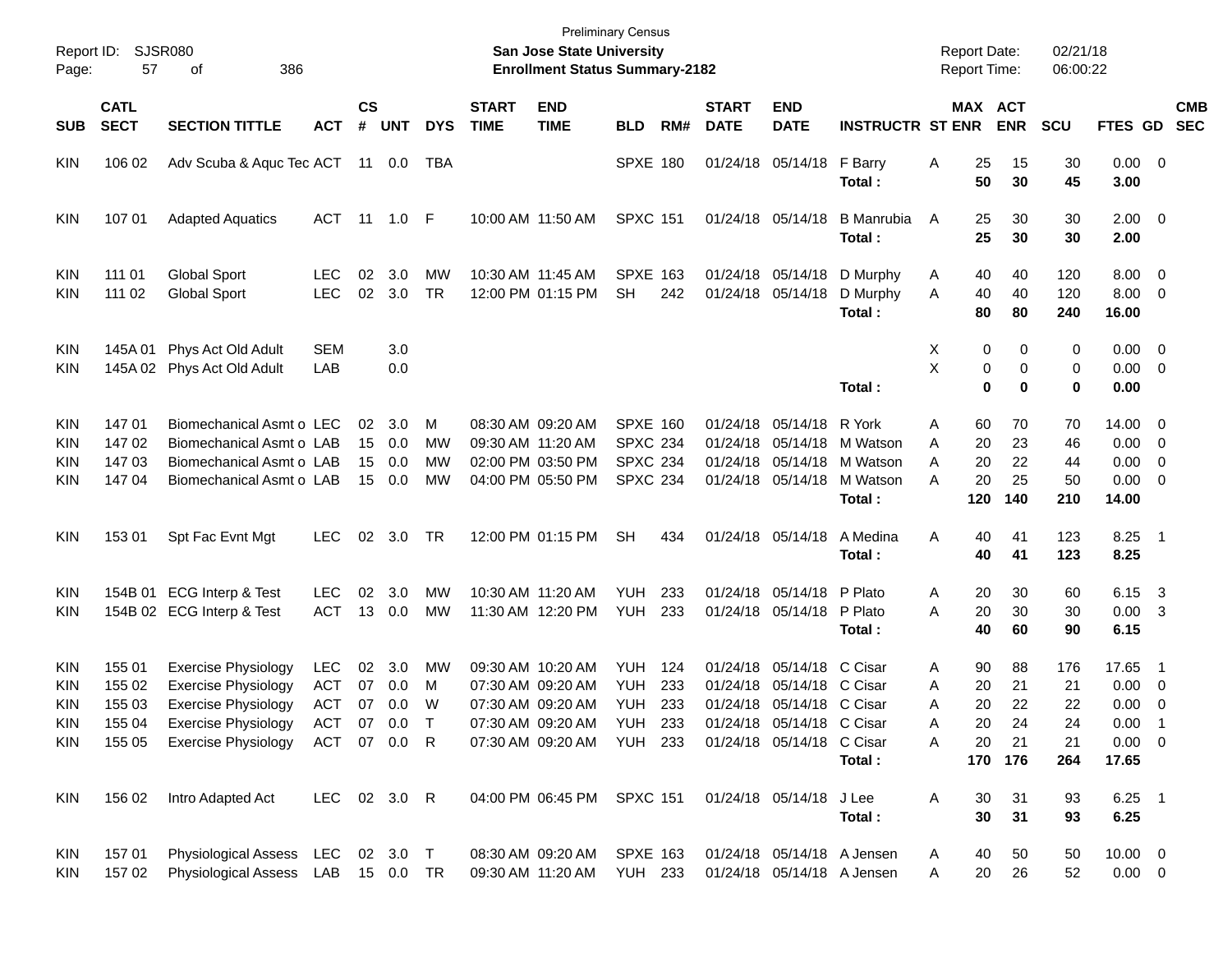| Report ID:<br>Page:      | 58                                   | <b>SJSR080</b><br>386<br>οf                                          |                                                      |                             |                             |                             |                             | <b>Preliminary Census</b><br>San Jose State University<br><b>Enrollment Status Summary-2182</b> |                                                                  |     |                             |                                                                     |                                                                                                                                     | <b>Report Date:</b><br><b>Report Time:</b> |                       | 02/21/18<br>06:00:22     |                                 |                                           |                          |
|--------------------------|--------------------------------------|----------------------------------------------------------------------|------------------------------------------------------|-----------------------------|-----------------------------|-----------------------------|-----------------------------|-------------------------------------------------------------------------------------------------|------------------------------------------------------------------|-----|-----------------------------|---------------------------------------------------------------------|-------------------------------------------------------------------------------------------------------------------------------------|--------------------------------------------|-----------------------|--------------------------|---------------------------------|-------------------------------------------|--------------------------|
| <b>SUB</b>               | <b>CATL</b><br><b>SECT</b>           | <b>SECTION TITTLE</b>                                                | <b>ACT</b>                                           | $\mathbf{c}\mathbf{s}$<br># | <b>UNT</b>                  | <b>DYS</b>                  | <b>START</b><br><b>TIME</b> | <b>END</b><br><b>TIME</b>                                                                       | <b>BLD</b>                                                       | RM# | <b>START</b><br><b>DATE</b> | <b>END</b><br><b>DATE</b>                                           | <b>INSTRUCTR ST ENR</b>                                                                                                             |                                            | MAX ACT<br><b>ENR</b> | <b>SCU</b>               | FTES GD                         |                                           | <b>CMB</b><br><b>SEC</b> |
| KIN                      | 157 03                               | <b>Physiological Assess</b>                                          | LAB                                                  | 15                          | 0.0                         | TR                          |                             | 11:30 AM 01:20 PM                                                                               | <b>YUH</b>                                                       | 233 |                             | 01/24/18 05/14/18                                                   | K Lange<br>Total:                                                                                                                   | 20<br>A<br>80                              | 24<br>100             | 48<br>150                | 0.00<br>10.00                   | $\overline{\mathbf{0}}$                   |                          |
| KIN<br>KIN               | 158 01<br>158 02                     | <b>Biomechanics</b><br><b>Biomechanics</b>                           | <b>LEC</b><br><b>ACT</b>                             | 02<br>07                    | 3.0<br>0.0                  | TR<br>$\top$                |                             | 08:00 AM 08:50 AM<br>12:00 PM 01:50 PM                                                          | <b>YUH 124</b><br><b>SPXC 234</b>                                |     | 01/24/18                    | 01/24/18 05/14/18                                                   | R York<br>05/14/18 A Tomimbang A                                                                                                    | Α<br>100<br>20                             | 139<br>24             | 278<br>24                | 27.85<br>0.00                   | -1<br>0                                   |                          |
| KIN<br>KIN<br>KIN        | 158 03<br>158 04<br>158 05           | <b>Biomechanics</b><br><b>Biomechanics</b><br><b>Biomechanics</b>    | <b>ACT</b><br><b>ACT</b><br><b>ACT</b>               | 07<br>07<br>07              | 0.0<br>0.0<br>0.0           | R<br>$\mathsf T$<br>R       |                             | 12:00 PM 01:50 PM<br>02:00 PM 03:50 PM<br>02:00 PM 03:50 PM                                     | <b>SPXC 234</b><br><b>SPXC 234</b><br><b>SPXC 234</b>            |     | 01/24/18                    | 05/14/18<br>01/24/18 05/14/18                                       | A Tomimbang A<br>01/24/18 05/14/18 A Tomimbang A<br>A Tomimbang A                                                                   | 20<br>20<br>20                             | 22<br>25<br>23        | 22<br>25<br>23           | 0.00<br>0.00<br>0.00            | 0<br>0<br>0                               |                          |
| KIN<br>KIN               | 158 06<br>158 07                     | <b>Biomechanics</b><br><b>Biomechanics</b>                           | <b>ACT</b><br><b>ACT</b>                             | 07<br>07                    | 0.0<br>0.0                  | M<br>W                      |                             | 12:00 PM 01:50 PM<br>12:00 PM 01:50 PM                                                          | <b>SPXC 234</b><br><b>SPXC 234</b>                               |     |                             | 01/24/18 05/14/18                                                   | 01/24/18 05/14/18 A Tomimbang A<br>A Tomimbang A<br>Total:                                                                          | 20<br>20<br>220                            | 23<br>22<br>278       | 23<br>22<br>417          | 0.00<br>0.00<br>27.85           | $\overline{1}$<br>0                       |                          |
| KIN<br>KIN               | 159 01<br>159 02                     | Sport Adapt Activ<br>Sport Adapt Activ                               | <b>LEC</b><br><b>ACT</b>                             | 02<br>11                    | 3.0<br>0.0                  | W<br>W                      |                             | 04:00 PM 05:50 PM<br>06:00 PM 07:50 PM                                                          | <b>SPXE 163</b><br><b>SPXE 163</b>                               |     |                             | 01/24/18 05/14/18<br>01/24/18 05/14/18                              | E Siebert<br>E Siebert<br>Total:                                                                                                    | 30<br>A<br>30<br>A<br>60                   | 35<br>35<br>70        | 70<br>35<br>105          | 7.00<br>0.00<br>7.00            | $\overline{0}$<br>0                       |                          |
| <b>KIN</b><br>KIN        | 160 01<br>160 02                     | Hist of Sport & PE<br>Hist of Sport & PE                             | <b>LEC</b><br><b>LEC</b>                             | 02<br>02                    | 3.0<br>3.0                  | TR<br>TR                    |                             | 01:30 PM 02:45 PM<br>12:00 PM 01:15 PM                                                          | <b>SPXC 151</b><br><b>SPXE 163</b>                               |     |                             | 01/24/18 05/14/18<br>01/24/18 05/14/18                              | V Andrews<br>S Reekie<br>Total:                                                                                                     | Α<br>40<br>A<br>40<br>80                   | 39<br>40<br>79        | 117<br>120<br>237        | 7.80<br>8.00<br>15.80           | $\overline{0}$<br>0                       |                          |
| KIN<br>KIN               | 161 01<br>161 02                     | Philos of Sport<br><b>Philos of Sport</b>                            | <b>LEC</b><br><b>LEC</b>                             | 02<br>02                    | 3.0<br>3.0                  | МW<br>MW                    |                             | 10:30 AM 11:45 AM<br>12:00 PM 01:15 PM                                                          | <b>SPXC 151</b><br>CL.                                           | 310 |                             | 01/24/18 05/14/18<br>01/24/18 05/14/18                              | D Bohigian<br>D Bohigian<br>Total:                                                                                                  | A<br>40<br>40<br>A<br>80                   | 40<br>39<br>79        | 120<br>117<br>237        | 8.05<br>7.85<br>15.90           | $\overline{\mathbf{1}}$<br>$\overline{1}$ |                          |
| <b>KIN</b>               | 164 01                               | Soc-cult Perspectv                                                   | <b>LEC</b>                                           | 02                          | 3.0                         | TR                          |                             | 12:00 PM 01:15 PM                                                                               | <b>SPXC 151</b>                                                  |     |                             | 01/24/18 05/14/18                                                   | V Andrews<br>Total:                                                                                                                 | Α<br>40<br>40                              | 38<br>38              | 114<br>114               | $7.60$ 0<br>7.60                |                                           |                          |
| KIN<br>KIN<br>KIN        | 165 02<br>165 03<br>165 04           | <b>Motor Development</b><br>Motor Development<br>Motor Development   | <b>LEC</b><br><b>LEC</b><br><b>LEC</b>               | 02<br>02<br>02              | 3.0<br>3.0<br>3.0           | TR<br>TR<br>MW              |                             | 07:30 AM 08:45 AM<br>10:30 AM 11:45 AM<br>12:00 PM 01:15 PM                                     | <b>SPXC 151</b><br><b>SPXE 163</b><br><b>SPXE 163</b>            |     |                             | 01/24/18 05/14/18<br>01/24/18 05/14/18 V Payne<br>01/24/18 05/14/18 | V Payne<br>S Chang<br>Total:                                                                                                        | A<br>40<br>A<br>40<br>A<br>40<br>120       | 40<br>43<br>44<br>127 | 120<br>129<br>132<br>381 | 8.00<br>8.60<br>8.85<br>25.45   | $\overline{0}$<br>0<br>-1                 |                          |
| KIN<br>KIN<br>KIN<br>KIN | 166 01<br>166 02<br>166 03<br>166 04 | Motor Learning<br>Motor Learning<br>Motor Learning<br>Motor Learning | <b>LEC</b><br><b>ACT</b><br><b>ACT</b><br><b>ACT</b> | 07<br>07<br>07              | 02 3.0<br>0.0<br>0.0<br>0.0 | TR<br>$\top$<br>R<br>$\top$ |                             | 09:00 AM 09:50 AM<br>10:00 AM 11:50 AM<br>10:00 AM 11:50 AM<br>03:00 PM 04:50 PM                | BBC 202<br><b>SPXE 172</b><br><b>SPXE 172</b><br><b>SPXE 172</b> |     |                             |                                                                     | 01/24/18 05/14/18 E Wughalter A<br>01/24/18 05/14/18 E Wughalter A<br>01/24/18 05/14/18 E Wughalter A<br>01/24/18 05/14/18 D Ziemer | 80<br>20<br>20<br>Α<br>20                  | 96<br>28<br>20<br>23  | 192<br>28<br>20<br>23    | 19.20 0<br>0.00<br>0.00<br>0.00 | $\overline{0}$<br>0<br>0                  |                          |
| KIN                      | 166 05                               | Motor Learning                                                       | ACT                                                  | 07                          | 0.0                         | R                           |                             | 03:00 PM 04:50 PM                                                                               | <b>SPXE 172</b>                                                  |     |                             | 01/24/18 05/14/18                                                   | D Ziemer<br>Total:                                                                                                                  | 20<br>A<br>160                             | 25<br>192             | 25<br>288                | $0.00 \t 0$<br>19.20            |                                           |                          |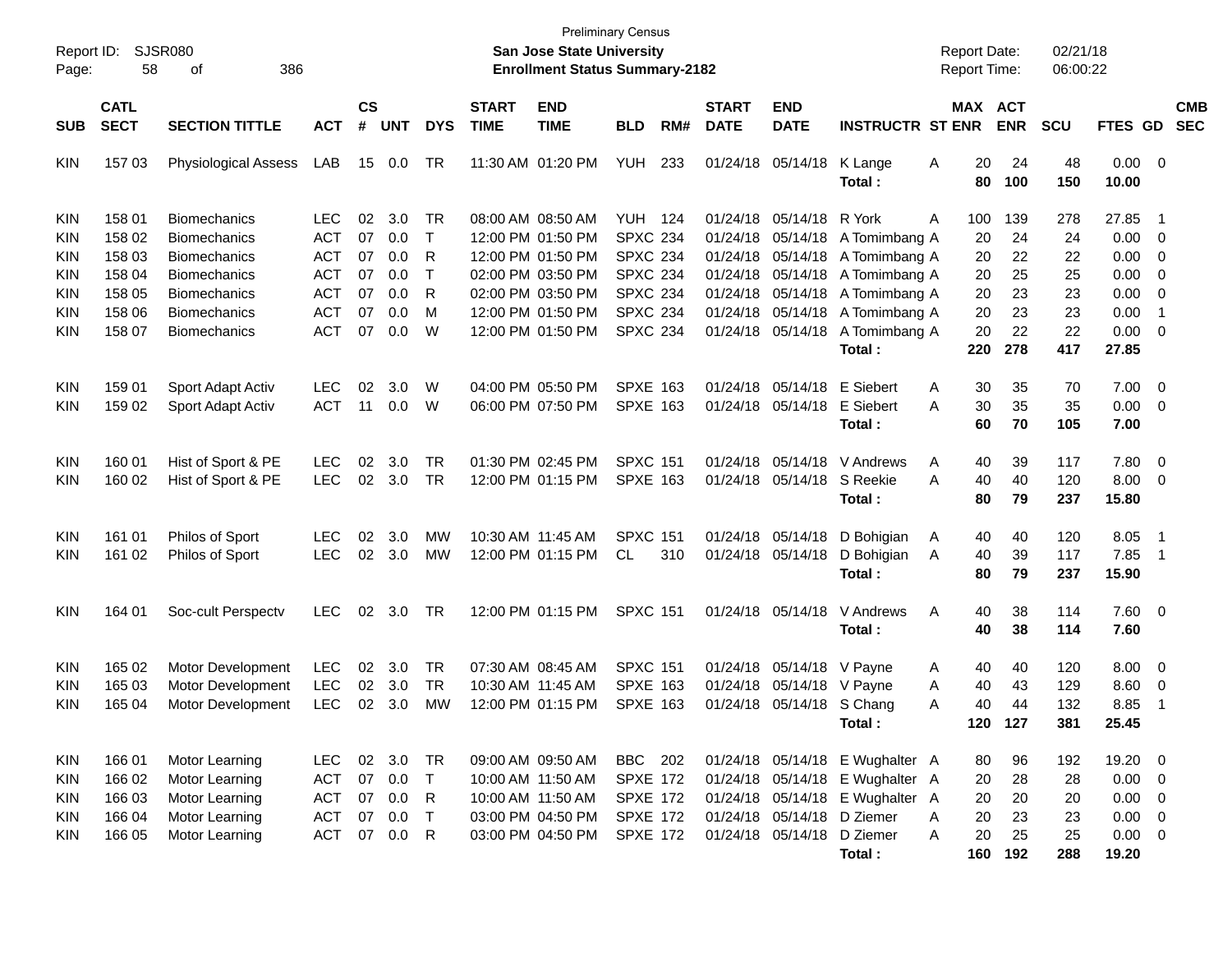| Report ID:<br>Page: | 59          | SJSR080<br>386<br>οf            |            |               |            |            |              | <b>San Jose State University</b><br><b>Enrollment Status Summary-2182</b> | <b>Preliminary Census</b> |     |              |                             |                              |   | <b>Report Date:</b><br>Report Time: |            | 02/21/18<br>06:00:22 |                |                         |                |
|---------------------|-------------|---------------------------------|------------|---------------|------------|------------|--------------|---------------------------------------------------------------------------|---------------------------|-----|--------------|-----------------------------|------------------------------|---|-------------------------------------|------------|----------------------|----------------|-------------------------|----------------|
|                     | <b>CATL</b> |                                 |            | $\mathsf{cs}$ |            |            | <b>START</b> | <b>END</b>                                                                |                           |     | <b>START</b> | <b>END</b>                  |                              |   | MAX ACT                             |            |                      |                |                         | <b>CMB</b>     |
| <b>SUB</b>          | <b>SECT</b> | <b>SECTION TITTLE</b>           | <b>ACT</b> | #             | <b>UNT</b> | <b>DYS</b> | <b>TIME</b>  | <b>TIME</b>                                                               | <b>BLD</b>                | RM# | <b>DATE</b>  | <b>DATE</b>                 | <b>INSTRUCTR ST ENR</b>      |   |                                     | <b>ENR</b> | <b>SCU</b>           | <b>FTES GD</b> |                         | <b>SEC</b>     |
| KIN                 | 168 01      | Psych of Coaching               | <b>LEC</b> | 02            | 3.0        | MW         |              | 12:00 PM 01:15 PM                                                         | <b>SPXC 151</b>           |     |              | 01/24/18 05/14/18           | D Murphy                     | A | 40                                  | 44         | 132                  | 9.004          |                         |                |
|                     |             |                                 |            |               |            |            |              |                                                                           |                           |     |              |                             | Total:                       |   | 40                                  | 44         | 132                  | 9.00           |                         |                |
| KIN                 | 169 01      | Divrsty/Stress/Hlth             | <b>SEM</b> | 05            | 3.0        | МW         |              | 10:30 AM 11:45 AM                                                         | YUH                       | 236 |              | 01/24/18 05/14/18 K Jeffery |                              | A | 30                                  | 35         | 105                  | 7.00           |                         | 0 <sup>o</sup> |
| HS                  | 169 01      | Divrsty/Stress/Hlth             | <b>SEM</b> | 05            | 3.0        | <b>MW</b>  |              | 10:30 AM 11:45 AM                                                         | <b>YUH</b>                | 236 |              | 01/24/18 05/14/18 K Jeffery |                              | A | 0                                   | 3          | 9                    | 0.60           |                         | 0 <sup>o</sup> |
| KIN                 | 169 02      | Divrsty/Stress/Hlth             | <b>SEM</b> | 05            | 3.0        | <b>MW</b>  |              | 12:00 PM 01:15 PM                                                         | <b>YUH</b>                | 236 |              | 01/24/18 05/14/18 A Shaw    |                              | A | 30                                  | 19         | 57                   | 3.80           |                         | 0 <sup>o</sup> |
| HS                  | 169 02      | Divrsty/Stress/Hlth             | <b>SEM</b> | 05            | 3.0        | <b>MW</b>  |              | 12:00 PM 01:15 PM                                                         | <b>YUH</b>                | 236 |              | 01/24/18 05/14/18 A Shaw    |                              | A | $\mathbf 0$                         | 9          | 27                   | 1.80           |                         | 0 <sup>o</sup> |
| KIN                 | 169 03      | Divrsty/Stress/Hlth             | <b>SEM</b> | 05            | 3.0        | <b>MW</b>  |              | 01:30 PM 02:45 PM                                                         | <b>YUH</b>                | 236 |              | 01/24/18 05/14/18 K Jeffery |                              | A | 30                                  | 27         | 81                   | 5.40           |                         | 0 <sup>o</sup> |
| HS                  | 169 03      | Divrsty/Stress/Hlth             | <b>SEM</b> | 05            | 3.0        | <b>MW</b>  |              | 01:30 PM 02:45 PM                                                         | <b>YUH</b>                | 236 |              | 01/24/18 05/14/18 K Jeffery |                              | A | $\mathbf 0$                         | 9          | 27                   | 1.80           |                         | 0 <sup>o</sup> |
| KIN                 | 169 04      | Divrsty/Stress/Hlth             | <b>SEM</b> | 05            | 3.0        | <b>TR</b>  |              | 09:00 AM 10:15 AM                                                         | <b>YUH</b>                | 236 |              |                             | 01/24/18 05/14/18 M Crockett | A | 30                                  | 26         | 78                   | 5.20           |                         | 0 <sup>o</sup> |
| HS                  | 169 04      | Divrsty/Stress/Hlth             | <b>SEM</b> | 05            | 3.0        | <b>TR</b>  |              | 09:00 AM 10:15 AM                                                         | <b>YUH</b>                | 236 |              |                             | 01/24/18 05/14/18 M Crockett | A | $\mathbf 0$                         | 5          | 15                   | 1.00           |                         | $0\,C$         |
| KIN                 | 169 05      | Divrsty/Stress/Hlth             | <b>SEM</b> | 05            | 3.0        | <b>TR</b>  |              | 12:00 PM 01:15 PM                                                         | <b>YUH</b>                | 236 |              |                             | 01/24/18 05/14/18 K Russell  | A | 30                                  | 27         | 81                   | 5.40           |                         | 0 <sup>o</sup> |
| HS                  | 169 05      | Divrsty/Stress/Hlth             | <b>SEM</b> | 05            | 3.0        | <b>TR</b>  |              | 12:00 PM 01:15 PM                                                         | <b>YUH</b>                | 236 |              |                             | 01/24/18 05/14/18 K Russell  | A | $\mathbf 0$                         | 3          | 9                    | 0.60           |                         | 0 <sup>o</sup> |
| KIN                 | 169 06      | Divrsty/Stress/Hlth             | <b>SEM</b> | 05            | 3.0        | <b>TR</b>  |              | 01:30 PM 02:45 PM                                                         | <b>YUH</b>                | 236 |              |                             | 01/24/18 05/14/18 D Murphy   | A | 30                                  | 24         | 72                   | 4.80           |                         | $0\,C$         |
| HS                  | 169 06      | Divrsty/Stress/Hlth             | <b>SEM</b> | 05            | 3.0        | <b>TR</b>  |              | 01:30 PM 02:45 PM                                                         | <b>YUH</b>                | 236 |              | 01/24/18 05/14/18           | D Murphy                     | A | $\mathbf 0$                         | 6          | 18                   | 1.20           |                         | $0\,C$         |
|                     |             |                                 |            |               |            |            |              |                                                                           |                           |     |              |                             | Total:                       |   | 180                                 | 193        | 579                  | 38.60          |                         |                |
| KIN                 | 170B 01     | Fld Exp Teach                   | <b>SUP</b> | 36            | 1.0        | <b>TBA</b> |              |                                                                           |                           |     |              | 01/24/18 05/14/18 D Daum    |                              | Α | 15                                  | 0          | 0                    | 0.00           | $\overline{0}$          |                |
| KIN                 |             | 170B 02 Fld Exp Teach           | <b>SUP</b> | 36            | 1.0        | <b>TBA</b> |              |                                                                           |                           |     |              | 01/24/18 05/14/18           | D Daum                       | Α | 15                                  | 0          | 0                    | 0.00           | $\overline{0}$          |                |
|                     |             |                                 |            |               |            |            |              |                                                                           |                           |     |              |                             | Total :                      |   | 30                                  | $\bf{0}$   | 0                    | 0.00           |                         |                |
| <b>KIN</b>          |             | 170C 01 Fieldwork-Adapted       | <b>SUP</b> | 36            | 1.0        | <b>TBA</b> |              |                                                                           |                           |     |              | 01/24/18 05/14/18           | J Lee                        | A | 2                                   | 0          | 0                    | 0.00           | $\overline{0}$          |                |
| KIN                 |             | 170C 02 Fieldwork-Adapted       | <b>SUP</b> | 36            | 2.0        | <b>TBA</b> |              |                                                                           |                           |     |              | 01/24/18 05/14/18           | J Lee                        | Α | 2                                   | 0          | $\mathbf 0$          | 0.00           | $\mathbf 0$             |                |
| KIN                 |             | 170C 03 Fieldwork-Adapted       | <b>SUP</b> | 36            | 3.0        | <b>TBA</b> |              |                                                                           |                           |     |              | 01/24/18 05/14/18           | J Lee                        | Α | 2                                   | 8          | 24                   | 1.60           | $\overline{0}$          |                |
|                     |             |                                 |            |               |            |            |              |                                                                           |                           |     |              |                             | Total:                       |   | 6                                   | 8          | 24                   | 1.60           |                         |                |
| KIN                 |             | 170D 01 Fldwrk Sport Mngmt      | <b>SUP</b> | 36            | 1.0        | <b>TBA</b> |              |                                                                           |                           |     |              | 01/24/18 05/14/18           | <b>B</b> Shifflett           | A | 2                                   | 0          | 0                    | 0.00           | $\overline{\mathbf{0}}$ |                |
| KIN                 |             | 170D 02 Fldwrk Sport Mngmt      | <b>SUP</b> | 36            | 2.0        | <b>TBA</b> |              |                                                                           |                           |     |              | 01/24/18 05/14/18           | <b>B</b> Shifflett           | Α | $\overline{2}$                      | 0          | 0                    | 0.00           | 0                       |                |
| KIN                 |             | 170D 03 Fldwrk Sport Mngmt      | <b>SUP</b> | 36            | 3.0        | <b>TBA</b> |              |                                                                           |                           |     |              | 01/24/18 05/14/18           | <b>B</b> Shifflett           | Α | 2                                   | 1          | 3                    | 0.20           | 0                       |                |
|                     |             |                                 |            |               |            |            |              |                                                                           |                           |     |              |                             | Total :                      |   | 6                                   | 1          | 3                    | 0.20           |                         |                |
| <b>KIN</b>          | 172 01      | Elem Sch Programs               | <b>LEC</b> |               | 3.0        |            |              |                                                                           |                           |     |              |                             |                              | Χ | 0                                   | 0          | 0                    | 0.00           | $\overline{\mathbf{0}}$ |                |
| <b>KIN</b>          | 172 02      | Elem Sch Programs               | <b>ACT</b> |               | 0.0        |            |              |                                                                           |                           |     |              |                             |                              | X | 0                                   | 0          | 0                    | 0.00           | $\overline{\mathbf{0}}$ |                |
| KIN                 | 172 03      | Elem Sch Programs               | <b>LEC</b> | $02\,$        | 3.0        | <b>TR</b>  |              | 03:00 PM 03:50 PM                                                         | <b>SPXE 163</b>           |     |              | 01/24/18 05/14/18 D Daum    |                              | Α | 22                                  | 22         | 44                   | 4.40           | $\overline{\mathbf{0}}$ |                |
| <b>KIN</b>          | 172 04      | Elem Sch Programs               | ACT        | 11            | 0.0        | <b>TR</b>  |              | 04:00 PM 04:50 PM                                                         | <b>SPXE 163</b>           |     |              | 01/24/18 05/14/18 D Daum    |                              | Α | 22                                  | 22         | 22                   | 0.00           | $\overline{\mathbf{0}}$ |                |
|                     |             |                                 |            |               |            |            |              |                                                                           |                           |     |              |                             | Total:                       |   | 44                                  | 44         | 66                   | 4.40           |                         |                |
| KIN                 | 174 01      | Assess Psychomotor LEC 02 3.0 T |            |               |            |            |              | 04:00 PM 06:45 PM                                                         | <b>SPXC 151</b>           |     |              | 01/24/18 05/14/18           | J Lee                        | A | 30                                  | 29         | 87                   | 5.80 0         |                         |                |
|                     |             |                                 |            |               |            |            |              |                                                                           |                           |     |              |                             | Total:                       |   | 30                                  | 29         | 87                   | 5.80           |                         |                |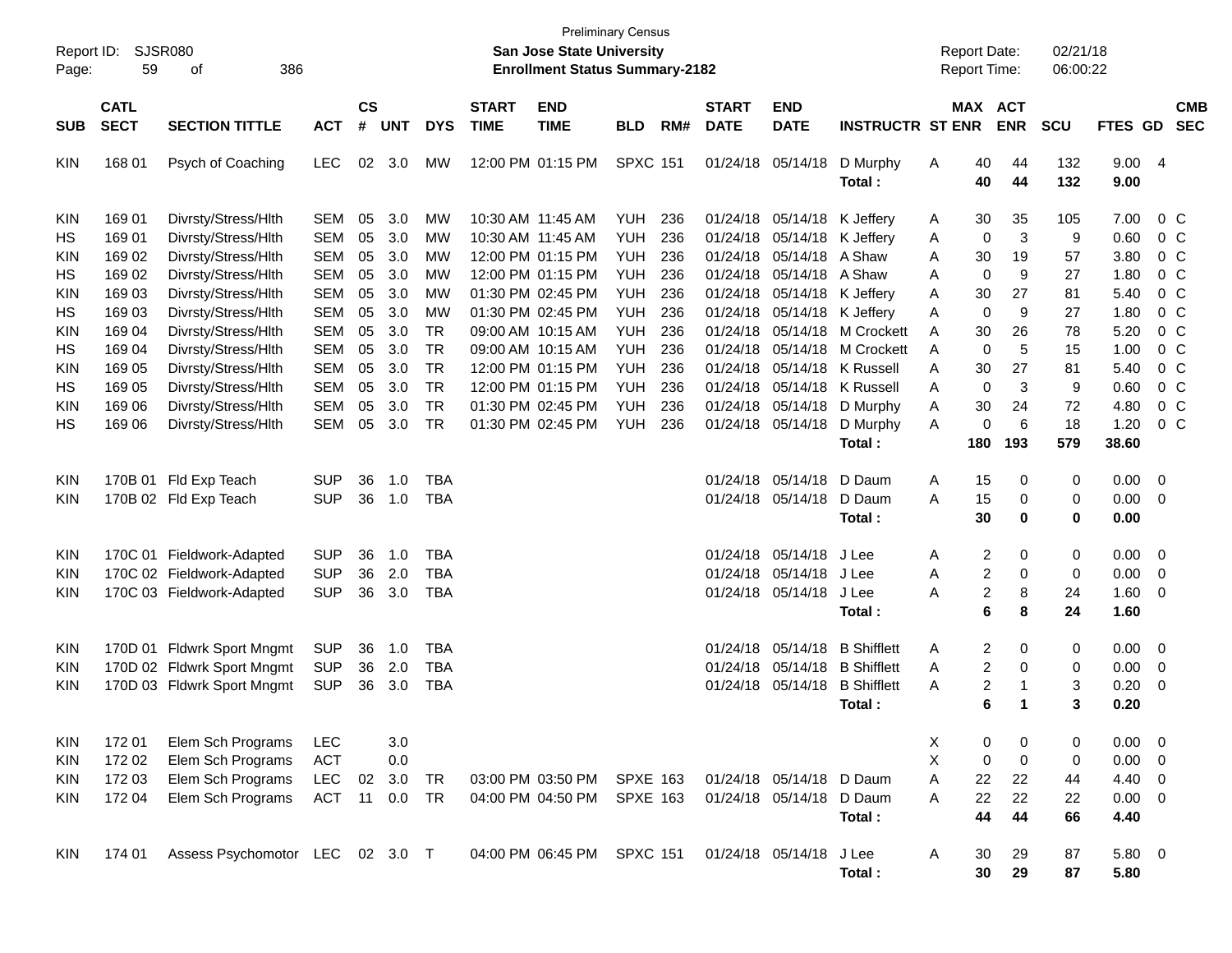| Report ID:<br>Page: | 60          | SJSR080<br>386<br>οf     |            |               |            |            |              | San Jose State University<br><b>Enrollment Status Summary-2182</b> | <b>Preliminary Census</b> |     |              |                             |                               |        |                         | <b>Report Date:</b><br><b>Report Time:</b> | 02/21/18<br>06:00:22 |         |                |            |
|---------------------|-------------|--------------------------|------------|---------------|------------|------------|--------------|--------------------------------------------------------------------|---------------------------|-----|--------------|-----------------------------|-------------------------------|--------|-------------------------|--------------------------------------------|----------------------|---------|----------------|------------|
|                     | <b>CATL</b> |                          |            | $\mathsf{cs}$ |            |            | <b>START</b> | <b>END</b>                                                         |                           |     | <b>START</b> | <b>END</b>                  |                               |        |                         | MAX ACT                                    |                      |         |                | <b>CMB</b> |
| <b>SUB</b>          | <b>SECT</b> | <b>SECTION TITTLE</b>    | <b>ACT</b> | #             | <b>UNT</b> | <b>DYS</b> | <b>TIME</b>  | <b>TIME</b>                                                        | <b>BLD</b>                | RM# | <b>DATE</b>  | <b>DATE</b>                 | <b>INSTRUCTR ST ENR</b>       |        |                         | <b>ENR</b>                                 | <b>SCU</b>           | FTES GD |                | <b>SEC</b> |
|                     |             |                          |            |               |            |            |              |                                                                    |                           |     |              |                             |                               |        |                         |                                            |                      |         |                |            |
|                     | 175 01      | Meas & Eval in Kines     | LEC        | 02            | 3.0        | т          |              | 04:00 PM 05:50 PM                                                  | <b>CL</b>                 | 226 | 01/24/18     | 05/14/18                    | <b>B</b> Shifflett            |        | 60                      | 54                                         | 108                  | 10.80   | 0              |            |
| KIN<br><b>KIN</b>   | 175 02      | Meas & Eval in Kines     | ACT        | 13            | 0.0        | F          |              | 10:00 AM 11:50 AM                                                  | CL.                       | 111 | 01/24/18     | 05/14/18                    | <b>B</b> Shifflett            | A<br>A | 20                      | 21                                         | 21                   | 0.00    | 0              |            |
| <b>KIN</b>          | 175 03      | Meas & Eval in Kines     | ACT        | 13            | 0.0        | F          |              | 12:00 PM 01:50 PM                                                  | CL.                       | 111 | 01/24/18     | 05/14/18                    | <b>B</b> Shifflett            | A      | 20                      | 17                                         | 17                   | 0.00    | 0              |            |
| <b>KIN</b>          | 175 04      | Meas & Eval in Kines     | ACT        | 13            | 0.0        | F          |              | 02:00 PM 03:50 PM                                                  | <b>CL</b>                 | 111 | 01/24/18     | 05/14/18                    | <b>B</b> Shifflett            | A      | 20                      | 16                                         | 16                   | 0.00    | 0              |            |
|                     |             |                          |            |               |            |            |              |                                                                    |                           |     |              |                             | <b>Total :</b>                |        | 120                     | 108                                        | 162                  | 10.80   |                |            |
|                     |             |                          |            |               |            |            |              |                                                                    |                           |     |              |                             |                               |        |                         |                                            |                      |         |                |            |
| KIN                 | 17701       | Mvt Exp Children         | LEC        |               | 3.0        |            |              |                                                                    |                           |     |              |                             |                               | Χ      | 0                       | 0                                          | 0                    | 0.00    | 0              |            |
| KIN                 | 17702       | Mvt Exp Children         | <b>ACT</b> |               | 0.0        |            |              |                                                                    |                           |     |              |                             |                               | X      | 0                       | 0                                          | 0                    | 0.00    | $\mathbf 0$    |            |
|                     |             |                          |            |               |            |            |              |                                                                    |                           |     |              |                             | Total:                        |        | 0                       | 0                                          | 0                    | 0.00    |                |            |
|                     |             |                          |            |               |            |            |              |                                                                    |                           |     |              |                             |                               |        |                         |                                            |                      |         |                |            |
| KIN                 | 179 01      | Dsgn/Asmt Movement LEC   |            |               | 02 3.0     | TR         |              | 01:30 PM 02:45 PM                                                  | <b>SPXE 163</b>           |     |              | 01/24/18 05/14/18           | E Siebert                     | Α      | 22                      | 15                                         | 45                   | 3.00    | $\overline{0}$ |            |
|                     |             |                          |            |               |            |            |              |                                                                    |                           |     |              |                             | <b>Total :</b>                |        | 22                      | 15                                         | 45                   | 3.00    |                |            |
|                     |             |                          |            |               |            |            |              |                                                                    |                           |     |              |                             |                               |        |                         |                                            |                      |         |                |            |
| KIN                 | 180 01      | Independent Study        | <b>SUP</b> | 36            | 1.0        | <b>TBA</b> |              |                                                                    |                           |     | 01/24/18     | 05/14/18                    |                               | A      | $\overline{\mathbf{c}}$ | 0                                          | 0                    | 0.00    | 0              |            |
| KIN                 | 180 02      | Independent Study        | <b>SUP</b> | 36            | 2.0        | <b>TBA</b> |              |                                                                    |                           |     | 01/24/18     | 05/14/18                    |                               | Α      | 2                       | 0                                          | 0                    | 0.00    | 0              |            |
| <b>KIN</b>          | 180 03      | Independent Study        | <b>SUP</b> | 36            | 3.0        | <b>TBA</b> |              |                                                                    |                           |     | 01/24/18     | 05/14/18                    |                               | A      | 2                       | 0                                          | 0                    | 0.00    | 0              |            |
| <b>KIN</b>          | 180 04      | Independent Study        | <b>SUP</b> | 36            | 4.0        | <b>TBA</b> |              |                                                                    |                           |     | 01/24/18     | 05/14/18                    |                               | A      | $\overline{c}$          | 0                                          | 0                    | 0.00    | 0              |            |
| <b>KIN</b>          | 180 05      | Independent Study        | <b>SUP</b> | 36            | 1.0        | <b>TBA</b> |              |                                                                    |                           |     | 01/24/18     | 05/14/18                    | E Siebert                     | A      | 2                       | -1                                         | 1                    | 0.07    | $\mathbf 0$    |            |
| <b>KIN</b>          | 180 06      | Independent Study        | <b>SUP</b> | 36            | 1.0        | <b>TBA</b> |              |                                                                    |                           |     | 01/24/18     | 05/14/18                    | E Wughalter                   | A      | 2                       | 3                                          | 3                    | 0.20    | 0              |            |
| <b>KIN</b>          | 180 07      | Independent Study        | <b>SUP</b> | 36            | 1.0        | <b>TBA</b> |              |                                                                    |                           |     | 01/24/18     | 05/14/18                    | K Han                         | Α      | $\overline{c}$          | 1                                          | 1                    | 0.07    | $\mathbf 0$    |            |
| <b>KIN</b>          | 180 08      | Independent Study        | <b>SUP</b> | 36            | 1.0        | <b>TBA</b> |              |                                                                    |                           |     | 01/24/18     | 05/14/18                    | C Cisar                       | A      | $\overline{2}$          | -1                                         | 1                    | 0.07    | $\mathbf 0$    |            |
| <b>KIN</b>          | 180 09      | Independent Study        | <b>SUP</b> | 36            | 1.0        | <b>TBA</b> |              |                                                                    |                           |     | 01/24/18     | 05/14/18                    | T Semerjian                   | A      | $\overline{c}$          | -1                                         | 1                    | 0.07    | $\mathbf 0$    |            |
| <b>KIN</b>          | 180 10      | Independent Study        | <b>SUP</b> | 36            | 2.0        | <b>TBA</b> |              |                                                                    |                           |     | 01/24/18     | 05/14/18                    | S Chang                       | Α      | $\overline{c}$          | -1                                         | 2                    | 0.13    | 0              |            |
| <b>KIN</b>          | 180 11      | Independent Study        | <b>SUP</b> | 36            | 2.0        | <b>TBA</b> |              |                                                                    |                           |     | 01/24/18     | 05/14/18                    | E Wughalter A                 |        | $\overline{c}$          | -1                                         | 2                    | 0.13    | 0              |            |
| <b>KIN</b>          | 180 12      | Independent Study        | <b>SUP</b> | 36            | 2.0        | <b>TBA</b> |              |                                                                    |                           |     | 01/24/18     | 05/14/18                    |                               | A      | 2                       | 0                                          | 0                    | 0.00    | 0              |            |
| <b>KIN</b>          | 180 13      | Independent Study        | <b>SUP</b> | 36            | 2.0        | <b>TBA</b> |              |                                                                    |                           |     | 01/24/18     | 05/14/18                    |                               | A      | 2                       | 0                                          | 0                    | 0.00    | 0              |            |
| <b>KIN</b>          | 180 14      | Independent Study        | <b>SUP</b> | 36            | 3.0        | <b>TBA</b> |              |                                                                    |                           |     | 01/24/18     | 05/14/18                    | K Han                         | A      | 2                       | 5                                          | 15                   | 1.00    | 0              |            |
| KIN                 | 180 15      | Independent Study        | <b>SUP</b> | 36            | 3.0        | <b>TBA</b> |              |                                                                    |                           |     | 01/24/18     | 05/14/18                    | D Daum                        | A      | 2                       | -1                                         | 3                    | 0.20    | 0              |            |
| <b>KIN</b>          | 180 16      | <b>Independent Study</b> | <b>SUP</b> | 36            | 3.0        | <b>TBA</b> |              |                                                                    |                           |     | 01/24/18     |                             | 05/14/18 A Jensen             | A      | $\overline{2}$          | 6                                          | 18                   | 1.20    | $\mathbf 0$    |            |
| <b>KIN</b>          | 180 17      | Independent Study        | <b>SUP</b> |               | 36 3.0     | <b>TBA</b> |              |                                                                    |                           |     |              | 01/24/18 05/14/18 P Plato   |                               |        | 2                       |                                            |                      | 0.20    | $\Omega$       |            |
| KIN                 | 180 18      | Independent Study        | <b>SUP</b> | 36            | 3.0        | TBA        |              |                                                                    |                           |     |              | 01/24/18 05/14/18 C Cisar   |                               | A      | 2                       | -1                                         | 3                    | 0.20    | 0              |            |
| <b>KIN</b>          | 180 19      | Independent Study        | <b>SUP</b> | 36            | 3.0        | <b>TBA</b> |              |                                                                    |                           |     |              | 01/24/18 05/14/18 K Jeffery |                               | A      | $\overline{c}$          | 0                                          | 0                    | 0.00    | 0              |            |
| <b>KIN</b>          | 180 20      | Independent Study        | <b>SUP</b> | 36            | 3.0        | <b>TBA</b> |              |                                                                    |                           |     |              | 01/24/18 05/14/18           |                               | Α      | 2                       | 0                                          | 0                    | 0.00    | 0              |            |
| <b>KIN</b>          | 180 21      | Independent Study        | <b>SUP</b> |               | 36 2.0     | <b>TBA</b> |              |                                                                    |                           |     |              | 01/24/18 05/14/18           |                               | Α      | 2                       | 0                                          | 0                    | 0.00    | 0              |            |
| <b>KIN</b>          | 180 22      | Independent Study        | <b>SUP</b> | 36            | 2.0        | <b>TBA</b> |              |                                                                    |                           |     |              | 01/24/18 05/14/18           |                               |        | 2                       | 0                                          | 0                    | 0.00    | 0              |            |
| <b>KIN</b>          | 180 23      | Independent Study        | <b>SUP</b> | 36            | 1.0        | <b>TBA</b> |              |                                                                    |                           |     |              |                             | 01/24/18 05/14/18 C Armstrong | A      | 2                       |                                            | 1                    | 0.07    | 0              |            |
| <b>KIN</b>          | 180 24      | Independent Study        | <b>SUP</b> | 36            | 1.0        | <b>TBA</b> |              |                                                                    |                           |     |              | 01/24/18 05/14/18           |                               | Α      | $\overline{c}$          | 0                                          | 0                    | 0.00    | 0              |            |
| <b>KIN</b>          | 180 25      | Independent Study        | <b>SUP</b> |               | 36 1.0 TBA |            |              |                                                                    |                           |     |              | 01/24/18 05/14/18           |                               | A      | $\overline{\mathbf{c}}$ | 0                                          | 0                    | 0.00    | $\overline{0}$ |            |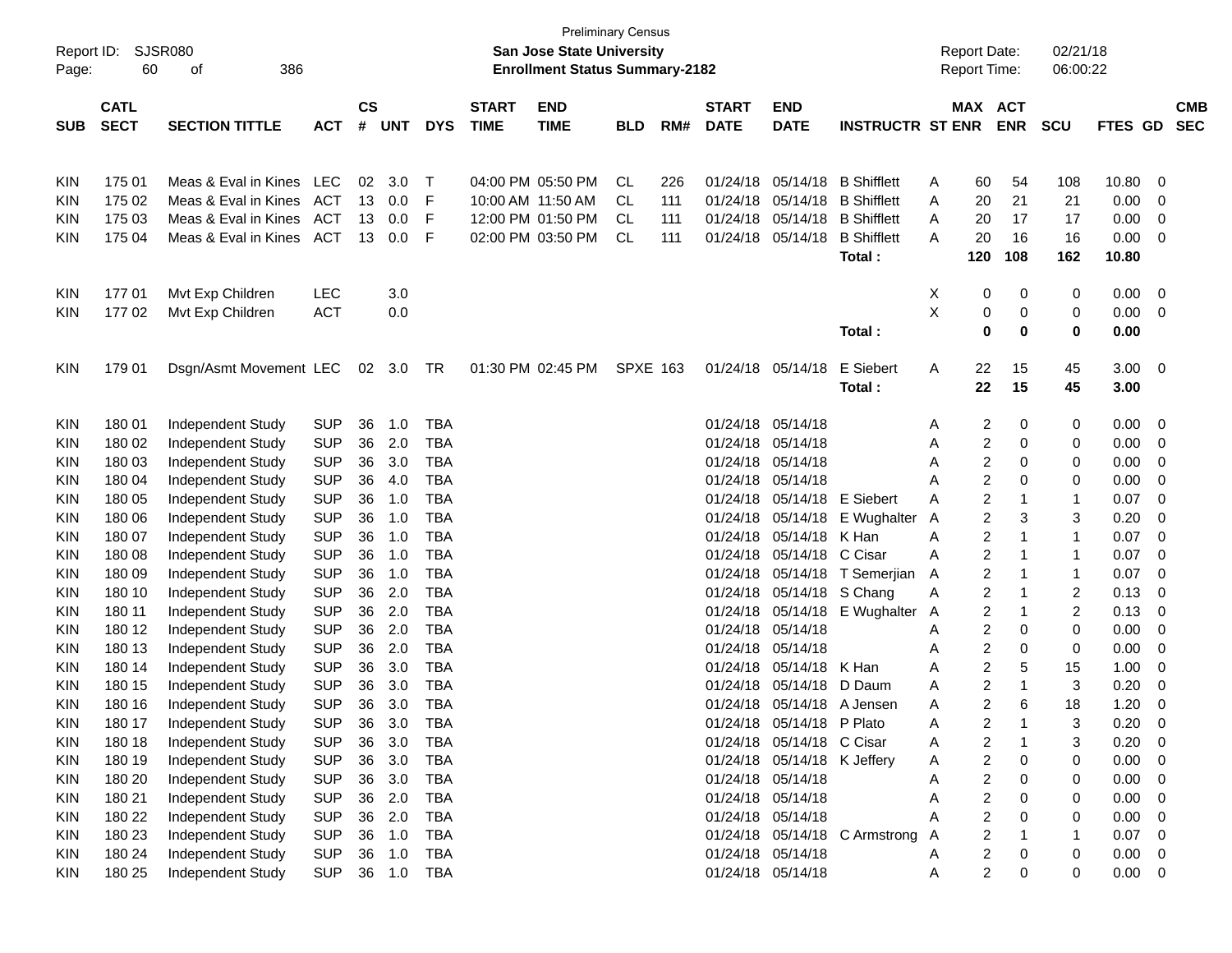| Report ID:<br>Page: | SJSR080<br>61              | 386<br>оf                                                                                  |            |                    |            |            |                             | San Jose State University<br><b>Enrollment Status Summary-2182</b> | <b>Preliminary Census</b> |     |                             |                             |                                 | <b>Report Date:</b><br><b>Report Time:</b> |                |                       | 02/21/18<br>06:00:22 |                |                            |            |
|---------------------|----------------------------|--------------------------------------------------------------------------------------------|------------|--------------------|------------|------------|-----------------------------|--------------------------------------------------------------------|---------------------------|-----|-----------------------------|-----------------------------|---------------------------------|--------------------------------------------|----------------|-----------------------|----------------------|----------------|----------------------------|------------|
| <b>SUB</b>          | <b>CATL</b><br><b>SECT</b> | <b>SECTION TITTLE</b>                                                                      | <b>ACT</b> | $\mathsf{cs}$<br># | <b>UNT</b> | <b>DYS</b> | <b>START</b><br><b>TIME</b> | <b>END</b><br><b>TIME</b>                                          | <b>BLD</b>                | RM# | <b>START</b><br><b>DATE</b> | <b>END</b><br><b>DATE</b>   | <b>INSTRUCTR ST ENR</b>         |                                            |                | MAX ACT<br><b>ENR</b> | <b>SCU</b>           | FTES GD SEC    |                            | <b>CMB</b> |
| <b>KIN</b>          | 180 26                     | Independent Study                                                                          | <b>SUP</b> | 36                 | 3.0        | <b>TBA</b> |                             |                                                                    |                           |     | 01/24/18 05/14/18           |                             |                                 | A                                          | 2              | 0                     | 0                    | 0.00           | - 0                        |            |
| KIN                 | 180 27                     | Independent Study                                                                          | <b>SUP</b> | 36                 | 3.0        | <b>TBA</b> |                             |                                                                    |                           |     |                             | 01/24/18 05/14/18           |                                 | A                                          | 2              | 0                     | 0                    | 0.00           | $\overline{0}$             |            |
| KIN                 | 180 28                     | Independent Study                                                                          | <b>SUP</b> | 36                 | 3.0        | <b>TBA</b> |                             |                                                                    |                           |     |                             | 01/24/18 05/14/18           |                                 | A                                          | $\overline{c}$ | 0                     | 0                    | 0.00           | $\overline{\mathbf{0}}$    |            |
|                     |                            |                                                                                            |            |                    |            |            |                             |                                                                    |                           |     |                             |                             | Total:                          |                                            | 56             | 24                    | 54                   | 3.60           |                            |            |
| <b>KIN</b>          | 185 01                     | Senior Seminar                                                                             | <b>SEM</b> | 05                 | 1.0        | $\top$     |                             | 09:00 AM 09:50 AM                                                  | <b>SPXC 153</b>           |     | 01/24/18                    | 05/14/18 L Wilkin           |                                 | A                                          | 20             | 18                    | 18                   | 1.20           | $\overline{0}$             |            |
| KIN                 | 185 02                     | Senior Seminar                                                                             | <b>SEM</b> | 05                 | 1.0        | M          |                             | 12:30 PM 01:20 PM                                                  | <b>SPXC 153</b>           |     |                             | 01/24/18 05/14/18 K Jeffery |                                 | A                                          | 20             | 35                    | 35                   | 2.33           | $\overline{0}$             |            |
| KIN                 | 185 03                     | Senior Seminar                                                                             | <b>SEM</b> | 05                 | 1.0        | W          |                             | 12:30 PM 01:20 PM                                                  | <b>SPXC 153</b>           |     |                             |                             | 01/24/18 05/14/18 T Semerjian   | A                                          | 20             | 12                    | 12                   | 0.80           | $\overline{0}$             |            |
| KIN                 | 185 04                     | Senior Seminar                                                                             | <b>SEM</b> | 05                 | 1.0        | R          |                             | 09:00 AM 09:50 AM                                                  | <b>SPXC 153</b>           |     |                             | 01/24/18 05/14/18 K Jeffery |                                 | A                                          | 20             | 27                    | 27                   | 1.80           | $\overline{0}$             |            |
| KIN                 | 185 05                     | Senior Seminar                                                                             | <b>SEM</b> | 05                 | 1.0        | M          |                             | 11:30 AM 12:20 PM                                                  | <b>SPXC 153</b>           |     |                             |                             | 01/24/18 05/14/18 T Semerjian A |                                            | 20             | 14                    | 14                   | 0.93           | $\overline{0}$             |            |
| KIN                 | 185 06                     | Senior Seminar                                                                             | <b>SEM</b> | 05                 | 1.0        | M          |                             | 01:30 PM 02:20 PM                                                  | <b>SPXC 153</b>           |     |                             |                             | 01/24/18 05/14/18 N Megginson A |                                            | 20             | $\overline{7}$        | $\overline{7}$       | 0.47           | $\overline{0}$             |            |
|                     |                            |                                                                                            |            |                    |            |            |                             |                                                                    |                           |     |                             |                             | Total:                          |                                            | 120            | 113                   | 113                  | 7.53           |                            |            |
| <b>KIN</b>          | 18701                      | Clin Ex Physiol                                                                            | <b>LEC</b> | 02                 | 3.0        | <b>TR</b>  |                             | 01:30 PM 02:45 PM                                                  | <b>YUH</b>                | 233 | 01/24/18                    | 05/14/18                    | A Jensen                        | A                                          | 40             | 45                    | 135                  | 9.05           | $\overline{\phantom{0}}$ 1 |            |
| KIN                 | 18702                      | Clin Ex Physiol                                                                            | <b>LEC</b> | 02                 | 3.0        | <b>TR</b>  |                             | 01:30 PM 02:45 PM                                                  | <b>SPXE 160</b>           |     |                             | 01/24/18 05/14/18           | L Wilkin                        | A                                          | 40             | 45                    | 135                  | 9.00           | $\overline{\mathbf{0}}$    |            |
|                     |                            |                                                                                            |            |                    |            |            |                             |                                                                    |                           |     |                             |                             | Total:                          |                                            | 80             | 90                    | 270                  | 18.05          |                            |            |
| <b>KIN</b>          | 18801                      | Prev Care Ath Inj                                                                          | <b>LEC</b> | 02                 | 2.0        | TR         |                             | 09:30 AM 10:20 AM                                                  | <b>SPXE 163</b>           |     |                             | 01/24/18 05/14/18           | K Han                           | Α                                          | 40             | 35                    | 70                   | 4.67           | $\overline{0}$             |            |
|                     |                            |                                                                                            |            |                    |            |            |                             |                                                                    |                           |     |                             |                             | Total:                          |                                            | 40             | 35                    | 70                   | 4.67           |                            |            |
| <b>KIN</b>          | 18901                      | Care & Prev Lab                                                                            | LAB        | 15                 | 1.0        | $\top$     |                             | 01:30 PM 03:20 PM                                                  | <b>YUH</b>                | 128 | 01/24/18                    | 05/14/18                    | K Han                           | A                                          | 20             | 10                    | 10                   | 0.67           | $\overline{0}$             |            |
| KIN                 | 18902                      | Care & Prev Lab                                                                            | LAB        | 15                 | 1.0        | R          |                             | 11:30 AM 01:20 PM                                                  | <b>YUH 128</b>            |     |                             | 01/24/18 05/14/18           | K Han                           | A                                          | 20             | 15                    | 15                   | 1.00           | $\overline{\mathbf{0}}$    |            |
|                     |                            |                                                                                            |            |                    |            |            |                             |                                                                    |                           |     |                             |                             | Total:                          |                                            | 40             | 25                    | 25                   | 1.67           |                            |            |
| <b>KIN</b>          |                            | 191B 01 Adv Assess Upr Ext                                                                 | <b>LEC</b> | 02                 | 3.0        | MW         |                             | 09:30 AM 10:20 AM                                                  | <b>YUH</b>                | 128 | 01/24/18                    | 05/14/18                    | H Pai                           | A                                          | 40             | 8                     | 16                   | 1.60           | $\overline{\mathbf{0}}$    |            |
| KIN                 |                            | 191B 02 Adv Assess Upr Ext                                                                 | LAB        | 15                 | 0.0        | м          |                             | 10:30 AM 12:20 PM                                                  | <b>YUH</b>                | 128 | 01/24/18                    | 05/14/18                    | H Pai                           | A                                          | 20             | 8                     | 8                    | 0.00           | $\overline{\mathbf{0}}$    |            |
| KIN                 |                            | 191B 03 Adv Assess Upr Ext                                                                 | LAB        | 15                 | 0.0        | W          |                             | 10:30 AM 12:20 PM                                                  | YUH                       | 128 |                             | 01/24/18 05/14/18 H Pai     |                                 | A                                          | 20             | 0                     | 0                    | 0.00           | $\overline{\mathbf{0}}$    |            |
|                     |                            |                                                                                            |            |                    |            |            |                             |                                                                    |                           |     |                             |                             | Total:                          |                                            | 80             | 16                    | 24                   | 1.60           |                            |            |
| <b>KIN</b>          | 195 01                     | Therapeutic Modaliti                                                                       | LEC        | 01                 | 3.0        | TR         |                             | 10:30 AM 11:20 AM                                                  | YUH 128                   |     |                             | 01/24/18 05/14/18 K Han     |                                 | A                                          | 40             | 10                    | 20                   | 2.00           | $\overline{\mathbf{0}}$    |            |
| <b>KIN</b>          |                            | 195 02 Therapeutic Modaliti ACT 11 0.0 T 11:30 AM 01:20 PM YUH 128 01/24/18 05/14/18 K Han |            |                    |            |            |                             |                                                                    |                           |     |                             |                             |                                 | Α                                          |                | 20 10                 | 10                   | $0.00 \t 0$    |                            |            |
| KIN.                |                            | 195 03 Therapeutic Modaliti ACT 11 0.0 R                                                   |            |                    |            |            |                             | 01:30 PM 03:20 PM YUH 128                                          |                           |     |                             | 01/24/18 05/14/18 K Han     |                                 | A                                          | 20             | 0                     | 0                    | $0.00 \quad 0$ |                            |            |
|                     |                            |                                                                                            |            |                    |            |            |                             |                                                                    |                           |     |                             |                             | Total:                          |                                            | 80             | 20                    | 30                   | 2.00           |                            |            |
| KIN.                |                            | 197B 01 Practicum Ath Trn II SUP 36 1.0 W                                                  |            |                    |            |            |                             | 07:30 AM 08:20 AM YUH 128 01/24/18 05/14/18 H Pai                  |                           |     |                             |                             |                                 | A                                          | 12             | $\overline{7}$        | 7                    | $0.47 \quad 0$ |                            |            |
|                     |                            |                                                                                            |            |                    |            |            |                             |                                                                    |                           |     |                             |                             | Total:                          |                                            | 12             | $\overline{7}$        | $\overline{7}$       | 0.47           |                            |            |
| <b>KIN</b>          |                            | 197D 01 Practicum Ath Trn IV SUP 36 1.0 R                                                  |            |                    |            |            |                             | 07:30 AM 08:20 AM YUH 128 01/24/18 05/14/18 K Han                  |                           |     |                             |                             |                                 | A                                          | 12             | 10                    | 10                   | $0.67$ 0       |                            |            |
|                     |                            |                                                                                            |            |                    |            |            |                             |                                                                    |                           |     |                             |                             | Total:                          |                                            |                | 12 10                 | 10                   | 0.67           |                            |            |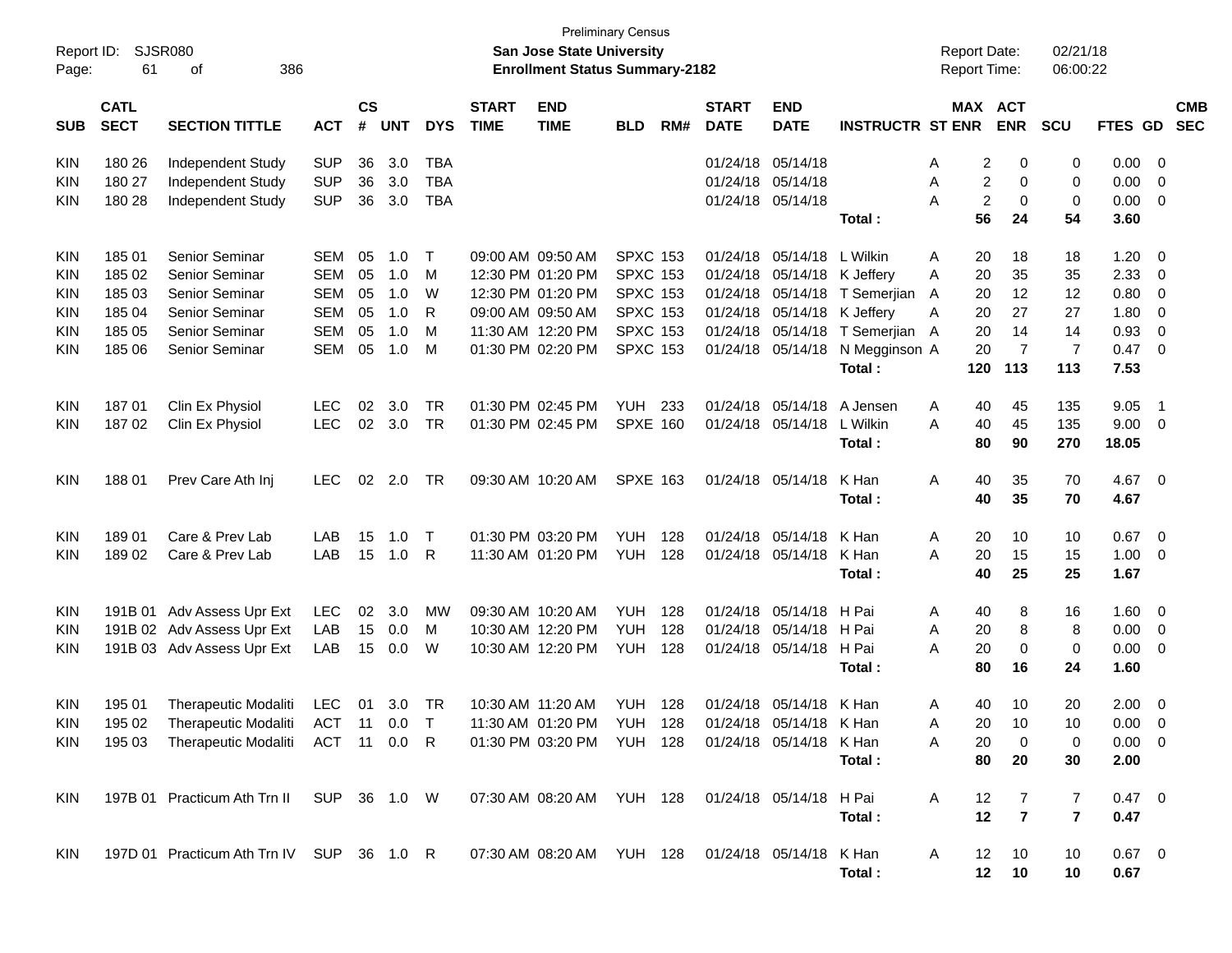| Report ID:<br>Page:                    | 62                                   | SJSR080<br>386<br>оf                                           |                                                      |                      |                          |                                                      |                             | <b>Preliminary Census</b><br>San Jose State University<br><b>Enrollment Status Summary-2182</b> |                 |     |                             |                           |                                                                                                                                            | <b>Report Date:</b><br><b>Report Time:</b>     |                                                                                | 02/21/18<br>06:00:22       |                                                      |                          |            |
|----------------------------------------|--------------------------------------|----------------------------------------------------------------|------------------------------------------------------|----------------------|--------------------------|------------------------------------------------------|-----------------------------|-------------------------------------------------------------------------------------------------|-----------------|-----|-----------------------------|---------------------------|--------------------------------------------------------------------------------------------------------------------------------------------|------------------------------------------------|--------------------------------------------------------------------------------|----------------------------|------------------------------------------------------|--------------------------|------------|
| <b>SUB</b>                             | <b>CATL</b><br><b>SECT</b>           | <b>SECTION TITTLE</b>                                          | <b>ACT</b>                                           | <b>CS</b><br>#       | <b>UNT</b>               | <b>DYS</b>                                           | <b>START</b><br><b>TIME</b> | <b>END</b><br><b>TIME</b>                                                                       | <b>BLD</b>      | RM# | <b>START</b><br><b>DATE</b> | <b>END</b><br><b>DATE</b> | <b>INSTRUCTR ST ENR</b>                                                                                                                    |                                                | MAX ACT<br><b>ENR</b>                                                          | <b>SCU</b>                 | FTES GD SEC                                          |                          | <b>CMB</b> |
| KIN<br><b>KIN</b><br>KIN<br><b>KIN</b> | 198 01<br>198 02<br>198 03<br>198 04 | Internship<br>Internship<br>Internship<br>Internship           | <b>SUP</b><br><b>SUP</b><br><b>SUP</b><br><b>SUP</b> | 36<br>36<br>36<br>36 | 1.0<br>2.0<br>3.0<br>4.0 | <b>TBA</b><br><b>TBA</b><br><b>TBA</b><br><b>TBA</b> |                             |                                                                                                 |                 |     |                             |                           | 01/24/18 05/14/18 B Shifflett<br>01/24/18 05/14/18 B Shifflett<br>01/24/18 05/14/18 B Shifflett<br>01/24/18 05/14/18 B Shifflett<br>Total: | A<br>10<br>10<br>A<br>10<br>A<br>10<br>A<br>40 | 16<br>37<br>26<br>$\overline{1}$<br>80                                         | 16<br>74<br>78<br>4<br>172 | $1.07 \t 0$<br>4.93<br>$5.20 \ 0$<br>0.27 0<br>11.47 | $\overline{\phantom{0}}$ |            |
| <b>KIN</b>                             | 250 01                               | <b>Fund Quant Resrch</b>                                       | SEM 05                                               |                      | 3.0                      | M                                                    |                             | 07:00 PM 09:45 PM                                                                               | <b>SPXC 151</b> |     |                             | 01/24/18 05/14/18         | S Chang<br>Total:                                                                                                                          | 22<br>Α<br>22                                  | 18<br>18                                                                       | 54<br>54                   | 4.50 18<br>4.50                                      |                          |            |
| <b>KIN</b>                             | 251 01                               | <b>Fund Qual Resrch</b>                                        | SEM 05                                               |                      | 3.0                      | W                                                    |                             | 04:00 PM 06:45 PM                                                                               | <b>SPXC 151</b> |     |                             | 01/24/18 05/14/18         | T Butryn<br>Total:                                                                                                                         | 22<br>Α<br>22                                  | 18<br>18                                                                       | 54<br>54                   | 4.50 18<br>4.50                                      |                          |            |
| <b>KIN</b>                             | 256 01                               | Environmental Ex Phy SEM 05 3.0 T                              |                                                      |                      |                          |                                                      |                             | 04:00 PM 06:45 PM                                                                               | <b>YUH 233</b>  |     |                             | 01/24/18 05/14/18         | C Cisar<br>Total :                                                                                                                         | 15<br>A<br>15                                  | 13<br>13                                                                       | 39<br>39                   | 3.25 13<br>3.25                                      |                          |            |
| <b>KIN</b>                             | 259 01                               | Adv APA Internship                                             | <b>SUP</b>                                           |                      | 25 3.0                   | <b>TBA</b>                                           |                             |                                                                                                 |                 |     |                             | 01/24/18 05/14/18         | Total:                                                                                                                                     | Α                                              | 2<br>0<br>$\mathbf{2}$<br>$\bf{0}$                                             | 0<br>0                     | $0.00 \t 0$<br>0.00                                  |                          |            |
| <b>KIN</b>                             | 264 01                               | <b>Sport Sociology</b>                                         | SEM 05 3.0                                           |                      |                          | $\top$                                               |                             | 04:00 PM 06:45 PM                                                                               | <b>SPXC 153</b> |     |                             | 01/24/18 05/14/18         | J Chin<br>Total :                                                                                                                          | Α<br>15<br>15                                  | $\overline{7}$<br>$\overline{7}$                                               | 21<br>21                   | 1.706<br>1.70                                        |                          |            |
| <b>KIN</b>                             | 266 01                               | Prin & Conc Mot Lrng SEM 05 3.0 M                              |                                                      |                      |                          |                                                      |                             | 04:00 PM 06:45 PM                                                                               | <b>SPXE 163</b> |     |                             |                           | 01/24/18 05/14/18 E Wughalter A<br>Total:                                                                                                  | 30<br>30                                       | 38<br>38                                                                       | 114<br>114                 | 9.50 38<br>9.50                                      |                          |            |
| <b>KIN</b>                             | 269 01                               | Res/Prac/Mgmt/Inj -                                            | SEM 05 2.0 W                                         |                      |                          |                                                      |                             | 07:00 PM 08:50 PM                                                                               | <b>YUH 128</b>  |     |                             | 01/24/18 05/14/18         | M Tsuruike<br>Total:                                                                                                                       | A<br>15<br>15                                  | 18<br>18                                                                       | 36<br>36                   | 3.00 18<br>3.00                                      |                          |            |
| <b>KIN</b>                             | 273 01                               | Res/Prac Ther Modali SEM 05                                    |                                                      |                      | 2.0                      | $\top$                                               |                             | 07:00 PM 08:50 PM                                                                               | <b>YUH 128</b>  |     |                             | 01/24/18 05/14/18         | M Tsuruike<br>Total:                                                                                                                       | Α<br>15<br>15                                  | 17<br>17                                                                       | 34<br>34                   | 2.83 17<br>2.83                                      |                          |            |
| KIN<br><b>KIN</b><br>KIN               | 280 01<br>280 02<br>280 03           | Adv Fldwk Sprt Mgt<br>Adv Fldwk Sprt Mgt<br>Adv Fldwk Sprt Mgt | <b>SUP</b><br><b>SUP</b><br><b>SUP</b>               |                      | 25 1.0<br>25 2.0         | TBA<br><b>TBA</b><br>25 3.0 TBA                      |                             |                                                                                                 |                 |     |                             |                           | 01/24/18 05/14/18 B Shifflett<br>01/24/18 05/14/18 B Shifflett<br>01/24/18 05/14/18 B Shifflett<br>Total:                                  | Α<br>Α<br>Α                                    | 2<br>0<br>$\overline{\mathbf{c}}$<br>0<br>2<br>$\mathbf 1$<br>6<br>$\mathbf 1$ | 0<br>0<br>3<br>3           | $0.00 \t 0$<br>$0.00 \t 0$<br>$0.25$ 1<br>0.25       |                          |            |
| <b>KIN</b>                             | 281 01                               | Legal Aspects Sprt                                             | SEM 05 3.0 M                                         |                      |                          |                                                      |                             |                                                                                                 |                 |     |                             |                           | 04:00 PM 06:45 PM SPXC 153 01/24/18 05/14/18 C Armstrong A<br>Total:                                                                       | 15<br>15                                       | 10<br>10                                                                       | 30<br>30                   | 2.50 10<br>2.50                                      |                          |            |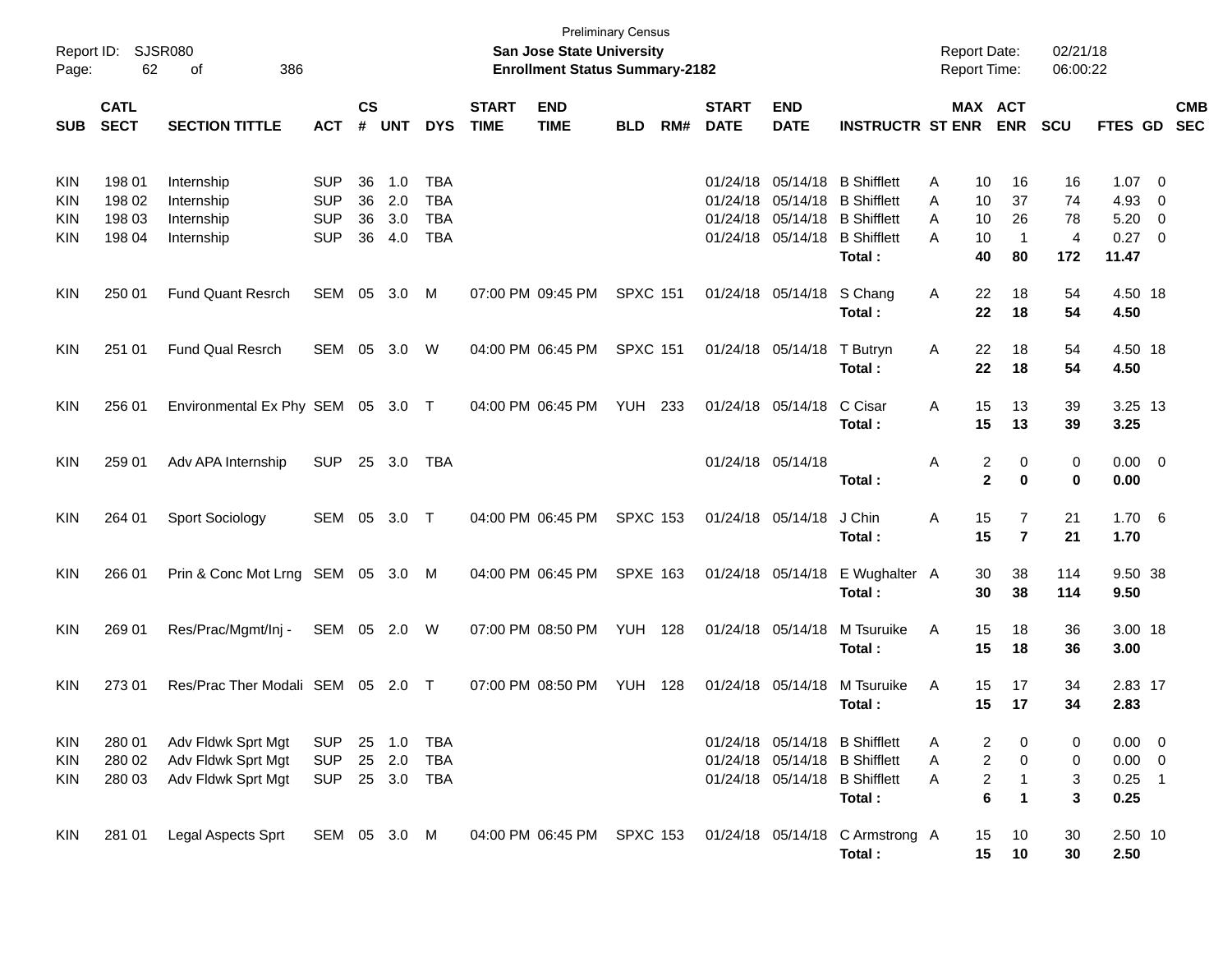| Report ID:<br>Page: | 63                         | <b>SJSR080</b><br>386<br>οf      |                |                    |            |            |                             | <b>Preliminary Census</b><br>San Jose State University<br><b>Enrollment Status Summary-2182</b> |                 |     |                             |                            |                              |   | <b>Report Date:</b><br>Report Time: |                         | 02/21/18<br>06:00:22 |                |                            |                          |
|---------------------|----------------------------|----------------------------------|----------------|--------------------|------------|------------|-----------------------------|-------------------------------------------------------------------------------------------------|-----------------|-----|-----------------------------|----------------------------|------------------------------|---|-------------------------------------|-------------------------|----------------------|----------------|----------------------------|--------------------------|
| <b>SUB</b>          | <b>CATL</b><br><b>SECT</b> | <b>SECTION TITTLE</b>            | <b>ACT</b>     | $\mathsf{cs}$<br># | <b>UNT</b> | <b>DYS</b> | <b>START</b><br><b>TIME</b> | <b>END</b><br><b>TIME</b>                                                                       | <b>BLD</b>      | RM# | <b>START</b><br><b>DATE</b> | <b>END</b><br><b>DATE</b>  | <b>INSTRUCTR ST ENR</b>      |   |                                     | MAX ACT<br><b>ENR</b>   | <b>SCU</b>           | <b>FTES GD</b> |                            | <b>CMB</b><br><b>SEC</b> |
| <b>KIN</b>          | 284 01                     | <b>Finance Aspt Sport</b>        | SEM            | 05                 | 3.0        | $\top$     |                             | 07:00 PM 09:45 PM                                                                               | <b>SPXC 151</b> |     |                             | 01/24/18 05/14/18          | C Armstrong A<br>Total:      |   | 15<br>15                            | 8<br>8                  | 24<br>24             | 2.00<br>2.00   | - 8                        |                          |
| <b>KIN</b>          | 285 01                     | Internship Kinesiolo             | <b>SUP</b>     | 25                 | 1.0        | TBA        |                             |                                                                                                 |                 |     | 01/24/18                    | 05/14/18                   | <b>B</b> Shifflett           | A | 2                                   | 1                       | 1                    | 0.08           | -1                         |                          |
| KIN                 | 285 02                     | Internship Kinesiolo             | <b>SUP</b>     | 25                 | 2.0        | <b>TBA</b> |                             |                                                                                                 |                 |     | 01/24/18                    | 05/14/18                   | <b>B</b> Shifflett           | Α | $\overline{c}$                      | 0                       | 0                    | 0.00           | 0                          |                          |
| <b>KIN</b>          | 285 03                     | Internship Kinesiolo             | <b>SUP</b>     | 25                 | 3.0        | <b>TBA</b> |                             |                                                                                                 |                 |     |                             | 01/24/18 05/14/18          | <b>B</b> Shifflett           | A | $\overline{c}$                      | 6                       | 18                   | 1.50           | 6                          |                          |
|                     |                            |                                  |                |                    |            |            |                             |                                                                                                 |                 |     |                             |                            | Total:                       |   | 6                                   | $\overline{7}$          | 19                   | 1.58           |                            |                          |
| <b>KIN</b>          | 286 01                     | Independent Study                | <b>SUP</b>     | 25                 | 1.0        | <b>TBA</b> |                             |                                                                                                 |                 |     | 01/24/18                    | 05/14/18                   |                              | A | 2                                   | 0                       | 0                    | 0.00           | $\overline{\mathbf{0}}$    |                          |
| KIN                 | 286 02                     | Independent Study                | <b>SUP</b>     | 25                 | 2.0        | <b>TBA</b> |                             |                                                                                                 |                 |     | 01/24/18                    | 05/14/18                   |                              | A | 2                                   | 0                       | 0                    | 0.00           | 0                          |                          |
| KIN                 | 286 03                     | Independent Study                | <b>SUP</b>     | 25                 | 3.0        | <b>TBA</b> |                             |                                                                                                 |                 |     | 01/24/18                    | 05/14/18                   |                              | A | 2                                   | 0                       | 0                    | 0.00           | 0                          |                          |
| <b>KIN</b>          | 286 04                     | Independent Study                | <b>SUP</b>     | 25                 | 1.0        | <b>TBA</b> |                             |                                                                                                 |                 |     | 01/24/18                    | 05/14/18                   |                              | A | 2                                   | 0                       | 0                    | 0.00           | 0                          |                          |
| KIN                 | 286 05                     | Independent Study                | <b>SUP</b>     | 25                 | 1.0        | <b>TBA</b> |                             |                                                                                                 |                 |     | 01/24/18                    | 05/14/18                   |                              | A | 2                                   | 0                       | 0                    | 0.00           | 0                          |                          |
| <b>KIN</b>          | 286 06                     | Independent Study                | <b>SUP</b>     | 25                 | 2.0        | <b>TBA</b> |                             |                                                                                                 |                 |     | 01/24/18                    | 05/14/18                   | <b>B</b> Shifflett           | A | 2                                   | 1                       | 2                    | 0.17           | $\overline{\phantom{0}}$ 1 |                          |
| <b>KIN</b>          | 286 07                     | Independent Study                | <b>SUP</b>     | 25                 | 3.0        | <b>TBA</b> |                             |                                                                                                 |                 |     | 01/24/18                    | 05/14/18                   | C Cisar                      | Α | 2                                   | 2                       | 6                    | 0.50           | $\overline{2}$             |                          |
| <b>KIN</b>          | 286 08                     | Independent Study                | <b>SUP</b>     | 25                 | 3.0        | <b>TBA</b> |                             |                                                                                                 |                 |     | 01/24/18                    | 05/14/18 P Plato           |                              | A | 2                                   | 1                       | 3                    | 0.25           | -1                         |                          |
| <b>KIN</b>          | 286 09                     | Independent Study                | <b>SUP</b>     | 25                 | 3.0        | <b>TBA</b> |                             |                                                                                                 |                 |     | 01/24/18                    | 05/14/18                   | D Daum                       | A | 2                                   | 1                       | 3                    | 0.25           | -1                         |                          |
| <b>KIN</b>          | 286 10                     | Independent Study                | <b>SUP</b>     | 25                 | 3.0        | <b>TBA</b> |                             |                                                                                                 |                 |     | 01/24/18                    |                            | 05/14/18 T Semerjian         | A | 2                                   | -1                      | 3                    | 0.25           | -1                         |                          |
| <b>KIN</b>          | 286 11                     | Independent Study                | <b>SUP</b>     | 25                 | 3.0        | <b>TBA</b> |                             |                                                                                                 |                 |     |                             | 01/24/18 05/14/18          | A Jensen                     | A | $\overline{c}$                      | 2                       | 6                    | 0.50           | $\overline{2}$             |                          |
|                     |                            |                                  |                |                    |            |            |                             |                                                                                                 |                 |     |                             |                            | Total:                       |   | 22                                  | 8                       | 23                   | 1.92           |                            |                          |
| <b>KIN</b>          | 292B 01                    | Sem Sport Medicine I SEM         |                | 05                 | 2.0        | W          |                             | 05:00 PM 06:50 PM                                                                               | <b>YUH 128</b>  |     | 01/24/18                    | 05/14/18                   | M Tsuruike                   | A | 15                                  | 17                      | 17                   | 2.83 17        |                            |                          |
| <b>KIN</b>          |                            | 292B 02 Sem Sport Medicine I SUP |                | 25                 | 0.0        | <b>TBA</b> |                             |                                                                                                 |                 |     |                             | 01/24/18 05/14/18          | M Tsuruike                   | A | 15                                  | 17                      | 34                   | $0.00$ 17      |                            |                          |
|                     |                            |                                  |                |                    |            |            |                             |                                                                                                 |                 |     |                             |                            | Total:                       |   | 30                                  | 34                      | 51                   | 2.83           |                            |                          |
| <b>KIN</b>          |                            | 293B 01 Fieldwork AT II          | <b>SEM</b>     | 05                 | 2.0        | TBA        |                             |                                                                                                 |                 |     | 01/24/18                    | 05/14/18                   | M Tsuruike                   | A | 15                                  | 17                      | 17                   | 2.83 17        |                            |                          |
| <b>KIN</b>          |                            | 293B 02 Fieldwork AT II          | <b>SUP</b>     | 25                 | 0.0        | <b>TBA</b> |                             |                                                                                                 |                 |     |                             | 01/24/18 05/14/18          | M Tsuruike                   | A | 15                                  | 17                      | 34                   | $0.00$ 17      |                            |                          |
|                     |                            |                                  |                |                    |            |            |                             |                                                                                                 |                 |     |                             |                            | Total:                       |   | 30                                  | 34                      | 51                   | 2.83           |                            |                          |
| <b>KIN</b>          |                            | 293D 01 Fieldwork AT IV          | SEM            |                    | 05 2.0     | TBA        |                             |                                                                                                 |                 |     |                             |                            | 01/24/18 05/14/18 M Tsuruike | A | 15                                  | 11                      | 11                   | 1.83 11        |                            |                          |
| KIN                 |                            | 293D 02 Fieldwork AT IV          | SUP 25 0.0 TBA |                    |            |            |                             |                                                                                                 |                 |     |                             |                            | 01/24/18 05/14/18 M Tsuruike | Α | 15                                  | 11                      | 22                   | $0.00$ 11      |                            |                          |
|                     |                            |                                  |                |                    |            |            |                             |                                                                                                 |                 |     |                             |                            | Total:                       |   | 30                                  | 22                      | 33                   | 1.83           |                            |                          |
| KIN                 | 298 01                     | Spec Studies P E                 | <b>SUP</b>     |                    | 25 3.0     | <b>TBA</b> |                             |                                                                                                 |                 |     |                             | 01/24/18 05/14/18 T Butryn |                              | A | 1                                   | $\mathbf{1}$            | 3                    | $0.25$ 1       |                            |                          |
| KIN                 | 298 02                     | Spec Studies P E                 | <b>SUP</b>     |                    | 25 3.0     | <b>TBA</b> |                             |                                                                                                 |                 |     |                             | 01/24/18 05/14/18 C Cisar  |                              | Α | $\mathbf{1}$                        | $\overline{4}$          | 12                   | 1.004          |                            |                          |
| <b>KIN</b>          | 298 03                     | Spec Studies P E                 | <b>SUP</b>     |                    | 25 3.0     | TBA        |                             |                                                                                                 |                 |     |                             | 01/24/18 05/14/18 D Daum   |                              | A | $\mathbf{1}$                        | $\mathbf{1}$            | 3                    | $0.25$ 1       |                            |                          |
| KIN                 | 298 04                     | Spec Studies P E                 | <b>SUP</b>     |                    | 25 3.0     | TBA        |                             |                                                                                                 |                 |     |                             | 01/24/18 05/14/18 J Lee    |                              | A | $\mathbf{1}$                        | $\overline{\mathbf{c}}$ | 6                    | 0.50 2         |                            |                          |
| KIN                 | 298 05                     | Spec Studies P E                 | <b>SUP</b>     |                    | 25 3.0     | <b>TBA</b> |                             |                                                                                                 |                 |     |                             |                            | 01/24/18 05/14/18 M Tsuruike | A | $\mathbf{1}$                        | $\overline{7}$          | 21                   | $1.75$ 7       |                            |                          |
| <b>KIN</b>          | 298 06                     | Spec Studies P E                 | <b>SUP</b>     |                    | 25 3.0     | <b>TBA</b> |                             |                                                                                                 |                 |     |                             | 01/24/18 05/14/18 P Plato  |                              | Α | $\mathbf{1}$                        | 4                       | 12                   | 1.004          |                            |                          |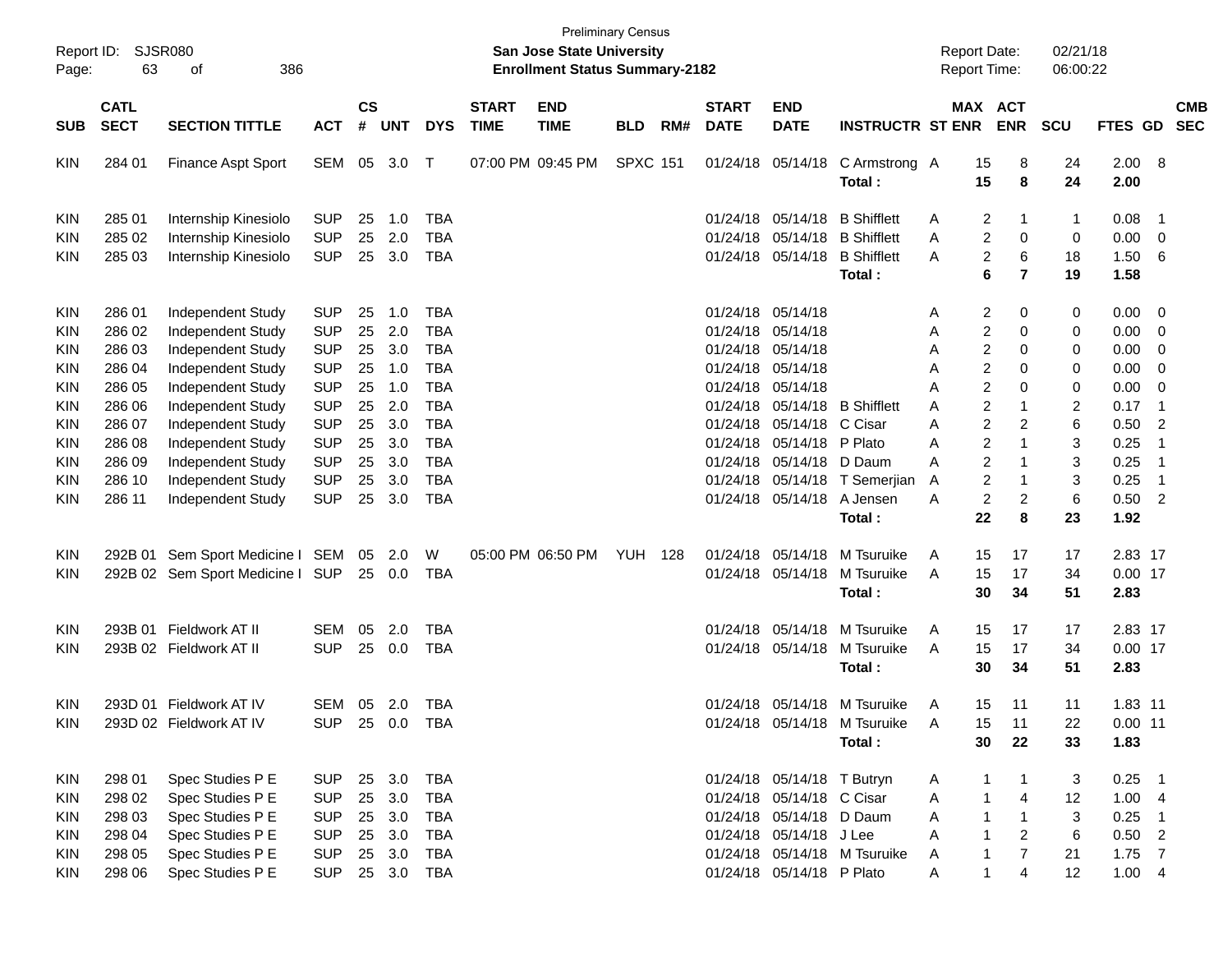| Report ID:<br>Page:      | 64                         | <b>SJSR080</b><br>386<br>οf          |                          |                    |            |                          |                             | <b>San Jose State University</b><br><b>Enrollment Status Summary-2182</b> | <b>Preliminary Census</b> |     |                             |                           |                                 |   | <b>Report Date:</b><br><b>Report Time:</b> |                | 02/21/18<br>06:00:22 |                    |                          |
|--------------------------|----------------------------|--------------------------------------|--------------------------|--------------------|------------|--------------------------|-----------------------------|---------------------------------------------------------------------------|---------------------------|-----|-----------------------------|---------------------------|---------------------------------|---|--------------------------------------------|----------------|----------------------|--------------------|--------------------------|
| <b>SUB</b>               | <b>CATL</b><br><b>SECT</b> | <b>SECTION TITTLE</b>                | <b>ACT</b>               | $\mathsf{cs}$<br># | <b>UNT</b> | <b>DYS</b>               | <b>START</b><br><b>TIME</b> | <b>END</b><br><b>TIME</b>                                                 | <b>BLD</b>                | RM# | <b>START</b><br><b>DATE</b> | <b>END</b><br><b>DATE</b> | <b>INSTRUCTR ST ENR</b>         |   | <b>MAX ACT</b>                             | <b>ENR</b>     | SCU                  | <b>FTES GD</b>     | <b>CMB</b><br><b>SEC</b> |
| <b>KIN</b>               | 298 07                     | Spec Studies P E                     | <b>SUP</b>               | 25                 | 3.0        | <b>TBA</b>               |                             |                                                                           |                           |     | 01/24/18                    | 05/14/18 J Chin           |                                 | Α |                                            | 2              | 6                    | 0.50               | $\overline{2}$           |
| KIN                      | 298 08                     | Spec Studies P E                     | <b>SUP</b>               | 25                 | 3.0        | <b>TBA</b>               |                             |                                                                           |                           |     | 01/24/18                    | 05/14/18 S Chang          |                                 | Α | 1                                          | 1              | 3                    | 0.25               | 1                        |
| KIN                      | 298 09                     | Spec Studies P E                     | <b>SUP</b>               | 25                 | 3.0        | <b>TBA</b>               |                             |                                                                           |                           |     |                             |                           | 01/24/18 05/14/18 C Armstrong A |   |                                            | 4              | 12                   | 1.00               | $\overline{4}$           |
| KIN                      | 298 10                     | Spec Studies P E                     | <b>SUP</b>               | 25                 | 3.0        | <b>TBA</b>               |                             |                                                                           |                           |     | 01/24/18                    |                           | 05/14/18 T Semerjian A          |   | 1<br>1                                     | $\mathbf{1}$   | 3                    | 0.25               | 1                        |
| <b>KIN</b><br><b>KIN</b> | 298 11<br>298 12           | Spec Studies P E<br>Spec Studies P E | <b>SUP</b><br><b>SUP</b> | 25<br>25           | 3.0<br>3.0 | <b>TBA</b><br><b>TBA</b> |                             |                                                                           |                           |     | 01/24/18                    | 05/14/18 L Wilkin         | 01/24/18 05/14/18 E Wughalter A | A | 1                                          | $\mathbf{1}$   | 3<br>3               | 0.25<br>0.25<br>-1 |                          |
|                          |                            |                                      |                          |                    |            |                          |                             |                                                                           |                           |     |                             |                           | Total:                          |   | 12                                         | 29             | 87                   | 7.25               |                          |
| KIN                      | 299 01                     | <b>Masters Thesis</b>                | <b>SUP</b>               | 25                 | 1.0        | <b>TBA</b>               |                             |                                                                           |                           |     | 01/24/18 05/14/18           |                           |                                 | Α |                                            | 0              | 0                    | 0.00               | $\overline{0}$           |
| KIN                      | 299 02                     | <b>Masters Thesis</b>                | <b>SUP</b>               | 25                 | 2.0        | <b>TBA</b>               |                             |                                                                           |                           |     | 01/24/18                    | 05/14/18                  |                                 | A | 1                                          | $\mathbf 0$    | 0                    | 0.00               | 0                        |
| KIN                      | 299 03                     | <b>Masters Thesis</b>                | <b>SUP</b>               | 25                 | 3.0        | <b>TBA</b>               |                             |                                                                           |                           |     | 01/24/18                    | 05/14/18                  | J Chin                          | Α |                                            | 1              | 3                    | 0.25               | 1                        |
| KIN                      | 299 04                     | <b>Masters Thesis</b>                | <b>SUP</b>               | 25                 | 6.0        | <b>TBA</b>               |                             |                                                                           |                           |     | 01/24/18                    | 05/14/18                  |                                 | Α |                                            | $\mathbf 0$    | 0                    | 0.00               | $\mathbf 0$              |
| <b>KIN</b>               | 299 05                     | <b>Masters Thesis</b>                | <b>SUP</b>               | 25                 | 2.0        | <b>TBA</b>               |                             |                                                                           |                           |     | 01/24/18                    | 05/14/18                  |                                 | A | 1                                          | $\Omega$       | $\mathbf 0$          | 0.00               | $\Omega$                 |
| <b>KIN</b>               | 299 06                     | <b>Masters Thesis</b>                | <b>SUP</b>               | 25                 | 3.0        | <b>TBA</b>               |                             |                                                                           |                           |     | 01/24/18                    | 05/14/18                  | T Butryn                        | A | 1                                          |                | 3                    | 0.25               | -1                       |
| <b>KIN</b>               | 299 07                     | <b>Masters Thesis</b>                | <b>SUP</b>               | 25                 | 3.0        | <b>TBA</b>               |                             |                                                                           |                           |     | 01/24/18                    | 05/14/18 A Jensen         |                                 | Α |                                            | $\overline{c}$ | 6                    | 0.50               | 2                        |
| KIN                      | 299 08                     | <b>Masters Thesis</b>                | <b>SUP</b>               | 25                 | 6.0        | <b>TBA</b>               |                             |                                                                           |                           |     | 01/24/18 05/14/18           |                           |                                 | A | 1                                          | $\mathbf 0$    | $\mathbf 0$          | 0.00               | $\Omega$                 |
|                          |                            |                                      |                          |                    |            |                          |                             |                                                                           |                           |     |                             |                           | Total:                          |   | 8                                          | 4              | 12                   | 1.00               |                          |
|                          |                            | KNED 184Y 01 Stdt Tchg II            | <b>SUP</b>               | 25                 | 4.0        | <b>TBA</b>               |                             |                                                                           |                           |     |                             | 01/24/18 05/14/18         | D Daum                          | A | 10                                         | 16             | 64                   | 4.27               | $\overline{0}$           |
|                          |                            |                                      |                          |                    |            |                          |                             |                                                                           |                           |     |                             |                           | Total:                          |   | 10                                         | 16             | 64                   | 4.27               |                          |
|                          |                            | KNED 184Z 01 Stdt Tchg III           | <b>SUP</b>               | 25                 | 4.0        | <b>TBA</b>               |                             |                                                                           |                           |     |                             | 01/24/18 05/14/18 D Daum  |                                 | A | 10                                         | 10             | 40                   | 2.67               | $\overline{0}$           |
| <b>KNED</b>              |                            | 184Z 02 Stdt Tchg III                | <b>SUP</b>               | 25                 | 5.0        | <b>TBA</b>               |                             |                                                                           |                           |     | 01/24/18                    | 05/14/18 D Daum           |                                 | A | 10                                         | 2              | 10                   | $0.67$ 0           |                          |
|                          |                            |                                      |                          |                    |            |                          |                             |                                                                           |                           |     |                             |                           | Total:                          |   | 20                                         | 12             | 50                   | 3.33               |                          |
|                          |                            |                                      |                          |                    |            |                          |                             |                                                                           |                           |     |                             |                           |                                 |   |                                            |                |                      |                    |                          |

**Department : Kinesiology Department Total : 7934 7738 11788 794.47 Lower Division : 4891 4728 5327 355.37 Upper Division : 2733 2724 5776 385.82 Graduate Division : 310 286 685 53.28**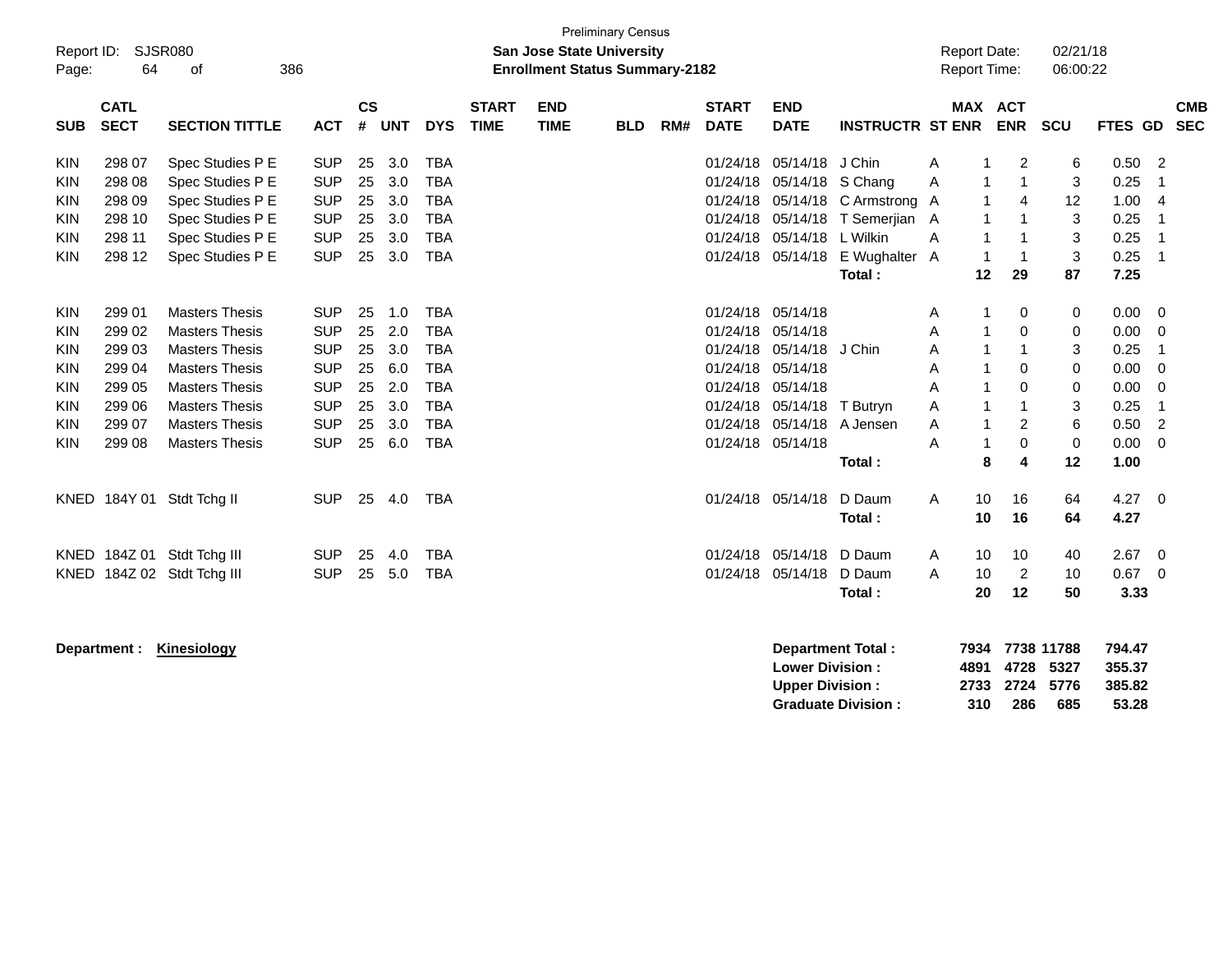| Report ID:<br>Page: | 65                         | SJSR080<br>386<br>οf                                          |               |                    |            |            |                             | San Jose State University<br><b>Enrollment Status Summary-2182</b> | <b>Preliminary Census</b> |     |                             |                               |                         |   | <b>Report Date:</b><br><b>Report Time:</b> |             | 02/21/18<br>06:00:22 |                |                          |                          |
|---------------------|----------------------------|---------------------------------------------------------------|---------------|--------------------|------------|------------|-----------------------------|--------------------------------------------------------------------|---------------------------|-----|-----------------------------|-------------------------------|-------------------------|---|--------------------------------------------|-------------|----------------------|----------------|--------------------------|--------------------------|
| <b>SUB</b>          | <b>CATL</b><br><b>SECT</b> | <b>SECTION TITTLE</b>                                         | АСТ           | $\mathsf{cs}$<br># | <b>UNT</b> | <b>DYS</b> | <b>START</b><br><b>TIME</b> | <b>END</b><br><b>TIME</b>                                          | <b>BLD</b>                | RM# | <b>START</b><br><b>DATE</b> | <b>END</b><br><b>DATE</b>     | <b>INSTRUCTR ST ENR</b> |   | MAX ACT                                    | <b>ENR</b>  | <b>SCU</b>           | <b>FTES GD</b> |                          | <b>CMB</b><br><b>SEC</b> |
| College             |                            | <b>Applied Sciences &amp; Arts</b>                            |               |                    |            |            |                             |                                                                    |                           |     |                             |                               |                         |   |                                            |             |                      |                |                          |                          |
| <b>RECL</b>         | Department :<br>10 01      | <b>Recreation &amp; Leisure Studies</b><br>Creat Meaning Life | <b>LEC</b>    | 02                 | 3.0        | MW         | 09:00 AM 10:15 AM           |                                                                    | <b>CCB</b>                | 102 | 01/24/18                    | 05/14/18                      | F Noonis                | A | 45                                         | 19          | 57                   | 3.80           | - 0                      |                          |
| <b>RECL</b>         | 10 02                      | Creat Meaning Life                                            | <b>LEC</b>    | 02                 | 3.0        | <b>TR</b>  | 10:30 AM 11:45 AM           |                                                                    | <b>YUH</b>                | 243 | 01/24/18                    | 05/14/18                      | P Toney                 | A | 45                                         | 33          | 99                   | 6.60           | $\overline{0}$           |                          |
| <b>RECL</b>         | 10 03                      | Creat Meaning Life                                            | <b>LEC</b>    | 02                 | 3.0        | <b>TR</b>  |                             | 01:30 PM 02:45 PM                                                  | <b>CL</b>                 | 310 | 01/24/18                    | 05/14/18                      | M Duphily               | A | 45                                         | 20          | 60                   | 4.00           | $\overline{0}$           |                          |
| <b>RECL</b>         | 1080                       | Creat Meaning Life                                            | <b>LEC</b>    | 02                 | 3.0        | <b>TBA</b> |                             |                                                                    |                           |     | 01/24/18                    | 05/14/18                      | P Toney                 | A | 45                                         | 41          | 123                  | 8.20           | 0                        |                          |
| <b>RECL</b>         | 1081                       | Creat Meaning Life                                            | <b>LEC</b>    | 02                 | 3.0        | <b>TBA</b> |                             |                                                                    |                           |     |                             | 01/24/18 05/14/18             | <b>B</b> Grosvenor      | A | 45                                         | 41          | 123                  | 8.20           | 0                        |                          |
|                     |                            |                                                               |               |                    |            |            |                             |                                                                    |                           |     |                             |                               | Total:                  |   | 225                                        | 154         | 462                  | 30.80          |                          |                          |
|                     |                            |                                                               |               |                    |            |            |                             |                                                                    |                           |     |                             |                               |                         |   |                                            |             |                      |                |                          |                          |
| <b>RECL</b>         | 90 01                      | <b>Rec Parks Tourism</b>                                      | <b>LEC</b>    | 02                 | 3.0        | <b>TR</b>  |                             | 09:00 AM 10:15 AM                                                  | YUH                       | 243 |                             | 01/24/18 05/14/18             | P Toney                 | Α | 30                                         | 29          | 87                   | $5.80\ 0$      |                          |                          |
|                     |                            |                                                               |               |                    |            |            |                             |                                                                    |                           |     |                             |                               | Total:                  |   | 30                                         | 29          | 87                   | 5.80           |                          |                          |
|                     |                            |                                                               |               |                    |            |            |                             |                                                                    |                           |     |                             |                               |                         |   |                                            |             |                      |                |                          |                          |
| <b>RECL</b>         | 94 01                      | <b>Outdoor Rec</b>                                            | <b>LEC</b>    | 02                 | 3.0        | M          |                             | 03:00 PM 05:45 PM                                                  | <b>SH</b>                 | 242 |                             | 01/24/18 05/14/18             | W Spain                 | A | 40                                         | 18          | 54                   | $3.60 \ 0$     |                          |                          |
| <b>RECL</b>         | 94 02                      | Outdoor Rec                                                   | <b>LEC</b>    |                    | 3.0        |            |                             |                                                                    |                           |     |                             |                               |                         | X | 0                                          | $\mathbf 0$ | 0                    | 0.00           | $\overline{\phantom{0}}$ |                          |
|                     |                            |                                                               |               |                    |            |            |                             |                                                                    |                           |     |                             |                               | Total:                  |   | 40                                         | 18          | 54                   | 3.60           |                          |                          |
|                     |                            |                                                               |               |                    |            |            |                             |                                                                    |                           |     |                             |                               |                         |   |                                            |             |                      |                |                          |                          |
| RECL                |                            | 100W 01 Writing Workshop                                      | SEM           | 04                 | 3.0        | R          |                             | 03:00 PM 05:45 PM                                                  | <b>CL</b>                 | 324 |                             | 01/24/18 05/14/18             | M Duphily               | A | 25                                         | 23          | 69                   | $4.60$ 0       |                          |                          |
|                     |                            |                                                               |               |                    |            |            |                             |                                                                    |                           |     |                             |                               | Total:                  |   | 25                                         | 23          | 69                   | 4.60           |                          |                          |
|                     |                            |                                                               |               |                    |            |            |                             |                                                                    |                           |     |                             |                               |                         |   |                                            |             |                      |                |                          |                          |
|                     | RECL 110 01                | Leisure, Life                                                 | <b>LEC</b>    | 02                 | 3.0        | MW         |                             | 09:00 AM 10:15 AM                                                  | <b>CL</b>                 | 324 |                             | 01/24/18 05/14/18             | B Grosvenor A           |   | 40                                         | 30          | 90                   | $6.00 \quad 0$ |                          |                          |
|                     |                            |                                                               |               |                    |            |            |                             |                                                                    |                           |     |                             |                               | Total:                  |   | 40                                         | 30          | 90                   | 6.00           |                          |                          |
|                     |                            |                                                               |               |                    |            |            |                             |                                                                    |                           |     |                             |                               |                         |   |                                            |             |                      |                |                          |                          |
|                     | RECL 111 01                | Leis Cult & Ident                                             | <b>LEC</b>    | 02                 | 3.0        | MW         |                             | 09:00 AM 10:15 AM                                                  | <b>YUH 243</b>            |     |                             | 01/24/18 05/14/18             | P Toney                 | A | 40                                         | 38          | 114                  | $7.60 \t 0$    |                          |                          |
|                     |                            |                                                               |               |                    |            |            |                             |                                                                    |                           |     |                             |                               | Total:                  |   | 40                                         | 38          | 114                  | 7.60           |                          |                          |
|                     |                            |                                                               |               |                    |            |            |                             |                                                                    |                           |     |                             |                               |                         |   |                                            |             |                      |                |                          |                          |
|                     | RECL 112 01                | Intro to RT                                                   | <b>LEC</b>    | 02                 | 3.0        | TR         |                             | 01:30 PM 02:45 PM                                                  | <b>YUH 243</b>            |     |                             | 01/24/18 05/14/18             | B Grosvenor A           |   | 40                                         | 36          | 108                  | $7.20 \t 0$    |                          |                          |
|                     |                            |                                                               |               |                    |            |            |                             |                                                                    |                           |     |                             |                               | Total:                  |   | 40                                         | 36          | 108                  | 7.20           |                          |                          |
|                     |                            |                                                               |               |                    |            |            |                             |                                                                    |                           |     |                             |                               |                         |   |                                            |             |                      |                |                          |                          |
|                     | RECL 132 01                | Rec Program Plan                                              | <b>LEC</b>    | 02                 | 3.0        | M          |                             | 12:00 PM 02:45 PM                                                  | <b>HB</b>                 | 407 |                             | 01/24/18 05/14/18             | <b>B</b> Grosvenor A    |   | 35                                         | 24          | 72                   | 4.80 0         |                          |                          |
|                     |                            |                                                               |               |                    |            |            |                             |                                                                    |                           |     |                             |                               | Total:                  |   | 35                                         | 24          | 72                   | 4.80           |                          |                          |
|                     |                            |                                                               |               |                    |            |            |                             |                                                                    |                           |     |                             |                               |                         |   |                                            |             |                      |                |                          |                          |
|                     | RECL 135 01                | Rec Areas & Facilit                                           | SEM 04 3.0 F  |                    |            |            |                             | 09:00 AM 11:45 AM SPXE 160                                         |                           |     |                             | 01/24/18 05/14/18 J Baur      |                         | A | 35                                         | 27          | 81                   | $5.40 \ 0$     |                          |                          |
|                     |                            |                                                               |               |                    |            |            |                             |                                                                    |                           |     |                             |                               | Total:                  |   | 35                                         | 27          | 81                   | 5.40           |                          |                          |
|                     |                            |                                                               |               |                    |            |            |                             |                                                                    |                           |     |                             |                               |                         |   |                                            |             |                      |                |                          |                          |
|                     | RECL 136 01                | Rec & Park Admin                                              | LEC 02 3.0 TR |                    |            |            |                             | 09:00 AM 10:15 AM HB                                               |                           |     |                             | 407 01/24/18 05/14/18 W Spain |                         | A | 35                                         | 17          | 51                   | $3.40 \ 0$     |                          |                          |
|                     |                            |                                                               |               |                    |            |            |                             |                                                                    |                           |     |                             |                               | Total:                  |   | 35                                         | 17          | 51                   | 3.40           |                          |                          |
|                     |                            |                                                               |               |                    |            |            |                             |                                                                    |                           |     |                             |                               |                         |   |                                            |             |                      |                |                          |                          |
|                     |                            | RECL 140 01 Spec RT Intervention ACT                          |               |                    | 1.0        |            |                             |                                                                    |                           |     |                             |                               |                         | X | 0                                          | 0           | 0                    | $0.00 \quad 0$ |                          |                          |
|                     |                            |                                                               |               |                    |            |            |                             |                                                                    |                           |     |                             |                               | Total:                  |   | $\bf{0}$                                   | 0           | 0                    | 0.00           |                          |                          |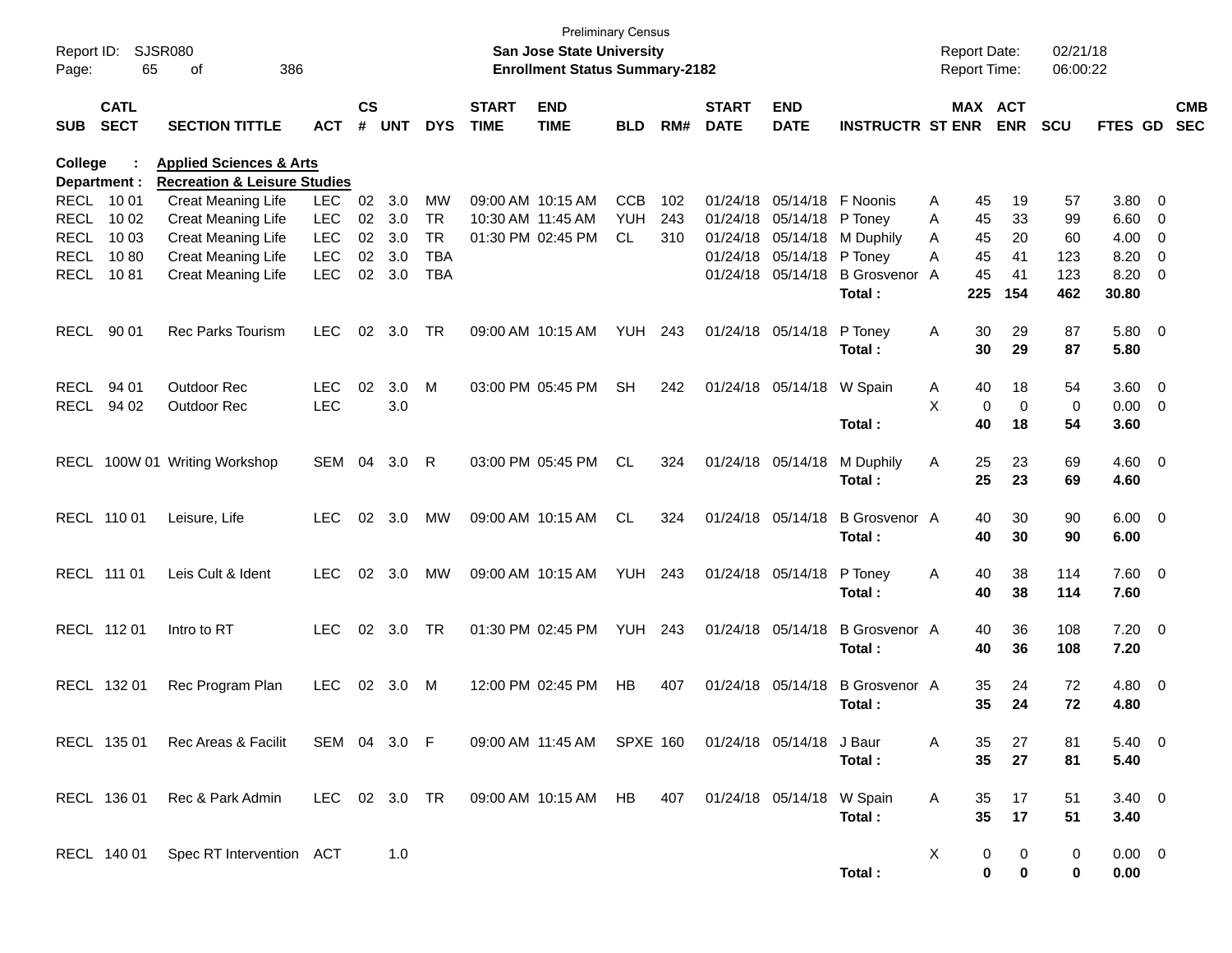| 66                                        | 386<br>of                                                      |                                                                                                                                                          |                                                      |                   |                                                             |                                                                |                           |                                                                                                       |     |                                                                      |                                       |                                                                                                                                                                      |                                                                                    |                                   |                                                                                                                                                                                                                                                                      |                |                                                           |                                                                                                                                                                                                                                             |
|-------------------------------------------|----------------------------------------------------------------|----------------------------------------------------------------------------------------------------------------------------------------------------------|------------------------------------------------------|-------------------|-------------------------------------------------------------|----------------------------------------------------------------|---------------------------|-------------------------------------------------------------------------------------------------------|-----|----------------------------------------------------------------------|---------------------------------------|----------------------------------------------------------------------------------------------------------------------------------------------------------------------|------------------------------------------------------------------------------------|-----------------------------------|----------------------------------------------------------------------------------------------------------------------------------------------------------------------------------------------------------------------------------------------------------------------|----------------|-----------------------------------------------------------|---------------------------------------------------------------------------------------------------------------------------------------------------------------------------------------------------------------------------------------------|
| <b>CATL</b><br><b>SECT</b>                | <b>SECTION TITTLE</b>                                          | <b>ACT</b>                                                                                                                                               | $\mathsf{cs}$<br>$\pmb{\#}$                          |                   | <b>DYS</b>                                                  | <b>START</b><br><b>TIME</b>                                    | <b>END</b><br><b>TIME</b> | <b>BLD</b>                                                                                            | RM# | <b>START</b><br><b>DATE</b>                                          | <b>END</b><br><b>DATE</b>             |                                                                                                                                                                      |                                                                                    | <b>ENR</b>                        | <b>SCU</b>                                                                                                                                                                                                                                                           |                |                                                           | <b>CMB</b>                                                                                                                                                                                                                                  |
| RECL 143 01                               | <b>Festivals &amp; Events</b>                                  | <b>LEC</b>                                                                                                                                               | 02                                                   | 3.0               | W                                                           |                                                                |                           |                                                                                                       |     |                                                                      |                                       | M Milde<br>Total:                                                                                                                                                    | Α                                                                                  | 16<br>16                          | 48<br>48                                                                                                                                                                                                                                                             | 3.20           |                                                           |                                                                                                                                                                                                                                             |
| RECL 144 01                               | Natural&CulturalInte                                           | <b>LEC</b>                                                                                                                                               |                                                      | 3.0               |                                                             |                                                                |                           |                                                                                                       |     |                                                                      |                                       | Total:                                                                                                                                                               | X                                                                                  | 0<br>$\bf{0}$                     | 0<br>0                                                                                                                                                                                                                                                               | 0.00           |                                                           |                                                                                                                                                                                                                                             |
| RECL 148 01                               |                                                                |                                                                                                                                                          | 03                                                   |                   |                                                             |                                                                |                           | CL.                                                                                                   | 324 |                                                                      |                                       | K Pham<br>Total:                                                                                                                                                     | Α                                                                                  | 24<br>24                          | 72<br>72                                                                                                                                                                                                                                                             | 4.80           |                                                           |                                                                                                                                                                                                                                             |
| RECL 150 01                               | <b>Rec Enterprises</b>                                         | <b>LEC</b>                                                                                                                                               | 02                                                   |                   | TR                                                          |                                                                |                           |                                                                                                       |     |                                                                      |                                       | W Spain<br>Total:                                                                                                                                                    | A                                                                                  | 23<br>23                          | 69<br>69                                                                                                                                                                                                                                                             | 4.60           |                                                           |                                                                                                                                                                                                                                             |
| RECL 152 01                               | Non-Profit Leaders                                             | <b>LEC</b>                                                                                                                                               | 02                                                   |                   | TR                                                          |                                                                |                           | CL.                                                                                                   | 324 |                                                                      |                                       | A Eilts<br>Total:                                                                                                                                                    | Α                                                                                  | 24<br>24                          | 72<br>72                                                                                                                                                                                                                                                             | 4.80           |                                                           |                                                                                                                                                                                                                                             |
| RECL 160 01<br>RECL 160 02<br>RECL 160 03 | Eval & Res in Rec<br>Eval & Res in Rec<br>Eval & Res in Rec    | <b>LEC</b><br><b>LEC</b><br><b>LEC</b>                                                                                                                   |                                                      | 3.0<br>3.0<br>3.0 |                                                             |                                                                |                           |                                                                                                       |     |                                                                      |                                       |                                                                                                                                                                      | Х<br>X<br>X                                                                        | 0<br>0<br>0                       | 0<br>0<br>0                                                                                                                                                                                                                                                          |                |                                                           |                                                                                                                                                                                                                                             |
|                                           |                                                                |                                                                                                                                                          |                                                      |                   |                                                             |                                                                |                           |                                                                                                       |     |                                                                      |                                       | Total:                                                                                                                                                               |                                                                                    | 15                                | 45                                                                                                                                                                                                                                                                   | 3.00           |                                                           |                                                                                                                                                                                                                                             |
|                                           |                                                                |                                                                                                                                                          |                                                      |                   |                                                             |                                                                |                           |                                                                                                       |     |                                                                      |                                       | Total:                                                                                                                                                               |                                                                                    | 16                                | 16                                                                                                                                                                                                                                                                   | 1.07           |                                                           |                                                                                                                                                                                                                                             |
|                                           |                                                                | <b>LEC</b>                                                                                                                                               |                                                      |                   | TBA                                                         |                                                                |                           |                                                                                                       |     |                                                                      |                                       | J Baur<br>Total:                                                                                                                                                     | Α                                                                                  | 20<br>20                          | 20<br>20                                                                                                                                                                                                                                                             | 1.33           |                                                           |                                                                                                                                                                                                                                             |
|                                           |                                                                | <b>SUP</b>                                                                                                                                               |                                                      |                   | TBA                                                         |                                                                |                           |                                                                                                       |     |                                                                      |                                       | J Baur<br>Total :                                                                                                                                                    | Α                                                                                  | 6<br>6                            | 60<br>60                                                                                                                                                                                                                                                             | 4.00           |                                                           |                                                                                                                                                                                                                                             |
|                                           |                                                                |                                                                                                                                                          |                                                      |                   |                                                             |                                                                |                           |                                                                                                       |     |                                                                      |                                       | Total:                                                                                                                                                               | A                                                                                  | 7<br>$\overline{7}$               | 70<br>70                                                                                                                                                                                                                                                             | 4.67           |                                                           |                                                                                                                                                                                                                                             |
| RECL 180 01<br>RECL 180 02<br>RECL 180 03 | <b>Indiv Study</b><br><b>Indiv Study</b><br><b>Indiv Study</b> | <b>SUP</b><br><b>SUP</b><br><b>SUP</b>                                                                                                                   | 36                                                   | 4.0<br>4.0        |                                                             |                                                                |                           |                                                                                                       |     |                                                                      |                                       |                                                                                                                                                                      | A<br>X<br>X                                                                        | 6<br>0<br>0                       | 18<br>0<br>0                                                                                                                                                                                                                                                         |                |                                                           |                                                                                                                                                                                                                                             |
|                                           | RECL 160 04<br>RECL 169 01                                     | Report ID: SJSR080<br>Eval & Res in Rec<br>Practicum in RT<br>RECL 170A 80 Pre-Intern Workshp<br>RECL 170B 01 Intern in Rec<br>RECL 170C 02 Intern in TR | BiofdbckPrinciples&P LEC<br><b>LEC</b><br><b>SUP</b> | 03<br>36          | <b>UNT</b><br>3.0<br>3.0<br>3.0<br>1.0<br>02 1.0<br>36 10.0 | 3.0 T<br><b>MW</b><br><b>TBA</b><br>SUP 36 10.0 TBA<br>3.0 TBA |                           | 12:00 PM 02:45 PM<br>03:00 PM 05:45 PM<br>12:00 PM 01:15 PM<br>10:30 AM 11:45 AM<br>10:30 AM 11:45 AM | MH  | San Jose State University<br><b>YUH 243</b><br><b>YUH 243</b><br>322 | <b>Enrollment Status Summary-2182</b> | 01/24/18 05/14/18<br>01/24/18 05/14/18<br>01/24/18 05/14/18<br>01/24/18 05/14/18<br>01/24/18 05/14/18<br>01/24/18 05/14/18<br>01/24/18 05/14/18<br>01/24/18 05/14/18 | J Baur<br>S Ross<br>01/24/18 05/14/18 S Ross<br>01/24/18 05/14/18 J Baur<br>Total: | <b>INSTRUCTR ST ENR</b><br>A<br>Α | <b>Report Date:</b><br><b>Report Time:</b><br>MAX ACT<br>35<br>35<br>0<br>$\bf{0}$<br>35<br>35<br>35<br>35<br>35<br>35<br>0<br>0<br>0<br>35<br>15<br>35<br>20<br>16<br>20<br>45<br>45<br>10<br>10<br>10<br>10<br>7<br>0<br>$\pmb{0}$<br>$\overline{\mathbf{r}}$<br>6 | 45<br>16<br>18 | <b>Preliminary Census</b><br>02/21/18<br>06:00:22<br>1.20 | FTES GD SEC<br>$3.20 \ 0$<br>$0.00 \t 0$<br>$4.80\ 0$<br>$4.60$ 0<br>$4.80\ 0$<br>$0.00 \t 0$<br>$0.00 \t 0$<br>$0.00 \t 0$<br>$3.00 \ 0$<br>$1.07 \t 0$<br>$1.33 \ 0$<br>$4.00 \ 0$<br>4.67 0<br>$1.20 \t 0$<br>$0.00 \t 0$<br>$0.00 \t 0$ |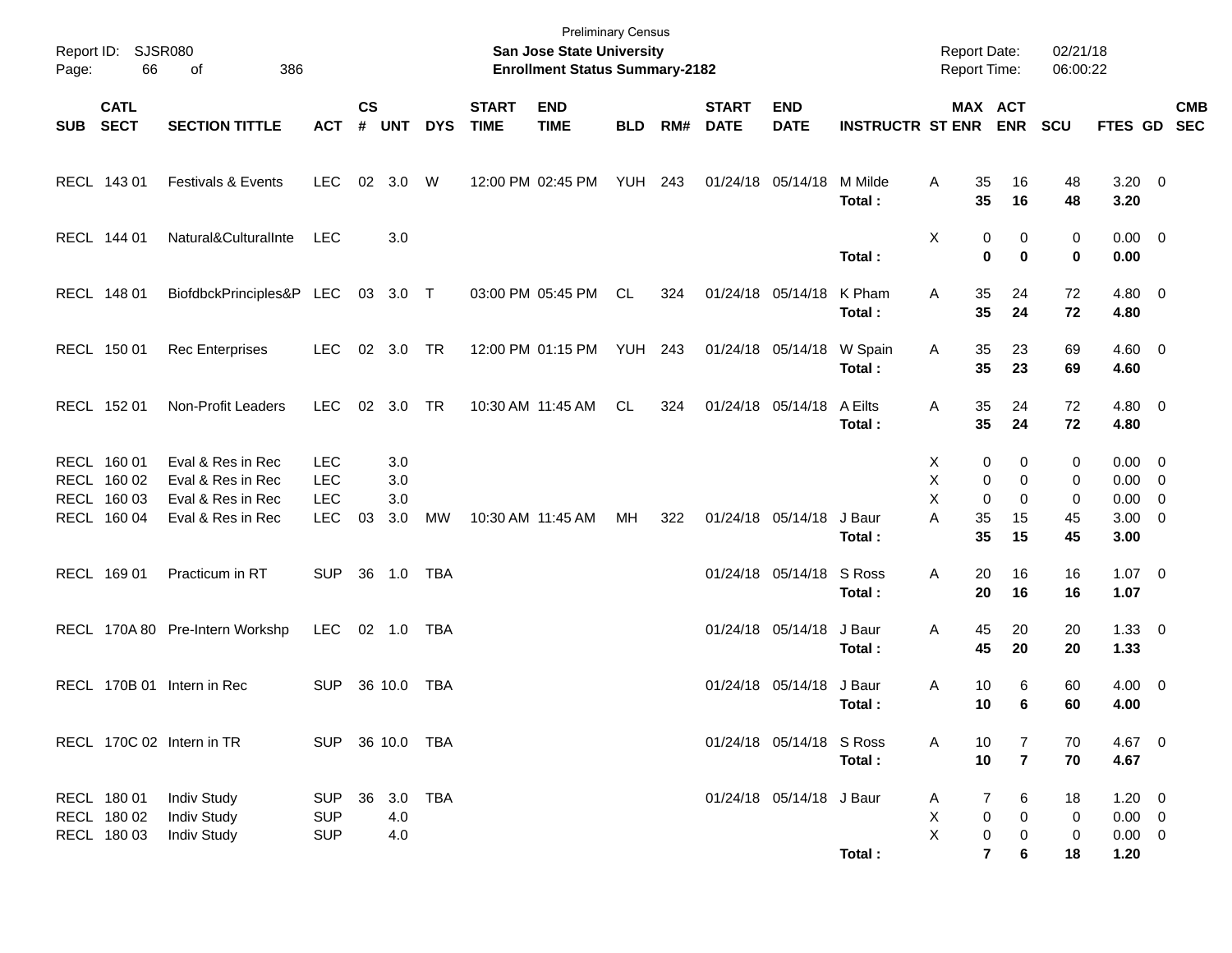| Report ID:<br>Page:                                      | 67                                  | SJSR080<br>386<br>0f                                                         |                                                      |                    |                          |            |                             | <b>San Jose State University</b><br><b>Enrollment Status Summary-2182</b> | <b>Preliminary Census</b>          |     |                             |                           |                            | <b>Report Date:</b><br><b>Report Time:</b> |                                         |                                    | 02/21/18<br>06:00:22                 |                                      |                                 |                          |
|----------------------------------------------------------|-------------------------------------|------------------------------------------------------------------------------|------------------------------------------------------|--------------------|--------------------------|------------|-----------------------------|---------------------------------------------------------------------------|------------------------------------|-----|-----------------------------|---------------------------|----------------------------|--------------------------------------------|-----------------------------------------|------------------------------------|--------------------------------------|--------------------------------------|---------------------------------|--------------------------|
| <b>SUB</b>                                               | <b>CATL</b><br><b>SECT</b>          | <b>SECTION TITTLE</b>                                                        | ACT                                                  | $\mathsf{cs}$<br># | <b>UNT</b>               | <b>DYS</b> | <b>START</b><br><b>TIME</b> | <b>END</b><br><b>TIME</b>                                                 | <b>BLD</b>                         | RM# | <b>START</b><br><b>DATE</b> | <b>END</b><br><b>DATE</b> | <b>INSTRUCTR ST ENR</b>    | <b>MAX</b>                                 |                                         | <b>ACT</b><br><b>ENR</b>           | <b>SCU</b>                           | FTES GD                              |                                 | <b>CMB</b><br><b>SEC</b> |
| <b>RECL</b><br>RECL<br>RECL                              | 184 01<br>184 02<br>184 03          | Directed Reading<br>Directed Reading<br>Directed Reading                     | <b>SUP</b><br><b>SUP</b><br><b>SUP</b>               | 36                 | 3.0<br>4.0<br>4.0        | <b>TBA</b> |                             |                                                                           |                                    |     |                             | 01/24/18 05/14/18         | Total:                     | A<br>X<br>X                                | $\overline{7}$<br>$\mathbf 0$<br>0<br>7 | 0<br>0<br>0<br>$\bf{0}$            | 0<br>$\mathbf 0$<br>$\mathbf 0$<br>0 | 0.00<br>0.00<br>0.00<br>0.00         | - 0<br>- 0<br>- 0               |                          |
| <b>RECL</b><br><b>RECL</b><br><b>RECL</b><br><b>RECL</b> | 197 01<br>197 02<br>19703<br>197 04 | RT in psychiatry<br>RT in psychiatry<br>RT in psychiatry<br>RT in psychiatry | <b>LEC</b><br><b>ACT</b><br><b>LEC</b><br><b>ACT</b> | 02<br>11           | 3.0<br>0.0<br>3.0<br>0.0 | W<br>W     |                             | 03:00 PM 04:15 PM<br>04:30 PM 05:45 PM                                    | <b>SPXC 152</b><br><b>SPXC 152</b> |     | 01/24/18<br>01/24/18        | 05/14/18<br>05/14/18      | S Ross<br>S Ross<br>Total: | X.<br>X<br>A<br>A                          | 0<br>$\mathbf 0$<br>25<br>25<br>50      | 0<br>$\mathbf 0$<br>24<br>24<br>48 | 0<br>$\mathbf 0$<br>48<br>24<br>72   | 0.00<br>0.00<br>4.80<br>0.00<br>4.80 | - 0<br>- 0<br>- 0<br>- 0        |                          |
| <b>RECL</b><br><b>RECL</b>                               | 199 01<br>199 02                    | Adv Prac in RT<br>Adv Prac in RT                                             | LEC.<br><b>LEC</b>                                   | 02                 | 3.0<br>3.0               | M          |                             | 03:00 PM 05:45 PM                                                         | <b>BBC</b>                         | 126 | 01/24/18                    | 05/14/18                  | R Tymn<br>Total:           | A<br>X                                     | 25<br>0<br>25                           | 22<br>0<br>22                      | 66<br>0<br>66                        | 4.40<br>0.00<br>4.40                 | $\overline{\phantom{0}}$<br>- 0 |                          |
|                                                          | Department :                        | <b>Recreation &amp; Leisure Studies</b>                                      |                                                      |                    |                          |            |                             |                                                                           |                                    |     |                             |                           | <b>Department Total:</b>   |                                            | 894                                     | 623                                | 1816                                 | 121.07                               |                                 |                          |

**Lower Division : 295 201 603 40.20 Upper Division : 599 422 1213 80.87<br>
Graduate Division : 6 0 0 0 0 0 0.00 Graduate Division : 0 0 0 0.00**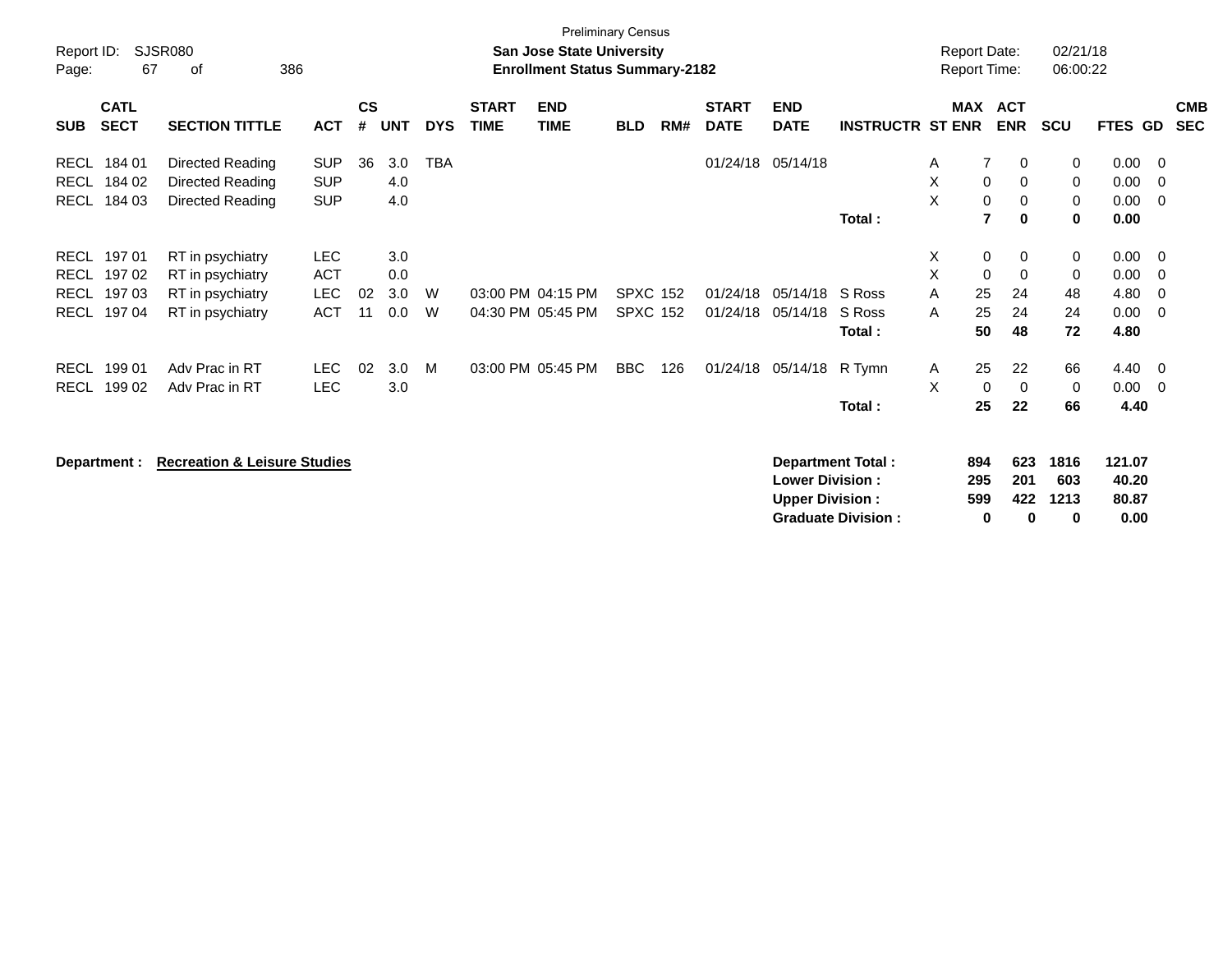| <b>SJSR080</b><br>San Jose State University<br>Report ID:<br>68<br>386<br><b>Enrollment Status Summary-2182</b><br>Page:<br>of                                                                | <b>Preliminary Census</b> |     |                             |                           |                              | <b>Report Date:</b><br>Report Time: |             | 02/21/18<br>06:00:22 |                |                          |  |
|-----------------------------------------------------------------------------------------------------------------------------------------------------------------------------------------------|---------------------------|-----|-----------------------------|---------------------------|------------------------------|-------------------------------------|-------------|----------------------|----------------|--------------------------|--|
| $\mathsf{cs}$<br><b>CATL</b><br><b>START</b><br><b>END</b><br><b>SECT</b><br>#<br><b>UNT</b><br><b>TIME</b><br><b>SUB</b><br><b>SECTION TITTLE</b><br><b>ACT</b><br><b>DYS</b><br><b>TIME</b> | <b>BLD</b>                | RM# | <b>START</b><br><b>DATE</b> | <b>END</b><br><b>DATE</b> | <b>INSTRUCTR ST ENR</b>      | MAX ACT                             | <b>ENR</b>  | <b>SCU</b>           | <b>FTES GD</b> | <b>CMB</b><br><b>SEC</b> |  |
| College<br><b>Applied Sciences &amp; Arts</b>                                                                                                                                                 |                           |     |                             |                           |                              |                                     |             |                      |                |                          |  |
| Department :<br><b>Social Work</b>                                                                                                                                                            |                           |     |                             |                           |                              |                                     |             |                      |                |                          |  |
| GERO 107 01<br><b>LEC</b><br>02<br>3.0<br>06:00 PM 08:45 PM<br>Aging and Society<br>M                                                                                                         | CL                        | 308 |                             | 01/24/18 05/14/18 V Silva |                              | Α<br>30                             | 12          | 36                   | 2.40           | 0 C                      |  |
| <b>LEC</b><br>02<br>SCWK 107 01<br>Aging and Society<br>3.0<br>06:00 PM 08:45 PM<br>м                                                                                                         | CL.                       | 308 |                             | 01/24/18 05/14/18 V Silva |                              | 0<br>Α                              | 5           | 15                   | 1.00           | 0 <sup>o</sup>           |  |
| LEC<br>02<br>107 01<br>Aging and Society<br>3.0<br>06:00 PM 08:45 PM<br>НS<br>м                                                                                                               | CL.                       | 308 |                             | 01/24/18 05/14/18 V Silva |                              | 0<br>A                              | 11          | 33                   | 2.20           | 0 <sup>o</sup>           |  |
| LEC<br>02<br>GERO 107 02<br>Aging and Society<br>3.0<br>06:00 PM 08:45 PM<br>$\top$                                                                                                           | <b>BBC</b>                | 223 |                             | 01/24/18 05/14/18 V Silva |                              | 30<br>A                             | 17          | 51                   | 3.40           | 0 <sup>o</sup>           |  |
| <b>LEC</b><br>02<br>SCWK 107 02<br>Aging and Society<br>3.0<br>$\mathsf{T}$<br>06:00 PM 08:45 PM                                                                                              | <b>BBC</b>                | 223 |                             | 01/24/18 05/14/18 V Silva |                              | 0<br>A                              | 6           | 18                   | 1.20           | 0 <sup>o</sup>           |  |
| <b>LEC</b><br>02<br>107 02<br>3.0<br>$\top$<br>06:00 PM 08:45 PM<br>HS<br>Aging and Society                                                                                                   | <b>BBC</b>                | 223 |                             | 01/24/18 05/14/18 V Silva |                              | 0<br>Α                              | 8           | 24                   | 1.60           | 0 <sup>o</sup>           |  |
|                                                                                                                                                                                               |                           |     |                             |                           | Total:                       | 60                                  | 59          | 177                  | 11.80          |                          |  |
|                                                                                                                                                                                               |                           |     |                             |                           |                              |                                     |             |                      |                |                          |  |
| GERO 117 01<br>Soc Pol Serv Aging<br>3.0<br>LEC                                                                                                                                               |                           |     |                             |                           |                              | 0<br>X                              | 0           | 0                    | $0.00 \t 0$    |                          |  |
| 117 01<br>Soc Pol Serv Aging<br><b>LEC</b><br>3.0<br>HS                                                                                                                                       |                           |     |                             |                           |                              | X<br>0                              | $\mathbf 0$ | 0                    | 0.00           | $\overline{0}$           |  |
| GERO 117 02<br>Soc Pol Serv Aging<br><b>LEC</b><br>3.0<br>03:00 PM 05:45 PM<br>02<br>$\top$                                                                                                   | MН                        | 322 |                             | 01/24/18 05/14/18         | J McCabe                     | 35<br>Α                             | 4           | 12                   | 0.80           | $0\,C$                   |  |
| <b>LEC</b><br>117 02<br>Soc Pol Serv Aging<br>02<br>3.0<br>03:00 PM 05:45 PM<br>HS<br>$\top$                                                                                                  | MН                        | 322 |                             | 01/24/18 05/14/18         | J McCabe                     | 0<br>A                              | 32          | 96                   | 6.40           | 0 <sup>o</sup>           |  |
|                                                                                                                                                                                               |                           |     |                             |                           | Total:                       | 35                                  | 36          | 108                  | 7.20           |                          |  |
| GERO 133 01<br>Gero Field Work<br><b>SUP</b><br>36<br>3.0<br>TBA                                                                                                                              |                           |     |                             | 01/24/18 05/14/18         |                              | 36<br>Α                             | 0           | 0                    | $0.00 \t 0$    |                          |  |
|                                                                                                                                                                                               |                           |     |                             |                           | Total:                       | 36                                  | $\mathbf 0$ | 0                    | 0.00           |                          |  |
|                                                                                                                                                                                               |                           |     |                             |                           |                              |                                     |             |                      |                |                          |  |
| 04<br>3.0<br>06:00 PM 08:45 PM<br>SCWK 100W 01 Writing Workshop<br>SEM<br>$\mathsf{T}$                                                                                                        | <b>SH</b>                 | 312 |                             | 01/24/18 05/14/18         | J Hubbs                      | Α<br>25                             | 27          | 81                   | $5.40\ 0$      |                          |  |
| SEM<br>04<br>3.0<br>06:00 PM 08:45 PM<br>SCWK 100W 02 Writing Workshop<br>W                                                                                                                   | <b>SH</b>                 | 312 |                             | 01/24/18 05/14/18         | J Hubbs                      | 25<br>Α                             | 25          | 75                   | $5.00 \t 0$    |                          |  |
|                                                                                                                                                                                               |                           |     |                             |                           | Total:                       | 50                                  | 52          | 156                  | 10.40          |                          |  |
|                                                                                                                                                                                               |                           |     |                             |                           |                              |                                     |             |                      |                |                          |  |
| <b>SCWK 11201</b><br>Gen Practice II<br><b>LEC</b><br>02<br>3.0<br>06:00 PM 08:45 PM<br>M                                                                                                     | <b>SH</b>                 | 312 |                             | 01/24/18 05/14/18         | M Reyes                      | 26<br>Α                             | 24          | 72                   | 4.80 0         |                          |  |
| <b>LEC</b><br><b>SCWK 11202</b><br>Gen Practice II<br>02<br>3.0<br>12:00 PM 02:45 PM<br>W                                                                                                     | SН                        | 312 |                             | 01/24/18 05/14/18         | L Moore-Guer A               | 26                                  | 27          | 81                   | $5.40 \ 0$     |                          |  |
| <b>SCWK 11203</b><br><b>LEC</b><br>02<br>3.0<br>03:00 PM 05:45 PM<br><b>Gen Practice II</b><br>W                                                                                              | <b>SH</b>                 | 312 |                             | 01/24/18 05/14/18         | M Reyes                      | 26<br>A                             | 26          | 78                   | 5.20           | $\overline{\phantom{0}}$ |  |
|                                                                                                                                                                                               |                           |     |                             |                           | Total:                       | 78                                  | 77          | 231                  | 15.40          |                          |  |
|                                                                                                                                                                                               |                           |     |                             |                           |                              |                                     |             |                      |                |                          |  |
| <b>SCWK 121 01</b><br>Soc Wel Ins II<br><b>LEC</b><br>02<br>3.0<br>03:00 PM 05:45 PM<br>м                                                                                                     | <b>SH</b>                 | 312 |                             | 01/24/18 05/14/18         | S House                      | 27<br>A                             | 27          | 81                   | $5.40\ 0$      |                          |  |
| SCWK 121 02<br><b>LEC</b><br>02<br>3.0<br>12:00 PM 02:45 PM<br>Soc Wel Ins II<br>т                                                                                                            | SН                        | 312 |                             | 01/24/18 05/14/18 S House |                              | 27<br>Α                             | 29          | 87                   | 5.80           | $\overline{\phantom{0}}$ |  |
|                                                                                                                                                                                               |                           |     |                             |                           | Total:                       | 54                                  | 56          | 168                  | 11.20          |                          |  |
|                                                                                                                                                                                               |                           |     |                             |                           |                              |                                     |             |                      |                |                          |  |
| <b>SCWK 131 01</b><br>Hm Bhyr Soc Env II<br>02 3.0<br>06:00 PM 08:45 PM<br>LEC<br>M                                                                                                           | -SH                       | 345 |                             |                           | 01/24/18 05/14/18 Y Maxwell  | 27<br>A                             | 24          | 72                   | $4.80\ 0$      |                          |  |
| 02 3.0 T<br>SCWK 131 02<br>Hm Bhvr Soc Env II<br>LEC<br>03:00 PM 05:45 PM                                                                                                                     | SH                        | 312 |                             |                           | 01/24/18 05/14/18 Y Maxwell  | 27<br>A                             | 28          | 84                   | 5.60 0         |                          |  |
|                                                                                                                                                                                               |                           |     |                             |                           | Total:                       | 54                                  | 52          | 156                  | 10.40          |                          |  |
|                                                                                                                                                                                               |                           |     |                             |                           |                              |                                     |             |                      |                |                          |  |
| SCWK 142 01<br><b>Field Practicum II</b><br>36 4.0<br>TBA<br><b>SUP</b>                                                                                                                       |                           |     |                             |                           | 01/24/18 05/14/18 M Blandino | 30<br>A                             | 16          | 64                   | $4.27 \t 0$    |                          |  |
| SCWK 142 02<br>Field Practicum II<br>36 4.0<br><b>SUP</b><br>TBA                                                                                                                              |                           |     |                             | 01/24/18 05/14/18 M Curry |                              | 30<br>A                             | 16          | 64                   | $4.27 \t 0$    |                          |  |
| SCWK 142 03<br>Field Practicum II<br><b>SUP</b><br>36  4.0  TBA                                                                                                                               |                           |     |                             | 01/24/18 05/14/18 L Chin  |                              | 30<br>A                             | 16          | 64                   | 4.27 0         |                          |  |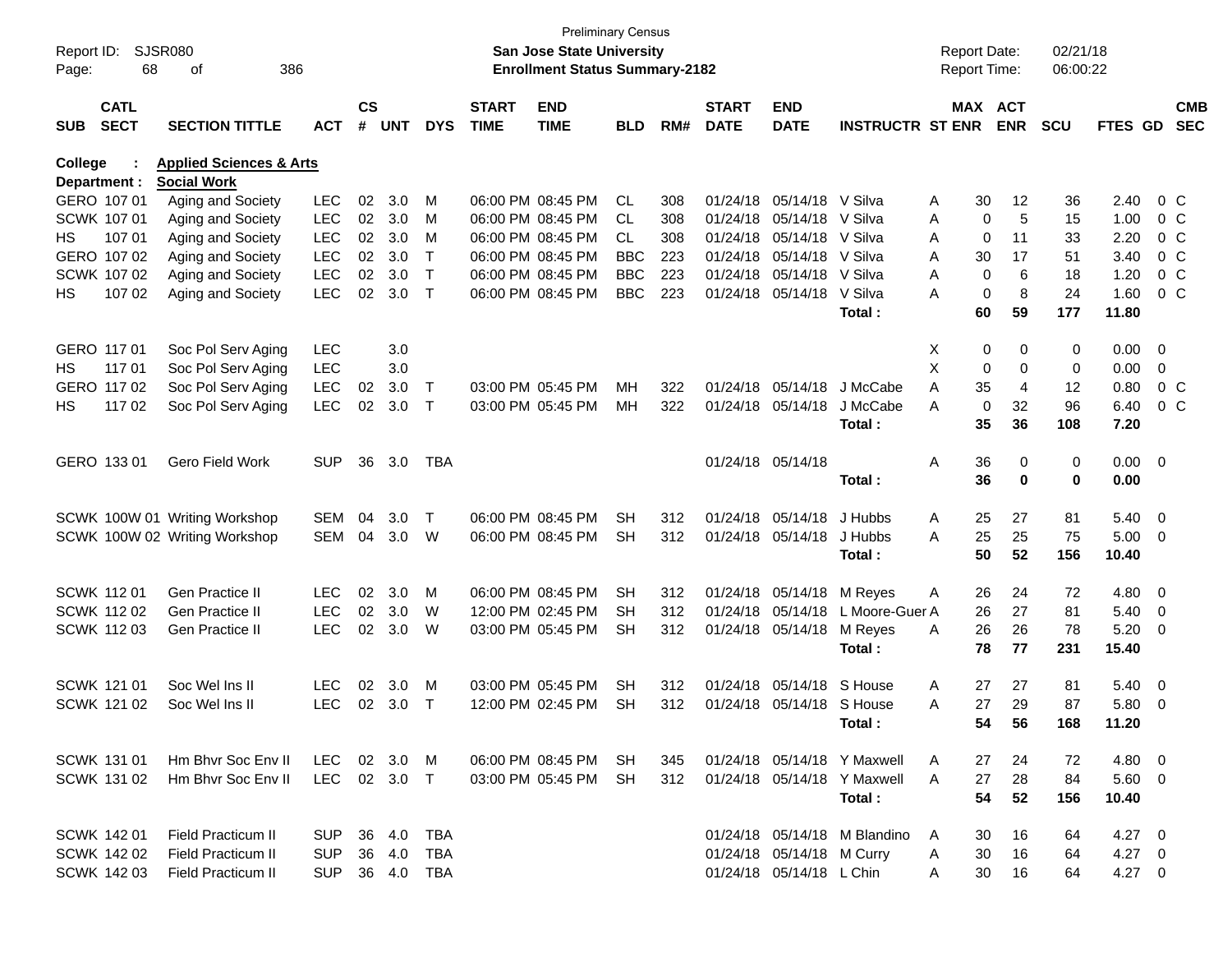| Report ID:<br>Page: | 69                         | SJSR080<br>386<br>οf      |            |                    |            |              |                             | <b>Preliminary Census</b><br><b>San Jose State University</b><br><b>Enrollment Status Summary-2182</b> |            |     |                             |                            |                                  |   | <b>Report Date:</b><br>Report Time: |            | 02/21/18<br>06:00:22 |                  |                |                          |
|---------------------|----------------------------|---------------------------|------------|--------------------|------------|--------------|-----------------------------|--------------------------------------------------------------------------------------------------------|------------|-----|-----------------------------|----------------------------|----------------------------------|---|-------------------------------------|------------|----------------------|------------------|----------------|--------------------------|
| <b>SUB</b>          | <b>CATL</b><br><b>SECT</b> | <b>SECTION TITTLE</b>     | <b>ACT</b> | $\mathsf{cs}$<br># | <b>UNT</b> | <b>DYS</b>   | <b>START</b><br><b>TIME</b> | <b>END</b><br><b>TIME</b>                                                                              | <b>BLD</b> | RM# | <b>START</b><br><b>DATE</b> | <b>END</b><br><b>DATE</b>  | <b>INSTRUCTR ST ENR</b>          |   | MAX ACT                             | <b>ENR</b> | SCU                  | FTES GD          |                | <b>CMB</b><br><b>SEC</b> |
|                     | <b>SCWK 142 04</b>         | <b>Field Practicum II</b> | <b>SUP</b> | 36                 | 4.0        | <b>TBA</b>   |                             |                                                                                                        |            |     | 01/24/18                    | 05/14/18                   | R Bhader                         | A | 30                                  | 15         | 60                   | 4.00             | $\overline{0}$ |                          |
|                     | <b>SCWK 142 05</b>         | <b>Field Practicum II</b> | <b>SUP</b> | 36                 | 4.0        | <b>TBA</b>   |                             |                                                                                                        |            |     | 01/24/18                    | 05/14/18                   | R Bhader<br>Total:               | A | 30<br>150                           | 14<br>77   | 56<br>308            | 3.73<br>20.53    | - 0            |                          |
|                     | <b>SCWK 17001</b>          | Intro Res Methods         | SEM        | 04                 | 3.0        | M            |                             | 09:00 AM 11:45 AM                                                                                      | <b>SH</b>  | 312 | 01/24/18                    | 05/14/18                   | S Lee                            | A | 27                                  | 30         | 90                   | 6.00             | $\overline{0}$ |                          |
|                     | SCWK 170 02                | Intro Res Methods         | <b>SEM</b> | 04                 | 3.0        | $\mathsf{T}$ |                             | 09:00 AM 11:45 AM                                                                                      | <b>SH</b>  | 312 | 01/24/18                    | 05/14/18                   | S Lee<br>Total:                  | A | 27<br>54                            | 26<br>56   | 78<br>168            | 5.20<br>11.20    | - 0            |                          |
|                     | <b>SCWK 175 01</b>         | Senior Seminar            | <b>LEC</b> | 02                 | 3.0        | М            |                             | 12:00 PM 02:45 PM                                                                                      | <b>SH</b>  | 312 | 01/24/18                    | 05/14/18                   | S Diwan                          | A | 26                                  | 23         | 69                   | 4.60             | $\overline{0}$ |                          |
|                     | <b>SCWK 175 02</b>         | Senior Seminar            | <b>LEC</b> | 02                 | 3.0        | W            |                             | 12:00 PM 02:45 PM                                                                                      | <b>SH</b>  | 345 | 01/24/18                    | 05/14/18                   | S Diwan                          | A | 26                                  | 27         | 81                   | 5.40             | $\overline{0}$ |                          |
|                     | <b>SCWK 175 03</b>         | Senior Seminar            | <b>LEC</b> | 02                 | 3.0        | W            |                             | 03:00 PM 05:45 PM                                                                                      | <b>SH</b>  | 345 | 01/24/18                    | 05/14/18                   | R Jacobsen<br>Total:             | A | 26<br>78                            | 27<br>77   | 81<br>231            | 5.40<br>15.40    | $\overline{0}$ |                          |
|                     | <b>SCWK 204 01</b>         | Soc Pol Analsis           | <b>SEM</b> | 05                 | 3.0        | F            |                             | 12:30 PM 03:15 PM                                                                                      | <b>SH</b>  | 345 | 01/24/18                    | 05/14/18                   | J Torai                          | A | 30                                  | 33         | 99                   | 8.25 33          |                |                          |
|                     | <b>SCWK 204 02</b>         | Soc Pol Analsis           | <b>SEM</b> | 05                 | 3.0        | F            |                             | 12:30 PM 03:15 PM                                                                                      | <b>DBH</b> | 225 | 01/24/18                    | 05/14/18                   | G Thomas                         | A | 30                                  | 28         | 84                   | 7.00 28          |                |                          |
|                     | <b>SCWK 204 03</b>         | Soc Pol Analsis           | <b>SEM</b> | 05                 | 3.0        | F            |                             | 09:30 AM 12:15 PM                                                                                      | <b>SH</b>  | 345 | 01/24/18                    | 05/14/18                   | G Thomas                         | A | 30                                  | 28         | 84                   | 7.00 28          |                |                          |
|                     | <b>SCWK 204 04</b>         | Soc Pol Analsis           | <b>SEM</b> | 05                 | 3.0        | W            |                             | 06:00 PM 08:45 PM                                                                                      | <b>SH</b>  | 345 | 01/24/18                    | 05/14/18                   | N Laperdon<br>Total:             | A | 30<br>120                           | 30<br>119  | 90<br>357            | 7.50 30<br>29.75 |                |                          |
|                     | SCWK 214 01                | Hum Be Soc Env II         | <b>SEM</b> | 05                 | 3.0        | М            |                             | 09:00 AM 11:45 AM                                                                                      | <b>SH</b>  | 345 | 01/24/18                    | 05/14/18                   | L Drabble                        | Α | 30                                  | 34         | 102                  | 8.50 34          |                |                          |
|                     | <b>SCWK 214 02</b>         | Hum Be Soc Env II         | <b>SEM</b> | 05                 | 3.0        | W            |                             | 12:00 PM 02:45 PM                                                                                      | HB         | 407 | 01/24/18                    | 05/14/18 S Sen             |                                  | A | 30                                  | 29         | 87                   | 7.25 29          |                |                          |
|                     | <b>SCWK 214 03</b>         | Hum Be Soc Env II         | <b>SEM</b> | 05                 | 3.0        | W            |                             | 09:00 AM 11:45 AM                                                                                      | <b>SH</b>  | 345 | 01/24/18                    | 05/14/18                   | F Krebs                          | A | 30                                  | 26         | 78                   | 6.50 26          |                |                          |
|                     | <b>SCWK 214 04</b>         | Hum Be Soc Env II         | <b>SEM</b> | 05                 | 3.0        | M            |                             | 06:00 PM 08:45 PM                                                                                      | <b>YUH</b> | 243 |                             | 01/24/18 05/14/18          | F Krebs<br>Total:                | A | 30<br>120                           | 31<br>120  | 93<br>360            | 7.75 31<br>30.00 |                |                          |
|                     | <b>SCWK 221 01</b>         | <b>Trans Gen Prac II</b>  | <b>SEM</b> | 05                 | 3.0        | М            |                             | 12:00 PM 02:45 PM                                                                                      | <b>SH</b>  | 345 | 01/24/18                    | 05/14/18                   | M Reyes                          | A | 30                                  | 32         | 96                   | 8.00 32          |                |                          |
|                     | <b>SCWK 221 02</b>         | <b>Trans Gen Prac II</b>  | <b>SEM</b> | 05                 | 3.0        | W            |                             | 09:00 AM 11:45 AM                                                                                      | SH         | 312 | 01/24/18                    | 05/14/18                   | J Wall                           | A | 30                                  | 28         | 84                   | 7.00 28          |                |                          |
|                     | <b>SCWK 221 03</b>         | <b>Trans Gen Prac II</b>  | <b>SEM</b> | 05                 | 3.0        | W            |                             | 12:00 PM 02:45 PM                                                                                      | CL         | 226 | 01/24/18                    | 05/14/18                   | M Reyes                          | A | 30                                  | 26         | 78                   | 6.50 26          |                |                          |
|                     | <b>SCWK 221 04</b>         | Trans Gen Prac II         | <b>SEM</b> | 05                 | 3.0        | M            |                             | 06:00 PM 08:45 PM                                                                                      | HB         | 408 | 01/24/18                    | 05/14/18                   | N Dubus                          | A | 30                                  | 23         | 69                   | 5.75 23          |                |                          |
|                     |                            |                           |            |                    |            |              |                             |                                                                                                        |            |     |                             |                            | Total:                           |   | 120                                 | 109        | 327                  | 27.25            |                |                          |
|                     | SCWK 231 01                | Soc W Pract II            | <b>SUP</b> |                    | 23 3.0     | TBA          |                             |                                                                                                        |            |     |                             |                            | 01/24/18 05/14/18 M Blandino     | A | 30                                  | 13         | 39                   | 3.25 13          |                |                          |
|                     | SCWK 231 02                | Soc W Pract II            | <b>SUP</b> |                    | 23 3.0     | <b>TBA</b>   |                             |                                                                                                        |            |     |                             | 01/24/18 05/14/18 B Tavera |                                  | A | 30                                  | 14         | 42                   | 3.50 14          |                |                          |
|                     | SCWK 231 03                | Soc W Pract II            | <b>SUP</b> |                    | 23 3.0     | TBA          |                             |                                                                                                        |            |     |                             |                            | 01/24/18 05/14/18 J Jackson      | A | 30                                  | 16         | 48                   | 4.00 16          |                |                          |
|                     | <b>SCWK 231 04</b>         | Soc W Pract II            | <b>SUP</b> |                    | 23 3.0     | TBA          |                             |                                                                                                        |            |     |                             |                            | 01/24/18 05/14/18 A Fimbres-Wi A |   | 30                                  | 15         | 45                   | 3.75 15          |                |                          |
|                     | <b>SCWK 231 05</b>         | Soc W Pract II            | <b>SUP</b> |                    | 23 3.0     | TBA          |                             |                                                                                                        |            |     |                             | 01/24/18 05/14/18 V Smith  |                                  | A | 30                                  | 15         | 45                   | 3.75 15          |                |                          |
|                     | SCWK 231 06                | Soc W Pract II            | <b>SUP</b> |                    | 23 3.0     | TBA          |                             |                                                                                                        |            |     |                             | 01/24/18 05/14/18 J Rose   |                                  | A | 30                                  | 9          | 27                   | $2.25$ 9         |                |                          |
|                     | SCWK 231 07                | Soc W Pract II            | <b>SUP</b> |                    | 23 3.0     | TBA          |                             |                                                                                                        |            |     |                             | 01/24/18 05/14/18 M Curry  |                                  | A | 30                                  | 14         | 42                   | 3.50 14          |                |                          |
|                     | <b>SCWK 231 08</b>         | Soc W Pract II            | <b>SUP</b> |                    | 23 3.0     | TBA          |                             |                                                                                                        |            |     |                             |                            | 01/24/18 05/14/18 B Watkins      | A | 30                                  | 12         | 36                   | 3.00 12          |                |                          |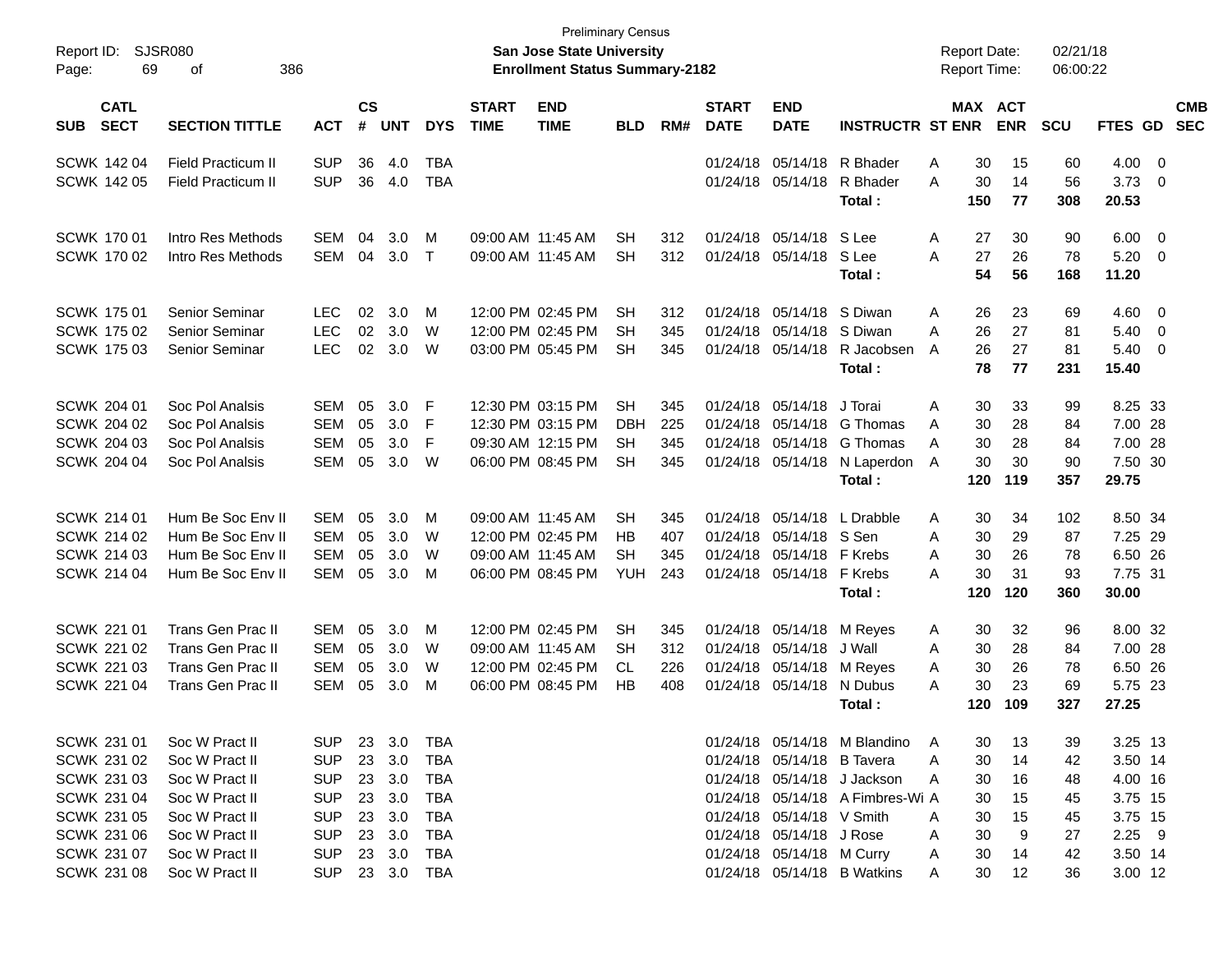| $\mathsf{cs}$<br><b>CATL</b><br><b>END</b><br><b>START</b><br><b>END</b><br>MAX ACT<br><b>CMB</b><br><b>START</b><br><b>SECT</b><br>#<br><b>UNT</b><br><b>DATE</b><br><b>INSTRUCTR ST ENR</b><br><b>ENR</b><br><b>SEC</b><br><b>SECTION TITTLE</b><br><b>DYS</b><br><b>TIME</b><br><b>TIME</b><br><b>BLD</b><br>RM#<br><b>DATE</b><br><b>SCU</b><br>FTES GD<br><b>SUB</b><br><b>ACT</b><br>108<br>324<br>27.00<br>Total:<br>240<br>Soc W Pract IV<br>23<br>5.0<br>01/24/18 05/14/18 L Chin<br>5.42 13<br><b>SUP</b><br><b>TBA</b><br>13<br>Α<br>30<br>65<br>Soc W Pract IV<br><b>SUP</b><br>23<br>5.0<br><b>TBA</b><br>01/24/18 05/14/18 B Tavera<br>5.00 12<br>30<br>12<br>60<br>A<br>Soc W Pract IV<br><b>SUP</b><br>23<br>5.0<br><b>TBA</b><br>01/24/18 05/14/18<br>5.00 12<br>J Jackson<br>30<br>12<br>60<br>A<br>3.75 9<br>Soc W Pract IV<br><b>SUP</b><br>23<br>5.0<br><b>TBA</b><br>01/24/18 05/14/18 A Fimbres-Wi A<br>9<br>30<br>45<br>4.58 11<br>Soc W Pract IV<br><b>SUP</b><br>23<br><b>TBA</b><br>01/24/18 05/14/18 B Watkins<br>5.0<br>55<br>A<br>30<br>11<br><b>SUP</b><br>2.506<br>Soc W Pract IV<br>23<br>5.0<br><b>TBA</b><br>01/24/18 05/14/18 R Ghezzi<br>6<br>30<br>30<br>A<br><b>SUP</b><br>4.58 11<br>SCWK 233 07<br>Soc W Pract IV<br>23<br>5.0<br><b>TBA</b><br>01/24/18 05/14/18 V Smith<br>30<br>55<br>A<br>11<br>Soc W Pract IV<br><b>SUP</b><br>23<br>5.0<br><b>TBA</b><br>01/24/18 05/14/18<br>J Rose<br>8.33 20<br>30<br>20<br>100<br>A<br>$2.92 \quad 7$<br>SCWK 233 09<br>Soc W Pract IV<br><b>SUP</b><br>23<br>5.0<br><b>TBA</b><br>01/24/18 05/14/18 R Ghezzi<br>7<br>30<br>35<br>A<br>23<br>$0.00 \t 0$<br>Soc W Pract IV<br><b>SUP</b><br>5.0<br>01/24/18 05/14/18<br>$\mathbf 0$<br>$\mathbf 0$<br>0<br>X<br><b>SCWK 233 11</b><br>Soc W Pract IV<br><b>SUP</b><br>23<br>3.0<br><b>TBA</b><br>01/24/18 05/14/18<br>C Shaffar<br>10<br>$\overline{4}$<br>12<br>1.004<br>Α<br>280<br>105<br>517<br>43.08<br>Total:<br>SCWK 242 01<br><b>Res Meth Data Eval</b><br><b>SEM</b><br>05<br>3.0<br>09:30 AM 12:15 PM<br>01/24/18 05/14/18<br>K Lemon OsteA<br>8.25 33<br>F<br>MН<br>324<br>33<br>99<br>30<br>7.00 28<br>Res Meth Data Eval<br><b>SEM</b><br>05<br>3.0<br>09:30 AM 12:15 PM<br>01/24/18 05/14/18 H Song<br>F<br>SН<br>312<br>30<br>28<br>84<br>Α<br>6.50 26<br><b>SCWK 242 03</b><br>Res Meth Data Eval<br><b>SEM</b><br>05<br>3.0<br>F<br>12:30 PM 03:15 PM<br>01/24/18 05/14/18 H Song<br>30<br>SH<br>312<br>26<br>78<br>Α<br><b>SCWK 242 04</b><br>05<br>3.0<br>01/24/18 05/14/18<br>K Lemon OsteA<br>30<br>5.75 23<br><b>Res Meth Data Eval</b><br>SEM<br>W<br>06:00 PM 08:45 PM<br>MН<br>224<br>23<br>69<br>27.50<br>120<br>110<br>330<br>Total:<br>SCWK 250 01<br><b>SEM</b><br>3.0<br>Χ<br>0<br>0<br>$0.00 \t 0$<br>Policy Prac Aging<br>0<br>$\bf{0}$<br>$\bf{0}$<br>0<br>0.00<br>Total:<br>Pol Prac Child Fam<br>SEM<br>05<br>3.0<br>06:00 PM 08:45 PM<br>01/24/18 05/14/18<br>E Bruce<br>4.00 16<br>M<br><b>CL</b><br>324<br>16<br>48<br>Α<br>30<br>05<br>3.0<br>01/24/18 05/14/18<br>30<br>8.25 33<br>Pol Prac Child Fam<br>SEM<br>12:00 PM 02:45 PM<br>SН<br>345<br>E Bruce<br>A<br>33<br>99<br>$\top$<br>60<br>147<br>12.25<br>Total:<br>49<br>SW and Law<br>05<br>3.0<br>06:00 PM 08:45 PM<br><b>CCB</b><br>01/24/18 05/14/18<br>L Salmon<br>4.75 19<br><b>SEM</b><br>101<br>30<br>19<br>57<br>M<br>Α<br>SW and Law<br>05<br>3.0<br>01/24/18 05/14/18 L Salmon<br>30<br>9.00 36<br>SCWK 263 02<br><b>SEM</b><br>06:00 PM 08:45 PM<br>SH<br>345<br>A<br>36<br>108<br>Т<br>55<br>13.75<br>165<br>Total:<br>60.<br>Pol Prac Hith/MH<br>SEM 05 3.0<br>12:00 PM 02:45 PM<br>01/24/18 05/14/18 M Conroy<br>26<br>6.50 26<br>M<br>HB.<br>408<br>30<br>78<br>A<br>SEM 05 3.0<br>01/24/18 05/14/18 M Conroy<br><b>SCWK 280 02</b><br>Pol Prac Hith/MH<br>12:00 PM 02:45 PM<br>DBH 133<br>30<br>24<br>6.00 24<br>$\top$<br>Α<br>72<br>Total:<br>60<br>50<br>12.50<br>150 | Report ID:<br>70<br>Page: | <b>SJSR080</b><br>386<br>of |  |  | San Jose State University<br><b>Enrollment Status Summary-2182</b> | <b>Preliminary Census</b> |  |  | <b>Report Date:</b><br>Report Time: | 02/21/18<br>06:00:22 |  |  |
|---------------------------------------------------------------------------------------------------------------------------------------------------------------------------------------------------------------------------------------------------------------------------------------------------------------------------------------------------------------------------------------------------------------------------------------------------------------------------------------------------------------------------------------------------------------------------------------------------------------------------------------------------------------------------------------------------------------------------------------------------------------------------------------------------------------------------------------------------------------------------------------------------------------------------------------------------------------------------------------------------------------------------------------------------------------------------------------------------------------------------------------------------------------------------------------------------------------------------------------------------------------------------------------------------------------------------------------------------------------------------------------------------------------------------------------------------------------------------------------------------------------------------------------------------------------------------------------------------------------------------------------------------------------------------------------------------------------------------------------------------------------------------------------------------------------------------------------------------------------------------------------------------------------------------------------------------------------------------------------------------------------------------------------------------------------------------------------------------------------------------------------------------------------------------------------------------------------------------------------------------------------------------------------------------------------------------------------------------------------------------------------------------------------------------------------------------------------------------------------------------------------------------------------------------------------------------------------------------------------------------------------------------------------------------------------------------------------------------------------------------------------------------------------------------------------------------------------------------------------------------------------------------------------------------------------------------------------------------------------------------------------------------------------------------------------------------------------------------------------------------------------------------------------------------------------------------------------------------------------------------------------------------------------------------------------------------------------------------------------------------------------------------------------------------------------------------------------------------------------------------------------------------------------------------------------------------------------------------------------------------------------------------------------------------------------------------------------------------------------------------------------------------------------------------------------------------------------------------------------------------------------------------------------------------|---------------------------|-----------------------------|--|--|--------------------------------------------------------------------|---------------------------|--|--|-------------------------------------|----------------------|--|--|
|                                                                                                                                                                                                                                                                                                                                                                                                                                                                                                                                                                                                                                                                                                                                                                                                                                                                                                                                                                                                                                                                                                                                                                                                                                                                                                                                                                                                                                                                                                                                                                                                                                                                                                                                                                                                                                                                                                                                                                                                                                                                                                                                                                                                                                                                                                                                                                                                                                                                                                                                                                                                                                                                                                                                                                                                                                                                                                                                                                                                                                                                                                                                                                                                                                                                                                                                                                                                                                                                                                                                                                                                                                                                                                                                                                                                                                                                                                                           |                           |                             |  |  |                                                                    |                           |  |  |                                     |                      |  |  |
|                                                                                                                                                                                                                                                                                                                                                                                                                                                                                                                                                                                                                                                                                                                                                                                                                                                                                                                                                                                                                                                                                                                                                                                                                                                                                                                                                                                                                                                                                                                                                                                                                                                                                                                                                                                                                                                                                                                                                                                                                                                                                                                                                                                                                                                                                                                                                                                                                                                                                                                                                                                                                                                                                                                                                                                                                                                                                                                                                                                                                                                                                                                                                                                                                                                                                                                                                                                                                                                                                                                                                                                                                                                                                                                                                                                                                                                                                                                           |                           |                             |  |  |                                                                    |                           |  |  |                                     |                      |  |  |
|                                                                                                                                                                                                                                                                                                                                                                                                                                                                                                                                                                                                                                                                                                                                                                                                                                                                                                                                                                                                                                                                                                                                                                                                                                                                                                                                                                                                                                                                                                                                                                                                                                                                                                                                                                                                                                                                                                                                                                                                                                                                                                                                                                                                                                                                                                                                                                                                                                                                                                                                                                                                                                                                                                                                                                                                                                                                                                                                                                                                                                                                                                                                                                                                                                                                                                                                                                                                                                                                                                                                                                                                                                                                                                                                                                                                                                                                                                                           | SCWK 233 01               |                             |  |  |                                                                    |                           |  |  |                                     |                      |  |  |
|                                                                                                                                                                                                                                                                                                                                                                                                                                                                                                                                                                                                                                                                                                                                                                                                                                                                                                                                                                                                                                                                                                                                                                                                                                                                                                                                                                                                                                                                                                                                                                                                                                                                                                                                                                                                                                                                                                                                                                                                                                                                                                                                                                                                                                                                                                                                                                                                                                                                                                                                                                                                                                                                                                                                                                                                                                                                                                                                                                                                                                                                                                                                                                                                                                                                                                                                                                                                                                                                                                                                                                                                                                                                                                                                                                                                                                                                                                                           | SCWK 233 02               |                             |  |  |                                                                    |                           |  |  |                                     |                      |  |  |
|                                                                                                                                                                                                                                                                                                                                                                                                                                                                                                                                                                                                                                                                                                                                                                                                                                                                                                                                                                                                                                                                                                                                                                                                                                                                                                                                                                                                                                                                                                                                                                                                                                                                                                                                                                                                                                                                                                                                                                                                                                                                                                                                                                                                                                                                                                                                                                                                                                                                                                                                                                                                                                                                                                                                                                                                                                                                                                                                                                                                                                                                                                                                                                                                                                                                                                                                                                                                                                                                                                                                                                                                                                                                                                                                                                                                                                                                                                                           | SCWK 233 03               |                             |  |  |                                                                    |                           |  |  |                                     |                      |  |  |
|                                                                                                                                                                                                                                                                                                                                                                                                                                                                                                                                                                                                                                                                                                                                                                                                                                                                                                                                                                                                                                                                                                                                                                                                                                                                                                                                                                                                                                                                                                                                                                                                                                                                                                                                                                                                                                                                                                                                                                                                                                                                                                                                                                                                                                                                                                                                                                                                                                                                                                                                                                                                                                                                                                                                                                                                                                                                                                                                                                                                                                                                                                                                                                                                                                                                                                                                                                                                                                                                                                                                                                                                                                                                                                                                                                                                                                                                                                                           | SCWK 233 04               |                             |  |  |                                                                    |                           |  |  |                                     |                      |  |  |
|                                                                                                                                                                                                                                                                                                                                                                                                                                                                                                                                                                                                                                                                                                                                                                                                                                                                                                                                                                                                                                                                                                                                                                                                                                                                                                                                                                                                                                                                                                                                                                                                                                                                                                                                                                                                                                                                                                                                                                                                                                                                                                                                                                                                                                                                                                                                                                                                                                                                                                                                                                                                                                                                                                                                                                                                                                                                                                                                                                                                                                                                                                                                                                                                                                                                                                                                                                                                                                                                                                                                                                                                                                                                                                                                                                                                                                                                                                                           | <b>SCWK 233 05</b>        |                             |  |  |                                                                    |                           |  |  |                                     |                      |  |  |
|                                                                                                                                                                                                                                                                                                                                                                                                                                                                                                                                                                                                                                                                                                                                                                                                                                                                                                                                                                                                                                                                                                                                                                                                                                                                                                                                                                                                                                                                                                                                                                                                                                                                                                                                                                                                                                                                                                                                                                                                                                                                                                                                                                                                                                                                                                                                                                                                                                                                                                                                                                                                                                                                                                                                                                                                                                                                                                                                                                                                                                                                                                                                                                                                                                                                                                                                                                                                                                                                                                                                                                                                                                                                                                                                                                                                                                                                                                                           | <b>SCWK 233 06</b>        |                             |  |  |                                                                    |                           |  |  |                                     |                      |  |  |
|                                                                                                                                                                                                                                                                                                                                                                                                                                                                                                                                                                                                                                                                                                                                                                                                                                                                                                                                                                                                                                                                                                                                                                                                                                                                                                                                                                                                                                                                                                                                                                                                                                                                                                                                                                                                                                                                                                                                                                                                                                                                                                                                                                                                                                                                                                                                                                                                                                                                                                                                                                                                                                                                                                                                                                                                                                                                                                                                                                                                                                                                                                                                                                                                                                                                                                                                                                                                                                                                                                                                                                                                                                                                                                                                                                                                                                                                                                                           |                           |                             |  |  |                                                                    |                           |  |  |                                     |                      |  |  |
|                                                                                                                                                                                                                                                                                                                                                                                                                                                                                                                                                                                                                                                                                                                                                                                                                                                                                                                                                                                                                                                                                                                                                                                                                                                                                                                                                                                                                                                                                                                                                                                                                                                                                                                                                                                                                                                                                                                                                                                                                                                                                                                                                                                                                                                                                                                                                                                                                                                                                                                                                                                                                                                                                                                                                                                                                                                                                                                                                                                                                                                                                                                                                                                                                                                                                                                                                                                                                                                                                                                                                                                                                                                                                                                                                                                                                                                                                                                           | <b>SCWK 233 08</b>        |                             |  |  |                                                                    |                           |  |  |                                     |                      |  |  |
|                                                                                                                                                                                                                                                                                                                                                                                                                                                                                                                                                                                                                                                                                                                                                                                                                                                                                                                                                                                                                                                                                                                                                                                                                                                                                                                                                                                                                                                                                                                                                                                                                                                                                                                                                                                                                                                                                                                                                                                                                                                                                                                                                                                                                                                                                                                                                                                                                                                                                                                                                                                                                                                                                                                                                                                                                                                                                                                                                                                                                                                                                                                                                                                                                                                                                                                                                                                                                                                                                                                                                                                                                                                                                                                                                                                                                                                                                                                           |                           |                             |  |  |                                                                    |                           |  |  |                                     |                      |  |  |
|                                                                                                                                                                                                                                                                                                                                                                                                                                                                                                                                                                                                                                                                                                                                                                                                                                                                                                                                                                                                                                                                                                                                                                                                                                                                                                                                                                                                                                                                                                                                                                                                                                                                                                                                                                                                                                                                                                                                                                                                                                                                                                                                                                                                                                                                                                                                                                                                                                                                                                                                                                                                                                                                                                                                                                                                                                                                                                                                                                                                                                                                                                                                                                                                                                                                                                                                                                                                                                                                                                                                                                                                                                                                                                                                                                                                                                                                                                                           | <b>SCWK 233 10</b>        |                             |  |  |                                                                    |                           |  |  |                                     |                      |  |  |
|                                                                                                                                                                                                                                                                                                                                                                                                                                                                                                                                                                                                                                                                                                                                                                                                                                                                                                                                                                                                                                                                                                                                                                                                                                                                                                                                                                                                                                                                                                                                                                                                                                                                                                                                                                                                                                                                                                                                                                                                                                                                                                                                                                                                                                                                                                                                                                                                                                                                                                                                                                                                                                                                                                                                                                                                                                                                                                                                                                                                                                                                                                                                                                                                                                                                                                                                                                                                                                                                                                                                                                                                                                                                                                                                                                                                                                                                                                                           |                           |                             |  |  |                                                                    |                           |  |  |                                     |                      |  |  |
|                                                                                                                                                                                                                                                                                                                                                                                                                                                                                                                                                                                                                                                                                                                                                                                                                                                                                                                                                                                                                                                                                                                                                                                                                                                                                                                                                                                                                                                                                                                                                                                                                                                                                                                                                                                                                                                                                                                                                                                                                                                                                                                                                                                                                                                                                                                                                                                                                                                                                                                                                                                                                                                                                                                                                                                                                                                                                                                                                                                                                                                                                                                                                                                                                                                                                                                                                                                                                                                                                                                                                                                                                                                                                                                                                                                                                                                                                                                           |                           |                             |  |  |                                                                    |                           |  |  |                                     |                      |  |  |
|                                                                                                                                                                                                                                                                                                                                                                                                                                                                                                                                                                                                                                                                                                                                                                                                                                                                                                                                                                                                                                                                                                                                                                                                                                                                                                                                                                                                                                                                                                                                                                                                                                                                                                                                                                                                                                                                                                                                                                                                                                                                                                                                                                                                                                                                                                                                                                                                                                                                                                                                                                                                                                                                                                                                                                                                                                                                                                                                                                                                                                                                                                                                                                                                                                                                                                                                                                                                                                                                                                                                                                                                                                                                                                                                                                                                                                                                                                                           |                           |                             |  |  |                                                                    |                           |  |  |                                     |                      |  |  |
|                                                                                                                                                                                                                                                                                                                                                                                                                                                                                                                                                                                                                                                                                                                                                                                                                                                                                                                                                                                                                                                                                                                                                                                                                                                                                                                                                                                                                                                                                                                                                                                                                                                                                                                                                                                                                                                                                                                                                                                                                                                                                                                                                                                                                                                                                                                                                                                                                                                                                                                                                                                                                                                                                                                                                                                                                                                                                                                                                                                                                                                                                                                                                                                                                                                                                                                                                                                                                                                                                                                                                                                                                                                                                                                                                                                                                                                                                                                           |                           |                             |  |  |                                                                    |                           |  |  |                                     |                      |  |  |
|                                                                                                                                                                                                                                                                                                                                                                                                                                                                                                                                                                                                                                                                                                                                                                                                                                                                                                                                                                                                                                                                                                                                                                                                                                                                                                                                                                                                                                                                                                                                                                                                                                                                                                                                                                                                                                                                                                                                                                                                                                                                                                                                                                                                                                                                                                                                                                                                                                                                                                                                                                                                                                                                                                                                                                                                                                                                                                                                                                                                                                                                                                                                                                                                                                                                                                                                                                                                                                                                                                                                                                                                                                                                                                                                                                                                                                                                                                                           | <b>SCWK 242 02</b>        |                             |  |  |                                                                    |                           |  |  |                                     |                      |  |  |
|                                                                                                                                                                                                                                                                                                                                                                                                                                                                                                                                                                                                                                                                                                                                                                                                                                                                                                                                                                                                                                                                                                                                                                                                                                                                                                                                                                                                                                                                                                                                                                                                                                                                                                                                                                                                                                                                                                                                                                                                                                                                                                                                                                                                                                                                                                                                                                                                                                                                                                                                                                                                                                                                                                                                                                                                                                                                                                                                                                                                                                                                                                                                                                                                                                                                                                                                                                                                                                                                                                                                                                                                                                                                                                                                                                                                                                                                                                                           |                           |                             |  |  |                                                                    |                           |  |  |                                     |                      |  |  |
|                                                                                                                                                                                                                                                                                                                                                                                                                                                                                                                                                                                                                                                                                                                                                                                                                                                                                                                                                                                                                                                                                                                                                                                                                                                                                                                                                                                                                                                                                                                                                                                                                                                                                                                                                                                                                                                                                                                                                                                                                                                                                                                                                                                                                                                                                                                                                                                                                                                                                                                                                                                                                                                                                                                                                                                                                                                                                                                                                                                                                                                                                                                                                                                                                                                                                                                                                                                                                                                                                                                                                                                                                                                                                                                                                                                                                                                                                                                           |                           |                             |  |  |                                                                    |                           |  |  |                                     |                      |  |  |
|                                                                                                                                                                                                                                                                                                                                                                                                                                                                                                                                                                                                                                                                                                                                                                                                                                                                                                                                                                                                                                                                                                                                                                                                                                                                                                                                                                                                                                                                                                                                                                                                                                                                                                                                                                                                                                                                                                                                                                                                                                                                                                                                                                                                                                                                                                                                                                                                                                                                                                                                                                                                                                                                                                                                                                                                                                                                                                                                                                                                                                                                                                                                                                                                                                                                                                                                                                                                                                                                                                                                                                                                                                                                                                                                                                                                                                                                                                                           |                           |                             |  |  |                                                                    |                           |  |  |                                     |                      |  |  |
|                                                                                                                                                                                                                                                                                                                                                                                                                                                                                                                                                                                                                                                                                                                                                                                                                                                                                                                                                                                                                                                                                                                                                                                                                                                                                                                                                                                                                                                                                                                                                                                                                                                                                                                                                                                                                                                                                                                                                                                                                                                                                                                                                                                                                                                                                                                                                                                                                                                                                                                                                                                                                                                                                                                                                                                                                                                                                                                                                                                                                                                                                                                                                                                                                                                                                                                                                                                                                                                                                                                                                                                                                                                                                                                                                                                                                                                                                                                           |                           |                             |  |  |                                                                    |                           |  |  |                                     |                      |  |  |
|                                                                                                                                                                                                                                                                                                                                                                                                                                                                                                                                                                                                                                                                                                                                                                                                                                                                                                                                                                                                                                                                                                                                                                                                                                                                                                                                                                                                                                                                                                                                                                                                                                                                                                                                                                                                                                                                                                                                                                                                                                                                                                                                                                                                                                                                                                                                                                                                                                                                                                                                                                                                                                                                                                                                                                                                                                                                                                                                                                                                                                                                                                                                                                                                                                                                                                                                                                                                                                                                                                                                                                                                                                                                                                                                                                                                                                                                                                                           |                           |                             |  |  |                                                                    |                           |  |  |                                     |                      |  |  |
|                                                                                                                                                                                                                                                                                                                                                                                                                                                                                                                                                                                                                                                                                                                                                                                                                                                                                                                                                                                                                                                                                                                                                                                                                                                                                                                                                                                                                                                                                                                                                                                                                                                                                                                                                                                                                                                                                                                                                                                                                                                                                                                                                                                                                                                                                                                                                                                                                                                                                                                                                                                                                                                                                                                                                                                                                                                                                                                                                                                                                                                                                                                                                                                                                                                                                                                                                                                                                                                                                                                                                                                                                                                                                                                                                                                                                                                                                                                           |                           |                             |  |  |                                                                    |                           |  |  |                                     |                      |  |  |
|                                                                                                                                                                                                                                                                                                                                                                                                                                                                                                                                                                                                                                                                                                                                                                                                                                                                                                                                                                                                                                                                                                                                                                                                                                                                                                                                                                                                                                                                                                                                                                                                                                                                                                                                                                                                                                                                                                                                                                                                                                                                                                                                                                                                                                                                                                                                                                                                                                                                                                                                                                                                                                                                                                                                                                                                                                                                                                                                                                                                                                                                                                                                                                                                                                                                                                                                                                                                                                                                                                                                                                                                                                                                                                                                                                                                                                                                                                                           |                           |                             |  |  |                                                                    |                           |  |  |                                     |                      |  |  |
|                                                                                                                                                                                                                                                                                                                                                                                                                                                                                                                                                                                                                                                                                                                                                                                                                                                                                                                                                                                                                                                                                                                                                                                                                                                                                                                                                                                                                                                                                                                                                                                                                                                                                                                                                                                                                                                                                                                                                                                                                                                                                                                                                                                                                                                                                                                                                                                                                                                                                                                                                                                                                                                                                                                                                                                                                                                                                                                                                                                                                                                                                                                                                                                                                                                                                                                                                                                                                                                                                                                                                                                                                                                                                                                                                                                                                                                                                                                           | <b>SCWK 260 01</b>        |                             |  |  |                                                                    |                           |  |  |                                     |                      |  |  |
|                                                                                                                                                                                                                                                                                                                                                                                                                                                                                                                                                                                                                                                                                                                                                                                                                                                                                                                                                                                                                                                                                                                                                                                                                                                                                                                                                                                                                                                                                                                                                                                                                                                                                                                                                                                                                                                                                                                                                                                                                                                                                                                                                                                                                                                                                                                                                                                                                                                                                                                                                                                                                                                                                                                                                                                                                                                                                                                                                                                                                                                                                                                                                                                                                                                                                                                                                                                                                                                                                                                                                                                                                                                                                                                                                                                                                                                                                                                           | SCWK 260 02               |                             |  |  |                                                                    |                           |  |  |                                     |                      |  |  |
|                                                                                                                                                                                                                                                                                                                                                                                                                                                                                                                                                                                                                                                                                                                                                                                                                                                                                                                                                                                                                                                                                                                                                                                                                                                                                                                                                                                                                                                                                                                                                                                                                                                                                                                                                                                                                                                                                                                                                                                                                                                                                                                                                                                                                                                                                                                                                                                                                                                                                                                                                                                                                                                                                                                                                                                                                                                                                                                                                                                                                                                                                                                                                                                                                                                                                                                                                                                                                                                                                                                                                                                                                                                                                                                                                                                                                                                                                                                           |                           |                             |  |  |                                                                    |                           |  |  |                                     |                      |  |  |
|                                                                                                                                                                                                                                                                                                                                                                                                                                                                                                                                                                                                                                                                                                                                                                                                                                                                                                                                                                                                                                                                                                                                                                                                                                                                                                                                                                                                                                                                                                                                                                                                                                                                                                                                                                                                                                                                                                                                                                                                                                                                                                                                                                                                                                                                                                                                                                                                                                                                                                                                                                                                                                                                                                                                                                                                                                                                                                                                                                                                                                                                                                                                                                                                                                                                                                                                                                                                                                                                                                                                                                                                                                                                                                                                                                                                                                                                                                                           |                           |                             |  |  |                                                                    |                           |  |  |                                     |                      |  |  |
|                                                                                                                                                                                                                                                                                                                                                                                                                                                                                                                                                                                                                                                                                                                                                                                                                                                                                                                                                                                                                                                                                                                                                                                                                                                                                                                                                                                                                                                                                                                                                                                                                                                                                                                                                                                                                                                                                                                                                                                                                                                                                                                                                                                                                                                                                                                                                                                                                                                                                                                                                                                                                                                                                                                                                                                                                                                                                                                                                                                                                                                                                                                                                                                                                                                                                                                                                                                                                                                                                                                                                                                                                                                                                                                                                                                                                                                                                                                           | SCWK 263 01               |                             |  |  |                                                                    |                           |  |  |                                     |                      |  |  |
|                                                                                                                                                                                                                                                                                                                                                                                                                                                                                                                                                                                                                                                                                                                                                                                                                                                                                                                                                                                                                                                                                                                                                                                                                                                                                                                                                                                                                                                                                                                                                                                                                                                                                                                                                                                                                                                                                                                                                                                                                                                                                                                                                                                                                                                                                                                                                                                                                                                                                                                                                                                                                                                                                                                                                                                                                                                                                                                                                                                                                                                                                                                                                                                                                                                                                                                                                                                                                                                                                                                                                                                                                                                                                                                                                                                                                                                                                                                           |                           |                             |  |  |                                                                    |                           |  |  |                                     |                      |  |  |
|                                                                                                                                                                                                                                                                                                                                                                                                                                                                                                                                                                                                                                                                                                                                                                                                                                                                                                                                                                                                                                                                                                                                                                                                                                                                                                                                                                                                                                                                                                                                                                                                                                                                                                                                                                                                                                                                                                                                                                                                                                                                                                                                                                                                                                                                                                                                                                                                                                                                                                                                                                                                                                                                                                                                                                                                                                                                                                                                                                                                                                                                                                                                                                                                                                                                                                                                                                                                                                                                                                                                                                                                                                                                                                                                                                                                                                                                                                                           |                           |                             |  |  |                                                                    |                           |  |  |                                     |                      |  |  |
|                                                                                                                                                                                                                                                                                                                                                                                                                                                                                                                                                                                                                                                                                                                                                                                                                                                                                                                                                                                                                                                                                                                                                                                                                                                                                                                                                                                                                                                                                                                                                                                                                                                                                                                                                                                                                                                                                                                                                                                                                                                                                                                                                                                                                                                                                                                                                                                                                                                                                                                                                                                                                                                                                                                                                                                                                                                                                                                                                                                                                                                                                                                                                                                                                                                                                                                                                                                                                                                                                                                                                                                                                                                                                                                                                                                                                                                                                                                           |                           |                             |  |  |                                                                    |                           |  |  |                                     |                      |  |  |
|                                                                                                                                                                                                                                                                                                                                                                                                                                                                                                                                                                                                                                                                                                                                                                                                                                                                                                                                                                                                                                                                                                                                                                                                                                                                                                                                                                                                                                                                                                                                                                                                                                                                                                                                                                                                                                                                                                                                                                                                                                                                                                                                                                                                                                                                                                                                                                                                                                                                                                                                                                                                                                                                                                                                                                                                                                                                                                                                                                                                                                                                                                                                                                                                                                                                                                                                                                                                                                                                                                                                                                                                                                                                                                                                                                                                                                                                                                                           | <b>SCWK 280 01</b>        |                             |  |  |                                                                    |                           |  |  |                                     |                      |  |  |
|                                                                                                                                                                                                                                                                                                                                                                                                                                                                                                                                                                                                                                                                                                                                                                                                                                                                                                                                                                                                                                                                                                                                                                                                                                                                                                                                                                                                                                                                                                                                                                                                                                                                                                                                                                                                                                                                                                                                                                                                                                                                                                                                                                                                                                                                                                                                                                                                                                                                                                                                                                                                                                                                                                                                                                                                                                                                                                                                                                                                                                                                                                                                                                                                                                                                                                                                                                                                                                                                                                                                                                                                                                                                                                                                                                                                                                                                                                                           |                           |                             |  |  |                                                                    |                           |  |  |                                     |                      |  |  |
|                                                                                                                                                                                                                                                                                                                                                                                                                                                                                                                                                                                                                                                                                                                                                                                                                                                                                                                                                                                                                                                                                                                                                                                                                                                                                                                                                                                                                                                                                                                                                                                                                                                                                                                                                                                                                                                                                                                                                                                                                                                                                                                                                                                                                                                                                                                                                                                                                                                                                                                                                                                                                                                                                                                                                                                                                                                                                                                                                                                                                                                                                                                                                                                                                                                                                                                                                                                                                                                                                                                                                                                                                                                                                                                                                                                                                                                                                                                           |                           |                             |  |  |                                                                    |                           |  |  |                                     |                      |  |  |
|                                                                                                                                                                                                                                                                                                                                                                                                                                                                                                                                                                                                                                                                                                                                                                                                                                                                                                                                                                                                                                                                                                                                                                                                                                                                                                                                                                                                                                                                                                                                                                                                                                                                                                                                                                                                                                                                                                                                                                                                                                                                                                                                                                                                                                                                                                                                                                                                                                                                                                                                                                                                                                                                                                                                                                                                                                                                                                                                                                                                                                                                                                                                                                                                                                                                                                                                                                                                                                                                                                                                                                                                                                                                                                                                                                                                                                                                                                                           |                           |                             |  |  |                                                                    |                           |  |  |                                     |                      |  |  |
| <b>Pharmco for Scwkrs</b><br><b>SEM</b><br>3.0<br>X<br>$0.00 \t 0$<br>0<br>0<br>0                                                                                                                                                                                                                                                                                                                                                                                                                                                                                                                                                                                                                                                                                                                                                                                                                                                                                                                                                                                                                                                                                                                                                                                                                                                                                                                                                                                                                                                                                                                                                                                                                                                                                                                                                                                                                                                                                                                                                                                                                                                                                                                                                                                                                                                                                                                                                                                                                                                                                                                                                                                                                                                                                                                                                                                                                                                                                                                                                                                                                                                                                                                                                                                                                                                                                                                                                                                                                                                                                                                                                                                                                                                                                                                                                                                                                                         | SCWK 283 01               |                             |  |  |                                                                    |                           |  |  |                                     |                      |  |  |
| X<br>Pharmco for Scwkrs<br><b>SEM</b><br>3.0<br>0<br>$0.00 \t 0$<br>0<br>0                                                                                                                                                                                                                                                                                                                                                                                                                                                                                                                                                                                                                                                                                                                                                                                                                                                                                                                                                                                                                                                                                                                                                                                                                                                                                                                                                                                                                                                                                                                                                                                                                                                                                                                                                                                                                                                                                                                                                                                                                                                                                                                                                                                                                                                                                                                                                                                                                                                                                                                                                                                                                                                                                                                                                                                                                                                                                                                                                                                                                                                                                                                                                                                                                                                                                                                                                                                                                                                                                                                                                                                                                                                                                                                                                                                                                                                | SCWK 283 02               |                             |  |  |                                                                    |                           |  |  |                                     |                      |  |  |
| <b>Pharmco for Scwkrs</b><br>SEM 05 3.0 T<br>8.00 32<br>06:00 PM 08:45 PM SH<br>314<br>01/24/18 05/14/18 M McNay-Beil A<br>35<br>32<br>96                                                                                                                                                                                                                                                                                                                                                                                                                                                                                                                                                                                                                                                                                                                                                                                                                                                                                                                                                                                                                                                                                                                                                                                                                                                                                                                                                                                                                                                                                                                                                                                                                                                                                                                                                                                                                                                                                                                                                                                                                                                                                                                                                                                                                                                                                                                                                                                                                                                                                                                                                                                                                                                                                                                                                                                                                                                                                                                                                                                                                                                                                                                                                                                                                                                                                                                                                                                                                                                                                                                                                                                                                                                                                                                                                                                 | <b>SCWK 283 03</b>        |                             |  |  |                                                                    |                           |  |  |                                     |                      |  |  |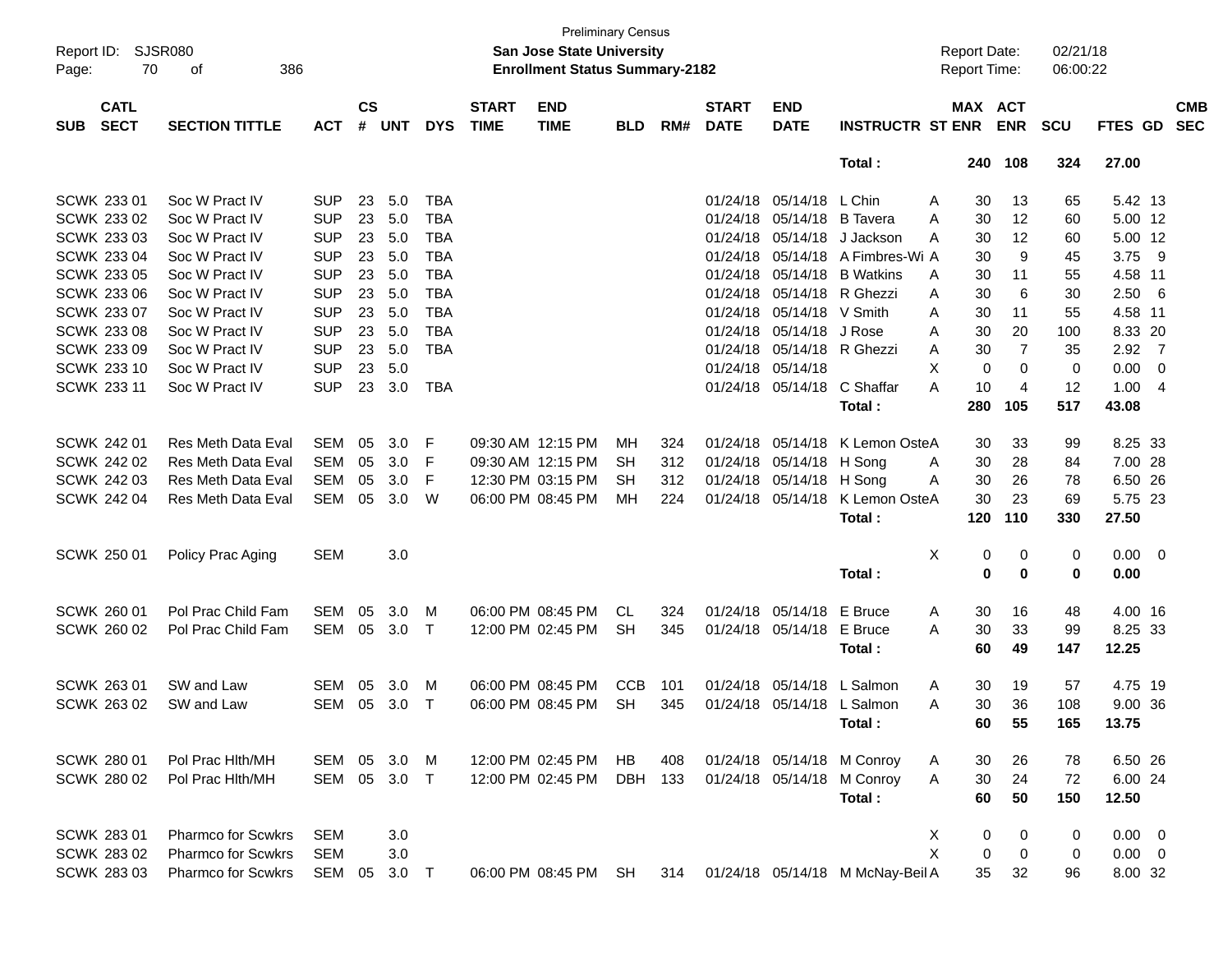| Report ID:<br>Page: | SJSR080<br>71              | 386<br>οf             |            |                    |            |            |                             | <b>Preliminary Census</b><br>San Jose State University<br><b>Enrollment Status Summary-2182</b> |            |     |                             |                           |                         |   | <b>Report Date:</b><br><b>Report Time:</b> |                          | 02/21/18<br>06:00:22 |                |                          |
|---------------------|----------------------------|-----------------------|------------|--------------------|------------|------------|-----------------------------|-------------------------------------------------------------------------------------------------|------------|-----|-----------------------------|---------------------------|-------------------------|---|--------------------------------------------|--------------------------|----------------------|----------------|--------------------------|
| <b>SUB</b>          | <b>CATL</b><br><b>SECT</b> | <b>SECTION TITTLE</b> | <b>ACT</b> | $\mathsf{cs}$<br># | <b>UNT</b> | <b>DYS</b> | <b>START</b><br><b>TIME</b> | <b>END</b><br><b>TIME</b>                                                                       | <b>BLD</b> | RM# | <b>START</b><br><b>DATE</b> | <b>END</b><br><b>DATE</b> | <b>INSTRUCTR ST ENR</b> |   | <b>MAX</b>                                 | <b>ACT</b><br><b>ENR</b> | <b>SCU</b>           | <b>FTES GD</b> | <b>CMB</b><br><b>SEC</b> |
|                     |                            |                       |            |                    |            |            |                             |                                                                                                 |            |     |                             |                           | Total:                  |   | 35                                         | 32                       | 96                   | 8.00           |                          |
|                     | SCWK 287 01                | Gen Prac Sub Abuse    | <b>SEM</b> | 05                 | 3.0        | M          |                             | 09:00 AM 11:45 AM                                                                               | <b>HB</b>  | 408 | 01/24/18                    | 05/14/18                  | L Arieta Hay A          |   | 30                                         | 24                       | 72                   | 6.00 24        |                          |
|                     | SCWK 287 02                | Gen Prac Sub Abuse    | <b>SEM</b> |                    | 3.0        |            |                             |                                                                                                 |            |     |                             |                           |                         | X | 0                                          | $\Omega$                 | 0                    | 0.00           | $\overline{\phantom{0}}$ |
|                     |                            |                       |            |                    |            |            |                             |                                                                                                 |            |     |                             |                           | Total :                 |   | 30                                         | 24                       | 72                   | 6.00           |                          |
|                     | <b>SCWK 298 01</b>         | <b>Special Study</b>  | <b>SUP</b> | 25                 | 3.0        | м          |                             | 03:00 PM 05:45 PM                                                                               | <b>DBH</b> | 202 | 01/24/18                    | 05/14/18                  | E Cohen                 | A | 15                                         | 14                       | 42                   | 3.50 14        |                          |
|                     | <b>SCWK 298 02</b>         | <b>Special Study</b>  | <b>SUP</b> | 25                 | 3.0        | M          |                             | 03:00 PM 05:45 PM                                                                               | CL.        | 308 | 01/24/18                    | 05/14/18                  | N Dubus                 | A | 15                                         | 14                       | 42                   | 3.50 14        |                          |
|                     | SCWK 298 03                | <b>Special Study</b>  | <b>SUP</b> | 25                 | 3.0        | м          |                             | 03:00 PM 04:45 PM                                                                               | <b>DMH</b> | 167 | 01/24/18                    | 05/14/18                  | S Diwan                 | A | 15                                         | 13                       | 39                   | 3.25 13        |                          |
|                     | SCWK 298 04                | <b>Special Study</b>  | <b>SUP</b> | 25                 | 3.0        | м          |                             | 03:00 PM 05:45 PM                                                                               | HB         | 408 | 01/24/18                    | 05/14/18                  | S Lee                   | A | 15                                         | 11                       | 33                   | 2.75 11        |                          |
|                     | <b>SCWK 298 05</b>         | <b>Special Study</b>  | <b>SUP</b> | 25                 | 3.0        |            |                             | 03:00 PM 05:45 PM                                                                               | <b>DMH</b> | 347 | 01/24/18                    | 05/14/18                  | S Diwan                 | A | 15                                         | 13                       | 39                   | 3.25 13        |                          |
|                     | <b>SCWK 298 06</b>         | <b>Special Study</b>  | <b>SUP</b> | 25                 | 3.0        |            |                             | 03:00 PM 05:45 PM                                                                               | IS         | 215 | 01/24/18                    | 05/14/18                  | E Bruce                 | A | 15                                         | 12                       | 36                   | 3.00 12        |                          |
|                     | <b>SCWK 298 07</b>         | <b>Special Study</b>  | <b>SUP</b> | 25                 | 3.0        | Т          |                             | 03:00 PM 05:45 PM                                                                               | <b>SH</b>  | 414 | 01/24/18                    | 05/14/18                  | E Bruce                 | A | 15                                         | 14                       | 42                   | 3.50 14        |                          |
|                     | <b>SCWK 298 08</b>         | <b>Special Study</b>  | <b>SUP</b> | 25                 | 3.0        | т          |                             | 03:00 PM 05:45 PM                                                                               | <b>BBC</b> | 126 | 01/24/18                    | 05/14/18                  | S Sen                   | A | 15                                         | 13                       | 39                   | $3.25$ 13      |                          |
|                     |                            |                       |            |                    |            |            |                             |                                                                                                 |            |     |                             |                           | Total :                 |   | 120                                        | 104                      | 312                  | 26.00          |                          |
|                     |                            |                       |            |                    |            |            |                             |                                                                                                 |            |     |                             |                           |                         |   |                                            |                          |                      |                |                          |

**Department : Social Work** 

| <b>Department Total:</b>  |      | 2014 1527 4860 |          | 376.62 |
|---------------------------|------|----------------|----------|--------|
| <b>Lower Division:</b>    | n    | n              | n        | 0.00   |
| <b>Upper Division:</b>    | 649  |                | 542 1703 | 113.53 |
| <b>Graduate Division:</b> | 1365 |                | 985 3157 | 263.08 |